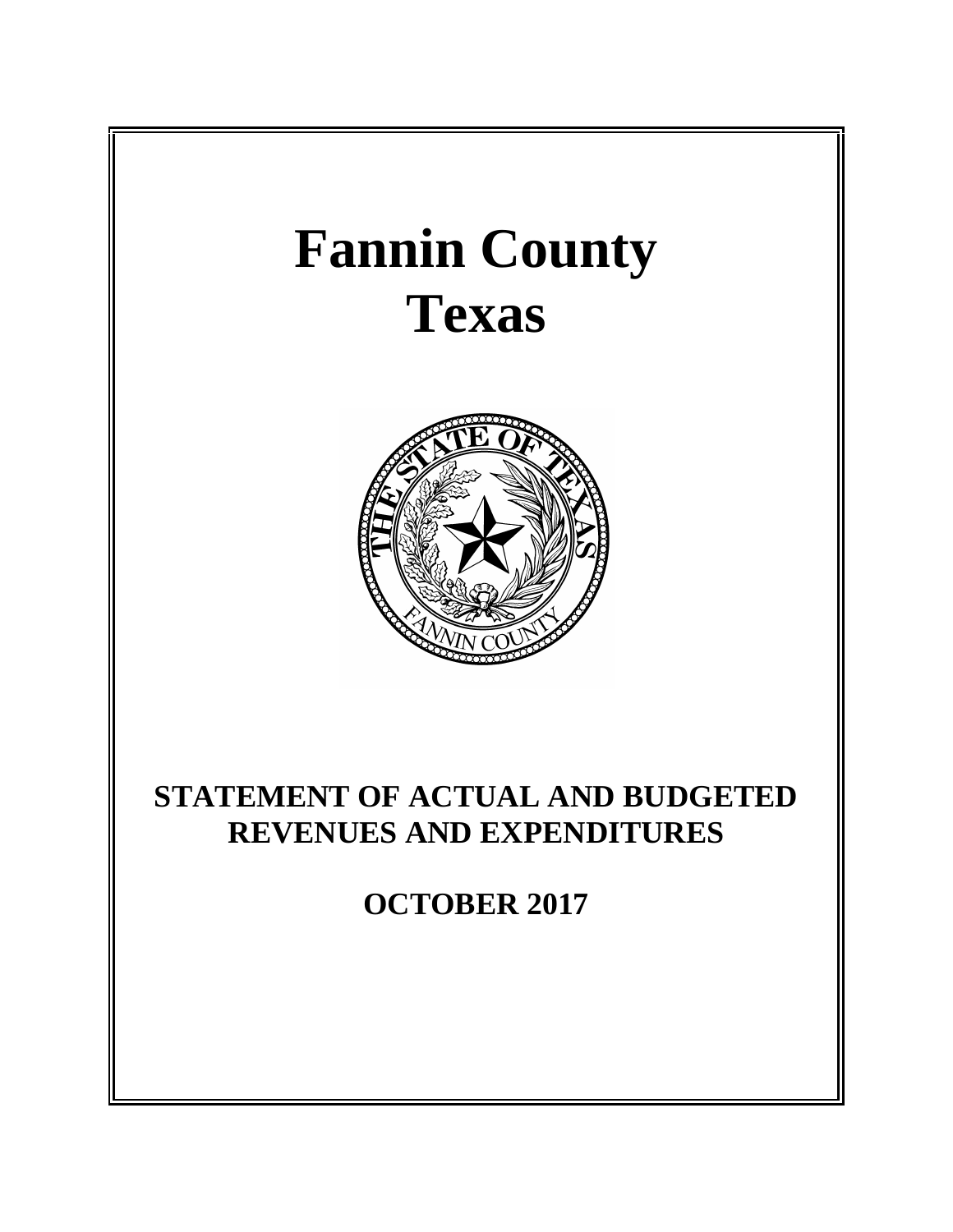|     | 11-01-2017**BUDGET ANALYSIS USAGE REPORT ** ASSET LIABILITY INCOME & EXPENSE<br>TIME: 03:26 PM - EFFECTIVE MONTH: 10 - FOR MONTH ENDING 10-31-17 |          |                                                     |            |                                        |                                               | PAGE<br>PREPARER: 0004             | 1 |
|-----|--------------------------------------------------------------------------------------------------------------------------------------------------|----------|-----------------------------------------------------|------------|----------------------------------------|-----------------------------------------------|------------------------------------|---|
| ACT | NUM ACCOUNT-TITLE                                                                                                                                | ORIGINAL | AMENDED<br>BUDGET-AMOUNT BUDGET-AMOUNT YEAR-TO-DATE | ENCUMBERED | ACTIVITY<br>YEAR-TO-DATE MONTH-TO-DATE | ACTIVITY                                      | <b>CURRENT USED</b><br>BALANCE PCT |   |
|     | REPORTING FUND: 0010 GENERAL FUND                                                                                                                |          |                                                     |            |                                        |                                               | EFFECTIVE MONTH - 10               |   |
|     | 0100 PAYROLL                                                                                                                                     |          |                                                     |            |                                        |                                               |                                    |   |
|     | 0100 PAYROLL                                                                                                                                     |          |                                                     |            |                                        | $1.55$ $1.55$                                 | 1.55                               |   |
|     | PAYROLL                                                                                                                                          |          |                                                     |            | 1.55                                   | 1.55                                          | 1.55                               |   |
|     | 0103 CASH                                                                                                                                        |          |                                                     |            |                                        |                                               |                                    |   |
|     |                                                                                                                                                  |          |                                                     |            |                                        |                                               |                                    |   |
|     | 0100 GENERAL-COMBINED FUNDS CHECKING<br>0175 TEXPOOL                                                                                             |          |                                                     |            | 2,962.80                               | 726, 527. 42- 726, 527. 42- 1, 418, 895. 50   | 2,962.80 3,553,885.73              |   |
|     |                                                                                                                                                  |          |                                                     |            |                                        |                                               |                                    |   |
|     | CASH                                                                                                                                             |          |                                                     |            |                                        | 723, 564. 62 - 723, 564. 62 - 4, 972, 781. 23 |                                    |   |
|     | 0104 PETTY CASH                                                                                                                                  |          |                                                     |            |                                        |                                               |                                    |   |
|     |                                                                                                                                                  |          |                                                     |            | 0.00                                   | 0.00                                          | 130.00                             |   |
|     | 0560 SHERIFF PETTY CASH                                                                                                                          |          |                                                     |            |                                        |                                               |                                    |   |
|     | PETTY CASH                                                                                                                                       |          |                                                     |            | 0.00                                   | 0.00                                          | 130.00                             |   |
|     | 0105 CHANGE FUND                                                                                                                                 |          |                                                     |            |                                        |                                               |                                    |   |
|     | 0003 COUNTY CLERK CHANGE FUND                                                                                                                    |          |                                                     |            | 0.00                                   | 0.00                                          | 100.00                             |   |
|     | 0075 CO. ATTORNEY CHANGE FUND                                                                                                                    |          |                                                     |            | 0.00                                   | 0.00                                          | 0.00                               |   |
|     | 0115 JURY CASH ON HAND                                                                                                                           |          |                                                     |            | 0.00                                   | 0.00                                          | 1,000.00                           |   |
|     | 0450 DISTRICT CLK. CHANGE FUND                                                                                                                   |          |                                                     |            | 0.00                                   | 0.00                                          | 50.00                              |   |
|     | 0455 JP#1 CASH ON HAND                                                                                                                           |          |                                                     |            | 0.00                                   | 0.00                                          | 100.00                             |   |
|     | 0457 JP#3 CASH ON HAND                                                                                                                           |          |                                                     |            | 0.00                                   | 0.00                                          | 100.00                             |   |
|     | 0499 TAX ASSESSOR CHANGE FUND                                                                                                                    |          |                                                     |            | 0.00                                   | 0.00                                          | 1,300.00                           |   |
|     | CHANGE FUND                                                                                                                                      |          |                                                     |            | 0.00                                   | 0.00                                          | 2,650.00                           |   |
|     | 0120 RECEIVABLES                                                                                                                                 |          |                                                     |            |                                        |                                               |                                    |   |
|     | 0305 FINES RECEIVABLE                                                                                                                            |          |                                                     |            | 0.00                                   | 0.00                                          | 6,024,016.44                       |   |
|     | 0306 ALLOWANCE FOR UNCOLLECTIBLES                                                                                                                |          |                                                     |            | 0.00                                   | 0.00                                          | 1,710,769.53-                      |   |
|     | 0307 ALOWANCE FOR UNCOLLECTIBLES HOSPIT                                                                                                          |          |                                                     |            | 0.00                                   | 0.00                                          | $100,000.00 -$                     |   |
|     | 0311 TAXES RECEIVABLE                                                                                                                            |          |                                                     |            | 0.00                                   | 0.00                                          | 567,943.62                         |   |
|     | 0312 DUE FROM OTHER GOVERNMENTS                                                                                                                  |          |                                                     |            | 0.00                                   | 0.00                                          | 115,461.01                         |   |
|     | 0313 DUE FROM OTHER FUNDS                                                                                                                        |          |                                                     |            | 0.00                                   | 0.00                                          | 185,152.01                         |   |
|     | 0314 ACCOUNTS RECEIVABLE                                                                                                                         |          |                                                     |            | 0.00                                   | 0.00<br>-----                                 | 180,459.03<br>-------------        |   |
|     | RECEIVABLES                                                                                                                                      |          |                                                     |            | 0.00                                   | 0.00                                          | 5, 262, 262.58                     |   |
|     | 0133 ADVANCE TO FUND                                                                                                                             |          |                                                     |            |                                        |                                               |                                    |   |
|     |                                                                                                                                                  |          |                                                     |            |                                        |                                               |                                    |   |
|     | 0089 DUE FROM T.J.P.C.                                                                                                                           |          |                                                     |            | 0.00                                   | 0.00                                          | 0.00                               |   |
|     | ADVANCE TO FUND                                                                                                                                  |          |                                                     |            | 0.00                                   | 0.00                                          | 0.00                               |   |
|     | 0200 LIABILITY ACCOUNT                                                                                                                           |          |                                                     |            |                                        |                                               |                                    |   |
|     | 0097 DUE TO OTHER GOVERNMENTS-FINES                                                                                                              |          |                                                     |            | 0.00                                   | 0.00                                          | 687, 325.47                        |   |
|     | 0099 DUE TO OTHERS-FINES                                                                                                                         |          |                                                     |            | 0.00                                   | 0.00                                          | 2,362,259.68                       |   |
|     | 0150 ACCRUED SALARY PAYABLE                                                                                                                      |          |                                                     |            | 0.00                                   | 0.00                                          | 143,544.58                         |   |
|     | 0155 ACCRUED FRINGE BENEFITS                                                                                                                     |          |                                                     |            | 0.00                                   | 0.00                                          | 60,521.29                          |   |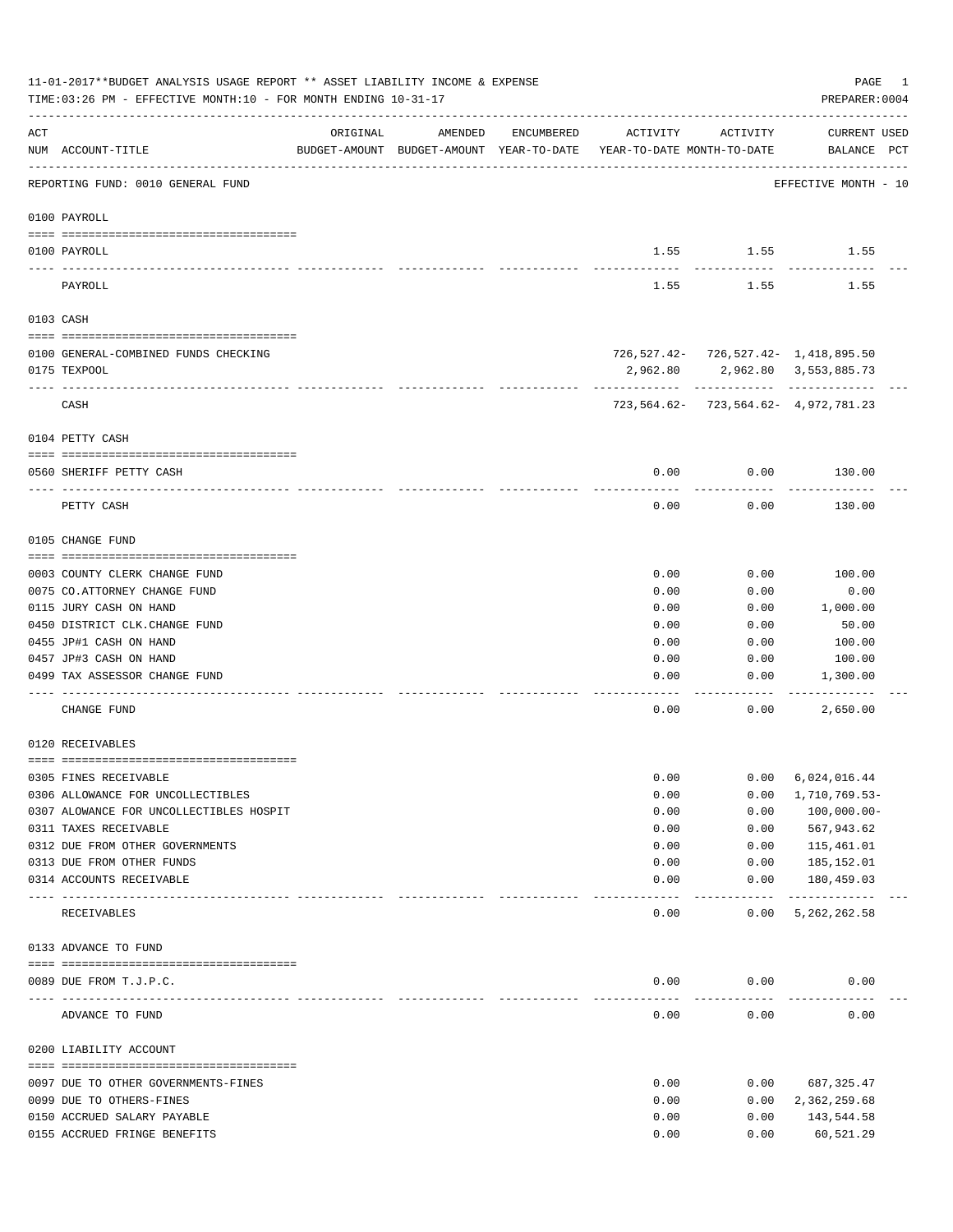|           | 11-01-2017**BUDGET ANALYSIS USAGE REPORT ** ASSET LIABILITY INCOME & EXPENSE<br>TIME: 03:26 PM - EFFECTIVE MONTH: 10 - FOR MONTH ENDING 10-31-17 |            |                                                                     |            |                                    |                                               | PAGE<br>PREPARER: 0004                    | 2                   |
|-----------|--------------------------------------------------------------------------------------------------------------------------------------------------|------------|---------------------------------------------------------------------|------------|------------------------------------|-----------------------------------------------|-------------------------------------------|---------------------|
| ACT       |                                                                                                                                                  | ORIGINAL   | AMENDED                                                             | ENCUMBERED | ACTIVITY                           | ACTIVITY                                      | <b>CURRENT USED</b>                       |                     |
|           | NUM ACCOUNT-TITLE                                                                                                                                |            | BUDGET-AMOUNT BUDGET-AMOUNT YEAR-TO-DATE YEAR-TO-DATE MONTH-TO-DATE |            |                                    |                                               | BALANCE PCT                               |                     |
|           | REPORTING FUND: 0010 GENERAL FUND                                                                                                                |            |                                                                     |            |                                    |                                               | EFFECTIVE MONTH - 10                      |                     |
|           | 0200 DEFERRED TAX REVENUE                                                                                                                        |            |                                                                     |            | 0.00                               |                                               | $0.00$ $523,638.82$                       |                     |
|           | 0205 DEFERRED FINE REVENUE                                                                                                                       |            |                                                                     |            | 0.00                               |                                               | $0.00 \quad 1,263,661.78$                 |                     |
|           | 0910 SYSTEM ADDED LIABILITY LINE-ITEM                                                                                                            |            |                                                                     |            |                                    | 350, 528. 48 - 350, 528. 48 - 350, 528. 48 -  |                                           |                     |
|           | LIABILITY ACCOUNT                                                                                                                                |            |                                                                     |            |                                    | 350, 528. 48 - 350, 528. 48 - 4, 690, 423. 14 | ----------------------------              |                     |
|           | 0207 DUE TO FUND                                                                                                                                 |            |                                                                     |            |                                    |                                               |                                           |                     |
|           | 0070 DUE TO R.O.W.                                                                                                                               |            |                                                                     |            | 0.00                               | 0.00                                          | 0.00                                      |                     |
|           | 0089 DUE TO T.J.P.C.                                                                                                                             |            |                                                                     |            | 0.00                               | 0.00                                          | 0.00                                      |                     |
|           | 0090 DUE TO CJD                                                                                                                                  |            |                                                                     |            | 0.00                               | 0.00                                          | 1,794.00                                  |                     |
|           | 0970 DUE TO OTHER GOVERNMENTS                                                                                                                    |            |                                                                     |            | 0.00                               | 0.00                                          | 0.00                                      |                     |
|           | 0990 DUE TO OTHERS                                                                                                                               |            |                                                                     |            | 0.00                               | 0.00                                          | 344.79                                    |                     |
|           |                                                                                                                                                  |            |                                                                     |            |                                    |                                               |                                           |                     |
|           | DUE TO FUND                                                                                                                                      |            |                                                                     |            | 0.00                               | 0.00                                          | 2,138.79                                  |                     |
|           | 0225 LONG TERM LIABILITIES                                                                                                                       |            |                                                                     |            |                                    |                                               |                                           |                     |
|           | 0510 TIME PYMT. WARRANTS ON COMPUTERS                                                                                                            |            |                                                                     |            | 0.00                               | 0.00                                          | 0.00                                      |                     |
|           | LONG TERM LIABILITIES                                                                                                                            |            |                                                                     |            | 0.00                               | 0.00                                          | 0.00                                      |                     |
|           | 0271 EQUITY ACCOUNT                                                                                                                              |            |                                                                     |            |                                    |                                               |                                           |                     |
|           |                                                                                                                                                  |            |                                                                     |            |                                    |                                               |                                           |                     |
|           | 0200 EQUITY ACCOUNT                                                                                                                              |            |                                                                     |            | 0.00                               | 0.00                                          | 5,918,298.02                              |                     |
|           | EQUITY ACCOUNT                                                                                                                                   |            |                                                                     |            | 0.00                               | 0.00                                          | 5,918,298.02                              |                     |
| 0300 CASH |                                                                                                                                                  |            |                                                                     |            |                                    |                                               |                                           |                     |
|           |                                                                                                                                                  |            |                                                                     |            |                                    |                                               |                                           |                     |
|           | 0110 UNENCUMBERED FUND BALANCE                                                                                                                   |            | 2,735,791.80 2,735,791.80                                           |            | 0.00                               | 0.00                                          | 2,735,791.80                              | 00                  |
|           | CASH                                                                                                                                             |            | 2,735,791.80 2,735,791.80                                           | 0.00       | 0.00                               |                                               | $0.00 \quad 2,735,791.80$                 | 0 <sup>0</sup>      |
|           | 0310 PROPERTY TAXES                                                                                                                              |            |                                                                     |            |                                    |                                               |                                           |                     |
|           | 0110 CURRENT TAXES                                                                                                                               |            | 7,401,203.68 7,401,203.68                                           |            | 217,660.89                         |                                               | 217,660.89 7,183,542.79                   | 03                  |
|           | 0120 DELINQUENT TAXES                                                                                                                            | 80,000.00  | 80,000.00                                                           |            |                                    | 21,597.20 21,597.20                           | 58,402.80                                 | 27                  |
|           | PROPERTY TAXES                                                                                                                                   |            | -------------<br>7,481,203.68 7,481,203.68                          |            | ---------------<br>0.00 239,258.09 | ------------                                  | --------------<br>239,258.09 7,241,945.59 | $\frac{1}{2}$<br>03 |
|           | 0318 OTHER TAXES                                                                                                                                 |            |                                                                     |            |                                    |                                               |                                           |                     |
|           |                                                                                                                                                  |            |                                                                     |            |                                    |                                               |                                           |                     |
|           | 0120 PAY N LIEU TAX/GRASSLAND                                                                                                                    | 16,000.00  | 16,000.00                                                           |            | 0.00                               | 0.00                                          | 16,000.00                                 | 00                  |
|           | 0121 PAY N LIEU TAX/UPPER TRINITY                                                                                                                | 15,381.60  | 15,381.60                                                           |            | 14,592.80                          | 14,592.80                                     | 788.80                                    | 95                  |
|           | 0130 COURT COSTS/ARREST FEES                                                                                                                     | 240,000.00 | 240,000.00                                                          |            | 5,358.71                           | 5,358.71                                      | 234,641.29                                | 02                  |
|           | 0132 ATTORNEYS & DOCTORS                                                                                                                         | 11,000.00  | 11,000.00                                                           |            | 45.83                              | 45.83                                         | 10,954.17                                 | 00                  |
|           | 0140 TAX ON MIXED DRINKS                                                                                                                         | 12,000.00  | 12,000.00                                                           |            |                                    | 3,978.73 3,978.73 8,021.27                    |                                           | 33                  |
|           | 0160 SALES TAX REVENUES                                                                                                                          | 711,760.94 | 711,760.94                                                          |            | 71,287.32                          | 71,287.32                                     | 640,473.62                                | 10                  |
|           | OTHER TAXES                                                                                                                                      |            | 1,006,142.54 1,006,142.54                                           | 0.00       | 95,263.39                          | 95,263.39                                     | 910,879.15                                | 09                  |
|           | 0319 F.C. DETENTION CENTER                                                                                                                       |            |                                                                     |            |                                    |                                               |                                           |                     |
|           | 0420 JAIL PAY PHONE COMMISSION                                                                                                                   | 108,000.00 | 108,000.00                                                          |            | 2,024.96                           | 2,024.96                                      | 105,975.04                                | 02                  |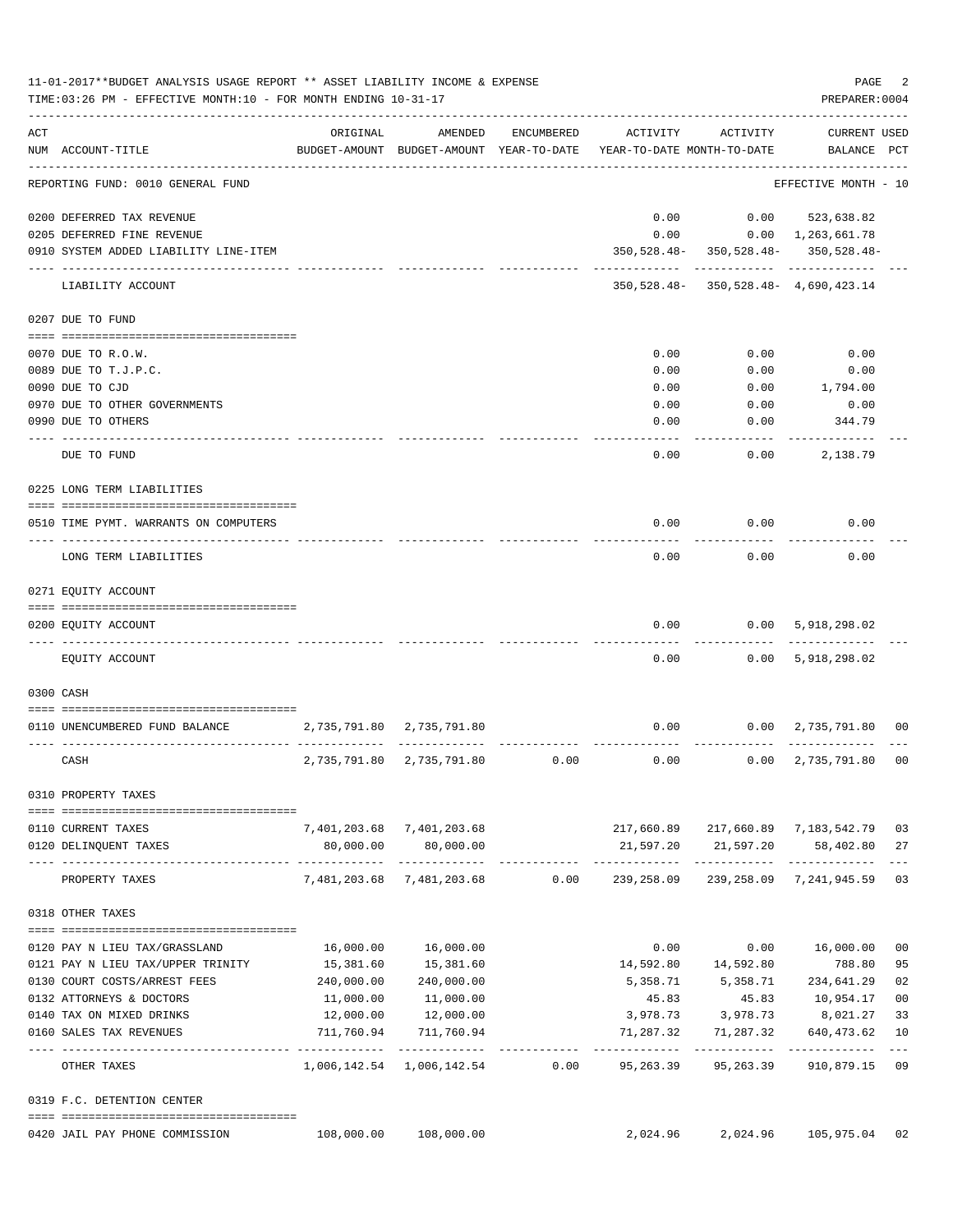TIME:03:26 PM - EFFECTIVE MONTH:10 - FOR MONTH ENDING 10-31-17

| ACT |                                         | ORIGINAL              |                                                                                |            | ACTIVITY  | ACTIVITY                     |                             |                |
|-----|-----------------------------------------|-----------------------|--------------------------------------------------------------------------------|------------|-----------|------------------------------|-----------------------------|----------------|
|     | NUM ACCOUNT-TITLE                       |                       | AMENDED<br>BUDGET-AMOUNT BUDGET-AMOUNT YEAR-TO-DATE YEAR-TO-DATE MONTH-TO-DATE | ENCUMBERED |           |                              | CURRENT USED<br>BALANCE PCT |                |
|     | REPORTING FUND: 0010 GENERAL FUND       |                       |                                                                                |            |           |                              | EFFECTIVE MONTH - 10        |                |
|     | 0429 SCHOLARSHIP FUNDS                  | 10,000.00             | 10,000.00                                                                      |            | 0.00      |                              | 0.00 10,000.00              | 0 <sup>0</sup> |
|     | 0551 ANNUAL PAYMENT                     | 0.00                  | 0.00                                                                           |            | 0.00      | 0.00                         | 0.00                        |                |
|     | 0552 MONTHLY MONITORING PAYMEN          | 0.00                  | 0.00                                                                           |            | 0.00      | 0.00                         | 0.00                        |                |
|     | 0553 ADMINISTRATIVE FEE                 | 282,875.00            | 282,875.00                                                                     |            | 23,575.00 | 23,575.00                    | 259,300.00                  | 08             |
|     | 0554 REIMB.FOR CONFINEMENT EXP.         | 0.00                  | 0.00                                                                           |            | 0.00      | 0.00                         | 0.00                        |                |
|     | F.C. DETENTION CENTER                   |                       | 400,875.00 400,875.00                                                          | 0.00       | 25,599.96 | 25,599.96                    | 375,275.04                  | 06             |
|     | 0320 LICENSES & PERMITS                 |                       |                                                                                |            |           |                              |                             |                |
|     | 0200 ALCOHLIC BEVERAGE LICENSE          | 1,000.00              | 1,000.00                                                                       |            | 0.00      | 0.00                         | 1,000.00                    | 00             |
|     | 0300 SEWAGE PERMITS/INSPECTIONS         | 70,000.00             | 70,000.00                                                                      |            |           | 7,240.04 7,240.04 62,759.96  |                             | 10             |
|     | 0545 FOOD SERV. PERMITS/CLASSES         | 0.00                  | 0.00                                                                           |            | 0.00      | 0.00                         | 0.00                        |                |
|     | 0546 \$5 COUNTY FEE/FOOD HANDLERS CLASS | 0.00                  | 0.00                                                                           |            | 0.00      | 0.00                         | 0.00                        |                |
|     | LICENSES & PERMITS                      | 71,000.00             | 71,000.00                                                                      | 0.00       | 7,240.04  | 7,240.04                     | 63,759.96 10                |                |
|     | 0321 FEES OF TAX COLLECTOR              |                       |                                                                                |            |           |                              |                             |                |
|     | 0200 COMMISSIONS ON CAR REGIST          | 110,000.00 110,000.00 |                                                                                |            |           | 8,262.32 8,262.32 101,737.68 |                             | 08             |
|     | 0250 COMMISSION ON CAR TITLES           | 40,000.00             | 40,000.00                                                                      |            | 3,225.00  | 3,225.00                     | 36,775.00                   | 08             |
|     | 0251 COMM.ON SALES TAX COLLECTIONS      | 200,000.00            | 200,000.00                                                                     |            | 0.00      | 0.00                         | 200,000.00                  | 0 <sub>0</sub> |
|     | 0901 TAX CERTIFICATES                   | 5,800.00              | 5,800.00                                                                       |            | 708.14    | 708.14                       | 5,091.86                    | 12             |
|     | FEES OF TAX COLLECTOR                   | 355,800.00            | 355,800.00                                                                     | 0.00       |           | 12, 195. 46   12, 195. 46    | 343,604.54                  | 03             |
|     | 0330 GRANTS                             |                       |                                                                                |            |           |                              |                             |                |
|     |                                         |                       |                                                                                |            |           |                              |                             |                |
|     | 0403 TEAM REDEVELOPMENT TRAINING        |                       | $0.00$ 0.00                                                                    |            |           | $0.00$ 0.00                  | 0.00                        |                |
|     | 0437 INDIGENT DEFENSE GRANT             | 35,000.00             | 35,000.00                                                                      |            | 0.00      | 0.00                         | 35,000.00                   | 00             |
|     |                                         |                       |                                                                                |            |           |                              |                             |                |
|     | GRANTS                                  | 35,000.00             | 35,000.00                                                                      | 0.00       | 0.00      | 0.00                         | 35,000.00                   | 0 <sub>0</sub> |
|     | 0340 FEES OF OFFICE                     |                       |                                                                                |            |           |                              |                             |                |
|     | 0135 FAMILY PROTECTION FEE              | 0.00                  | 0.00                                                                           |            | 180.00    | 180.00                       | 180.00+                     |                |
|     | 0400 COUNTY JUDGE FEES                  | 200.00                | 200.00                                                                         |            | 0.00      | 0.00                         | 200.00                      | 00             |
|     | 0403 COUNTY CLERK FEES                  | 210,000.00            | 210,000.00                                                                     |            | 0.00      | 0.00                         | 210,000.00                  | 0 <sub>0</sub> |
|     | 0450 DISTRICT CLERK FEES                | 85,000.00             | 85,000.00                                                                      |            | 5,660.51  | 5,660.51                     | 79,339.49                   | 07             |
|     | 0455 J. P. #1 FEES                      | 20,000.00             | 20,000.00                                                                      |            | 0.00      | 0.00                         | 20,000.00                   | 00             |
|     | 0456 J. P. #2 FEES                      | 3,500.00              | 3,500.00                                                                       |            | 0.00      | 0.00                         | 3,500.00                    | 00             |
|     | 0457 J. P. #3 FEES                      | 10,000.00             | 10,000.00                                                                      |            | 0.00      | 0.00                         | 10,000.00                   | 00             |
|     | 0475 DISTRICT ATTORNEY FEES             | 7,000.00              | 7,000.00                                                                       |            | 14.60     | 14.60                        | 6,985.40                    | 0 <sub>0</sub> |
|     | 0480 BOND APPLICATION FEE               | 0.00                  | 0.00                                                                           |            | 0.00      | 0.00                         | 0.00                        |                |
|     | 0484 ELECTION REIMBURSEMENTS            | 0.00                  | 0.00                                                                           |            | 0.00      | 0.00                         | 0.00                        |                |
|     | 0551 CONSTABLE PCT. 1 FEES              | 7,000.00              | 7,000.00                                                                       |            | 290.00    | 290.00                       | 6,710.00                    | 04             |
|     | 0552 CONSTABLE PCT. 2 FEES              | 3,000.00              | 3,000.00                                                                       |            | 0.00      | 0.00                         | 3,000.00                    | 00             |
|     | 0553 CONSTABLE PCT. 3 FEES              | 2,000.00              | 2,000.00                                                                       |            | 140.00    | 140.00                       | 1,860.00                    | 07             |
|     | 0560 SHERIFF FEES                       | 40,000.00             | 40,000.00                                                                      |            | 1,944.77  | 1,944.77                     | 38,055.23                   | 05             |
|     | 0573 BOND SUPERVISION FEES              | 50,000.00             | 50,000.00                                                                      |            | 6,727.00  | 6,727.00                     | 43,273.00                   | 13             |
|     | 0600 D.C.6TH COURT OF APPEALS FEE       | 1,500.00              | 1,500.00                                                                       |            | 104.94    | 104.94                       | 1,395.06                    | 07             |
|     | 0601 C.C.6TH COURT OF APPEALS FEE       | 800.00                | 800.00                                                                         |            | 0.00      | 0.00                         | 800.00                      | 00             |
|     | 0652 SUBDIVISION FEES                   | 250.00                | 250.00                                                                         |            | 0.00      | 0.00                         | 250.00                      | 0 <sub>0</sub> |

0900 OTHER FEES 500.00 500.00 0.00 0.00 500.00 00 ---- ---------------------------------- ------------- ------------- ------------ ------------- ------------ ------------- ---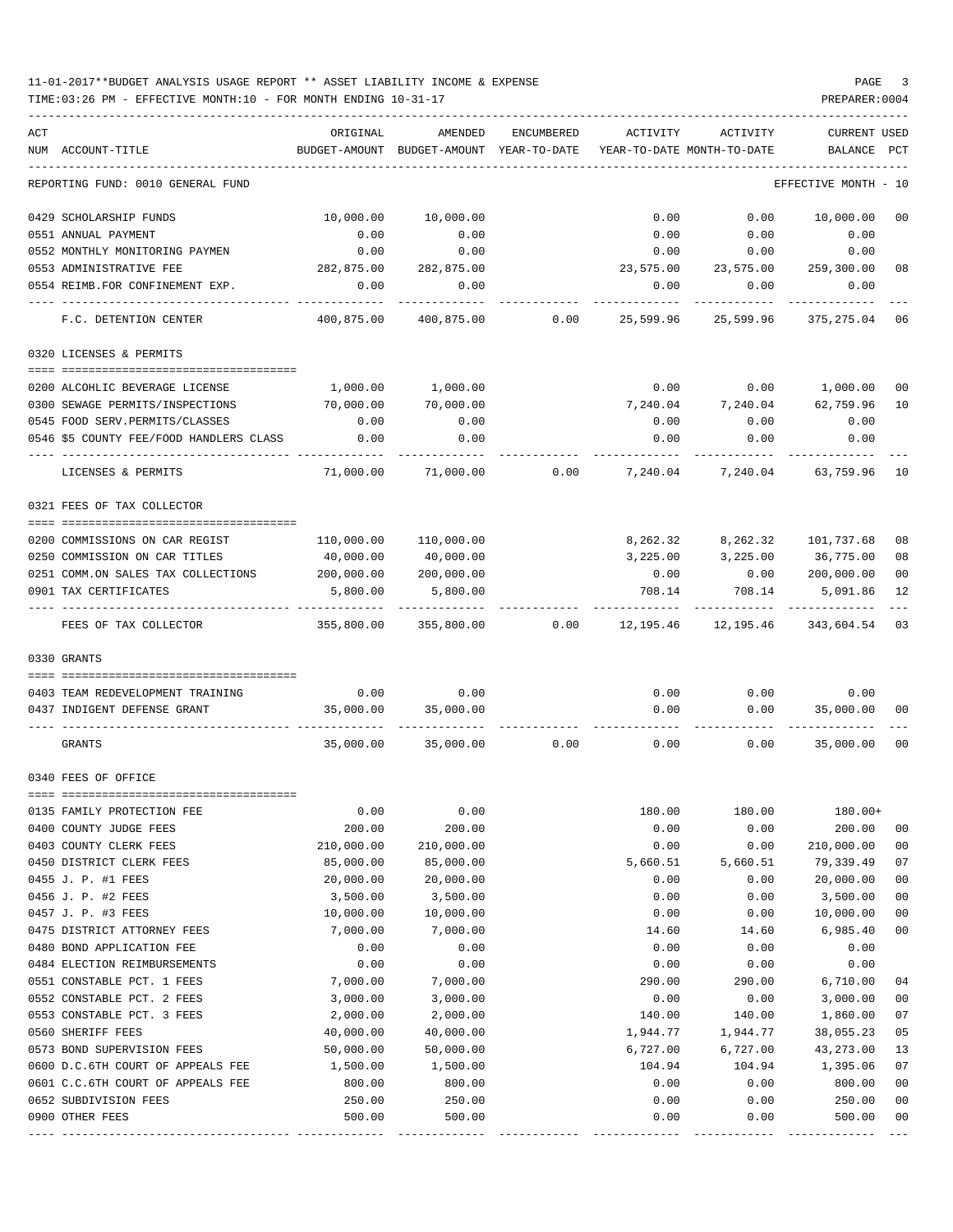|     | TIME: 03:26 PM - EFFECTIVE MONTH: 10 - FOR MONTH ENDING 10-31-17 |                       |                                                     |            |                                        |                | PREPARER: 0004                     |                      |
|-----|------------------------------------------------------------------|-----------------------|-----------------------------------------------------|------------|----------------------------------------|----------------|------------------------------------|----------------------|
| ACT | NUM ACCOUNT-TITLE                                                | ORIGINAL              | AMENDED<br>BUDGET-AMOUNT BUDGET-AMOUNT YEAR-TO-DATE | ENCUMBERED | ACTIVITY<br>YEAR-TO-DATE MONTH-TO-DATE | ACTIVITY       | <b>CURRENT USED</b><br>BALANCE PCT |                      |
|     | REPORTING FUND: 0010 GENERAL FUND                                |                       |                                                     |            |                                        |                | EFFECTIVE MONTH - 10               |                      |
|     | FEES OF OFFICE                                                   | 440,750.00            | 440,750.00                                          | 0.00       | 15,061.82                              | 15,061.82      | 425,688.18 03                      |                      |
|     | 0350 FINES                                                       |                       |                                                     |            |                                        |                |                                    |                      |
|     | 0455 J. P. #1 FINES                                              | 14,000.00             | 14,000.00                                           |            | 0.00                                   |                | $0.00$ 14,000.00                   | 00                   |
|     | 0456 J. P. #2 FINES                                              | 1,000.00              | 1,000.00                                            |            | 0.00                                   | 0.00           | 1,000.00                           | 00                   |
|     | 0457 J. P. #3 FINES                                              | 2,500.00              | 2,500.00                                            |            | 0.00                                   | 0.00           | 2,500.00                           | 00                   |
|     | FINES                                                            | 17,500.00             | 17,500.00                                           | 0.00       | 0.00                                   | 0.00           | 17,500.00                          | 00                   |
|     | 0352 FINES & FORFEITURES                                         |                       |                                                     |            |                                        |                |                                    |                      |
|     | 0100 10% COMM.ON SURETY BAIL BOND FEE                            | 1,000.00              | 1,000.00                                            |            | 0.00                                   | 0.00           | 1,000.00                           | 00                   |
|     | 0201 BOND FORFEITURES                                            | 8,000.00              | 8,000.00                                            |            | 0.00                                   | 0.00           | 8,000.00                           | 00                   |
|     | FINES & FORFEITURES                                              | 9,000.00              | 9,000.00                                            | 0.00       | 0.00                                   | 0.00           | 9,000.00                           | 00                   |
|     | 0360 INTEREST EARNINGS                                           |                       |                                                     |            |                                        |                |                                    |                      |
|     | 0100 INTEREST EARNINGS                                           | 6,000.00              | 6,000.00                                            |            | 3,479.19                               | 3,479.19       | 2,520.81                           | 58                   |
|     | INTEREST EARNINGS                                                | 6,000.00              | 6,000.00                                            |            | $0.00$ 3,479.19                        | 3,479.19       | 2,520.81                           | 58                   |
|     | 0364 SALE OF ASSETS LAND/BUILDING                                |                       |                                                     |            |                                        |                |                                    |                      |
|     | 0162 SALE OF ASSETS LAND/BUILDING                                | 0.00                  | 0.00                                                |            | 0.00                                   | 0.00           | 0.00                               |                      |
|     | 0163 SALE OF EQUIPMENT                                           | 1,000.00              | 1,000.00                                            |            | 0.00                                   | 0.00           | 1,000.00                           | 00                   |
|     | SALE OF ASSETS LAND/BUILDING                                     | 1,000.00              | 1,000.00                                            | 0.00       | 0.00                                   | 0.00           | 1,000.00                           | 00                   |
|     | 0370 MISCELLANEOUS                                               |                       |                                                     |            |                                        |                |                                    |                      |
|     |                                                                  |                       |                                                     |            |                                        |                |                                    |                      |
|     | 0100 KFYN-RADIO TOWER RENT<br>0112 TOBACCO SETTLEMENT            | 2,400.00<br>21,000.00 | 2,400.00<br>21,000.00                               |            | 200.00<br>0.00                         | 200.00<br>0.00 | 2,200.00<br>21,000.00              | 08<br>0 <sub>0</sub> |
|     | 0115 RENT- VERIZON TOWER                                         | 11,109.00             | 11,109.00                                           |            | 1,990.36                               | 1,990.36       | 9,118.64                           | 18                   |
|     | 0120 CONTRIBUTION IHC TRUST                                      | 3,000.00              | 3,000.00                                            |            | 0.00                                   | 0.00           | 3,000.00                           | $00\,$               |
|     | 0125 IHC STATE REIMBURSEMENT                                     | 0.00                  | 0.00                                                |            | 0.00                                   | 0.00           | 0.00                               |                      |
|     | 0130 REFUNDS & MISCELLANEOUS                                     | 25,000.00             | 25,000.00                                           |            | 261.27                                 | 261.27         | 24,738.73                          | 01                   |
|     | 0131 AUTOMOBILE INSURANCE LOSS PAYMENTS                          | 0.00                  | 0.00                                                |            | 0.00                                   | 0.00           | 0.00                               |                      |
|     | 0132 PROPERTY INSURANCE LOSS PAYMENTS                            | 0.00                  | 0.00                                                |            | 0.00                                   | 0.00           | 0.00                               |                      |
|     | 0135 HEALTH INS. SURPLUS DISTRIBUTION                            | 5,000.00              | 5,000.00                                            |            | 0.00                                   | 0.00           | 5,000.00                           | $00\,$               |
|     | 0139 STATE JUROR REIMB.FEE                                       | 25,000.00             | 25,000.00                                           |            | 0.00                                   | 0.00           | 25,000.00                          | $00\,$               |
|     | 0143 D.A.SALARY REIMB.                                           | 27,500.00             | 27,500.00                                           |            | 0.00                                   | 0.00           | 27,500.00                          | $00\,$               |
|     | 0144 CO. JUDGE COURT FEES SALARY REIMB.                          | 25,200.00             | 25,200.00                                           |            | 0.00                                   | 0.00           | 25,200.00                          | $00\,$               |
|     | 0147 UTILITIES REIMBURSEMENT                                     | 17,500.00             | 17,500.00                                           |            | 1,325.65                               | 1,325.65       | 16, 174. 35                        | 08                   |
|     | 0151 ASST. DA LONGEVITY PAY                                      | 4,440.00              | 4,440.00                                            |            | 1,380.00                               | 1,380.00       | 3,060.00                           | 31                   |
|     | 0152 HB 9 D.A. SUPPLEMENTAL FUNDS                                | 4,317.00              | 4,317.00                                            |            | 359.81                                 | 359.81         | 3,957.19                           | 08                   |
|     | 0162 COURT REPORTER SERVICE FEE                                  | 6,000.00              | 6,000.00                                            |            | 314.81                                 | 314.81         | 5,685.19                           | 05                   |
|     | 0163 ADM.OF COURT JUSTICE 10% SB 1417                            | 1,000.00              | 1,000.00                                            |            | 30.20                                  | 30.20          | 969.80                             | 03                   |
|     | 0164 TIME PAYMENT FEE 40% SB 1417                                | 3,000.00              | 3,000.00                                            |            | 120.83                                 | 120.83         | 2,879.17                           | 04                   |
|     | 0166 JUDICIAL SUPP.FEE(60 CENTS)                                 | 1,000.00              | 1,000.00                                            |            | 6.56                                   | 6.56           | 993.44                             | 01                   |
|     | 0167 JUROR REIMB.FEE<br>0408 COUNTY WELLNESS PROGRAM             | 6,000.00<br>3,000.00  | 6,000.00<br>3,000.00                                |            | 42.48<br>0.00                          | 42.48<br>0.00  | 5,957.52<br>3,000.00               | 01<br>$00\,$         |
|     |                                                                  |                       |                                                     |            |                                        |                |                                    | 00                   |
|     | 0410 CO CT AT LAW SUPPLEMENT                                     | 84,000.00             | 84,000.00                                           |            | 0.00                                   | 0.00           | 84,000.00                          |                      |

0450 DIST. CLK. PASSPORT PHOTO 2,500.00 2,500.00 0.00 0.00 2,500.00 00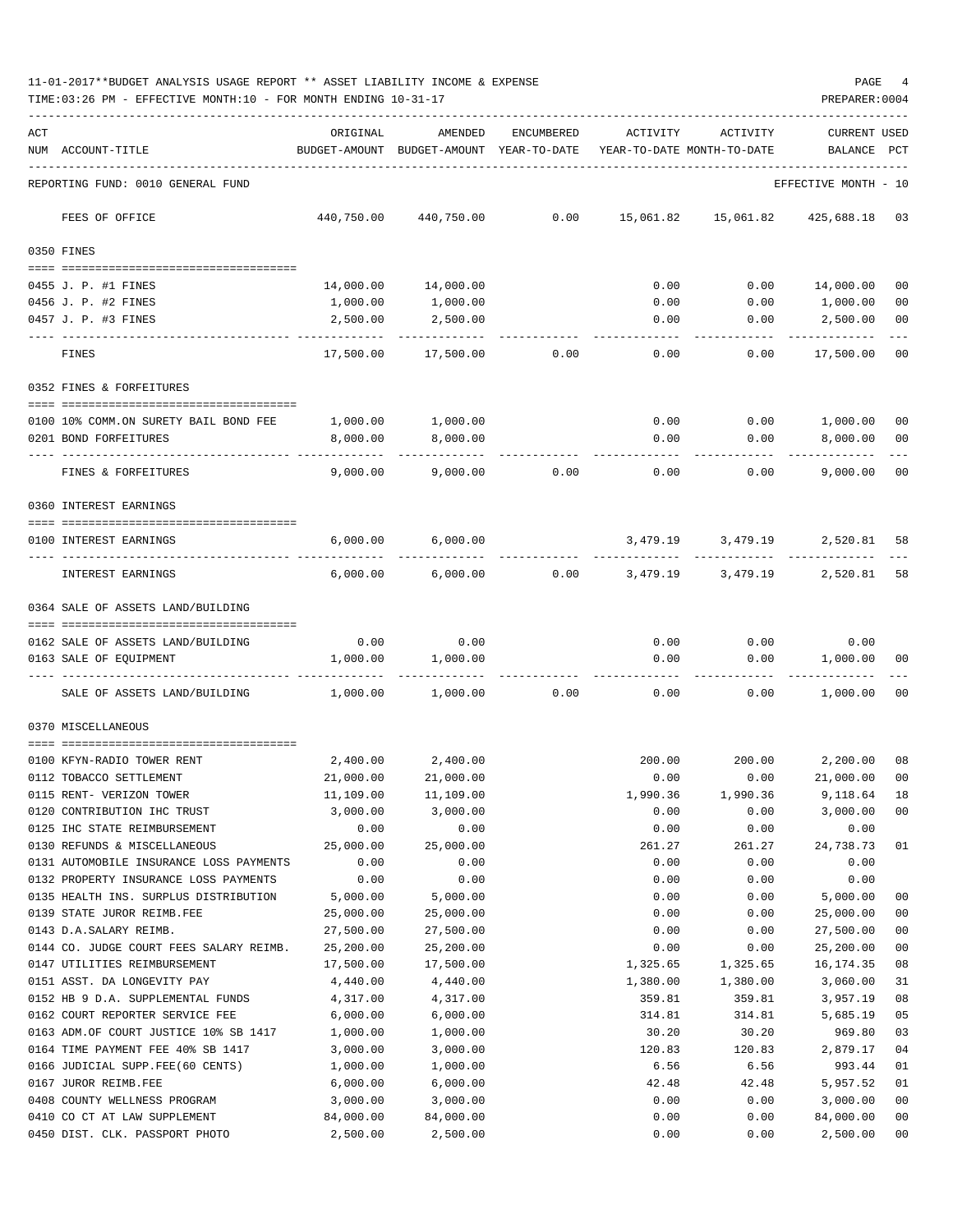| ACT<br>NUM ACCOUNT-TITLE             | ORIGINAL   | AMENDED<br>BUDGET-AMOUNT BUDGET-AMOUNT YEAR-TO-DATE YEAR-TO-DATE MONTH-TO-DATE | ENCUMBERED | ACTIVITY                   | ACTIVITY                     | CURRENT USED<br>BALANCE PCT |                |
|--------------------------------------|------------|--------------------------------------------------------------------------------|------------|----------------------------|------------------------------|-----------------------------|----------------|
| REPORTING FUND: 0010 GENERAL FUND    |            |                                                                                |            |                            |                              | EFFECTIVE MONTH - 10        |                |
| 0453 REIMB.CEC ODYSSEY SAAS          | 21,593.00  | 21,593.00                                                                      |            | 0.00                       | 0.00                         | 21,593.00                   | 0 <sub>0</sub> |
| 0509 CANDY MACHINE COMMISSION        | 350.00     | 350.00                                                                         |            | 0.00                       | 0.00                         | 350.00                      | 00             |
| 0510 DR. PEPPER COMMISSION           | 300.00     | 300.00                                                                         |            | 36.00                      | 36.00                        | 264.00                      | 12             |
| 0553 DONATION CONST.3 RADIO EQUIP.   | 0.00       | 0.00                                                                           |            | 0.00                       | 0.00                         | 0.00                        |                |
| 0562 STATE REIMB.OFFENDER TRANSPORT  | 4,000.00   | 4,000.00                                                                       |            | 0.00                       | 0.00                         | 4,000.00                    | 0 <sub>0</sub> |
| 0565 COCA-COLA COMMISSIONS           | 150.00     | 150.00                                                                         |            | 26.08                      | 26.08                        | 123.92                      | 17             |
| MISCELLANEOUS                        |            | 304,359.00 304,359.00 0.00                                                     |            |                            | 6,094.05 6,094.05 298,264.95 |                             | 02             |
| 0400 COUNTY JUDGE                    |            |                                                                                |            |                            |                              |                             |                |
| 0101 SALARY ELECTED OFFICIAL         | 64,716.75  | 64,716.75                                                                      | 0.00       | 4,978.22                   | 4,978.22                     | 59,738.53                   | 08             |
| 0104 STATE PROBATE SALARY SUPPLEMENT | 0.00       | 0.00                                                                           | 0.00       | 0.00                       | 0.00                         | 0.00                        |                |
| 0105 SALARY SECRETARY                | 33,322.66  | 33,322.66                                                                      | 0.00       | 2,563.28                   | 2,563.28                     | 30,759.38                   | 08             |
| 0201 SOCIAL SECURITY TAXES           | 6,450.44   | 6,450.44                                                                       | 0.00       | 434.74                     | 434.74                       | 6,015.70                    | 07             |
| 0202 GROUP HEALTH & DENTAL INSURANCE | 20,989.25  | 20,989.25                                                                      | 0.00       | 1,749.12                   | 1,749.12                     | 19,240.13                   | 08             |
| 0203 RETIREMENT                      | 11,430.01  | 11,430.01                                                                      | 0.00       | 854.66                     | 854.66                       | 10,575.35                   | 07             |
| 0204 WORKERS' COMPENSATION           | 436.97     | 436.97                                                                         | 0.00       | 0.00                       | 0.00                         | 436.97                      | 0 <sub>0</sub> |
| 0205 MEDICARE TAX                    | 1,508.57   | 1,508.57                                                                       | 0.00       | 101.66                     | 101.66                       | 1,406.91                    | 07             |
| 0225 TRAVEL ALLOWANCE                | 3,600.00   | 3,600.00                                                                       | 0.00       | 300.00                     | 300.00                       | 3,300.00                    | 08             |
| 0310 OFFICE SUPPLIES                 | 800.00     | 800.00                                                                         | 0.00       | 0.00                       | 0.00                         | 800.00                      | 0 <sub>0</sub> |
| 0311 POSTAL EXPENSES                 | 400.00     | 400.00                                                                         | 0.00       | 0.00                       | 0.00                         | 400.00                      | 0 <sub>0</sub> |
| 0427 OUT OF COUNTY TRAVEL            | 5,750.00   | 5,750.00                                                                       | 0.00       | 69.00                      | 69.00                        | 5,681.00                    | 01             |
| 0431 LOCAL TRAVEL                    | 0.00       | 0.00                                                                           | 0.00       | 0.00                       | 0.00                         | 0.00                        |                |
| 0435 PRINTING                        | 200.00     | 200.00                                                                         | 0.00       | 0.00                       | 0.00                         | 200.00                      | 0 <sub>0</sub> |
| 0437 COURT REPORTER EXPENSE          | 2,500.00   | 2,500.00                                                                       | 0.00       | 0.00                       | 0.00                         | 2,500.00                    | 0 <sub>0</sub> |
| 0468 JUVENILE BOARD SALARY           | 2,400.00   | 2,400.00                                                                       | 0.00       | 200.00                     | 200.00                       | 2,200.00                    | 08             |
| 0480 BOND                            | 0.00       | 0.00                                                                           | 0.00       | 0.00                       | 0.00                         | 0.00                        |                |
| 0572 OFFICE EQUIPMENT                | 1,000.00   | 1,000.00                                                                       | 0.00       | 0.00                       | 0.00                         | 1,000.00                    | 0 <sub>0</sub> |
| 0574 TECHNOLOGY                      | 0.00       | 0.00                                                                           | 0.00       | 0.00                       | 0.00                         | 0.00                        |                |
| 0590 BOOKS                           | 300.00     | 300.00                                                                         | 0.00       | 0.00                       | 0.00                         | 300.00                      | 0 <sub>0</sub> |
| COUNTY JUDGE                         |            | 155,804.65 155,804.65 0.00 11,250.68 11,250.68 144,553.97                      |            |                            |                              |                             | 07             |
| 0401 911 COORDINATOR                 |            |                                                                                |            |                            |                              |                             |                |
| 0403 TCOG RURAL ADDRESSING           |            | 23,000.00 23,000.00                                                            |            | $0.00$ 23,000.00 23,000.00 |                              | $0.00$ 100                  |                |
| 911 COORDINATOR                      |            | 23,000.00 23,000.00                                                            | 0.00       |                            | 23,000.00 23,000.00          | 0.00 100                    |                |
| 0403 COUNTY CLERK                    |            |                                                                                |            |                            |                              |                             |                |
| 0101 SALARY ELECTED OFFICIAL         |            | 56, 541. 72 56, 541. 72                                                        | 0.00       | 4,349.36                   | 4,349.36                     |                             |                |
| 0104 SALARY DEPUTIES                 | 174,272.43 |                                                                                | 0.00       |                            |                              | 52,192.36<br>161,462.67     | 08<br>07       |
| 0107 REGULAR-TEMP. PART-TIME         | 16,588.00  | 174,272.43<br>16,588.00                                                        | 0.00       | 0.00                       | 0.00                         | 16,588.00                   | 0 <sub>0</sub> |
| 0201 SOCIAL SECURITY TAXES           | 15,353.81  | 15,353.81                                                                      | 0.00       | 934.89                     | 934.89                       | 14,418.92                   | 06             |
| 0202 GROUP HEALTH & DENTAL INSURANCE | 73,462.20  | 73,462.20                                                                      | 0.00       |                            | 6,121.92 6,121.92            | 67,340.28                   | 08             |
| 0203 RETIREMENT                      | 28,154.36  | 28,154.36                                                                      | 0.00       | 1,894.35                   | 1,894.35                     | 26,260.01                   | 07             |
| 0204 WORKERS COMPENSATION            | 1,040.10   | 1,040.10                                                                       | 0.00       | 0.00                       | 0.00                         | 1,040.10                    | 0 <sub>0</sub> |
| 0205 MEDICARE TAX                    | 3,590.81   | 3,590.81                                                                       | 0.00       | 218.66                     | 218.66                       | 3,372.15                    | 06             |
| 0310 OFFICE SUPPLIES                 | 3,760.00   | 3,760.00                                                                       | 0.00       | 790.18                     | 790.18                       | 2,969.82                    | 21             |
| 0311 POSTAL EXPENSES                 | 1,500.00   | 1,500.00                                                                       | 0.00       | 0.00                       | 0.00                         | 1,500.00                    | 0 <sub>0</sub> |
| 0420 UTILITIES TELEPHONE             | 0.00       | 0.00                                                                           | 0.00       | 0.00                       | 0.00                         | 0.00                        |                |
| 0427 OUT OF COUNTY TRAVEL            | 4,000.00   | 4,000.00                                                                       | 0.00       | 164.27                     | 164.27                       | 3,835.73                    | 0 <sub>4</sub> |
| 0431 LOCAL TRAVEL                    | 0.00       | 0.00                                                                           | 0.00       | 0.00                       | 0.00                         | 0.00                        |                |
|                                      |            |                                                                                |            |                            |                              |                             |                |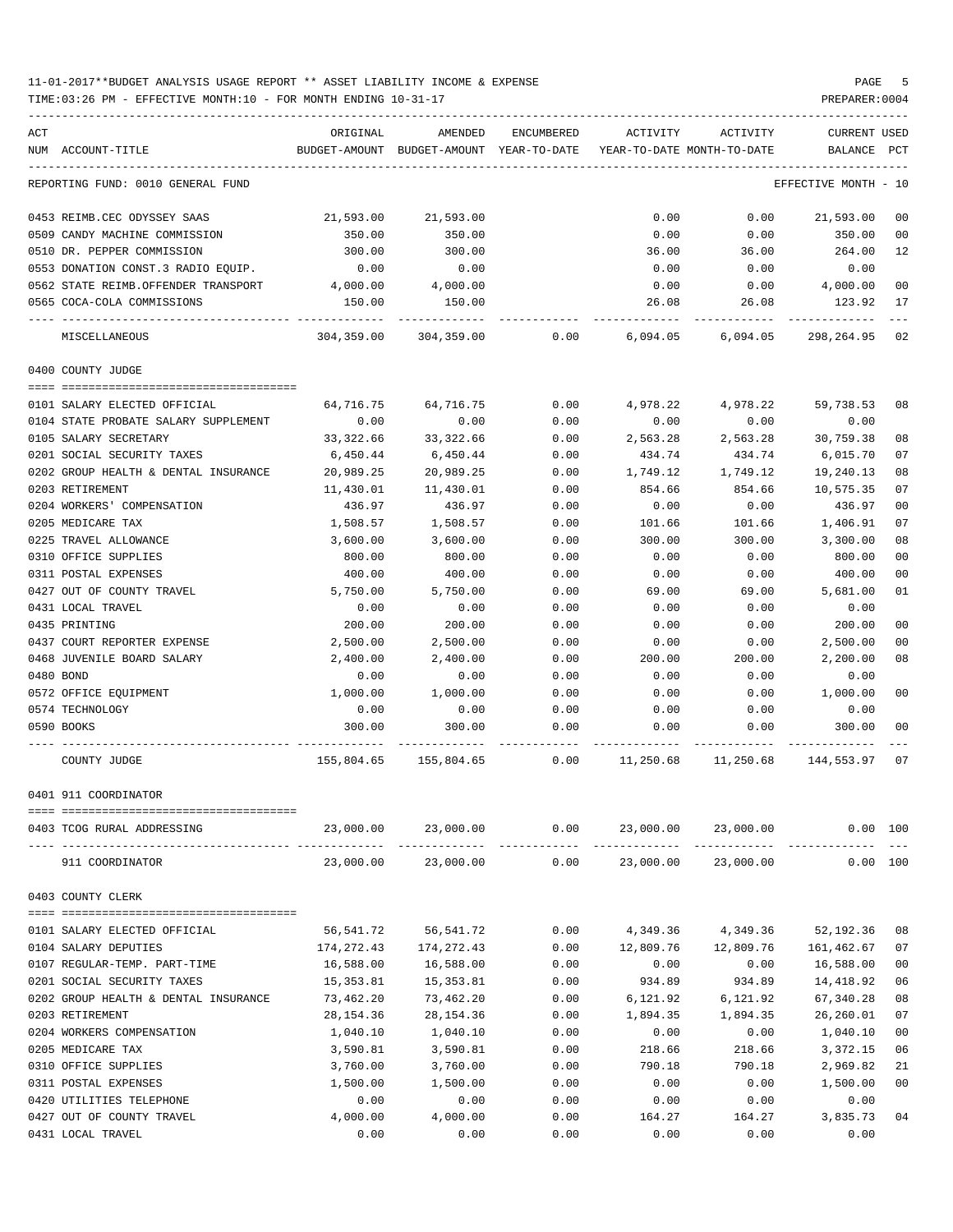TIME:03:26 PM - EFFECTIVE MONTH:10 - FOR MONTH ENDING 10-31-17 PREPARER:0004

| ACT | NUM ACCOUNT-TITLE                        | ORIGINAL  | AMENDED               | <b>ENCUMBERED</b> | ACTIVITY<br>BUDGET-AMOUNT BUDGET-AMOUNT YEAR-TO-DATE YEAR-TO-DATE MONTH-TO-DATE | ACTIVITY              | <b>CURRENT USED</b><br>BALANCE PCT |                |
|-----|------------------------------------------|-----------|-----------------------|-------------------|---------------------------------------------------------------------------------|-----------------------|------------------------------------|----------------|
|     | REPORTING FUND: 0010 GENERAL FUND        |           |                       |                   |                                                                                 |                       | EFFECTIVE MONTH - 10               |                |
|     |                                          |           |                       |                   |                                                                                 |                       |                                    |                |
|     | 0435 PRINTING                            | 1,400.00  | 1,400.00              | 0.00              | 0.00                                                                            | 0.00                  | 1,400.00                           | 0 <sub>0</sub> |
|     | 0437 IMAGING/INDEXING                    | 14,000.00 | 14,000.00             | 0.00              | 0.00                                                                            | 0.00                  | 14,000.00                          | 00             |
|     | 0480 BOND                                | 292.50    | 292.50                | 0.00              | 0.00                                                                            | 0.00                  | 292.50                             | 00             |
|     | 0481 DUES                                | 225.00    | 225.00                | 0.00              | 0.00                                                                            | 0.00                  | 225.00                             | 0 <sub>0</sub> |
|     | 0572 OFFICE EQUIPMENT                    | 3,478.83  | 3,478.83              | 0.00              | 0.00                                                                            | 0.00                  | 3,478.83                           | 0 <sub>0</sub> |
|     | COUNTY CLERK                             |           | 397,659.76 397,659.76 | 0.00              | 27,283.39                                                                       | 27,283.39             | 370,376.37                         | 07             |
|     | 0404 ELECTION                            |           |                       |                   |                                                                                 |                       |                                    |                |
|     | 0109 SALARY                              | 11,300.00 | 11,300.00             | 0.00              | 0.00                                                                            | 0.00                  | 11,300.00                          | 00             |
|     | 0201 SOCIAL SECURITY TAXES               | 0.00      | 0.00                  | 0.00              | 0.00                                                                            | 0.00                  | 0.00                               |                |
|     | 0203 RETIREMENT                          | 0.00      | 0.00                  | 0.00              | 0.00                                                                            | 0.00                  | 0.00                               |                |
|     | 0205 MEDICARE TAX                        | 0.00      | 0.00                  | 0.00              | 0.00                                                                            | 0.00                  | 0.00                               |                |
|     | 0310 ELECTION SUPPLIES                   | 4,000.00  | 4,000.00              | 0.00              | 97.69                                                                           | 97.69                 | 3,902.31                           | 02             |
|     | 0311 POSTAGE                             | 8,500.00  | 8,500.00              | 0.00              | 0.00                                                                            | 0.00                  | 8,500.00                           | 0 <sub>0</sub> |
|     | 0423 CELL PHONE                          | 240.00    | 240.00                | 0.00              | 20.00                                                                           | 20.00                 | 220.00                             | 08             |
|     | 0427 ELECTION TRAVEL                     | 2,900.00  | 2,900.00              | 0.00              | 0.00                                                                            | 0.00                  | 2,900.00                           | 0 <sub>0</sub> |
|     | 0428 EMPLOYEE TRAINING                   | 0.00      | 0.00                  | 0.00              | 0.00                                                                            | 0.00                  | 0.00                               |                |
|     | 0429 DPS BACKGROUND CHECK                | 50.00     | 50.00                 | 0.00              | 0.00                                                                            | 0.00                  | 50.00                              | 0 <sub>0</sub> |
|     | 0430 BIDS AND NOTICES                    | 600.00    | 600.00                | 0.00              | 0.00                                                                            | 0.00                  | 600.00                             | 0 <sub>0</sub> |
|     | 0442 PROFESSIONAL SERVICE/TRANSLATOR     | 200.00    | 200.00                | 0.00              | 0.00                                                                            | 0.00                  | 200.00                             | 0 <sub>0</sub> |
|     | 0483 VOTER REGISTRATION                  | 2,000.00  | 2,000.00              | 0.00              | 0.00                                                                            | 0.00                  | 2,000.00                           | 0 <sub>0</sub> |
|     | 0485 ELECTION MAINT. AGREEMENT           | 14,226.00 | 14,226.00             | 0.00              | 14,097.00                                                                       | 14,097.00             | 129.00                             | 99             |
|     | 0573 ELECTION EQUIPMENT                  | 2,402.79  | 2,402.79              | 0.00              | 0.00                                                                            | 0.00                  | 2,402.79                           | 0 <sub>0</sub> |
|     | ELECTION                                 | 46,418.79 | 46,418.79             | 0.00              |                                                                                 | 14, 214.69 14, 214.69 | 32,204.10                          | 31             |
|     | 0405 VETERANS' SERVICE                   |           |                       |                   |                                                                                 |                       |                                    |                |
|     | 0102 SALARY APPOINTED OFFICIAL           | 37,080.00 | 37,080.00             | 0.00              | 2,852.32                                                                        | 2,852.32              | 34,227.68                          | 08             |
|     | 0201 SOCIAL SECURITY TAXES               | 2,298.96  | 2,298.96              | 0.00              | 176.84                                                                          | 176.84                | 2,122.12                           | 08             |
|     | 0202 GROUP HEALTH & DENTAL INSURANCE     | 10,494.60 | 10,494.60             | 0.00              | 874.56                                                                          | 874.56                | 9,620.04                           | 08             |
|     | 0203 RETIREMENT                          | 4,219.70  | 4,219.70              | 0.00              | 314.90                                                                          | 314.90                | 3,904.80                           | 07             |
|     | 0204 WORKERS' COMPENSATION               | 155.74    | 155.74                | 0.00              | 0.00                                                                            | 0.00                  | 155.74                             | 00             |
|     | 0205 MEDICARE TAX                        | 537.66    | 537.66                | 0.00              | 41.36                                                                           | 41.36                 | 496.30                             | 08             |
|     | 0310 OFFICE SUPPLIES                     | 250.00    | 250.00                | 0.00              | 0.00                                                                            | 0.00                  | 250.00                             | 0 <sub>0</sub> |
|     | 0311 POSTAL EXPENSES                     | 100.00    | 100.00                | 0.00              | 0.00                                                                            | 0.00                  | 100.00                             | 0 <sub>0</sub> |
|     | 0427 OUT OF COUNTY TRAVEL                | 750.00    | 750.00                | 0.00              | 0.00                                                                            | 0.00                  | 750.00                             | 0 <sub>0</sub> |
|     | 0428 TRAINING/TUITION                    | 500.00    | 500.00                | 0.00              | 0.00                                                                            | 0.00                  | 500.00                             | 0 <sub>0</sub> |
|     | 0435 PRINTING                            | 100.00    | 100.00                | 0.00              | 0.00                                                                            | 0.00                  | 100.00                             | 0 <sub>0</sub> |
|     | 0572 OFFICE EQUIPMENT                    | 0.00      | 0.00                  | 0.00              | 0.00                                                                            | 0.00                  | 0.00                               |                |
|     | ---- -------------<br>VETERANS ' SERVICE |           | 56,486.66 56,486.66   | 0.00              |                                                                                 | 4,259.98 4,259.98     | 52,226.68 08                       |                |
|     | 0406 EMERGENCY MANAGEMENT                |           |                       |                   |                                                                                 |                       |                                    |                |
|     |                                          |           |                       |                   |                                                                                 |                       |                                    |                |
|     | 0103 SALARY                              | 40,983.57 | 40,983.57             | 0.00              | 3,152.58                                                                        | 3,152.58              | 37,830.99                          | 08             |
|     | 0107 SALARY TEMP./EXTRA                  | 0.00      | 0.00                  | 0.00              | 0.00                                                                            | 0.00                  | 0.00                               |                |
|     | 0201 SOCIAL SECURITY TAXES               | 2,570.74  | 2,570.74              | 0.00              | 195.08                                                                          | 195.08                | 2,375.66                           | 08             |
|     | 0202 GROUP HEALTH & DENTAL INS           | 10,494.60 | 10,494.60             | 0.00              | 874.56                                                                          | 874.56                | 9,620.04                           | 08             |
|     | 0203 RETIREMENT                          | 4,663.93  | 4,663.93              | 0.00              | 348.04                                                                          | 348.04                | 4,315.89                           | 07             |
|     | 0204 WORKERS' COMPENSATION               | 174.15    | 174.15                | 0.00              | 0.00                                                                            | 0.00                  | 174.15                             | 0 <sub>0</sub> |
|     | 0205 MEDICARE TAX                        | 601.22    | 601.22                | 0.00              | 45.62                                                                           | 45.62                 | 555.60                             | 08             |

0225 TRAVEL ALLOWANCE 0.00 0.00 0.00 0.00 0.00 0.00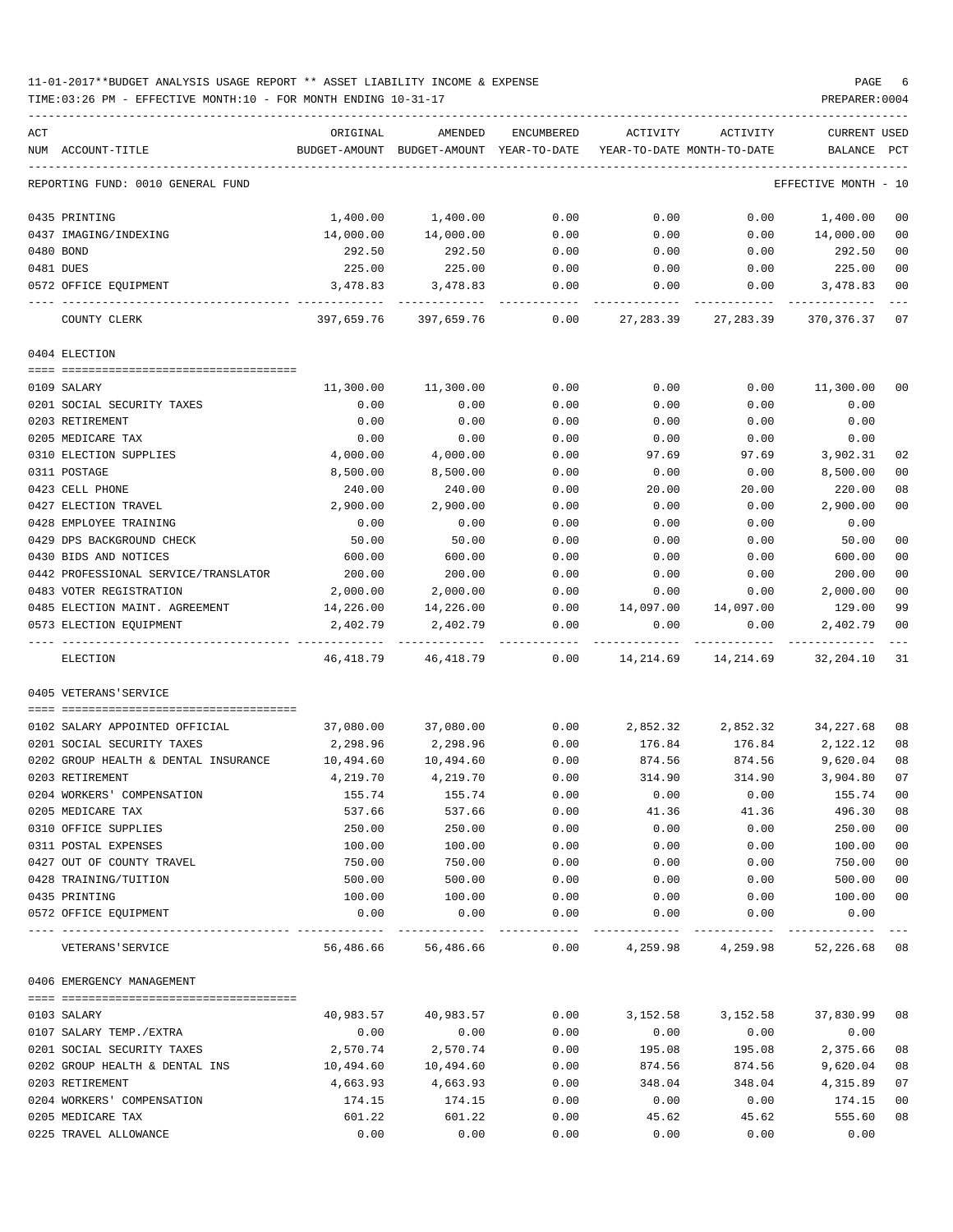| ACT |                                         | ORIGINAL   | AMENDED                                  | ENCUMBERED | ACTIVITY  | ACTIVITY                                       | CURRENT USED           |        |
|-----|-----------------------------------------|------------|------------------------------------------|------------|-----------|------------------------------------------------|------------------------|--------|
|     | NUM ACCOUNT-TITLE                       |            | BUDGET-AMOUNT BUDGET-AMOUNT YEAR-TO-DATE |            |           | YEAR-TO-DATE MONTH-TO-DATE                     | BALANCE                | PCT    |
|     | REPORTING FUND: 0010 GENERAL FUND       |            |                                          |            |           |                                                | EFFECTIVE MONTH - 10   |        |
|     | 0310 OFFICE SUPPLIES                    | 150.00     | 150.00                                   | 0.00       | 0.00      | 0.00                                           | 150.00                 | 00     |
|     | 0311 POSTAL EXPENSE                     | 50.00      | 50.00                                    | 0.00       | 0.00      | 0.00                                           | 50.00                  | 00     |
|     | 0330 AUTO EXPENSE-GAS & OIL             | 1,000.00   | 1,000.00                                 | 0.00       | 0.00      | 0.00                                           | 1,000.00               | 00     |
|     | 0422 R&M RADIO                          | 0.00       | 0.00                                     | 0.00       | 0.00      | 0.00                                           | 0.00                   |        |
|     | 0423 CELL PHONE ALLOWANCE               | 480.00     | 480.00                                   | 0.00       | 40.00     | 40.00                                          | 440.00                 | 08     |
|     | 0427 OUT OF COUNTY TRAVEL               | 400.00     | 400.00                                   | 0.00       | 0.00      | 0.00                                           | 400.00                 | 00     |
|     | 0428 TRAINING & TUITION                 | 0.00       | 0.00                                     | 0.00       | 0.00      | 0.00                                           | 0.00                   |        |
|     | 0454 R&M AUTO                           | 375.00     | 375.00                                   | 0.00       | 22.00     | 22.00                                          | 353.00                 | 06     |
|     | 0487 TRAILER/AUTO INSURANCE             | 1,035.00   | 1,035.00                                 | 0.00       | 0.00      | 0.00                                           | 1,035.00               | 00     |
|     |                                         |            |                                          |            |           |                                                |                        |        |
|     | 0489 CODE RED EARLY WARNING SYSTEM      | 12,768.00  | 12,768.00                                | 0.00       | 12,768.00 | 12,768.00                                      | $0.00$ 100             |        |
|     | 0490 911 RADIO TOWER BUILDING           | 500.00     | 500.00                                   | 0.00       | 0.00      | 0.00                                           | 500.00                 | 00     |
|     | 0573 RADIO EQUIPMENT                    | 0.00       | 0.00                                     | 0.00       | 0.00      | 0.00                                           | 0.00                   |        |
|     | EMERGENCY MANAGEMENT                    | 76,246.21  | 76,246.21                                | 0.00       | 17,445.88 |                                                | 17,445.88 58,800.33 23 |        |
|     | 0409 NON-DEPARTMENTAL                   |            |                                          |            |           |                                                |                        |        |
|     |                                         |            |                                          |            |           |                                                |                        |        |
|     | 0100 COMPENSATION PAY                   | 0.00       | 0.00                                     | 0.00       | 0.00      | 0.00                                           | 0.00                   |        |
|     | 0201 SOCIAL SECURITY TAXES              | 0.00       | 0.00                                     | 0.00       | 0.00      | 0.00                                           | 0.00                   |        |
|     | 0203 RETIREMENT                         | 0.00       | 0.00                                     | 0.00       | 0.00      | 0.00                                           | 0.00                   |        |
|     | 0204 WORKERS' COMPENSATION              | 0.00       | 0.00                                     | 0.00       | 0.00      | 0.00                                           | 0.00                   |        |
|     | 0205 MEDICARE TAX                       | 0.00       | 0.00                                     | 0.00       | 0.00      | 0.00                                           | 0.00                   |        |
|     | 0206 UNEMPLOYMENT EXPENSE               | 0.00       | 0.00                                     | 0.00       | 0.00      | 0.00                                           | 0.00                   |        |
|     | 0395 ERRORS AND OMISSIONS               | 500.00     | 500.00                                   | 0.00       | 0.00      | 0.00                                           | 500.00                 | 00     |
|     | 0399 CLAIMS SETTLEMENTS                 | 5,000.00   | 5,000.00                                 | 0.00       | 0.00      | 0.00                                           | 5,000.00               | 00     |
|     | 0400 LEGAL FEES                         | 20,000.00  | 20,000.00                                | 0.00       | 0.00      | 0.00                                           | 20,000.00              | 00     |
|     | 0401 AUDIT EXPENSE                      | 32,000.00  | 32,000.00                                | 0.00       | 0.00      | 0.00                                           | 32,000.00              | 00     |
|     | 0404 911 EMERGENCY SERVICE              | 8,917.00   | 8,917.00                                 | 0.00       | 2,229.25  | 2,229.25                                       | 6,687.75               | 25     |
|     | 0406 TAX APPRAISAL DISTRICT             | 388,429.57 | 388,429.57                               | 0.00       | 75,726.00 | 75,726.00                                      | 312,703.57             | 19     |
|     | 0408 COUNTY WELLNESS PROGRAM            | 3,000.00   | 3,000.00                                 | 0.00       | 0.00      | 0.00                                           | 3,000.00               | 00     |
|     | 0426 PROFESSIONAL FEES                  | 30,000.00  | 30,000.00                                | 0.00       | 0.00      | 0.00                                           | 30,000.00              | 00     |
|     |                                         |            |                                          |            |           |                                                |                        |        |
|     | 0430 BIDS & NOTICES                     | 1,800.00   | 1,800.00                                 | 0.00       | 0.00      | 0.00                                           | 1,800.00               | $00\,$ |
|     | 0444 LAWN MAINTENANCE                   | 0.00       | 0.00                                     | 0.00       | 0.00      | 0.00                                           | 0.00                   |        |
|     | 0481 DUES                               | 9,500.00   | 9,500.00                                 | 0.00       | 3,225.83  | 3,225.83                                       | 6,274.17               | 34     |
|     | 0483 PUBLIC OFFICIALS INS.              | 26,000.00  | 26,000.00                                | 0.00       | 0.00      | 0.00                                           | 26,000.00              | 00     |
|     | 0484 GENERAL LIABILITY INSURANCE        | 6,931.00   | 6,931.00                                 | 0.00       | 0.00      | 0.00                                           | 6,931.00 00            |        |
|     | 0485 WATER SUPPLY AGENCY                | 1,000.00   | 1,000.00                                 | 0.00       | 0.00      | 0.00                                           | 1,000.00               | 00     |
|     | 0487 TCOG-REG. INTERLOCAL AGREEMENT     | 0.00       | 0.00                                     | 0.00       | 0.00      | 0.00                                           | 0.00                   |        |
|     | 0488 FANNIN RURAL RAIL DIST             | 0.00       | 0.00                                     | 0.00       | 0.00      | 0.00                                           | 0.00                   |        |
|     | 0489 COURT COSTS/ARREST FEES            | 240,000.00 | 240,000.00                               | 0.00       | 0.00      | 0.00                                           | 240,000.00             | 00     |
|     | 0490 MISCELLANEOUS                      | 312.00     | 312.00                                   | 0.00       | 100.00    | 100.00                                         | 212.00                 | 32     |
|     | 0491 SULPHUR RIVER REGIONAL MOBILITY AU | 2,500.00   | 2,500.00                                 | 0.00       | 0.00      | 0.00                                           | 2,500.00               | 00     |
|     | 0495 '98 JAIL BOND PAYMENT              | 0.00       | 0.00                                     | 0.00       | 0.00      | 0.00                                           | 0.00                   |        |
|     | 0499 BANK SERVICE FEES                  | 8,675.00   | 8,675.00                                 | 0.00       | 800.00    | 800.00                                         | 7,875.00               | 09     |
|     | 0500 6TH COURT OF APPEALS FEE           | 2,700.00   | 2,700.00                                 | 0.00       | 0.00      | 0.00                                           | 2,700.00               | 00     |
|     | NON-DEPARTMENTAL                        |            |                                          |            |           | 787,264.57 787,264.57 0.00 82,081.08 82,081.08 | 705,183.49 10          |        |
|     | 0410 COUNTY COURT AT LAW                |            |                                          |            |           |                                                |                        |        |
|     |                                         |            |                                          |            |           |                                                |                        |        |
|     | 0101 SALARY ELECTED OFFICIAL            | 140,000.00 | 140,000.00                               | 0.00       | 10,769.24 |                                                | 10,769.24 129,230.76   | 08     |
|     | 0103 SALARY COURT COORDINATOR           | 30,290.37  | 30,290.37                                | 0.00       | 2,330.02  | 2,330.02                                       | 27,960.35              | 08     |
|     | 0110 SALARY COURT REPORTER              | 64,083.59  | 64,083.59                                | 0.00       | 4,929.50  | 4,929.50                                       | 59,154.09              | 08     |
|     | 0130 BAILIFF                            | 38,163.50  | 38,163.50                                | 0.00       | 2,935.64  | 2,935.64                                       | 35,227.86              | 08     |
|     | 0201 SOCIAL SECURITY TAXES              | 15,341.12  | 15,341.12                                | 0.00       | 1,329.12  | 1,329.12                                       | 14,012.00              | 09     |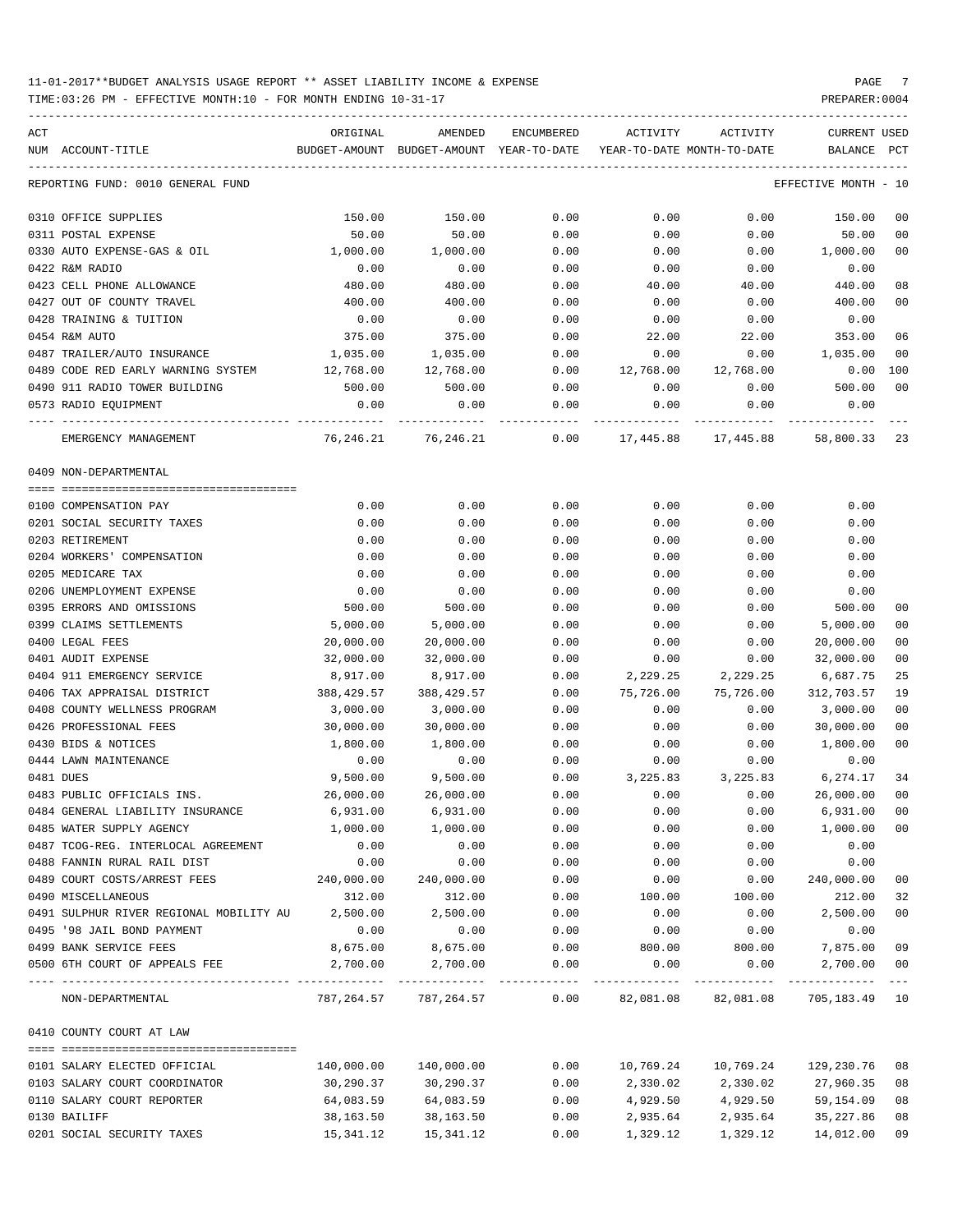| ACT       |                                             | ORIGINAL              | AMENDED                                  | ENCUMBERED   | ACTIVITY         | ACTIVITY                   | CURRENT USED          |          |
|-----------|---------------------------------------------|-----------------------|------------------------------------------|--------------|------------------|----------------------------|-----------------------|----------|
|           | NUM ACCOUNT-TITLE                           |                       | BUDGET-AMOUNT BUDGET-AMOUNT YEAR-TO-DATE |              |                  | YEAR-TO-DATE MONTH-TO-DATE | BALANCE               | PCT      |
|           | REPORTING FUND: 0010 GENERAL FUND           |                       |                                          |              |                  |                            | EFFECTIVE MONTH - 10  |          |
|           | 0202 GROUP HEALTH & DENTAL INS              | 36,731.10             | 36,731.10                                | 0.00         | 3,098.12         | 3,098.12                   | 33,632.98             | 08       |
|           | 0203 RETIREMENT                             | 31,287.88             | 31,287.88                                | 0.00         | 2,336.58         | 2,336.58                   | 28,951.30             | 07       |
|           | 0204 WORKERS COMPENSATION                   | 1,154.74              | 1,154.74                                 | 0.00         | 0.00             | 0.00                       | 1,154.74              | 00       |
|           | 0205 MEDICARE TAX                           | 3,986.59              | 3,986.59                                 | 0.00         | 310.86           | 310.86                     | 3,675.73              | 08       |
|           | 0310 OFFICE SUPPLIES                        | 1,700.00              | 1,700.00                                 | 0.00         | 89.68            | 89.68                      | 1,610.32              | 05       |
|           | 0311 POSTAGE                                | 1,800.00              | 1,800.00                                 | 0.00         | 0.00             | 0.00                       | 1,800.00              | 00       |
|           | 0315 COPIER RENTAL                          | 600.00                | 600.00                                   | 0.00         | 0.00             | 0.00                       | 600.00                | 00       |
|           | 0395 BAILIFF UNIFORMS                       | 0.00                  | 0.00                                     | 0.00         | 0.00             | 0.00                       | 0.00                  |          |
|           | 0420 TELEPHONE                              | 2,300.00              | 2,300.00                                 | 0.00         | 194.23           | 194.23                     | 2,105.77              | 08       |
|           | 0421 DSL INTERNET                           | 0.00                  | 0.00                                     | 0.00         | 0.00             | 0.00                       | 0.00                  |          |
|           | 0424 INDIGENT ATTORNEY FEES                 | 70,000.00             | 70,000.00                                | 0.00         | 5,075.00         | 5,075.00                   | 64,925.00             | 07       |
|           | 0425 PROFESSIONAL SERVICES                  | 2,250.00              | 2,250.00                                 | 0.00         | 0.00             | 0.00                       | 2,250.00              | 00       |
|           | 0427 OUT OF COUNTY TRAVEL                   | 2,000.00              | 2,000.00                                 | 0.00         | 0.00             | 0.00                       | 2,000.00              | 00       |
|           | 0435 PRINTING                               | 250.00                | 250.00                                   | 0.00         | 0.00             | 0.00                       | 250.00                | 00       |
|           | 0437 COURT REPORTER EXPENSE                 | 3,500.00              | 3,500.00                                 | 0.00         | 650.00           | 650.00                     | 2,850.00              | 19       |
|           | 0439 WITNESS EXPENSE                        | 500.00                | 500.00                                   | 0.00         | 0.00             | 0.00                       | 500.00                | 00       |
|           | 0453 R&M EQUIPMENT                          | 400.00                | 400.00                                   | 0.00         | 0.00             | 0.00                       | 400.00                | 00       |
|           | 0467 VISITING JUDGE                         | 500.00                | 500.00                                   | 0.00         | 682.28           | 682.28                     | 182.28- 136           |          |
|           | 0468 JUVENILE BOARD SALARY                  | 2,400.00              | 2,400.00                                 | 0.00         | 200.00           | 200.00                     | 2,200.00              | 08       |
|           | 0480 BONDS                                  | 0.00                  | 0.00                                     | 0.00         | 0.00             | 0.00                       | 0.00                  |          |
| 0481 DUES |                                             | 295.00                | 295.00                                   | 0.00         | 0.00             | 0.00                       | 295.00                | 00       |
|           |                                             |                       |                                          |              |                  |                            |                       |          |
|           | 0572 OFFICE EQUIPMENT                       | 600.00                | 600.00                                   | 0.00         | 0.00             | 0.00                       | 600.00                | 00       |
|           | 0574 TECHNOLOGY                             | 0.00                  | 0.00                                     | 0.00         | 0.00             | 0.00                       | 0.00                  |          |
|           | 0590 BOOKS & PUBLICATIONS                   | 250.00                | 250.00                                   | 0.00         | 0.00             | 0.00                       | 250.00                | 00       |
|           | 0591 LEXIS NEXIS ONLINE LEGAL               | 621.00                | 621.00                                   | 0.00         | 0.00             | 0.00                       | 621.00                | 00       |
|           | COUNTY COURT AT LAW                         | 451,004.89            | 451,004.89                               | 0.00         | 34,930.27        | 34,930.27                  | 416,074.62            | 08       |
|           | 0425 COURT ADMINISTRATION                   |                       |                                          |              |                  |                            |                       |          |
|           | 0201 SOCIAL SECURITY                        | 0.00                  | 0.00                                     | 0.00         | 38.87            | 38.87                      | $38.87 -$             |          |
|           | 0205 MEDICARE TAX                           | 0.00                  | 0.00                                     | 0.00         | 9.09             | 9.09                       | $9.09 -$              |          |
|           | 0311 JURY POSTAGE                           | 4,200.00              | 4,200.00                                 | 0.00         | 0.00             | 0.00                       | 4,200.00 00           |          |
|           | 0312 DISTRICT JURY SUPPLIES                 | 500.00                | 500.00                                   | 0.00         | 219.93           | 219.93                     | 280.07                | 44       |
|           | 0313 GRAND JURY EXPENSE                     | 5,000.00              | 5,000.00                                 | 0.00         | 0.00             | 0.00                       | 5,000.00              | 00       |
|           | 0314 PETIT JURY EXPENSE                     | 46,000.00             | 46,000.00                                | 0.00         | 4,510.00         | 4,510.00                   | 41,490.00             | 10       |
|           | 0316 COUNTY COURT JURY EXP.                 | 0.00                  | 0.00                                     | 0.00         | 0.00             | 0.00                       | 0.00                  |          |
|           | 0317 COURT REPORTER SUPPLIES                | 100.00                | 100.00                                   | 0.00         | 0.00             | 0.00                       | 100.00                | $00\,$   |
|           | 0318 J.P. JURY EXPENSE                      | 800.00                | 800.00                                   | 0.00         | 0.00             | 0.00                       | 800.00                | 00       |
|           | 0319 CO.CT.@LAW JURY EXPENSE                | 5,000.00              | 5,000.00                                 | 0.00         | 130.00           | 130.00                     | 4,870.00              | 03       |
|           | 0422 REGIONAL INDIGENT DEFENSE PROGRAM      | 18,056.00             | 18,056.00                                | 0.00         | 18,056.00        | 18,056.00                  | 0.00                  | 100      |
|           | 0424 CO.CT. ATTORNEY FEES                   | 8,000.00              | 8,000.00                                 | 0.00         | 0.00             | 0.00                       | 8,000.00              | 00       |
|           | 0425 CO.CT. PROFESSIONAL SERVICES           | 1,000.00              | 1,000.00                                 | 0.00         | 0.00             | 0.00                       | 1,000.00              | 00       |
|           |                                             |                       |                                          |              |                  |                            |                       |          |
|           | 0426 COUNTY COURT SUPPLIES<br>0435 PRINTING | 0.00                  | 0.00<br>1,500.00                         | 0.00         | 0.00             | 0.00                       | 0.00<br>1,500.00      | 00       |
|           | 0465 PHYSICAL EVID. ANALYSES                | 1,500.00              |                                          | 0.00         | 0.00             | 0.00                       |                       |          |
|           | 0466 AUTOPSIES                              | 1,500.00<br>50,000.00 | 1,500.00<br>50,000.00                    | 0.00<br>0.00 | 0.00<br>1,380.00 | 0.00<br>1,380.00           | 1,500.00<br>48,620.00 | 00       |
|           | 0467 VISITING JUDGE EXPENSE                 | 2,000.00              | 2,000.00                                 | 0.00         | 646.40           | 646.40                     | 1,353.60              | 03<br>32 |
|           | COURT ADMINISTRATION                        | 143,656.00            | 143,656.00                               | 0.00         | 24,990.29        | 24,990.29                  | 118,665.71 17         | $---$    |
|           | 0435 336TH DISTRICT COURT ADMINISTRATIO     |                       |                                          |              |                  |                            |                       |          |
|           | 0103 SALARY COURT COORDINATOR               | 35,352.79             | 35,352.79                                | 0.00         | 2,719.44         | 2,719.44                   | 32,633.35 08          |          |
|           | 0110 SALARY COURT REPORTER                  | 74,477.72             | 74,477.72                                | 0.00         | 5,729.06         | 5,729.06                   | 68,748.66             | 08       |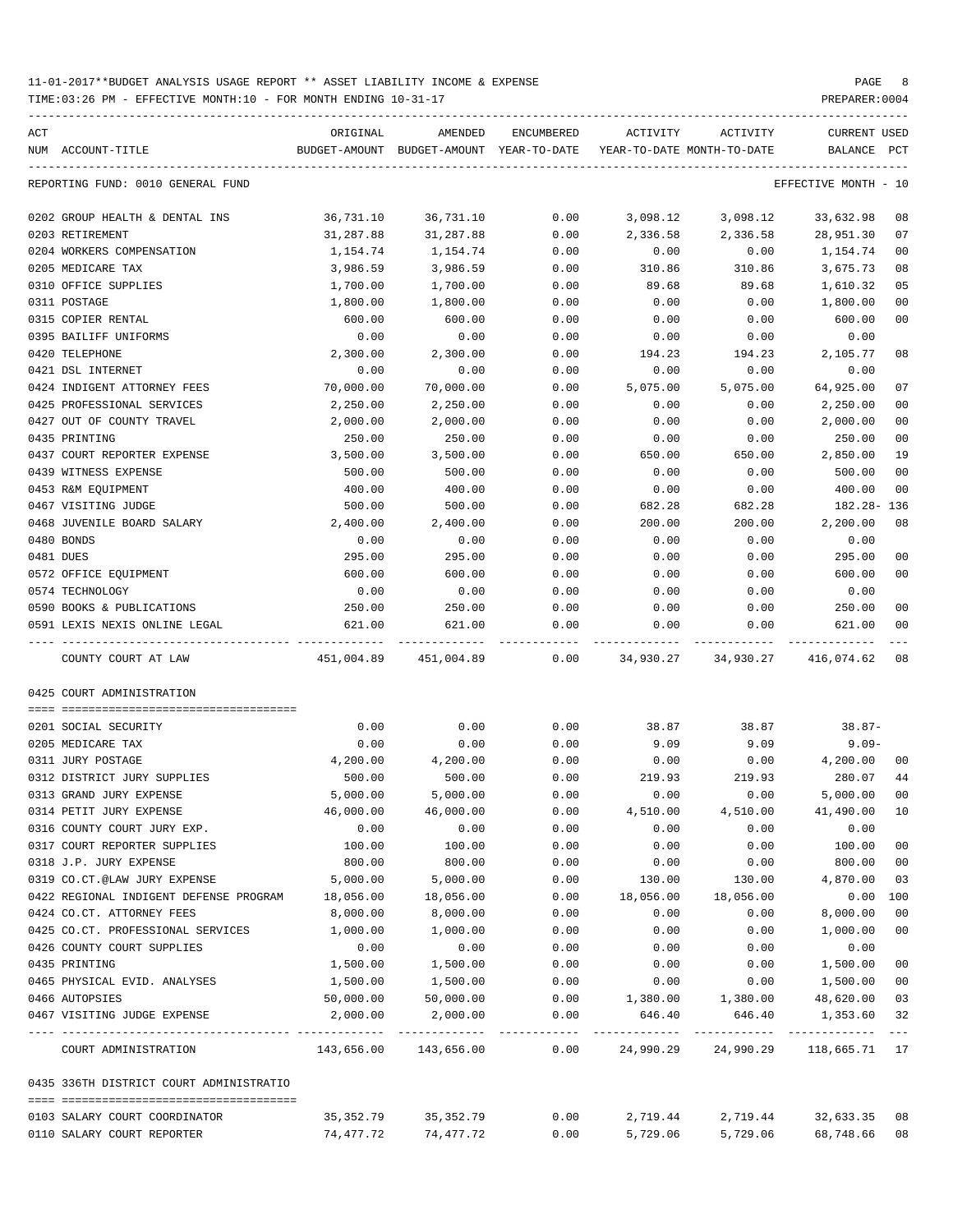TIME:03:26 PM - EFFECTIVE MONTH:10 - FOR MONTH ENDING 10-31-17 PREPARER:0004

| ACT |                                                                                                 | ORIGINAL         | AMENDED                                                             | ENCUMBERED | ACTIVITY ACTIVITY |                   | CURRENT USED                |                |
|-----|-------------------------------------------------------------------------------------------------|------------------|---------------------------------------------------------------------|------------|-------------------|-------------------|-----------------------------|----------------|
|     | NUM ACCOUNT-TITLE                                                                               |                  | BUDGET-AMOUNT BUDGET-AMOUNT YEAR-TO-DATE YEAR-TO-DATE MONTH-TO-DATE |            |                   |                   | BALANCE PCT                 |                |
|     | REPORTING FUND: 0010 GENERAL FUND                                                               |                  |                                                                     |            |                   |                   | EFFECTIVE MONTH - 10        |                |
|     | 0130 BAILIFF                                                                                    | 39,065.00        | 39,065.00                                                           | 0.00       | 3,005.00          | 3,005.00          | 36,060.00                   | 08             |
|     | 0201 SOCIAL SECURITY                                                                            | 9,454.72         | 9,454.72                                                            | 0.00       | 660.66            | 660.66            | 8,794.06                    | 07             |
|     | 0202 GROUP HEALTH INSURANCE                                                                     | 31,483.80        | 31,483.80                                                           | 0.00       | 2,623.68          | 2,623.68          | 28,860.12                   | 08             |
|     | 0203 RETIREMENT                                                                                 | 17,353.99        | 17,353.99                                                           | 0.00       | 1,297.58          | 1,297.58          | 16,056.41                   | 07             |
|     | 0204 WORKERS COMPENSATION                                                                       | 625.36           | 625.36                                                              | 0.00       | 0.00              | 0.00              | 625.36                      | 0 <sub>0</sub> |
|     | 0205 MEDICARE                                                                                   | 2,211.18         | 2,211.18                                                            | 0.00       | 154.54            | 154.54            | 2,056.64                    | 07             |
|     | 0310 OFFICE SUPPLIES                                                                            | 1,800.00         | 1,800.00                                                            | 0.00       | 300.70            | 300.70            | 1,499.30                    | 17             |
|     | 0311 DISTRICT JUDGE POSTAGE                                                                     | 400.00           | 400.00                                                              | 0.00       | 0.00              | 0.00              | 400.00                      | 0 <sub>0</sub> |
|     | 0352 GPS/SCRAM MONITORS                                                                         | 1,000.00         | 1,000.00                                                            | 0.00       | 0.00              | 0.00              | 1,000.00                    | 0 <sub>0</sub> |
|     | 0395 BAILIFF UNIFORMS                                                                           | 400.00           | 400.00                                                              | 0.00       | 0.00              | 0.00              | 400.00                      | 0 <sub>0</sub> |
|     | 0421 LEXIS NEXIS ONLINE LEGAL                                                                   | 768.00           | 768.00                                                              | 0.00       | 0.00              | 0.00              | 768.00                      | 0 <sub>0</sub> |
|     | 0427 TRAVEL                                                                                     | 3,000.00         | 3,000.00                                                            | 0.00       | 378.69            | 378.69            | 2,621.31                    | 13             |
|     | 0428 TRAINING/TUITION                                                                           | 2,500.00         | 2,500.00                                                            | 0.00       | 0.00              | 0.00              | 2,500.00                    | 0 <sub>0</sub> |
|     | 0432 ATTORNEY FEES JUVENILE                                                                     | 20,000.00        | 20,000.00                                                           | 0.00       | 0.00              | 0.00              | 20,000.00                   | 0 <sub>0</sub> |
|     | 0433 ATTORNEY FEES DRUG CT                                                                      | 0.00             | 0.00                                                                | 0.00       | 0.00              | 0.00              | 0.00                        |                |
|     | 0434 APPEAL COURT TRANSCRIPTS                                                                   | 18,000.00        | 18,000.00                                                           | 0.00       | 5,541.50          | 5,541.50          | 12,458.50                   | 31             |
|     | 0435 ATTORNEYS FEES APPEALS CT                                                                  | 20,000.00        | 20,000.00                                                           | 0.00       | 0.00              | 0.00              | 20,000.00                   | 0 <sub>0</sub> |
|     | 0436 ATTORNEY FEES- CPS CASES                                                                   | 150,000.00       | 150,000.00                                                          | 0.00       | 26,810.20         | 26,810.20         | 123,189.80                  | 18             |
|     | 0437 ATTORNEY FEES                                                                              | 275,000.00       | 275,000.00                                                          | 0.00       | 905.25            | 905.25            | 274,094.75                  | 0 <sub>0</sub> |
|     | 0438 COURT REPORTER EXPENSE                                                                     | 10,000.00        | 10,000.00                                                           | 0.00       | 6,456.50          | 6,456.50          | 3,543.50                    | 65             |
|     | 0439 INVESTIGATOR EXPENSE                                                                       | 10,000.00        | 10,000.00                                                           | 0.00       | 0.00              | 0.00              | 10,000.00                   | 0 <sub>0</sub> |
|     | 0440 PHYSICIANS EXPENSE                                                                         | 0.00             | 0.00                                                                | 0.00       | 0.00              | 0.00              | 0.00                        |                |
|     | 0442 OTHER PROFESSIONAL SERV.                                                                   | 35,000.00        | 35,000.00                                                           | 0.00       | 350.00            | 350.00            | 34,650.00                   | 01             |
|     | 0468 JUVENILE BOARD SALARY                                                                      | 3,600.00         | 3,600.00                                                            | 0.00       | 300.00            | 300.00            | 3,300.00                    | 08             |
|     | 0481 DUES                                                                                       | 771.00           | 771.00                                                              | 0.00       | 110.00            | 110.00            | 661.00                      | 14             |
|     | 0572 OFFICE EQUIPMENT                                                                           | 2,500.00         | 2,500.00                                                            | 0.00       | 229.99            | 229.99            | 2,270.01                    | 09             |
|     | 0574 TECHNOLOGY                                                                                 | 5,300.00         | 5,300.00                                                            | 0.00       | 0.00              | 0.00              | 5,300.00                    | 00             |
|     | 0590 DISTRICT JUDGE BOOKS                                                                       | 500.00           | 500.00                                                              | 0.00       | 0.00              | 0.00              | 500.00                      | 0 <sub>0</sub> |
|     |                                                                                                 |                  |                                                                     |            |                   |                   |                             |                |
|     | 336TH DISTRICT COURT ADMINISTRATIO 770,563.56 770,563.56 0.00 57,572.79 57,572.79 712,990.77 07 |                  |                                                                     |            |                   |                   |                             |                |
|     | 0450 DISTRICT CLERK                                                                             |                  |                                                                     |            |                   |                   |                             |                |
|     | 0101 SALARY ELECTED OFFICIAL                                                                    | 56,541.72        | 56,541.72                                                           | 0.00       |                   |                   | 4,349.36 4,349.36 52,192.36 | 08             |
|     | 0103 SALARY ASST. DIST. CLERK                                                                   | 38,375.27        | 38,375.27                                                           | 0.00       |                   | 2,951.94 2,951.94 | 35,423.33                   | 08             |
|     | 0104 SALARIES DEPUTIES                                                                          | 165,915.39       | 165,915.39                                                          | 0.00       | 12,700.96         | 12,700.96         | 153, 214. 43 08             |                |
|     | 0107 SALARY PART-TIME                                                                           | 23,729.54        | 23,729.54                                                           | 0.00       | 1,795.50          | 1,795.50          | 21,934.04                   | 08             |
|     | 0201 SOCIAL SECURITY TAXES                                                                      | 17,642.84        | 17,642.84                                                           | 0.00       | 1,257.76          | 1,257.76          | 16,385.08                   | 07             |
|     | 0202 GROUP HEALTH & DENTAL INSURANCE                                                            | 83,956.80        | 83,956.80                                                           | 0.00       | 6,996.48          | 6,996.48          | 76,960.32                   | 08             |
|     | 0203 RETIREMENT                                                                                 | 32,383.15        | 32, 383. 15                                                         | 0.00       | 2,406.47          | 2,406.47          | 29,976.68                   | 07             |
|     | 0204 WORKERS COMPENSATION                                                                       | 1,195.16         | 1,195.16                                                            | 0.00       | 0.00              | 0.00              | 1,195.16                    | 0 <sub>0</sub> |
|     | 0205 MEDICARE TAX                                                                               | 4,126.15         | 4,126.15                                                            | 0.00       | 294.16            | 294.16            | 3,831.99                    | 07             |
|     | 0310 OFFICE SUPPLIES                                                                            | 5,000.00         | 5,000.00                                                            | 0.00       | 258.06            | 258.06            | 4,741.94                    | 05             |
|     | 0311 POSTAL EXPENSES                                                                            | 5,000.00         | 5,000.00                                                            | 0.00       | 0.00              | 0.00              | 5,000.00                    | 0 <sub>0</sub> |
|     | 0313 PASSPORT PHOTO SUPPLIES                                                                    | 1,500.00         | 1,500.00                                                            | 0.00       | 0.00              | 0.00              | 1,500.00                    | 0 <sub>0</sub> |
|     | 0315 COPIER RENTAL                                                                              |                  | 0.00                                                                | 0.00       | 0.00              |                   | 0.00                        |                |
|     | 0353 COMPUTER EXPENSE                                                                           | 0.00<br>1,400.00 | 1,400.00                                                            | 0.00       | 0.00              | 0.00<br>0.00      | 1,400.00                    | 0 <sub>0</sub> |
|     | 0423 CELL PHONE                                                                                 | 0.00             | 0.00                                                                | 0.00       | 0.00              | 0.00              | 0.00                        |                |
|     | 0427 OUT OF COUNTY TRAVEL                                                                       | 5,500.00         | 5,500.00                                                            | 0.00       | 450.79            | 450.79            | 5,049.21                    | 08             |
|     | 0428 EMPLOYEE TRAINING                                                                          | 0.00             | 0.00                                                                | 0.00       | 0.00              | 0.00              | 0.00                        |                |
|     | 0431 LOCAL TRAVEL                                                                               | 0.00             | 0.00                                                                | 0.00       | 0.00              | 0.00              | 0.00                        |                |
|     | 0435 PRINTING                                                                                   | 3,000.00         | 3,000.00                                                            | 0.00       | 0.00              | 0.00              | 3,000.00                    | 00             |
|     | 0480 BONDS                                                                                      | 443.00           | 443.00                                                              | 0.00       | 0.00              | 0.00              | 443.00                      | 0 <sub>0</sub> |
|     | 0481 DUES                                                                                       | 225.00           | 225.00                                                              | 0.00       |                   |                   | 225.00                      | 0 <sub>0</sub> |
|     |                                                                                                 |                  |                                                                     |            | 0.00              | 0.00              |                             |                |

0572 OFFICE EQUIPMENT 500.00 500.00 0.00 0.00 0.00 500.00 00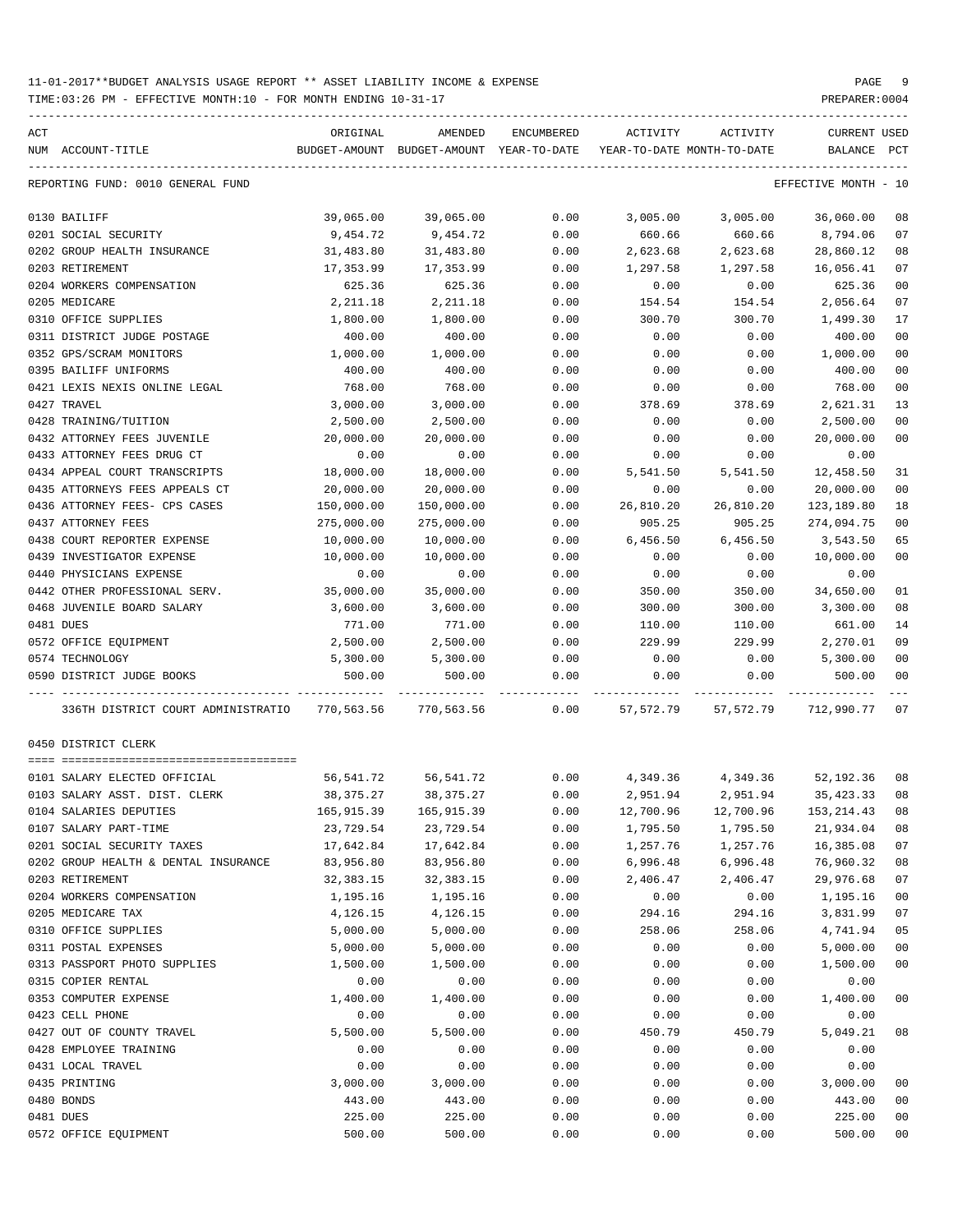|  | 11-01-2017**BUDGET ANALYSIS USAGE REPORT ** ASSET LIABILITY INCOME & EXPENSE |  |  |  | PAGE | 10 |
|--|------------------------------------------------------------------------------|--|--|--|------|----|
|  |                                                                              |  |  |  |      |    |

| ACT<br>NUM | ACCOUNT-TITLE                                          | ORIGINAL               | AMENDED<br>BUDGET-AMOUNT BUDGET-AMOUNT YEAR-TO-DATE | ENCUMBERED   | ACTIVITY             | ACTIVITY<br>YEAR-TO-DATE MONTH-TO-DATE | <b>CURRENT USED</b><br>BALANCE | PCT            |
|------------|--------------------------------------------------------|------------------------|-----------------------------------------------------|--------------|----------------------|----------------------------------------|--------------------------------|----------------|
|            | REPORTING FUND: 0010 GENERAL FUND                      |                        |                                                     |              |                      |                                        | EFFECTIVE MONTH - 10           |                |
|            | DISTRICT CLERK                                         | 446,434.02             | 446,434.02                                          | 0.00         | 33,461.48            | 33,461.48                              | 412,972.54                     | 07             |
|            | 0455 JUSTICE OF PEACE PCT # 1                          |                        |                                                     |              |                      |                                        |                                |                |
|            |                                                        |                        |                                                     |              |                      |                                        |                                |                |
|            | 0101 SALARY ELECTED OFFICIAL<br>0103 SALARY ASSISTANTS | 43,187.80<br>63,386.52 | 43,187.80<br>63,386.52                              | 0.00<br>0.00 | 3,322.14<br>4,875.88 | 3,322.14<br>4,875.88                   | 39,865.66<br>58,510.64         | 08<br>08       |
|            | 0201 SOCIAL SECURITY TAXES                             | 6,756.41               | 6,756.41                                            | 0.00         | 468.30               | 468.30                                 | 6,288.11                       | 07             |
|            | 0202 GROUP HEALTH & DENTAL INSURANCE                   | 31,483.80              | 31,483.80                                           | 0.00         | 2,623.68             | 2,623.68                               | 28,860.12                      | 08             |
|            | 0203 RETIREMENT                                        | 12,100.85              | 12,100.85                                           | 0.00         | 905.06               | 905.06                                 | 11,195.79                      | 07             |
|            | 0204 WORKERS' COMPENSATION                             | 457.69                 | 457.69                                              | 0.00         | 0.00                 | 0.00                                   | 457.69                         | 0 <sub>0</sub> |
|            | 0205 MEDICARE TAX                                      | 1,580.13               | 1,580.13                                            | 0.00         | 109.52               | 109.52                                 | 1,470.61                       | 07             |
|            | 0225 TRAVEL ALLOWANCE                                  | 2,400.00               | 2,400.00                                            | 0.00         | 200.00               | 200.00                                 | 2,200.00                       | 08             |
|            | 0310 OFFICE SUPPLIES                                   | 850.00                 | 850.00                                              | 0.00         | 0.00                 | 0.00                                   | 850.00                         | 00             |
|            | 0311 POSTAL EXPENSES                                   | 1,200.00               | 1,200.00                                            | 0.00         | 0.00                 | 0.00                                   | 1,200.00                       | 00             |
|            | 0420 UTILITIES TELEPHONE                               | 1,395.00               | 1,395.00                                            | 0.00         | 114.99               | 114.99                                 | 1,280.01                       | 08             |
|            | 0422 R & M RADIO                                       | 0.00                   | 0.00                                                | 0.00         | 0.00                 | 0.00                                   | 0.00                           |                |
|            | 0423 CELL PHONE ALLOWANCE                              | 240.00                 | 240.00                                              | 0.00         | 20.00                | 20.00                                  | 220.00                         | 08             |
|            | 0427 OUT OF COUNTY TRAVEL                              | 4,680.00               | 4,680.00                                            | 0.00         | 0.00                 | 0.00                                   | 4,680.00                       | 00             |
|            | 0435 PRINTING                                          | 400.00                 | 400.00                                              | 0.00         | 0.00                 | 0.00                                   | 400.00                         | 00             |
|            | 0480 BOND                                              | 165.00                 | 165.00                                              | 0.00         | 0.00                 | 0.00                                   | 165.00                         | 0 <sub>0</sub> |
|            | 0481 DUES                                              | 60.00                  | 60.00                                               | 0.00         | 0.00                 | 0.00                                   | 60.00                          | 00             |
|            | 0572 OFFICE EQUIPMENT                                  | 2,500.00               | 2,500.00                                            | 0.00         | 0.00                 | 0.00                                   | 2,500.00                       | 00             |
|            | 0573 RADIO EQUIPMENT                                   | 0.00                   | 0.00                                                | 0.00         | 0.00                 | 0.00                                   | 0.00                           |                |
|            | 0574 TECHNOLOGY                                        | 0.00                   | 0.00                                                | 0.00         | 0.00                 | 0.00                                   | 0.00                           |                |
|            | JUSTICE OF PEACE PCT # 1                               | 172,843.20             | 172,843.20                                          | 0.00         | 12,639.57            | 12,639.57                              | 160,203.63                     | 07             |
|            | 0456 JUSTICE OF PEACE PCT # 2                          |                        |                                                     |              |                      |                                        |                                |                |
|            |                                                        |                        |                                                     |              |                      |                                        |                                |                |
|            | 0101 SALARY ELECTED OFFICIAL                           | 43,187.80              | 43,187.80                                           | 0.00         | 0.00                 | 0.00                                   | 43,187.80                      | 00             |
|            | 0104 SALARY DEPUTY                                     | 38,373.91              | 38,373.91                                           | 0.00         | 2,951.84             | 2,951.84                               | 35,422.07                      | 08             |
|            | 0201 SOCIAL SECURITY TAXES                             | 5,220.51               | 5,220.51                                            | 0.00         | 183.02               | 183.02                                 | 5,037.49                       | 04             |
|            | 0202 GROUP HEALTH & DENTAL INSURANCE                   | 20,989.20              | 20,989.20                                           | 0.00         | 874.56               | 874.56                                 | 20,114.64                      | 04             |
|            | 0203 RETIREMENT                                        | 9,281.72               | 9,281.72                                            | 0.00         | 325.88               | 325.88                                 | 8,955.84                       | 04             |
|            | 0204 WORKERS' COMPENSATION                             | 353.65                 | 353.65                                              | 0.00         | 0.00                 | 0.00                                   | 353.65                         | 0 <sub>0</sub> |
|            | 0205 MEDICARE TAX                                      | 1,220.92               | 1,220.92                                            | 0.00         | 42.80                | 42.80                                  | 1,178.12                       | 04             |
|            | 0225 TRAVEL ALLOWANCE                                  | 2,400.00               | 2,400.00                                            | 0.00         | 0.00                 | 0.00                                   | 2,400.00                       | 0 <sub>0</sub> |
|            | 0310 OFFICE SUPPLIES<br>0311 POSTAL EXPENSES           | 700.00<br>350.00       | 700.00                                              | 0.00<br>0.00 | 0.00                 | 0.00<br>0.00                           | 700.00<br>350.00               | $00\,$<br>00   |
|            | 0420 UTILITIES TELEPHONE                               | 1,200.00               | 350.00<br>1,200.00                                  | 0.00         | 0.00<br>90.04        | 90.04                                  | 1,109.96                       | 08             |
|            | 0421 DSL LINE                                          | 900.00                 | 900.00                                              | 0.00         | 74.95                | 74.95                                  | 825.05                         | 08             |
|            | 0422 R & M RADIO                                       | 0.00                   | 0.00                                                | 0.00         | 0.00                 | 0.00                                   | 0.00                           |                |
|            | 0423 CELL PHONE ALLOWANCE                              | 240.00                 | 240.00                                              | 0.00         | 0.00                 | 0.00                                   | 240.00                         | 0 <sub>0</sub> |
|            | 0427 OUT OF COUNTY TRAVEL                              | 2,000.00               | 2,000.00                                            | 0.00         | 0.00                 | 0.00                                   | 2,000.00                       | 0 <sub>0</sub> |
|            | 0435 PRINTING                                          | 200.00                 | 200.00                                              | 0.00         | 0.00                 | 0.00                                   | 200.00                         | $00\,$         |
|            | 0460 OFFICE RENTAL                                     | 4,200.00               | 4,200.00                                            | 0.00         | 350.00               | 350.00                                 | 3,850.00                       | 08             |
|            | 0480 BOND                                              | 171.00                 | 171.00                                              | 0.00         | 0.00                 | 0.00                                   | 171.00                         | $00\,$         |
|            | 0481 DUES                                              | 95.00                  | 95.00                                               | 0.00         | 0.00                 | 0.00                                   | 95.00                          | $00\,$         |
|            | 0572 OFFICE EQUIPMENT                                  | 1,400.00               | 1,400.00                                            | 0.00         | 0.00                 | 0.00                                   | 1,400.00                       | 00             |
|            | 0573 RADIO EQUIPMENT                                   | 0.00                   | 0.00                                                | 0.00         | 0.00                 | 0.00                                   | 0.00                           |                |
|            | 0574 TECHNOLOGY                                        | 0.00                   | 0.00                                                | 0.00         | 0.00                 | 0.00                                   | 0.00                           |                |
|            | JUSTICE OF PEACE PCT # 2                               | 132,483.71             | 132,483.71                                          | 0.00         | 4,893.09             | 4,893.09                               | 127,590.62                     | 04             |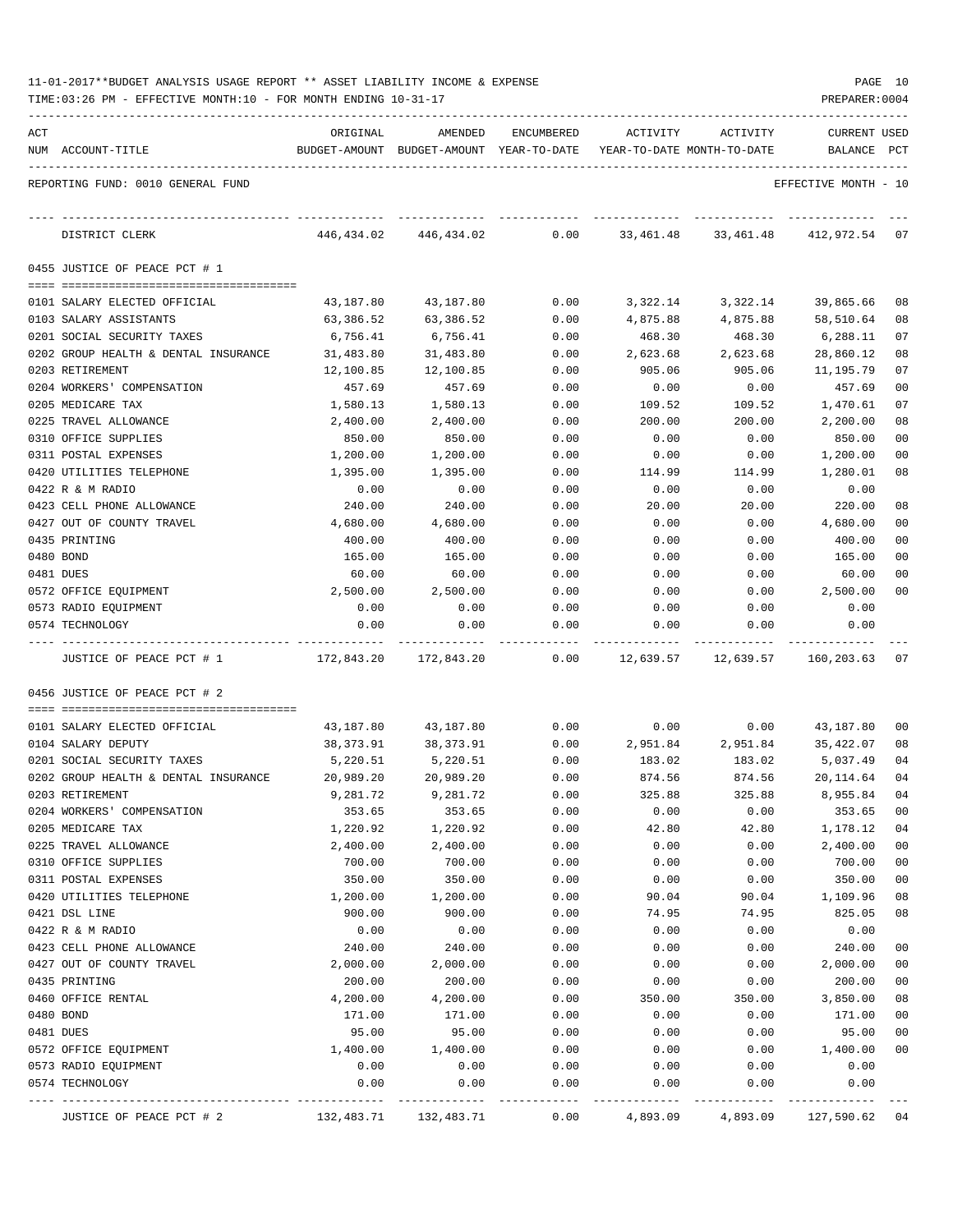| 11-01-2017**BUDGET ANALYSIS USAGE REPORT ** ASSET LIABILITY INCOME & EXPENSE | PAGE           |
|------------------------------------------------------------------------------|----------------|
| TIME:03:26 PM - EFFECTIVE MONTH:10 - FOR MONTH ENDING 10-31-17               | PREPARER: 0004 |

 $0457$ 

0475

| ACT<br>NUM ACCOUNT-TITLE               | ORIGINAL<br>BUDGET-AMOUNT BUDGET-AMOUNT YEAR-TO-DATE YEAR-TO-DATE MONTH-TO-DATE | AMENDED    | ENCUMBERED | ACTIVITY  | ACTIVITY                 | CURRENT USED<br>BALANCE PCT |                |
|----------------------------------------|---------------------------------------------------------------------------------|------------|------------|-----------|--------------------------|-----------------------------|----------------|
| REPORTING FUND: 0010 GENERAL FUND      |                                                                                 |            |            |           |                          | EFFECTIVE MONTH - 10        |                |
| 0457 JUSTICE OF THE PEACE # 3          |                                                                                 |            |            |           |                          |                             |                |
|                                        |                                                                                 |            |            |           |                          |                             |                |
| 0101 SALARY ELECTED OFFICIAL           | 43,187.80                                                                       | 43,187.80  | 0.00       | 3,322.14  | 3,322.14                 | 39,865.66                   | 08             |
| 0103 SALARY ASSISTANT                  | 26,714.23                                                                       | 26,714.23  | 0.00       | 1,866.83  | 1,866.83                 | 24,847.40                   | 07             |
| 0201 SOCIAL SECURITY TAXES             | 4,497.61                                                                        | 4,497.61   | 0.00       | 335.36    | 335.36                   | 4,162.25                    | 07             |
| 0202 GROUP HEALTH & DENTAL INSURANCE   | 20,989.20                                                                       | 20,989.20  | 0.00       | 1,749.12  | 1,749.12                 | 19,240.08                   | 08             |
| 0203 RETIREMENT                        | 7,954.85                                                                        | 7,954.85   | 0.00       | 572.86    | 572.86                   | 7,381.99                    | 07             |
| 0204 WORKERS' COMPENSATION             | 304.68                                                                          | 304.68     | 0.00       | 0.00      | 0.00                     | 304.68                      | 0 <sub>0</sub> |
| 0205 MEDICARE TAX                      | 1,051.86                                                                        | 1,051.86   | 0.00       | 78.43     | 78.43                    | 973.43                      | 07             |
| 0225 TRAVEL ALLOWANCE                  | 2,400.00                                                                        | 2,400.00   | 0.00       | 200.00    | 200.00                   | 2,200.00                    | 08             |
| 0310 OFFICE SUPPLIES                   | 500.00                                                                          | 500.00     | 0.00       | 0.00      | 0.00                     | 500.00                      | 00             |
| 0311 POSTAL EXPENSES                   | 250.00                                                                          | 250.00     | 0.00       | 0.00      | 0.00                     | 250.00                      | 0 <sub>0</sub> |
| 0420 UTILITIES TELEPHONE               | 200.00                                                                          | 200.00     | 0.00       | 0.00      | 0.00                     | 200.00                      | 0 <sub>0</sub> |
| 0423 CELL PHONE ALLOWANCE              | 240.00                                                                          | 240.00     | 0.00       | 20.00     | 20.00                    | 220.00                      | 08             |
| 0427 OUT OF COUNTY TRAVEL              | 1,500.00                                                                        | 1,500.00   | 0.00       | 0.00      | 0.00                     | 1,500.00                    | 0 <sub>0</sub> |
| 0435 PRINTING                          | 250.00                                                                          | 250.00     | 0.00       | 0.00      | 0.00                     | 250.00                      | 0 <sub>0</sub> |
| 0460 OFFICE RENTAL                     | 2,500.00                                                                        | 2,500.00   | 0.00       | 0.00      | 0.00                     | 2,500.00                    | 0 <sub>0</sub> |
| 0480 BOND                              | 199.00                                                                          | 199.00     | 0.00       | 0.00      | 0.00                     | 199.00                      | 0 <sub>0</sub> |
| 0481 DUES                              | 60.00                                                                           | 60.00      | 0.00       | 0.00      | 0.00                     | 60.00                       | 0 <sub>0</sub> |
| 0572 OFFICE EQUIPMENT                  | 1,500.00                                                                        | 1,500.00   | 0.00       | 0.00      | 0.00                     | 1,500.00                    | 0 <sub>0</sub> |
| 0574 TECHNOLOGY                        | 0.00                                                                            | 0.00       | 0.00       | 0.00      | 0.00                     | 0.00                        |                |
| JUSTICE OF THE PEACE # 3               | 114,299.23 114,299.23                                                           |            |            |           | $0.00$ 8,144.74 8,144.74 | 106,154.49                  | 07             |
| 0475 DISTRICT & CO. ATTORNEY           |                                                                                 |            |            |           |                          |                             |                |
|                                        |                                                                                 |            |            |           |                          |                             |                |
| 0101 DA. SALARY SUPPLEMENT             | 5,000.00                                                                        | 5,000.00   | 0.00       | 384.62    | 384.62                   | 4,615.38                    | 08             |
| 0102 HB 9 D.A. SUPPLEMENTAL FUNDS      | 3,640.00                                                                        | 3,640.00   | 0.00       | 280.00    | 280.00                   | 3,360.00                    | 08             |
| 0103 SALARY ASSISTANT D.A.             | 324,490.24                                                                      | 324,490.24 | 0.00       | 24,960.76 | 24,960.76                | 299,529.48                  | 08             |
| 0104 ASST. DA LONGEVITY PAY            | 5,160.00                                                                        | 5,160.00   | 0.00       | 460.00    | 460.00                   | 4,700.00                    | 09             |
| 0105 SALARIES SECRETARIES              | 179,488.96                                                                      | 179,488.96 | 0.00       | 13,806.84 | 13,806.84                | 165,682.12                  | 08             |
| 0106 DA SALARY REIMB. GC CH 46         | 27,500.00                                                                       | 27,500.00  | 0.00       | 2,115.38  | 2,115.38                 | 25,384.62                   | 08             |
| 0107 SALARY TEMP./EXTRA                | 0.00                                                                            | 0.00       | 0.00       | 0.00      | 0.00                     | 0.00                        |                |
| 0108 INVESTIGATOR CRIMES AGAINST WOMEN | 21,432.59                                                                       | 21, 432.59 | 0.00       | 0.00      | 0.00                     | 21,432.59                   | 0 <sub>0</sub> |
| 0109 INVESTIGATOR                      | 58,644.20                                                                       | 58,644.20  | 0.00       | 4,511.10  | 4,511.10                 | 54,133.10                   | 08             |
| 0201 SOCIAL SECURITY TAXES             | 38,794.39                                                                       | 38,794.39  | 0.00       | 2,735.44  | 2,735.44                 | 36,058.95                   | 07             |
| 0202 GROUP HEALTH INSURANCE            | 111,400.18                                                                      | 111,400.18 | 0.00       | 8,745.60  | 8,745.60                 | 102,654.58                  | 08             |
| 0203 RETIREMENT                        | 71,165.50                                                                       | 71,165.50  | 0.00       | 5,135.68  | 5,135.68                 | 66,029.82                   | 07             |
| 0204 WORKERS' COMPENSATION             | 1,841.96                                                                        | 1,841.96   | 0.00       | 0.00      | 0.00                     | 1,841.96                    | 0 <sub>0</sub> |
| 0205 MEDICARE TAX                      | 9,072.88                                                                        | 9,072.88   | 0.00       | 639.76    | 639.76                   | 8,433.12                    | 07             |
| 0310 OFFICE SUPPLIES                   | 8,000.00                                                                        | 8,000.00   | 0.00       | 309.21    | 309.21                   | 7,690.79                    | 04             |
| 0311 POSTAL EXPENSES                   | 3,000.00                                                                        | 3,000.00   | 0.00       | $6.59-$   | $6.59-$                  | 3,006.59                    | 0 <sub>0</sub> |
| 0315 COPIER EXPENSE                    | 1,500.00                                                                        | 1,500.00   | 0.00       | 0.00      | 0.00                     | 1,500.00                    | 0 <sub>0</sub> |
| 0421 INTERNET/ONLINE LEGAL RE          | 6,733.72                                                                        | 6,733.72   | 0.00       | 0.00      | 0.00                     | 6,733.72                    | 0 <sub>0</sub> |
| 0422 INVESTIGATOR CELL PHONE           | 360.00                                                                          | 360.00     | 0.00       | 30.00     | 30.00                    | 330.00                      | 08             |
| 0427 OUT OF COUNTY TRAVEL              | 9,000.00                                                                        | 9,000.00   | 0.00       | 88.17     | 88.17                    | 8,911.83                    | 01             |
| 0428 TRAINING/TUITION                  | 8,000.00                                                                        | 8,000.00   | 0.00       | 175.00    | 175.00                   | 7,825.00                    | 02             |
| 0431 LOCAL TRAVEL                      | 0.00                                                                            | 0.00       | 0.00       | 0.00      | 0.00                     | 0.00                        |                |
| 0435 PRINTING                          | 1,500.00                                                                        | 1,500.00   | 0.00       | 0.00      | 0.00                     | 1,500.00                    | 0 <sub>0</sub> |
| 0438 CT.REPORTER-TRANSCRIPTS           | 8,750.00                                                                        | 8,750.00   | 0.00       | 680.00    | 680.00                   | 8,070.00                    | 08             |
| 0439 WITNESS EXPENSE                   | 5,000.00                                                                        | 5,000.00   | 0.00       | 0.00      | 0.00                     | 5,000.00                    | 00             |
| 0465 PHYS. EVIDENCE ANALYSIS           | 4,000.00                                                                        | 4,000.00   | 0.00       | 0.00      | 0.00                     | 4,000.00                    | 0 <sub>0</sub> |

0469 DPS TESTING 0.00 0.00 0.00 0.00 0.00 0.00 0480 BOND 236.00 236.00 0.00 0.00 0.00 236.00 00 0481 DUES 2,500.00 2,500.00 0.00 0.00 0.00 2,500.00 00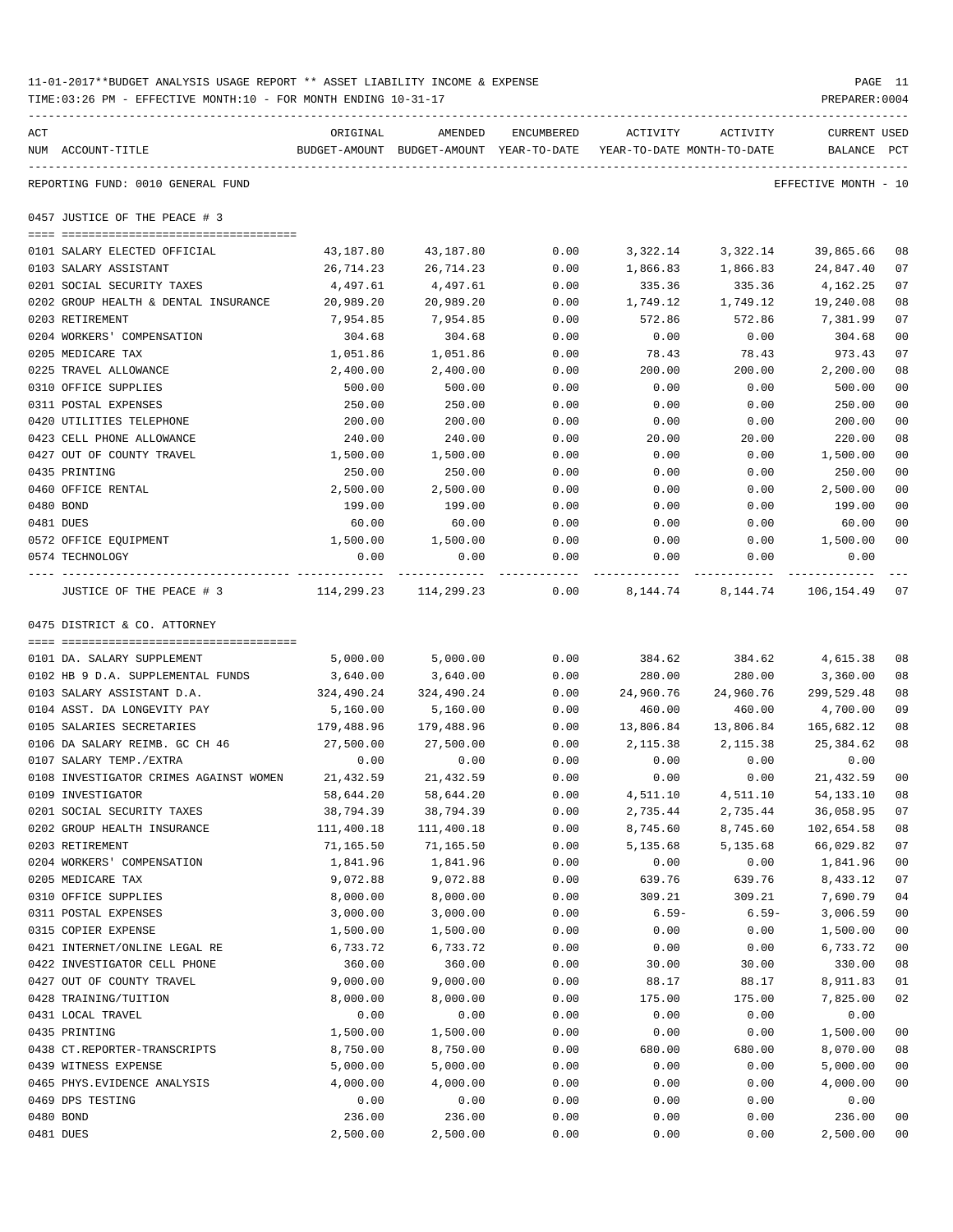| ACT |                                      | ORIGINAL      | AMENDED                    | ENCUMBERED | ACTIVITY                   | ACTIVITY          | <b>CURRENT USED</b>  |               |
|-----|--------------------------------------|---------------|----------------------------|------------|----------------------------|-------------------|----------------------|---------------|
|     | NUM ACCOUNT-TITLE                    | BUDGET-AMOUNT | BUDGET-AMOUNT YEAR-TO-DATE |            | YEAR-TO-DATE MONTH-TO-DATE |                   | BALANCE              | PCT           |
|     | REPORTING FUND: 0010 GENERAL FUND    |               |                            |            |                            |                   | EFFECTIVE MONTH - 10 |               |
|     | 0572 OFFICE EQUIPMENT                | 3,000.00      | 3,000.00                   | 0.00       | 0.00                       | 0.00              | 3,000.00             | 00            |
|     | 0574 TECHNOLOGY                      | 0.00          | 0.00                       | 0.00       | 0.00                       | 0.00              | 0.00                 |               |
|     | 0590 BOOKS                           | 750.00        | 750.00                     | 0.00       | 0.00                       | 0.00              | 750.00               | 00            |
|     | DISTRICT & CO. ATTORNEY              | 919,960.62    | 919,960.62                 | 0.00       | 65,050.97                  | 65,050.97         | 854,909.65           | 07            |
|     | 0495 COUNTY AUDITOR                  |               |                            |            |                            |                   |                      |               |
|     | 0102 SALARY APPOINTED OFFICIAL       | 70,716.75     | 70,716.75                  | 0.00       | 5,439.76                   | 5,439.76          | 65,276.99            | 08            |
|     | 0103 SALARIES ASSISTANTS             | 120,226.31    | 120,226.31                 | 0.00       | 9,248.20                   | 9,248.20          | 110,978.11           | 08            |
|     | 0201 SOCIAL SECURITY TAXES           | 11,838.47     | 11,838.47                  | 0.00       | 807.16                     | 807.16            | 11,031.31            | 07            |
|     | 0202 GROUP HEALTH & DENTAL INSURANCE | 41,969.40     | 41,969.40                  | 0.00       | 3,497.42                   | 3,497.42          | 38,471.98            | 08            |
|     | 0203 RETIREMENT                      | 21,729.32     | 21,729.32                  | 0.00       | 1,621.54                   | 1,621.54          | 20,107.78            | 07            |
|     | 0204 WORKERS COMPENSATION            | 801.96        | 801.96                     | 0.00       | 0.00                       | 0.00              | 801.96               | 00            |
|     | 0205 MEDICARE TAX                    | 2,768.67      | 2,768.67                   | 0.00       | 188.76                     | 188.76            | 2,579.91             | 07            |
|     | 0310 OFFICE SUPPLIES                 | 900.00        | 900.00                     | 0.00       | 17.90                      | 17.90             | 882.10               | 02            |
|     | 0353 COMPUTER SOFTWARE MAINTENANCE   | 2,810.00      | 2,810.00                   | 0.00       | 2,810.00                   | 2,810.00          | 0.00                 | 100           |
|     | 0427 OUT OF COUNTY TRAVEL            | 3,500.00      | 3,500.00                   | 0.00       | 520.03                     | 520.03            | 2,979.97             | 15            |
|     | 0431 LOCAL TRAVEL                    | 0.00          | 0.00                       | 0.00       | 0.00                       | 0.00              | 0.00                 |               |
|     | 0435 PRINTING                        | 50.00         | 50.00                      | 0.00       | 0.00                       | 0.00              | 50.00                | 00            |
|     | 0452 R & M EQUIPMENT                 | 500.00        | 500.00                     | 0.00       | 53.90                      | 53.90             | 446.10               | 11            |
|     | 0480 BOND                            | 100.00        | 100.00                     | 0.00       | 50.00                      | 50.00             | 50.00                | 50            |
|     | 0481 DUES                            | 590.00        | 590.00                     | 0.00       | 0.00                       | 0.00              | 590.00               | 00            |
|     | 0572 OFFICE EQUIPMENT                | 1,300.00      | 1,300.00                   | 0.00       | 0.00                       | 0.00              | 1,300.00             | 00            |
|     | COUNTY AUDITOR                       | 279,800.88    | 279,800.88                 | 0.00       | 24,254.67                  | 24,254.67         | 255,546.21           | 09            |
|     | 0496 COUNTY PURCHASING               |               |                            |            |                            |                   |                      |               |
|     | 0103 SALARY PURCHASING AGENT         | 56,866.18     | 56,866.18                  | 0.00       | 4,374.32                   | 4,374.32          | 52,491.86            | 08            |
|     | 0201 SOCIAL SECURITY TAXES           | 3,548.02      | 3,548.02                   | 0.00       | 273.06                     | 273.06            | 3,274.96             | 08            |
|     | 0202 GROUP HEALTH INSURANCE          | 10,494.60     | 10,494.60                  | 0.00       | 874.54                     | 874.54            | 9,620.06             | 08            |
|     | 0203 RETIREMENT                      | 6,471.37      | 6,471.37                   | 0.00       | 482.92                     | 482.92            | 5,988.45             | 07            |
|     | 0204 WORKERS' COMPENSATION           | 240.35        | 240.35                     | 0.00       | 0.00                       | 0.00              | 240.35               | 00            |
|     | 0205 MEDICARE TAX                    | 829.78        | 829.78                     | 0.00       | 63.86                      | 63.86             | 765.92               | 08            |
|     | 0310 OFFICE SUPPLIES                 | 400.00        | 400.00                     | 0.00       | 0.00                       | 0.00              | 400.00               | 00            |
|     | 0353 COMPUTER SOFTWARE MAINTENANCE   | 350.00        | 350.00                     | 0.00       | 350.00                     | 350.00            | 0.00 100             |               |
|     | 0421 CELL PHONE                      | 360.00        | 360.00                     | 0.00       | 30.00                      | 30.00             | 330.00               | 08            |
|     | 0427 OUT OF COUNTY TRAVEL            | 1,200.00      | 1,200.00                   | 0.00       | 0.00                       | 0.00              | 1,200.00             | $00\,$        |
|     | 0431 LOCAL TRAVEL                    | 0.00          | 0.00                       | 0.00       | 0.00                       | 0.00              | 0.00                 |               |
|     | 0435 PRINTING                        | 70.00         | 70.00                      | 0.00       | 0.00                       | 0.00              | 70.00                | 00            |
|     | 0452 R & M EQUIPMENT                 | 0.00          | 0.00                       | 0.00       | 0.00                       | 0.00              | 0.00                 |               |
|     | 0480 BOND                            | 93.00         | 93.00                      | 0.00       | 0.00                       | 0.00              | 93.00                | 00            |
|     | 0481 DUES                            | 450.00        | 450.00                     | 0.00       | 39.00                      | 39.00             | 411.00               | 09            |
|     | 0572 OFFICE EQUIPMENT                | 500.00        | 500.00                     | 0.00       | 0.00                       | 0.00              | 500.00               | 00<br>$- - -$ |
|     | COUNTY PURCHASING                    |               | 81,873.30 81,873.30        | 0.00       |                            | 6,487.70 6,487.70 | 75,385.60            | 08            |
|     | 0497 COUNTY TREASURER                |               |                            |            |                            |                   |                      |               |
|     | 0101 SALARY ELECTED OFFICIAL         | 56,541.72     | 56,541.72                  | 0.00       | 4,349.36                   | 4,349.36          | 52,192.36            | 08            |
|     | 0103 SALARY ASSISTANT                | 43,572.49     | 43,572.49                  | 0.00       | 3,351.74                   | 3,351.74          | 40,220.75            | 08            |
|     | 0201 SOCIAL SECURITY TAXES           | 6,207.08      | 6,207.08                   | 0.00       | 361.82                     | 361.82            | 5,845.26             | 06            |
|     | 0202 GROUP HEALTH & DENTAL INSURANCE | 20,989.20     | 20,989.20                  | 0.00       | 1,749.08                   | 1,749.08          | 19,240.12            | 08            |
|     | 0203 RETIREMENT                      | 11,393.00     | 11,393.00                  | 0.00       | 850.20                     | 850.20            | 10,542.80            | 07            |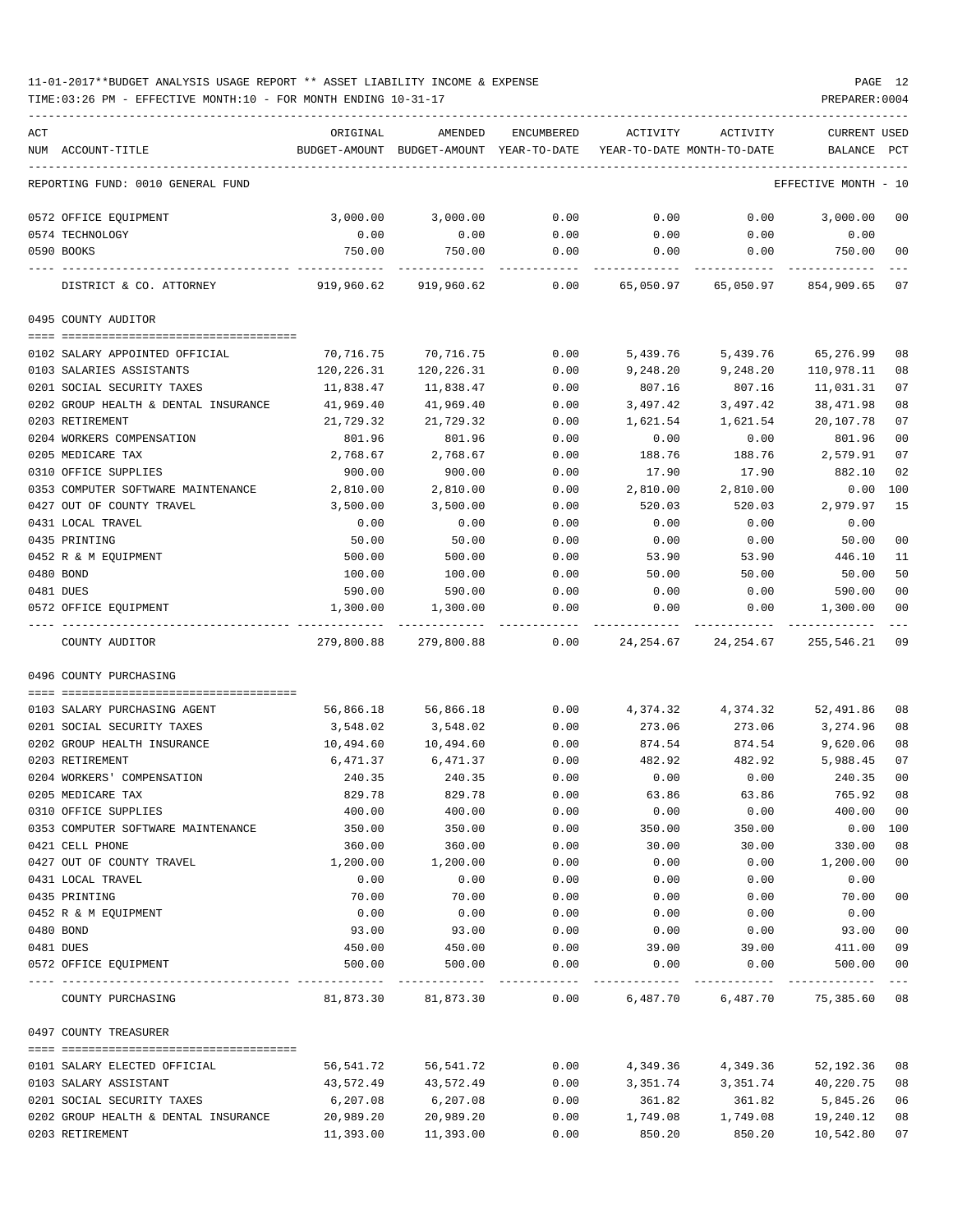| ACT | NUM ACCOUNT-TITLE                        | ORIGINAL       | AMENDED<br>BUDGET-AMOUNT BUDGET-AMOUNT YEAR-TO-DATE | ENCUMBERED   | ACTIVITY     | ACTIVITY<br>YEAR-TO-DATE MONTH-TO-DATE | CURRENT USED<br>BALANCE | PCT |
|-----|------------------------------------------|----------------|-----------------------------------------------------|--------------|--------------|----------------------------------------|-------------------------|-----|
|     | REPORTING FUND: 0010 GENERAL FUND        |                |                                                     |              |              |                                        | EFFECTIVE MONTH - 10    |     |
|     | 0204 WORKERS' COMPENSATION               | 420.48         | 420.48                                              | 0.00         | 0.00         | 0.00                                   | 420.48                  | 00  |
|     | 0205 MEDICARE TAX                        | 1,451.66       | 1,451.66                                            | 0.00         | 84.62        | 84.62                                  | 1,367.04                | 06  |
|     | 0310 OFFICE SUPPLIES                     | 500.00         | 500.00                                              | 0.00         | 0.00         | 0.00                                   | 500.00                  | 00  |
|     | 0427 OUT OF COUNTY TRAVEL                | 2,000.00       | 2,000.00                                            | 0.00         | 325.00       | 325.00                                 | 1,675.00                | 16  |
|     | 0431 LOCAL TRAVEL                        | 0.00           | 0.00                                                | 0.00         | 0.00         | 0.00                                   | 0.00                    |     |
|     | 0435 PRINTING                            | 350.00         | 350.00                                              | 0.00         | 0.00         | 0.00                                   | 350.00                  | 00  |
|     | 0452 R&M EQUIPMENT                       | 250.00         | 250.00                                              | 0.00         | 0.00         | 0.00                                   | 250.00                  | 00  |
|     | 0453 COMPUTER SOFTWARE MAINTEN           | 1,300.00       | 1,300.00                                            | 0.00         | 1,300.00     | 1,300.00                               | 0.00                    | 100 |
|     | 0480 BOND                                | 0.00           | 0.00                                                | 0.00         | 0.00         | 0.00                                   | 0.00                    |     |
|     | 0481 DUES                                | 175.00         | 175.00                                              | 0.00         | 0.00         | 0.00                                   | 175.00                  | 00  |
|     | 0572 OFFICE EQUIPMENT                    | 300.00         | 300.00                                              | 0.00         | 0.00         | 0.00                                   | 300.00                  | 00  |
|     | 0574 TECHNOLOGY                          | 0.00           | 0.00                                                | 0.00         | 0.00         | 0.00                                   | 0.00                    |     |
|     |                                          |                |                                                     |              |              |                                        |                         |     |
|     | COUNTY TREASURER                         | 145,450.63     | 145,450.63                                          | 0.00         |              |                                        | 133,078.81 09           |     |
|     | 0499 TAX ASSESSOR-COLLECTOR              |                |                                                     |              |              |                                        |                         |     |
|     | 0101 SALARIES ELECTED OFFICIAL           | 56,541.72      | 56,541.72                                           | 0.00         | 4,349.36     | 4,349.36                               | 52,192.36               | 08  |
|     | 0103 SALARIES ASSISTANTS                 | 39,526.56      | 39,526.56                                           | 0.00         | 3,040.50     | 3,040.50                               | 36,486.06               | 08  |
|     | 0104 SALARIES DEPUTIES                   | 94,899.18      | 94,899.18                                           | 0.00         | 7,299.94     | 7,299.94                               | 87,599.24               | 08  |
|     | 0107 SALARY TEMP./EXTRA                  | 14,243.21      | 14, 243. 21                                         | 0.00         | 1,096.20     | 1,096.20                               | 13,147.01               | 08  |
|     | 0201 SOCIAL SECURITY TAXES               | 12,723.06      | 12,723.06                                           | 0.00         | 913.88       | 913.88                                 | 11,809.18               | 07  |
|     | 0202 GROUP HEALTH & DENTAL INSURANCE     |                |                                                     | 0.00         |              |                                        |                         | 08  |
|     |                                          | 52,473.00      | 52,473.00                                           |              | 4,372.70     | 4,372.70                               | 48,100.30               |     |
|     | 0203 RETIREMENT                          | 23,352.97      | 23,352.97                                           | 0.00         | 1,742.78     | 1,742.78                               | 21,610.19               | 07  |
|     | 0204 WORKERS COMPENSATION                | 861.88         | 861.88                                              | 0.00         | 0.00         | 0.00                                   | 861.88                  | 00  |
|     | 0205 MEDICARE TAX                        | 2,975.55       | 2,975.55                                            | 0.00         | 213.74       | 213.74                                 | 2,761.81                | 07  |
|     | 0225 LEONARD OFFICE TRAVEL               | 800.00         | 800.00                                              | 0.00         | 0.00         | 0.00                                   | 800.00                  | 00  |
|     | 0310 OFFICE SUPPLIES                     | 1,300.00       | 1,300.00                                            | 0.00         | 0.00         | 0.00                                   | 1,300.00                | 00  |
|     | 0311 POSTAL EXPENSES                     | 6,500.00       | 6,500.00                                            | 0.00         | 104.60       | 104.60                                 | 6,395.40                | 02  |
|     | 0315 COPIER EXPENSE                      | 450.00         | 450.00                                              | 0.00         | 0.00         | 0.00                                   | 450.00                  | 00  |
|     | 0420 TELEPHONE LEONARD OFFICE            | 700.00         | 700.00                                              | 0.00         | 59.90        | 59.90                                  | 640.10                  | 09  |
|     | 0423 CELL PHONE                          | 0.00           | 0.00                                                | 0.00         | 0.00         | 0.00                                   | 0.00                    |     |
|     | 0427 OUT OF COUNTY TRAVEL                | 3,500.00       | 3,500.00                                            | 0.00         | 450.00       | 450.00                                 | 3,050.00                | 13  |
|     | 0435 PRINTING                            | 250.00         | 250.00                                              | 0.00         | 0.00         | 0.00                                   | 250.00                  | 00  |
|     | 0460 LEONARD OFFICE RENT                 | 1,200.00       | 1,200.00                                            | 0.00         | 100.00       | 100.00                                 | 1,100.00                | 08  |
|     | 0480 BOND                                | 368.00         | 368.00                                              | 0.00         | 0.00         | 0.00                                   | 368.00 00               |     |
|     | 0481 DUES                                | 125.00         | 125.00                                              | 0.00         | 0.00         | 0.00                                   | 125.00                  | 00  |
|     | 0572 OFFICE EQUIPMENT<br>0574 TECHNOLOGY | 700.00<br>0.00 | 700.00<br>0.00                                      | 0.00<br>0.00 | 0.00<br>0.00 | 0.00<br>0.00                           | 700.00<br>0.00          | 00  |
|     |                                          |                |                                                     | ------------ |              |                                        |                         |     |
|     | TAX ASSESSOR-COLLECTOR                   | 313,490.13     | 313,490.13                                          | 0.00         | 23,743.60    | 23,743.60                              | 289,746.53 08           |     |
|     | 0503 COMPUTER/IT DEPT.                   |                |                                                     |              |              |                                        |                         |     |
|     | 0103 SALARY-TECHNICIAN                   | 40,055.36      | 40,055.36                                           | 0.00         | 3,081.18     | 3,081.18                               | 36,974.18               | 08  |
|     | 0107 PART TIME TECHNICIAN                | 18,934.00      | 18,934.00                                           | 0.00         | 1,369.23     | 1,369.23                               | 17,564.77               | 07  |
|     | 0201 SOCIAL SECURITY                     | 3,657.34       | 3,657.34                                            | 0.00         | 259.85       | 259.85                                 | 3,397.49                | 07  |
|     | 0202 GROUP HEALTH INSURANCE              | 10,494.60      | 10,494.60                                           | 0.00         | 874.54       | 874.54                                 | 9,620.06                | 08  |
|     | 0203 RETIREMENT                          | 6,712.99       | 6,712.99                                            | 0.00         | 491.32       | 491.32                                 | 6,221.67                | 07  |
|     | 0204 WORKERS COMPENSATION                | 313.20         | 313.20                                              | 0.00         | 0.00         | 0.00                                   | 313.20                  | 00  |
|     | 0205 MEDICARE TAX                        | 855.32         | 855.32                                              | 0.00         | 60.76        | 60.76                                  | 794.56                  | 07  |
|     | 0225 TRAVEL ALLOWANCE                    | 828.00         | 828.00                                              | 0.00         | 69.00        | 69.00                                  | 759.00                  | 08  |
|     | 0310 OFFICE SUPPLIES                     | 200.00         | 200.00                                              | 0.00         | 0.00         | 0.00                                   | 200.00                  | 00  |
|     | 0421 CELL PHONE ALLOWANCE                | 414.00         | 414.00                                              | 0.00         | 34.50        | 34.50                                  | 379.50                  | 08  |
|     | 0427 OUT OF COUNTY TRAVEL                | 900.00         | 900.00                                              | 0.00         | 0.00         | 0.00                                   | 900.00                  | 00  |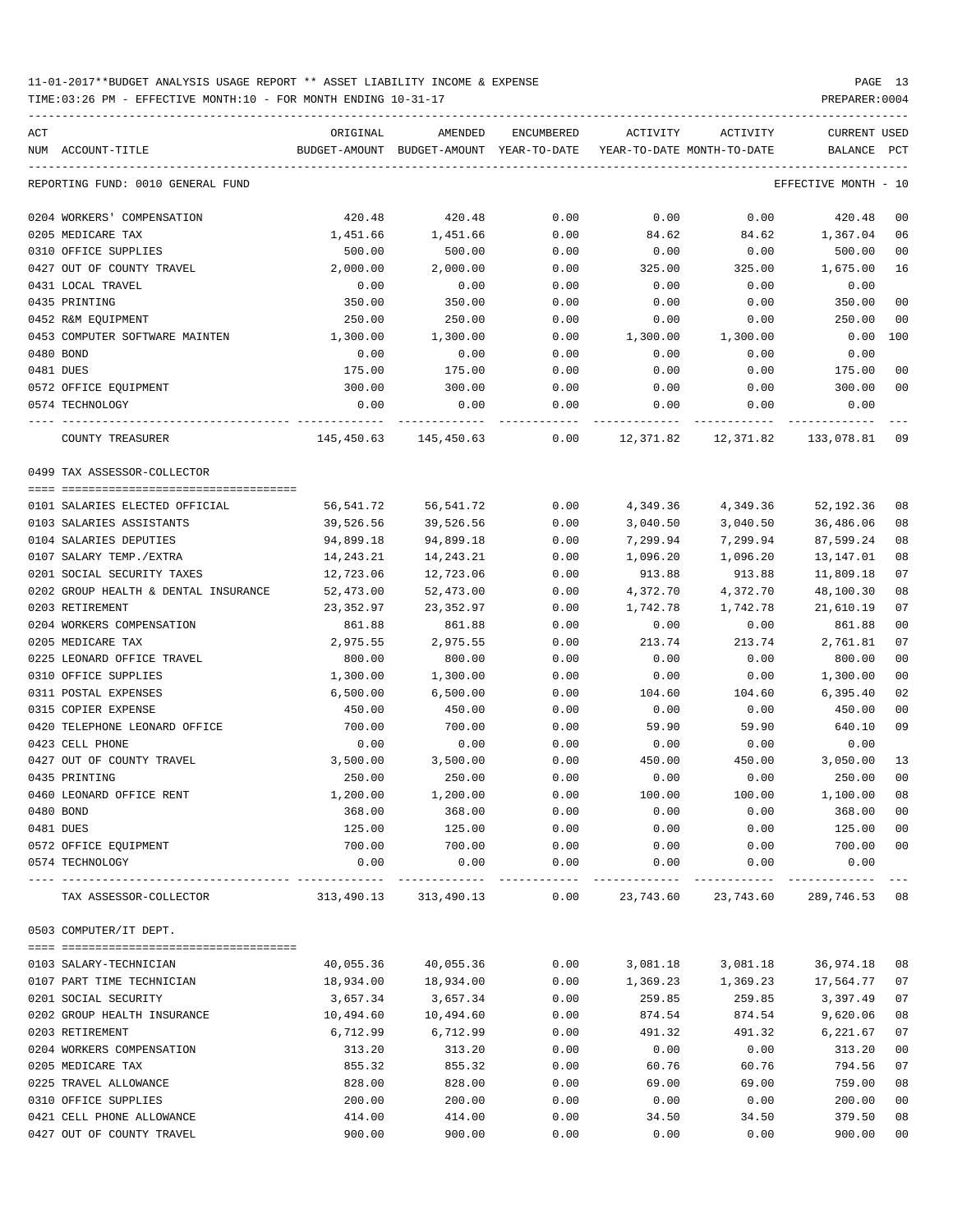TIME:03:26 PM - EFFECTIVE MONTH:10 - FOR MONTH ENDING 10-31-17

| ACT | NUM ACCOUNT-TITLE                    | ORIGINAL   | AMENDED<br>BUDGET-AMOUNT BUDGET-AMOUNT YEAR-TO-DATE | ENCUMBERED | ACTIVITY<br>YEAR-TO-DATE MONTH-TO-DATE | ACTIVITY   | CURRENT USED<br>BALANCE PCT |                |
|-----|--------------------------------------|------------|-----------------------------------------------------|------------|----------------------------------------|------------|-----------------------------|----------------|
|     | REPORTING FUND: 0010 GENERAL FUND    |            |                                                     |            |                                        |            | EFFECTIVE MONTH - 10        |                |
|     | 0435 PRINTING                        | 0.00       | 0.00                                                | 0.00       | 0.00                                   | 0.00       | 0.00                        |                |
|     | 0453 R&M COMPUTER/TRAINING           | 0.00       | 0.00                                                | 0.00       | 0.00                                   | 0.00       | 0.00                        |                |
|     | 0572 OFFICE EQUIPMENT                | 1,850.00   | 1,850.00                                            | 0.00       | 0.00                                   | 0.00       | 1,850.00                    | 00             |
|     | 0574 COMPUTER/WEB SOFTWARE           | 2,500.00   | 2,500.00                                            | 0.00       | 0.00                                   | 0.00       | 2,500.00                    | 0 <sub>0</sub> |
|     | 0576 COUNTY COMPUTER REPLACEMENT     | 34,000.00  | 34,000.00                                           | 0.00       | 0.00                                   | 0.00       | 34,000.00                   | 00             |
|     | COMPUTER/IT DEPT.                    |            |                                                     | 0.00       | 6,240.38                               | 6,240.38   | 115,474.43                  | 05             |
|     | 0509 CONTINGENCY                     |            |                                                     |            |                                        |            |                             |                |
|     |                                      |            |                                                     |            |                                        |            |                             |                |
|     | 0475 CONTINGENCY                     |            | 250,000.00 250,000.00                               | 0.00       | 0.00                                   | 0.00       | 250,000.00                  | 00             |
|     | CONTINGENCY                          | 250,000.00 | 250,000.00                                          | 0.00       | 0.00                                   | 0.00       | 250,000.00                  | 0 <sub>0</sub> |
|     | 0510 COURTHOUSE                      |            |                                                     |            |                                        |            |                             |                |
|     |                                      |            |                                                     |            |                                        |            |                             |                |
|     | 0107 REGULAR TEMP. - PART TIME       | 0.00       | 0.00                                                | 0.00       | 0.00                                   | 0.00       | 0.00                        |                |
|     | 0115 SALARY JANITOR                  | 38,376.62  | 38,376.62                                           | 0.00       | 2,952.04                               | 2,952.04   | 35,424.58                   | 08             |
|     | 0201 SOCIAL SECURITY TAXES           | 2,379.35   | 2,379.35                                            | 0.00       | 180.16                                 | 180.16     | 2,199.19                    | 08             |
|     | 0202 GROUP HEALTH & DENTAL INSURANCE | 10,494.60  | 10,494.60                                           | 0.00       | 874.54                                 | 874.54     | 9,620.06                    | 08             |
|     | 0203 RETIREMENT                      | 4,367.26   | 4,367.26                                            | 0.00       | 325.90                                 | 325.90     | 4,041.36                    | 07             |
|     | 0204 WORKERS' COMPENSATION           | 1,581.12   | 1,581.12                                            | 0.00       | 0.00                                   | 0.00       | 1,581.12                    | 0 <sub>0</sub> |
|     | 0205 MEDICARE TAX                    | 556.46     | 556.46                                              | 0.00       | 42.14                                  | 42.14      | 514.32                      | 08             |
|     | 0310 OFFICE SUPPLIES                 | 5,000.00   | 5,000.00                                            | 0.00       | $422.61-$                              | $422.61-$  | 5,422.61                    | 08             |
|     | 0311 POSTAL EXPENSE                  | 9,000.00   | 9,000.00                                            | 0.00       | 128.22                                 | 128.22     | 8,871.78                    | 01             |
|     | 0315 COPIER RENTAL                   | 5,000.00   | 5,000.00                                            | 0.00       | 0.00                                   | 0.00       | 5,000.00                    | 0 <sub>0</sub> |
|     | 0316 EMPLOYEE AWARDS BANQUET         | 2,500.00   | 2,500.00                                            | 0.00       | 0.00                                   | 0.00       | 2,500.00                    | 00             |
|     | 0330 AUTO EXPENSE-GAS AND OIL        | 600.00     | 600.00                                              | 0.00       | 0.00                                   | 0.00       | 600.00                      | 0 <sub>0</sub> |
|     | 0332 JANITOR SUPPLIES                | 0.00       | 0.00                                                | 0.00       | 0.00                                   | 0.00       | 0.00                        |                |
|     | 0353 R&M COMPUTER                    | 5,000.00   | 5,000.00                                            | 0.00       | 0.00                                   | 0.00       | 5,000.00                    | 0 <sub>0</sub> |
|     | 0420 TELEPHONE                       | 0.00       | 0.00                                                | 0.00       | 99.44                                  | 99.44      | 99.44-                      |                |
|     | 0421 INTERNET LINES                  | 0.00       | 0.00                                                | 0.00       | 220.50                                 | 220.50     | $220.50-$                   |                |
|     | 0423 CELL PHONE                      | 400.00     | 400.00                                              | 0.00       | 26.07                                  | 26.07      | 373.93                      | 07             |
|     | 0440 UTILITIES ELECTRICITY           | 15,000.00  | 15,000.00                                           | 0.00       | 0.00                                   | 0.00       | 15,000.00                   | 0 <sub>0</sub> |
|     | 0441 UTILITIES GAS                   | 1,000.00   | 1,000.00                                            | 0.00       | 0.00                                   | 0.00       | 1,000.00                    | 0 <sub>0</sub> |
|     | 0442 UTILITIES WATER                 | 2,000.00   | 2,000.00                                            | 0.00       | 0.00                                   | 0.00       | 2,000.00                    | 0 <sub>0</sub> |
|     | 0443 TRASH PICK-UP                   | 1,000.00   | 1,000.00                                            | 0.00       | 0.00                                   | 0.00       | 1,000.00                    | 0 <sub>0</sub> |
|     | 0445 AIR CONDITIONER MAINTENANCE     | 5,500.00   | 5,500.00                                            | 0.00       | 626.91                                 | 626.91     | 4,873.09                    | 11             |
|     | 0446 ELEVATOR MAINTENANCE CONTR      | 3,200.00   | 3,200.00                                            | 0.00       | 269.92                                 | 269.92     | 2,930.08                    | 08             |
|     | 0450 R & M BUILDINGS                 | 1,360.00   | 1,360.00                                            | 0.00       | 444.89                                 | 444.89     | 915.11                      | 33             |
|     | 0453 COMPUTER SOFTWARE MAINTEN       | 160,000.00 | 160,000.00                                          | 0.00       | 36,504.50                              | 36,504.50  | 123,495.50                  | 23             |
|     | 0463 RENTAL PERSONNEL PAGER          | 0.00       | 0.00                                                | 0.00       | 0.00                                   | 0.00       | 0.00                        |                |
|     | 0482 FIRE INSURANCE                  | 13,000.00  | 13,000.00                                           | 0.00       | 0.00                                   | 0.00       | 13,000.00                   | 0 <sub>0</sub> |
|     | 0500 LAND                            | 0.00       | 0.00                                                | 0.00       | 0.00                                   | 0.00       | 0.00                        |                |
|     | 0530 PERMANENT IMPROVEMENTS          | 0.00       | 0.00                                                | 0.00       | 0.00                                   | 0.00       | 0.00                        |                |
|     | 0572 OFFICE EQUIPMENT                | 0.00       | 0.00                                                | 0.00       | 0.00                                   | 0.00       | 0.00                        |                |
|     | 0573 ODYSSEY SOFTWARE/EQUIPMENT      | 35,000.00  | 35,000.00                                           | 0.00       | 0.00                                   | 0.00       | 35,000.00                   | 00             |
|     | 0574 TECHNOLOGY                      | 1,323.00   | 1,323.00                                            | 0.00       | 0.00                                   | 0.00       | 1,323.00                    | 0 <sub>0</sub> |
|     | 0575 LAND/BUILDING                   | 0.00       | 0.00                                                | 0.00       | 0.00                                   | 0.00       | 0.00                        |                |
|     | 0577 JANITOR EQUIPMENT               | 1,000.00   | 1,000.00                                            | 0.00       | 0.00                                   | 0.00       | 1,000.00                    | 0 <sub>0</sub> |
|     | COURTHOUSE                           | 324,638.41 | 324,638.41                                          | 0.00       | 42,272.62                              | 42, 272.62 | 282,365.79                  | 13             |

0511 COUNTY OFFICE BUILDING

==== ===================================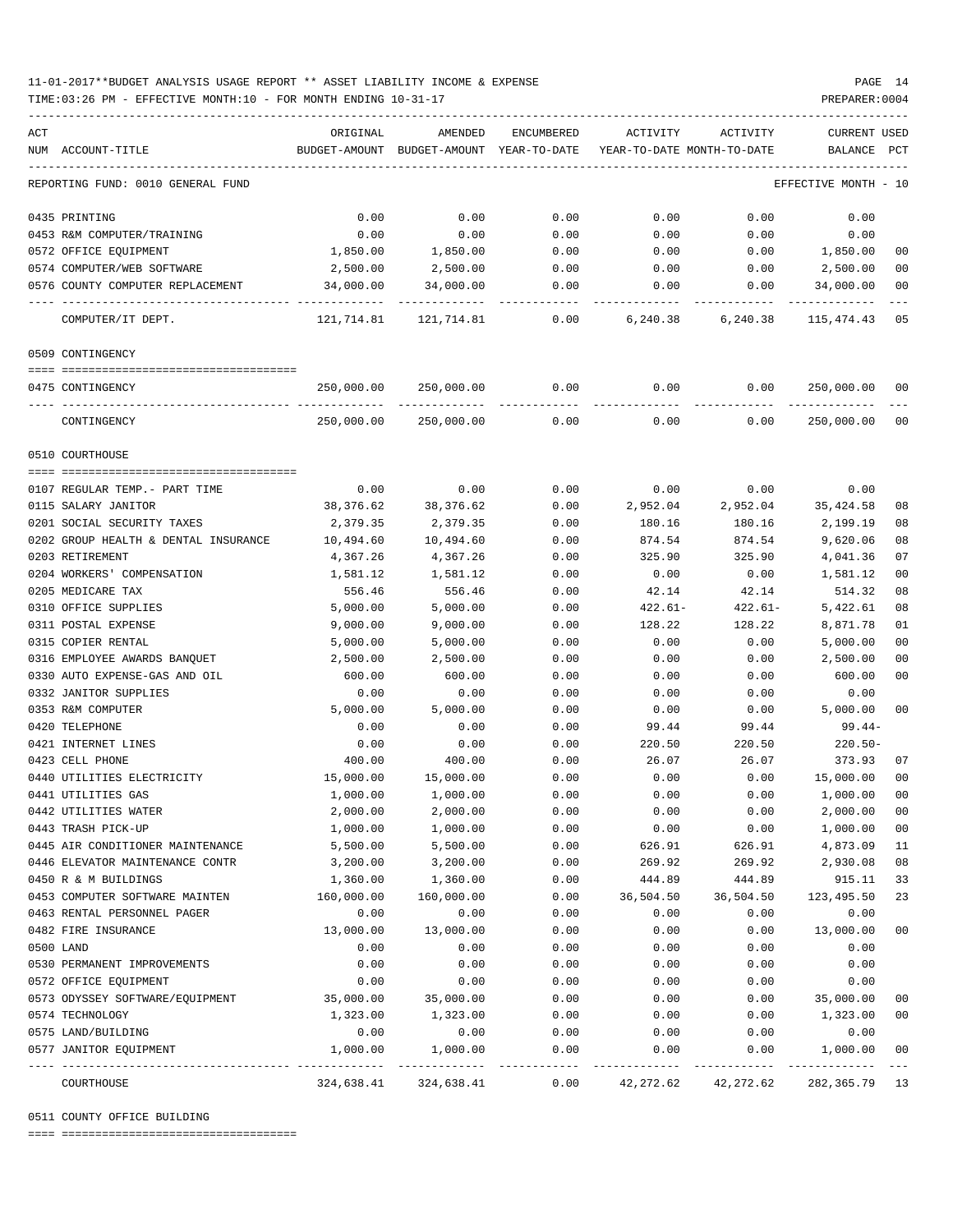TIME:03:26 PM - EFFECTIVE MONTH:10 - FOR MONTH ENDING 10-31-17 PREPARER:0004

| ACT |                                   | ORIGINAL                          | AMENDED                                  | ENCUMBERED | ACTIVITY                   | ACTIVITY          | <b>CURRENT USED</b>  |        |
|-----|-----------------------------------|-----------------------------------|------------------------------------------|------------|----------------------------|-------------------|----------------------|--------|
|     | NUM ACCOUNT-TITLE                 |                                   | BUDGET-AMOUNT BUDGET-AMOUNT YEAR-TO-DATE |            | YEAR-TO-DATE MONTH-TO-DATE |                   | BALANCE PCT          |        |
|     | REPORTING FUND: 0010 GENERAL FUND |                                   |                                          |            |                            |                   | EFFECTIVE MONTH - 10 |        |
|     | 0115 SALARY JANITOR               | 3,208.24                          | 3,208.24                                 | 0.00       | 333.18                     | 333.18            | 2,875.06             | 10     |
|     | 0201 SOCIAL SECURITY TAXES        | 198.91                            | 198.91                                   | 0.00       | 20.66                      | 20.66             | 178.25               | 10     |
|     | 0203 RETIREMENT                   | 365.10                            | 365.10                                   | 0.00       | 36.79                      | 36.79             | 328.31               | 10     |
|     | 0204 WORKER' COMPENSATION         | 132.18                            | 132.18                                   | 0.00       | 0.00                       | 0.00              | 132.18               | 00     |
|     | 0205 MEDICARE TAX                 | 46.52                             | 46.52                                    | 0.00       | 4.83                       | 4.83              | 41.69                | 10     |
|     | 0225 JANITOR TRAVEL               | 100.00                            | 100.00                                   | 0.00       | 7.70                       | 7.70              | 92.30                | 08     |
|     | 0332 JANITOR SUPPLIES             | 1,000.00                          | 1,000.00                                 | 0.00       | 15.75                      | 15.75             | 984.25               | 02     |
|     | 0440 UTILITIES ELECTRICITY        | 5,000.00                          | 5,000.00                                 | 0.00       | 0.00                       | 0.00              | 5,000.00             | 00     |
|     | 0441 UTILITIES GAS                | 1,000.00                          | 1,000.00                                 | 0.00       | 0.00                       | 0.00              | 1,000.00             | 00     |
|     | 0442 UTILITIES WATER              | 600.00                            | 600.00                                   | 0.00       | 0.00                       | 0.00              | 600.00               | 00     |
|     | 0443 TRASH PICK-UP SERVICE        | 480.00                            | 480.00                                   | 0.00       | 0.00                       | 0.00              | 480.00               | 00     |
|     | 0444 LAWN MAINTENANCE             | 0.00                              | 0.00                                     | 0.00       | 0.00                       | 0.00              | 0.00                 |        |
|     | 0450 R & M BUILDING               | 5,000.00                          | 5,000.00                                 | 0.00       | 0.00                       | 0.00              | 5,000.00             | 00     |
|     | 0482 FIRE INSURANCE               | 1,000.00                          | 1,000.00                                 | 0.00       | 0.00                       | 0.00              | 1,000.00             | 00     |
|     | 0535 BUILDINGS                    | 0.00                              | 0.00                                     | 0.00       | 0.00                       | 0.00              | 0.00                 |        |
|     |                                   |                                   |                                          |            |                            |                   |                      |        |
|     | COUNTY OFFICE BUILDING            | 18,130.95                         | 18,130.95                                | 0.00       | 418.91                     | 418.91            | 17,712.04 02         |        |
|     | 0512 CO-OP OFFICE BUILDING        |                                   |                                          |            |                            |                   |                      |        |
|     | 0332 JANITOR SUPPLIES             | 500.00                            | 500.00                                   | 0.00       | 0.00                       | 0.00              | 500.00               | 00     |
|     | 0440 UTILITIES ELECTRICITY        | 6,000.00                          | 6,000.00                                 | 0.00       | 353.76                     | 353.76            | 5,646.24             | 06     |
|     | 0442 UTILITIES WATER              | 600.00                            | 600.00                                   | 0.00       | 0.00                       | 0.00              | 600.00               | 00     |
|     | 0450 R&M BUILDING                 | 3,000.00                          | 3,000.00                                 | 0.00       | 0.00                       | 0.00              | 3,000.00             | 00     |
|     | 0482 FIRE INSURANCE               | 1,000.00                          | 1,000.00                                 | 0.00       | 0.00                       | 0.00              | 1,000.00             | 00     |
|     | 0535 BUILDINGS                    | 0.00                              | 0.00                                     | 0.00       | 0.00                       | 0.00              | 0.00                 |        |
|     | CO-OP OFFICE BUILDING             | 11,100.00                         | 11,100.00                                | 0.00       | 353.76                     | 353.76            | 10,746.24 03         |        |
|     |                                   |                                   |                                          |            |                            |                   |                      |        |
|     | 0513 COURTHOUSE SOUTH ANNEX       |                                   |                                          |            |                            |                   |                      |        |
|     | 0115 SALARY JANITOR               |                                   | 12,824.31 12,824.31                      | 0.00       | 888.48                     | 888.48            | 11,935.83            | 07     |
|     | 0201 SOCIAL SECURITY TAXES        | 795.11                            | 795.11                                   | 0.00       | 55.07                      | 55.07             | 740.04               | 07     |
|     | 0203 RETIREMENT                   | 1,459.41                          | 1,459.41                                 | 0.00       | 98.07                      | 98.07             | 1,361.34             | 07     |
|     | 0204 WORKERS' COMPENSATION        | 528.36                            | 528.36                                   | 0.00       | 0.00                       | 0.00              | 528.36               | 00     |
|     | 0205 MEDICARE TAX                 | 185.95                            | 185.95                                   | 0.00       | 12.89                      | 12.89             | 173.06               | 07     |
|     | 0315 COPIER RENTAL                | 1,800.00                          | 1,800.00                                 | 0.00       | 0.00                       | 0.00              | 1,800.00             | 00     |
|     | 0332 JANITOR SUPPLIES             | 2,000.00                          | 2,000.00                                 | 0.00       | 143.74                     | 143.74            | 1,856.26             | 07     |
|     | 0420 TELEPHONE                    | 4,700.00                          | 4,700.00                                 | 0.00       | 429.51                     | 429.51            | 4,270.49             | 09     |
|     | 0421 INTERNET                     | 1,200.00                          | 1,200.00                                 | 0.00       | 101.98                     | 101.98            | 1,098.02             | 08     |
|     | 0440 UTILITIES ELECTRICITY        | 6,000.00                          | 6,000.00                                 | 0.00       | 475.37                     | 475.37            | 5,524.63             | 08     |
|     | 0441 UTILITIES GAS                | 1,300.00                          | 1,300.00                                 | 0.00       | 55.05                      | 55.05             | 1,244.95             | 04     |
|     | 0442 UTILITIES WATER              | 1,000.00                          | 1,000.00                                 | 0.00       | 0.00                       | 0.00              | 1,000.00             | $00\,$ |
|     | 0443 TRASH PICKUP SERVICE         | 1,000.00                          | 1,000.00                                 | 0.00       | 0.00                       | 0.00              | 1,000.00             | 00     |
|     | 0444 LAWN MAINTENANCE             | 0.00                              | 0.00                                     | 0.00       | 0.00                       | 0.00              | 0.00                 |        |
|     | 0450 R&M BUILDING                 | 5,000.00                          | 5,000.00                                 | 0.00       | 0.00                       | 0.00              | 5,000.00             | $00\,$ |
|     | 0455 PARKING LOT                  | 0.00                              | 0.00                                     | 0.00       | 0.00                       | 0.00              | 0.00                 |        |
|     | 0482 FIRE INSURANCE               | 2,100.00                          | 2,100.00                                 | 0.00       | 0.00                       | 0.00              | 2,100.00             | $00\,$ |
|     | 0531 ANNEX                        | 0.00                              | 0.00                                     | 0.00       | 0.00                       | 0.00              | 0.00                 |        |
|     |                                   | --------------- --------------- - | -----------                              | -----      |                            |                   |                      |        |
|     | COURTHOUSE SOUTH ANNEX            | 41,893.14                         | 41,893.14                                | 0.00       |                            | 2,260.16 2,260.16 | 39,632.98 05         |        |
|     | 0514 CITY HALL ANNEX              |                                   |                                          |            |                            |                   |                      |        |
|     | 0421 TELEPHONE/INTERNET           | 4,400.00                          |                                          | 0.00       | 364.70                     | 364.70            |                      |        |
|     |                                   |                                   | 4,400.00                                 |            |                            |                   | 4,035.30 08          |        |

-----------------------------------------------------------------------------------------------------------------------------------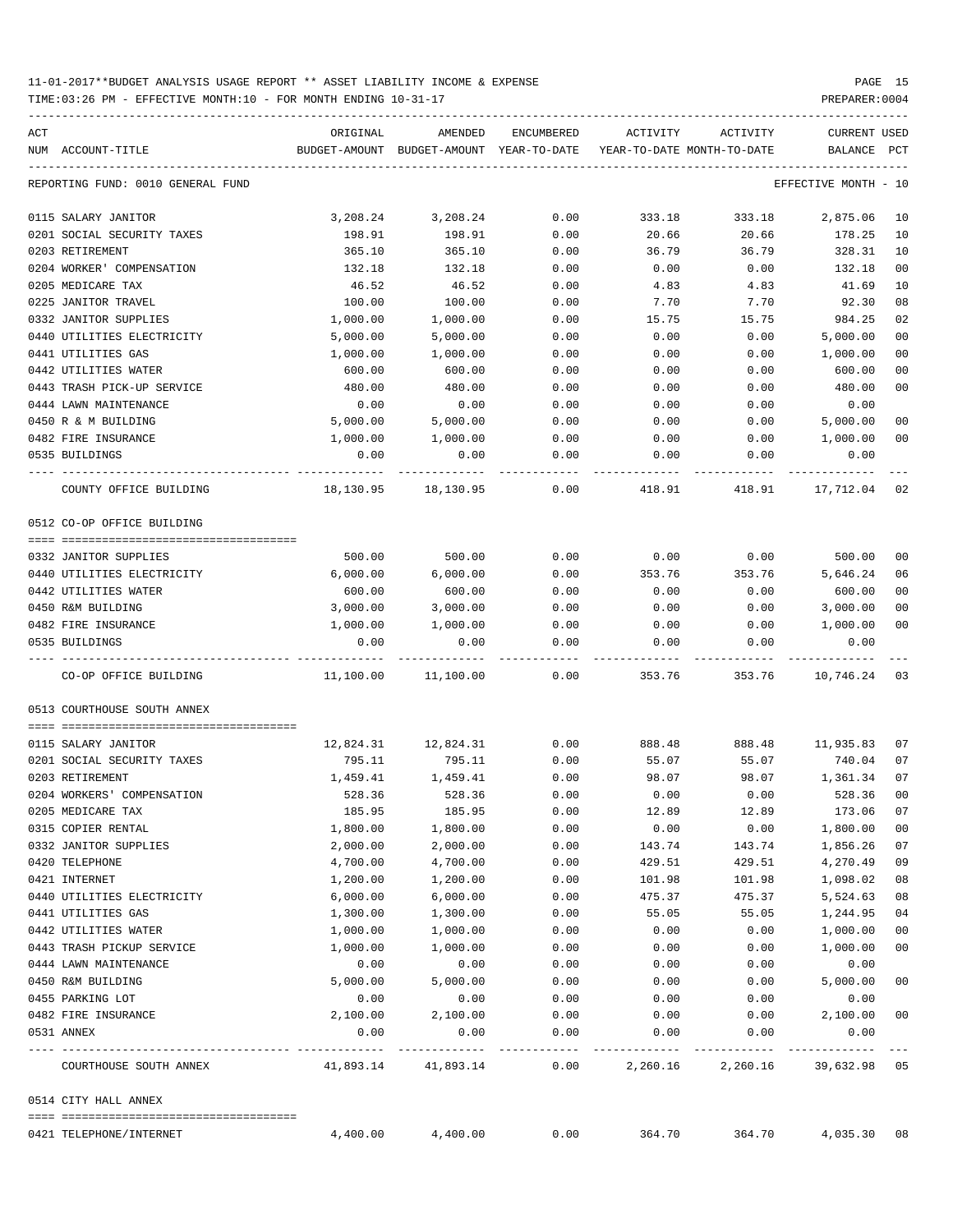| ACT | NUM ACCOUNT-TITLE                             | ORIGINAL<br>BUDGET-AMOUNT | AMENDED<br>BUDGET-AMOUNT | ENCUMBERED<br>YEAR-TO-DATE | ACTIVITY<br>YEAR-TO-DATE MONTH-TO-DATE | ACTIVITY       | <b>CURRENT USED</b><br><b>BALANCE</b> | PCT            |
|-----|-----------------------------------------------|---------------------------|--------------------------|----------------------------|----------------------------------------|----------------|---------------------------------------|----------------|
|     |                                               |                           |                          |                            |                                        |                |                                       |                |
|     | REPORTING FUND: 0010 GENERAL FUND             |                           |                          |                            |                                        |                | EFFECTIVE MONTH - 10                  |                |
|     | CITY HALL ANNEX                               | 4,400.00                  | 4,400.00                 | 0.00                       | 364.70                                 | 364.70         | 4,035.30                              | 08             |
|     | 0515 WINDOM CO.BLDG.                          |                           |                          |                            |                                        |                |                                       |                |
|     | 0440 UTILITIES ELECTRICITY                    | 2,250.00                  | 2,250.00                 | 0.00                       | 0.00                                   | 0.00           | 2,250.00                              | 00             |
|     | 0441 UTILITIES GAS                            | 700.00                    | 700.00                   | 0.00                       | 0.00                                   | 0.00           | 700.00                                | 00             |
|     | 0442 UTILITIES WATER                          | 0.00                      | 0.00                     | 0.00                       | 0.00                                   | 0.00           | 0.00                                  |                |
|     | 0444 LAWN MAINTENANCE                         | 800.00                    | 800.00                   | 0.00                       | 0.00                                   | 0.00           | 800.00                                | 00             |
|     | 0450 R&M BUILDING                             | 1,000.00                  | 1,000.00                 | 0.00                       | 0.00                                   | 0.00           | 1,000.00                              | 00             |
|     | 0482 FIRE INSURANCE                           | 1,000.00                  | 1,000.00                 | 0.00                       | 0.00                                   | 0.00           | 1,000.00                              | 00             |
|     | 0501 PEST CONTROL                             | 100.00                    | 100.00                   | 0.00                       | 0.00                                   | 0.00           | 100.00                                | 00             |
|     | WINDOM CO.BLDG.                               | 5,850.00                  | 5,850.00                 | 0.00                       | 0.00                                   | 0.00           | 5,850.00                              | 00             |
|     | 0516 AGRILIFE EXTENSION BUILDING              |                           |                          |                            |                                        |                |                                       |                |
|     | 0115 SALARY JANITOR                           | 2,566.43                  | 2,566.43                 | 0.00                       | 172.76                                 | 172.76         | 2,393.67                              | 07             |
|     | 0201 SOCIAL SECURITY TAXES                    | 159.12                    | 159.12                   | 0.00                       | 10.72                                  | 10.72          | 148.40                                | 07             |
|     | 0203 RETIREMENT                               | 292.06                    | 292.06                   | 0.00                       | 19.08                                  | 19.08          | 272.98                                | 07             |
|     | 0204 WORKERS' COMPENSATION                    | 105.74                    | 105.74                   | 0.00                       | 0.00                                   | 0.00           | 105.74                                | 0 <sub>0</sub> |
|     | 0205 MEDICARE TAX                             | 37.21                     | 37.21                    | 0.00                       | 2.50                                   | 2.50           | 34.71                                 | 07             |
|     | 0225 JANITOR TRAVEL                           | 150.00                    | 150.00                   | 0.00                       | 14.98                                  | 14.98          | 135.02                                | 10             |
|     | 0332 JANITOR SUPPLIES                         | 500.00                    | 500.00                   | 0.00                       | 25.19                                  | 25.19          | 474.81                                | 05             |
|     | 0420 TELEPHONE                                | 0.00                      | 0.00                     | 0.00                       | 0.00                                   | 0.00           | 0.00                                  |                |
|     | 0440 UTILITIES ELECTRICITY                    | 5,000.00                  | 5,000.00                 | 0.00                       | 0.00                                   | 0.00           | 5,000.00                              | 00             |
|     | 0441 UTILITIES GAS                            | 0.00                      | 0.00                     | 0.00                       | 0.00                                   | 0.00           | 0.00                                  |                |
|     | 0442 UTILITIES WATER                          | 550.00                    | 550.00                   | 0.00                       | 0.00                                   | 0.00           | 550.00                                | 00             |
|     | 0443 TRASH PICKUP SERVICE                     | 0.00                      | 0.00                     | 0.00                       | 0.00                                   | 0.00           | 0.00                                  |                |
|     | 0444 LAWN MAINTENANCE                         | 0.00                      | 0.00                     | 0.00                       | 0.00                                   | 0.00           | 0.00                                  |                |
|     | 0450 R&M BUILDING                             | 40,000.00                 | 40,000.00                | 0.00                       | 52.00                                  | 52.00          | 39,948.00                             | 00             |
|     | 0482 FIRE INSURANCE                           | 600.00                    | 600.00                   | 0.00                       | 0.00                                   | 0.00           | 600.00                                | 0 <sub>0</sub> |
|     | 0530 BUILDING REMODEL                         | 0.00                      | 0.00                     | 0.00                       | 0.00                                   | 0.00           | 0.00                                  |                |
|     | 0535 BUILDING CONSTRUCTION                    | 0.00                      | 0.00                     | 0.00                       | 0.00                                   | 0.00           | 0.00                                  |                |
|     | 0572 OFFICE EQUIPMENT                         | 0.00                      | 0.00                     | 0.00                       | 0.00                                   | 0.00           | 0.00                                  |                |
|     | AGRILIFE EXTENSION BUILDING                   |                           | 49,960.56 49,960.56      | 0.00                       | 297.23                                 | 297.23         | 49,663.33 01                          |                |
|     | 0517 COURTHOUSE EAST ANNEX                    |                           |                          |                            |                                        |                |                                       |                |
|     | 0535 BUILDING                                 | 0.00                      | 0.00                     | 0.00                       | 0.00                                   | 0.00           | 0.00                                  |                |
|     | COURTHOUSE EAST ANNEX                         | 0.00                      | 0.00                     | 0.00                       | 0.00                                   | 0.00           | 0.00                                  |                |
|     | 0518 COUNTY OFFICES RELOCATION                |                           |                          |                            |                                        |                |                                       |                |
|     |                                               |                           |                          |                            |                                        |                |                                       |                |
|     | 0311 POSTAL EXPENSES<br>0332 JANITOR SUPPLIES | 344.00<br>4,500.00        | 344.00<br>4,500.00       | 0.00<br>0.00               | 0.00<br>509.00                         | 0.00<br>509.00 | 344.00<br>3,991.00                    | 00<br>11       |
|     | 0420 UTILITIES TELEPHONE                      | 9,500.00                  | 9,500.00                 | 0.00                       | 1,681.01                               | 1,681.01       | 7,818.99                              | 18             |
|     | 0421 INTERNET SERVICES                        | 9,000.00                  | 9,000.00                 | 0.00                       | 1,131.60                               | 1,131.60       | 7,868.40                              | 13             |
|     | 0440 UTILITIES ELECTRICITY                    | 15,000.00                 | 15,000.00                | 0.00                       | 0.00                                   | 0.00           | 15,000.00                             | 00             |
|     | 0441 UTILITIES GAS                            | 3,000.00                  | 3,000.00                 | 0.00                       | 53.60                                  | 53.60          | 2,946.40                              | 02             |
|     | 0442 UTILITIES WATER                          | 3,000.00                  | 3,000.00                 | 0.00                       | 0.00                                   | 0.00           | 3,000.00                              | 00             |
|     | 0443 TRASH PICKUP SERVICE                     | 1,600.00                  | 1,600.00                 | 0.00                       | 0.00                                   | 0.00           | 1,600.00                              | 00             |
|     | 0450 R & M BUILDING                           | 10,000.00                 | 10,000.00                | 0.00                       | 288.98                                 | 288.98         | 9,711.02                              | 03             |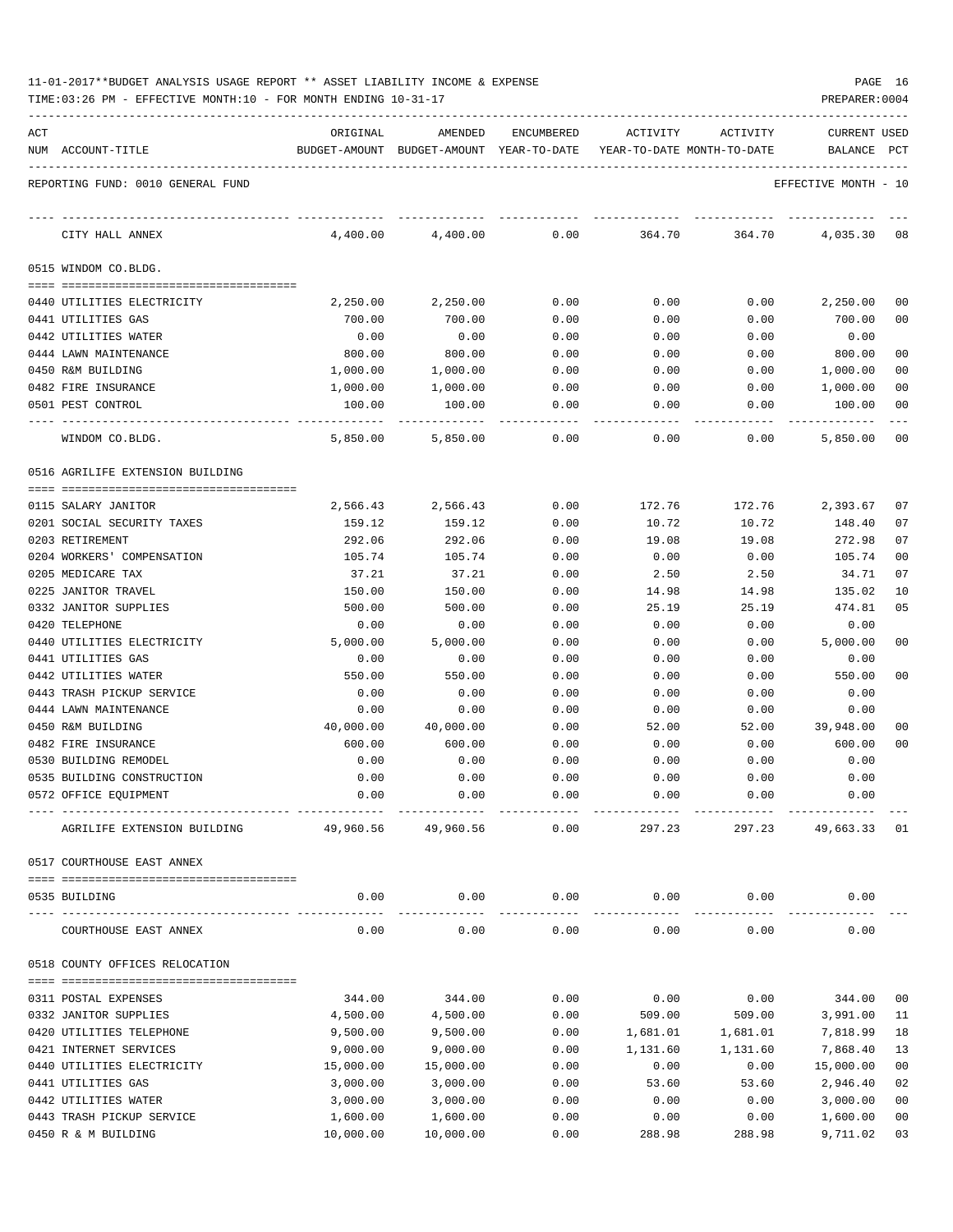| ACT | NUM ACCOUNT-TITLE                    | ORIGINAL                                         | AMENDED<br>BUDGET-AMOUNT BUDGET-AMOUNT YEAR-TO-DATE | ENCUMBERED               |              | ACTIVITY ACTIVITY<br>YEAR-TO-DATE MONTH-TO-DATE          | CURRENT USED<br>BALANCE PCT |                |
|-----|--------------------------------------|--------------------------------------------------|-----------------------------------------------------|--------------------------|--------------|----------------------------------------------------------|-----------------------------|----------------|
|     | REPORTING FUND: 0010 GENERAL FUND    |                                                  |                                                     |                          |              |                                                          | EFFECTIVE MONTH - 10        |                |
|     | 0460 MOVING EXPENSES                 | 0.00                                             | 0.00                                                | 0.00                     | 0.00         | 0.00                                                     | 0.00                        |                |
|     | 0470 OFFICE SPACE LEASE              | 91,200.00                                        | 91,200.00                                           |                          |              | $0.00$ 14,025.00 14,025.00 77,175.00                     |                             | 15             |
|     | 0483 ALARM MONITORING                | 2,000.00                                         | 2,000.00                                            | 0.00                     | 885.60       | 885.60                                                   | 1,114.40                    | 44             |
|     | 0484 CLEANING SERVICES               | 11,000.00                                        | 11,000.00                                           | 0.00                     | 0.00         | 0.00                                                     | 11,000.00                   | 0 <sub>0</sub> |
|     | 0501 PEST CONTROL                    | 800.00                                           | 800.00                                              | 0.00                     | 0.00         | 0.00                                                     | 800.00                      | 0 <sub>0</sub> |
|     | COUNTY OFFICES RELOCATION 160,944.00 |                                                  |                                                     | ----------- ------------ | . <u>.</u> . | ----------                                               | ----------<br>142,369.21    | 12             |
|     | 0519 GOVERNMENT BUILDING             |                                                  |                                                     |                          |              |                                                          |                             |                |
|     | 0165 CONSTRUCTION                    |                                                  |                                                     |                          |              | $750,000.00$ $750,000.00$ $0.00$ $0.00$ $0.00$ $0.00$    | 750,000.00                  | 00             |
|     | <br>GOVERNMENT BUILDING              | ------------------ ---------------<br>750,000.00 | . <u>.</u><br>750,000.00                            | ------------<br>0.00     | 0.00         | 0.00                                                     | -----------<br>750,000.00   | 0 <sup>0</sup> |
|     | 0540 AMBULANCE SERVICE               |                                                  |                                                     |                          |              |                                                          |                             |                |
|     | 0417 AMBULANCE SERVICE               | 540,000.00                                       |                                                     |                          |              | $540,000.00$ $0.00$ $45,000.00$ $45,000.00$ $495,000.00$ |                             | 08             |
|     | AMBULANCE SERVICE                    | 540,000.00                                       |                                                     |                          |              |                                                          | 495,000.00                  | 08             |
|     | 0543 FIRE PROTECTION                 |                                                  |                                                     |                          |              |                                                          |                             |                |
|     |                                      |                                                  |                                                     |                          |              |                                                          |                             |                |
|     | 0416 FIRE PROTECTION SERVICE         | 84,000.00                                        | 84,000.00                                           | 0.00                     | 0.00         | 0.00                                                     | 84,000.00                   | 00             |
|     | 0422 R&M RADIO/TOWER                 | 700.00                                           | 700.00                                              | 0.00                     | 0.00         | 0.00                                                     | 700.00                      | 0 <sub>0</sub> |
|     | 0440 UTILITIES ELECTRICITY           | 300.00                                           | 300.00                                              | 0.00                     | 0.00         | 0.00                                                     | 300.00                      | 0 <sub>0</sub> |
|     | 0447 REPEATER SERVICE CONTRACT       | 8,235.81                                         | 8,235.81                                            | 0.00                     | 0.00         | 0.00                                                     | 8,235.81                    | 0 <sub>0</sub> |
|     | 0490 FCC RADIO LICENSE               | 0.00                                             | 0.00                                                | 0.00                     | 0.00         | 0.00                                                     | 0.00<br>----------          |                |
|     | FIRE PROTECTION                      |                                                  | 93,235.81 93,235.81 0.00                            |                          |              | 0.00<br>0.00                                             | 93,235.81                   | 0 <sub>0</sub> |
|     | 0551 CONSTABLE PRECINCT # 1          |                                                  |                                                     |                          |              |                                                          |                             |                |
|     | 0101 SALARY ELECTED OFFICIAL         |                                                  |                                                     |                          |              | 32,188.90 32,188.90 0.00 2,476.08 2,476.08 29,712.82     |                             | 08             |
|     | 0201 SOCIAL SECURITY TAXES           | 2,144.51                                         | 2,144.51                                            | 0.00                     |              | 159.18 159.18 1,985.33                                   |                             | 07             |
|     | 0202 GROUP HEALTH & DENTAL INSURANCE | 5,247.30                                         | 5,247.30                                            | 0.00                     | 400.12       | 400.12                                                   | 4,847.18                    | 08             |
|     | 0203 RETIREMENT                      | 3,663.10                                         | 3,663.10                                            | 0.00                     | 273.34       | 273.34                                                   | 3,389.76                    | 07             |
|     | 0204 WORKERS' COMPENSATION           | 854.35                                           | 854.35                                              | 0.00                     | 0.00         | 0.00                                                     | 854.35                      | 0 <sub>0</sub> |
|     | 0205 MEDICARE TAX                    | 501.54                                           | 501.54                                              | 0.00                     | 37.22        | 37.22                                                    | 464.32                      | 07             |
|     | 0310 OFFICE SUPPLIES                 | 100.00                                           | 100.00                                              | 0.00                     | 0.00         | 0.00                                                     | 100.00                      | 0 <sub>0</sub> |
|     | 0311 POSTAL EXPENSES                 | 600.00                                           | 600.00                                              | 0.00                     | 0.00         | 0.00                                                     | 600.00                      | 0 <sub>0</sub> |
|     | 0330 AUTO EXPENSE-GAS AND OIL        | 1,400.00                                         | 1,400.00                                            | 0.00                     | 0.00         | 0.00                                                     | 1,400.00                    | 0 <sub>0</sub> |
|     | 0421 ONLINE RESEARCH/ACCURINT        | 600.00                                           | 600.00                                              | 0.00                     | 0.00         | 0.00                                                     | 600.00                      | 0 <sub>0</sub> |
|     | 0422 R & M RADIO                     | 200.00                                           | 200.00                                              | 0.00                     | 0.00         | 0.00                                                     | 200.00                      | 0 <sub>0</sub> |
|     | 0427 TRAVEL EXPENSE                  | 2,400.00                                         | 2,400.00                                            | 0.00                     | 200.00       | 200.00                                                   | 2,200.00                    | 08             |
|     | 0435 PRINTING                        | 100.00                                           | 100.00                                              | 0.00                     | 0.00         | 0.00                                                     | 100.00                      | 0 <sub>0</sub> |
|     | 0480 BOND                            | 0.00                                             | 0.00                                                | 0.00                     | 0.00         | 0.00                                                     | 0.00                        |                |
|     | 0488 LAW ENFORCEMENT PROF. INS       | 400.00                                           | 400.00                                              | 0.00                     | 0.00         | 0.00                                                     | 400.00                      | 0 <sub>0</sub> |
|     | 0572 EQUIPMENT<br>0574 TECHNOLOGY    | 0.00<br>0.00                                     | 0.00<br>0.00                                        | 0.00<br>0.00             | 0.00<br>0.00 | 0.00<br>0.00                                             | 0.00<br>0.00                |                |
|     | CONSTABLE PRECINCT # 1               | 50,399.70                                        | 50,399.70                                           | $- - - - - -$<br>0.00    | 3,545.94     | 3,545.94                                                 | 46,853.76 07                |                |
|     | 0552 CONSTABLE PRECINCT #2           |                                                  |                                                     |                          |              |                                                          |                             |                |
|     |                                      |                                                  |                                                     |                          |              |                                                          |                             |                |
|     | 0101 SALARY ELECTED OFFICIAL         | 15,630.15                                        | 15,630.15                                           |                          |              | $0.00$ 1,202.32 1,202.32 14,427.83                       |                             | 08             |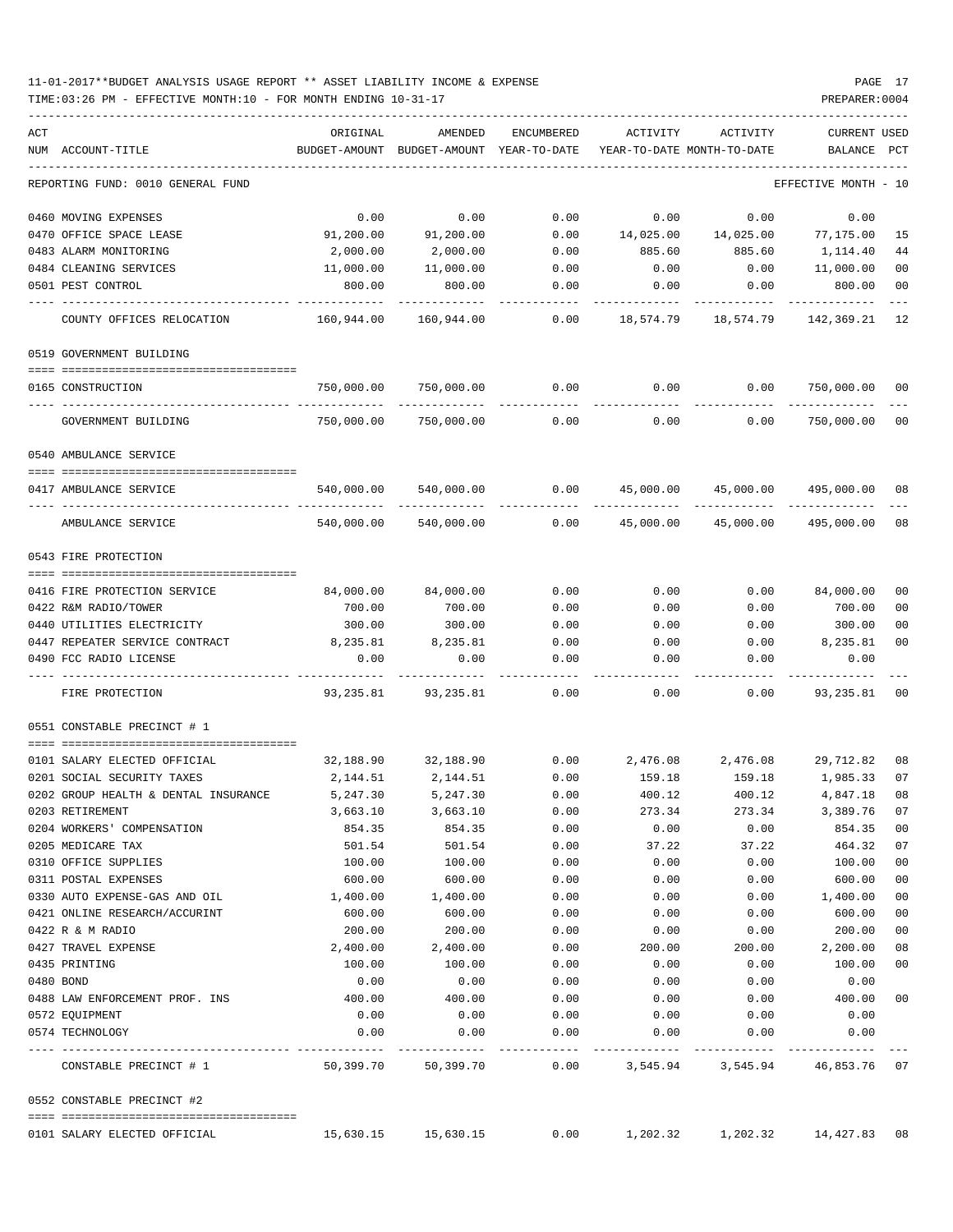| ACT |                                      | ORIGINAL                                                          | AMENDED<br>BUDGET-AMOUNT BUDGET-AMOUNT YEAR-TO-DATE | ENCUMBERED | ACTIVITY                           | ACTIVITY    | CURRENT USED         |     |
|-----|--------------------------------------|-------------------------------------------------------------------|-----------------------------------------------------|------------|------------------------------------|-------------|----------------------|-----|
|     | NUM ACCOUNT-TITLE                    |                                                                   |                                                     |            | YEAR-TO-DATE MONTH-TO-DATE         |             | BALANCE              | PCT |
|     | REPORTING FUND: 0010 GENERAL FUND    |                                                                   |                                                     |            |                                    |             | EFFECTIVE MONTH - 10 |     |
|     | 0201 SOCIAL SECURITY TAXES           | 1,117.87                                                          | 1,117.87                                            | 0.00       | 86.94                              | 86.94       | 1,030.93             | 08  |
|     | 0202 GROUP HEALTH & DENTAL INSURANCE | 10,494.60                                                         | 10,494.60                                           | 0.00       | 874.54                             | 874.54      | 9,620.06             | 08  |
|     | 0203 RETIREMENT                      | 1,778.71                                                          | 1,778.71                                            | 0.00       | 132.74                             | 132.74      | 1,645.97             | 07  |
|     | 0204 WORKERS' COMPENSATION           | 445.34                                                            | 445.34                                              | 0.00       | 0.00                               | 0.00        | 445.34               | 00  |
|     | 0205 MEDICARE TAX                    | 261.44                                                            | 261.44                                              | 0.00       | 20.34                              | 20.34       | 241.10               | 08  |
|     | 0310 OFFICE SUPPLIES                 | 100.00                                                            | 100.00                                              | 0.00       | 0.00                               | 0.00        | 100.00               | 00  |
|     | 0311 POSTAL EXPENSES                 | 600.00                                                            | 600.00                                              | 0.00       | 0.00                               | 0.00        | 600.00               | 00  |
|     | 0330 AUTO EXPENSE-GAS AND OIL        | 1,400.00                                                          | 1,400.00                                            | 0.00       | 0.00                               | 0.00        | 1,400.00             | 00  |
|     | 0422 R & M RADIO                     | 163.55                                                            | 163.55                                              | 0.00       | 0.00                               | 0.00        | 163.55               | 00  |
|     | 0427 TRAVEL EXPENSE                  | 2,400.00                                                          | 2,400.00                                            | 0.00       | 200.00                             | 200.00      | 2,200.00             | 08  |
|     | 0428 TRAINING/TUITION/TRAVEL         | 228.53                                                            | 228.53                                              | 0.00       | 0.00                               | 0.00        | 228.53               | 00  |
|     | 0435 PRINTING                        | 100.00                                                            | 100.00                                              | 0.00       | 0.00                               | 0.00        | 100.00               | 00  |
|     | 0480 BOND                            | 0.00                                                              | 0.00                                                | 0.00       | 0.00                               | 0.00        | 0.00                 |     |
|     | 0488 LAW ENFOREMENT PROF. INS.       | 400.00                                                            | 400.00                                              | 0.00       | 0.00                               | 0.00        | 400.00               | 00  |
|     | 0573 RADIO EQUIPMENT                 | 445.00                                                            | 445.00                                              | 0.00       | 0.00                               | 0.00        | 445.00               | 00  |
|     | 0574 TECHNOLOGY                      | 0.00                                                              | 0.00                                                | 0.00       | 0.00                               | 0.00        | 0.00                 |     |
|     | CONSTABLE PRECINCT #2                | 35,565.19   35,565.19     0.00    2,516.88   2,516.88   33,048.31 |                                                     |            |                                    |             |                      | 07  |
|     | 0553 CONSTABLE PRECINCT # 3          |                                                                   |                                                     |            |                                    |             |                      |     |
|     |                                      |                                                                   |                                                     |            |                                    |             |                      |     |
|     | 0101 SALARY ELECTED OFFICIAL         | 13,893.76                                                         | 13,893.76                                           |            | $0.00$ 1,068.76 1,068.76 12,825.00 |             |                      | 08  |
|     | 0201 SOCIAL SECURITY TAXES           | 1,010.21                                                          | 1,010.21                                            | 0.00       | 78.66                              | 78.66       | 931.55               | 08  |
|     | 0202 GROUP HEALTH & DENTAL INSURANCE | 10,494.60                                                         | 10,494.60                                           | 0.00       | 874.54                             | 874.54      | 9,620.06             | 08  |
|     | 0203 RETIREMENT<br>1,581.11          |                                                                   | 1,581.11                                            | 0.00       | 118.00                             | 118.00      | 1,463.11             | 07  |
|     | 0204 WORKERS' COMPENSATION           | 402.46                                                            | 402.46                                              | 0.00       | 0.00                               | 0.00        | 402.46               | 00  |
|     | 0205 MEDICARE TAX                    | 236.26                                                            | 236.26                                              | 0.00       | 18.40                              | 18.40       | 217.86               | 08  |
|     | 0310 OFFICE SUPPLIES                 | 100.00                                                            | 100.00                                              | 0.00       | 0.00                               | 0.00        | 100.00               | 00  |
|     | 0311 POSTAL EXPENSES                 | 600.00                                                            | 600.00                                              | 0.00       | 0.00                               | 0.00        | 600.00               | 00  |
|     | 0330 AUTO EXPENSE-GAS AND OIL        | 1,400.00                                                          | 1,400.00                                            | 0.00       | 0.00                               | 0.00        | 1,400.00             | 00  |
|     | 0427 TRAVEL EXPENSE                  | 2,400.00                                                          | 2,400.00                                            | 0.00       | 200.00                             | 200.00      | 2,200.00             | 08  |
|     | 0435 PRINTING                        | 100.00                                                            | 100.00                                              | 0.00       | 0.00                               | 0.00        | 100.00               | 00  |
|     | 0480 BOND                            | 0.00                                                              | 0.00                                                | 0.00       | 0.00                               | 0.00        | 0.00                 |     |
|     | 0488 LAW ENFORCEMENT PROF. INS       | 400.00                                                            | 400.00                                              | 0.00       | 0.00                               | 0.00        | 400.00               | 00  |
|     | 0573 RADIO EQUIPMENT                 | 0.00                                                              | 0.00                                                | 0.00       | 0.00                               | 0.00        | 0.00                 |     |
|     | CONSTABLE PRECINCT # 3               | 32,618.40                                                         | 32,618.40                                           | 0.00       | 2,358.36                           | 2,358.36    | 30,260.04 07         |     |
|     | 0555 ANIMAL CONTROL OFFICER          |                                                                   |                                                     |            |                                    |             |                      |     |
|     | 0441 ANIMAL CONTROL OFFICER/SERVICES | 4,000.00                                                          | 4,000.00                                            | 0.00       |                                    | $0.00$ 0.00 | 4,000.00             | 00  |
|     | ANIMAL CONTROL OFFICER               | 4,000.00                                                          | 4,000.00                                            | 0.00       | 0.00                               | 0.00        | 4,000.00             | 00  |
|     | 0560 COUNTY SHERIFF                  |                                                                   |                                                     |            |                                    |             |                      |     |
|     |                                      |                                                                   |                                                     |            |                                    |             |                      |     |
|     | 0101 SALARY ELECTED OFFICIAL         | 58,246.58                                                         | 58,246.58                                           | 0.00       | 4,480.50                           | 4,480.50    | 53,766.08            | 08  |
|     | 0102 ADMINISTRATIVE SECRETARY        | 40,714.13                                                         | 40,714.13                                           | 0.00       | 3,131.86                           | 3,131.86    | 37,582.27            | 08  |
|     | 0103 CHIEF DEPUTY                    | 44,945.00                                                         | 44,945.00                                           | 0.00       | 3,457.30                           | 3,457.30    | 41,487.70            | 08  |
|     | 0104 SALARIES DEPUTIES               | 598,904.87                                                        | 598,904.87                                          | 0.00       | 45,724.62                          | 45,724.62   | 553,180.25           | 08  |
|     | 0107 PT RECORDS/EVIDENCE CLERKS      | 14,678.12                                                         | 14,678.12                                           | 0.00       | 1,128.68                           | 1,128.68    | 13,549.44            | 08  |
|     | 0108 COMPENSATION PAY                | 0.00                                                              | 0.00                                                | 0.00       | 0.00                               | 0.00        | 0.00                 |     |
|     | 0110 JAIL ADMINISTRATOR              | 34,779.99                                                         | 34,779.99                                           | 0.00       | 2,675.38                           | 2,675.38    | 32,104.61            | 08  |
|     | 0111 LIEUTENANT                      | 40,859.00                                                         | 40,859.00                                           | 0.00       | 3,143.00                           | 3,143.00    | 37,716.00            | 08  |
|     | 0113 TRANSPORT OFFICER               | 34,779.99                                                         | 34,779.99                                           | 0.00       | 2,675.38                           | 2,675.38    | 32,104.61            | 08  |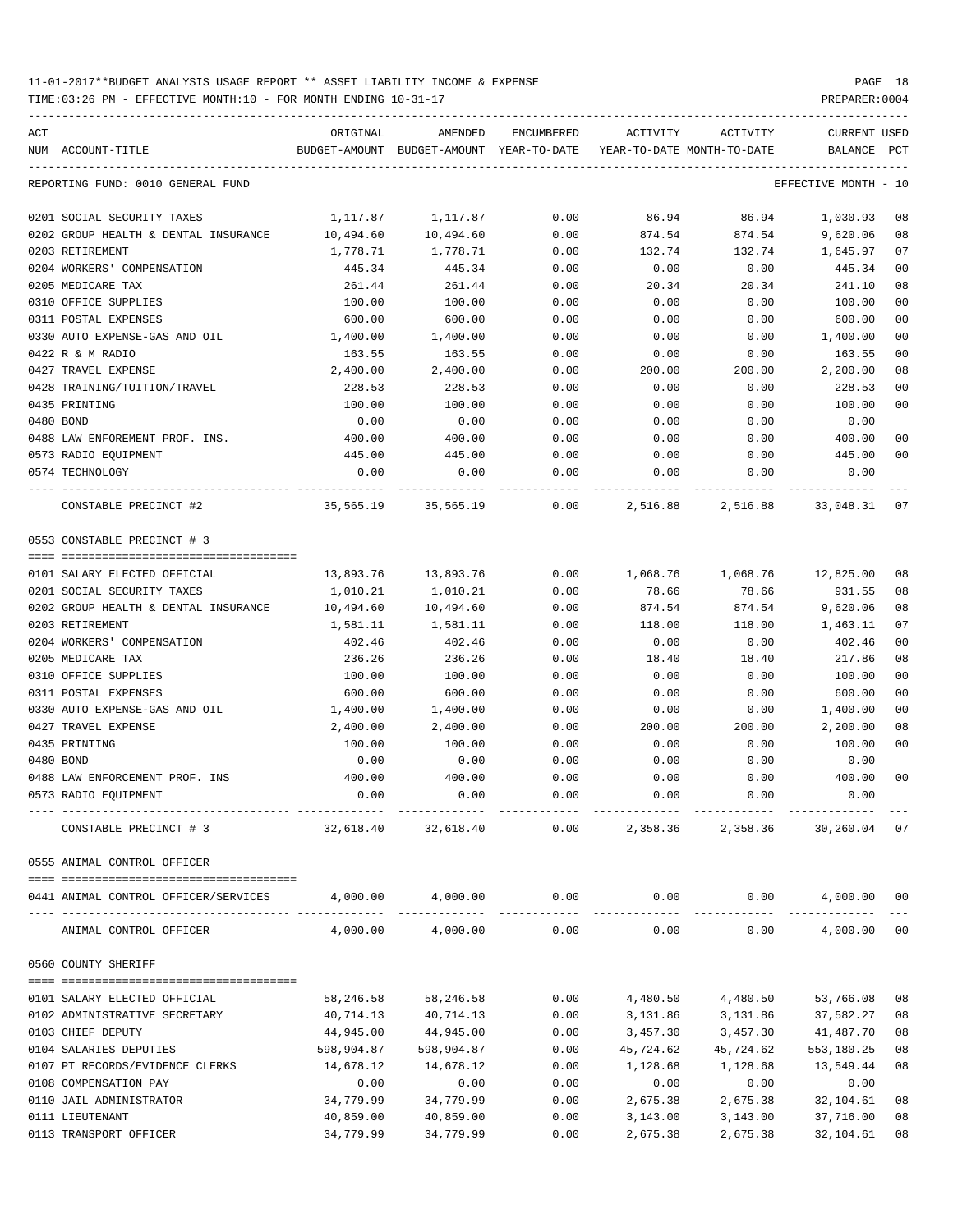TIME:03:26 PM - EFFECTIVE MONTH:10 - FOR MONTH ENDING 10-31-17 PREPARER:0004

| ACT       |                                      | ORIGINAL      | AMENDED                   | ENCUMBERED   | ACTIVITY  | ACTIVITY                                     | <b>CURRENT USED</b>  |                |
|-----------|--------------------------------------|---------------|---------------------------|--------------|-----------|----------------------------------------------|----------------------|----------------|
| NUM       | ACCOUNT-TITLE                        | BUDGET-AMOUNT | BUDGET-AMOUNT             | YEAR-TO-DATE |           | YEAR-TO-DATE MONTH-TO-DATE                   | BALANCE              | PCT            |
|           | REPORTING FUND: 0010 GENERAL FUND    |               |                           |              |           |                                              | EFFECTIVE MONTH - 10 |                |
|           | 0114 PROF. STANDARDS OFFICER         | 0.00          | 0.00                      | 0.00         | 0.00      | 0.00                                         | 0.00                 |                |
|           | 0120 SALARY DISPATCHER               | 199,050.75    | 199,050.75                | 0.00         | 15,311.58 | 15,311.58                                    | 183,739.17           | 08             |
|           | 0201 SOCIAL SECURITY TAXES           | 66,151.92     | 66,151.92                 | 0.00         | 4,941.20  | 4,941.20                                     | 61,210.72            | 07             |
|           | 0202 GROUP HEALTH INSURANCE          | 304, 343.40   | 304, 343.40               | 0.00         | 27,984.58 | 27,984.58                                    | 276,358.82           | 09             |
|           | 0203 RETIREMENT                      | 121,024.76    | 121,024.76                | 0.00         | 9,022.74  | 9,022.74                                     | 112,002.02           | 07             |
|           | 0204 WORKERS' COMPENSATION           | 20, 161. 12   | 20,161.12                 | 0.00         | 0.00      | 0.00                                         | 20, 161. 12          | 00             |
|           | 0205 MEDICARE TAX                    | 15,471.01     | 15,471.01                 | 0.00         | 1,155.60  | 1,155.60                                     | 14, 315.41           | 07             |
|           | 0206 UNEMPLOYMENT EXPENSE            | 3,000.00      | 3,000.00                  | 0.00         | 0.00      | 0.00                                         | 3,000.00             | 00             |
|           | 0250 EMPLOYEE PHYSICALS              | 1,000.00      | 1,000.00                  | 0.00         | 0.00      | 0.00                                         | 1,000.00             | 00             |
|           | 0310 OFFICE SUPPLIES                 | 8,000.00      | 8,000.00                  | 0.00         | 1,300.76  | 1,300.76                                     | 6,699.24             | 16             |
|           | 0311 POSTAL EXPENSES                 | 1,700.00      | 1,700.00                  | 0.00         | 0.00      | 0.00                                         | 1,700.00             | 00             |
|           | 0315 SHERIFF COPIER RENTAL           | 0.00          | 0.00                      | 0.00         | 0.00      | 0.00                                         | 0.00                 |                |
|           | 0330 AUTO EXPENSE GAS & OIL          | 84,000.00     | 84,000.00                 | 0.00         | 45.00     | 45.00                                        | 83,955.00            | 00             |
|           | 0332 SHERIFF JANITOR SUPPLIES        | 1,237.38      | 1,237.38                  | 0.00         | 334.06    | 334.06                                       | 903.32               | 27             |
|           | 0395 UNIFORMS/OTHER                  | 4,939.46      | 4,939.46                  | 0.00         | 878.90    | 878.90                                       | 4,060.56             | 18             |
|           | 0419 SHERIFF CELL PHONE              | 1,080.00      | 1,080.00                  | 0.00         | 40.00     | 40.00                                        | 1,040.00             | 04             |
|           | 0420 TELEPHONE                       | 14,400.00     | 14,400.00                 | 0.00         | 1,081.85  | 1,081.85                                     | 13, 318.15           | 08             |
|           | 0421 CELL PHONE                      | 2,400.00      | 2,400.00                  | 0.00         | 175.00    | 175.00                                       | 2,225.00             | 07             |
|           | 0422 R & M RADIO                     | 1,055.00      | 1,055.00                  | 0.00         | 0.00      | 0.00                                         | 1,055.00             | 0 <sub>0</sub> |
|           | 0427 OUT OF COUNTY TRAVEL            | 4,000.00      | 4,000.00                  | 0.00         | 0.00      | 0.00                                         | 4,000.00             | 00             |
|           | 0428 PRISONER TRANSPORT              | 4,500.00      | 4,500.00                  | 0.00         | 0.00      | 0.00                                         | 4,500.00             | 00             |
|           | 0430 BIDS AND NOTICES                | 500.00        | 500.00                    | 0.00         | 0.00      | 0.00                                         | 500.00               | 00             |
|           | 0432 IMPOUNDMENT OF ESTRAY LIVESTOCK | 1,500.00      | 1,500.00                  | 0.00         | 0.00      | 0.00                                         | 1,500.00             | 00             |
|           | 0435 PRINTING                        | 1,000.00      | 1,000.00                  | 0.00         | 0.00      | 0.00                                         | 1,000.00             | 00             |
|           | 0440 UTILITIES ELECTRICITY           | 0.00          | 0.00                      | 0.00         | 0.00      | 0.00                                         | 0.00                 |                |
|           | 0442 UTILITIES WATER                 | 3,500.00      | 3,500.00                  | 0.00         | 0.00      | 0.00                                         | 3,500.00             | 00             |
|           | 0443 SHERIFF TRASH PICKUP            | 1,300.00      | 1,300.00                  | 0.00         | 0.00      | 0.00                                         | 1,300.00             | 00             |
|           | 0444 INTERNET SERVICE                | 1,200.00      | 1,200.00                  | 0.00         | 0.00      | 0.00                                         | 1,200.00             | 00             |
|           | 0445 AIR CONDITIONER MAINTENANCE     | 2,400.00      | 2,400.00                  | 0.00         | 196.40    | 196.40                                       | 2,203.60             | 08             |
|           | 0447 REPEATER SERVICE CONTRACT       | 0.00          | 0.00                      | 0.00         | 0.00      | 0.00                                         | 0.00                 |                |
|           | 0450 SHERIFF OFF. R&M BLDG.          | 10,000.00     | 10,000.00                 | 0.00         | 550.00    | 550.00                                       | 9,450.00             | 06             |
|           | 0452 R & M EQUIPMENT                 | 0.00          | 0.00                      | 0.00         | 0.00      | 0.00                                         | 0.00                 |                |
|           | 0454 R & M AUTOMOBILES               | 32,000.00     | 32,000.00                 | 0.00         | 3,162.69  | 3,162.69                                     | 28,837.31            | 10             |
| 0480 BOND |                                      | 80.00         | 80.00                     | 0.00         | 151.00    | 151.00                                       | 71.00- 189           |                |
|           | 0482 FIRE INSURANCE                  | 400.00        | 400.00                    | 0.00         | 0.00      | 0.00                                         | 400.00               | 00             |
|           | 0487 AUTOMOBILE INSURANCE            | 10,000.00     | 10,000.00                 | 0.00         | 0.00      | 0.00                                         | 10,000.00            | $00\,$         |
|           | 0488 LAW ENFORCEMENT INSURANCE       | 11,342.51     | 11,342.51                 | 0.00         | 0.00      | 0.00                                         | 11,342.51            | 00             |
|           | 0571 HWY. PATROL RADAR EQUIPMENT     | 0.00          | 0.00                      | 0.00         | 0.00      | 0.00                                         | 0.00                 |                |
|           | 0572 OFFICE EQUIPMENT                | 5,500.00      | 5,500.00                  | 0.00         | 523.40    | 523.40                                       | 4,976.60             | 10             |
|           | 0573 RADIO EQUIPMENT                 | 0.00          | 0.00                      | 0.00         | 0.00      | 0.00                                         | 0.00                 |                |
|           | 0574 TECHNOLOGY                      | 0.00          | 0.00                      | 0.00         | 0.00      | 0.00                                         | 0.00                 |                |
|           | 0575 AUTOMOBILES                     | 87,500.00     | 87,500.00                 | 0.00         | 0.00      | 0.00                                         | 87,500.00            | $00\,$         |
|           | 0630 AUTO NOTE PMT-PRINCIPAL         | 0.00          | 0.00                      | 0.00         | 0.00      | 0.00                                         | 0.00                 |                |
|           | 0670 AUTO NOTE PMT-INTEREST          | 0.00          | 0.00                      | 0.00         | 0.00      | 0.00                                         | 0.00                 |                |
|           |                                      |               |                           |              |           |                                              |                      |                |
|           | COUNTY SHERIFF                       |               | 1,893,644.99 1,893,644.99 | 0.00         |           | 133, 271.48  133, 271.48  1, 760, 373.51  07 |                      |                |
|           | 0565 JAIL OPERATIONS                 |               |                           |              |           |                                              |                      |                |
|           |                                      |               |                           |              |           |                                              |                      |                |
|           | 0380 PRISONER HOUSING                | 1,797,625.00  | 1,797,625.00              | 0.00         | 0.00      | 0.00                                         | 1,797,625.00         | 00             |
|           | 0400 PRISONER TRANSPORT/GUARD        | 20,000.00     | 20,000.00                 | 0.00         | 0.00      | 0.00                                         | 20,000.00            | 00             |
|           | 0405 PRISONER MEDICAL                | 125,000.00    | 125,000.00                | 0.00         | 0.00      | 0.00                                         | 125,000.00           | 00             |
|           | 0429 SCHOLARSHIP AWARDS              | 10,000.00     | 10,000.00                 | 0.00         | 0.00      | 0.00                                         | 10,000.00            | 00             |
|           | 0442 CR4200 UTILITY WATER            | 0.00          | 0.00                      | 0.00         | 0.00      | 0.00                                         | 0.00                 |                |

0450 R&M BUILDING 5,000.00 5,000.00 0.00 0.00 0.00 5,000.00 00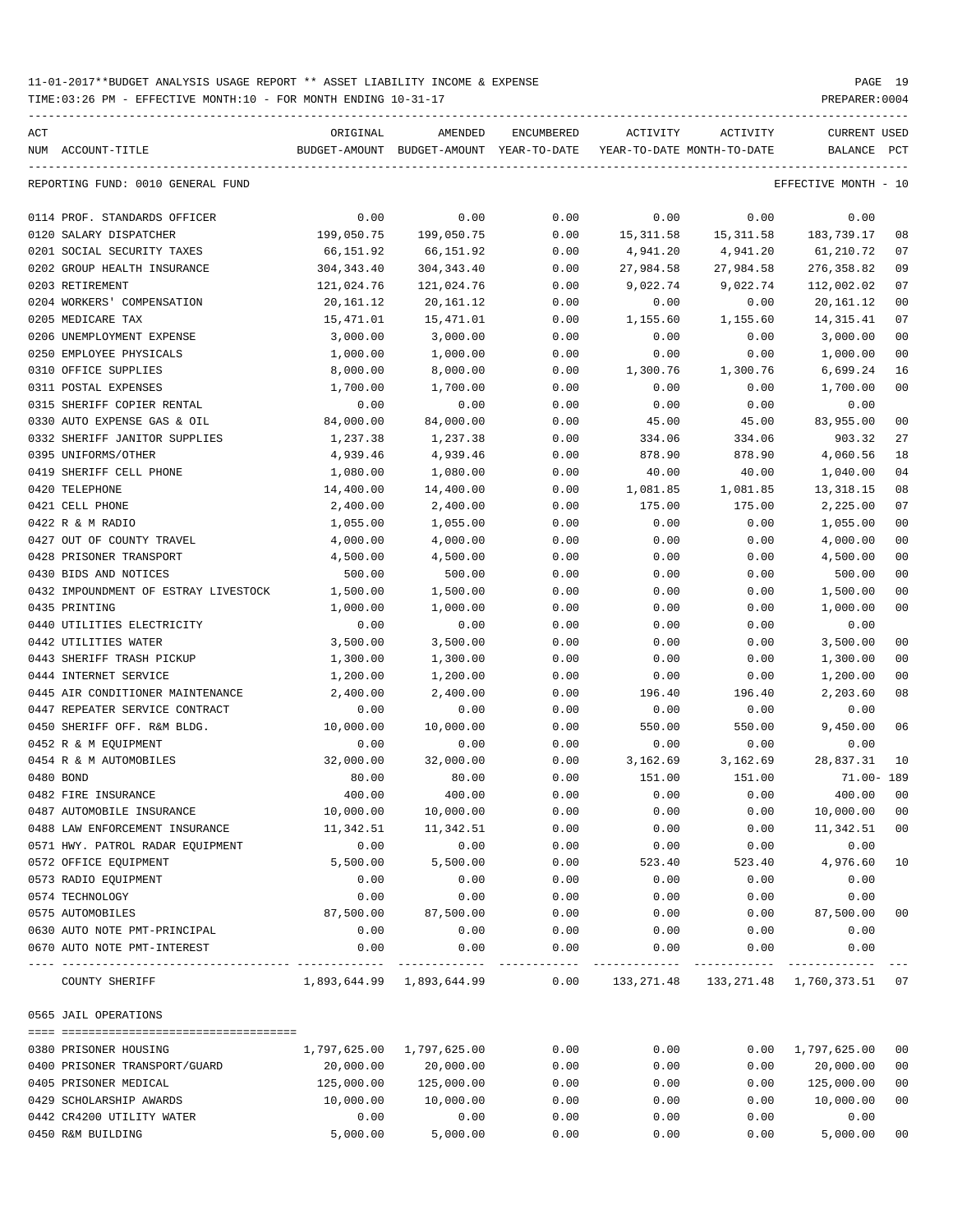| ACT | NUM ACCOUNT-TITLE                                                  | ORIGINAL           | AMENDED<br>BUDGET-AMOUNT BUDGET-AMOUNT YEAR-TO-DATE          | <b>ENCUMBERED</b>    | ACTIVITY<br>YEAR-TO-DATE MONTH-TO-DATE | ACTIVITY           | <b>CURRENT USED</b><br>BALANCE | $_{\rm PCT}$ |
|-----|--------------------------------------------------------------------|--------------------|--------------------------------------------------------------|----------------------|----------------------------------------|--------------------|--------------------------------|--------------|
|     | REPORTING FUND: 0010 GENERAL FUND                                  |                    |                                                              |                      |                                        |                    | EFFECTIVE MONTH - 10           |              |
|     |                                                                    |                    |                                                              |                      |                                        |                    |                                |              |
|     | 0482 FIRE INSURANCE                                                | 0.00               | 0.00                                                         | 0.00                 | 0.00                                   | 0.00               | 0.00                           |              |
|     | 0491 JUSTICE ASSISTANCE GRANT                                      | 0.00               | 0.00                                                         | 0.00                 | 0.00                                   | 0.00               | 0.00                           |              |
|     | 0500 LAND                                                          | 0.00               | 0.00                                                         | 0.00                 | 0.00                                   | 0.00               | 0.00                           |              |
|     | 0532 JAIL                                                          | 0.00               | 0.00                                                         | 0.00                 | 0.00                                   | 0.00               | 0.00                           |              |
|     | <b>JAIL OPERATIONS</b>                                             |                    | 1,957,625.00 1,957,625.00                                    | 0.00                 | 0.00                                   |                    | $0.00 \quad 1,957,625.00$      | 00           |
|     | 0570 ADULT PROBATION                                               |                    |                                                              |                      |                                        |                    |                                |              |
|     | 0420 TELEPHONE                                                     |                    | $2,300.00$ $2,300.00$ $0.00$ $200.36$ $200.36$ $2,099.64$ 09 |                      |                                        |                    |                                |              |
|     | 0421 TELEPHONE SYSTEM INSTALLATION                                 | 0.00               | 0.00                                                         | 0.00                 | 0.00                                   | 0.00               | 0.00                           |              |
|     | ADULT PROBATION                                                    | 2,300.00           | 2,300.00                                                     | 0.00                 | 200.36                                 | 200.36             | 2,099.64                       | 09           |
|     | 0573 BOND SUPERVISION                                              |                    |                                                              |                      |                                        |                    |                                |              |
|     | 0103 SALARY-BOND SUPERVISOR                                        | 39,665.99          | 39,665.99                                                    | 0.00                 |                                        | 3,051.24 3,051.24  | 36,614.75                      | 08           |
|     | 0201 SOCIAL SECURITY TAXES                                         | 2,459.29           | 2,459.29                                                     | 0.00                 | 189.18                                 | 189.18             | 2,270.11                       | 08           |
|     | 0202 GROUP HEALTH INSURANCE                                        | 10,494.60          | 10,494.60                                                    | 0.00                 | 874.54                                 | 874.54             | 9,620.06                       | 08           |
|     | 0203 RETIREMENT                                                    | 4,513.99           | 4,513.99                                                     | 0.00                 | 336.86                                 | 336.86             | 4,177.13                       | 07           |
|     | 0204 WORKERS' COMPENSATION                                         | 166.60             | 166.60                                                       | 0.00                 | 0.00                                   | 0.00               | 166.60                         | 00           |
|     | 0205 MEDICARE TAX                                                  | 575.16             | 575.16                                                       | 0.00                 | 44.24                                  | 44.24              | 530.92                         | 08           |
|     | 0310 OFFICE SUPPLIES                                               | 575.00             | 575.00                                                       | 0.00                 | 0.00                                   | 0.00               | 575.00                         | 00           |
|     | 0311 POSTAL EXPENSES                                               | 24.50              | 24.50                                                        | 0.00                 | 0.00                                   | 0.00               | 24.50                          | 00           |
|     | 0313 DRUG TESTING SUPPLIES                                         | 650.00             | 650.00                                                       | 0.00                 | 0.00                                   | 0.00               | 650.00                         | 00           |
|     | 0340 EVALUATIONS                                                   | 200.00             | 200.00                                                       | 0.00                 | 0.00                                   | 0.00               | 200.00                         | 00           |
|     | 0353 COMPUTER EXPENSE                                              | 0.00               | 0.00                                                         | 0.00                 | 0.00                                   | 0.00               | 0.00                           |              |
|     | 0420 TELEPHONE                                                     | 840.00             | 840.00                                                       | 0.00                 | 66.01                                  | 66.01              | 773.99                         | 08           |
|     | 0453 COMPUTER SOFTWARE                                             | 1,284.00           | 1,284.00                                                     | 0.00                 | 214.00                                 | 214.00             | 1,070.00                       | 17           |
|     | BOND SUPERVISION                                                   | 61,449.13          | 61,449.13                                                    | 0.00                 | 4,776.07                               | 4,776.07           | 56,673.06 08                   |              |
|     | 0575 JUVENILE PROBATION                                            |                    |                                                              |                      |                                        |                    |                                |              |
|     |                                                                    |                    |                                                              |                      |                                        |                    |                                |              |
|     | 0311 POSTAGE                                                       | 0.00               | 0.00                                                         | 0.00                 | 0.00                                   | 0.00               | 0.00                           |              |
|     | 0408 DETENTION OPERATING COST                                      | 0.00               | 0.00                                                         | 0.00                 | 0.00                                   | 0.00               | 0.00                           |              |
|     | 0415 RESIDENTIAL PLACEMENT                                         | 0.00               | 0.00                                                         | 0.00                 | 0.00                                   | 0.00               | 0.00                           |              |
|     | 0416 COUNSELING SERVICES                                           | 0.00               | 0.00                                                         | 0.00                 | 0.00                                   | 0.00               | 0.00                           |              |
|     | 0420 TELEPHONE                                                     | 0.00               | 0.00                                                         | 0.00                 | 2.54                                   | 2.54               | $2.54-$                        |              |
|     | 0427 TRAVEL & TRAINING<br>0995 JUVENILE PROBATION FUNDING          | 0.00<br>145,000.00 | 0.00<br>145,000.00                                           | 0.00<br>0.00         | 0.00<br>0.00                           | 0.00<br>0.00       | 0.00<br>145,000.00             | 00           |
|     | JUVENILE PROBATION                                                 | 145,000.00         | -------------<br>145,000.00                                  | ------------<br>0.00 | -----------<br>2.54                    | ---------<br>2.54  | 144,997.46 00                  |              |
|     | 0590 HEALTH INSPECTOR                                              |                    |                                                              |                      |                                        |                    |                                |              |
|     |                                                                    |                    |                                                              |                      |                                        |                    |                                |              |
|     | 0104 SALARIES DEPUTIES                                             | 15,962.41          | 15,962.41                                                    | 0.00                 | 1,227.88                               | 1,227.88           | 14,734.53                      | 08           |
|     | 0107 SALARY TEMP/EXTRA                                             | 16,588.00          | 16,588.00                                                    | 0.00                 | 0.00                                   | 0.00               | 16,588.00                      | 00           |
|     | 0151 SALARY HEALTH INSPECTOR                                       | 38,628.25          | 38,628.25                                                    | 0.00                 | 2,971.40                               | 2,971.40           | 35,656.85                      | 08           |
|     | 0201 SOCIAL SECURITY TAXES<br>0202 GROUP HEALTH & DENTAL INSURANCE | 4,413.08           | 4,413.08                                                     | 0.00                 | 246.56                                 | 246.56             | 4,166.52                       | 06<br>08     |
|     |                                                                    | 15,741.90          | 15,741.90                                                    | 0.00                 | 1,311.80<br>463.60                     | 1,311.80<br>463.60 | 14,430.10<br>7,636.53          | 06           |
|     | 0203 RETIREMENT<br>0204 WORKERS' COMPENSATION                      | 8,100.13<br>337.58 | 8,100.13<br>337.58                                           | 0.00<br>0.00         | 0.00                                   | 0.00               | 337.58                         | 00           |
|     | 0205 MEDICARE TAX                                                  | 1,032.09           | 1,032.09                                                     | 0.00                 | 57.66                                  | 57.66              | 974.43                         | 06           |
|     | 0310 OFFICE SUPPLIES                                               | 700.00             | 700.00                                                       | 0.00                 | 12.43                                  | 12.43              | 687.57                         | 02           |
|     |                                                                    |                    |                                                              |                      |                                        |                    |                                |              |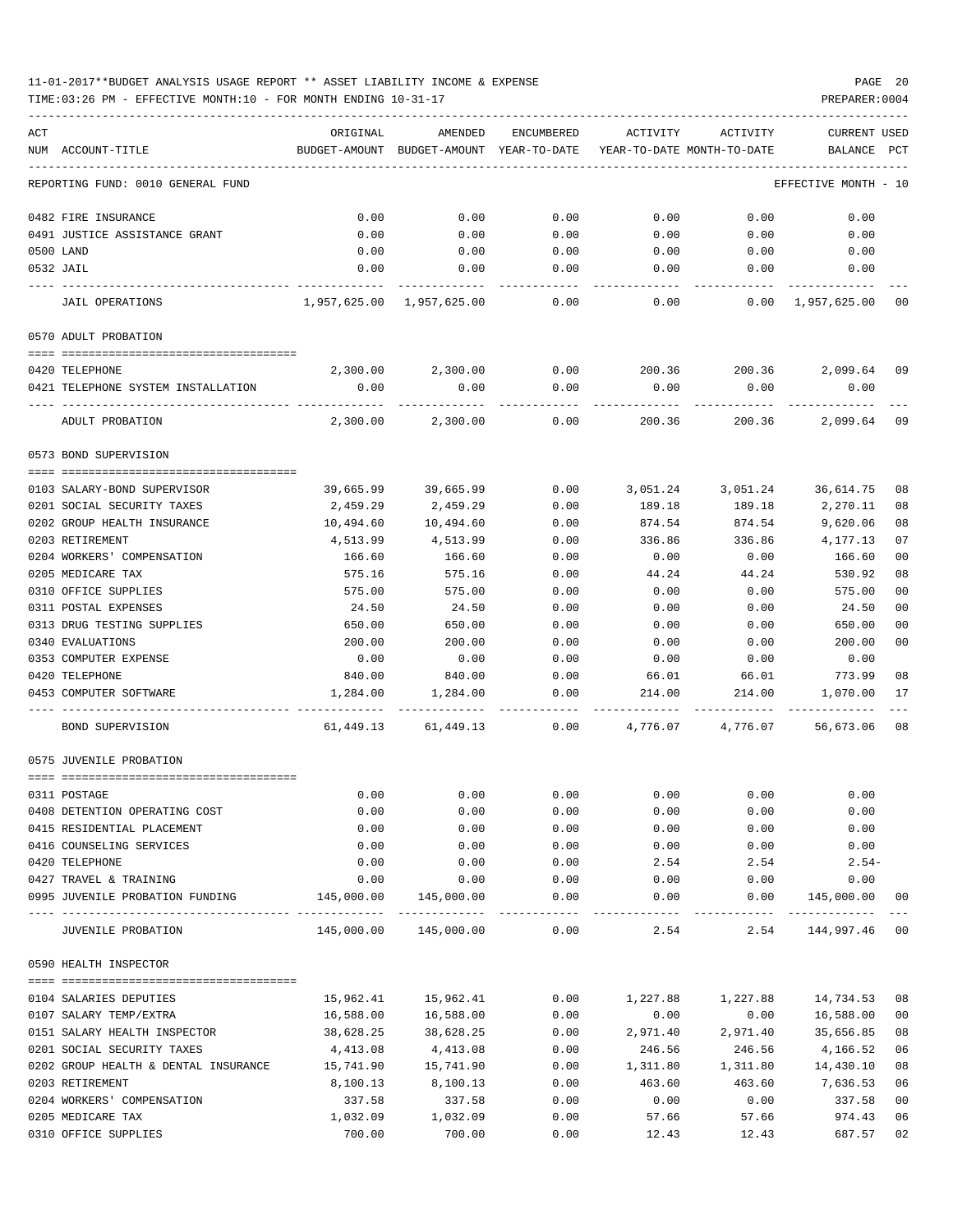| ACT |                                        | ORIGINAL   | AMENDED                                  | ENCUMBERED | ACTIVITY | ACTIVITY                   | CURRENT USED         |     |
|-----|----------------------------------------|------------|------------------------------------------|------------|----------|----------------------------|----------------------|-----|
|     | NUM ACCOUNT-TITLE                      |            | BUDGET-AMOUNT BUDGET-AMOUNT YEAR-TO-DATE |            |          | YEAR-TO-DATE MONTH-TO-DATE | BALANCE              | PCT |
|     | REPORTING FUND: 0010 GENERAL FUND      |            |                                          |            |          |                            | EFFECTIVE MONTH - 10 |     |
|     | 0311 POSTAL EXPENSE                    | 1,323.00   | 1,323.00                                 | 0.00       | 0.00     | 0.00                       | 1,323.00             | 00  |
|     | 0315 COPIER RENTAL                     | 450.00     | 450.00                                   | 0.00       | 0.00     | 0.00                       | 450.00               | 00  |
|     | 0330 AUTO EXPENSE GAS & OIL            | 1,500.00   | 1,500.00                                 | 0.00       | 0.00     | 0.00                       | 1,500.00             | 00  |
|     | 0420 TELEPHONE                         | 750.00     | 750.00                                   | 0.00       | 64.53    | 64.53                      | 685.47               | 09  |
|     | 0427 OUT OF COUNTY TRAVEL              | 600.00     | 600.00                                   | 0.00       | 0.00     | 0.00                       | 600.00               | 00  |
|     | 0435 PRINTING                          | 100.00     | 100.00                                   | 0.00       | 0.00     | 0.00                       | 100.00               | 00  |
|     | 0453 SOFTWARE MAINTENANCE SAFE         | 400.00     | 400.00                                   | 0.00       | 0.00     | 0.00                       | 400.00               | 00  |
|     | 0454 R&M AUTO                          | 1,000.00   | 1,000.00                                 | 0.00       | 0.00     | 0.00                       | 1,000.00             | 00  |
|     | 0467 VISITING HEALTH INSPECTOR         | 300.00     | 300.00                                   | 0.00       | 102.08   | 102.08                     | 197.92               | 34  |
|     | 0480 BOND                              | 71.00      | 71.00                                    | 0.00       | 0.00     | 0.00                       | 71.00                | 00  |
|     | 0481 DUES                              | 111.00     | 111.00                                   | 0.00       | 0.00     | 0.00                       | 111.00               | 00  |
|     | 0487 AUTOMOBILE INSURANCE              | 350.00     | 350.00                                   | 0.00       | 0.00     | 0.00                       | 350.00               | 00  |
|     | 0572 OFFICE EQUIPMENT                  | 300.00     | 300.00                                   | 0.00       | 252.70   | 252.70                     | 47.30                | 84  |
|     | 0574 TECHNOLOGY                        | 0.00       | 0.00                                     | 0.00       | 0.00     | 0.00                       | 0.00                 |     |
|     | 0575 AUTOMOBILE/PICKUP                 | 0.00       | 0.00                                     | 0.00       | 0.00     | 0.00                       | 0.00                 |     |
|     | HEALTH INSPECTOR                       |            | 108,758.44 108,758.44                    | 0.00       |          | 6,710.64 6,710.64          | 102,047.80           | 06  |
|     | 0640 COUNTY SERVICES                   |            |                                          |            |          |                            |                      |     |
|     | 0410 FANNIN CO. CHILDRENS CTR          | 7,000.00   | 7,000.00                                 | 0.00       | 0.00     | 0.00                       | 7,000.00             | 00  |
|     | 0411 FANNIN CO. WELFARE BOARD          | 6,000.00   | 6,000.00                                 | 0.00       | 0.00     | 0.00                       | 6,000.00             | 00  |
|     | 0412 FANNIN CO. HISTORICAL SOC         | 4,500.00   | 4,500.00                                 | 0.00       | 0.00     | 0.00                       | 4,500.00             | 00  |
|     | 0413 TEXOMA COMMUNITY CENTER(M.H.M.R.) | 22,500.00  | 22,500.00                                | 0.00       | 0.00     | 0.00                       | 22,500.00            | 00  |
|     | 0414 FANNIN COUNTY CRISIS CENTER       | 5,000.00   | 5,000.00                                 | 0.00       | 0.00     | 0.00                       | 5,000.00             | 00  |
|     | 0415 TAPS PUBLIC TRANSIT               | 5,000.00   | 5,000.00                                 | 0.00       | 5,000.00 | 5,000.00                   | 0.00                 | 100 |
|     | 0416 TRI-COUNTY SNAP                   | 2,103.00   | 2,103.00                                 | 0.00       | 0.00     | 0.00                       | 2,103.00             | 00  |
|     | 0440 UTILITIES ELECTRICITY             | 9,000.00   | 9,000.00                                 | 0.00       | 0.00     | 0.00                       | 9,000.00             | 00  |
|     | 0441 UTILITIES GAS                     | 1,700.00   | 1,700.00                                 | 0.00       | 0.00     | 0.00                       | 1,700.00             | 00  |
|     | 0442 UTILITIES WATER                   | 3,200.00   | 3,200.00                                 | 0.00       | 0.00     | 0.00                       | 3,200.00             | 00  |
|     | 0443 TRASH PICK-UP                     | 500.00     | 500.00                                   | 0.00       | 0.00     | 0.00                       | 500.00               | 00  |
|     | 0450 R & M BUILDINGS (TDHS)            | 0.00       | 0.00                                     | 0.00       | 0.00     | 0.00                       | 0.00                 |     |
|     | 0482 FIRE INSURANCE                    | 1,800.00   | 1,800.00                                 | 0.00       | 0.00     | 0.00                       | 1,800.00             | 00  |
|     | 0493 DHS PARKING LOT                   | 0.00       | 0.00                                     | 0.00       | 0.00     | 0.00                       | 0.00                 |     |
|     | 0575 LAKE FANNIN                       | 200,000.00 | 200,000.00                               | 0.00       | 0.00     | 0.00                       | 200,000.00           | 00  |
|     |                                        |            |                                          |            |          |                            |                      |     |
|     | COUNTY SERVICES                        | 268,303.00 | 268,303.00                               | 0.00       | 5,000.00 | 5,000.00                   | 263,303.00           | 02  |
|     | 0641 HEALTH OFFICER                    |            |                                          |            |          |                            |                      |     |
|     | 0102 SALARY APPOINTED OFFICIAL         |            | 2,400.00 2,400.00                        | 0.00       | 200.00   | 200.00                     | 2,200.00             | 08  |
|     | HEALTH OFFICER                         | 2,400.00   | 2,400.00                                 | 0.00       | 200.00   | 200.00                     | 2,200.00             | 08  |
|     | 0645 INDIGENT CARE                     |            |                                          |            |          |                            |                      |     |
|     |                                        |            |                                          |            |          |                            |                      |     |
|     | 0102 SALARY IHC DIRECTOR               | 39,789.00  | 39,789.00                                | 0.00       | 3,060.70 | 3,060.70                   | 36,728.30            | 08  |
|     | 0107 SALARY ASSISTANT                  | 15,962.41  | 15,962.41                                | 0.00       | 1,227.88 | 1,227.88                   | 14,734.53            | 08  |
|     | 0201 SOCIAL SECURITY TAX               | 3,456.59   | 3,456.59                                 | 0.00       | 257.22   | 257.22                     | 3,199.37             | 07  |
|     | 0202 GROUP HEALTH INSURANCE            | 15,741.90  | 15,741.90                                | 0.00       | 1,311.82 | 1,311.82                   | 14,430.08            | 08  |
|     | 0203 RETIREMENT                        | 6,344.51   | 6,344.51                                 | 0.00       | 473.46   | 473.46                     | 5,871.05             | 07  |
|     | 0204 WORKER'S COMP                     | 234.16     | 234.16                                   | 0.00       | 0.00     | 0.00                       | 234.16               | 00  |
|     | 0205 MEDICARE TAX                      | 808.40     | 808.40                                   | 0.00       | 60.16    | 60.16                      | 748.24               | 07  |
|     | 0210 TOTAL SALARY & BENEFITS           | 82,336.97  | 82,336.97                                | 0.00       | 6,391.24 | 6,391.24                   | 75,945.73            | 08  |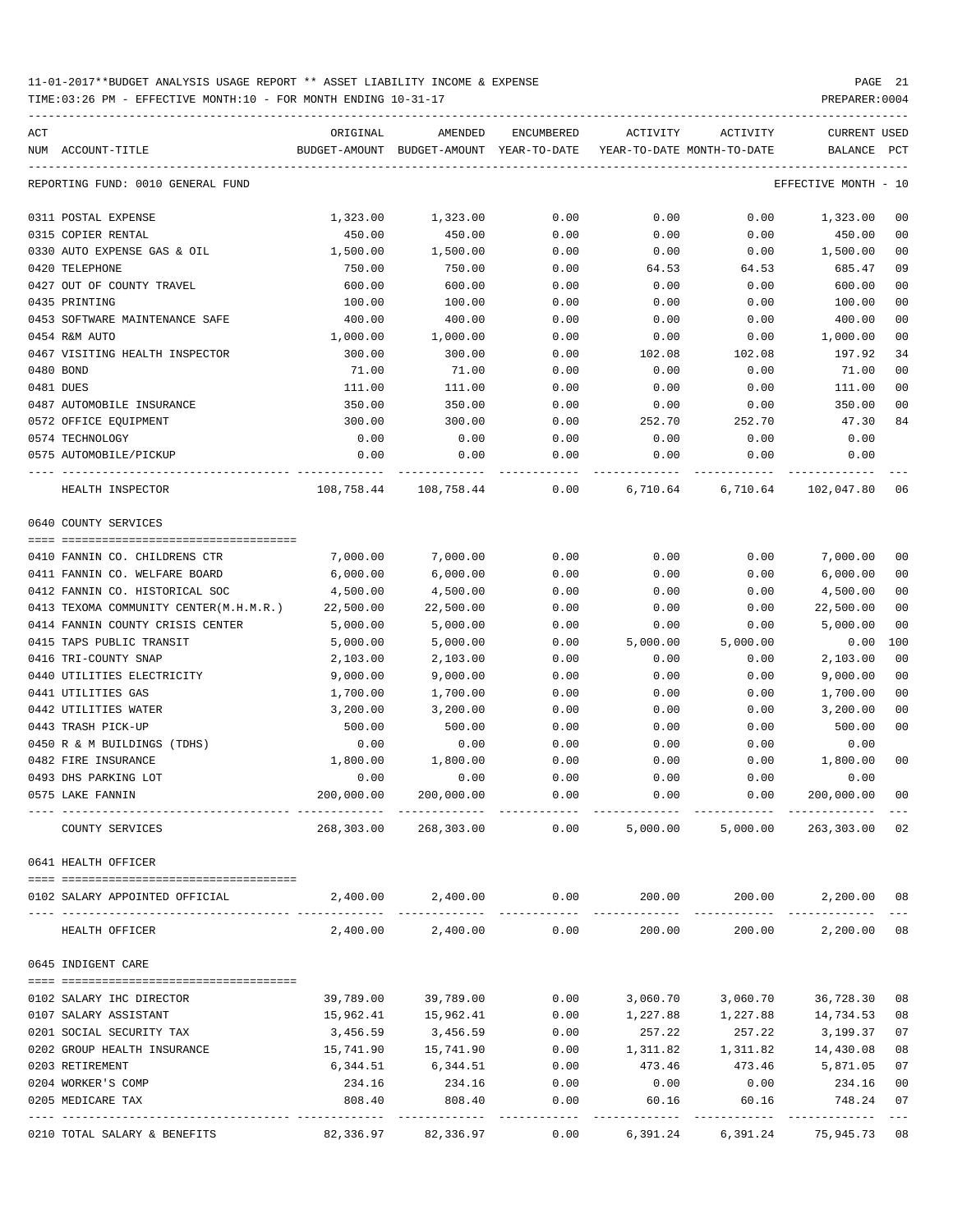| 11-01-2017**BUDGET ANALYSIS USAGE REPORT ** ASSET LIABILITY INCOME & EXPENSE |  |  |  | PAGE | 22 |
|------------------------------------------------------------------------------|--|--|--|------|----|
|                                                                              |  |  |  |      |    |

| ACT                                                         | ORIGINAL      | AMENDED                    | ENCUMBERED            | ACTIVITY                   | ACTIVITY             | <b>CURRENT USED</b>  |                |
|-------------------------------------------------------------|---------------|----------------------------|-----------------------|----------------------------|----------------------|----------------------|----------------|
| NUM ACCOUNT-TITLE                                           | BUDGET-AMOUNT | BUDGET-AMOUNT YEAR-TO-DATE |                       | YEAR-TO-DATE MONTH-TO-DATE |                      | BALANCE              | PCT            |
| REPORTING FUND: 0010 GENERAL FUND                           |               |                            |                       |                            |                      | EFFECTIVE MONTH - 10 |                |
|                                                             |               |                            |                       |                            |                      |                      |                |
| 0310 OFFICE SUPPLIES                                        | 650.00        | 650.00                     | 0.00                  | 0.00                       | 0.00                 | 650.00               | 00             |
| 0311 POSTAL EXPENSE                                         | 275.00        | 275.00                     | 0.00                  | 0.00                       | 0.00                 | 275.00               | 00             |
| 0330 BIDS & NOTICES                                         | 125.00        | 125.00                     | 0.00                  | 0.00                       | 0.00                 | 125.00               | 00             |
| 0353 COMPUTER EXPENSE                                       | 12,708.00     | 12,708.00                  | 0.00                  | 2,118.00                   | 2,118.00             | 10,590.00            | 17             |
| 0390 SUBSCRIPTIONS                                          | 0.00          | 0.00                       | 0.00                  | 0.00                       | 0.00                 | 0.00                 |                |
| 0399 SUBTOTAL OFFICE EXPENSE                                | 13,758.00     | 13,758.00                  | 0.00                  | 2,118.00                   | 2,118.00             | 11,640.00            | 15             |
| 0404 COBRA/INSURANCE                                        | 0.00          | 0.00                       | 0.00                  | 0.00                       | 0.00                 | 0.00                 |                |
| 0407 INELIGIBLE IHC EXPENSE                                 | 0.00          | 0.00                       | 0.00                  | 0.00                       | 0.00                 | 0.00                 |                |
| 0409 DIABETIC SUPPLIES                                      | 4,000.00      | 4,000.00                   | 0.00                  | 0.00                       | 0.00                 | 4,000.00             | 00             |
| 0410 CERT. REG. NURSE ANES.                                 | 1,000.00      | 1,000.00                   | 0.00                  | 0.00                       | 0.00                 | 1,000.00             | 0 <sub>0</sub> |
| 0411 PHYSICIAN, NON-EMERGENCY                               | 20,000.00     | 20,000.00                  | 0.00                  | 0.00                       | 0.00                 | 20,000.00            | 00             |
| 0412 PRESCRIPTIONS, DRUGS                                   | 25,000.00     | 25,000.00                  | 0.00                  | 0.00                       | 0.00                 | 25,000.00            | 00             |
| 0413 HOSPITAL, INPATIENT                                    | 50,000.00     | 50,000.00                  | 0.00                  | 0.00                       | 0.00                 | 50,000.00            | 00             |
| 0414 HOSPITAL, OUTPATIENT                                   | 85,000.00     | 85,000.00                  | 0.00                  | 0.00                       | 0.00                 | 85,000.00            | 00             |
| 0415 LABORATORY/ X-RAY                                      | 6,000.00      | 6,000.00                   | 0.00                  | 0.00                       | 0.00                 | 6,000.00             | 00             |
| 0416 SKILLED NURSING FACILITY                               | 0.00          | 0.00                       | 0.00                  | 0.00                       | 0.00                 | 0.00                 |                |
| 0417 FAMILY PLANNING                                        | 0.00          | 0.00                       | 0.00                  | 0.00                       | 0.00                 | 0.00                 |                |
| 0418 FED. QUALIFIED HEALTH CENTER                           | 10,000.00     | 10,000.00                  | 0.00                  | 0.00                       | 0.00                 | 10,000.00            | 00             |
| 0419 COUNSELING SERVICE                                     | 0.00          | 0.00                       | 0.00                  | 0.00                       | 0.00                 | 0.00                 |                |
| 0420 RURAL HEALTH CLINIC                                    | 0.00          | 0.00                       | 0.00                  | 0.00                       | 0.00                 | 0.00                 |                |
| 0421 STATE HOSPITAL CONTRACTS                               | 0.00          | 0.00                       | 0.00                  | 0.00                       | 0.00                 | 0.00                 |                |
| 0422 AMBULATORY SURGICAL CENTE                              | 1,000.00      | 1,000.00                   | 0.00                  | 0.00                       | 0.00                 | 1,000.00             | 00             |
| 0423 MEDICAL EQUIP. PURCHASE                                | 1,000.00      | 1,000.00                   | 0.00                  | 0.00                       | 0.00                 | 1,000.00             | 00             |
| 0425 TOTAL MEDICAL/IHC                                      | 203,000.00    | 203,000.00                 | 0.00                  | 0.00                       | 0.00                 | 203,000.00           | 00             |
| 0427 OUT OF COUNTY TRAVEL                                   | 365.00        | 365.00                     | 0.00                  | 0.00                       | 0.00                 | 365.00               | 00             |
| 0435 PRINTING                                               | 0.00          | 0.00                       | 0.00                  | 0.00                       | 0.00                 | 0.00                 |                |
| 0440 TELEPHONE                                              | 1,400.00      | 1,400.00                   | 0.00                  | 127.77                     | 127.77               | 1,272.23             | 09             |
| 0441 DSL LINE                                               | 600.00        | 600.00                     | 0.00                  | 42.99                      | 42.99                | 557.01               | 07             |
|                                                             |               |                            |                       |                            |                      |                      |                |
| 0499 SERVICES & OTHER CHARGES                               | 2,365.00      | 2,365.00                   | 0.00                  | 170.76                     | 170.76               | 2,194.24             | 07             |
| 0574 TECHNOLOGY                                             | 0.00          | 0.00<br>-------------      | 0.00<br>------------  | 0.00<br>-------------      | 0.00                 | 0.00                 |                |
| 0599 CAPITAL OUTLAY<br>---------------------- ------------- | 0.00          | 0.00<br>------------       | 0.00<br>_____________ | 0.00<br>------------       | 0.00<br>------------ | 0.00                 |                |
| INDIGENT CARE                                               | 301,459.97    | 301,459.97                 | 0.00                  | 8,680.00                   | 8,680.00             | 292,779.97 03        |                |
| 0665 COUNTY AGENTS                                          |               |                            |                       |                            |                      |                      |                |
|                                                             |               |                            |                       |                            |                      |                      |                |
| 0105 SALARY SECRETARY                                       | 25,958.16     | 25,958.16                  | 0.00                  | 1,996.78                   | 1,996.78             | 23,961.38            | 08             |
| 0107 REGULAR-TEMP. PART-TIME                                | 0.00          | 0.00                       | 0.00                  | 0.00                       | 0.00                 | 0.00                 |                |
| 0150 CO. AGENTS SALARIES                                    | 46,969.25     | 46,969.25                  | 0.00                  | 2,136.80                   | 2,136.80             | 44,832.45            | 05             |
| 0201 SOCIAL SECURITY TAXES                                  | 4,646.06      | 4,646.06                   | 0.00                  | 211.74                     | 211.74               | 4,434.32             | 05             |
| 0202 GROUP HEALTH & DENTAL INSURANCE                        | 10,494.60     | 10,494.60                  | 0.00                  | 874.54                     | 874.54               | 9,620.06             | 08             |
| 0203 RETIREMENT                                             | 2,954.04      | 2,954.04                   | 0.00                  | 220.44                     | 220.44               | 2,733.60             | 07             |
| 0204 WORKERS' COMPENSATION                                  | 109.02        | 109.02                     | 0.00                  | 0.00                       | 0.00                 | 109.02               | 00             |
| 0205 MEDICARE TAX                                           | 1,086.58      | 1,086.58                   | 0.00                  | 49.52                      | 49.52                | 1,037.06             | 05             |
| 0310 OFFICE SUPPLIES                                        | 1,100.00      | 1,100.00                   | 0.00                  | 25.00                      | 25.00                | 1,075.00             | 02             |
| 0311 POSTAL EXPENSE                                         | 300.00        | 300.00                     | 0.00                  | 0.00                       | 0.00                 | 300.00               | 00             |
| 0315 COPIER RENTAL                                          | 1,500.00      | 1,500.00                   | 0.00                  | 0.00                       | 0.00                 | 1,500.00             | 00             |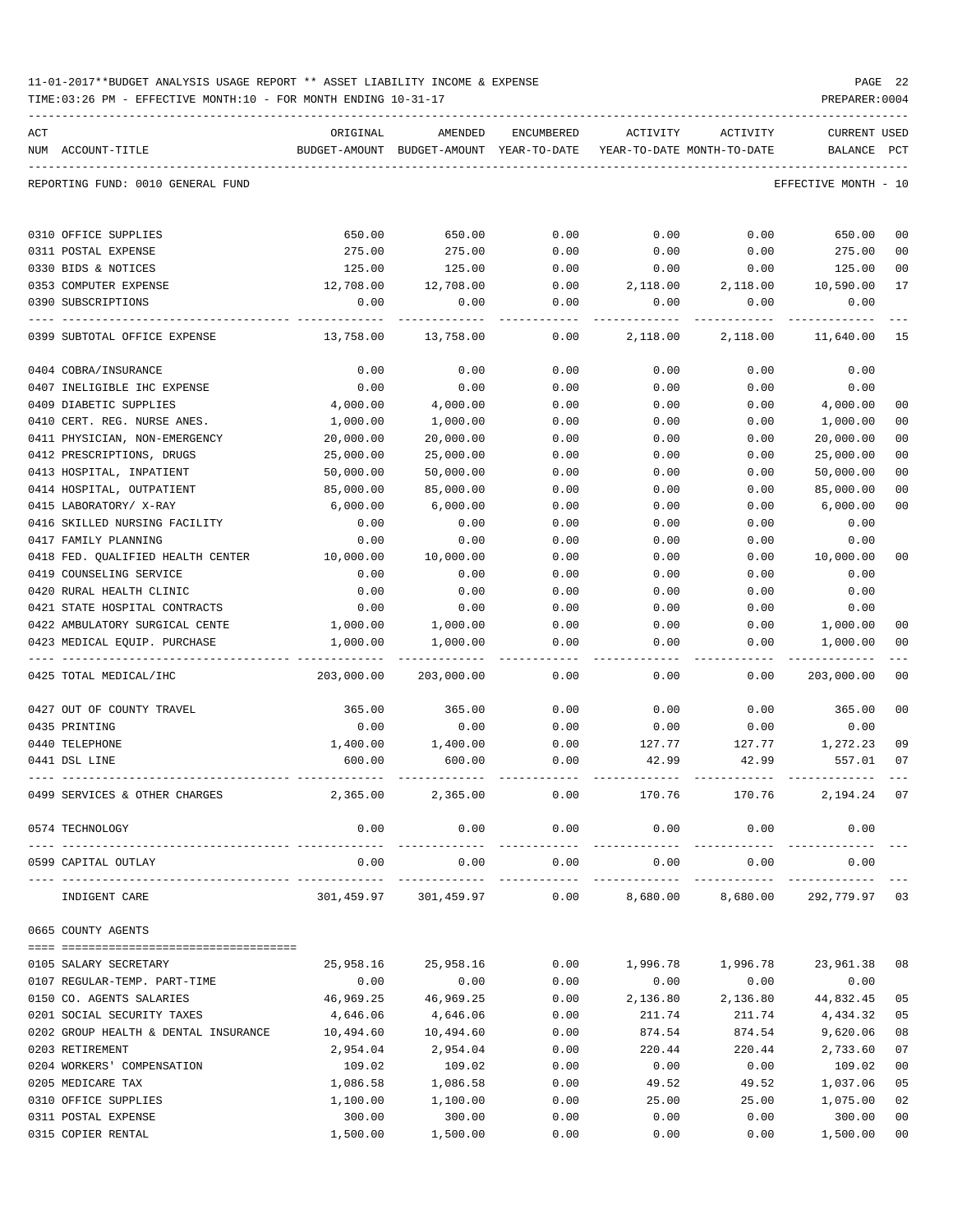| ACT |                                     | ORIGINAL                                 | AMENDED                                                          | ENCUMBERED | ACTIVITY                   | ACTIVITY | <b>CURRENT USED</b>         |    |
|-----|-------------------------------------|------------------------------------------|------------------------------------------------------------------|------------|----------------------------|----------|-----------------------------|----|
|     | NUM ACCOUNT-TITLE                   | BUDGET-AMOUNT BUDGET-AMOUNT YEAR-TO-DATE |                                                                  |            | YEAR-TO-DATE MONTH-TO-DATE |          | BALANCE PCT                 |    |
|     | REPORTING FUND: 0010 GENERAL FUND   |                                          |                                                                  |            |                            |          | EFFECTIVE MONTH - 10        |    |
|     | 0335 PROGRAM SUPPLIES               | 500.00                                   | 500.00                                                           | 0.00       | 0.00                       | 0.00     | 500.00                      | 00 |
|     | 0420 TELEPHONE                      | 1,800.00                                 | 1,800.00                                                         | 0.00       | 140.51                     | 140.51   | 1,659.49                    | 08 |
|     | 0421 CELL PHONE ALLOWANCE           | 1,200.00                                 | 1,200.00                                                         | 0.00       | 100.00                     | 100.00   | 1,100.00                    | 08 |
|     | 0422 CABLE INTERNET                 | 672.00                                   | 672.00                                                           | 0.00       | 56.00                      | 56.00    | 616.00                      | 08 |
|     | 0427 IN/OUT CO.TRAVEL-AG.           | 4,000.00                                 | 4,000.00                                                         | 0.00       | 0.00                       | 0.00     | 4,000.00                    | 00 |
|     | 0428 IN/OUT CO.TRAVEL-F.C.S.        | 4,000.00                                 | 4,000.00                                                         | 0.00       | 293.75                     | 293.75   | 3,706.25                    | 07 |
|     | 0429 IN/OUT CO.TRAVEL-4-H           | 4,000.00                                 | 4,000.00                                                         | 0.00       | 0.00                       | 0.00     | 4,000.00                    | 00 |
|     | 0572 OFFICE EQUIPMENT               | 0.00                                     | 0.00                                                             | 0.00       | 0.00                       | 0.00     | 0.00                        |    |
|     | 0574 TECHNOLOGY                     | 0.00                                     | 0.00                                                             | 0.00       | 0.00                       | 0.00     | 0.00                        |    |
|     | COUNTY AGENTS                       |                                          | $111, 289.71$ $111, 289.71$ 0.00 6,105.08 6,105.08 105,184.63 05 |            |                            |          |                             |    |
|     | 0696 DONATIONS & ALLOCATIONS        |                                          |                                                                  |            |                            |          |                             |    |
|     |                                     |                                          |                                                                  |            |                            |          |                             |    |
|     | 0491 SOIL & WATER CONSERVATION      | 1,000.00                                 | 1,000.00                                                         | 0.00       | 0.00                       | 0.00     | 1,000.00 00                 |    |
|     | 0492 INDIGENT BURIAL                | 2,000.00                                 | 2,000.00                                                         | 0.00       | 0.00                       | 0.00     | 2,000.00 00                 |    |
|     | 0494 FLOOD CONTROL SITE MAINTENANCE | 0.00                                     | 0.00                                                             | 0.00       | 0.00                       | 0.00     | 0.00                        |    |
|     | DONATIONS & ALLOCATIONS             | 3,000.00                                 | 3,000.00                                                         | 0.00       | 0.00                       | 0.00     | 3,000.00                    | 00 |
|     | 0999 ACCOUNTS PAYABLE               |                                          |                                                                  |            |                            |          |                             |    |
|     | 0100 A/P CLEARING ACCOUNT           |                                          |                                                                  |            | 0.00                       | 0.00     | 0.00                        |    |
|     | ACCOUNTS PAYABLE                    |                                          |                                                                  |            | 0.00                       | 0.00     | 0.00                        |    |
|     | GENERAL FUND                        |                                          |                                                                  |            |                            |          |                             |    |
|     | INCOME TOTALS                       | 12,864,422.02 12,864,422.02              |                                                                  |            | 404,192.00                 |          | 404,192.00 12,460,230.02    | 03 |
|     | <b>EXPENSE TOTALS</b>               |                                          | 12,864,422.02 12,864,422.02                                      | 0.00       | 777,226.59                 |          | 777, 226.59 12, 087, 195.43 | 06 |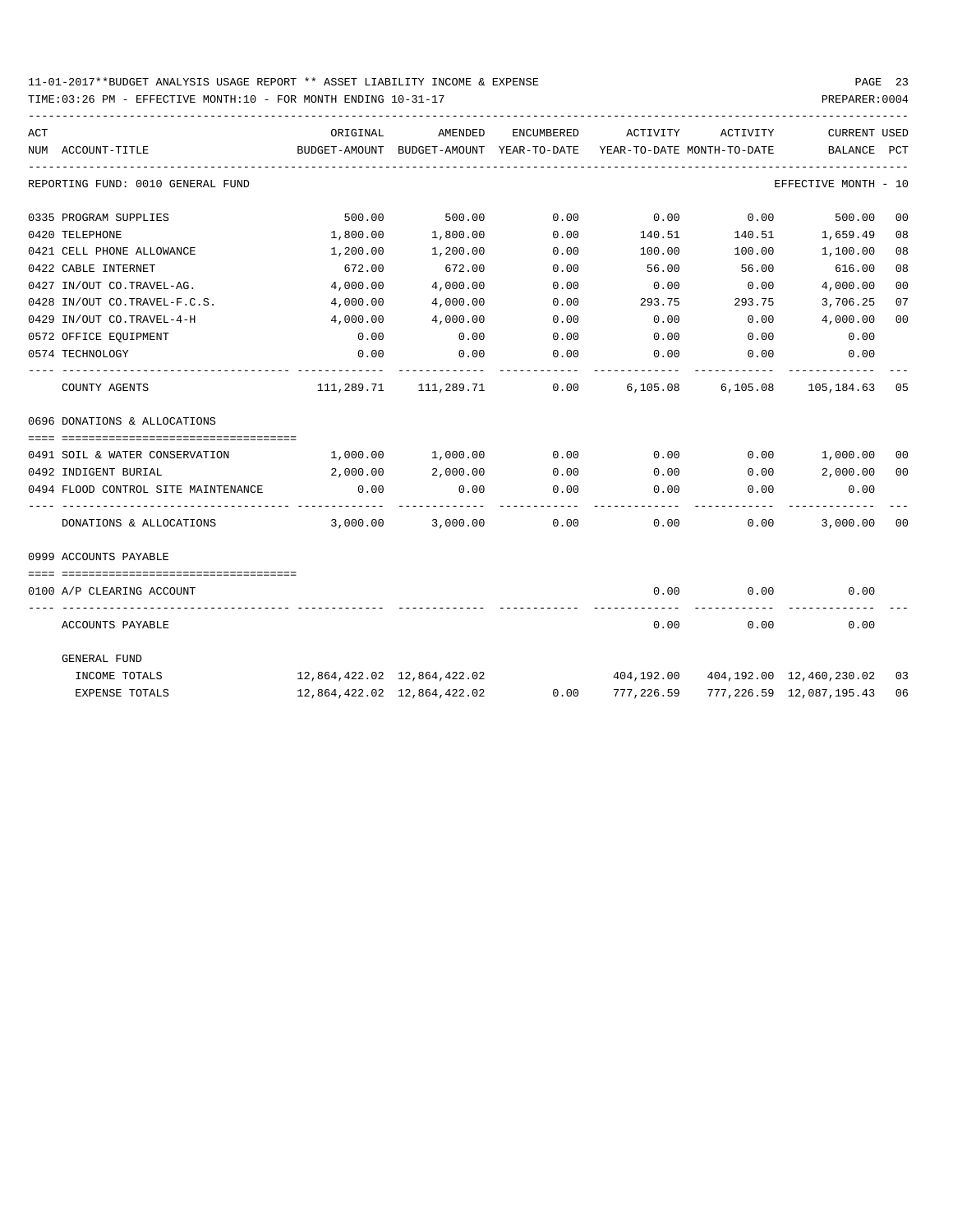|     | 11-01-2017**BUDGET ANALYSIS USAGE REPORT ** ASSET LIABILITY INCOME & EXPENSE<br>TIME:03:26 PM - EFFECTIVE MONTH:10 - FOR MONTH ENDING 10-31-17 |           |                                                     |            |                                        |                            | PAGE 24<br>PREPARER: 0004          |                         |
|-----|------------------------------------------------------------------------------------------------------------------------------------------------|-----------|-----------------------------------------------------|------------|----------------------------------------|----------------------------|------------------------------------|-------------------------|
| ACT | NUM ACCOUNT-TITLE                                                                                                                              | ORIGINAL  | AMENDED<br>BUDGET-AMOUNT BUDGET-AMOUNT YEAR-TO-DATE | ENCUMBERED | ACTIVITY<br>YEAR-TO-DATE MONTH-TO-DATE | ACTIVITY                   | <b>CURRENT USED</b><br>BALANCE PCT |                         |
|     | REPORTING FUND: 0011 COURTHOUSE SECURITY                                                                                                       |           |                                                     |            |                                        |                            | EFFECTIVE MONTH - 10               |                         |
|     | 0100 PAYROLL                                                                                                                                   |           |                                                     |            |                                        |                            |                                    |                         |
|     |                                                                                                                                                |           |                                                     |            |                                        |                            |                                    |                         |
|     | 0100 PAYROLL<br>$\begin{array}{ccccccccc} - & - & - & - & - & - \\ & - & - & - & - & - \end{array}$                                            |           |                                                     |            | 0.00                                   | 0.00                       | 0.00                               |                         |
|     | PAYROLL                                                                                                                                        |           |                                                     |            | 0.00                                   | 0.00                       | 0.00                               |                         |
|     | 0102 A/P CLEARING                                                                                                                              |           |                                                     |            |                                        |                            |                                    |                         |
|     | 0100 A/P CLEARING                                                                                                                              |           |                                                     |            | 0.00                                   | 0.00                       | 0.00                               |                         |
|     | A/P CLEARING                                                                                                                                   |           |                                                     |            | 0.00                                   | 0.00                       | 0.00                               |                         |
|     | 0103 CASH                                                                                                                                      |           |                                                     |            |                                        |                            |                                    |                         |
|     | 0100 C.H. SECURITY-COMBINED FUNDS CKING                                                                                                        |           |                                                     |            |                                        | 180.35 180.35 117,383.08   |                                    |                         |
|     |                                                                                                                                                |           |                                                     |            |                                        |                            | .                                  |                         |
|     | CASH                                                                                                                                           |           |                                                     |            | 180.35                                 | 180.35                     | 117,383.08                         |                         |
|     | 0120 RECEIVABLES                                                                                                                               |           |                                                     |            |                                        |                            |                                    |                         |
|     | 0313 DUE FROM OTHER FUNDS                                                                                                                      |           |                                                     |            | 0.00                                   |                            | $0.00$ 4, 119.57                   |                         |
|     | RECEIVABLES                                                                                                                                    |           |                                                     |            | 0.00                                   | .<br>0.00                  | 4,119.57                           |                         |
|     | 0200 SYSTEM ADDED LIABILITY DEPARTMENT                                                                                                         |           |                                                     |            |                                        |                            |                                    |                         |
|     | 0910 SYSTEM ADDED LIABILITY LINE-ITEM                                                                                                          |           |                                                     |            | 0.00                                   | 0.00                       | 0.00                               |                         |
|     | SYSTEM ADDED LIABILITY DEPARTMENT                                                                                                              |           |                                                     |            | 0.00                                   | 0.00                       | 0.00                               |                         |
|     | 0271 EQUITY ACCOUNT                                                                                                                            |           |                                                     |            |                                        |                            |                                    |                         |
|     |                                                                                                                                                |           |                                                     |            |                                        |                            |                                    |                         |
|     | 0200 EQUITY ACCOUNT                                                                                                                            |           |                                                     |            |                                        | $0.00$ $0.00$ $121,322.30$ |                                    |                         |
|     | EQUITY ACCOUNT                                                                                                                                 |           |                                                     |            | 0.00                                   |                            | $0.00$ $121,322.30$                |                         |
|     | 0300 CASH                                                                                                                                      |           |                                                     |            |                                        |                            |                                    |                         |
|     |                                                                                                                                                |           |                                                     |            |                                        |                            |                                    |                         |
|     | 0111 BEGINNING CASH BALANCE                                                                                                                    |           | 28, 151, 10 28, 151, 10                             |            | --------------                         | ------------               | $0.00$ $0.00$ $28,151.10$ 00<br>.  |                         |
|     | CASH                                                                                                                                           | 28,151.10 | 28,151.10                                           | 0.00       | 0.00                                   | 0.00                       | 28,151.10 00                       |                         |
|     | 0340 FEES OF OFFICE                                                                                                                            |           |                                                     |            |                                        |                            |                                    |                         |
|     | 0600 COUNTY CLERK FEES                                                                                                                         |           | 8,450.00 8,450.00                                   |            | 0.00                                   |                            | $0.00$ $8,450.00$                  | 0 <sub>0</sub>          |
|     | 0650 DISTRICT CLERK FEES                                                                                                                       | 4,000.00  | 4,000.00                                            |            |                                        |                            | 173.49 173.49 3,826.51             | 04                      |
|     | 0651 JUSTICE OF PEACE FEES                                                                                                                     | 4,000.00  | 4,000.00                                            |            | 0.00                                   |                            | $0.00$ $4,000.00$<br>------------  | 0 <sub>0</sub><br>$---$ |
|     | FEES OF OFFICE                                                                                                                                 |           | 16,450.00   16,450.00   0.00                        |            | 173.49                                 | -----------                | 173.49   16,276.51   01            |                         |
|     | 0360 INTEREST EARNINGS                                                                                                                         |           |                                                     |            |                                        |                            |                                    |                         |
|     | 0100 INTEREST EARNINGS                                                                                                                         | 50.00     | 50.00                                               |            |                                        |                            | 6.86 6.86 43.14 14                 |                         |
|     | INTEREST EARNINGS                                                                                                                              | 50.00     | 50.00                                               | 0.00       | 6.86                                   | 6.86                       | 43.14 14                           |                         |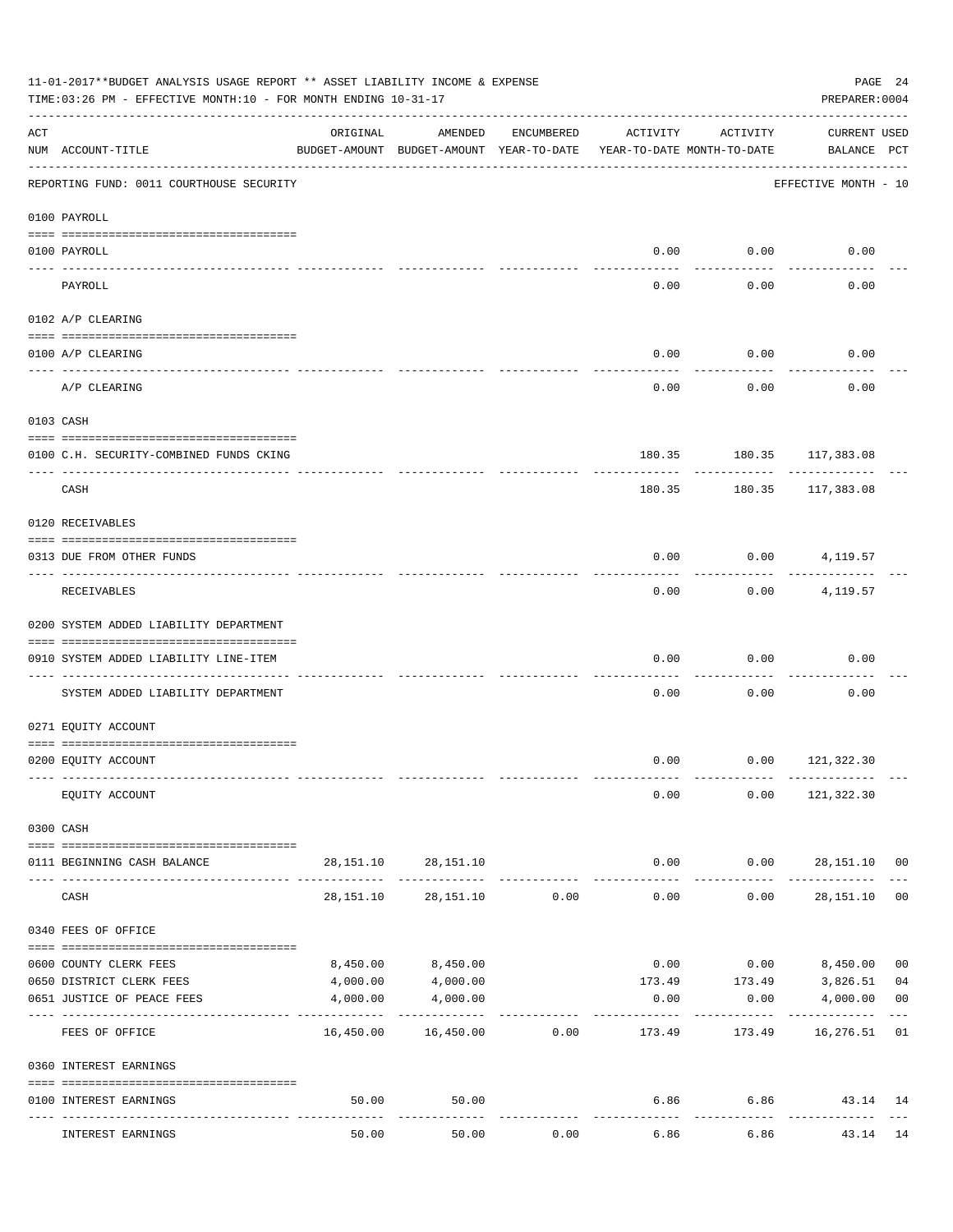|     | 11-01-2017**BUDGET ANALYSIS USAGE REPORT ** ASSET LIABILITY INCOME & EXPENSE<br>TIME:03:26 PM - EFFECTIVE MONTH:10 - FOR MONTH ENDING 10-31-17 |                     |                                                               |                   |              |                                        | PREPARER: 0004                   | PAGE 25        |
|-----|------------------------------------------------------------------------------------------------------------------------------------------------|---------------------|---------------------------------------------------------------|-------------------|--------------|----------------------------------------|----------------------------------|----------------|
| ACT | NUM ACCOUNT-TITLE                                                                                                                              | ORIGINAL            | AMENDED<br>BUDGET-AMOUNT BUDGET-AMOUNT YEAR-TO-DATE           | ENCUMBERED        | ACTIVITY     | ACTIVITY<br>YEAR-TO-DATE MONTH-TO-DATE | CURRENT USED<br>BALANCE PCT      |                |
|     | REPORTING FUND: 0011 COURTHOUSE SECURITY                                                                                                       |                     |                                                               |                   |              |                                        | EFFECTIVE MONTH - 10             |                |
|     | 0435 COURTHOUSE SECURITY PART TIME                                                                                                             |                     |                                                               |                   |              |                                        |                                  |                |
|     | 0107 PART TIME                                                                                                                                 |                     | $25,000.00$ $25,000.00$ $0.00$ $0.00$ $0.00$ $25,000.00$ $00$ |                   |              |                                        |                                  |                |
|     | COURTHOUSE SECURITY PART TIME $25,000.00$ $25,000.00$ $0.00$ 0.00                                                                              |                     |                                                               | -------------     |              | 0.00                                   | --------------<br>0.00 25,000.00 | 0 <sup>0</sup> |
|     | 0510 COURTHOUSE SECURITY EQUIP                                                                                                                 |                     |                                                               |                   |              |                                        |                                  |                |
|     | --------------------------------------<br>0571 EQUIPMENT                                                                                       |                     | $19,651.10$ $19,651.10$ $0.00$ $0.00$ $0.00$ $19,651.10$ $00$ |                   |              |                                        |                                  |                |
|     | COURTHOUSE SECURITY EQUIP 19,651.10 19,651.10 0.00                                                                                             |                     |                                                               | ------------      | ------------ | ----------                             | $0.00$ $0.00$ $19,651.10$ 00     |                |
|     | 0560 BAILIFF                                                                                                                                   |                     |                                                               |                   |              |                                        |                                  |                |
|     |                                                                                                                                                |                     |                                                               |                   |              |                                        |                                  |                |
|     | 0130 SALARY/BAILIFF                                                                                                                            | 0.00                | 0.00                                                          | 0.00              | 0.00         | 0.00                                   | 0.00                             |                |
|     | 0201 SOCIAL SECURITY                                                                                                                           | 0.00                | 0.00                                                          | 0.00              | 0.00         | 0.00                                   | 0.00                             |                |
|     | 0203 RETIREMENT                                                                                                                                | 0.00                | 0.00                                                          | 0.00              | 0.00         | 0.00                                   | 0.00                             |                |
|     | 0204 WORKER'S COMPENSATION                                                                                                                     | 0.00                | 0.00                                                          | 0.00              | 0.00         | 0.00                                   | 0.00                             |                |
|     | 0205 MEDICARE                                                                                                                                  | 0.00                | 0.00                                                          | 0.00              | 0.00         | 0.00                                   | 0.00                             |                |
|     | 0427 BAILIFF CONT.ED./OUT OF COUNTY                                                                                                            | 0.00<br>$- - - - -$ | 0.00<br>----------                                            | 0.00<br>--------- | 0.00         | 0.00                                   | 0.00                             |                |
|     | <b>BAILIFF</b>                                                                                                                                 | 0.00                | 0.00                                                          | 0.00              |              | 0.00<br>0.00                           | 0.00                             |                |
|     | COURTHOUSE SECURITY                                                                                                                            |                     |                                                               |                   |              |                                        |                                  |                |
|     | INCOME TOTALS                                                                                                                                  |                     | 44,651.10 44,651.10                                           |                   |              |                                        | 180.35 180.35 44,470.75          | 00             |
|     | <b>EXPENSE TOTALS</b>                                                                                                                          | 44,651.10           | 44,651.10                                                     | 0.00              | 0.00         | 0.00                                   | 44,651.10                        | 0 <sub>0</sub> |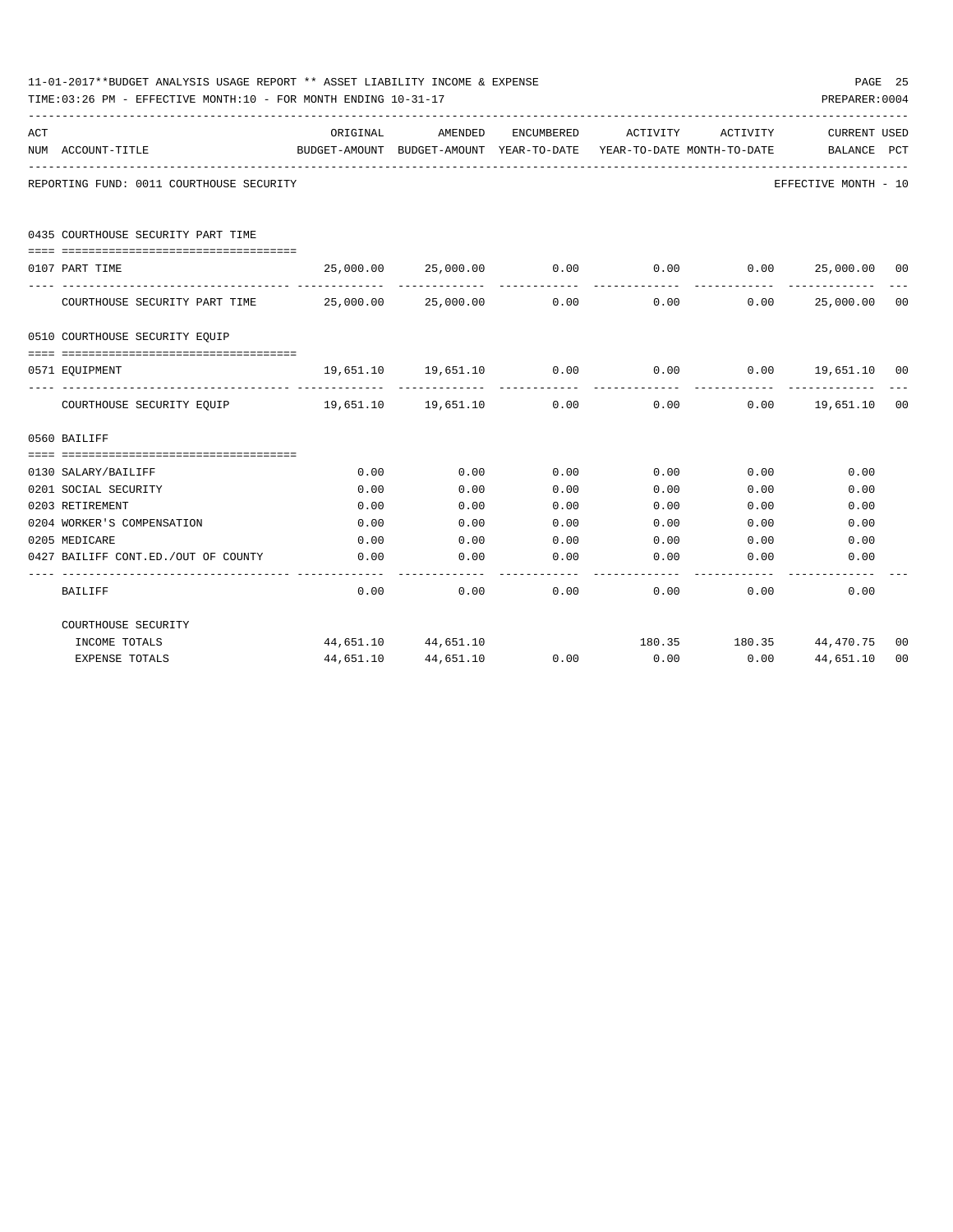|     | 11-01-2017**BUDGET ANALYSIS USAGE REPORT ** ASSET LIABILITY INCOME & EXPENSE<br>TIME:03:26 PM - EFFECTIVE MONTH:10 - FOR MONTH ENDING 10-31-17 |                  |                                                     |                    |                    |                                        | PAGE 26<br>PREPARER: 0004          |
|-----|------------------------------------------------------------------------------------------------------------------------------------------------|------------------|-----------------------------------------------------|--------------------|--------------------|----------------------------------------|------------------------------------|
| ACT | NUM ACCOUNT-TITLE                                                                                                                              | ORIGINAL         | AMENDED<br>BUDGET-AMOUNT BUDGET-AMOUNT YEAR-TO-DATE | ENCUMBERED         | ACTIVITY           | ACTIVITY<br>YEAR-TO-DATE MONTH-TO-DATE | <b>CURRENT USED</b><br>BALANCE PCT |
|     | -------------------------------------<br>REPORTING FUND: 0012 CO.CLK.VITAL STAT.FEE                                                            |                  |                                                     |                    |                    |                                        | EFFECTIVE MONTH - 10               |
|     | 0102 A/P CLEARING                                                                                                                              |                  |                                                     |                    |                    |                                        |                                    |
|     | 0100 A/P CLEARING                                                                                                                              |                  |                                                     |                    | 0.00               | 0.00                                   | 0.00                               |
|     | A/P CLEARING                                                                                                                                   |                  |                                                     |                    | 0.00               | 0.00                                   | 0.00                               |
|     | 0103 CASH                                                                                                                                      |                  |                                                     |                    |                    |                                        |                                    |
|     | 0100 CO.CLK.VITAL STAT.-COMB.FUNDS CKIN                                                                                                        |                  |                                                     |                    | 0.42               |                                        | $0.42$ 7,300.70                    |
|     | CASH                                                                                                                                           |                  |                                                     |                    | 0.42               | 0.42                                   | 7,300.70                           |
|     | 0120 RECEIVABLES                                                                                                                               |                  |                                                     |                    |                    |                                        |                                    |
|     | 0313 DUE FROM OTHER FUNDS                                                                                                                      |                  |                                                     |                    | 0.00               | 0.00                                   |                                    |
|     |                                                                                                                                                |                  |                                                     |                    |                    |                                        | 319.00                             |
|     | RECEIVABLES                                                                                                                                    |                  |                                                     |                    | 0.00               | 0.00                                   | 319.00                             |
|     | 0200 SYSTEM ADDED LIABILITY DEPARTMENT                                                                                                         |                  |                                                     |                    |                    |                                        |                                    |
|     | 0910 SYSTEM ADDED LIABILITY LINE-ITEM                                                                                                          |                  |                                                     |                    | 0.00               | 0.00                                   | 0.00                               |
|     | SYSTEM ADDED LIABILITY DEPARTMENT                                                                                                              |                  |                                                     |                    | 0.00               | 0.00                                   | 0.00                               |
|     | 0271 EQUITY ACCOUNT                                                                                                                            |                  |                                                     |                    |                    |                                        |                                    |
|     | 0200 EQUITY ACCOUNT                                                                                                                            |                  |                                                     |                    | 0.00               | 0.00                                   | 7,619.28                           |
|     | EQUITY ACCOUNT                                                                                                                                 |                  |                                                     |                    | 0.00               | 0.00                                   | 7,619.28                           |
|     | 0300 CASH                                                                                                                                      |                  |                                                     |                    |                    |                                        |                                    |
|     | 0112 BEGINNING CASH BALANCE                                                                                                                    | 2,000.00         | 2,000.00                                            |                    | 0.00               |                                        | 0.00 2,000.00<br>0 <sup>0</sup>    |
|     |                                                                                                                                                |                  |                                                     |                    |                    |                                        |                                    |
|     | CASH                                                                                                                                           |                  | 2,000.00 2,000.00 0.00                              |                    | 0.00               | 0.00                                   | 2,000.00 00                        |
|     | 0360 INTEREST EARNINGS                                                                                                                         |                  |                                                     |                    |                    |                                        |                                    |
|     | 0100 INTEREST EARNINGS                                                                                                                         | 5.00             | 5.00                                                |                    | 0.42               | 0.42                                   | 4.58 08                            |
|     | INTEREST EARNINGS                                                                                                                              | --------<br>5.00 | ----------<br>5.00                                  | 0.00               | ----------<br>0.42 | ---------<br>0.42                      | 08<br>4.58                         |
|     |                                                                                                                                                |                  |                                                     |                    |                    |                                        |                                    |
|     | 0370 MISCELLANEOUS INCOME                                                                                                                      |                  |                                                     |                    |                    |                                        |                                    |
|     | 0134 CO. CLK. VITAL STAT. FEE                                                                                                                  | 1,005.00         | 1,005.00                                            |                    | 0.00               |                                        | $0.00$ 1,005.00 00                 |
|     | MISCELLANEOUS INCOME                                                                                                                           |                  | 1,005.00 1,005.00                                   | 0.00               | 0.00               | 0.00                                   | 1,005.00<br>0 <sub>0</sub>         |
|     | 0403 CO.CLK. VITAL STATS.                                                                                                                      |                  |                                                     |                    |                    |                                        |                                    |
|     | 0310 OFFICE SUPPLIES                                                                                                                           |                  | 2,010.00 2,010.00                                   | 0.00               | 0.00               | 0.00                                   | 2,010.00<br>0 <sub>0</sub>         |
|     | 0427 OUT OF COUNTY TRAVEL                                                                                                                      | 1,000.00         | 1,000.00                                            | 0.00               | 0.00               |                                        | 0.00 1,000.00<br>0 <sub>0</sub>    |
|     | 0574 COMPUTER EQUIPMENT                                                                                                                        | 0.00             | 0.00                                                | 0.00               | 0.00               | 0.00                                   | 0.00                               |
|     | ---- -----------------<br>--------------- --------------<br>CO.CLK. VITAL STATS.                                                               | 3,010.00         | 3,010.00                                            | ----------<br>0.00 | 0.00               | 0.00                                   | ----------<br>3,010.00<br>00       |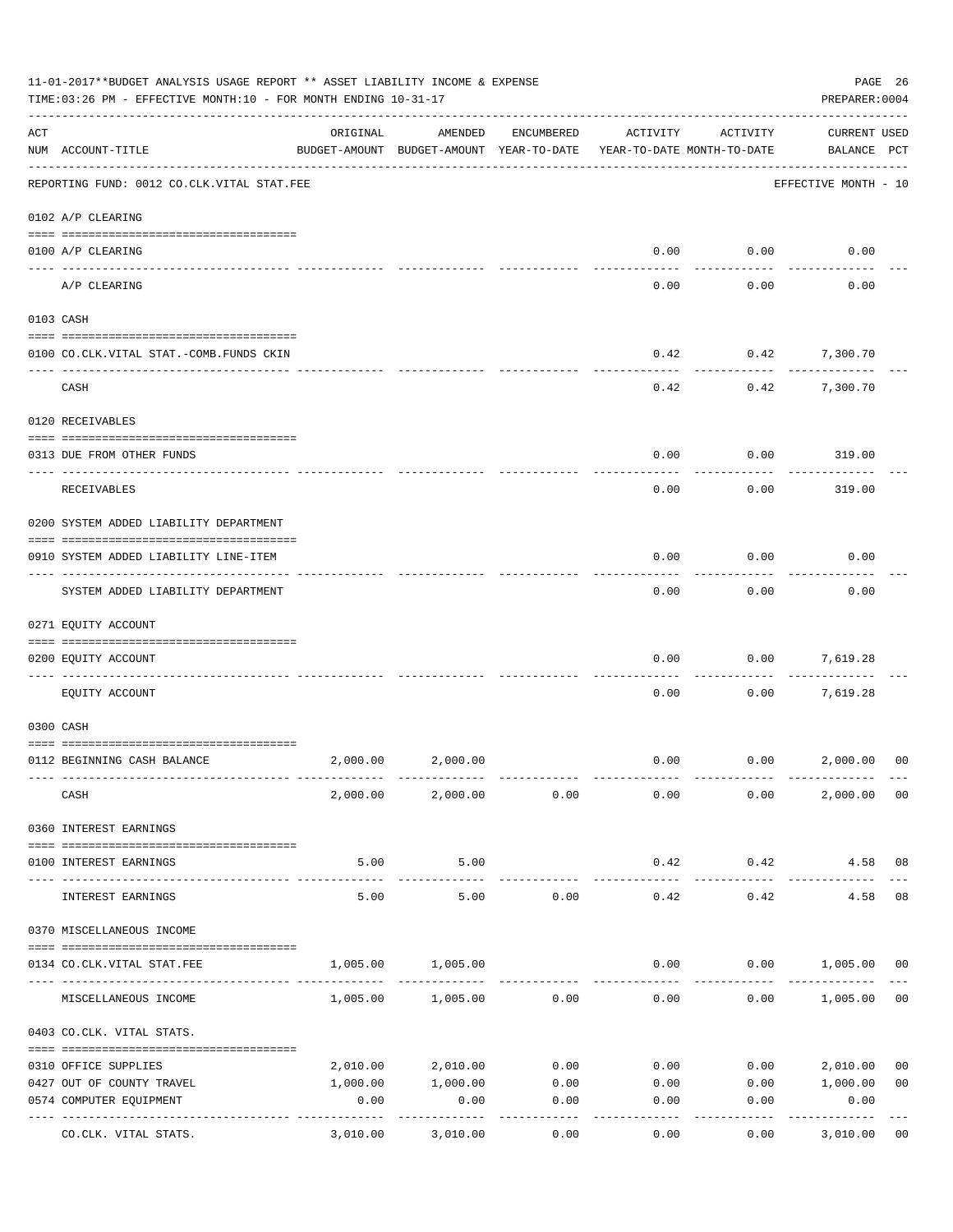| 11-01-2017**BUDGET ANALYSIS USAGE REPORT ** ASSET LIABILITY INCOME & EXPENSE |               |               |              |          |                            |                      | PAGE 27 |
|------------------------------------------------------------------------------|---------------|---------------|--------------|----------|----------------------------|----------------------|---------|
| TIME: 03:26 PM - EFFECTIVE MONTH: 10 - FOR MONTH ENDING 10-31-17             |               |               |              |          |                            | PREPARER: 0004       |         |
| ACT                                                                          | ORIGINAL      | AMENDED       | ENCUMBERED   | ACTIVITY | ACTIVITY                   | CURRENT USED         |         |
| NUM ACCOUNT-TITLE                                                            | BUDGET-AMOUNT | BUDGET-AMOUNT | YEAR-TO-DATE |          | YEAR-TO-DATE MONTH-TO-DATE | BALANCE              | PCT     |
| REPORTING FUND: 0012 CO.CLK.VITAL STAT.FEE                                   |               |               |              |          |                            | EFFECTIVE MONTH - 10 |         |
| CO. CLK. VITAL STAT. FEE                                                     |               |               |              |          |                            |                      |         |
| INCOME TOTALS                                                                | 3.010.00      | 3,010.00      |              | 0.42     | 0.42                       | 3,009.58             | 00      |
| EXPENSE TOTALS                                                               | 3.010.00      | 3,010.00      | 0.00         | 0.00     | 0.00                       | 3.010.00             | 00      |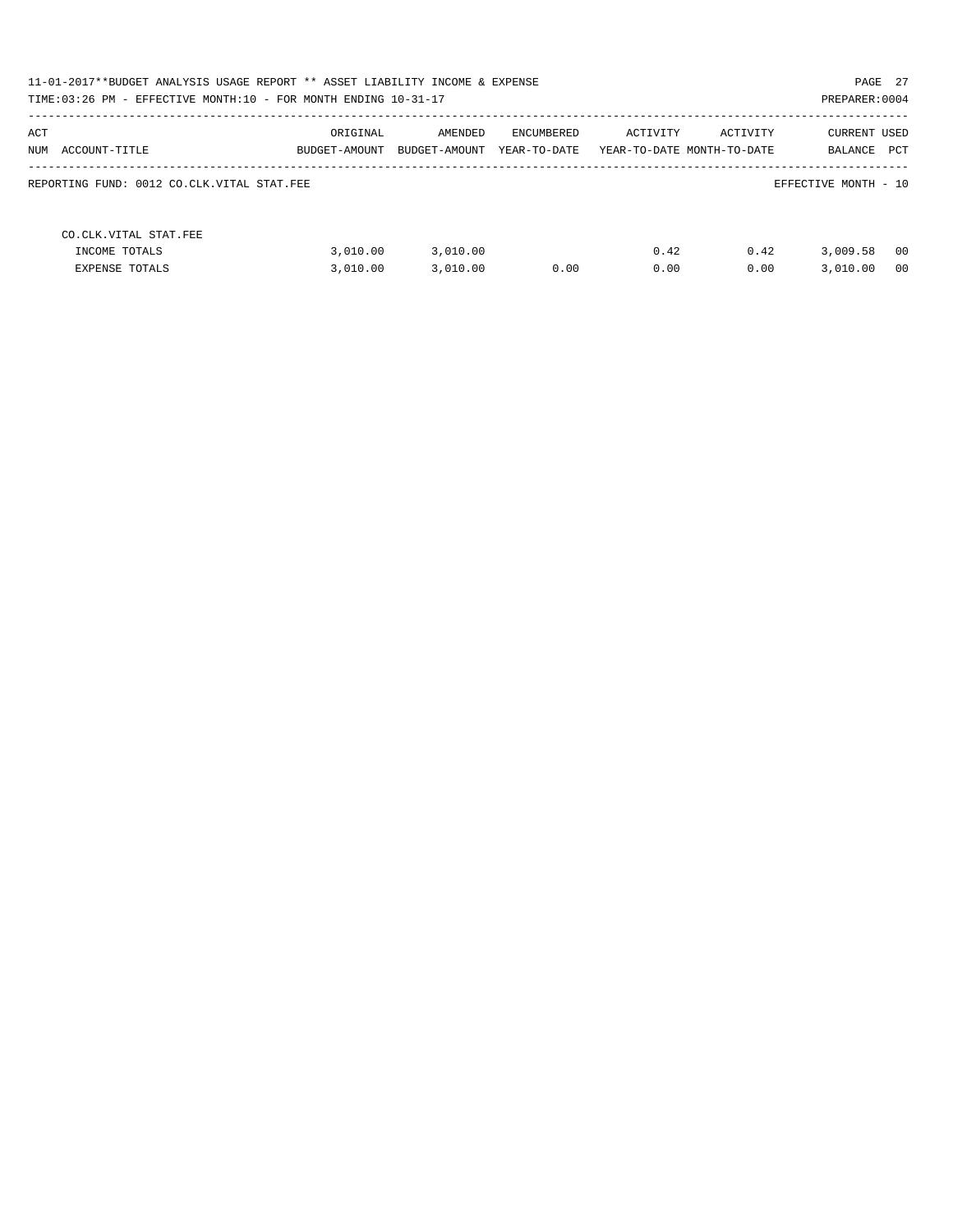|                    | 11-01-2017**BUDGET ANALYSIS USAGE REPORT ** ASSET LIABILITY INCOME & EXPENSE<br>TIME: 03:26 PM - EFFECTIVE MONTH: 10 - FOR MONTH ENDING 10-31-17 |                                                      |                    |            |          |                                        | PREPARER: 0004                     | PAGE 28        |
|--------------------|--------------------------------------------------------------------------------------------------------------------------------------------------|------------------------------------------------------|--------------------|------------|----------|----------------------------------------|------------------------------------|----------------|
| $\mathop{\rm ACT}$ | NUM ACCOUNT-TITLE                                                                                                                                | ORIGINAL<br>BUDGET-AMOUNT BUDGET-AMOUNT YEAR-TO-DATE | AMENDED            | ENCUMBERED | ACTIVITY | ACTIVITY<br>YEAR-TO-DATE MONTH-TO-DATE | <b>CURRENT USED</b><br>BALANCE PCT |                |
|                    | REPORTING FUND: 0013 BAIL BONDS TRUST FUND                                                                                                       |                                                      |                    |            |          |                                        | EFFECTIVE MONTH - 10               |                |
|                    | 0102 A/P CLEARING                                                                                                                                |                                                      |                    |            |          |                                        |                                    |                |
|                    | 0100 A/P CLEARING<br>---- ---------                                                                                                              |                                                      |                    |            | 0.00     | 0.00                                   | 0.00                               |                |
|                    | A/P CLEARING                                                                                                                                     |                                                      |                    |            | 0.00     | 0.00                                   | 0.00                               |                |
|                    | 0103 CASH                                                                                                                                        |                                                      |                    |            |          |                                        |                                    |                |
|                    |                                                                                                                                                  |                                                      |                    |            |          |                                        |                                    |                |
|                    | 0113 SURETY BAIL BOND FEE                                                                                                                        |                                                      |                    |            | 390.00   | 390.00                                 | 5,700.00                           |                |
|                    | CASH                                                                                                                                             |                                                      |                    |            | 390.00   | 390.00                                 | 5,700.00                           |                |
|                    | 0207 DUE TO FUND                                                                                                                                 |                                                      |                    |            |          |                                        |                                    |                |
|                    | 0097 DUE TO OTHER GOVERNMENTS                                                                                                                    |                                                      |                    |            | 0.00     | 0.00                                   | 5,100.00                           |                |
|                    | DUE TO FUND                                                                                                                                      |                                                      |                    |            | 0.00     | 0.00                                   | 5,100.00                           |                |
|                    | 0271 EQUITY ACCOUNT                                                                                                                              |                                                      |                    |            |          |                                        |                                    |                |
|                    | 0200 EQUITY ACCOUNT                                                                                                                              |                                                      |                    |            | 0.00     | 0.00                                   | 210.00                             |                |
|                    | EQUITY ACCOUNT                                                                                                                                   |                                                      |                    |            | 0.00     | 0.00                                   | 210.00                             |                |
|                    | 0300 CASH                                                                                                                                        |                                                      |                    |            |          |                                        |                                    |                |
|                    | 0113 BEGINNING CASH BALANCE                                                                                                                      | 0.00                                                 | 0.00               |            | 0.00     | 0.00                                   | 0.00                               |                |
|                    | ---------------------- -<br>CASH                                                                                                                 | 0.00                                                 | 0.00               | 0.00       | 0.00     | 0.00                                   | 0.00                               |                |
|                    | 0345 BONDS                                                                                                                                       |                                                      |                    |            |          |                                        |                                    |                |
|                    | 0113 SURETY BAIL BOND FEE                                                                                                                        |                                                      | 9,555.00 9,555.00  |            |          |                                        | 390.00 390.00 9,165.00             | 04             |
|                    | <b>BONDS</b>                                                                                                                                     | 9,555.00                                             | 9,555.00           | 0.00       | 390.00   | 390.00                                 | 9,165.00                           | 04             |
|                    | 0370 MISCELLANEOUS                                                                                                                               |                                                      |                    |            |          |                                        |                                    |                |
|                    | 0130 REFUNDS & MISCELLANEOUS                                                                                                                     | 0.00                                                 | 0.00               |            | 0.00     | 0.00                                   | 0.00                               |                |
|                    | 0132 TEMPORARY BOND SECURITY                                                                                                                     | 0.00                                                 | 0.00               |            | 0.00     | 0.00                                   | 0.00                               |                |
|                    | MISCELLANEOUS                                                                                                                                    | 0.00                                                 | ----------<br>0.00 | 0.00       | 0.00     | $- - - - -$<br>0.00                    | 0.00                               |                |
|                    | 0498 BAIL BOND FEE EXPENSE                                                                                                                       |                                                      |                    |            |          |                                        |                                    |                |
|                    | 0489 10% TO STATE COMPTROLLER                                                                                                                    | 9,555.00                                             | 9,555.00           | 0.00       | 0.00     |                                        | $0.00$ 9,555.00                    | 00             |
|                    | BAIL BOND FEE EXPENSE                                                                                                                            | 9,555.00                                             | 9,555.00           | 0.00       | 0.00     | 0.00                                   | 9,555.00                           | 0 <sub>0</sub> |
|                    | BAIL BONDS TRUST FUND                                                                                                                            |                                                      |                    |            |          |                                        |                                    |                |
|                    | INCOME TOTALS                                                                                                                                    | 9,555.00                                             | 9,555.00           |            | 390.00   | 390.00                                 | 9,165.00                           | 04             |
|                    | EXPENSE TOTALS                                                                                                                                   | 9,555.00                                             | 9,555.00           | 0.00       | 0.00     | 0.00                                   | 9,555.00                           | 0 <sub>0</sub> |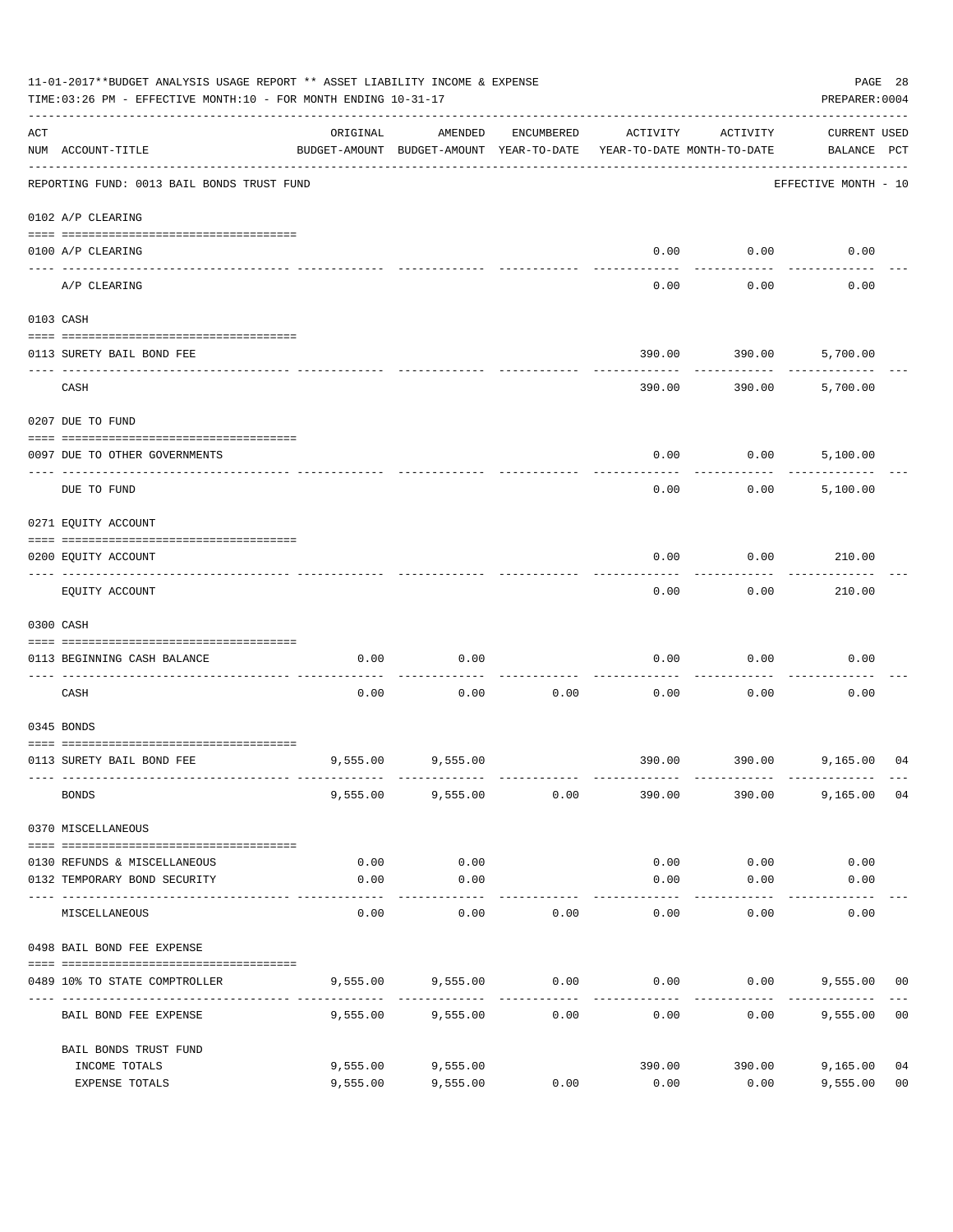|     | 11-01-2017**BUDGET ANALYSIS USAGE REPORT ** ASSET LIABILITY INCOME & EXPENSE<br>TIME:03:26 PM - EFFECTIVE MONTH:10 - FOR MONTH ENDING 10-31-17 |                  |                                                     |            |                                        |                   | PREPARER: 0004                     | PAGE 29                          |
|-----|------------------------------------------------------------------------------------------------------------------------------------------------|------------------|-----------------------------------------------------|------------|----------------------------------------|-------------------|------------------------------------|----------------------------------|
| ACT | NUM ACCOUNT-TITLE                                                                                                                              | ORIGINAL         | AMENDED<br>BUDGET-AMOUNT BUDGET-AMOUNT YEAR-TO-DATE | ENCUMBERED | ACTIVITY<br>YEAR-TO-DATE MONTH-TO-DATE | ACTIVITY          | <b>CURRENT USED</b><br>BALANCE PCT |                                  |
|     | REPORTING FUND: 0014 JUSTICE CT. BLDG. SECURITY                                                                                                |                  |                                                     |            |                                        |                   | EFFECTIVE MONTH - 10               |                                  |
|     | 0102 A/P CLEARING                                                                                                                              |                  |                                                     |            |                                        |                   |                                    |                                  |
|     | 0100 A/P CLEARING                                                                                                                              |                  |                                                     |            | 0.00                                   | 0.00              | 0.00                               |                                  |
|     | ---- ---------<br>A/P CLEARING                                                                                                                 |                  |                                                     |            | 0.00                                   | 0.00              | 0.00                               |                                  |
|     | 0103 CASH                                                                                                                                      |                  |                                                     |            |                                        |                   |                                    |                                  |
|     | 0100 JUST.CT.BLDG.SEC.-COMB.FUNDS CKING                                                                                                        |                  |                                                     |            | 0.00                                   |                   | $0.00$ 16,116.42                   |                                  |
|     | CASH                                                                                                                                           |                  |                                                     |            | 0.00                                   |                   | 0.00<br>16, 116.42                 |                                  |
|     | 0120 RECEIVABLES                                                                                                                               |                  |                                                     |            |                                        |                   |                                    |                                  |
|     | 0313 DUE FROM OTHER FUNDS                                                                                                                      |                  |                                                     |            | 0.00                                   | 0.00              | 180.10                             |                                  |
|     | RECEIVABLES                                                                                                                                    |                  |                                                     |            | 0.00                                   | 0.00              | 180.10                             |                                  |
|     | 0200 SYSTEM ADDED LIABILITY DEPT.                                                                                                              |                  |                                                     |            |                                        |                   |                                    |                                  |
|     | 0910 SYSTEM ADDED LIABILITY LINE-ITEM                                                                                                          |                  |                                                     |            | 0.00                                   | 0.00              | 0.00                               |                                  |
|     | SYSTEM ADDED LIABILITY DEPT.                                                                                                                   |                  |                                                     |            | 0.00                                   | 0.00              | 0.00                               |                                  |
|     | 0271 EQUITY ACCOUNT                                                                                                                            |                  |                                                     |            |                                        |                   |                                    |                                  |
|     |                                                                                                                                                |                  |                                                     |            |                                        |                   |                                    |                                  |
|     | 0200 EQUITY ACCOUNT                                                                                                                            |                  |                                                     |            | 0.00                                   | 0.00              | 16,296.52<br>--------              |                                  |
|     | EQUITY ACCOUNT                                                                                                                                 |                  |                                                     |            | 0.00                                   | 0.00              | 16,296.52                          |                                  |
|     | 0300 CASH                                                                                                                                      |                  |                                                     |            |                                        |                   |                                    |                                  |
|     | 0114 BEGINNING CASH                                                                                                                            | 2,300.00         | 2,300.00                                            |            | 0.00                                   |                   | 0.00<br>2,300.00                   | 0 <sup>0</sup>                   |
|     | CASH                                                                                                                                           |                  | 2,300.00 2,300.00                                   | 0.00       | 0.00                                   | 0.00              | 2,300.00 00                        |                                  |
|     | 0370 MISCELLANEOUS INCOME                                                                                                                      |                  |                                                     |            |                                        |                   |                                    |                                  |
|     |                                                                                                                                                |                  |                                                     |            |                                        |                   |                                    |                                  |
|     | 0455 JP1 SECURITY FEE                                                                                                                          | 600.00           | 600.00                                              |            | 0.00                                   | 0.00              | 600.00                             | 0 <sub>0</sub>                   |
|     | 0456 JP2 SECURITY FEE<br>0457 JP3 SECURITY FEE                                                                                                 | 300.00<br>300.00 | 300.00<br>300.00                                    |            | 0.00<br>0.00                           | 0.00<br>0.00      | 300.00<br>300.00                   | 0 <sub>0</sub><br>0 <sub>0</sub> |
|     | MISCELLANEOUS INCOME                                                                                                                           | 1,200.00         | -------------<br>1,200.00                           | 0.00       | $- - - - -$<br>0.00                    | ---------<br>0.00 | -----------<br>1,200.00            | 0 <sub>0</sub>                   |
|     | 0435 JUSTICE CT.BLDG.EXP.                                                                                                                      |                  |                                                     |            |                                        |                   |                                    |                                  |
|     |                                                                                                                                                |                  |                                                     |            |                                        |                   |                                    |                                  |
|     | 0320 JP1 SECURITY EXPENSE                                                                                                                      |                  | 2,000.00 2,000.00                                   | 0.00       |                                        | 0.00              | 0.00<br>2,000.00                   | 0 <sub>0</sub>                   |
|     | 0321 JP2 SECURITY EXPENSE                                                                                                                      | 0.00             | 0.00                                                | 0.00       | 0.00                                   | 0.00              | 0.00                               |                                  |
|     | 0322 JP3 SECURITY EXPENSE                                                                                                                      | 1,500.00         | 1,500.00                                            | 0.00       | 0.00                                   | 0.00              | 1,500.00                           | 0 <sub>0</sub><br>$- - -$        |
|     | JUSTICE CT.BLDG.EXP.                                                                                                                           | 3,500.00         | 3,500.00                                            | 0.00       | 0.00                                   | 0.00              | 3,500.00 00                        |                                  |
|     | JUSTICE CT. BLDG. SECURITY<br>INCOME TOTALS                                                                                                    |                  | 3,500.00 3,500.00                                   |            | 0.00                                   |                   | 0.00<br>3,500.00                   | 0 <sub>0</sub>                   |
|     | <b>EXPENSE TOTALS</b>                                                                                                                          | 3,500.00         | 3,500.00                                            | 0.00       | 0.00                                   | 0.00              | 3,500.00                           | 0 <sub>0</sub>                   |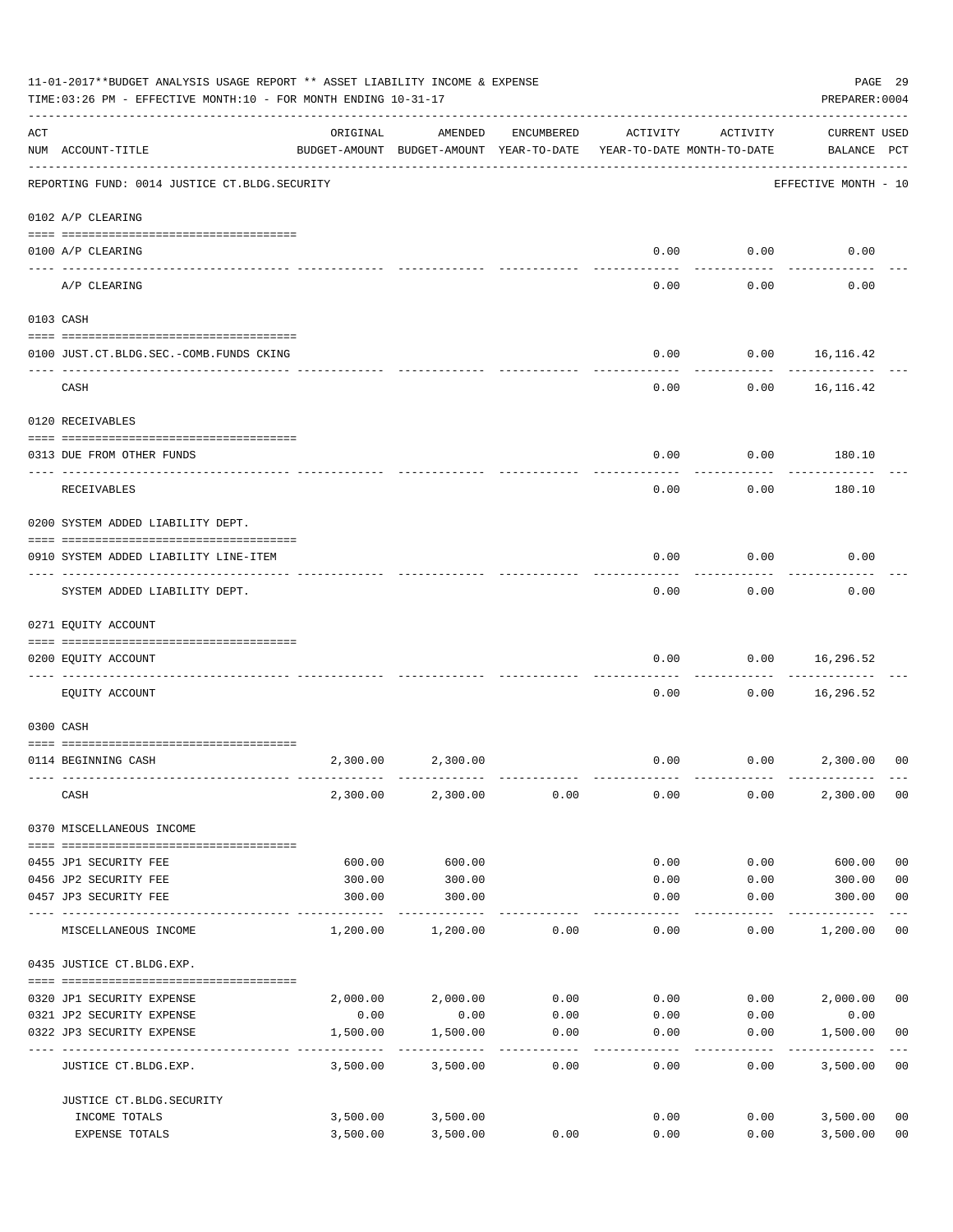|     | 11-01-2017**BUDGET ANALYSIS USAGE REPORT ** ASSET LIABILITY INCOME & EXPENSE<br>TIME:03:26 PM - EFFECTIVE MONTH:10 - FOR MONTH ENDING 10-31-17 |          |                                                     |               |                                        |                  | PREPARER: 0004                     | PAGE 30        |
|-----|------------------------------------------------------------------------------------------------------------------------------------------------|----------|-----------------------------------------------------|---------------|----------------------------------------|------------------|------------------------------------|----------------|
| ACT | NUM ACCOUNT-TITLE                                                                                                                              | ORIGINAL | AMENDED<br>BUDGET-AMOUNT BUDGET-AMOUNT YEAR-TO-DATE | ENCUMBERED    | ACTIVITY<br>YEAR-TO-DATE MONTH-TO-DATE | ACTIVITY         | <b>CURRENT USED</b><br>BALANCE PCT |                |
|     | REPORTING FUND: 0016 CO.JUDGE EXCESS SUPP.                                                                                                     |          |                                                     |               |                                        |                  | EFFECTIVE MONTH - 10               |                |
|     | 0102 A/P CLEARING                                                                                                                              |          |                                                     |               |                                        |                  |                                    |                |
|     | 0100 A/P CLEARING                                                                                                                              |          |                                                     |               | 0.00                                   | 0.00             | 0.00                               |                |
|     | ---- -------------<br>A/P CLEARING                                                                                                             |          |                                                     |               | 0.00                                   | --------<br>0.00 | 0.00                               |                |
|     | 0103 CASH                                                                                                                                      |          |                                                     |               |                                        |                  |                                    |                |
|     | 0100 CO.JUDGE EXCESS SUPP.-COMB.FUND CK                                                                                                        |          |                                                     |               |                                        |                  | 133.29 133.29 17,624.67            |                |
|     | CASH                                                                                                                                           |          |                                                     |               |                                        |                  | 133.29 133.29 17,624.67            |                |
|     | 0200 SYSTEM ADDED LIABILITY DEPARTMENT                                                                                                         |          |                                                     |               |                                        |                  |                                    |                |
|     | 0910 SYSTEM ADDED LIABILITY LINE-ITEM                                                                                                          |          |                                                     |               | 0.00                                   | 0.00             | 0.00                               |                |
|     | SYSTEM ADDED LIABILITY DEPARTMENT                                                                                                              |          |                                                     |               | 0.00                                   | 0.00             | 0.00                               |                |
|     | 0271 EQUITY ACCOUNT                                                                                                                            |          |                                                     |               |                                        |                  |                                    |                |
|     | 0200 EQUITY ACCOUNT                                                                                                                            |          |                                                     |               | 0.00                                   | ---------        | $0.00$ 17,491.38<br>-----------    |                |
|     | EQUITY ACCOUNT                                                                                                                                 |          |                                                     |               | 0.00                                   |                  | $0.00$ 17,491.38                   |                |
|     | 0300 CASH                                                                                                                                      |          |                                                     |               |                                        |                  |                                    |                |
|     | 0116 BEGINNING CASH BALANCE                                                                                                                    | 1,000.00 | 1,000.00                                            |               | 0.00                                   |                  | $0.00$ 1,000.00                    | 00             |
|     | CASH                                                                                                                                           |          | 1,000.00 1,000.00                                   | 0.00          | 0.00                                   | 0.00             | 1,000.00 00                        |                |
|     | 0370 MISCELLANEOUS INCOME                                                                                                                      |          |                                                     |               |                                        |                  |                                    |                |
|     | 0149 CO. JUDGE EXCESS SUPP.                                                                                                                    | 500.00   | 500.00                                              |               |                                        |                  | 246.29 246.29 253.71 49            |                |
|     | MISCELLANEOUS INCOME                                                                                                                           | 500.00   | 500.00                                              | 0.00          | 246.29                                 | 246.29           | 253.71 49                          |                |
|     | 0400 CO. JUDGE EXCESS SUPP.                                                                                                                    |          |                                                     |               |                                        |                  |                                    |                |
|     | 0310 OFFICE SUPPLIES                                                                                                                           | 300.00   | 300.00                                              | 0.00          | 0.00                                   | 0.00             | 300.00                             | 0 <sub>0</sub> |
|     | 0427 OUT OF COUNTY TRAVEL                                                                                                                      | 500.00   | 500.00                                              | 0.00          | 0.00                                   | 0.00             | 500.00                             | 0 <sub>0</sub> |
|     | 0572 OFFICE EQUIPMENT                                                                                                                          | 400.00   | 400.00                                              | 0.00          | 0.00                                   | 0.00             | 400.00                             | 0 <sub>0</sub> |
|     | 0590 COUNTY JUDGE BOOKS                                                                                                                        | 300.00   | 300.00                                              | 0.00          | 113.00                                 | 113.00           | 187.00                             | 38             |
|     | CO. JUDGE EXCESS SUPP.                                                                                                                         | 1,500.00 | 1,500.00                                            | -----<br>0.00 | 113.00                                 | 113.00           | 1,387.00                           | 08             |
|     | CO.JUDGE EXCESS SUPP.                                                                                                                          |          |                                                     |               |                                        |                  |                                    |                |
|     | INCOME TOTALS                                                                                                                                  | 1,500.00 | 1,500.00                                            |               | 246.29                                 | 246.29           | 1,253.71                           | 16             |
|     | EXPENSE TOTALS                                                                                                                                 | 1,500.00 | 1,500.00                                            | 0.00          | 113.00                                 | 113.00           | 1,387.00                           | 08             |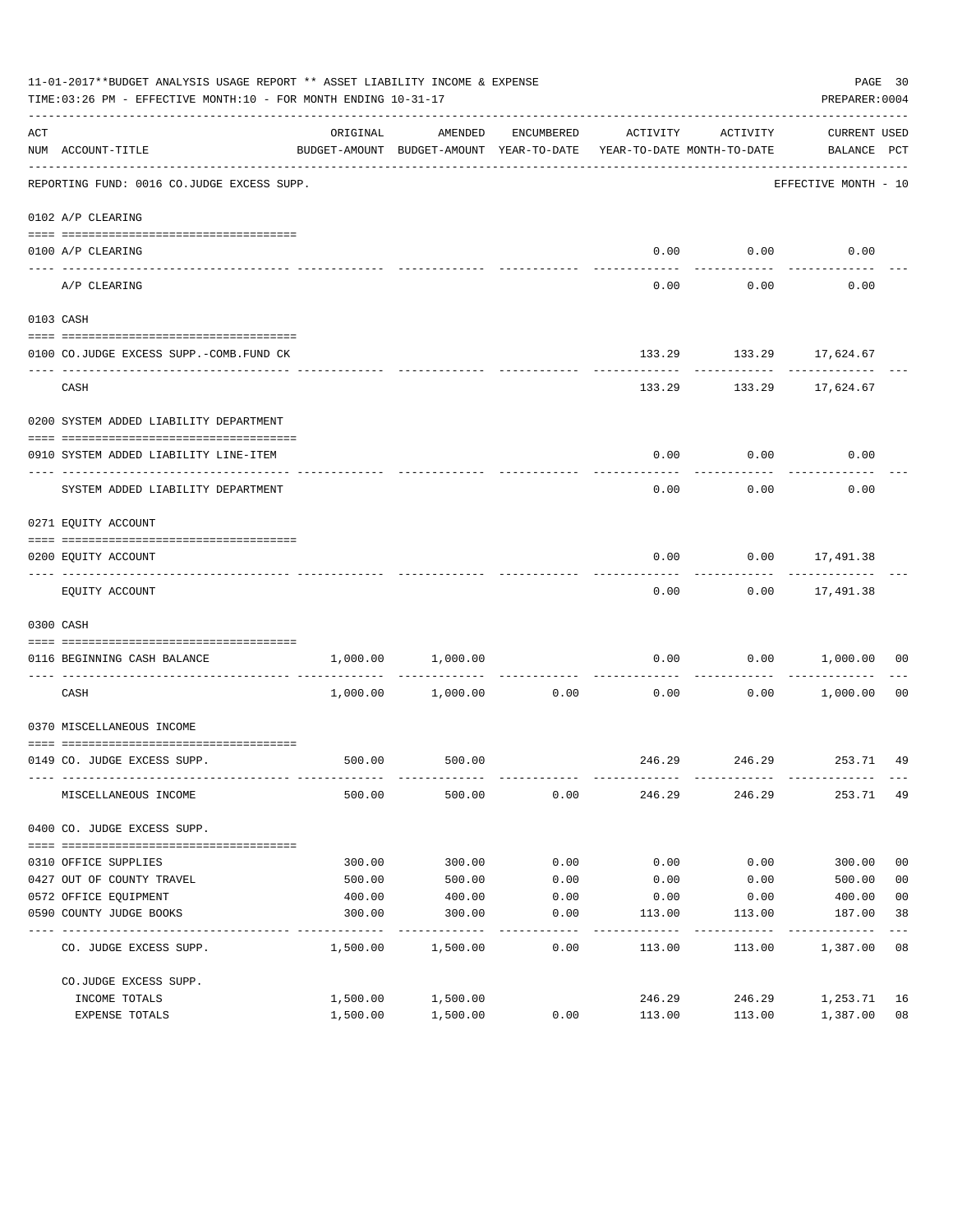|     | 11-01-2017**BUDGET ANALYSIS USAGE REPORT ** ASSET LIABILITY INCOME & EXPENSE<br>TIME: 03:26 PM - EFFECTIVE MONTH: 10 - FOR MONTH ENDING 10-31-17 |                                                      |                       |                      |                                        |          | PREPARER: 0004                     | PAGE 31        |
|-----|--------------------------------------------------------------------------------------------------------------------------------------------------|------------------------------------------------------|-----------------------|----------------------|----------------------------------------|----------|------------------------------------|----------------|
| ACT | NUM ACCOUNT-TITLE                                                                                                                                | ORIGINAL<br>BUDGET-AMOUNT BUDGET-AMOUNT YEAR-TO-DATE | AMENDED               | ENCUMBERED           | ACTIVITY<br>YEAR-TO-DATE MONTH-TO-DATE | ACTIVITY | <b>CURRENT USED</b><br>BALANCE PCT |                |
|     | REPORTING FUND: 0017 PROBATE JUDGES EDUCATION                                                                                                    |                                                      |                       |                      |                                        |          | EFFECTIVE MONTH - 10               |                |
|     | 0102 A/P CLEARING                                                                                                                                |                                                      |                       |                      |                                        |          |                                    |                |
|     | 0100 A/P CLEARING                                                                                                                                |                                                      |                       |                      | 0.00                                   | 0.00     | 0.00                               |                |
|     | ---- --------<br>A/P CLEARING                                                                                                                    |                                                      |                       |                      | 0.00                                   | 0.00     | 0.00                               |                |
|     | 0103 CASH                                                                                                                                        |                                                      |                       |                      |                                        |          |                                    |                |
|     | 0100 PROB.JUDGES ED.-COMB. FUNDS CKING                                                                                                           |                                                      |                       |                      | 0.00                                   |          | $0.00$ 4,742.14                    |                |
|     | CASH                                                                                                                                             |                                                      |                       |                      | 0.00                                   |          | 0.00<br>4,742.14                   |                |
|     | 0120 RECEIVABLES                                                                                                                                 |                                                      |                       |                      |                                        |          |                                    |                |
|     | 0313 DUE FROM OTHER FUNDS                                                                                                                        |                                                      |                       |                      | 0.00                                   | 0.00     | 310.26                             |                |
|     | RECEIVABLES                                                                                                                                      |                                                      |                       |                      | 0.00                                   | 0.00     | 310.26                             |                |
|     | 0271 EQUITY ACCOUNT                                                                                                                              |                                                      |                       |                      |                                        |          |                                    |                |
|     | 0200 EQUITY ACCOUNT                                                                                                                              |                                                      |                       |                      | 0.00                                   | 0.00     | 5,052.40                           |                |
|     | EQUITY ACCOUNT                                                                                                                                   |                                                      |                       |                      | 0.00                                   | 0.00     | 5,052.40                           |                |
|     | 0300 CASH                                                                                                                                        |                                                      |                       |                      |                                        |          |                                    |                |
|     | 0117 BEGINNING CASH BALANCE                                                                                                                      |                                                      | 1,000.00 1,000.00     |                      | 0.00                                   | 0.00     | 1,000.00                           | 00             |
|     | CASH                                                                                                                                             |                                                      | $1,000.00$ $1,000.00$ | ------------<br>0.00 | 0.00                                   | 0.00     | 1,000.00                           | 00             |
|     | 0340 FEES OF OFFICE                                                                                                                              |                                                      |                       |                      |                                        |          |                                    |                |
|     | 0131 PROBATE JUDGES EDUCATION                                                                                                                    |                                                      | 600.00 600.00         |                      | 0.00                                   |          | $0.00$ 600.00 00                   |                |
|     | FEES OF OFFICE                                                                                                                                   | 600.00                                               | 600.00                | 0.00                 | 0.00                                   | 0.00     | 600.00                             | 00             |
|     | 0370 MISCELLANEOUS                                                                                                                               |                                                      |                       |                      |                                        |          |                                    |                |
|     | 0130 REFUNDS & MISCELLANEOUS                                                                                                                     | 0.00                                                 | 0.00                  |                      | 0.00                                   | 0.00     | 0.00                               |                |
|     | MISCELLANEOUS                                                                                                                                    | 0.00                                                 | -----------<br>0.00   | 0.00                 | 0.00                                   | 0.00     | 0.00                               |                |
|     | 0400 PROBATE JUDGES EDUCATION                                                                                                                    |                                                      |                       |                      |                                        |          |                                    |                |
|     | 0427 OUT OF COUNTY TRAVEL                                                                                                                        | 1,600.00                                             | 1,600.00              | 0.00                 | 0.00                                   |          | $0.00$ 1,600.00 00                 |                |
|     | PROBATE JUDGES EDUCATION                                                                                                                         |                                                      | 1,600.00 1,600.00     | ----------<br>0.00   | 0.00                                   | 0.00     | 1,600.00                           | 0 <sub>0</sub> |
|     | PROBATE JUDGES EDUCATION                                                                                                                         |                                                      |                       |                      |                                        |          |                                    |                |
|     | INCOME TOTALS                                                                                                                                    | 1,600.00                                             | 1,600.00              |                      | 0.00                                   | 0.00     | 1,600.00                           | 0 <sub>0</sub> |
|     | EXPENSE TOTALS                                                                                                                                   | 1,600.00                                             | 1,600.00              | 0.00                 | 0.00                                   | 0.00     | 1,600.00                           | 0 <sub>0</sub> |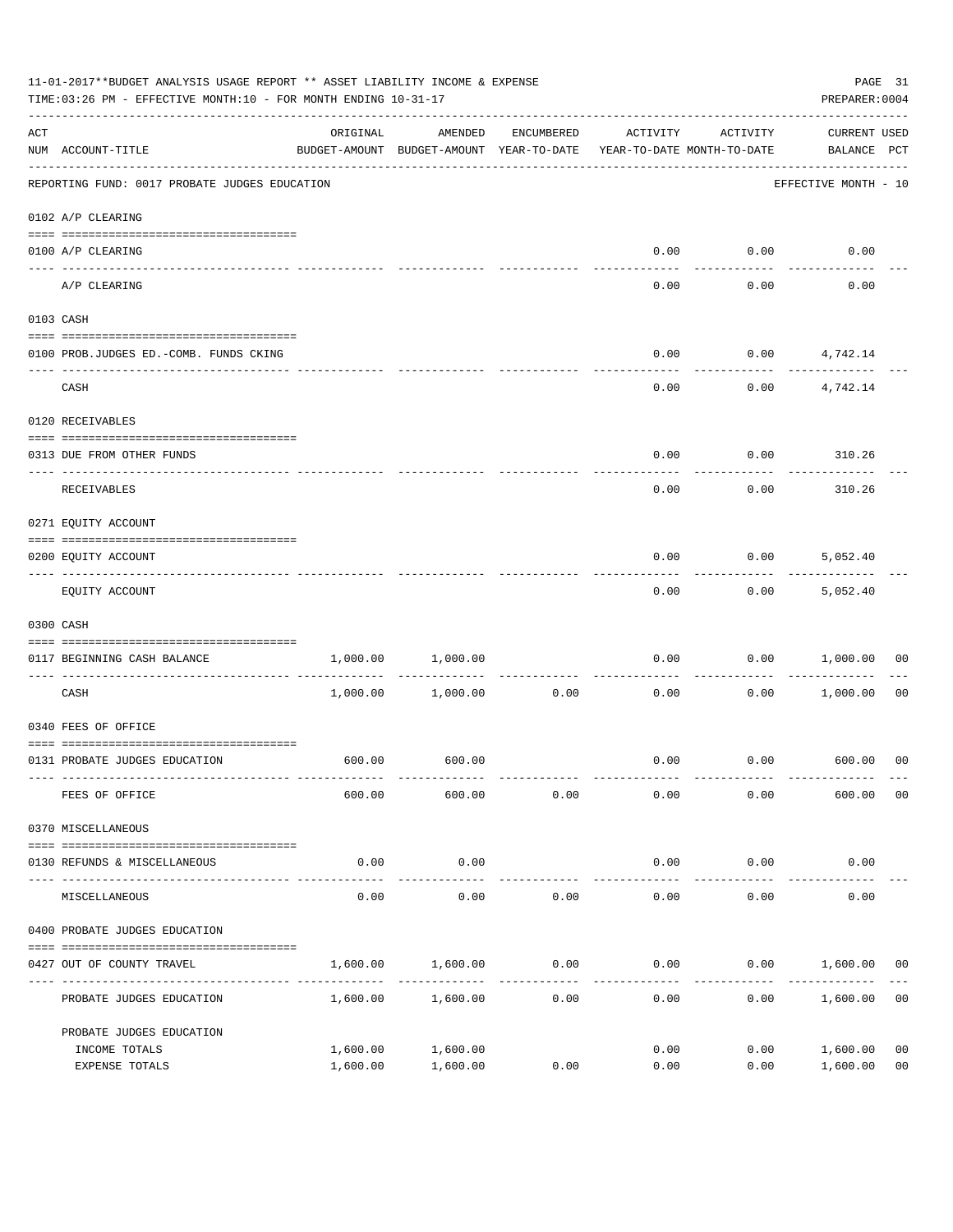|               | 11-01-2017**BUDGET ANALYSIS USAGE REPORT ** ASSET LIABILITY INCOME & EXPENSE<br>TIME: 03:26 PM - EFFECTIVE MONTH: 10 - FOR MONTH ENDING 10-31-17 |           |                                |               |                                                                                 |                                   | PAGE 32<br>PREPARER: 0004           |
|---------------|--------------------------------------------------------------------------------------------------------------------------------------------------|-----------|--------------------------------|---------------|---------------------------------------------------------------------------------|-----------------------------------|-------------------------------------|
| ACT           | NUM ACCOUNT-TITLE                                                                                                                                | ORIGINAL  | AMENDED                        | ENCUMBERED    | ACTIVITY<br>BUDGET-AMOUNT BUDGET-AMOUNT YEAR-TO-DATE YEAR-TO-DATE MONTH-TO-DATE | ACTIVITY                          | CURRENT USED<br>BALANCE PCT         |
|               | REPORTING FUND: 0018 CO.CLERK RECORD MNGMT.                                                                                                      |           |                                |               |                                                                                 |                                   | EFFECTIVE MONTH - 10                |
|               | 0100 PAYROLL                                                                                                                                     |           |                                |               |                                                                                 |                                   |                                     |
| $\frac{1}{2}$ | 0100 PAYROLL                                                                                                                                     |           |                                |               |                                                                                 | $0.00$ $0.00$                     | 0.00                                |
|               | PAYROLL                                                                                                                                          |           |                                |               | 0.00                                                                            | 0.00                              | 0.00                                |
|               | 0102 A/P CLEARING                                                                                                                                |           |                                |               |                                                                                 |                                   |                                     |
|               | 0100 A/P CLEARING                                                                                                                                |           |                                |               | 0.00                                                                            | 0.00                              | 0.00                                |
|               | A/P CLEARING                                                                                                                                     |           |                                |               | 0.00                                                                            | 0.00                              | 0.00                                |
|               | 0103 CASH                                                                                                                                        |           |                                |               |                                                                                 |                                   |                                     |
|               | 0100 CO.CLK.REC.MNGMT.-COMB.FUNDS CKING                                                                                                          |           |                                |               |                                                                                 | $6,953.79 - 6,953.79 - 48,523.36$ |                                     |
|               | ------------------------------<br>CASH                                                                                                           |           |                                |               |                                                                                 | $6,953.79 - 6,953.79 - 48,523.36$ |                                     |
|               | 0120 RECEIVABLES                                                                                                                                 |           |                                |               |                                                                                 |                                   |                                     |
|               | 0313 DUE FROM OTHER FUNDS                                                                                                                        |           |                                |               | 0.00                                                                            | $0.00$ 23,815.17                  |                                     |
|               | RECEIVABLES                                                                                                                                      |           |                                |               | 0.00                                                                            |                                   | $0.00$ 23,815.17                    |
|               | 0200 SYSTEM ADDED LIABILITY DEPARTMENT                                                                                                           |           |                                |               |                                                                                 |                                   |                                     |
|               | 0150 ACCRUED SALARY PAYABLE                                                                                                                      |           |                                |               | 0.00                                                                            |                                   | $0.00$ 1,090.97                     |
|               | 0155 ACCRUED FRINGE BENEFITS<br>0910 SYSTEM ADDED LIABILITY LINE-ITEM                                                                            |           |                                |               | 0.00<br>1,725.00-                                                               | 0.00<br>1,725.00-                 | 584.39<br>1,725.00-                 |
|               | SYSTEM ADDED LIABILITY DEPARTMENT                                                                                                                |           |                                |               |                                                                                 | $1,725.00 - 1,725.00 - 49.64 -$   |                                     |
|               | 0271 EQUITY ACCOUNT                                                                                                                              |           |                                |               |                                                                                 |                                   |                                     |
|               | 0200 EQUITY ACCOUNT                                                                                                                              |           |                                |               | 0.00                                                                            |                                   | $0.00$ 77,616.96                    |
|               | EQUITY ACCOUNT                                                                                                                                   |           |                                |               | 0.00                                                                            | 0.00                              | 77,616.96                           |
|               | 0300 CASH                                                                                                                                        |           |                                |               |                                                                                 |                                   |                                     |
|               | 0118 BEGINNING CASH BALANCE                                                                                                                      |           | 14,974.64 14,974.64            |               |                                                                                 |                                   | $0.00$ $0.00$ $14,974.64$ 00        |
|               | CASH                                                                                                                                             |           | 14,974.64    14,974.64    0.00 | _____________ | 0.00                                                                            | ----------                        | ------------<br>$0.00$ 14,974.64 00 |
|               | 0360 INTEREST EARNINGS                                                                                                                           |           |                                |               |                                                                                 |                                   |                                     |
|               | 0100 INTEREST EARNINGS                                                                                                                           | 50.00     | 50.00                          |               |                                                                                 |                                   | 3.25 3.25 46.75 07                  |
|               | INTEREST EARNINGS                                                                                                                                | 50.00     | 50.00                          | 0.00          | 3.25                                                                            | 3.25                              | 46.75 07                            |
|               | 0370 MISCELLANEOUS INCOME                                                                                                                        |           |                                |               |                                                                                 |                                   |                                     |
|               | 0130 REFUNDS & MISCELLANEOUS                                                                                                                     | 0.00      | 0.00                           |               | 0.00                                                                            | 0.00                              | 0.00                                |
|               | 0133 CO.CLERK PRESERVE REC FEE                                                                                                                   | 55,500.00 | 55,500.00                      |               | 0.00                                                                            | 0.00                              | 55,500.00<br>00                     |
|               |                                                                                                                                                  |           |                                |               |                                                                                 |                                   |                                     |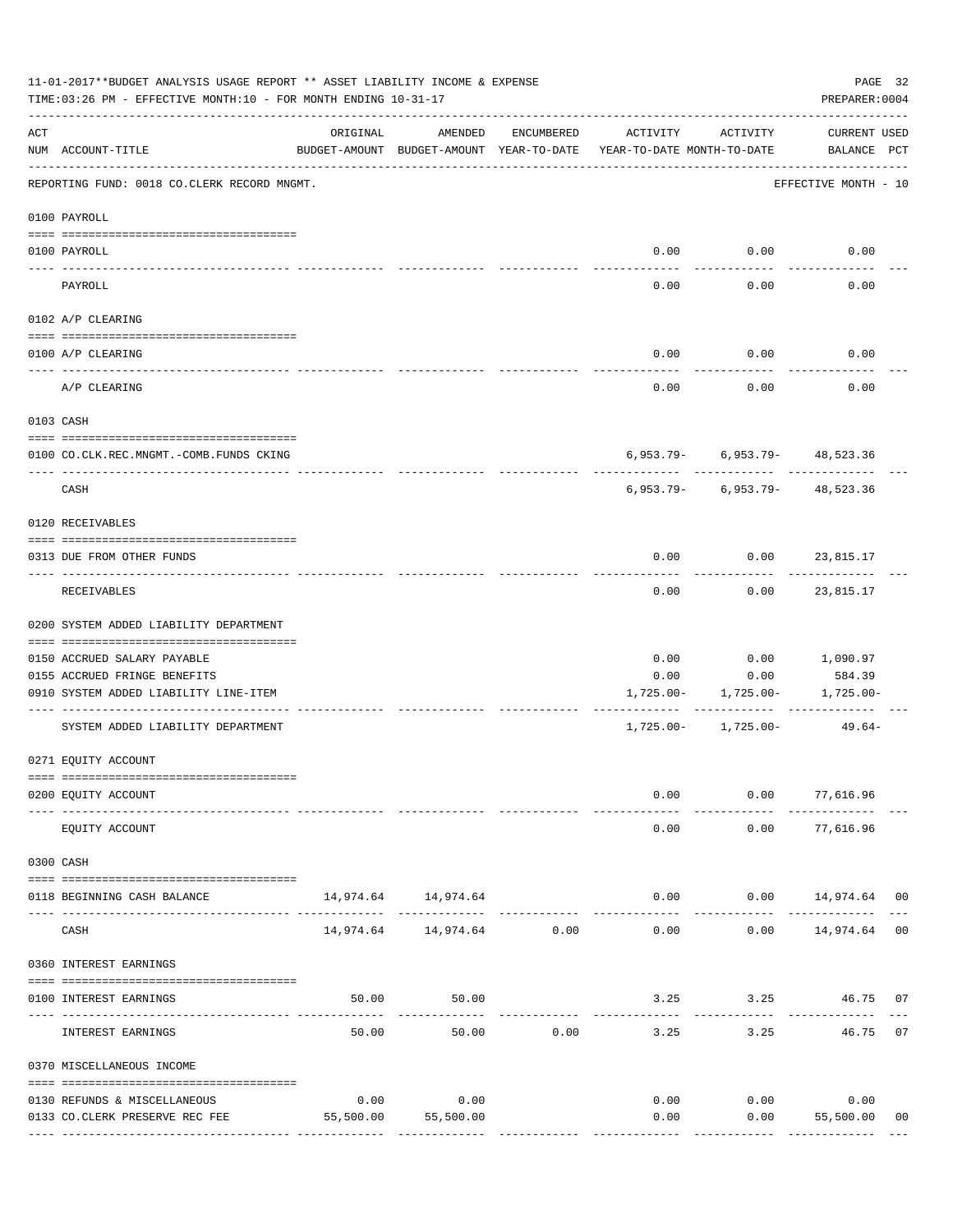| ACT | NUM ACCOUNT-TITLE                           | ORIGINAL<br>BUDGET-AMOUNT BUDGET-AMOUNT YEAR-TO-DATE YEAR-TO-DATE MONTH-TO-DATE | AMENDED                  |      | ENCUMBERED ACTIVITY                                 | ACTIVITY | <b>CURRENT USED</b><br>BALANCE | PCT |
|-----|---------------------------------------------|---------------------------------------------------------------------------------|--------------------------|------|-----------------------------------------------------|----------|--------------------------------|-----|
|     | REPORTING FUND: 0018 CO.CLERK RECORD MNGMT. |                                                                                 |                          |      |                                                     |          | EFFECTIVE MONTH - 10           |     |
|     | MISCELLANEOUS INCOME                        |                                                                                 |                          |      | $55,500.00$ $55,500.00$ $0.00$ $0.00$ $0.00$ $0.00$ |          | 55,500.00 00                   |     |
|     | 0402 CO.CLERK RECORD MNGMT.                 |                                                                                 |                          |      |                                                     |          |                                |     |
|     |                                             |                                                                                 |                          |      |                                                     |          |                                |     |
|     | 0103 SALARY ASSISTANT                       | 29,216.44                                                                       | 29,216.44                | 0.00 | 2,247.42                                            | 2,247.42 | 26,969.02 08                   |     |
|     | 0107 SALARY TEMP/EXTRA                      | 0.00                                                                            | 0.00                     | 0.00 | 0.00                                                | 0.00     | 0.00                           |     |
|     | 0201 SOCIAL SECURITY TAXES                  | 1,811.42                                                                        | 1,811.42                 | 0.00 | 110.98                                              | 110.98   | 1,700.44                       | 06  |
|     | 0202 GROUP HEALTH INSURANCE                 |                                                                                 | 10,494.60    10,494.60   | 0.00 | 874.56                                              | 874.56   | 9,620.04                       | 08  |
|     | 0203 RETIREMENT                             |                                                                                 | 3, 324, 83 3, 324, 83    | 0.00 | 248.12                                              | 248.12   | 3,076.71                       | 07  |
|     | 0204 WORKERS COMPENSATION                   | 122.71                                                                          | 122.71                   | 0.00 | 0.00                                                | 0.00     | 122.71                         | 00  |
|     | 0205 MEDICARE TAX                           | 423.64                                                                          | 423.64                   | 0.00 | 25.96                                               | 25.96    | 397.68                         | 06  |
|     | 0310 OFFICE SUPPLIES                        | 800.00                                                                          | 800.00                   | 0.00 | 0.00                                                | 0.00     | 800.00                         | 00  |
|     | 0312 IMAGING SYSTEM                         |                                                                                 | 21,000.00 21,000.00      | 0.00 |                                                     |          | 1,725.00 1,725.00 19,275.00    | 08  |
|     | 0315 COPIER MAINTENANCE                     | 250.00                                                                          | 250.00                   | 0.00 | 0.00                                                | 0.00     | 250.00                         | 00  |
|     | 0420 TELEPHONE                              | 700.00                                                                          | 700.00                   | 0.00 | 0.00                                                | 0.00     | 700.00                         | 00  |
|     | 0437 DIGITAL IMAGING OF MICROFILM           | 0.00                                                                            | 0.00                     | 0.00 | 0.00                                                | 0.00     | 0.00                           |     |
|     | 0453 COMPUTER SOFTWARE                      | 0.00                                                                            | 0.00                     | 0.00 | 0.00                                                | 0.00     | 0.00                           |     |
|     | 0490 CO. CLERK MISCELLANEOUS                | 881.00                                                                          | 881.00                   | 0.00 |                                                     |          | $0.00$ $0.00$ $881.00$         | 00  |
|     | 0574 COMPUTER EQUIPMENT                     |                                                                                 | 1,500.00 1,500.00        | 0.00 |                                                     |          | $0.00$ $0.00$ $1,500.00$       | 00  |
|     | CO.CLERK RECORD MNGMT.                      |                                                                                 | 70,524.64 70,524.64 0.00 |      |                                                     |          | 5,232.04 5,232.04 65,292.60 07 |     |
|     | CO.CLERK RECORD MNGMT.                      |                                                                                 |                          |      |                                                     |          |                                |     |
|     | INCOME TOTALS                               |                                                                                 | 70,524.64 70,524.64      |      |                                                     |          | 3.25 3.25 70,521.39 00         |     |
|     | <b>EXPENSE TOTALS</b>                       |                                                                                 | 70,524.64 70,524.64 0.00 |      | 5,232.04                                            |          | 5,232.04 65,292.60             | 07  |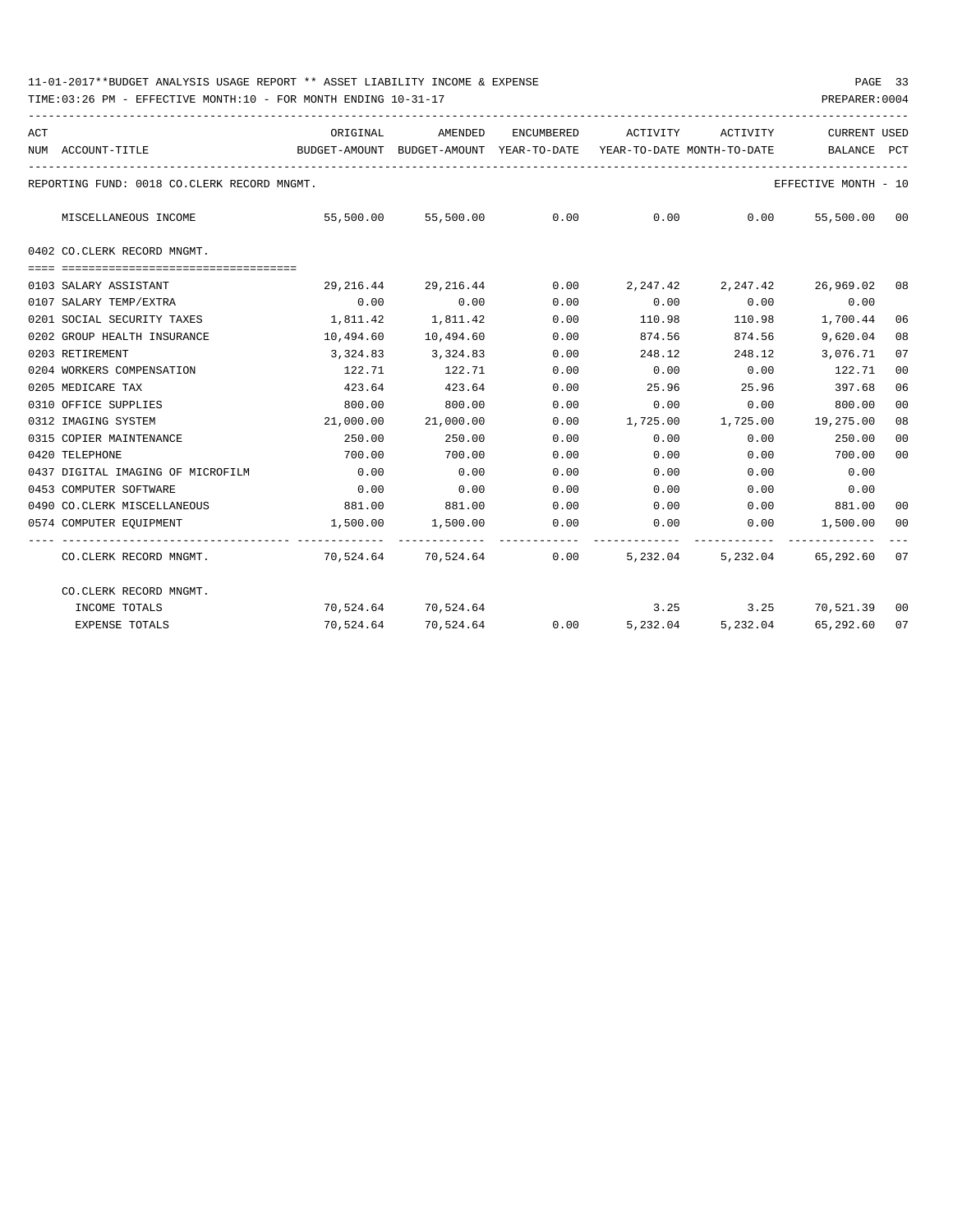| 11-01-2017**BUDGET ANALYSIS USAGE REPORT ** ASSET LIABILITY INCOME & EXPENSE<br>PAGE 34<br>TIME: 03:26 PM - EFFECTIVE MONTH: 10 - FOR MONTH ENDING 10-31-17<br>PREPARER: 0004 |                                                                              |                                                      |                                    |                      |                                        |                        |                                   |  |
|-------------------------------------------------------------------------------------------------------------------------------------------------------------------------------|------------------------------------------------------------------------------|------------------------------------------------------|------------------------------------|----------------------|----------------------------------------|------------------------|-----------------------------------|--|
| ACT                                                                                                                                                                           | NUM ACCOUNT-TITLE                                                            | ORIGINAL<br>BUDGET-AMOUNT BUDGET-AMOUNT YEAR-TO-DATE | AMENDED                            | ENCUMBERED           | ACTIVITY<br>YEAR-TO-DATE MONTH-TO-DATE | ACTIVITY               | CURRENT USED<br>BALANCE PCT       |  |
|                                                                                                                                                                               | REPORTING FUND: 0019 DIST.CLK.RECORDS MNGMT.                                 |                                                      |                                    |                      |                                        |                        | EFFECTIVE MONTH - 10              |  |
|                                                                                                                                                                               | 0100 PAYROLL                                                                 |                                                      |                                    |                      |                                        |                        |                                   |  |
|                                                                                                                                                                               | 0100 PAYROLL                                                                 |                                                      |                                    |                      | 0.00                                   | 0.00                   | 0.00                              |  |
|                                                                                                                                                                               | ---- -------<br>PAYROLL                                                      |                                                      |                                    |                      | 0.00                                   | 0.00                   | 0.00                              |  |
|                                                                                                                                                                               | 0102 A/P CLEARING                                                            |                                                      |                                    |                      |                                        |                        |                                   |  |
|                                                                                                                                                                               | 0100 A/P CLEARING                                                            |                                                      |                                    |                      | 0.00                                   | 0.00                   | 0.00                              |  |
|                                                                                                                                                                               | A/P CLEARING                                                                 |                                                      |                                    |                      | 0.00                                   | 0.00                   | 0.00                              |  |
|                                                                                                                                                                               | 0103 CASH                                                                    |                                                      |                                    |                      |                                        |                        |                                   |  |
|                                                                                                                                                                               | 0100 DIST.CLK.REC.MNGMT-COMB.FUNDS CKIN                                      |                                                      |                                    |                      |                                        | 187.13 187.13 8,643.53 |                                   |  |
|                                                                                                                                                                               | CASH                                                                         |                                                      |                                    |                      | 187.13                                 | 187.13                 | 8,643.53                          |  |
|                                                                                                                                                                               | 0120 RECEIVABLES                                                             |                                                      |                                    |                      |                                        |                        |                                   |  |
|                                                                                                                                                                               | 0313 DUE FROM OTHER FUNDS                                                    |                                                      |                                    |                      | 0.00                                   | 0.00                   | 436.56                            |  |
|                                                                                                                                                                               | RECEIVABLES                                                                  |                                                      |                                    |                      | 0.00                                   | 0.00                   | ---------<br>436.56               |  |
|                                                                                                                                                                               | 0200 LIABILITY ACCOUNT                                                       |                                                      |                                    |                      |                                        |                        |                                   |  |
|                                                                                                                                                                               | 0150 ACCRUED SALARY PAYABLE                                                  |                                                      |                                    |                      | 0.00                                   | 0.00                   | 0.01                              |  |
|                                                                                                                                                                               | 0155 ACCRUED FRINGE BENEFITS                                                 |                                                      |                                    |                      | 0.00                                   | 0.00                   | 0.00                              |  |
|                                                                                                                                                                               | 0910 SYSTEM ADDED LIABILITY LINE-ITEM                                        |                                                      |                                    |                      | 0.00                                   | 0.00                   | 0.00                              |  |
|                                                                                                                                                                               | LIABILITY ACCOUNT                                                            |                                                      |                                    |                      | 0.00                                   | 0.00                   | 0.01                              |  |
|                                                                                                                                                                               | 0271 EQUITY ACCOUNT                                                          |                                                      |                                    |                      |                                        |                        |                                   |  |
|                                                                                                                                                                               |                                                                              |                                                      |                                    |                      |                                        |                        |                                   |  |
|                                                                                                                                                                               | 0200 EQUITY ACCOUNT                                                          |                                                      |                                    |                      | 0.00                                   |                        | $0.00$ 8,892.95                   |  |
|                                                                                                                                                                               | EQUITY ACCOUNT                                                               |                                                      |                                    |                      | 0.00                                   |                        | $0.00$ $8,892.95$                 |  |
|                                                                                                                                                                               | 0300 CASH                                                                    |                                                      |                                    |                      |                                        |                        |                                   |  |
|                                                                                                                                                                               | 0119 BEGINNING CASH BALANCE<br>----------------------- -----------           |                                                      | 1,030.00 1,030.00<br>------------- |                      |                                        |                        | $0.00$ $0.00$ $1,030.00$ 00       |  |
|                                                                                                                                                                               | CASH                                                                         | 1,030.00                                             | $1,030.00$ 0.00                    |                      | 0.00                                   |                        | $0.00$ 1,030.00<br>0 <sub>0</sub> |  |
|                                                                                                                                                                               | 0360 INTEREST EARNINGS                                                       |                                                      |                                    |                      |                                        |                        |                                   |  |
|                                                                                                                                                                               | 0100 INTEREST EARNINGS                                                       | 5.00                                                 | 5.00                               |                      |                                        | $0.48$ 0.48            | 4.52 10                           |  |
|                                                                                                                                                                               | INTEREST EARNINGS                                                            | 5.00                                                 | 5.00                               | 0.00                 | 0.48                                   | 0.48                   | 10<br>4.52                        |  |
|                                                                                                                                                                               | 0370 MISCELLEANEOUS INCOME                                                   |                                                      |                                    |                      |                                        |                        |                                   |  |
|                                                                                                                                                                               | 0136 DIST.CLK.PRES.REC.FEE                                                   |                                                      | 3,000.00 3,000.00                  |                      |                                        |                        | 186.65 186.65 2,813.35<br>06      |  |
|                                                                                                                                                                               | ---------------- --------------<br>----------------<br>MISCELLEANEOUS INCOME | 3,000.00                                             | 3,000.00                           | ------------<br>0.00 | --------------<br>186.65               | ------------<br>186.65 | -------------<br>2,813.35 06      |  |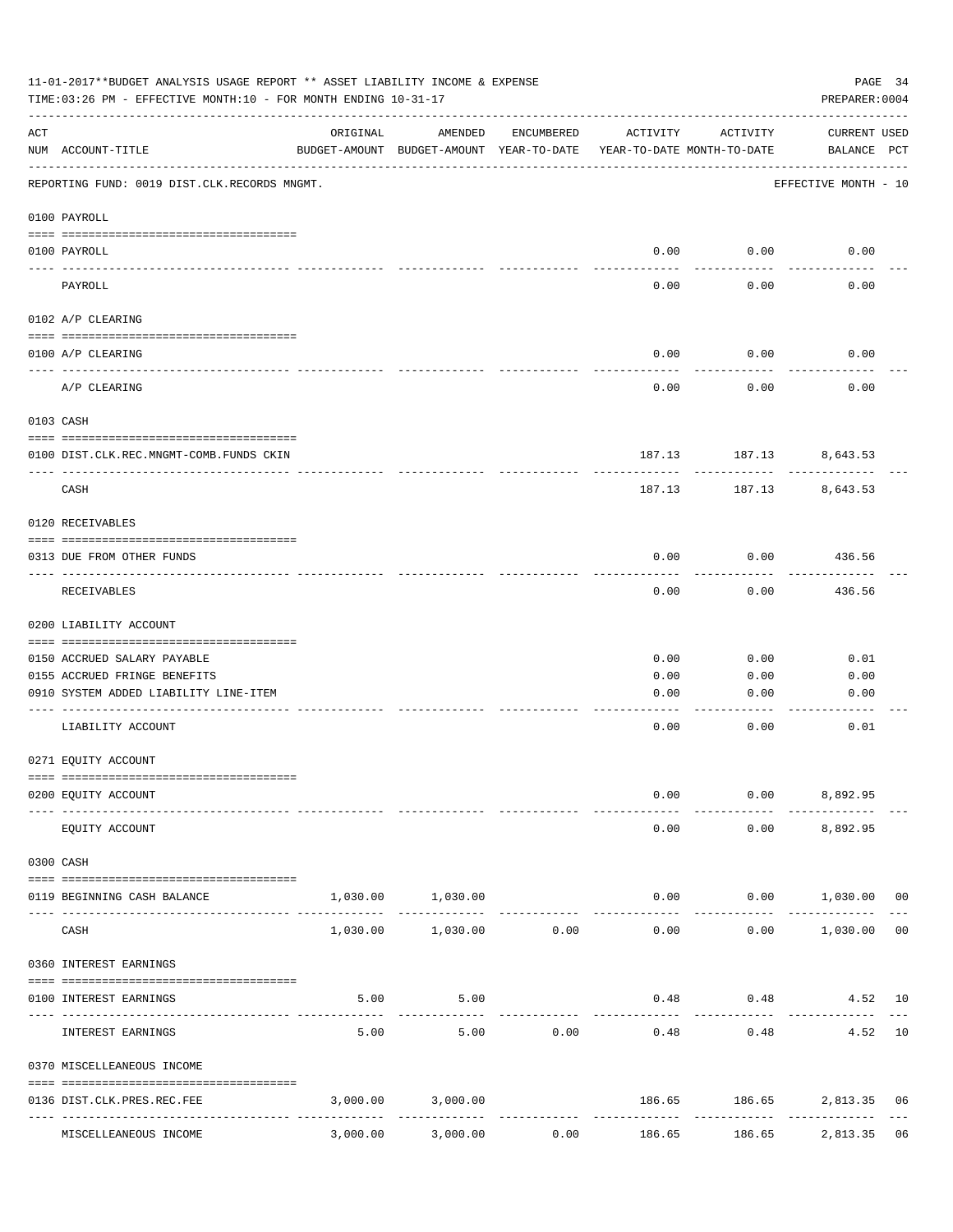| 11-01-2017**BUDGET ANALYSIS USAGE REPORT ** ASSET LIABILITY INCOME & EXPENSE | PAGE 35        |
|------------------------------------------------------------------------------|----------------|
| TIME:03:26 PM - EFFECTIVE MONTH:10 - FOR MONTH ENDING 10-31-17               | PREPARER: 0004 |

| ACT |                                                                                          | ORIGINAL | AMENDED                | ENCUMBERED | ACTIVITY    | ACTIVITY | CURRENT USED              |    |
|-----|------------------------------------------------------------------------------------------|----------|------------------------|------------|-------------|----------|---------------------------|----|
|     | BUDGET-AMOUNT BUDGET-AMOUNT YEAR-TO-DATE YEAR-TO-DATE_MONTH-TO-DATE<br>NUM ACCOUNT-TITLE |          |                        |            |             |          | BALANCE PCT               |    |
|     | REPORTING FUND: 0019 DIST.CLK.RECORDS MNGMT.                                             |          |                        |            |             |          | EFFECTIVE MONTH - 10      |    |
|     | 0450 DIST.CLERK REC. MNGMT.                                                              |          |                        |            |             |          |                           |    |
|     | ----------------------------------                                                       |          |                        |            |             |          |                           |    |
|     | 0107 SALARY TEMP/EXTRA                                                                   | 0.00     | 0.00                   | 0.00       | 0.00        | 0.00     | 0.00                      |    |
|     | 0201 SOCIAL SECURITY TAXES                                                               | 0.00     | 0.00                   | 0.00       | 0.00        | 0.00     | 0.00                      |    |
|     | 0203 RETIREMENT                                                                          | 0.00     | 0.00                   | 0.00       | 0.00        | 0.00     | 0.00                      |    |
|     | 0204 WORKERS COMPENSATION                                                                | 0.00     | 0.00                   | 0.00       | 0.00        | 0.00     | 0.00                      |    |
|     | 0205 MEDICARE TAX                                                                        | 0.00     | 0.00                   | 0.00       | 0.00        | 0.00     | 0.00                      |    |
|     | 0310 OFFICE SUPPLIES                                                                     | 4,035.00 | 4,035.00               | 0.00       | 0.00        |          | 0.00<br>4,035.00          | 00 |
|     | 0400 RECORDS STORAGE SHELVING                                                            | 0.00     | 0.00                   | 0.00       | 0.00        | 0.00     | 0.00                      |    |
|     | 0435 PRINTING                                                                            | 0.00     | 0.00                   | 0.00       | 0.00        | 0.00     | 0.00                      |    |
|     | 0572 OFFICE EQUIPMENT                                                                    | 0.00     | 0.00                   | 0.00       | 0.00        | 0.00     | 0.00                      |    |
|     |                                                                                          |          |                        |            |             |          |                           |    |
|     | DIST.CLERK REC. MNGMT.                                                                   |          | 4,035,00 4,035,00 0.00 |            | 0.00        | 0.00     | 4,035.00                  | 00 |
|     | DIST.CLK.RECORDS MNGMT.                                                                  |          |                        |            |             |          |                           |    |
|     | INCOME TOTALS                                                                            |          | 4,035.00 4,035.00      |            |             |          | 187.13 187.13 3,847.87 05 |    |
|     | <b>EXPENSE TOTALS</b>                                                                    | 4,035.00 | 4,035.00               | 0.00       | $0.00$ 0.00 |          | 4,035.00                  | 00 |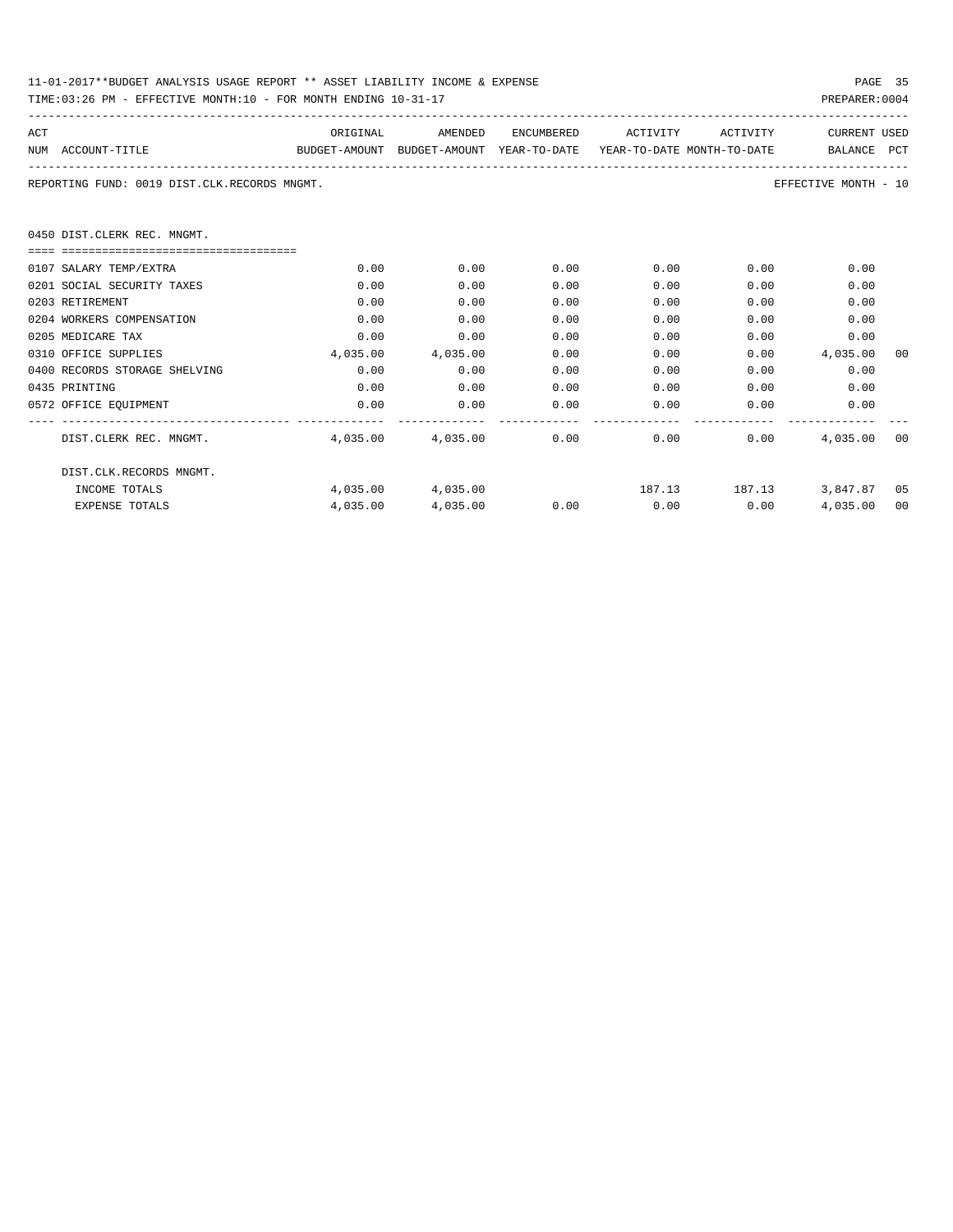|                    | 11-01-2017**BUDGET ANALYSIS USAGE REPORT ** ASSET LIABILITY INCOME & EXPENSE<br>TIME: 03:26 PM - EFFECTIVE MONTH: 10 - FOR MONTH ENDING 10-31-17 |           |                             |                               |                                                                                 |                                                       | PAGE 36<br>PREPARER: 0004   |    |
|--------------------|--------------------------------------------------------------------------------------------------------------------------------------------------|-----------|-----------------------------|-------------------------------|---------------------------------------------------------------------------------|-------------------------------------------------------|-----------------------------|----|
| $\mathop{\rm ACT}$ | NUM ACCOUNT-TITLE                                                                                                                                | ORIGINAL  | AMENDED                     | ENCUMBERED                    | ACTIVITY<br>BUDGET-AMOUNT BUDGET-AMOUNT YEAR-TO-DATE YEAR-TO-DATE MONTH-TO-DATE | ACTIVITY                                              | CURRENT USED<br>BALANCE PCT |    |
|                    | REPORTING FUND: 0020 COUNTY OFFICES REC.MNGMT.                                                                                                   |           |                             |                               |                                                                                 |                                                       | EFFECTIVE MONTH - 10        |    |
|                    | 0100 PAYROLL                                                                                                                                     |           |                             |                               |                                                                                 |                                                       |                             |    |
|                    | 0100 PAYROLL                                                                                                                                     |           |                             |                               |                                                                                 | $0.00$ $0.00$                                         | 0.00                        |    |
|                    | PAYROLL                                                                                                                                          |           |                             |                               | 0.00                                                                            | 0.00                                                  | 0.00                        |    |
|                    | 0102 A/P CLEARING                                                                                                                                |           |                             |                               |                                                                                 |                                                       |                             |    |
|                    | 0100 A/P CLEARING                                                                                                                                |           |                             |                               | 0.00                                                                            | 0.00                                                  | 0.00                        |    |
|                    | A/P CLEARING                                                                                                                                     |           |                             |                               | 0.00                                                                            | 0.00                                                  | 0.00                        |    |
|                    | 0103 CASH                                                                                                                                        |           |                             |                               |                                                                                 |                                                       |                             |    |
|                    | 0100 CO.OFF.REC.MNGMT-COMB. FUNDS CKING                                                                                                          |           |                             |                               |                                                                                 | $2,066.97 - 2,066.97 - 40,695.65$                     |                             |    |
|                    | _______________________________<br>CASH                                                                                                          |           |                             |                               |                                                                                 | ________________<br>$2,066.97 - 2,066.97 - 40,695.65$ | --------                    |    |
|                    | 0120 RECEIVABLES                                                                                                                                 |           |                             |                               |                                                                                 |                                                       |                             |    |
|                    | 0313 DUE FROM OTHER FUNDS                                                                                                                        |           |                             |                               | 0.00                                                                            | $0.00$ 3,668.45                                       |                             |    |
|                    | RECEIVABLES                                                                                                                                      |           |                             |                               | 0.00                                                                            | 0.00                                                  | 3,668.45                    |    |
|                    | 0200 SYSTEM ADDED LIABILITY DEPARTMENT                                                                                                           |           |                             |                               |                                                                                 |                                                       |                             |    |
|                    | 0150 ACCRUED SALARY PAYABLE                                                                                                                      |           |                             |                               | 0.00                                                                            | 0.00                                                  | 283.09                      |    |
|                    | 0155 ACCRUED FRINGE BENEFITS                                                                                                                     |           |                             |                               | 0.00                                                                            | 0.00                                                  | 52.13                       |    |
|                    | 0910 SYSTEM ADDED LIABILITY LINE-ITEM                                                                                                            |           |                             |                               | 0.00                                                                            | 0.00                                                  | 0.00                        |    |
|                    | SYSTEM ADDED LIABILITY DEPARTMENT                                                                                                                |           |                             |                               | 0.00                                                                            | 0.00                                                  | 335.22                      |    |
|                    | 0271 EQUITY ACCOUNT                                                                                                                              |           |                             |                               |                                                                                 |                                                       |                             |    |
|                    | 0200 EQUITY ACCOUNT                                                                                                                              |           |                             |                               | 0.00                                                                            |                                                       | $0.00$ 46,095.85            |    |
|                    | EQUITY ACCOUNT                                                                                                                                   |           |                             |                               | 0.00                                                                            |                                                       | $0.00$ 46,095.85            |    |
|                    | 0300 CASH                                                                                                                                        |           |                             |                               |                                                                                 |                                                       |                             |    |
|                    | 0120 BEGINNING CASH BALANCE                                                                                                                      |           | $0.00$ 0.00<br>. <u>.</u> . |                               |                                                                                 | $0.00$ $0.00$<br>----------                           | 0.00                        |    |
|                    | CASH                                                                                                                                             | 0.00      | 0.00                        | 0.00                          | $- - - - - -$<br>0.00                                                           | 0.00                                                  | 0.00                        |    |
|                    | 0360 INTEREST EARNINGS                                                                                                                           |           |                             |                               |                                                                                 |                                                       |                             |    |
|                    | 0100 INTEREST EARNINGS                                                                                                                           | 40.00     | 40.00                       |                               |                                                                                 |                                                       | 2.46 2.46 37.54 06          |    |
|                    | INTEREST EARNINGS                                                                                                                                | 40.00     | 40.00                       | 0.00                          | 2.46                                                                            | 2.46                                                  | 37.54 06                    |    |
|                    | 0370 MISCELLENEOUS INCOME                                                                                                                        |           |                             |                               |                                                                                 |                                                       |                             |    |
|                    | 0135 CO.OFFICE REC.MNGMT.FEE                                                                                                                     | 18,000.00 | 18,000.00                   | ----------------------------- | 370.21                                                                          |                                                       | 370.21 17,629.79            | 02 |
|                    | MISCELLENEOUS INCOME                                                                                                                             | 18,000.00 | 18,000.00                   | 0.00                          | 370.21                                                                          | 370.21                                                | 17,629.79 02                |    |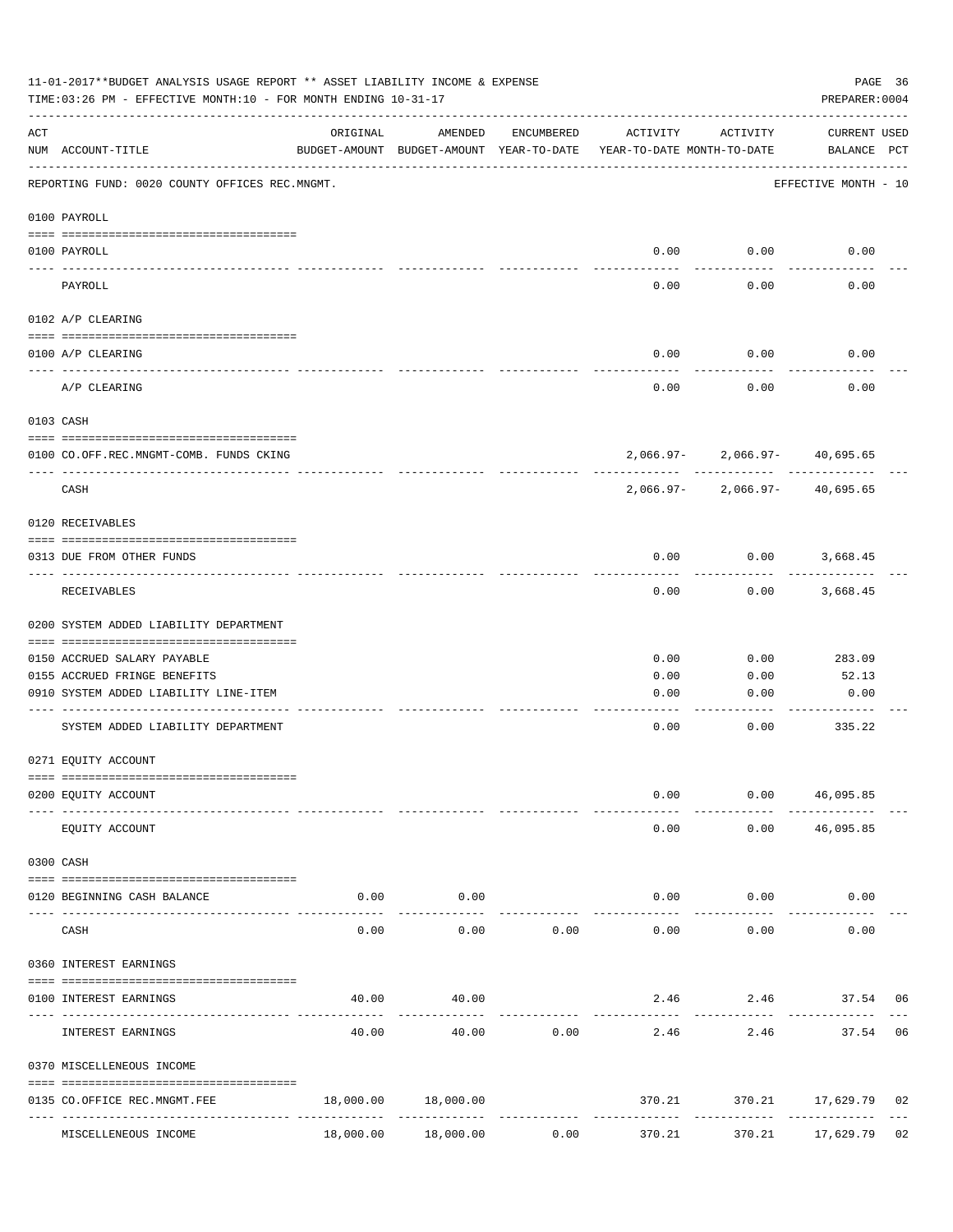| 11-01-2017**BUDGET ANALYSIS USAGE REPORT ** ASSET LIABILITY INCOME & EXPENSE | PAGE.          |  |
|------------------------------------------------------------------------------|----------------|--|
| TIME:03:26 PM - EFFECTIVE MONTH:10 - FOR MONTH ENDING 10-31-17               | PREPARER: 0004 |  |

| ACT                                                                               | ORIGINAL                                                                        | AMENDED                | ENCUMBERED |                                               | ACTIVITY ACTIVITY | <b>CURRENT USED</b>        |        |
|-----------------------------------------------------------------------------------|---------------------------------------------------------------------------------|------------------------|------------|-----------------------------------------------|-------------------|----------------------------|--------|
| NUM ACCOUNT-TITLE                                                                 | BUDGET-AMOUNT BUDGET-AMOUNT YEAR-TO-DATE YEAR-TO-DATE MONTH-TO-DATE BALANCE PCT |                        |            |                                               |                   |                            |        |
| REPORTING FUND: 0020 COUNTY OFFICES REC.MNGMT.                                    |                                                                                 |                        |            |                                               |                   | EFFECTIVE MONTH - 10       |        |
| 0449 COUNTY OFFICES REC.MNGMT.                                                    |                                                                                 |                        |            |                                               |                   |                            |        |
|                                                                                   |                                                                                 |                        |            |                                               |                   |                            |        |
| 0103 SALARY ASSISTANT                                                             | 0.00                                                                            | 0.00                   | 0.00       | $0.00$ $0.00$ $0.00$ $0.00$                   |                   |                            |        |
| 0107 SALARY TEMP./EXTRA                                                           | 8,053.83                                                                        | 8,053.83               | 0.00       | 628.43                                        |                   | 628.43 7,425.40            | 08     |
| 0201 SOCIAL SECURITY TAXES                                                        | 499.34                                                                          | 499.34                 | 0.00       | 38.96                                         |                   | 38.96 460.38               | 08     |
| 0202 GROUP HEALTH INSURANCE                                                       | 0.00                                                                            | 0.00                   | 0.00       | 0.00                                          | 0.00              | 0.00                       |        |
| 0203 RETIREMENT                                                                   | 916.53                                                                          | 916.53                 | 0.00       | 69.38                                         | 69.38             | 847.15                     | 08     |
| 0204 WORKERS COMPENSATION                                                         | 33.83                                                                           | 33.83                  | 0.00       | 0.00                                          | 0.00              | 33.83                      | $00\,$ |
| 0205 MEDICARE TAX                                                                 | 116.78                                                                          | 116.78                 | 0.00       | 9.11                                          | 9.11              | 107.67                     | 08     |
| 0310 OFFICE SUPPLIES                                                              | 4,863.25                                                                        | 4,863.25               | 0.00       | $0.00$ 0.00                                   |                   | 4,863.25                   | 00     |
| 0350 RECORDS DISPOSAL                                                             | 2,006.44                                                                        | 2,006.44               | 0.00       | 143.76 143.76 1,862.68                        |                   |                            | 07     |
| 0400 RECORDS STORAGE SHELVING                                                     | 0.00                                                                            | 0.00                   | 0.00       | 0.00                                          | 0.00              | 0.00                       |        |
| 0453 COMPUTER SOFTWARE MAINTENANCE                                                | 1,550.00                                                                        | 1,550.00 0.00          |            | $1,550.00$ $1,550.00$                         |                   | $0.00$ 100                 |        |
| 0460 EQUIPMENT RENTAL                                                             | 0.00                                                                            | 0.00                   | 0.00       | 0.00                                          | 0.00              | 0.00                       |        |
| 0574 COMPUTER EQUIPMENT                                                           | 0.00                                                                            | 0.00                   | 0.00       | 0.00                                          | 0.00              | 0.00                       |        |
|                                                                                   |                                                                                 |                        |            |                                               |                   |                            |        |
| COUNTY OFFICES REC.MNGMT. 48,040.00 18,040.00 0.00 2,439.64 2,439.64 15,600.36 14 |                                                                                 |                        |            |                                               |                   |                            |        |
| COUNTY OFFICES REC.MNGMT.                                                         |                                                                                 |                        |            |                                               |                   |                            |        |
| INCOME TOTALS                                                                     |                                                                                 | 18,040.00    18,040.00 |            |                                               |                   | 372.67 372.67 17,667.33 02 |        |
| <b>EXPENSE TOTALS</b>                                                             | 18,040.00                                                                       | 18,040.00              |            | $0.00$ $2,439.64$ $2,439.64$ $15,600.36$ $14$ |                   |                            |        |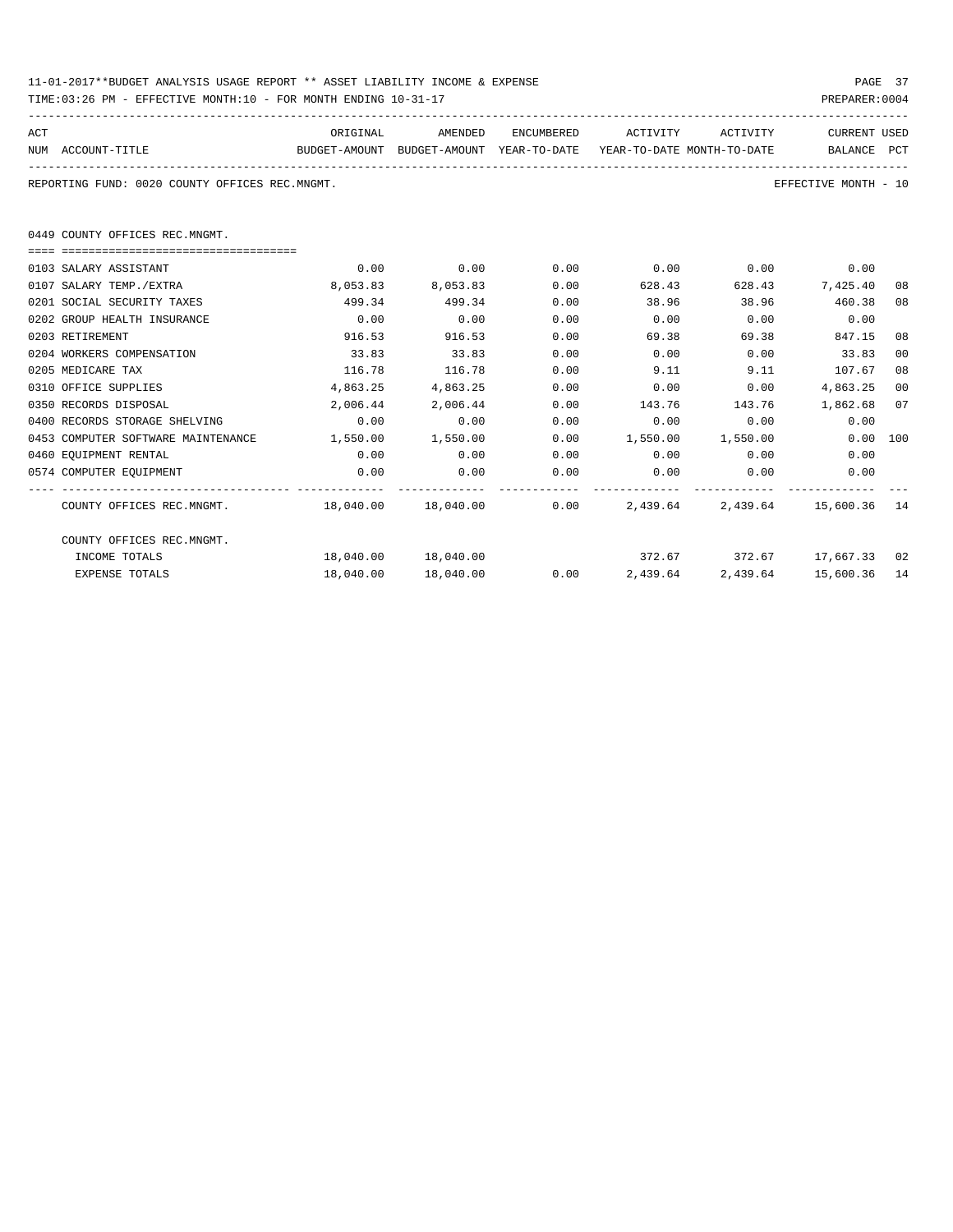|     | 11-01-2017**BUDGET ANALYSIS USAGE REPORT ** ASSET LIABILITY INCOME & EXPENSE<br>TIME: 03:26 PM - EFFECTIVE MONTH: 10 - FOR MONTH ENDING 10-31-17 |          |                                                     |            |                                        |                                                   | PAGE 38<br>PREPARER: 0004              |  |
|-----|--------------------------------------------------------------------------------------------------------------------------------------------------|----------|-----------------------------------------------------|------------|----------------------------------------|---------------------------------------------------|----------------------------------------|--|
| ACT | NUM ACCOUNT-TITLE                                                                                                                                | ORIGINAL | AMENDED<br>BUDGET-AMOUNT BUDGET-AMOUNT YEAR-TO-DATE | ENCUMBERED | ACTIVITY<br>YEAR-TO-DATE MONTH-TO-DATE | ACTIVITY                                          | <b>CURRENT USED</b><br>BALANCE PCT     |  |
|     | REPORTING FUND: 0021 FANNIN CO. R & B #1 FUND                                                                                                    |          |                                                     |            |                                        |                                                   | EFFECTIVE MONTH - 10                   |  |
|     | 0100 PAYROLL                                                                                                                                     |          |                                                     |            |                                        |                                                   |                                        |  |
|     | 0100 PAYROLL                                                                                                                                     |          |                                                     |            | 0.00                                   | 0.00                                              | 0.00                                   |  |
|     | ------------------------ --------<br>PAYROLL                                                                                                     |          |                                                     |            | 0.00                                   | 0.00                                              | 0.00                                   |  |
|     | 0102 A/P CLEARING                                                                                                                                |          |                                                     |            |                                        |                                                   |                                        |  |
|     | 0100 A/P CLEARING                                                                                                                                |          |                                                     |            | 0.00                                   | 0.00                                              | 0.00                                   |  |
|     | A/P CLEARING                                                                                                                                     |          |                                                     |            | 0.00                                   | 0.00                                              | 0.00                                   |  |
|     | 0103 CASH                                                                                                                                        |          |                                                     |            |                                        |                                                   |                                        |  |
|     |                                                                                                                                                  |          |                                                     |            |                                        |                                                   |                                        |  |
|     | 0100 R&B#1-COMBINED FUNDS CHECKING<br>0175 TEXPOOL                                                                                               |          |                                                     |            | 14.58                                  | 15,015.59- 15,015.59- 149,798.99<br>14.58         | 17,480.56                              |  |
|     | CASH                                                                                                                                             |          |                                                     |            |                                        | -------------<br>15,001.01- 15,001.01- 167,279.55 |                                        |  |
|     | 0120 RECEIVABLES                                                                                                                                 |          |                                                     |            |                                        |                                                   |                                        |  |
|     | 0311 TAXES RECEIVABLE                                                                                                                            |          |                                                     |            | 0.00                                   | 0.00                                              | 29,558.47                              |  |
|     | 0312 DUE FROM OTHER GOVERNMENTS                                                                                                                  |          |                                                     |            | 0.00                                   | 0.00                                              | 6,633.14                               |  |
|     | 0313 DUE FROM OTHER FUNDS                                                                                                                        |          |                                                     |            | 0.00                                   | 0.00                                              | 8,927.99                               |  |
|     | 0315 INVENTORY ASSET                                                                                                                             |          |                                                     |            | 0.00                                   | 0.00                                              | 3,473.88<br>$- - - - - - -$            |  |
|     | RECEIVABLES                                                                                                                                      |          |                                                     |            | 0.00                                   | 0.00                                              | 48,593.48                              |  |
|     | 0200 LIABILITY ACCOUNT                                                                                                                           |          |                                                     |            |                                        |                                                   |                                        |  |
|     | 0150 ACCRUED SALARY PAYABLE                                                                                                                      |          |                                                     |            | 0.00                                   | 0.00                                              | 11,068.97                              |  |
|     | 0155 ACCRUED FRINGE BENEFITS                                                                                                                     |          |                                                     |            | 0.00                                   | 0.00                                              | 4,896.71                               |  |
|     | 0200 DEFERRED TAX REVENUE                                                                                                                        |          |                                                     |            | 0.00                                   | 0.00                                              | 27, 352. 33                            |  |
|     | 0910 SYSTEM ADDED LIABILITY LINE-ITEM                                                                                                            |          |                                                     |            | 12,796.59-                             | 12,796.59-                                        | 12,796.59-                             |  |
|     | LIABILITY ACCOUNT                                                                                                                                |          |                                                     |            |                                        | $12,796.59 - 12,796.59 -$                         | ----------- -------------<br>30,521.42 |  |
|     | 0207 DUE TO FUND                                                                                                                                 |          |                                                     |            |                                        |                                                   |                                        |  |
|     | 0070 DUE TO RIGHT OF WAY                                                                                                                         |          |                                                     |            | 0.00                                   | 0.00                                              | 0.00                                   |  |
|     | 0131 DUE TO RD. DIST. 17A                                                                                                                        |          |                                                     |            | 0.00                                   | 0.00                                              | 0.00                                   |  |
|     | ------------------------ -----------<br>---- -------<br>DUE TO FUND                                                                              |          |                                                     |            | 0.00                                   | 0.00                                              | 0.00                                   |  |
|     | 0231 LOANS                                                                                                                                       |          |                                                     |            |                                        |                                                   |                                        |  |
|     |                                                                                                                                                  |          |                                                     |            |                                        |                                                   |                                        |  |
|     | 0100 LOAN BSB EQUIPMENT<br>-------------------- ------------                                                                                     |          |                                                     |            | 0.00                                   | 0.00                                              | 0.00                                   |  |
|     | LOANS                                                                                                                                            |          |                                                     |            | 0.00                                   | 0.00                                              | 0.00                                   |  |
|     | 0271 EQUITY ACCOUNT                                                                                                                              |          |                                                     |            |                                        |                                                   |                                        |  |
|     | 0200 EQUITY ACCOUNTY<br>----------------- --------------                                                                                         |          |                                                     |            | 0.00                                   | 0.00                                              | 187,556.03<br>. <u>.</u> .             |  |
|     | EQUITY ACCOUNT                                                                                                                                   |          |                                                     |            | 0.00                                   | 0.00                                              | 187,556.03                             |  |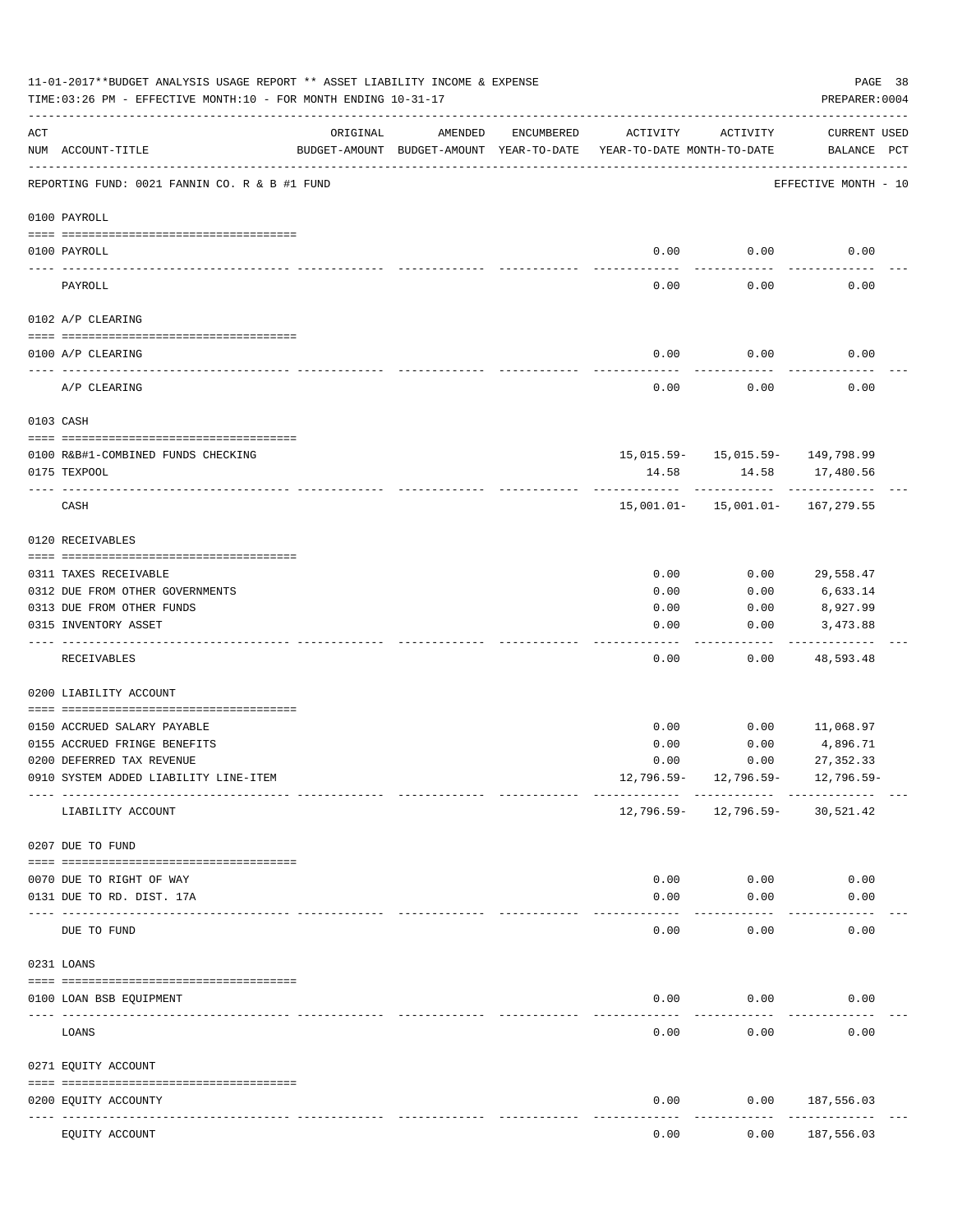|     | 11-01-2017**BUDGET ANALYSIS USAGE REPORT ** ASSET LIABILITY INCOME & EXPENSE      |                                                                                 |                                                                                         |            |              |                                   | PAGE 39                     |                         |
|-----|-----------------------------------------------------------------------------------|---------------------------------------------------------------------------------|-----------------------------------------------------------------------------------------|------------|--------------|-----------------------------------|-----------------------------|-------------------------|
|     | TIME: 03:26 PM - EFFECTIVE MONTH: 10 - FOR MONTH ENDING 10-31-17                  |                                                                                 |                                                                                         |            |              |                                   | PREPARER: 0004              |                         |
| ACT | NUM ACCOUNT-TITLE                                                                 | ORIGINAL<br>BUDGET-AMOUNT BUDGET-AMOUNT YEAR-TO-DATE YEAR-TO-DATE MONTH-TO-DATE | AMENDED                                                                                 | ENCUMBERED |              | ACTIVITY ACTIVITY                 | CURRENT USED<br>BALANCE PCT |                         |
|     | REPORTING FUND: 0021 FANNIN CO. R & B #1 FUND                                     |                                                                                 |                                                                                         |            |              |                                   | EFFECTIVE MONTH - 10        |                         |
|     | 0300 TOTAL REV/TRANSFERS                                                          |                                                                                 |                                                                                         |            |              |                                   |                             |                         |
|     | 0121 BEGINNING CASH BALANCE                                                       | $136, 267.36$ $136, 267.36$ $136, 267.36$ $136, 267.36$                         |                                                                                         |            |              |                                   |                             | 0 <sub>0</sub>          |
|     | TOTAL REV/TRANSFERS                                                               |                                                                                 | $136,267.36$ $136,267.36$ $0.00$ $0.00$ $0.00$ $136,267.36$                             |            |              |                                   |                             | 00                      |
|     | 0310 PROPERTY TAXES                                                               |                                                                                 |                                                                                         |            |              |                                   |                             |                         |
|     |                                                                                   |                                                                                 |                                                                                         |            |              |                                   |                             |                         |
|     | 0110 CURRENT TAXES<br>0120 DELINQUENT TAXES                                       |                                                                                 | $449,085.92$ $449,085.92$ $12,511.59$ $12,511.59$ $436,574.33$<br>$9,000.00$ $9,000.00$ |            |              | 1,240.15 1,240.15 7,759.85        | ------------- ------------- | 03<br>14<br>$---$       |
|     | PROPERTY TAXES                                                                    |                                                                                 | 458,085.92 458,085.92 0.00 13,751.74 13,751.74 444,334.18 03                            |            |              |                                   |                             |                         |
|     | 0318 OTHER TAXES                                                                  |                                                                                 |                                                                                         |            |              |                                   |                             |                         |
|     | 0120 PAY N LIEU TAX/GRASSLAND                                                     |                                                                                 | $1,000.00$ $1,000.00$                                                                   |            |              | $0.00$ $0.00$ $1,000.00$ $00$     |                             |                         |
|     | 0121 PAY N LIEU TAX/UPPER TRINITY                                                 | 0.00                                                                            | 0.00                                                                                    |            | 884.17       | 884.17                            | 884.17+                     |                         |
|     | 0160 SALES TAX REVENUES                                                           | 40,913.00<br>- ------------- -                                                  | 40,913.00                                                                               |            |              | 4,097.74 4,097.74 36,815.26       |                             | 10                      |
|     | OTHER TAXES                                                                       |                                                                                 | $41,913.00$ $41,913.00$ $0.00$ $4,981.91$ $4,981.91$ $36,931.09$                        |            |              |                                   |                             | 12                      |
|     | 0321 FEES OF TAX COLLECTOR                                                        |                                                                                 |                                                                                         |            |              |                                   |                             |                         |
|     | 0200 CAR REGISTRATION/SALES TAX                                                   | 85,392.00 85,392.00                                                             |                                                                                         |            |              | $0.00$ $0.00$ $85,392.00$         |                             | 0 <sub>0</sub>          |
|     | 0300 COUNTY'S ADDITIONAL \$10                                                     |                                                                                 | 64,000.00 64,000.00                                                                     |            |              | 5,011.45 5,011.45 58,988.55<br>.  | ------------                | 08                      |
|     | FEES OF TAX COLLECTOR 600 149,392.00 149,392.00 0.00 5,011.45 5,011.45 144,380.55 |                                                                                 |                                                                                         |            |              |                                   |                             | 03                      |
|     | 0330 GRANTS                                                                       |                                                                                 |                                                                                         |            |              |                                   |                             |                         |
|     | 0200 FEMA GRANT                                                                   | 0.00                                                                            | 0.00                                                                                    |            |              | $0.00$ $0.00$                     | 0.00                        |                         |
|     | GRANTS                                                                            | 0.00                                                                            | 0.00                                                                                    | 0.00       | 0.00         | 0.00                              | 0.00                        |                         |
|     | 0350 FINES                                                                        |                                                                                 |                                                                                         |            |              |                                   |                             |                         |
|     | 0403 COUNTY CLERK FINES                                                           |                                                                                 | 12,024.00 12,024.00                                                                     |            | 0.00         |                                   | $0.00$ $12,024.00$          | 0 <sub>0</sub>          |
|     | 0450 DISTRICT CLERK FINES                                                         | 11,311.00                                                                       | 11,311.00                                                                               |            | 352.63       |                                   | 352.63 10,958.37            | 03                      |
|     | 0455 J. P. #1 FINES                                                               | 7,686.00                                                                        | 7,686.00                                                                                |            | 0.00         | 0.00                              | 7,686.00                    | 0 <sub>0</sub>          |
|     | 0456 J. P. #2 FINES                                                               | 1,800.00                                                                        | 1,800.00                                                                                |            | 0.00         | 0.00                              | 1,800.00                    | 0 <sub>0</sub>          |
|     | 0457 J. P. #3 FINES                                                               | 2,500.00                                                                        | 2,500.00                                                                                |            | 0.00         | 0.00<br>---------                 | 2,500.00                    | 0 <sub>0</sub><br>$---$ |
|     | FINES                                                                             | 35,321.00                                                                       | 35,321.00                                                                               | 0.00       | 352.63       | 352.63                            | 34,968.37                   | 01                      |
|     | 0360 INTEREST EARNINGS                                                            |                                                                                 |                                                                                         |            |              |                                   |                             |                         |
|     | 0100 INTEREST EARNINGS                                                            |                                                                                 | 175.00 175.00                                                                           |            | ------------ | 24.21 24.21 150.79<br>----------- |                             | 14                      |
|     | INTEREST EARNINGS                                                                 | 175.00                                                                          | 175.00                                                                                  |            | $0.00$ 24.21 | 24.21                             | 150.79                      | 14                      |
|     | 0364 SALE OF EQUIPMENT                                                            |                                                                                 |                                                                                         |            |              |                                   |                             |                         |
|     | 0162 LAND/BUILDING                                                                | 0.00                                                                            | 0.00                                                                                    |            | 0.00         |                                   | 0.00<br>0.00                |                         |
|     | 0163 SALE OF EQUIPMENT                                                            |                                                                                 | 10,000.00    10,000.00                                                                  |            | 0.00         | 0.00                              | 10,000.00                   | 00                      |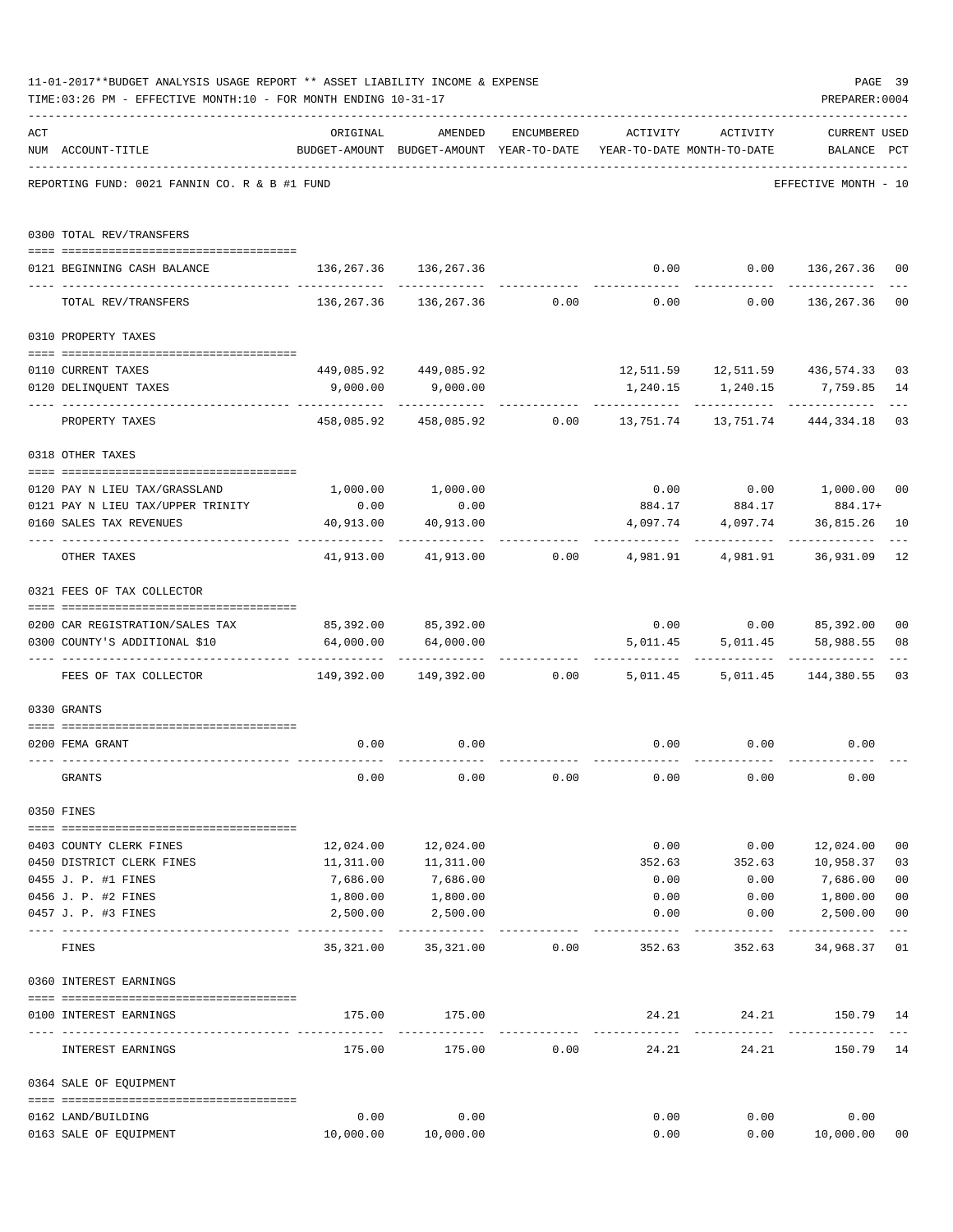| 11-01-2017**BUDGET ANALYSIS USAGE REPORT ** ASSET LIABILITY INCOME & EXPENSE |  |  |  | PAGE |  |
|------------------------------------------------------------------------------|--|--|--|------|--|
|                                                                              |  |  |  |      |  |

| ACT |                                                     | ORIGINAL                                                                                         | AMENDED                                                             | ENCUMBERED                         | ACTIVITY          | ACTIVITY         | <b>CURRENT USED</b>                                          |                |
|-----|-----------------------------------------------------|--------------------------------------------------------------------------------------------------|---------------------------------------------------------------------|------------------------------------|-------------------|------------------|--------------------------------------------------------------|----------------|
|     | NUM ACCOUNT-TITLE                                   |                                                                                                  | BUDGET-AMOUNT BUDGET-AMOUNT YEAR-TO-DATE YEAR-TO-DATE MONTH-TO-DATE |                                    |                   |                  | BALANCE PCT                                                  |                |
|     | REPORTING FUND: 0021 FANNIN CO. R & B #1 FUND       |                                                                                                  |                                                                     |                                    |                   |                  | EFFECTIVE MONTH - 10                                         |                |
|     | SALE OF EQUIPMENT                                   | 10,000.00                                                                                        | 10,000.00                                                           | 0.00                               | 0.00              | 0.00             | 10,000.00                                                    | 00             |
|     | 0370 MISCELLANEOUS REVENUES                         |                                                                                                  |                                                                     |                                    |                   |                  |                                                              |                |
|     |                                                     |                                                                                                  |                                                                     |                                    |                   |                  |                                                              |                |
|     | 0100 PROPERTY LEASE                                 | 0.00                                                                                             | 0.00                                                                |                                    | 0.00              | 0.00             | 0.00                                                         |                |
|     | 0120 STATE LATERAL ROAD                             | 9,500.00                                                                                         | 9,500.00                                                            |                                    | 8,484.17          | 8,484.17         | 1,015.83                                                     | 89             |
|     | 0125 TDT. WEIGHT FEES                               | 20,000.00                                                                                        | 20,000.00                                                           |                                    | 11,254.66         | 11,254.66        | 8,745.34                                                     | 56             |
|     | 0130 REFUNDS & MISCELLANEOUS                        | 100.00                                                                                           | 100.00                                                              |                                    | 853.20            | 853.20           | 753.20+ 853                                                  |                |
|     | 0140 PROCEEDS OF LOAN                               | 0.00                                                                                             | 0.00                                                                |                                    | 0.00              | 0.00             | 0.00                                                         |                |
|     | 0145 REIMBURSEMENT OF MATERIALS                     | 10,000.00                                                                                        | 10,000.00                                                           |                                    | 2,532.28          |                  | 2,532.28 7,467.72                                            | 25             |
|     | MISCELLANEOUS REVENUES                              | 39,600.00                                                                                        | 39,600.00                                                           | 0.00                               | 23,124.31         |                  | 23, 124. 31 16, 475. 69                                      | 58             |
|     | 0509 CONTINGENCY                                    |                                                                                                  |                                                                     |                                    |                   |                  |                                                              |                |
|     | 0475 CONTINGENCY                                    |                                                                                                  | 20,652.99 20,652.99                                                 | 0.00                               | 0.00              |                  | 0.00<br>20,652.99                                            | 00             |
|     | CONTINGENCY                                         | 20,652.99                                                                                        | 20,652.99                                                           | 0.00                               | 0.00              | 0.00             | 20,652.99                                                    | 0 <sub>0</sub> |
|     | 0621 ROAD & BRIDGE 1                                |                                                                                                  |                                                                     |                                    |                   |                  |                                                              |                |
|     |                                                     |                                                                                                  |                                                                     |                                    |                   |                  |                                                              |                |
|     | 0100 COMPENSATION PAY                               | 0.00                                                                                             | 0.00                                                                | 0.00                               | 0.00              | 0.00             | 0.00                                                         |                |
|     | 0101 SALARY ELECTED OFFICIAL                        | 60,894.15                                                                                        | 60,894.15                                                           | 0.00                               | 4,684.18          | 4,684.18         | 56,209.97                                                    | 08             |
|     | 0105 SALARY SECRETARY                               | 0.00                                                                                             | 0.00                                                                | 0.00                               | 0.00              | 0.00             | 0.00                                                         |                |
|     | 0106 SALARY PRECINCT EMPLOYEES                      | 181,789.20                                                                                       | 181,789.20<br>0.00                                                  | 0.00                               | 13,983.82<br>0.00 | 13,983.82        | 167,805.38                                                   | 08             |
|     | 0107 REGULAR-TEMP. PART-TIME<br>0108 SALARY-FOREMAN | 0.00<br>43,479.62                                                                                | 43,479.62                                                           | 0.00<br>0.00                       | 3,344.60          | 0.00<br>3,344.60 | 0.00<br>40,135.02                                            | 08             |
|     |                                                     |                                                                                                  |                                                                     | -----                              |                   |                  |                                                              |                |
|     | 0199 TOTAL SALARIES                                 | 286,162.97                                                                                       | 286,162.97                                                          | 0.00                               | 22,012.60         | 22,012.60        | 264,150.37                                                   | 08             |
|     | 0201 SOCIAL SECURITY TAXES                          | 17,779.30                                                                                        | 17,779.30                                                           | 0.00                               | 1,331.58          | 1,331.58         | 16,447.72                                                    | 07             |
|     | 0202 GROUP HEALTH INSURANCE                         | 73,462.20                                                                                        | 73,462.20                                                           | 0.00                               | 6,071.75          | 6,071.75         | 67,390.45                                                    | 08             |
|     | 0203 RETIREMENT                                     | 32,565.34                                                                                        | 32,565.34                                                           | 0.00                               | 2,430.18          | 2,430.18         | 30, 135. 16                                                  | 07             |
|     | 0204 WORKERS' COMPENSATION                          | 9,447.06                                                                                         | 9,447.06                                                            | 0.00                               | 0.00              | 0.00             | 9,447.06                                                     | 0 <sub>0</sub> |
|     | 0205 MEDICARE TAX                                   |                                                                                                  | 4, 158.06 4, 158.06                                                 | 0.00                               |                   |                  | 311.40 311.40 3,846.66 07                                    |                |
|     | 0206 UNEMPLOYMENT EXPENSE                           | 0.00                                                                                             | 0.00                                                                | 0.00<br>------------               | 0.00              | 0.00             | 0.00                                                         |                |
|     | 0299 TOTAL EMPLOYEE BENEFITS                        | 137,411.96 137,411.96          0.00         10,144.91        10,144.91       127,267.05       07 |                                                                     |                                    |                   |                  |                                                              |                |
|     | 0314 EMPLOYEE PHYSICALS/DOT TESTING                 |                                                                                                  | 450.00 450.00                                                       | 0.00                               | 40.00             |                  | 40.00 410.00                                                 | 09             |
|     | 0340 SHOP SUPPLIES                                  | 3,000.00                                                                                         | 3,000.00                                                            | 0.00                               | 0.00              |                  | $0.00$ 3,000.00                                              | 0 <sub>0</sub> |
|     | 0341 R & B MAT. ROCK & GRAVEL 120,000.00            |                                                                                                  |                                                                     |                                    |                   |                  | $120,000.00$ 0.00 6,741.80 6,741.80 113,258.20               | 06             |
|     | 0342 R & B MAT. CULVERTS                            | 25,000.00                                                                                        | 25,000.00                                                           |                                    | $0.00$ 8,965.18   | 8,965.18         | 16,034.82                                                    | 36             |
|     | 0343 R & B MAT. HARDWRE & LUMB                      | 2,042.14                                                                                         | 2,042.14                                                            | 0.00                               | 0.00              | 0.00             | 2,042.14                                                     | 0 <sub>0</sub> |
|     | 0344 R & B MAT ASPHALT /RD OIL                      | 60,000.00                                                                                        | 60,000.00                                                           | 0.00                               | 0.00              | 0.00             | 60,000.00                                                    | 0 <sub>0</sub> |
|     | 0345 CHEMICALS                                      | 0.00                                                                                             | 0.00                                                                | 0.00                               | 0.00              | 0.00             | 0.00                                                         |                |
|     | 0346 CETRZ EXPENDITURES                             | 0.00                                                                                             |                                                                     | $0.00$ $0.00$ $0.00$ $0.00$ $0.00$ |                   |                  | 0.00                                                         |                |
|     | 0350 DEBRIS REMOVAL                                 | 0.00                                                                                             | 0.00                                                                | 0.00                               | 0.00              | 0.00             | 0.00                                                         |                |
|     | 0399 TOTAL R&B MATERIAL                             |                                                                                                  |                                                                     |                                    |                   |                  | 210,492.14 210,492.14 0.00 15,746.98 15,746.98 194,745.16 07 |                |
|     | 0400 LEGAL FEES                                     |                                                                                                  | $0.00$ 0.00                                                         |                                    |                   |                  | $0.00$ 0.00 0.00 0.00 0.00                                   |                |
|     | 0420 UTILITY TELEPHONE                              | 675.00                                                                                           |                                                                     |                                    |                   |                  | $675.00$ 0.00 58.30 58.30 616.70                             | 09             |
|     | 0421 CELL PHONE ALLOWANCE                           | 600.00                                                                                           | 600.00                                                              | 0.00                               |                   |                  | 50.00 50.00 550.00                                           | 08             |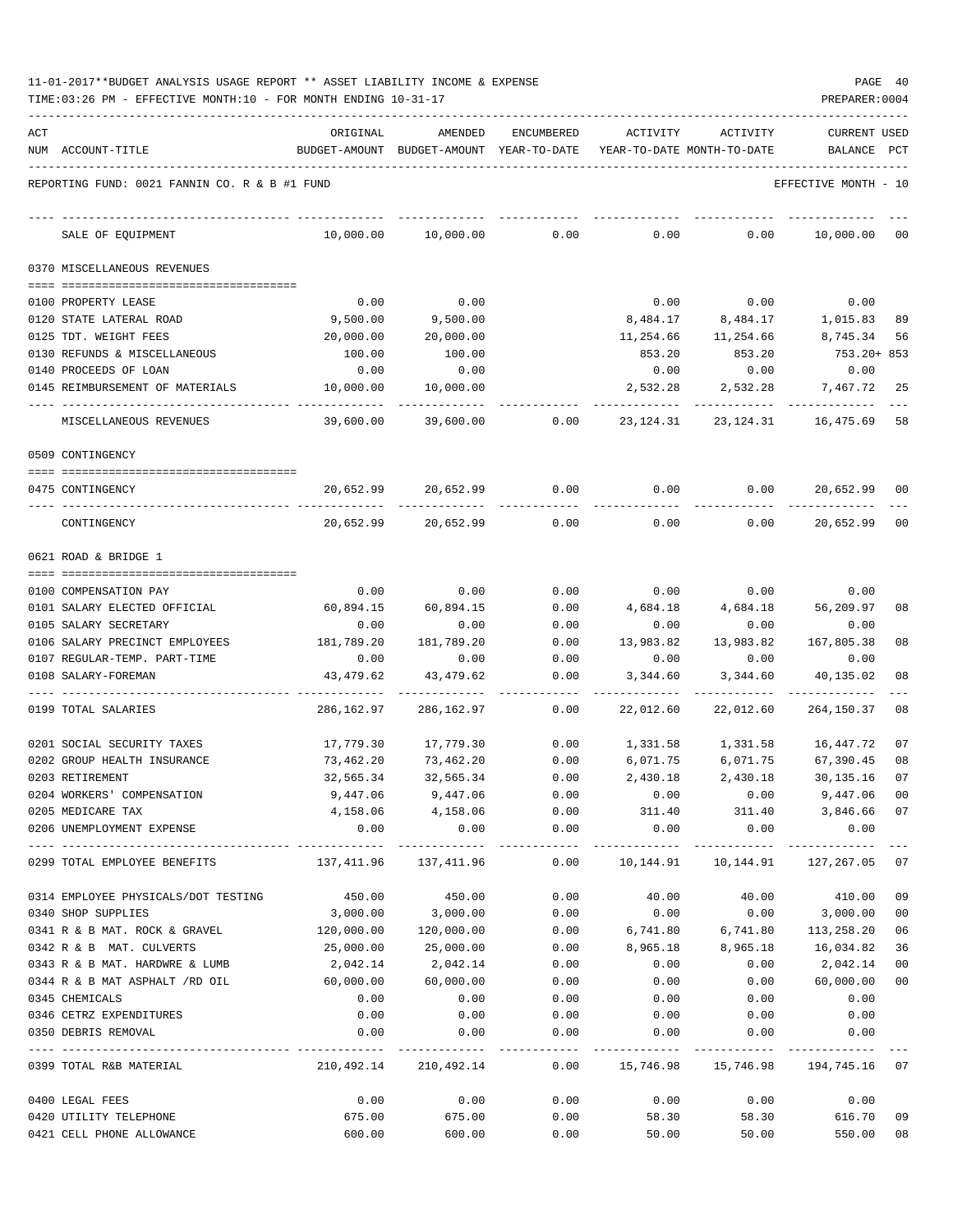TIME:03:26 PM - EFFECTIVE MONTH:10 - FOR MONTH ENDING 10-31-17 PREPARER:0004

| ACT |                                               | ORIGINAL      | AMENDED                    | ENCUMBERED            | ACTIVITY                   | ACTIVITY  | <b>CURRENT USED</b>  |                |
|-----|-----------------------------------------------|---------------|----------------------------|-----------------------|----------------------------|-----------|----------------------|----------------|
|     | NUM ACCOUNT-TITLE                             | BUDGET-AMOUNT | BUDGET-AMOUNT YEAR-TO-DATE |                       | YEAR-TO-DATE MONTH-TO-DATE |           | BALANCE              | PCT            |
|     | REPORTING FUND: 0021 FANNIN CO. R & B #1 FUND |               |                            |                       |                            |           | EFFECTIVE MONTH - 10 |                |
|     | 0423 INTERNET SERVICE                         | 0.00          | 0.00                       | 0.00                  | 0.00                       | 0.00      | 0.00                 |                |
|     | 0427 OUT OF COUNTY TRAVEL                     | 1,435.58      | 1,435.58                   | 0.00                  | 0.00                       | 0.00      | 1,435.58             | 0 <sub>0</sub> |
|     | 0430 BIDS, NOTICES & PERMITS                  | 800.00        | 800.00                     | 0.00                  | 0.00                       | 0.00      | 800.00               | 0 <sub>0</sub> |
|     | 0435 PRINTING                                 | 100.00        | 100.00                     | 0.00                  | 0.00                       | 0.00      | 100.00               | 00             |
|     | 0440 UTILITY ELECTRICITY                      | 1,600.00      | 1,600.00                   | 0.00                  | 67.15                      | 67.15     | 1,532.85             | 0 <sub>4</sub> |
|     | 0442 UTILITY WATER                            | 250.00        | 250.00                     | 0.00                  | 16.58                      | 16.58     | 233.42               | 07             |
|     | 0443 TRASH DUMPSTER PICKUP                    | 1,000.00      | 1,000.00                   | 0.00                  | 71.40                      | 71.40     | 928.60               | 07             |
|     | 0447 REPEATER SERVICE CONTRACT                | 682.32        | 682.32                     | 0.00                  | 0.00                       | 0.00      | 682.32               | 0 <sub>0</sub> |
|     | 0450 R & M BUILDING                           | 300.00        | 300.00                     | 0.00                  | 0.00                       | 0.00      | 300.00               | 0 <sub>0</sub> |
|     | 0453 COMPUTER SOFTWARE                        | 912.50        | 912.50                     | 0.00                  | 0.00                       | 0.00      | 912.50               | 0 <sub>0</sub> |
|     | 0457 R & M MACHINERY GAS & OIL                | 51,000.00     | 51,000.00                  | 0.00                  | 0.00                       | 0.00      | 51,000.00            | 0 <sub>0</sub> |
|     | 0458 R & M MACHINERY PARTS                    | 30,000.00     | 30,000.00                  | 0.00                  | 179.84                     | 179.84    | 29,820.16            | 01             |
|     | 0459 R & M MACH. TIRES & TUBES                | 20,000.00     | 20,000.00                  | 0.00                  | 0.00                       | 0.00      | 20,000.00            | 0 <sub>0</sub> |
|     | 0460 EOUIPMENT RENTAL/LEASE                   | 0.00          | 0.00                       | 0.00                  | 0.00                       | 0.00      | 0.00                 |                |
|     | 0480 BOND                                     | 178.00        | 178.00                     | 0.00                  | 0.00                       | 0.00      | 178.00               | 0 <sub>0</sub> |
|     | 0482 INSURANCE                                | 4,500.00      | 4,500.00                   | 0.00                  | 0.00                       | 0.00      | 4,500.00             | 0 <sub>0</sub> |
|     | 0485 PRISONER SUPPLIES                        | 0.00          | 0.00                       | 0.00                  | 0.00                       | 0.00      | 0.00                 |                |
|     | 0488 FANNIN RURAL RAIL DISTRICT               | 0.00          | 0.00                       | 0.00                  | 0.00                       | 0.00      | 0.00                 |                |
|     | 0490 MISCELLANEOUS                            | 1,000.00      | 1,000.00                   | 0.00                  | 0.00                       | 0.00      | 1,000.00             | 00             |
|     | 0491 SOIL & WATER CONSERVATION                | 250.00        | 250.00                     | 0.00                  | 0.00                       | 0.00      | 250.00               | 0 <sub>0</sub> |
|     | 0492 TDRA FLOOD CASH MATCH                    | 0.00          | 0.00                       | 0.00                  | 0.00                       | 0.00      | 0.00                 |                |
|     | 0494 FLOOD CONTROL SITE MAINTENANCE           | 5,500.00      | 5,500.00                   | 0.00                  | 0.00                       | 0.00      | 5,500.00             | 0 <sub>0</sub> |
|     | 0495 PIPELINE SALES TAX REIMBURSEMENT         | 0.00          | 0.00                       | 0.00                  | 0.00                       | 0.00      | 0.00                 |                |
|     | 0496 TCOG HAZARDOUS WASTEMATCH                | 1,250.00      | 1,250.00                   | 0.00                  | 0.00                       | 0.00      | 1,250.00             | 0 <sub>0</sub> |
|     | 0499 TOTAL SER.& OTHER CHARGES                | 122,033.40    | 122,033.40                 | 0.00                  | 443.27                     | 443.27    | 121,590.13           | 0 <sub>0</sub> |
|     | 0500 LAND                                     |               |                            |                       | 0.00                       | 0.00      | 0.00                 |                |
|     | 0535 BUILDING                                 |               |                            |                       | 0.00                       | 0.00      | 0.00                 |                |
|     | 0570 COMPUTER EQUIPMENT                       | 300.00        | 300.00                     | 0.00                  | 0.00                       | 0.00      | 300.00               | 00             |
|     | 0571 PURCHASE OF MACH./EQUIP.                 | 79,000.00     | 79,000.00                  | 0.00                  | 0.00                       | 0.00      | 79,000.00            | 00             |
|     | 0573 RADIO EQUIPMENT                          | 0.00          | 0.00                       | 0.00                  | 0.00                       | 0.00      | 0.00                 |                |
|     | 0575 LAND AND BUILDING                        | 0.00          | 0.00                       | 0.00                  | 0.00                       | 0.00      | 0.00                 |                |
|     | 0599 CAPITAL OUTLAY                           | 79,300.00     | 79,300.00                  | 0.00                  | 0.00                       | 0.00      | 79,300.00            | 0 <sub>0</sub> |
|     | 0630 NOTE PAYMENT                             | 0.00          | 0.00                       | 0.00                  | 0.00                       | 0.00      | 0.00                 |                |
|     | 0670 NOTE PAYMENT-INTEREST                    | 0.00          | 0.00                       | 0.00                  | 0.00                       | 0.00      | 0.00                 |                |
|     | 0695 SURVEYING                                | 0.00          | 0.00                       | 0.00<br>$- - - - - -$ | 0.00                       | 0.00      | 0.00                 |                |
|     | ROAD & BRIDGE 1                               |               | 835,400.47 835,400.47      | 0.00                  | 48,347.76                  | 48,347.76 | 787,052.71           | 06             |
|     | 0625 ADMINISTRATIVE OFFICE R&B #1             |               |                            |                       |                            |           |                      |                |
|     |                                               |               |                            |                       |                            |           |                      |                |
|     | 0105 SALARY SECRETARY                         | 9,593.48      | 9,593.48                   | 0.00                  | 737.96                     | 737.96    | 8,855.52             | 08             |
|     | 0201 SOCIAL SECURITY TAXES                    | 594.80        | 594.80                     | 0.00                  | 32.54                      | 32.54     | 562.26               | 05             |
|     | 0202 GROUP HEALTH INSURANCE                   | 2,623.65      | 2,623.65                   | 0.00                  | 218.62                     | 218.62    | 2,405.03             | 08             |
|     | 0203 RETIREMENT                               | 1,091.74      | 1,091.74                   | 0.00                  | 81.44                      | 81.44     | 1,010.30             | 07             |
|     | 0204 WORKERS' COMPENSATION                    | 40.29         | 40.29                      | 0.00                  | 0.00                       | 0.00      | 40.29                | 00             |
|     | 0205 MEDICARE TAX                             | 139.11        | 139.11                     | 0.00                  | 7.60                       | 7.60      | 131.51               | 05             |
|     | 0310 OFFICE SUPPLIES                          | 100.00        | 100.00                     | 0.00                  | 0.00                       | 0.00      | 100.00               | 0 <sub>0</sub> |
|     | 0311 POSTAL EXPENSES                          | 0.00          | 0.00                       | 0.00                  | 0.00                       | 0.00      | 0.00                 |                |
|     | 0353 COMPUTER EXPENSE                         | 500.00        | 500.00                     | 0.00                  | 0.00                       | 0.00      | 500.00               | 0 <sub>0</sub> |
|     | 0427 OUT OF COUNTY TRAVEL                     | 0.00          | 0.00                       | 0.00                  | 0.00                       | 0.00      | 0.00                 |                |

0480 BOND 17.75 17.75 0.00 24.75 24.75 7.00- 139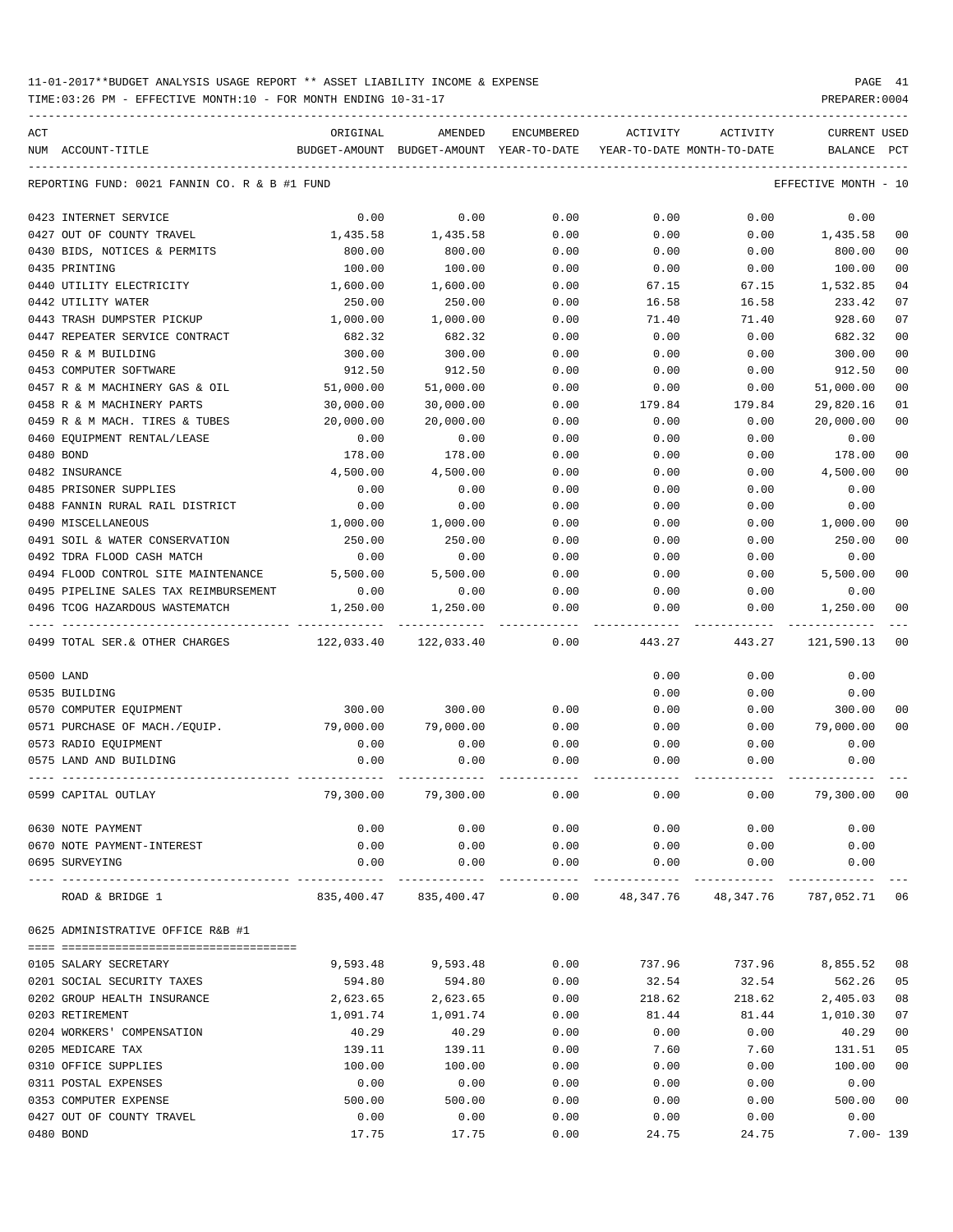11-01-2017\*\*BUDGET ANALYSIS USAGE REPORT \*\* ASSET LIABILITY INCOME & EXPENSE PAGE 42 TIME:03:26 PM - EFFECTIVE MONTH:10 - FOR MONTH ENDING 10-31-17

| ACT |                                                                       | ORIGINAL      | AMENDED       | ENCUMBERED   | ACTIVITY  | ACTIVITY                   | CURRENT USED |     |
|-----|-----------------------------------------------------------------------|---------------|---------------|--------------|-----------|----------------------------|--------------|-----|
| NUM | ACCOUNT-TITLE                                                         | BUDGET-AMOUNT | BUDGET-AMOUNT | YEAR-TO-DATE |           | YEAR-TO-DATE MONTH-TO-DATE | BALANCE      | PCT |
|     |                                                                       |               |               |              |           |                            |              |     |
|     | REPORTING FUND: 0021 FANNIN CO. R & B #1 FUND<br>EFFECTIVE MONTH - 10 |               |               |              |           |                            |              |     |
|     | 0572 OFFICE EQUIPMENT                                                 | 0.00          | 0.00          | 0.00         | 0.00      | 0.00                       | 0.00         |     |
|     |                                                                       | 0.00          | 0.00          | 0.00         | 0.00      | 0.00                       | 0.00         |     |
|     | 0574 COMPUTER EOUIPMENT                                               |               |               |              |           |                            |              |     |
|     | ADMINISTRATIVE OFFICE R&B #1                                          | 14,700.82     | 14,700.82     | 0.00         | 1,102.91  | 1,102.91                   | 13,597.91    | 08  |
|     |                                                                       |               |               |              |           |                            |              |     |
|     | FANNIN CO. R & B #1 FUND                                              |               |               |              |           |                            |              |     |
|     | INCOME TOTALS                                                         | 870,754.28    | 870,754.28    |              | 47,246.25 | 47,246.25                  | 823,508.03   | 05  |
|     | <b>EXPENSE TOTALS</b>                                                 | 870,754.28    | 870,754.28    | 0.00         | 49,450.67 | 49,450.67                  | 821,303.61   | 06  |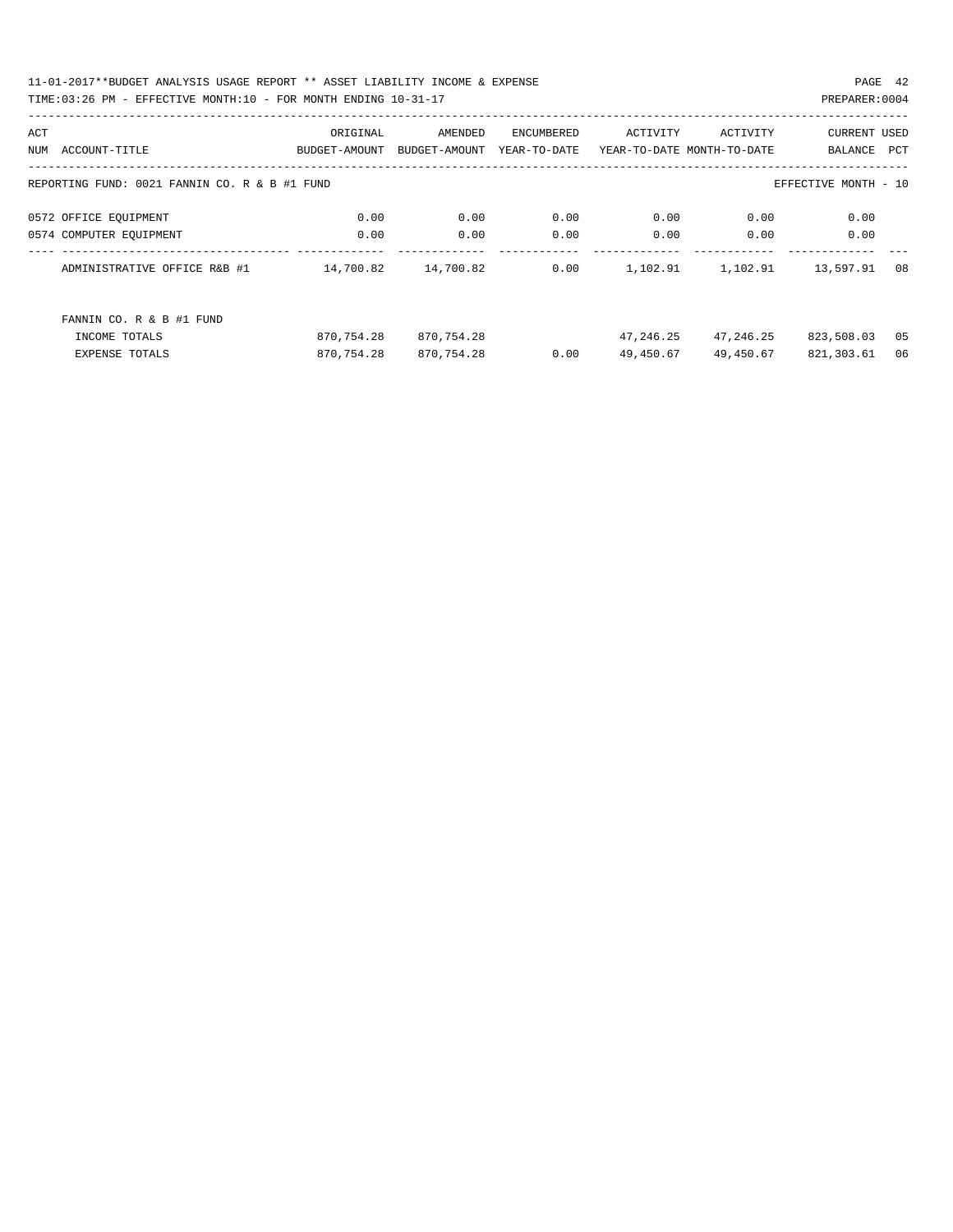|                                                                                                                                                                                                                                                                                                                                                                                                                                                                            | 11-01-2017**BUDGET ANALYSIS USAGE REPORT ** ASSET LIABILITY INCOME & EXPENSE<br>TIME:03:26 PM - EFFECTIVE MONTH:10 - FOR MONTH ENDING 10-31-17 |           |           |            |                                                                                 |                                   | PAGE 43<br>PREPARER: 0004   |                |
|----------------------------------------------------------------------------------------------------------------------------------------------------------------------------------------------------------------------------------------------------------------------------------------------------------------------------------------------------------------------------------------------------------------------------------------------------------------------------|------------------------------------------------------------------------------------------------------------------------------------------------|-----------|-----------|------------|---------------------------------------------------------------------------------|-----------------------------------|-----------------------------|----------------|
| ACT                                                                                                                                                                                                                                                                                                                                                                                                                                                                        | NUM ACCOUNT-TITLE                                                                                                                              | ORIGINAL  | AMENDED   | ENCUMBERED | ACTIVITY<br>BUDGET-AMOUNT BUDGET-AMOUNT YEAR-TO-DATE YEAR-TO-DATE MONTH-TO-DATE | ACTIVITY                          | CURRENT USED<br>BALANCE PCT |                |
|                                                                                                                                                                                                                                                                                                                                                                                                                                                                            | REPORTING FUND: 0022 FANNIN CO. R & B #2 FUND                                                                                                  |           |           |            |                                                                                 |                                   | EFFECTIVE MONTH - 10        |                |
|                                                                                                                                                                                                                                                                                                                                                                                                                                                                            | 0100 PAYROLL                                                                                                                                   |           |           |            |                                                                                 |                                   |                             |                |
|                                                                                                                                                                                                                                                                                                                                                                                                                                                                            | 0100 PAYROLL                                                                                                                                   |           |           |            | 0.00                                                                            | 0.00                              | 0.00                        |                |
| $\frac{1}{2} \left( \frac{1}{2} \right) \left( \frac{1}{2} \right) \left( \frac{1}{2} \right) \left( \frac{1}{2} \right) \left( \frac{1}{2} \right) \left( \frac{1}{2} \right) \left( \frac{1}{2} \right) \left( \frac{1}{2} \right) \left( \frac{1}{2} \right) \left( \frac{1}{2} \right) \left( \frac{1}{2} \right) \left( \frac{1}{2} \right) \left( \frac{1}{2} \right) \left( \frac{1}{2} \right) \left( \frac{1}{2} \right) \left( \frac{1}{2} \right) \left( \frac$ | PAYROLL                                                                                                                                        |           |           |            | 0.00                                                                            | 0.00                              | 0.00                        |                |
|                                                                                                                                                                                                                                                                                                                                                                                                                                                                            | 0102 A/P CLEARING                                                                                                                              |           |           |            |                                                                                 |                                   |                             |                |
|                                                                                                                                                                                                                                                                                                                                                                                                                                                                            | 0100 A/P CLEARING                                                                                                                              |           |           |            | 0.00                                                                            | 0.00                              | 0.00                        |                |
|                                                                                                                                                                                                                                                                                                                                                                                                                                                                            | A/P CLEARING                                                                                                                                   |           |           |            | 0.00                                                                            | 0.00                              | 0.00                        |                |
|                                                                                                                                                                                                                                                                                                                                                                                                                                                                            | 0103 CASH                                                                                                                                      |           |           |            |                                                                                 |                                   |                             |                |
|                                                                                                                                                                                                                                                                                                                                                                                                                                                                            |                                                                                                                                                |           |           |            |                                                                                 |                                   |                             |                |
|                                                                                                                                                                                                                                                                                                                                                                                                                                                                            | 0100 R&B#2- COMBINED FUNDS CHECKING<br>0175 TEXPOOL                                                                                            |           |           |            | 317.40                                                                          | 317.40                            | 380,737.77                  |                |
|                                                                                                                                                                                                                                                                                                                                                                                                                                                                            | CASH                                                                                                                                           |           |           |            | 516.31                                                                          | 516.31                            | 558,798.83                  |                |
|                                                                                                                                                                                                                                                                                                                                                                                                                                                                            | 0120 RECEIVABLES                                                                                                                               |           |           |            |                                                                                 |                                   |                             |                |
|                                                                                                                                                                                                                                                                                                                                                                                                                                                                            |                                                                                                                                                |           |           |            |                                                                                 |                                   |                             |                |
|                                                                                                                                                                                                                                                                                                                                                                                                                                                                            | 0311 TAXES RECEIVABLE                                                                                                                          |           |           |            | 0.00                                                                            | 0.00                              | 32,900.60                   |                |
|                                                                                                                                                                                                                                                                                                                                                                                                                                                                            | 0312 DUE FROM OTHER GOVERNMENT                                                                                                                 |           |           |            | 0.00                                                                            | 0.00                              | 7,258.43                    |                |
|                                                                                                                                                                                                                                                                                                                                                                                                                                                                            | 0313 DUE FROM OTHER FUNDS<br>0315 INVENTORY ASSET                                                                                              |           |           |            | 0.00<br>0.00                                                                    | 0.00<br>0.00                      | 10,399.94<br>41,975.72      |                |
|                                                                                                                                                                                                                                                                                                                                                                                                                                                                            | RECEIVABLES                                                                                                                                    |           |           |            | 0.00                                                                            | 0.00                              | ----------<br>92,534.69     |                |
|                                                                                                                                                                                                                                                                                                                                                                                                                                                                            | 0200 LIABILITY ACCOUNT                                                                                                                         |           |           |            |                                                                                 |                                   |                             |                |
|                                                                                                                                                                                                                                                                                                                                                                                                                                                                            |                                                                                                                                                |           |           |            |                                                                                 |                                   | 10,638.97                   |                |
|                                                                                                                                                                                                                                                                                                                                                                                                                                                                            | 0150 ACCRUED SALARY PAYABLE<br>0155 ACCRUED FRINGE BENEFITS                                                                                    |           |           |            | 0.00<br>0.00                                                                    | 0.00<br>0.00                      | 5,217.20                    |                |
|                                                                                                                                                                                                                                                                                                                                                                                                                                                                            | 0200 DEFERRED TAX REVENUE                                                                                                                      |           |           |            | 0.00                                                                            | 0.00                              | 29,990.98                   |                |
|                                                                                                                                                                                                                                                                                                                                                                                                                                                                            | 0910 SYSTEM ADDED LIABILITY LINE-ITEM                                                                                                          |           |           |            |                                                                                 | $9,857.59 - 9,857.59 -$           | $9,857.59-$                 |                |
|                                                                                                                                                                                                                                                                                                                                                                                                                                                                            | LIABILITY ACCOUNT                                                                                                                              |           |           |            |                                                                                 | $9,857.59 - 9,857.59 - 35,989.56$ | <u>. Bernede Bernede</u>    |                |
|                                                                                                                                                                                                                                                                                                                                                                                                                                                                            | 0207 DUE TO FUND                                                                                                                               |           |           |            |                                                                                 |                                   |                             |                |
|                                                                                                                                                                                                                                                                                                                                                                                                                                                                            | 0070 DUE TO RIGHT OF WAY                                                                                                                       |           |           |            | 0.00                                                                            | 0.00                              | 0.00                        |                |
| $---$                                                                                                                                                                                                                                                                                                                                                                                                                                                                      | DUE TO FUND                                                                                                                                    |           |           |            | 0.00                                                                            | ----------<br>0.00                | 0.00                        |                |
|                                                                                                                                                                                                                                                                                                                                                                                                                                                                            | 0271 EQUITY ACCOUNT                                                                                                                            |           |           |            |                                                                                 |                                   |                             |                |
|                                                                                                                                                                                                                                                                                                                                                                                                                                                                            | 0200 EQUITY ACCOUNT                                                                                                                            |           |           |            | 0.00                                                                            |                                   | 0.00 604,970.06             |                |
|                                                                                                                                                                                                                                                                                                                                                                                                                                                                            | EQUITY ACCOUNT                                                                                                                                 |           |           |            | 0.00                                                                            | 0.00                              | 604,970.06                  |                |
|                                                                                                                                                                                                                                                                                                                                                                                                                                                                            |                                                                                                                                                |           |           |            |                                                                                 |                                   |                             |                |
|                                                                                                                                                                                                                                                                                                                                                                                                                                                                            | 0300 TOTAL REV/TRANSFERS                                                                                                                       |           |           |            |                                                                                 |                                   |                             |                |
|                                                                                                                                                                                                                                                                                                                                                                                                                                                                            | 0122 BEGINNING CASH BALANCE                                                                                                                    | 72,428.09 | 72,428.09 |            | 0.00                                                                            | 0.00                              | 72,428.09                   | 00             |
|                                                                                                                                                                                                                                                                                                                                                                                                                                                                            | TOTAL REV/TRANSFERS                                                                                                                            | 72,428.09 | 72,428.09 | 0.00       | 0.00                                                                            | 0.00                              | 72,428.09                   | 0 <sub>0</sub> |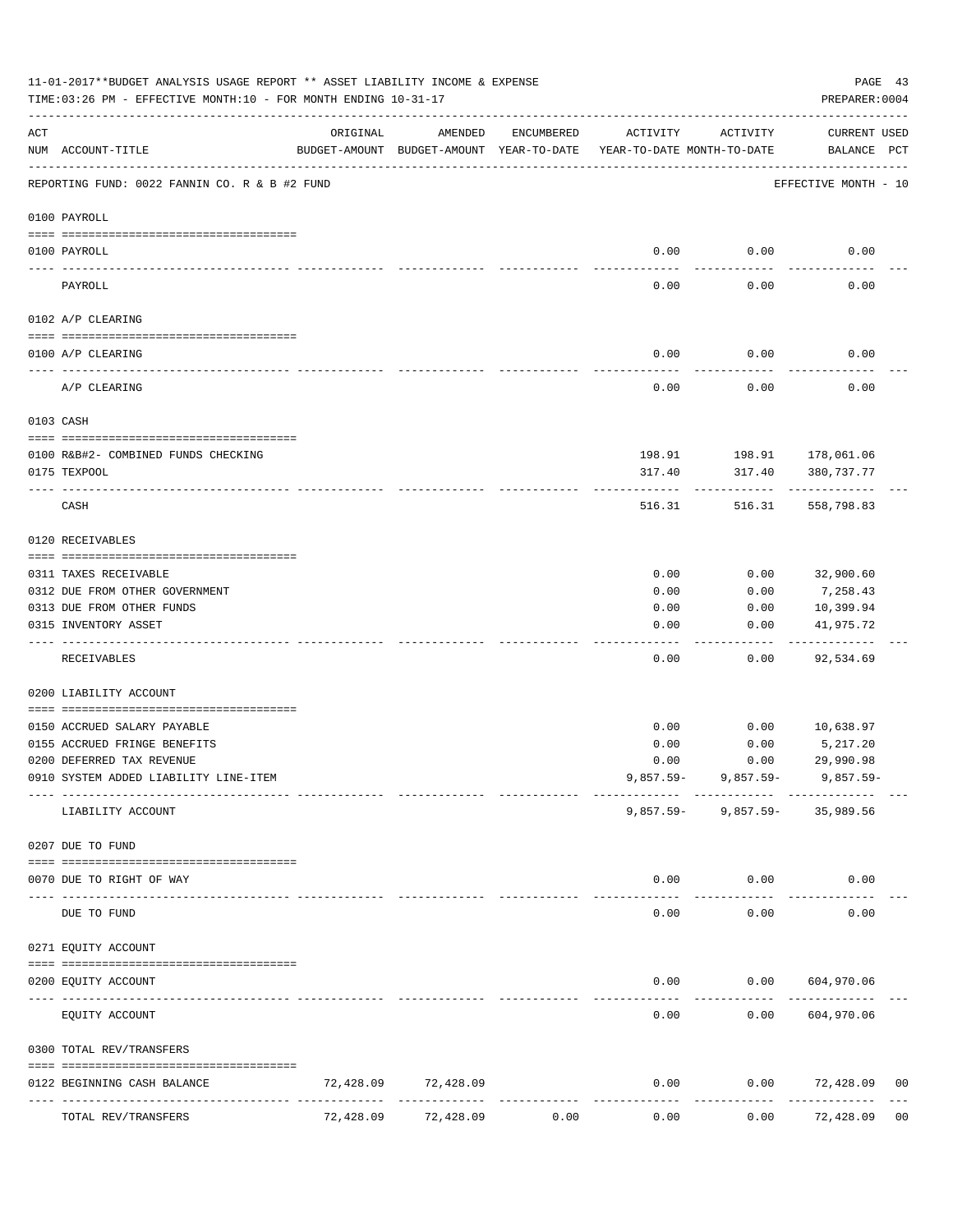|     | 11-01-2017**BUDGET ANALYSIS USAGE REPORT ** ASSET LIABILITY INCOME & EXPENSE<br>TIME: 03:26 PM - EFFECTIVE MONTH: 10 - FOR MONTH ENDING 10-31-17 |                     |                                                     |                      |                                    |                                        | PAGE 44<br>PREPARER: 0004             |                |
|-----|--------------------------------------------------------------------------------------------------------------------------------------------------|---------------------|-----------------------------------------------------|----------------------|------------------------------------|----------------------------------------|---------------------------------------|----------------|
| ACT | NUM ACCOUNT-TITLE                                                                                                                                | ORIGINAL            | AMENDED<br>BUDGET-AMOUNT BUDGET-AMOUNT YEAR-TO-DATE | ENCUMBERED           | ACTIVITY                           | ACTIVITY<br>YEAR-TO-DATE MONTH-TO-DATE | CURRENT USED<br>BALANCE               | $_{\rm PCT}$   |
|     | REPORTING FUND: 0022 FANNIN CO. R & B #2 FUND                                                                                                    |                     |                                                     |                      |                                    |                                        | EFFECTIVE MONTH - 10                  |                |
|     | 0310 PROPERTY TAXES                                                                                                                              |                     |                                                     |                      |                                    |                                        |                                       |                |
|     |                                                                                                                                                  |                     | 523, 125.60 523, 125.60                             |                      |                                    |                                        |                                       |                |
|     | 0110 CURRENT TAXES<br>0120 DELINQUENT TAXES                                                                                                      | 8,068.00            | 8,068.00                                            |                      |                                    |                                        | 6,623.39 18                           |                |
|     | PROPERTY TAXES                                                                                                                                   |                     | 531,193.60 531,193.60 0.00                          |                      |                                    |                                        | 515, 174.64 03                        |                |
|     | 0318 OTHER TAXES                                                                                                                                 |                     |                                                     |                      |                                    |                                        |                                       |                |
|     |                                                                                                                                                  |                     |                                                     |                      |                                    |                                        |                                       |                |
|     | 0120 PAY N LIEU TAX/GRASSLAND                                                                                                                    | 1,500.00            | 1,500.00                                            |                      | 0.00                               | 0.00                                   | 1,500.00 00                           |                |
|     | 0121 PAY N LIEU TAX/UPPER TRINITY                                                                                                                | 0.00                | 0.00                                                |                      |                                    | 1,029.94 1,029.94                      | 1,029.94+                             |                |
|     | 0160 SALES TAX REVENUES                                                                                                                          | 47,659.00<br>.      | 47,659.00                                           |                      | 4,773.33                           | 4,773.33                               | 42,885.67 10<br>----------            |                |
|     | OTHER TAXES                                                                                                                                      | 49,159.00           | 49,159.00                                           | 0.00                 | 5,803.27                           | 5,803.27                               | 43, 355. 73 12                        |                |
|     | 0321 FEES OF TAX COLLECTOR                                                                                                                       |                     |                                                     |                      |                                    |                                        |                                       |                |
|     | 0200 CAR REGISTRATION/SALES TAX                                                                                                                  | 99,470.00 99,470.00 |                                                     |                      |                                    | $0.00$ $0.00$ $99,470.00$              |                                       | 0 <sub>0</sub> |
|     | 0300 COUNTY'S ADDITIONAL \$10                                                                                                                    | 65,285.00           | 65,285.00                                           |                      | 5,837.66                           | 5,837.66                               | 59,447.34                             | 09             |
|     | FEES OF TAX COLLECTOR                                                                                                                            |                     | 164,755.00 164,755.00                               | 0.00                 |                                    | 5,837.66 5,837.66                      | 158,917.34                            | 04             |
|     | 0330 GRANTS                                                                                                                                      |                     |                                                     |                      |                                    |                                        |                                       |                |
|     | 0200 FEMA GRANT                                                                                                                                  | 0.00                | 0.00                                                |                      | 0.00                               |                                        | $0.00$ 0.00                           |                |
|     | GRANTS                                                                                                                                           | 0.00                | 0.00                                                | 0.00                 | 0.00                               | 0.00                                   | 0.00                                  |                |
|     | 0350 FINES                                                                                                                                       |                     |                                                     |                      |                                    |                                        |                                       |                |
|     | 0403 COUNTY CLERK FINES                                                                                                                          | 14,007.00           | 14,007.00                                           |                      | 0.00                               | 0.00                                   | 14,007.00                             | 00             |
|     | 0450 DISTRICT CLERK FINES                                                                                                                        | 13,176.00           | 13,176.00                                           |                      | 410.76                             | 410.76                                 | 12,765.24                             | 03             |
|     | 0455 J. P. #1 FINES                                                                                                                              | 9,133.00            | 9,133.00                                            |                      | 0.00                               | 0.00                                   | 9,133.00                              | 00             |
|     | 0456 J. P. #2 FINES                                                                                                                              |                     | $2,000.00$ $2,000.00$                               |                      | 0.00                               |                                        | $0.00$ $2,000.00$ 00                  |                |
|     | 0457 J. P. #3 FINES                                                                                                                              | 2,500.00            | 2,500.00                                            |                      | 0.00                               |                                        | $0.00$ 2,500.00 00                    |                |
|     | FINES                                                                                                                                            |                     | --------------<br>40,816.00 40,816.00               | ------------<br>0.00 | --------------<br>410.76           |                                        | --------------<br>410.76 40,405.24 01 |                |
|     | 0360 INTEREST EARNINGS                                                                                                                           |                     |                                                     |                      |                                    |                                        |                                       |                |
|     | 0100 INTEREST EARNINGS                                                                                                                           |                     | 225.00 225.00                                       |                      |                                    | 327.76 327.76 102.76 146               |                                       |                |
|     | INTEREST EARNINGS                                                                                                                                |                     | 225.00 225.00 0.00                                  |                      |                                    | 327.76                                 | 327.76 102.76+146                     |                |
|     | 0364 SALE OF EQUIPMENT                                                                                                                           |                     |                                                     |                      |                                    |                                        |                                       |                |
|     | 0163 SALE OF EQUIPMENT                                                                                                                           |                     | 5,000.00 5,000.00                                   |                      |                                    | $0.00$ $0.00$ $5,000.00$ $00$          |                                       |                |
|     | SALE OF EQUIPMENT                                                                                                                                | 5,000.00            |                                                     | 5,000.00 0.00        | ----------- --------------<br>0.00 | ------------<br>0.00                   | 5,000.00 00                           |                |
|     | 0370 MISCELLANEOUS REVENUES                                                                                                                      |                     |                                                     |                      |                                    |                                        |                                       |                |
|     |                                                                                                                                                  |                     |                                                     |                      |                                    |                                        |                                       |                |
|     | 0120 STATE LATERAL ROAD                                                                                                                          |                     | 10,000.00 10,000.00                                 |                      |                                    | 9,882.94 9,882.94                      | 117.06 99                             |                |
|     | 0125 TDT WEIGHT FEES                                                                                                                             | 18,000.00           | 18,000.00                                           |                      |                                    | 13, 110. 19   13, 110. 19              | 4,889.81 73                           |                |
|     | 0130 REFUNDS & MISCELLANEOUS                                                                                                                     | 0.00                | 0.00                                                |                      |                                    | $0.00$ 0.00                            | 0.00                                  |                |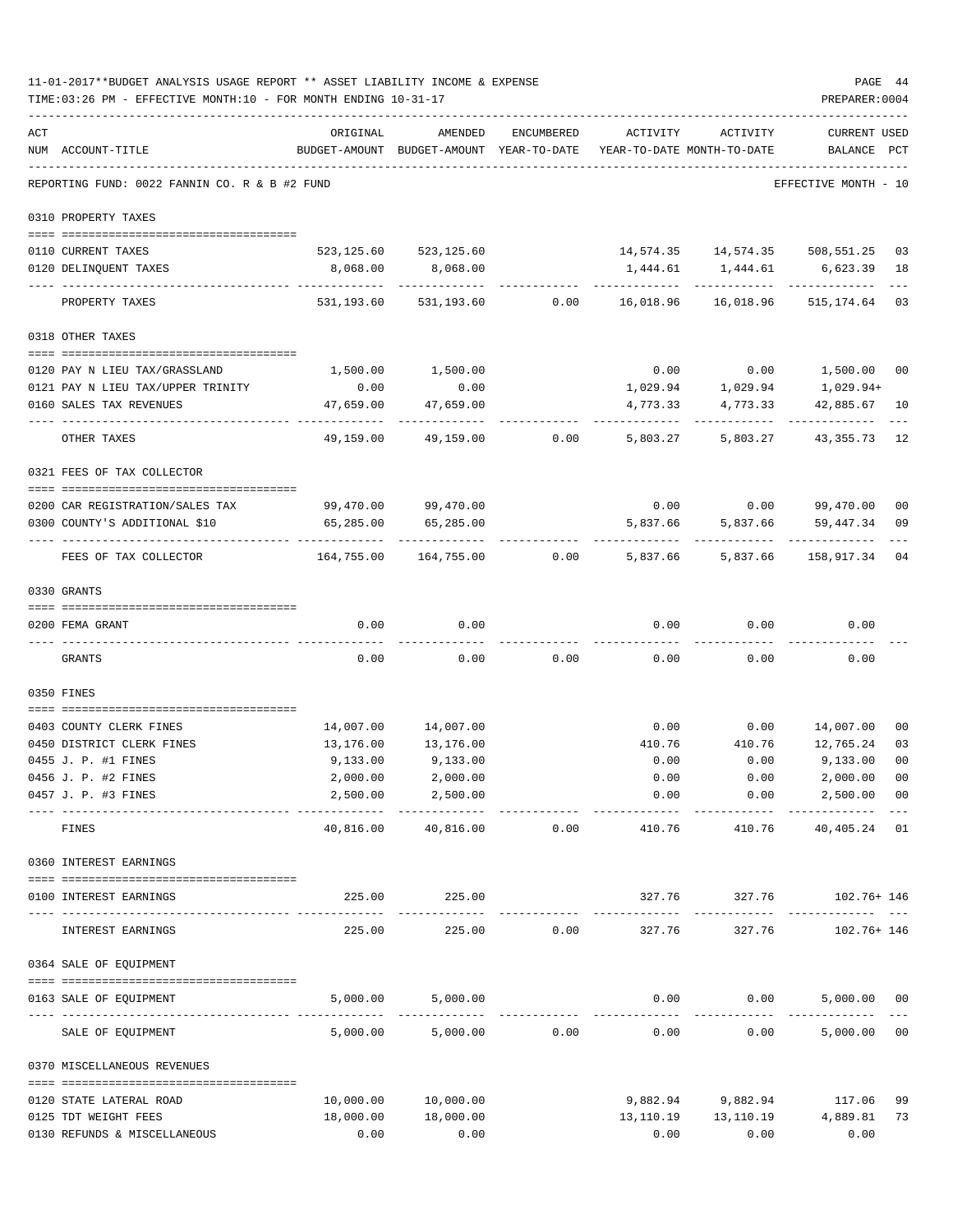| ACT |                                               | ORIGINAL                    | AMENDED                                                             | ENCUMBERED    | ACTIVITY  | ACTIVITY  | <b>CURRENT USED</b>  |                |
|-----|-----------------------------------------------|-----------------------------|---------------------------------------------------------------------|---------------|-----------|-----------|----------------------|----------------|
|     | NUM ACCOUNT-TITLE                             |                             | BUDGET-AMOUNT BUDGET-AMOUNT YEAR-TO-DATE YEAR-TO-DATE MONTH-TO-DATE |               |           |           | BALANCE PCT          |                |
|     |                                               |                             |                                                                     |               |           |           |                      |                |
|     | REPORTING FUND: 0022 FANNIN CO. R & B #2 FUND |                             |                                                                     |               |           |           | EFFECTIVE MONTH - 10 |                |
|     | 0140 PROCEEDS OF LOAN                         | 0.00                        | 0.00                                                                |               | 0.00      | 0.00      | 0.00                 |                |
|     | 0145 REIMBURSEMENT OF MATERIALS               | 5,000.00                    | 5,000.00                                                            |               | 301.20    | 301.20    | 4,698.80             | 06             |
|     | 0150 TRENTON HIGH MEADOWS SUBDIVISION         | 4,000.00                    | 4,000.00                                                            |               | 1,400.00  | 1,400.00  | 2,600.00             | 35             |
|     | MISCELLANEOUS REVENUES                        | 37,000.00                   | 37,000.00                                                           | 0.00          | 24,694.33 | 24,694.33 | 12,305.67            | 67             |
|     | 0509 CONTINGENCY                              |                             |                                                                     |               |           |           |                      |                |
|     |                                               |                             |                                                                     |               |           |           |                      |                |
|     | 0475 CONTINGENCY                              |                             | 10,760.65 10,760.65                                                 | 0.00          | 0.00      |           | $0.00$ 10,760.65 00  |                |
|     | CONTINGENCY                                   | 10,760.65                   | 10,760.65                                                           | 0.00          | 0.00      | 0.00      | 10,760.65            | 00             |
|     | 0622 ROAD & BRIDGE 2                          |                             |                                                                     |               |           |           |                      |                |
|     |                                               |                             |                                                                     |               |           |           |                      |                |
|     | 0100 COMPENSATION PAY                         | 0.00                        | 0.00                                                                | 0.00          | 0.00      | 0.00      | 0.00                 |                |
|     | 0101 SALARY ELECTED OFFICIAL                  | 60,894.15                   | 60,894.15                                                           | 0.00          | 4,684.18  | 4,684.18  | 56,209.97            | 08             |
|     | 0105 SALARY SECRETARY                         | 0.00                        | 0.00                                                                | 0.00          | 0.00      | 0.00      | 0.00                 |                |
|     | 0106 SALARY PRECINCT EMPLOYEES                | 213,754.97                  | 213,754.97                                                          | 0.00          | 16,442.68 | 16,442.68 | 197, 312.29          | 08             |
|     | 0107 REGULAR-TEMP. PART-TIME                  | 0.00                        | 0.00                                                                | 0.00          | 0.00      | 0.00      | 0.00                 |                |
|     | 0199 TOTAL SALARIES                           | 274,649.12                  | 274,649.12                                                          | 0.00          | 21,126.86 | 21,126.86 | 253,522.26           | 08             |
|     | 0201 SOCIAL SECURITY TAXES                    | 17,065.44                   | 17,065.44                                                           | 0.00          | 1,255.44  | 1,255.44  | 15,810.00            | 07             |
|     | 0202 GROUP HEALTH INSURANCE                   | 83,956.80                   | 83,956.80                                                           | 0.00          | 6,996.32  | 6,996.32  | 76,960.48            | 08             |
|     | 0203 RETIREMENT                               | 31,255.07                   | 31,255.07                                                           | 0.00          | 2,332.38  | 2,332.38  | 28,922.69            | 07             |
|     | 0204 WORKERS' COMPENSATION                    | 8,965.36                    | 8,965.36                                                            | 0.00          | 0.00      | 0.00      | 8,965.36             | 00             |
|     | 0205 MEDICARE TAX                             | 3,991.11                    | 3,991.11                                                            | 0.00          | 293.60    | 293.60    | 3,697.51             | 07             |
|     | 0206 UNEMPLOYMENT EXPENSE                     | 0.00                        | 0.00                                                                | 0.00          | 0.00      | 0.00      | 0.00                 |                |
|     | 0299 TOTAL EMPLOYEE BENEFITS                  | 145,233.78                  | 145,233.78                                                          | 0.00          | 10,877.74 | 10,877.74 | 134,356.04           | 07             |
|     | 0312 CONTRACT LABOR                           | 0.00                        | 0.00                                                                | 0.00          | 0.00      | 0.00      | 0.00                 |                |
|     | 0314 EMPLOYEE PHYSICALS/DOT TESTING           | 400.00                      | 400.00                                                              | 0.00          | 0.00      | 0.00      | 400.00               | 0 <sub>0</sub> |
|     | 0340 SHOP SUPPLIES                            | 4,000.00                    | 4,000.00                                                            | 0.00          | 0.00      | 0.00      | 4,000.00             | 0 <sub>0</sub> |
|     | 0341 R & B MAT. ROCK & GRAVEL                 | 145,000.00                  | 145,000.00                                                          | 0.00          | 0.00      | 0.00      | 145,000.00           | 0 <sub>0</sub> |
|     | 0342 R & B MAT. CULVERTS                      | 15,000.00                   | 15,000.00                                                           | 0.00          | 8,147.00  | 8,147.00  | 6,853.00             | 54             |
|     | 0343 R & B MAT. HARDWRE & LUMB                | 6,000.00                    | 6,000.00                                                            | 0.00          | 0.00      | 0.00      | 6,000.00             | 00             |
|     | 0344 R & B MAT. ASPHALT/RD OIL                | 42,000.00                   | 42,000.00                                                           | 0.00          | 0.00      | 0.00      | 42,000.00            | $00\,$         |
|     | 0345 CHEMICALS                                | 1,000.00                    | 1,000.00                                                            | 0.00          | 0.00      | 0.00      | 1,000.00             | 00             |
|     | 0346 CETRZ EXPENDITURES                       | 0.00                        | 0.00                                                                | 0.00          | 0.00      | 0.00      | 0.00                 |                |
|     | 0350 DEBRIS REMOVAL                           | 0.00                        | 0.00                                                                | 0.00          | 0.00      | 0.00      | 0.00                 |                |
|     | 0395 UNIFORMS                                 | 2,800.00                    | 2,800.00                                                            | 0.00          | 0.00      | 0.00      | 2,800.00             | 00             |
|     | 0399 TOTAL R&B MATERIALS                      | -------------<br>216,200.00 | 216,200.00                                                          | $---$<br>0.00 | 8,147.00  | 8,147.00  | 208,053.00           | 04             |
|     | 0400 LEGAL FEES                               | 0.00                        | 0.00                                                                | 0.00          | 0.00      | 0.00      | 0.00                 |                |
|     | 0420 UTILITY TELEPHONE                        | 1,250.00                    | 1,250.00                                                            | 0.00          | 139.02    | 139.02    | 1,110.98             | 11             |
|     | 0421 CELL PHONE ALLOWANCE                     | 600.00                      | 600.00                                                              | 0.00          | 50.00     | 50.00     | 550.00               | 08             |
|     | 0427 OUT OF COUNTY TRAVEL                     | 800.00                      | 800.00                                                              | 0.00          | 0.00      | 0.00      | 800.00               | 0 <sub>0</sub> |
|     | 0430 BIDS, NOTICES & PERMITS                  | 1,000.00                    | 1,000.00                                                            | 0.00          | 0.00      | 0.00      | 1,000.00             | 0 <sub>0</sub> |
|     | 0435 PRINTING                                 | 100.00                      | 100.00                                                              | 0.00          | 0.00      | 0.00      | 100.00               | $00\,$         |
|     | 0440 UTILITY ELECTRICITY                      | 2,000.00                    | 2,000.00                                                            | 0.00          | 144.80    | 144.80    | 1,855.20             | 07             |
|     | 0441 UTILITY GAS                              | 750.00                      | 750.00                                                              | 0.00          | 0.00      | 0.00      | 750.00               | 00             |
|     | 0442 UTILITY WATER                            | 800.00                      | 800.00                                                              | 0.00          | 0.00      | 0.00      | 800.00               | 00             |
|     | 0443 TRASH PICKUP                             | 1,300.00                    | 1,300.00                                                            | 0.00          | 0.00      | 0.00      | 1,300.00             | $00\,$         |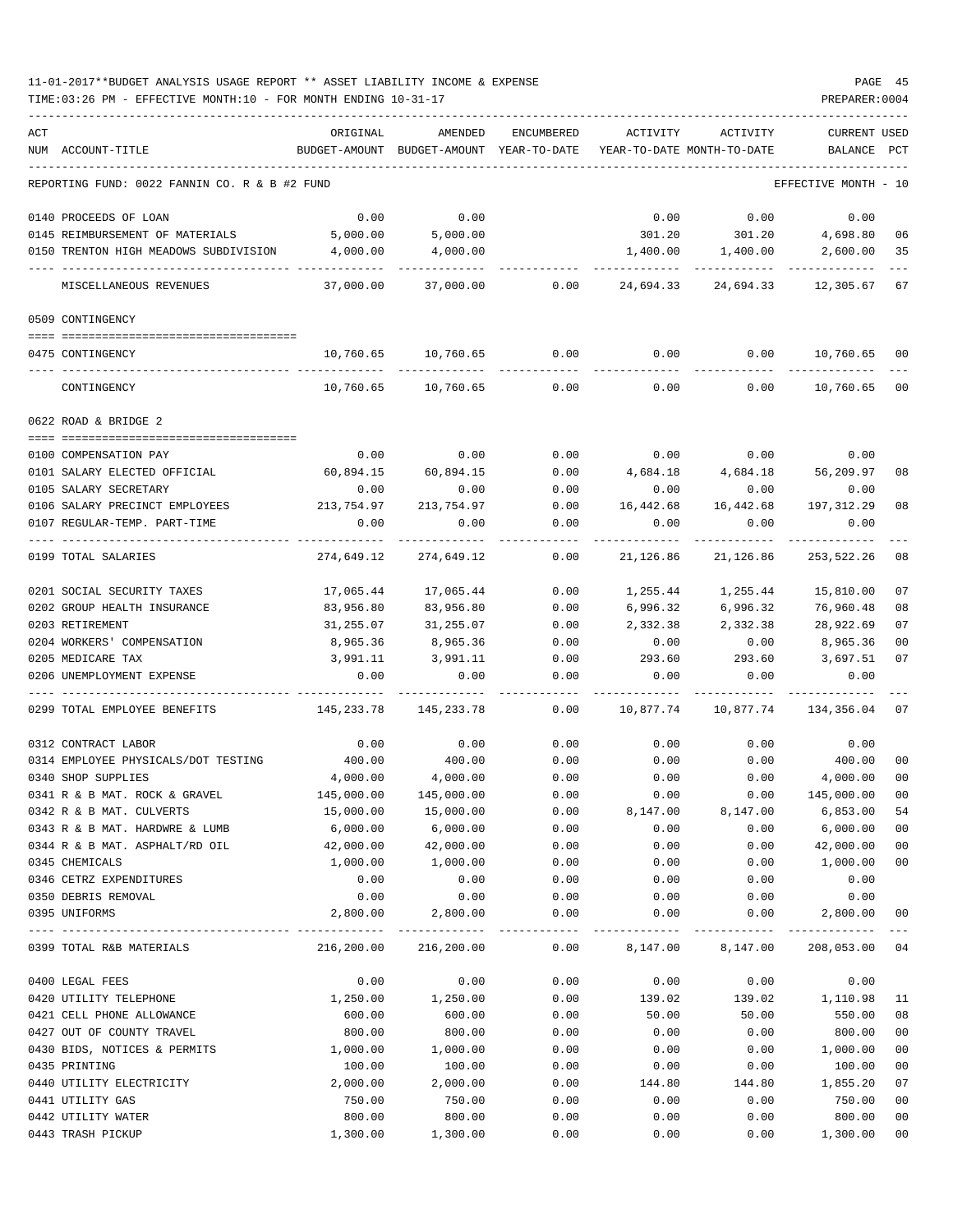TIME:03:26 PM - EFFECTIVE MONTH:10 - FOR MONTH ENDING 10-31-17 PREPARER:0004

| ACT |                                               | ORIGINAL                                 | AMENDED                   | <b>ENCUMBERED</b>     | ACTIVITY | ACTIVITY                   | <b>CURRENT USED</b>  |                |
|-----|-----------------------------------------------|------------------------------------------|---------------------------|-----------------------|----------|----------------------------|----------------------|----------------|
|     | NUM ACCOUNT-TITLE                             | BUDGET-AMOUNT BUDGET-AMOUNT YEAR-TO-DATE |                           |                       |          | YEAR-TO-DATE MONTH-TO-DATE | BALANCE              | PCT            |
|     | REPORTING FUND: 0022 FANNIN CO. R & B #2 FUND |                                          |                           |                       |          |                            | EFFECTIVE MONTH - 10 |                |
|     | 0447 REPEATER SERVICE CONTRACT                | 682.32                                   | 682.32                    | 0.00                  | 0.00     | 0.00                       | 682.32               | 0 <sub>0</sub> |
|     | 0450 R&M BUILDING                             | 2,000.00                                 | 2,000.00                  | 0.00                  | 0.00     | 0.00                       | 2,000.00             | 0 <sub>0</sub> |
|     | 0453 COMPUTER SOFTWARE                        | 0.00                                     | 0.00                      | 0.00                  | 0.00     | 0.00                       | 0.00                 |                |
|     | 0457 R & M MACHINERY GAS & OIL                | 70,000.00                                | 70,000.00                 | 0.00                  | 0.00     | 0.00                       | 70,000.00            | 0 <sub>0</sub> |
|     | 0458 R & M MACHINERY PARTS                    | 25,000.00                                | 25,000.00                 | 0.00                  | 1,130.39 | 1,130.39                   | 23,869.61            | 05             |
|     | 0459 R & M MACH. TIRES & TUBES                | 15,000.00                                | 15,000.00                 | 0.00                  | 0.00     | 0.00                       | 15,000.00            | 0 <sub>0</sub> |
|     | 0460 EQUIPMENT RENTAL/LEASE                   | 0.00                                     | 0.00                      | 0.00                  | 0.00     | 0.00                       | 0.00                 |                |
|     | 0480 BOND                                     | 0.00                                     | 0.00                      | 0.00                  | 0.00     | 0.00                       | 0.00                 |                |
|     | 0482 INSURANCE                                | 8,500.00                                 | 8,500.00                  | 0.00                  | 0.00     | 0.00                       | 8,500.00             | 0 <sub>0</sub> |
|     | 0485 PRISONER SUPPLIES                        | 0.00                                     | 0.00                      | 0.00                  | 0.00     | 0.00                       | 0.00                 |                |
|     | 0488 FANNIN RURAL RAIL DISTRICT               | 0.00                                     | 0.00                      | 0.00                  | 0.00     | 0.00                       | 0.00                 |                |
|     | 0490 MISCELLANEOUS                            | 1,000.00                                 | 1,000.00                  | 0.00                  | 0.00     | 0.00                       | 1,000.00             | 0 <sub>0</sub> |
|     | 0491 SOIL & WATER CONSERVATION                | 250.00                                   | 250.00                    | 0.00                  | 0.00     | 0.00                       | 250.00               | 0 <sub>0</sub> |
|     | 0492 TDRA FLOOD CASH MATCH                    | 0.00                                     | 0.00                      | 0.00                  | 0.00     | 0.00                       | 0.00                 |                |
|     | 0493 TRENTON HIGH MEADOWS SUBDIVISION         | 4,000.00                                 | 4,000.00                  | 0.00                  | 0.00     | 0.00                       | 4,000.00             | 0 <sub>0</sub> |
|     | 0494 FLOOD CONTROL SITE MAINTENANCE           | 4,000.00                                 | 4,000.00                  | 0.00                  | 0.00     | 0.00                       | 4,000.00             | 0 <sub>0</sub> |
|     | 0495 PIPELINE SALES TAX REIMBURSEMENT         | 0.00                                     | 0.00                      | 0.00                  | 0.00     | 0.00                       | 0.00                 |                |
|     | 0496 TCOG HAZARDOUS WASTEMATCH                | 0.00                                     | 0.00                      | 0.00                  | 0.00     | 0.00                       | 0.00                 |                |
|     | 0499 TOTAL SER.& OTHER CHARGES                | 139,032.32                               | 139,032.32                | 0.00                  | 1,464.21 | 1,464.21                   | 137,568.11           | 01             |
|     | 0500 LAND                                     |                                          |                           |                       | 0.00     | 0.00                       | 0.00                 |                |
|     | 0535 BUILDING                                 |                                          |                           |                       | 0.00     | 0.00                       | 0.00                 |                |
|     | 0562 LAND/BUILDING                            | 0.00                                     | 0.00                      | 0.00                  | 0.00     | 0.00                       | 0.00                 |                |
|     | 0570 COMPUTER EQUIPMENT                       | 0.00                                     | 0.00                      | 0.00                  | 0.00     | 0.00                       | 0.00                 |                |
|     | 0571 PURCHASE OF MACH./EQUIP.                 | 100,000.00                               | 100,000.00                | 0.00                  | 0.00     | 0.00                       | 100,000.00           | 00             |
|     | 0573 RADIO EQUIPMENT                          | 0.00                                     | 0.00                      | 0.00                  | 0.00     | 0.00                       | 0.00                 |                |
|     | 0575 LAND/BUILDING                            |                                          |                           |                       | 0.00     | 0.00                       | 0.00                 |                |
|     | 0580 PRECINCT BRIDGE                          | 0.00                                     | 0.00                      | 0.00                  | 0.00     | 0.00                       | 0.00                 |                |
|     | 0599 CAPITAL OUTLAY                           |                                          | 100,000.00 100,000.00     | 0.00                  | 0.00     | 0.00                       | 100,000.00           | 00             |
|     | ROAD & BRIDGE 2                               |                                          | 875, 115. 22 875, 115. 22 | 0.00                  |          | 41,615.81 41,615.81        | 833,499.41           | 05             |
|     | 0625 ADMINISTRATIVE OFFICE R&B #2             |                                          |                           |                       |          |                            |                      |                |
|     | 0105 SALARY SECRETARY                         | 9,593.48                                 | 9,593.48                  | 0.00                  | 737.96   | 737.96                     | 8,855.52             | 08             |
|     | 0201 SOCIAL SECURITY TAXES                    | 594.80                                   | 594.80                    | 0.00                  | 32.58    | 32.58                      | 562.22               | 05             |
|     | 0202 GROUP HEALTH INSURANCE                   | 2,623.65                                 | 2,623.65                  | 0.00                  | 218.64   | 218.64                     | 2,405.01             | 08             |
|     | 0203 RETIREMENT                               | 1,091.74                                 | 1,091.74                  | 0.00                  | 81.48    | 81.48                      | 1,010.26             | 07             |
|     | 0204 WORKERS' COMPENSATION                    | 40.29                                    | 40.29                     | 0.00                  | 0.00     | 0.00                       | 40.29                | 00             |
|     | 0205 MEDICARE TAX                             | 139.11                                   | 139.11                    | 0.00                  | 7.62     | 7.62                       | 131.49               | 05             |
|     | 0310 OFFICE SUPPLIES                          | 100.00                                   | 100.00                    | 0.00                  | 0.00     | 0.00                       | 100.00               | 0 <sub>0</sub> |
|     | 0311 POSTAL EXPENSES                          | 0.00                                     | 0.00                      | 0.00                  | 0.00     | 0.00                       | 0.00                 |                |
|     | 0353 COMPUTER EXPENSE                         | 500.00                                   | 500.00                    | 0.00                  | 0.00     | 0.00                       | 500.00               | 0 <sub>0</sub> |
|     | 0427 OUT OF COUNTY TRAVEL                     | 0.00                                     | 0.00                      | 0.00                  | 0.00     | 0.00                       | 0.00                 |                |
|     | 0480 BOND                                     | 17.75                                    | 17.75                     | 0.00                  | 24.75    | 24.75                      | $7.00 - 139$         |                |
|     | 0572 OFFICE EQUIPMENT                         | 0.00                                     | 0.00                      | 0.00                  | 0.00     | 0.00                       | 0.00                 |                |
|     | 0574 COMPUTER EQUIPMENT                       | 0.00                                     | 0.00                      | 0.00                  | 0.00     | 0.00                       | 0.00                 |                |
|     | ADMINISTRATIVE OFFICE R&B #2                  | 14,700.82                                | 14,700.82                 | $- - - - - -$<br>0.00 |          | 1,103.03 1,103.03          | 13,597.79            | 08             |

FANNIN CO. R & B #2 FUND INCOME TOTALS 900,576.69 900,576.69 53,092.74 53,092.74 847,483.95 06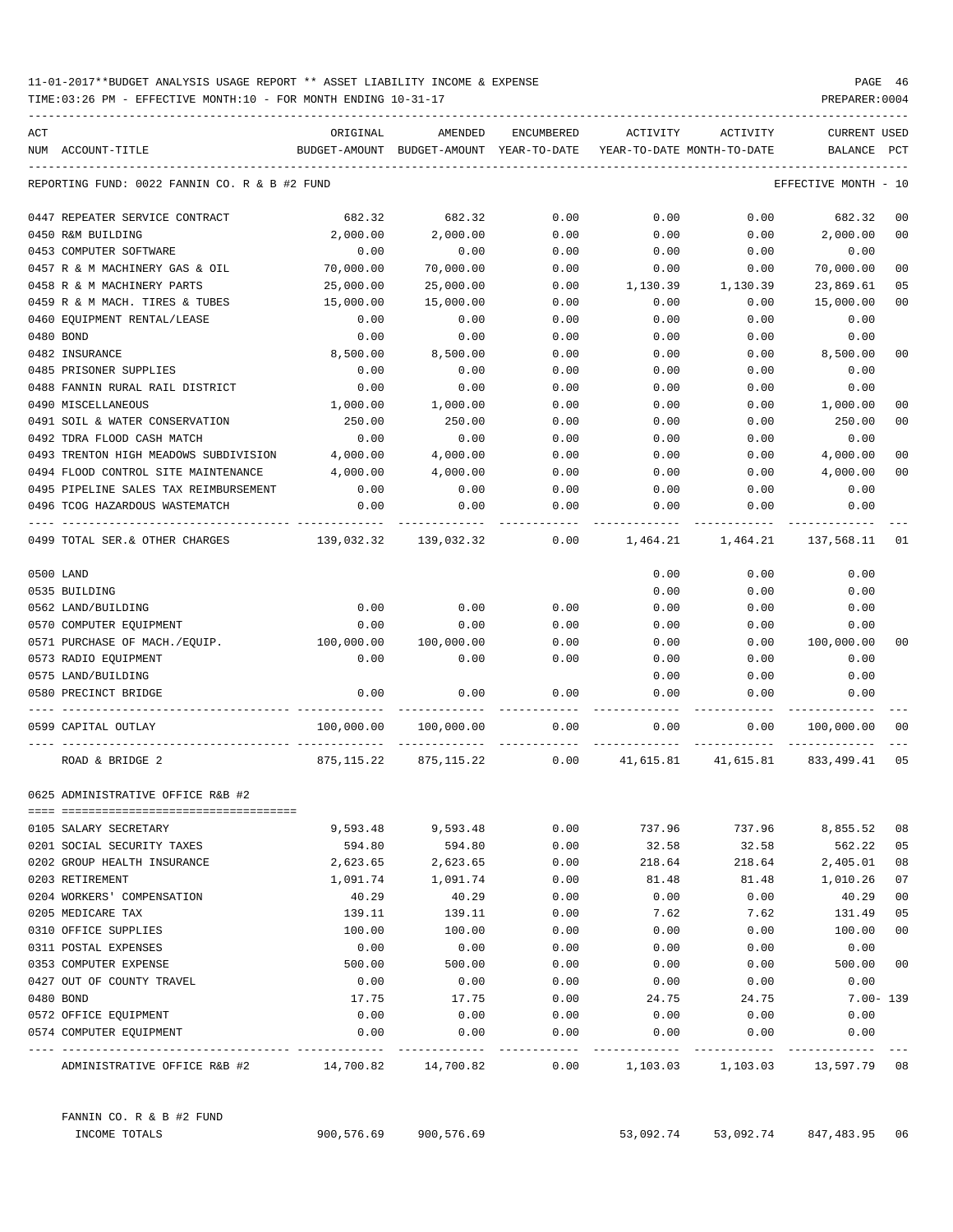|            | 11-01-2017**BUDGET ANALYSIS USAGE REPORT ** ASSET LIABILITY INCOME & EXPENSE<br>PAGE 47<br>TIME:03:26 PM - EFFECTIVE MONTH:10 - FOR MONTH ENDING 10-31-17<br>PREPARER: 0004 |                           |                          |                                   |           |                                        |                                |            |  |  |
|------------|-----------------------------------------------------------------------------------------------------------------------------------------------------------------------------|---------------------------|--------------------------|-----------------------------------|-----------|----------------------------------------|--------------------------------|------------|--|--|
| ACT<br>NUM | ACCOUNT-TITLE                                                                                                                                                               | ORIGINAL<br>BUDGET-AMOUNT | AMENDED<br>BUDGET-AMOUNT | <b>ENCUMBERED</b><br>YEAR-TO-DATE | ACTIVITY  | ACTIVITY<br>YEAR-TO-DATE MONTH-TO-DATE | <b>CURRENT USED</b><br>BALANCE | <b>PCT</b> |  |  |
|            | REPORTING FUND: 0022 FANNIN CO. R & B #2 FUND                                                                                                                               |                           |                          |                                   |           |                                        | EFFECTIVE MONTH - 10           |            |  |  |
|            | <b>EXPENSE TOTALS</b>                                                                                                                                                       | 900,576.69                | 900,576.69               | 0.00                              | 42,718.84 | 42,718.84                              | 857,857.85                     | 05         |  |  |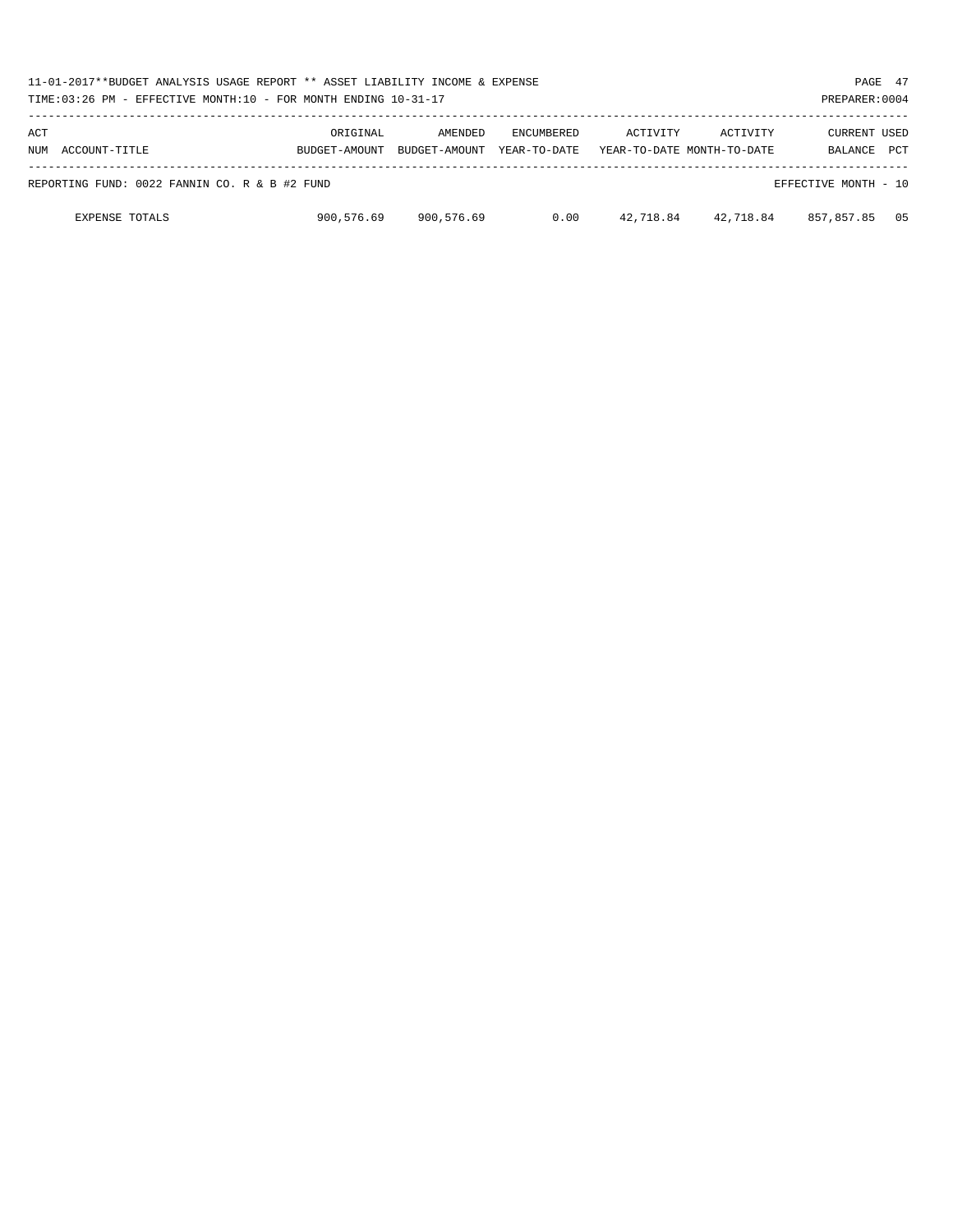|     | 11-01-2017**BUDGET ANALYSIS USAGE REPORT ** ASSET LIABILITY INCOME & EXPENSE<br>TIME:03:26 PM - EFFECTIVE MONTH:10 - FOR MONTH ENDING 10-31-17 |                                  |                    |                    |                                                                                 |                                     | PAGE 48<br>PREPARER: 0004          |  |
|-----|------------------------------------------------------------------------------------------------------------------------------------------------|----------------------------------|--------------------|--------------------|---------------------------------------------------------------------------------|-------------------------------------|------------------------------------|--|
| ACT | NUM ACCOUNT-TITLE                                                                                                                              | ORIGINAL                         | AMENDED            | ENCUMBERED         | ACTIVITY<br>BUDGET-AMOUNT BUDGET-AMOUNT YEAR-TO-DATE YEAR-TO-DATE MONTH-TO-DATE | ACTIVITY                            | <b>CURRENT USED</b><br>BALANCE PCT |  |
|     | REPORTING FUND: 0023 FANNIN CO. R & B #3 FUND                                                                                                  |                                  |                    |                    |                                                                                 |                                     | EFFECTIVE MONTH - 10               |  |
|     | 0100 PAYROLL                                                                                                                                   |                                  |                    |                    |                                                                                 |                                     |                                    |  |
|     | 0100 PAYROLL                                                                                                                                   |                                  |                    |                    | 0.00                                                                            | 0.00                                | 0.00                               |  |
|     | PAYROLL                                                                                                                                        |                                  |                    |                    | 0.00                                                                            | 0.00                                | 0.00                               |  |
|     | 0102 A/P CLEARING                                                                                                                              |                                  |                    |                    |                                                                                 |                                     |                                    |  |
|     | 0100 A/P CLEARING                                                                                                                              |                                  |                    |                    | 0.00                                                                            | 0.00                                | 0.00                               |  |
|     | A/P CLEARING                                                                                                                                   |                                  |                    |                    | 0.00                                                                            | 0.00                                | 0.00                               |  |
|     | 0103 CASH                                                                                                                                      |                                  |                    |                    |                                                                                 |                                     |                                    |  |
|     | 0100 R&B#3-COMBINED FUNDS CHECKING                                                                                                             |                                  |                    |                    |                                                                                 | 14,046.59 14,046.59 506,493.21      |                                    |  |
|     | 0175 TEXPOOL                                                                                                                                   |                                  |                    |                    | 191.04                                                                          | 191.04                              | 229,161.56                         |  |
|     | CASH                                                                                                                                           |                                  |                    |                    | 14,237.63                                                                       | 14,237.63                           | 735,654.77                         |  |
|     | 0120 RECEIVABLES                                                                                                                               |                                  |                    |                    |                                                                                 |                                     |                                    |  |
|     | 0311 TAXES RECEIVABLE                                                                                                                          |                                  |                    |                    | 0.00                                                                            | 0.00                                | 49,363.23                          |  |
|     | 0312 DUE FROM OTHER GOVERNMENTS                                                                                                                |                                  |                    |                    | 0.00                                                                            | 0.00                                | 11,590.67                          |  |
|     | 0313 DUE FROM OTHER FUNDS                                                                                                                      |                                  |                    |                    | 0.00                                                                            | 0.00                                | 15,599.90                          |  |
|     | 0315 INVENTORY                                                                                                                                 |                                  |                    |                    | 0.00                                                                            | 0.00                                | 33,404.57<br>.                     |  |
|     | RECEIVABLES                                                                                                                                    |                                  |                    |                    | 0.00                                                                            | 0.00                                | 109,958.37                         |  |
|     | 0200 LIABILITY ACCOUNT                                                                                                                         |                                  |                    |                    |                                                                                 |                                     |                                    |  |
|     | 0150 ACCRUED SALARY PAYABLE                                                                                                                    |                                  |                    |                    | 0.00                                                                            | 0.00                                | 12,205.75                          |  |
|     | 0155 ACCRUED FRINGE BENEFITS                                                                                                                   |                                  |                    |                    | 0.00                                                                            | 0.00                                | 5,919.66                           |  |
|     | 0200 DEFERRED TAX REVENUE                                                                                                                      |                                  |                    |                    | 0.00                                                                            | 0.00                                | 44,999.39                          |  |
|     | 0910 SYSTEM ADDED LIABILITY LINE-ITEM                                                                                                          |                                  |                    |                    |                                                                                 | $21,436.11 - 21,436.11 -$           | 21,436.11-                         |  |
|     | LIABILITY ACCOUNT                                                                                                                              |                                  |                    |                    |                                                                                 | $21,436.11 - 21,436.11 - 41,688.69$ |                                    |  |
|     | 0205 SHORT-TERM LOAN                                                                                                                           |                                  |                    |                    |                                                                                 |                                     |                                    |  |
|     | 0571 SHORT-TERM LOAN/EOUIPMENT                                                                                                                 | 0.00                             | 0.00<br>---------- | 0.00<br>---------- | 0.00                                                                            | 0.00                                | 0.00                               |  |
|     | SHORT-TERM LOAN                                                                                                                                | 0.00                             | 0.00               | 0.00               | 0.00                                                                            | 0.00                                | 0.00                               |  |
|     | 0231 LOANS                                                                                                                                     |                                  |                    |                    |                                                                                 |                                     |                                    |  |
|     | 0571 LOAN OF CAPITAL EQUIP. PURCHASE                                                                                                           |                                  |                    |                    | 0.00                                                                            | 0.00                                | 0.00                               |  |
|     |                                                                                                                                                |                                  |                    |                    |                                                                                 |                                     |                                    |  |
|     | LOANS                                                                                                                                          |                                  |                    |                    | 0.00                                                                            | 0.00                                | 0.00                               |  |
|     | 0271 EQUITY ACCOUNT                                                                                                                            |                                  |                    |                    |                                                                                 |                                     |                                    |  |
|     | 0200 EQUITY ACCOUNT<br>---- -------------                                                                                                      | -------------------------------- | -------------      |                    | 0.00                                                                            | 0.00                                | 768,250.71<br>----------           |  |
|     | EQUITY ACCOUNT                                                                                                                                 |                                  |                    |                    | 0.00                                                                            | 0.00                                | 768,250.71                         |  |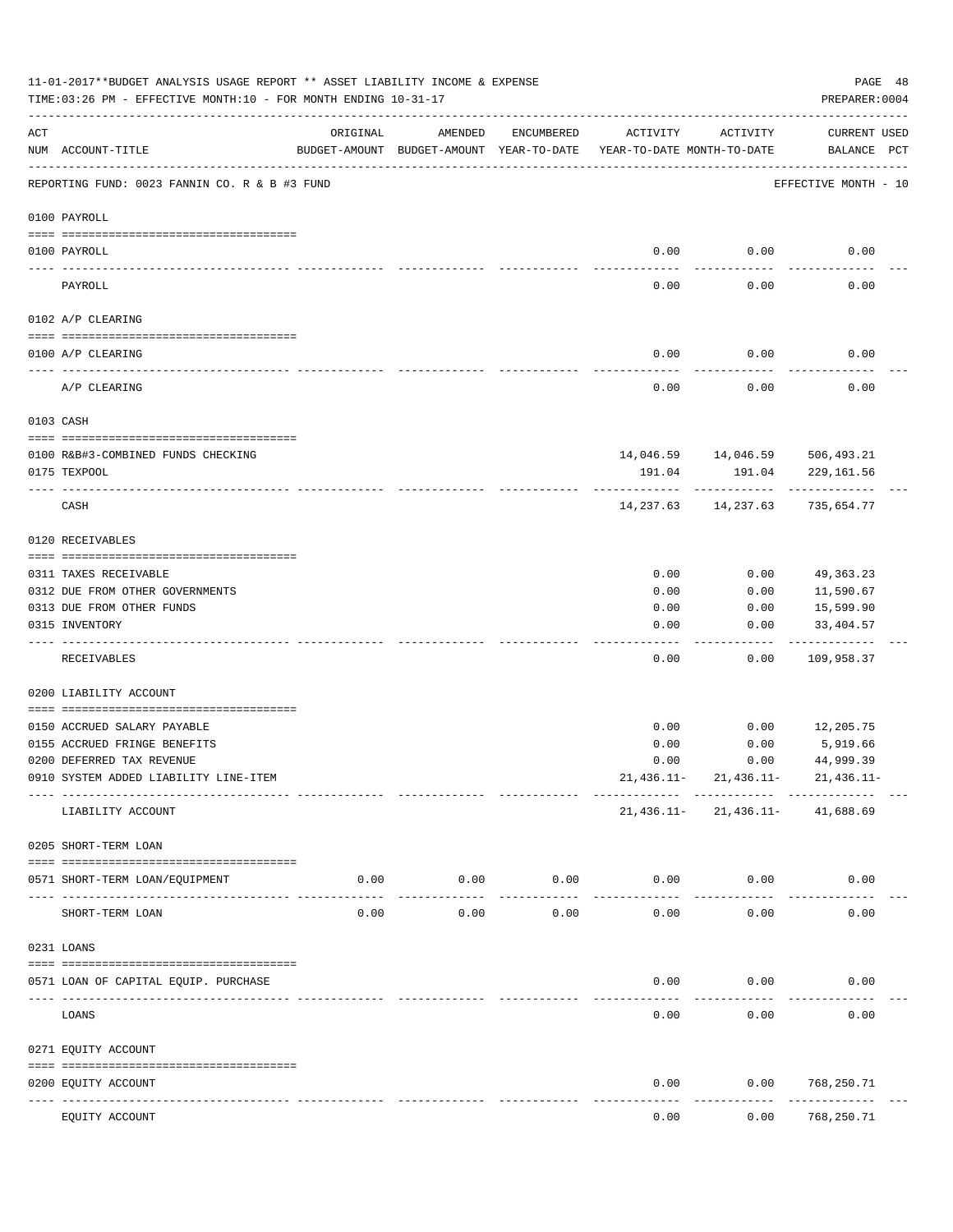|     | TIME: 03:26 PM - EFFECTIVE MONTH: 10 - FOR MONTH ENDING 10-31-17 |            |                                                                                |                 |             |                        | PREPARER: 0004                          |                      |
|-----|------------------------------------------------------------------|------------|--------------------------------------------------------------------------------|-----------------|-------------|------------------------|-----------------------------------------|----------------------|
| ACT | NUM ACCOUNT-TITLE                                                | ORIGINAL   | AMENDED<br>BUDGET-AMOUNT BUDGET-AMOUNT YEAR-TO-DATE YEAR-TO-DATE MONTH-TO-DATE | ENCUMBERED      | ACTIVITY    | ACTIVITY               | <b>CURRENT USED</b><br>BALANCE PCT      |                      |
|     | REPORTING FUND: 0023 FANNIN CO. R & B #3 FUND                    |            |                                                                                |                 |             |                        | EFFECTIVE MONTH - 10                    |                      |
|     | 0300 CASH                                                        |            |                                                                                |                 |             |                        |                                         |                      |
|     | 0123 BEGINNING CASH BALANCE                                      |            | 41,773.98 41,773.98                                                            |                 | 0.00        |                        | $0.00$ $41,773.98$                      | 00                   |
|     | CASH                                                             | 41,773.98  | 41,773.98                                                                      |                 | $0.00$ 0.00 | 0.00                   | 41,773.98                               | 0 <sub>0</sub>       |
|     | 0310 PROPERTY TAXES                                              |            |                                                                                |                 |             |                        |                                         |                      |
|     |                                                                  |            |                                                                                |                 |             |                        |                                         |                      |
|     | 0110 CURRENT TAXES                                               |            | 784,688.39 784,688.39                                                          |                 |             |                        | 21,861.52 21,861.52 762,826.87          | 03<br>20             |
|     | 0120 DELINQUENT TAXES<br>--------------------                    | 11,080.00  | 11,080.00                                                                      |                 | 2,166.91    | 2,166.91<br>---------- | 8,913.09                                |                      |
|     | PROPERTY TAXES                                                   | 795,768.39 | 795,768.39                                                                     | 0.00            | 24,028.43   | 24,028.43              | 771,739.96                              | 03                   |
|     | 0318 OTHER TAXES                                                 |            |                                                                                |                 |             |                        |                                         |                      |
|     | 0120 PAY N LIEU TAX/GRASSLAND                                    | 2,200.00   | 2,200.00                                                                       |                 |             |                        | $0.00$ $0.00$ $2,200.00$                | 00                   |
|     | 0121 PAY N LIEU TAX/UPPER TRINITY                                | 0.00       | 0.00                                                                           |                 | 1,544.90    | 1,544.90               | 1,544.90+                               |                      |
|     | 0160 SALES TAX REVENUES                                          | 71,488.00  | 71,488.00                                                                      |                 | 7,159.99    | 7,159.99               | 64,328.01                               | 10                   |
|     | OTHER TAXES                                                      | 73,688.00  |                                                                                | 73,688.00 0.00  | 8,704.89    | 8,704.89               | . <u>.</u><br>64,983.11                 | 12                   |
|     | 0321 FEES OF TAX COLLECTOR                                       |            |                                                                                |                 |             |                        |                                         |                      |
|     |                                                                  |            |                                                                                |                 |             |                        |                                         |                      |
|     | 0200 CAR REGISTRATION/SALES TAX<br>0300 COUNTY'S ADDITIONAL \$10 |            | 149,206.00 149,206.00<br>104,000.00  104,000.00                                |                 | 8,756.50    | 8,756.50               | $0.00$ $0.00$ $149,206.00$<br>95,243.50 | 0 <sub>0</sub><br>08 |
|     |                                                                  |            |                                                                                |                 |             |                        | -----------                             |                      |
|     | FEES OF TAX COLLECTOR                                            | 253,206.00 |                                                                                | 253,206.00 0.00 | 8,756.50    | 8,756.50               | 244,449.50                              | 03                   |
|     | 0330 GRANTS                                                      |            |                                                                                |                 |             |                        |                                         |                      |
|     |                                                                  |            |                                                                                |                 |             |                        |                                         |                      |
|     | 0200 FEMA GRANT                                                  | 0.00       | 0.00                                                                           |                 | 0.00        | 0.00                   | 0.00                                    |                      |
|     | GRANTS                                                           | 0.00       | 0.00                                                                           | 0.00            | 0.00        | 0.00                   | 0.00                                    |                      |
|     | 0350 FINES                                                       |            |                                                                                |                 |             |                        |                                         |                      |
|     | 0403 COUNTY CLERK FINES                                          | 21,010.00  | 21,010.00                                                                      |                 | 0.00        | 0.00                   | 21,010.00                               | 00                   |
|     | 0450 DISTRICT CLERK FINES                                        | 19,764.00  | 19,764.00                                                                      |                 | 616.15      | 616.15                 | 19,147.85                               | 03                   |
|     | 0455 J. P. #1 FINES                                              | 14,449.00  | 14,449.00                                                                      |                 | 0.00        | 0.00                   | 14,449.00                               | 0 <sub>0</sub>       |
|     | 0456 J. P. #2 FINES                                              | 2,500.00   | 2,500.00                                                                       |                 | 0.00        | 0.00                   | 2,500.00                                | 0 <sub>0</sub>       |
|     | 0457 J. P. #3 FINES                                              | 3,500.00   | 3,500.00                                                                       |                 | 0.00        | 0.00                   | 3,500.00                                | 00                   |
|     | FINES                                                            | 61,223.00  | 61,223.00                                                                      | 0.00            | 616.15      | 616.15                 | 60,606.85                               | 01                   |
|     | 0360 INTEREST EARNINGS                                           |            |                                                                                |                 |             |                        |                                         |                      |
|     | 0100 INTEREST EARNINGS                                           | 325.00     | 325.00                                                                         |                 | 219.83      | ----------             | 219.83 105.17<br>$- - - - - - -$        | 68                   |
|     | INTEREST EARNINGS                                                | 325.00     | 325.00                                                                         | 0.00            | 219.83      | 219.83                 | 105.17                                  | 68                   |
|     | 0364 SALE OF ASSETS                                              |            |                                                                                |                 |             |                        |                                         |                      |
|     | 0162 LAND/BUILDING                                               | 0.00       | 0.00                                                                           |                 |             | $0.00$ 0.00            | 0.00                                    |                      |
|     | 0163 SALE OF EQUIPMENT                                           | 5,000.00   | 5,000.00                                                                       |                 | 0.00        |                        | 0.00<br>5,000.00                        | 00                   |
|     |                                                                  |            |                                                                                |                 |             |                        |                                         |                      |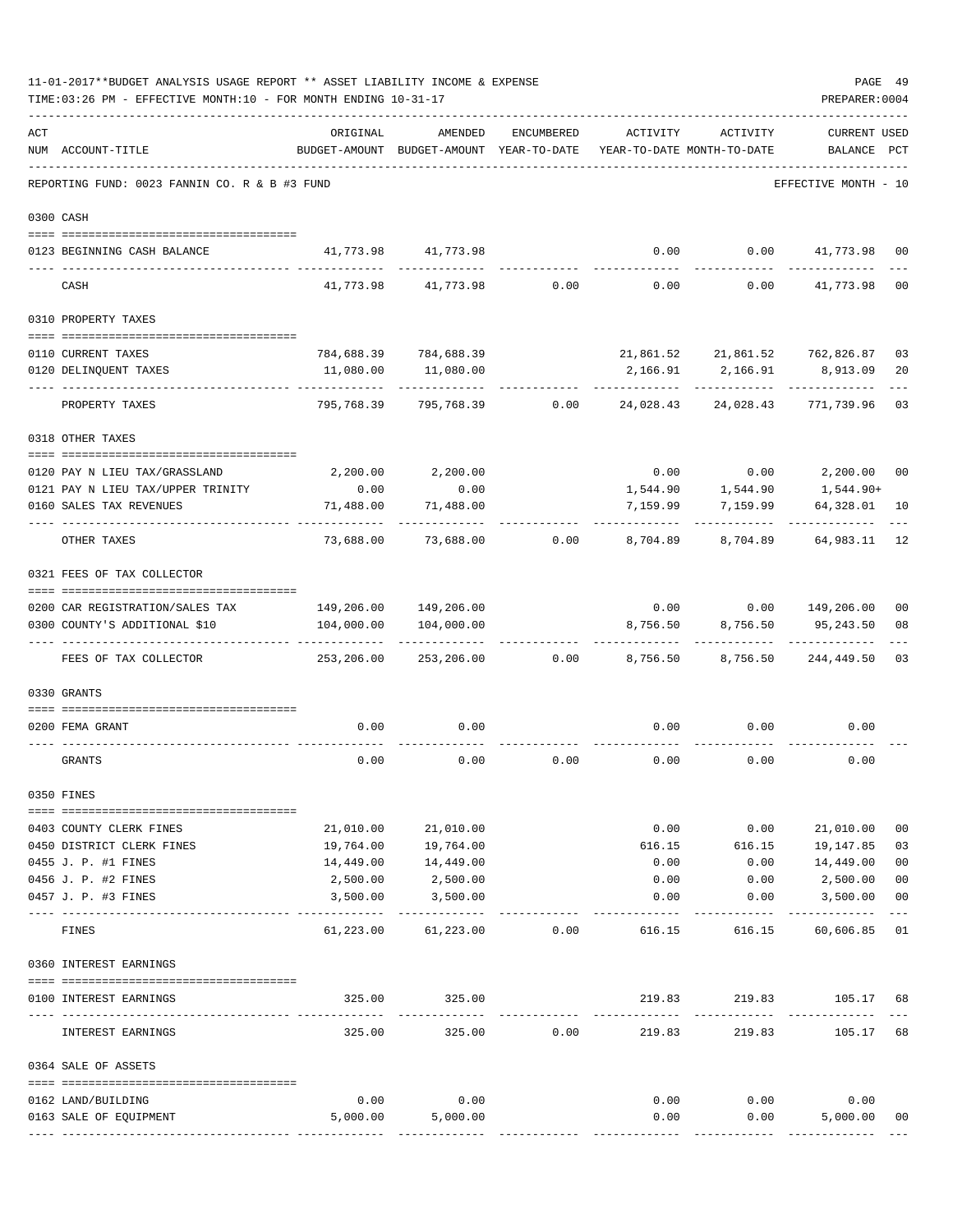| ACT | NUM ACCOUNT-TITLE                                                                            | ORIGINAL<br>BUDGET-AMOUNT BUDGET-AMOUNT YEAR-TO-DATE | AMENDED                 | ENCUMBERED    | ACTIVITY<br>YEAR-TO-DATE MONTH-TO-DATE | ACTIVITY          | CURRENT USED<br>BALANCE | PCT    |
|-----|----------------------------------------------------------------------------------------------|------------------------------------------------------|-------------------------|---------------|----------------------------------------|-------------------|-------------------------|--------|
|     | REPORTING FUND: 0023 FANNIN CO. R & B #3 FUND                                                |                                                      |                         |               |                                        |                   | EFFECTIVE MONTH - 10    |        |
|     | SALE OF ASSETS                                                                               | 5,000.00                                             | 5,000.00                | 0.00          | 0.00                                   | 0.00              | 5,000.00                | 00     |
|     | 0370 MISCELLANEOUS REVENUES                                                                  |                                                      |                         |               |                                        |                   |                         |        |
|     |                                                                                              |                                                      |                         |               |                                        |                   |                         |        |
|     | 0120 STATE LATERAL ROAD                                                                      | 16,000.00                                            | 16,000.00               |               | 14,824.40                              | 14,824.40         | 1,175.60                | 93     |
|     | 0125 TDT WEIGHT FEES                                                                         | 27,740.00                                            | 27,740.00               |               | 19,665.28                              | 19,665.28         | 8,074.72                | 71     |
|     | 0130 REFUNDS & MISCELLANEOUS                                                                 | 10,000.00                                            | 10,000.00               |               | 0.00                                   | 0.00              | 10,000.00               | 00     |
|     | 0139 RESTITUTION                                                                             | 0.00                                                 | 0.00                    |               | 0.00                                   | 0.00              | 0.00                    |        |
|     | 0140 PROCEEDS OF LOANS                                                                       | 0.00                                                 | 0.00                    |               | 0.00                                   | 0.00              | 0.00                    |        |
|     | 0145 REIMBURSEMENT OF MATERIALS                                                              | 10,000.00                                            | 10,000.00               |               | 3,296.70                               | 3,296.70          | 6,703.30                | 33     |
|     | MISCELLANEOUS REVENUES                                                                       | 63,740.00                                            | 63,740.00               | 0.00          | 37,786.38                              | 37,786.38         | 25,953.62               | 59     |
|     | 0509 CONTINGENCY                                                                             |                                                      |                         |               |                                        |                   |                         |        |
|     | 0475 CONTINGENCY                                                                             |                                                      | 21, 140, 96 21, 140, 96 | 0.00          | 0.00                                   | 0.00              | 21,140.96               | 00     |
|     |                                                                                              |                                                      |                         |               |                                        |                   |                         |        |
|     | CONTINGENCY                                                                                  | 21,140.96                                            | 21,140.96               | 0.00          | 0.00                                   | 0.00              | 21,140.96 00            |        |
|     | 0623 ROAD & BRIDGE 3                                                                         |                                                      |                         |               |                                        |                   |                         |        |
|     | 0100 COMPENSATION PAY                                                                        | 0.00                                                 | 0.00                    | 0.00          | 0.00                                   | 0.00              | 0.00                    |        |
|     | 0101 SALARY ELECTED OFFICIAL                                                                 | 60,894.15                                            | 60,894.15               | 0.00          | 4,684.18                               | 4,684.18          | 56,209.97               | 08     |
|     | 0105 SALARY SECRETARY                                                                        | 9,338.20                                             | 9,338.20                | 0.00          | 677.03                                 | 677.03            | 8,661.17                | 07     |
|     | 0106 SALARY PRECINCT EMPLOYEES                                                               | 262,555.20                                           | 262,555.20              | 0.00          | 16,021.56                              | 16,021.56         | 246,533.64              | 06     |
|     | 0107 REGULAR-TEMP. PART-TIME                                                                 | 13,602.81                                            | 13,602.81               | 0.00          | 0.00                                   | 0.00              | 13,602.81               | 00     |
|     | 0199 TOTAL SALARIES                                                                          | 346,390.36                                           | 346,390.36              | $---$<br>0.00 | 21,382.77                              | 21,382.77         | 325,007.59              | 06     |
|     | 0201 SOCIAL SECURITY TAXES                                                                   | 21,513.40                                            | 21,513.40               | 0.00          | 1,319.32                               | 1,319.32          | 20,194.08               | 06     |
|     | 0202 GROUP HEALTH INSURANCE                                                                  | 104,946.00                                           | 104,946.00              | 0.00          | 8,745.42                               | 8,745.42          | 96,200.58               | 08     |
|     | 0203 RETIREMENT                                                                              | 39,419.22                                            | 39,419.22               | 0.00          | 2,360.66                               | 2,360.66          | 37,058.56               | 06     |
|     | 0204 WORKERS' COMPENSATION                                                                   | 11,526.90                                            | 11,526.90               | 0.00          | 0.00                                   | 0.00              | 11,526.90               | 00     |
|     | 0205 MEDICARE TAX                                                                            | 5,031.36                                             | 5,031.36                | 0.00          | 308.55                                 | 308.55            | 4,722.81                | 06     |
|     | 0206 UNEMPLOYMENT EXPENSE                                                                    | 900.00                                               | 900.00                  | 0.00          | 0.00                                   | 0.00              | 900.00                  | 00     |
|     | 0299 TOTAL EMPLOYEE BENEFITS 48,336.88 183,336.88 680 0.00 12,733.95 12,733.95 170,602.93 07 |                                                      |                         |               |                                        |                   |                         |        |
|     | 0310 OFFICE SUPPLIES                                                                         | 500.00                                               | 500.00                  | 0.00          | 27.36                                  | 27.36             | 472.64                  | 05     |
|     | 0314 EMPLOYEE PHYSICALS/DOT TESTING                                                          | 250.00                                               | 250.00                  | 0.00          | 0.00                                   | 0.00              | 250.00                  | 00     |
|     | 0315 COPIER EXPENSE                                                                          | 0.00                                                 | 0.00                    | 0.00          | 0.00                                   | 0.00              | 0.00                    |        |
|     | 0340 SHOP SUPPLIES                                                                           | 6,500.00                                             | 6,500.00                | 0.00          | 0.00                                   | 0.00              | 6,500.00                | $00\,$ |
|     | 0341 R & B MAT. ROCK & GRAVEL                                                                | 155,000.00                                           | 155,000.00              | 0.00          | 2,180.25                               | 2,180.25          | 152,819.75              | 01     |
|     | 0342 R & B MAT. CULVERTS                                                                     | 35,000.00                                            | 35,000.00               | 0.00          | 0.00                                   | 0.00              | 35,000.00               | 00     |
|     | 0343 R & B MAT. HARDWRE & LUMB                                                               | 5,000.00                                             | 5,000.00                | 0.00          | 0.00                                   | 0.00              | 5,000.00                | $00\,$ |
|     | 0344 R & B MAT. ASPHALT/RD OIL                                                               | 85,000.00                                            | 85,000.00               | 0.00          | 0.00                                   | 0.00              | 85,000.00               | 00     |
|     | 0345 CHEMICALS                                                                               | 3,000.00                                             | 3,000.00                | 0.00          | 0.00                                   | 0.00              | 3,000.00                | $00\,$ |
|     | 0346 CETRZ EXPENDITURES                                                                      | 0.00                                                 | 0.00                    | 0.00          | 0.00                                   | 0.00              | 0.00                    |        |
|     | 0350 DEBRIS REMOVAL                                                                          | 4,000.00                                             | 4,000.00                | 0.00          | 0.00                                   | 0.00              | 4,000.00                | 00     |
|     | 0395 UNIFORMS                                                                                | 1,000.00                                             | 1,000.00                | 0.00          | 0.00                                   | 0.00              | 1,000.00                | 00     |
|     | 0399 TOTAL R&B MATERIALS                                                                     | 295,250.00                                           | 295,250.00              | 0.00          |                                        | 2,207.61 2,207.61 | 293,042.39 01           |        |
|     | 0400 LEGAL FEES                                                                              | 0.00                                                 | 0.00                    | 0.00          | 0.00                                   | 0.00              | 0.00                    |        |
|     | 0420 UTILITY TELEPHONE                                                                       | 400.00                                               | 400.00                  | 0.00          | 35.82                                  | 35.82             | 364.18 09               |        |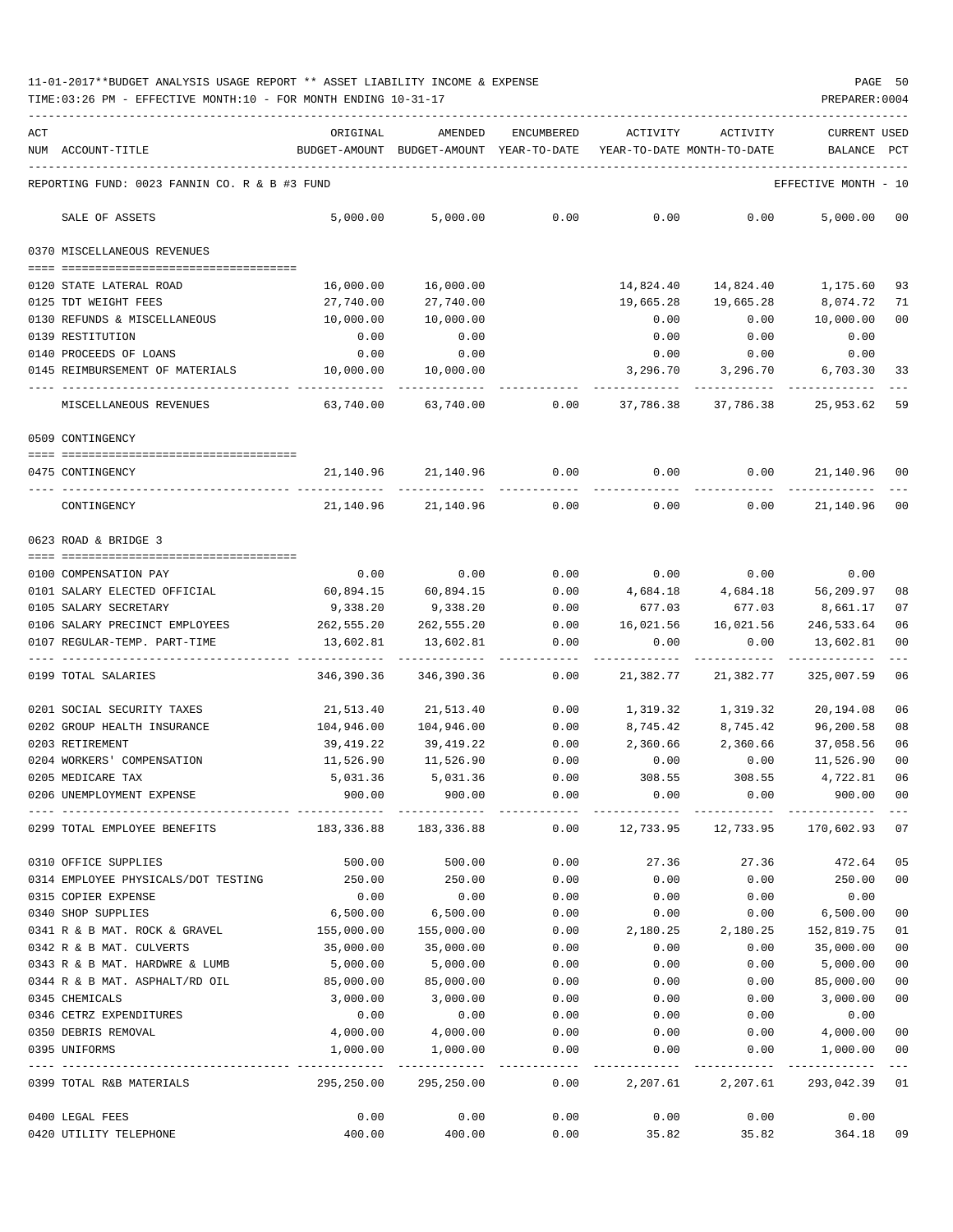| ACT |                                               | ORIGINAL                                                           | AMENDED                               | ENCUMBERED            | ACTIVITY                   | ACTIVITY             | CURRENT USED          |                |
|-----|-----------------------------------------------|--------------------------------------------------------------------|---------------------------------------|-----------------------|----------------------------|----------------------|-----------------------|----------------|
|     | NUM ACCOUNT-TITLE                             |                                                                    | BUDGET-AMOUNT BUDGET-AMOUNT           | YEAR-TO-DATE          | YEAR-TO-DATE MONTH-TO-DATE |                      | BALANCE               | PCT            |
|     | REPORTING FUND: 0023 FANNIN CO. R & B #3 FUND |                                                                    |                                       |                       |                            |                      | EFFECTIVE MONTH - 10  |                |
|     | 0421 INTERNET SERVICE                         | 825.00                                                             | 825.00                                | 0.00                  | 74.95                      | 74.95                | 750.05                | 09             |
|     | 0423 CELL PHONE ALLOWANCE                     | 600.00                                                             | 600.00                                | 0.00                  | 50.00                      | 50.00                | 550.00                | 08             |
|     | 0427 OUT OF COUNTY TRAVEL                     | 3,500.00                                                           | 3,500.00                              | 0.00                  | 564.74                     | 564.74               | 2,935.26              | 16             |
|     | 0430 BIDS, NOTICES & PERMITS                  | 1,200.00                                                           | 1,200.00                              | 0.00                  | 0.00                       | 0.00                 | 1,200.00              | 0 <sub>0</sub> |
|     | 0435 PRINTING                                 | 100.00                                                             | 100.00                                | 0.00                  | 0.00                       | 0.00                 | 100.00                | 0 <sub>0</sub> |
|     | 0440 UTILITY ELECTRICITY                      | 2,700.00                                                           | 2,700.00                              | 0.00                  | 220.62                     | 220.62               | 2,479.38              | 08             |
|     | 0441 UTILITY GAS                              | 500.00                                                             | 500.00                                | 0.00                  | 0.00                       | 0.00                 | 500.00                | 00             |
|     | 0442 UTILITY WATER                            | 700.00                                                             | 700.00                                | 0.00                  | 0.00                       | 0.00                 | 700.00                | 0 <sub>0</sub> |
|     | 0443 TRASH DUMPSTER PICKUP                    | 1,000.00                                                           | 1,000.00                              | 0.00                  | 71.40                      | 71.40                | 928.60                | 07             |
|     | 0447 REPEATER SERVICE CONTRACT                | 682.32                                                             | 682.32                                | 0.00                  | 0.00                       | 0.00                 | 682.32                | 0 <sub>0</sub> |
|     | 0450 R&M BUILDING                             | 1,500.00                                                           | 1,500.00                              | 0.00                  | 0.00                       | 0.00                 | 1,500.00              | 0 <sub>0</sub> |
|     | 0453 COMPUTER SOFTWARE                        | 1,000.00                                                           | 1,000.00                              | 0.00                  | 0.00                       | 0.00                 | 1,000.00              | 0 <sub>0</sub> |
|     | 0457 R & M MACHINERY GAS & OIL                | 150,000.00                                                         | 150,000.00                            | 0.00                  | 0.00                       | 0.00                 | 150,000.00            | 0 <sub>0</sub> |
|     | 0458 R & M MACHINERY PARTS                    | 76,454.03                                                          | 76,454.03                             | 0.00                  | 2,629.35                   | 2,629.35             | 73,824.68             | 03             |
|     | 0459 R & M MACH. TIRES & TUBES                | 25,000.00                                                          | 25,000.00                             | 0.00                  | 3,364.20                   | 3,364.20             | 21,635.80             | 13             |
|     | 0460 EOUIPMENT RENTAL/LEASE                   | 5,000.00                                                           | 5,000.00                              | 0.00                  | 0.00                       | 0.00                 | 5,000.00              | 0 <sub>0</sub> |
|     | 0480 BOND                                     | 150.00                                                             | 150.00                                | 0.00                  | 0.00                       | 0.00                 | 150.00                | 0 <sub>0</sub> |
|     | 0482 INSURANCE                                | 6,000.00                                                           | 6,000.00                              | 0.00                  | 0.00                       | 0.00                 | 6,000.00              | 00             |
|     | 0485 PRISONER SUPPLIES                        | 2,000.00                                                           | 2,000.00                              | 0.00                  | 0.00                       | 0.00                 | 2,000.00              | 0 <sub>0</sub> |
|     | 0488 FANNIN RURAL RAIL DISTRICT               | 0.00                                                               | 0.00                                  | 0.00                  | 0.00                       | 0.00                 | 0.00                  |                |
|     | 0490 MISCELLANEOUS                            | 1,500.00                                                           | 1,500.00                              | 0.00                  | 0.00                       | 0.00                 | 1,500.00              | 0 <sub>0</sub> |
|     | 0491 SOIL & WATER CONSERVATION                | 250.00                                                             | 250.00                                | 0.00                  | 0.00                       | 0.00                 | 250.00                | 0 <sub>0</sub> |
|     | 0492 TDRA FLOOD CASH MATCH                    | 0.00                                                               | 0.00                                  | 0.00                  | 0.00                       | 0.00                 | 0.00                  |                |
|     | 0494 FLOOD CONTROL SITE MAINTENANCE           | 0.00                                                               | 0.00                                  | 0.00                  | 0.00                       | 0.00                 | 0.00                  |                |
|     | 0495 PIPELINE SALES TAX REIMBURSEMENT         | 0.00                                                               | 0.00                                  | 0.00                  | 0.00                       | 0.00                 | 0.00                  |                |
|     | 0496 TCOG HAZARDOUS WASTEMATCH                | 1,250.00                                                           | 1,250.00                              | 0.00                  | 0.00                       | 0.00                 | 1,250.00              | 00             |
|     | 0499 TOTAL SER. & OTHER CHARGES               | 282,311.35                                                         | 282,311.35                            | 0.00                  | 7,011.08                   | 7,011.08             | 275,300.27            | 02             |
|     | 0500 LAND                                     |                                                                    |                                       |                       | 0.00                       | 0.00                 | 0.00                  |                |
|     | 0535 BUILDING                                 |                                                                    |                                       |                       | 0.00                       | 0.00                 | 0.00                  |                |
|     | 0562 LAND/BUILDING                            | 0.00                                                               | 0.00                                  | 0.00                  | 0.00                       | 0.00                 | 0.00                  |                |
|     | 0570 COMPUTER EQUIPMENT                       | 0.00                                                               | 0.00                                  | 0.00                  | 0.00                       | 0.00                 | 0.00                  |                |
|     | 0571 PURCHASE OF MACH./EQUIP.                 | 150,000.00                                                         | 150,000.00                            | 0.00                  | 0.00                       | 0.00                 | 150,000.00            | 0 <sub>0</sub> |
|     | 0572 OFFICE EQUIPMENT                         | 0.00                                                               | 0.00                                  | 0.00                  | 0.00                       | 0.00                 | 0.00                  |                |
|     | 0573 RADIO EQUIPMENT                          | 594.00                                                             | 594.00                                | 0.00                  | 0.00                       | 0.00                 | 594.00 00             |                |
|     | 0575 LAND/BUILDING                            |                                                                    | 1,000.00 1,000.00                     | 0.00                  | 0.00                       |                      | $0.00$ 1,000.00 00    |                |
|     | 0580 PRECINCT BRIDGE                          | 0.00                                                               | 0.00                                  | 0.00<br>------------- | 0.00<br>. <u>.</u>         | 0.00<br>------------ | 0.00<br>------------- |                |
|     | 0599 CAPITAL OUTLAY                           |                                                                    | 151,594.00 151,594.00                 | 0.00                  | 0.00                       | 0.00                 | 151,594.00 00         |                |
|     | 0630 NOTE PAYMENT-PRINCIPAL                   | 0.00                                                               | 0.00                                  | 0.00                  | 0.00                       | 0.00                 | 0.00                  |                |
|     | 0670 NOTE PAYMENT-INTEREST                    | 0.00                                                               | 0.00<br>----------------------------- | 0.00                  | 0.00                       | 0.00                 | 0.00                  |                |
|     | ROAD & BRIDGE 3                               | 1,258,882.59 1,258,882.59 0.00 43,335.41 43,335.41 1,215,547.18 03 |                                       |                       |                            |                      |                       |                |
|     | 0625 ADMINISTRATIVE OFFICE R&B #3             |                                                                    |                                       |                       |                            |                      |                       |                |
|     | 0105 SALARY SECRETARY                         | 9,593.48                                                           | 9,593.48                              | 0.00                  | 737.96                     | 737.96               | 8,855.52              | 08             |
|     | 0201 SOCIAL SECURITY TAXES                    | 594.80                                                             | 594.80                                | 0.00                  | 32.58                      | 32.58                | 562.22                | 05             |
|     | 0202 GROUP HEALTH INSURANCE                   | 2,623.65                                                           | 2,623.65                              | 0.00                  | 218.64                     | 218.64               | 2,405.01              | 08             |
|     | 0203 RETIREMENT                               | 1,091.74                                                           | 1,091.74                              | 0.00                  | 81.48                      | 81.48                | 1,010.26              | 07             |
|     | 0204 WORKERS' COMPENSATION                    | 40.29                                                              | 40.29                                 | 0.00                  | 0.00                       | 0.00                 | 40.29                 | 0 <sub>0</sub> |
|     | 0205 MEDICARE TAX                             | 139.11                                                             | 139.11                                | 0.00                  | 7.62                       | 7.62                 | 131.49                | 0 <sub>5</sub> |
|     | 0310 OFFICE SUPPLIES                          | 100.00                                                             | 100.00                                | 0.00                  | 0.00                       | 0.00                 | 100.00                | 0 <sub>0</sub> |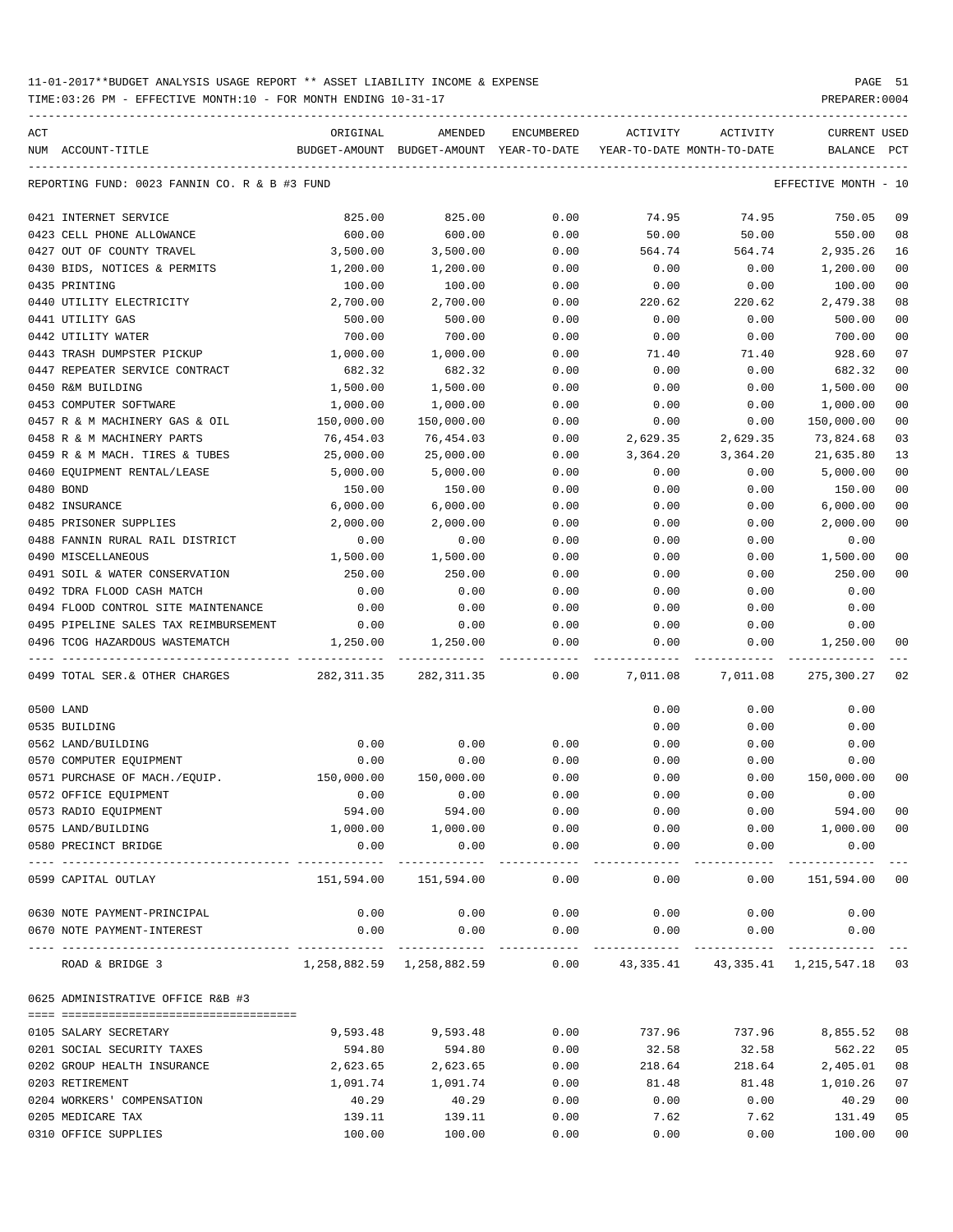11-01-2017\*\*BUDGET ANALYSIS USAGE REPORT \*\* ASSET LIABILITY INCOME & EXPENSE PAGE 52 TIME:03:26 PM - EFFECTIVE MONTH:10 - FOR MONTH ENDING 10-31-17

| ACT |                                               | ORIGINAL      | AMENDED       | ENCUMBERED   | ACTIVITY                   | ACTIVITY | <b>CURRENT USED</b>         |            |
|-----|-----------------------------------------------|---------------|---------------|--------------|----------------------------|----------|-----------------------------|------------|
|     | NUM ACCOUNT-TITLE                             | BUDGET-AMOUNT | BUDGET-AMOUNT | YEAR-TO-DATE | YEAR-TO-DATE MONTH-TO-DATE |          | BALANCE                     | <b>PCT</b> |
|     | REPORTING FUND: 0023 FANNIN CO. R & B #3 FUND |               |               |              |                            |          | EFFECTIVE MONTH - 10        |            |
|     | 0311 POSTAL EXPENSES                          | 0.00          | 0.00          | 0.00         | 0.00                       | 0.00     | 0.00                        |            |
|     | 0353 COMPUTER EXPENSE                         | 500.00        | 500.00        | 0.00         | 0.00                       | 0.00     | 500.00                      | 00         |
|     | 0427 OUT OF COUNTY TRAVEL                     | 0.00          | 0.00          | 0.00         | 0.00                       | 0.00     | 0.00                        |            |
|     | 0480 BOND                                     | 17.75         | 17.75         | 0.00         | 24.75                      | 24.75    | $7.00 - 139$                |            |
|     | 0572 OFFICE EQUIPMENT                         | 0.00          | 0.00          | 0.00         | 0.00                       | 0.00     | 0.00                        |            |
|     | 0574 COMPUTER EQUIPMENT                       | 0.00          | 0.00          | 0.00         | 0.00                       | 0.00     | 0.00                        |            |
|     | ADMINISTRATIVE OFFICE R&B #3                  | 14,700.82     | 14,700.82     | 0.00         | 1,103.03                   | 1,103.03 | 13,597.79                   | 08         |
|     | FANNIN CO. R & B #3 FUND                      |               |               |              |                            |          |                             |            |
|     | INCOME TOTALS                                 | 1,294,724.37  | 1,294,724.37  |              | 80,112.18                  |          | 80, 112, 18 1, 214, 612, 19 | -06        |
|     | EXPENSE TOTALS                                | 1,294,724.37  | 1,294,724.37  | 0.00         | 44,438.44                  |          | 44, 438. 44 1, 250, 285. 93 | 03         |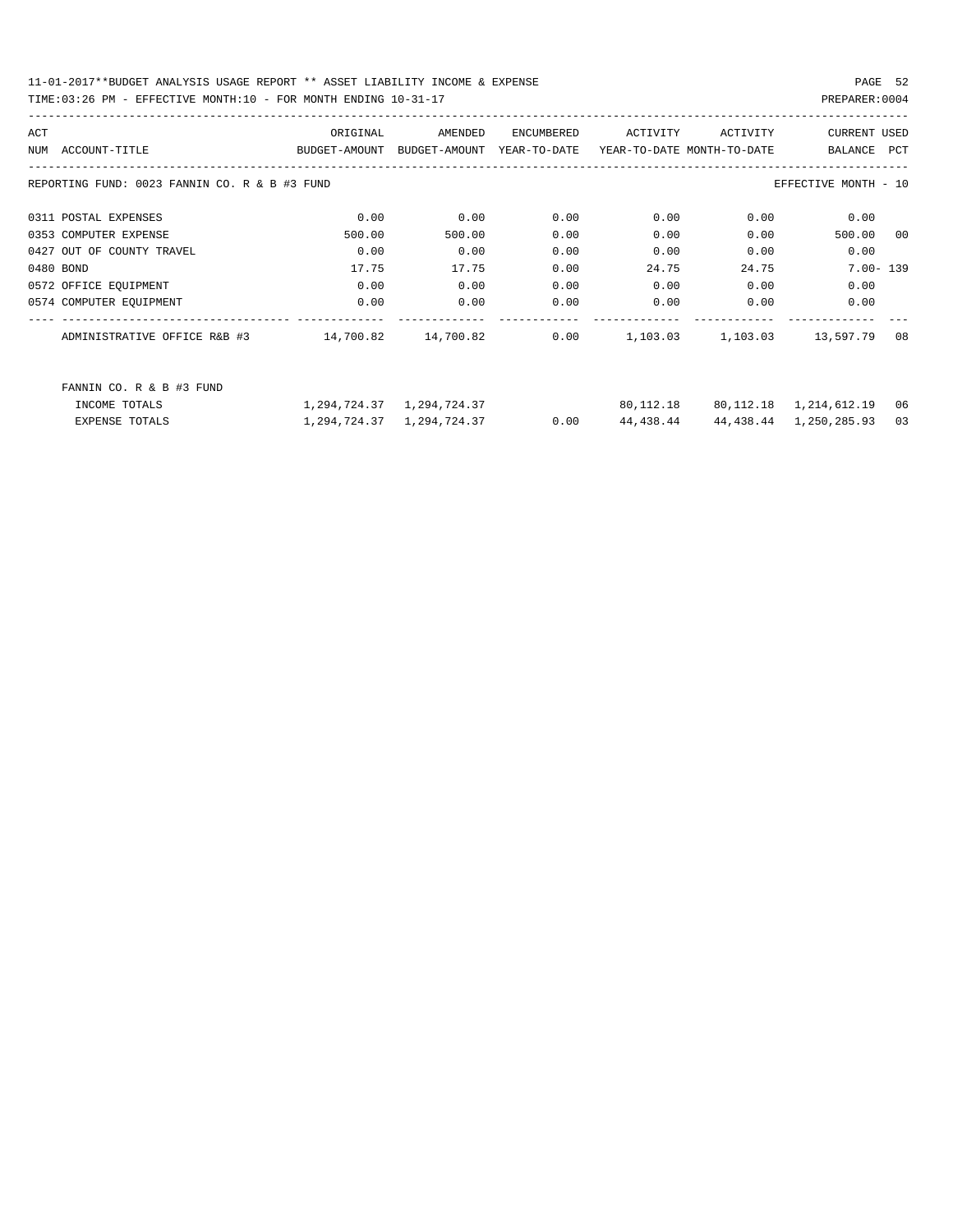|     | 11-01-2017**BUDGET ANALYSIS USAGE REPORT ** ASSET LIABILITY INCOME & EXPENSE<br>TIME: 03:26 PM - EFFECTIVE MONTH: 10 - FOR MONTH ENDING 10-31-17 |            |                                      |                      |                                                                                 |                                                   | PAGE 53<br>PREPARER: 0004          |                |
|-----|--------------------------------------------------------------------------------------------------------------------------------------------------|------------|--------------------------------------|----------------------|---------------------------------------------------------------------------------|---------------------------------------------------|------------------------------------|----------------|
| ACT | NUM ACCOUNT-TITLE                                                                                                                                | ORIGINAL   | AMENDED                              | ENCUMBERED           | ACTIVITY<br>BUDGET-AMOUNT BUDGET-AMOUNT YEAR-TO-DATE YEAR-TO-DATE MONTH-TO-DATE | ACTIVITY                                          | <b>CURRENT USED</b><br>BALANCE PCT |                |
|     | REPORTING FUND: 0024 FANNIN CO. R & B #4 FUND                                                                                                    |            |                                      |                      |                                                                                 |                                                   | EFFECTIVE MONTH - 10               |                |
|     | 0100 PAYROLL                                                                                                                                     |            |                                      |                      |                                                                                 |                                                   |                                    |                |
|     | 0100 PAYROLL                                                                                                                                     |            |                                      |                      | 0.00                                                                            | 0.00                                              | 0.00                               |                |
|     | PAYROLL                                                                                                                                          |            |                                      |                      | 0.00                                                                            | 0.00                                              | 0.00                               |                |
|     | 0102 A/P CLEARING                                                                                                                                |            |                                      |                      |                                                                                 |                                                   |                                    |                |
|     | 0100 A/P CLEARING                                                                                                                                |            |                                      |                      | 0.00                                                                            | 0.00                                              | 0.00                               |                |
|     | A/P CLEARING                                                                                                                                     |            |                                      |                      | 0.00                                                                            | 0.00                                              | 0.00                               |                |
|     | 0103 CASH                                                                                                                                        |            |                                      |                      |                                                                                 |                                                   |                                    |                |
|     |                                                                                                                                                  |            |                                      |                      |                                                                                 |                                                   |                                    |                |
|     | 0100 R&B#4- COMBINED FUNDS CHECKING<br>0175 TEXPOOL                                                                                              |            |                                      |                      | 167.91                                                                          | $143,368.35 - 143,368.35 - 20,754.90 -$<br>167.91 | 201,477.81                         |                |
|     | CASH                                                                                                                                             |            |                                      |                      |                                                                                 | 143, 200.44- 143, 200.44- 180, 722.91             |                                    |                |
|     | 0120 RECEIVABLES                                                                                                                                 |            |                                      |                      |                                                                                 |                                                   |                                    |                |
|     | 0311 TAXES RECEIVABLE                                                                                                                            |            |                                      |                      | 0.00                                                                            | 0.00                                              | 27,083.12                          |                |
|     | 0312 DUE FROM OTHER GOVERNMENTS                                                                                                                  |            |                                      |                      | 0.00                                                                            | 0.00                                              | 6,597.33                           |                |
|     | 0313 DUE FROM OTHER FUNDS                                                                                                                        |            |                                      |                      | 0.00                                                                            | 0.00                                              | 8,879.84                           |                |
|     | 0315 INVENTORY                                                                                                                                   |            |                                      |                      | 0.00                                                                            | 0.00                                              | 6,291.25                           |                |
|     | RECEIVABLES                                                                                                                                      |            |                                      |                      | 0.00                                                                            | 0.00                                              | 48,851.54                          |                |
|     | 0200 LIABILITY ACCOUNT                                                                                                                           |            |                                      |                      |                                                                                 |                                                   |                                    |                |
|     | 0150 ACCRUED SALARY PAYABLE                                                                                                                      |            |                                      |                      | 0.00                                                                            | 0.00                                              | 10,235.35                          |                |
|     | 0155 ACCRUED FRINGE BENEFITS                                                                                                                     |            |                                      |                      | 0.00                                                                            | 0.00                                              | 5,173.21                           |                |
|     | 0200 DEFERRED TAX REVENUE                                                                                                                        |            |                                      |                      | 0.00                                                                            | 0.00                                              | 24,598.77                          |                |
|     | 0910 SYSTEM ADDED LIABILITY LINE-ITEM                                                                                                            |            |                                      |                      |                                                                                 | $9,913.47 - 9,913.47 - 9,913.47$                  |                                    |                |
|     | LIABILITY ACCOUNT                                                                                                                                |            |                                      |                      |                                                                                 | $9,913.47 - 9,913.47 - 30,093.86$                 | __ _____________                   |                |
|     | 0271 EQUITY ACCOUNT                                                                                                                              |            |                                      |                      |                                                                                 |                                                   |                                    |                |
|     | 0200 EQUITY ACCOUNT                                                                                                                              |            | ______________                       |                      | -----------                                                                     | $0.00$ $0.00$ $332,767.56$<br>-----------         | _____________                      |                |
|     | EQUITY ACCOUNT                                                                                                                                   |            |                                      |                      | 0.00                                                                            | 0.00                                              | 332,767.56                         |                |
|     | 0300 TOTAL REV/TRANSFERS                                                                                                                         |            |                                      |                      |                                                                                 |                                                   |                                    |                |
|     | 0124 BEGINNING CASH BALANCE                                                                                                                      |            | 171, 134. 18    171, 134. 18         |                      |                                                                                 | $0.00$ $0.00$ $171,134.18$ 00                     |                                    |                |
|     | TOTAL REV/TRANSFERS                                                                                                                              |            | 171, 134. 18    171, 134. 18    0.00 |                      |                                                                                 | $0.00$ $0.00$ $171,134.18$                        |                                    | 0 <sub>0</sub> |
|     | 0310 PROPERTY TAXES                                                                                                                              |            |                                      |                      |                                                                                 |                                                   |                                    |                |
|     | 0110 CURRENT TAXES                                                                                                                               |            | 446,662.00 446,662.00                |                      |                                                                                 | 12,444.06  12,444.06  434,217.94                  |                                    | 03             |
|     | 0120 DELINQUENT TAXES                                                                                                                            | 8,000.00   | 8,000.00                             |                      |                                                                                 | 1,233.47 1,233.47 6,766.53                        |                                    | 15             |
|     | PROPERTY TAXES                                                                                                                                   | 454,662.00 | 454,662.00                           | ------------<br>0.00 | 13,677.53                                                                       | 13,677.53                                         | 440,984.47 03                      |                |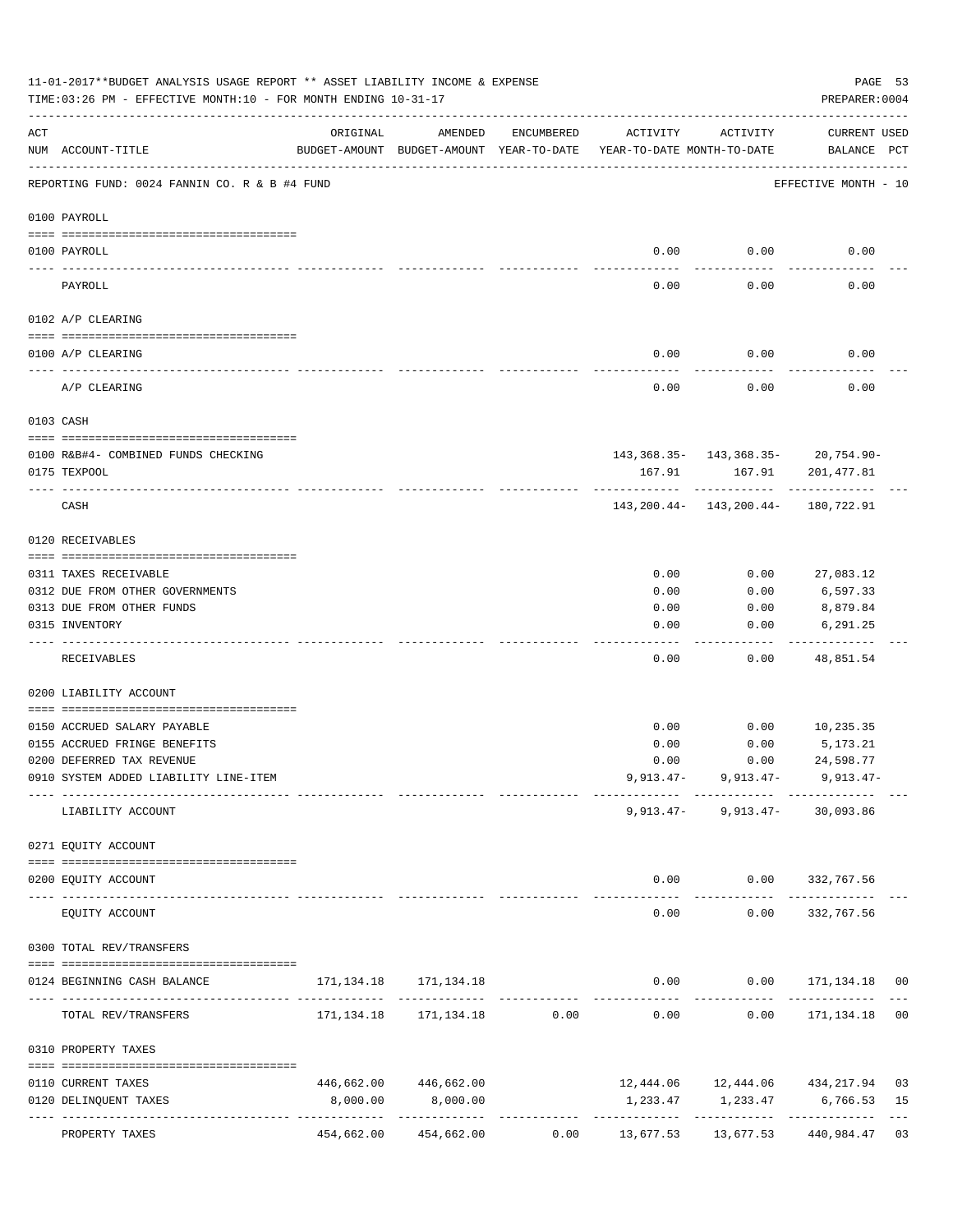|     | 11-01-2017**BUDGET ANALYSIS USAGE REPORT ** ASSET LIABILITY INCOME & EXPENSE<br>TIME:03:26 PM - EFFECTIVE MONTH:10 - FOR MONTH ENDING 10-31-17 |                                                         |                                                                                |             |          |                                           | PAGE 54<br>PREPARER: 0004   |                      |
|-----|------------------------------------------------------------------------------------------------------------------------------------------------|---------------------------------------------------------|--------------------------------------------------------------------------------|-------------|----------|-------------------------------------------|-----------------------------|----------------------|
| ACT | NUM ACCOUNT-TITLE                                                                                                                              | ORIGINAL                                                | AMENDED<br>BUDGET-AMOUNT BUDGET-AMOUNT YEAR-TO-DATE YEAR-TO-DATE MONTH-TO-DATE | ENCUMBERED  | ACTIVITY | ACTIVITY                                  | CURRENT USED<br>BALANCE PCT |                      |
|     | REPORTING FUND: 0024 FANNIN CO. R & B #4 FUND                                                                                                  |                                                         |                                                                                |             |          |                                           | EFFECTIVE MONTH - 10        |                      |
|     | 0318 OTHER TAXES                                                                                                                               |                                                         |                                                                                |             |          |                                           |                             |                      |
|     |                                                                                                                                                |                                                         |                                                                                |             |          |                                           |                             |                      |
|     | 0120 PAY N LIEU TAX/GRASSLAND<br>0121 PAY N LIEU TAX/UPPER TRINITY                                                                             | 0.00                                                    | 1,200.00 1,200.00<br>0.00                                                      |             |          | $0.00$ $0.00$ $1,200.00$<br>879.39 879.39 | $879.39+$                   | 00                   |
|     | 0160 SALES TAX REVENUES                                                                                                                        | 40,693.00                                               | 40,693.00                                                                      |             | 4,075.62 | 4,075.62                                  | 36,617.38                   | 10                   |
|     | OTHER TAXES                                                                                                                                    | .<br>41,893.00                                          | 41,893.00                                                                      | 0.00        | 4,955.01 | 4,955.01                                  | 36,937.99                   | 12                   |
|     | 0321 FEES OF TAX COLLECTOR                                                                                                                     |                                                         |                                                                                |             |          |                                           |                             |                      |
|     |                                                                                                                                                |                                                         |                                                                                |             |          |                                           |                             |                      |
|     | 0200 CAR REGISTRATION/SALES TAX<br>0300 COUNTY'S ADDITIONAL \$10                                                                               | 84,931.00<br>63,000.00                                  | 84,931.00<br>63,000.00                                                         |             | 4,984.39 | $0.00$ 0.00<br>4,984.39                   | 84,931.00<br>58,015.61      | 0 <sub>0</sub><br>08 |
|     | FEES OF TAX COLLECTOR                                                                                                                          | 147,931.00 147,931.00 0.00 4,984.39 4,984.39 142,946.61 |                                                                                |             |          | ----------                                |                             | 03                   |
|     | 0330 GRANTS                                                                                                                                    |                                                         |                                                                                |             |          |                                           |                             |                      |
|     |                                                                                                                                                |                                                         |                                                                                |             |          |                                           |                             |                      |
|     | 0200 FEMA GRANT                                                                                                                                | 0.00                                                    | 0.00                                                                           |             | 0.00     | 0.00                                      | 0.00                        |                      |
|     | GRANTS                                                                                                                                         | 0.00                                                    | 0.00                                                                           | 0.00        | 0.00     | 0.00                                      | 0.00                        |                      |
|     | 0350 FINES                                                                                                                                     |                                                         |                                                                                |             |          |                                           |                             |                      |
|     | 0403 COUNTY CLERK FINES                                                                                                                        |                                                         | 11,959.00 11,959.00                                                            |             |          | $0.00$ $0.00$ $11,959.00$                 |                             | 00                   |
|     | 0450 DISTRICT CLERK FINES                                                                                                                      | 12,052.00                                               | 12,052.00                                                                      |             |          | 350.72 350.72 11,701.28                   |                             | 03                   |
|     | 0455 J. P. #1 FINES                                                                                                                            | 8,232.00                                                | 8,232.00                                                                       |             | 0.00     | 0.00                                      | 8,232.00                    | 0 <sub>0</sub>       |
|     | 0456 J. P. #2 FINES                                                                                                                            | 1,500.00                                                | 1,500.00                                                                       |             | 0.00     | 0.00                                      | 1,500.00                    | 0 <sub>0</sub>       |
|     | 0457 J. P. #3 FINES                                                                                                                            | 2,200.00<br>---------                                   | 2,200.00                                                                       |             | 0.00     | 0.00                                      | 2,200.00                    | 0 <sub>0</sub>       |
|     | FINES                                                                                                                                          |                                                         | 35,943.00 35,943.00 0.00                                                       |             |          | 350.72<br>350.72                          | 35,592.28                   | 01                   |
|     | 0360 INTEREST EARNINGS                                                                                                                         |                                                         |                                                                                |             |          |                                           |                             |                      |
|     | 0100 INTEREST EARNING                                                                                                                          |                                                         | 157.85 157.85                                                                  |             |          | 175.07 175.07 17.22+ 111                  |                             |                      |
|     | INTEREST EARNINGS                                                                                                                              |                                                         | 157.85                                                                         | 157.85 0.00 | 175.07   |                                           | 175.07 17.22+ 111           |                      |
|     | 0364 SALE OF ASSETS                                                                                                                            |                                                         |                                                                                |             |          |                                           |                             |                      |
|     | 0162 LAND/BUILDING                                                                                                                             |                                                         | $0.00$ 0.00                                                                    |             |          | $0.00$ $0.00$ $0.00$ $0.00$               |                             |                      |
|     | 0163 SALE OF EQUIPMENT                                                                                                                         |                                                         | 10,000.00 10,000.00                                                            |             |          | $0.00$ $0.00$ $10,000.00$                 |                             | 0 <sub>0</sub>       |
|     | SALE OF ASSETS                                                                                                                                 |                                                         | $10,000.00$ $10,000.00$ 0.00                                                   |             |          | -------------<br>0.00                     | $0.00$ 10,000.00 00         |                      |
|     | 0370 MISCELLANEOUS REVENUES                                                                                                                    |                                                         |                                                                                |             |          |                                           |                             |                      |
|     | 0120 STATE LATERAL ROAD                                                                                                                        | 8,600.00                                                | 8,600.00                                                                       |             |          | 8,438.38 8,438.38 161.62                  |                             | 98                   |
|     | 0125 TDT WEIGHT FEES                                                                                                                           | 16,000.00                                               | 16,000.00                                                                      |             |          | 11, 193.91 11, 193.91                     | 4,806.09                    | 70                   |
|     | 0130 REFUNDS & MISCELLANEOUS                                                                                                                   | 3,500.00                                                | 3,500.00                                                                       |             | 0.00     | 0.00                                      | 3,500.00                    | 0 <sub>0</sub>       |
|     | 0138 SALE OF SCRAP IRON                                                                                                                        | 0.00                                                    | 0.00                                                                           |             | 0.00     | 0.00                                      | 0.00                        |                      |
|     | 0140 PROCEEDS OF LOAN                                                                                                                          | 0.00                                                    | 0.00                                                                           |             | 0.00     | 0.00                                      | 0.00                        |                      |
|     | 0145 REIMBURSEMENT OF MATERIALS 10,000.00                                                                                                      |                                                         | 10,000.00                                                                      |             | 5,000.00 | 5,000.00                                  | 5,000.00                    | 50                   |
|     | 0146 SALE OF RECYCLED MATERIALS                                                                                                                | 500.00                                                  | 500.00                                                                         |             | 0.00     | 0.00                                      | 500.00                      | 0 <sub>0</sub>       |
|     | 0147 OFFICE RENTAL                                                                                                                             | 0.00                                                    | 0.00                                                                           |             | 0.00     | 0.00                                      | 0.00                        |                      |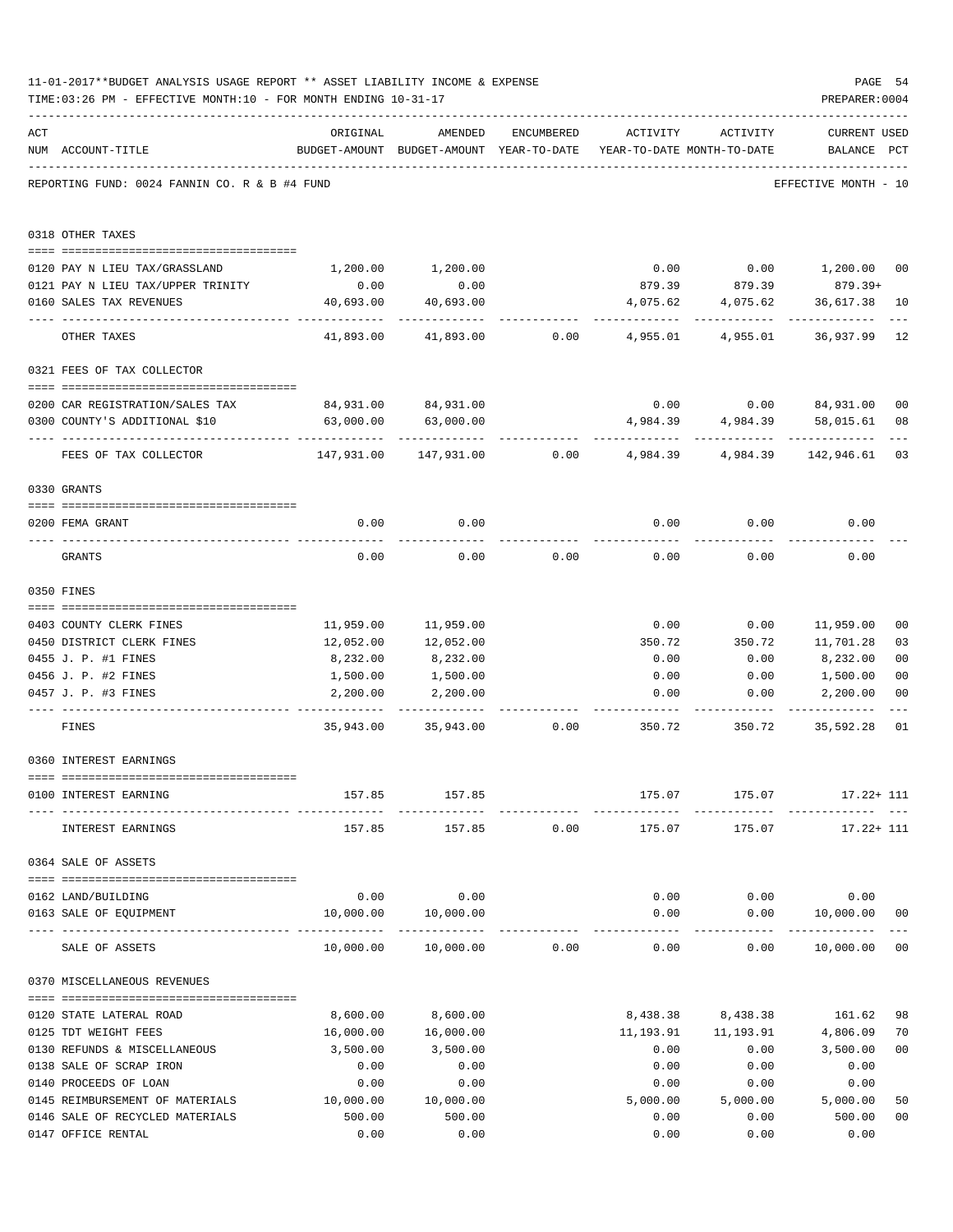| 11-01-2017**BUDGET ANALYSIS USAGE REPORT ** ASSET LIABILITY INCOME & EXPENSE |  |  |  |  | PAGE |  |
|------------------------------------------------------------------------------|--|--|--|--|------|--|
|                                                                              |  |  |  |  |      |  |

| ACT                                           | ORIGINAL   | AMENDED                                  | <b>ENCUMBERED</b>     | ACTIVITY              | <b>ACTIVITY</b>            | <b>CURRENT USED</b>        |                |
|-----------------------------------------------|------------|------------------------------------------|-----------------------|-----------------------|----------------------------|----------------------------|----------------|
| NUM ACCOUNT-TITLE                             |            | BUDGET-AMOUNT BUDGET-AMOUNT YEAR-TO-DATE |                       |                       | YEAR-TO-DATE MONTH-TO-DATE | BALANCE                    | PCT            |
| REPORTING FUND: 0024 FANNIN CO. R & B #4 FUND |            |                                          |                       |                       |                            | EFFECTIVE MONTH - 10       |                |
| MISCELLANEOUS REVENUES                        | 38,600.00  | 38,600.00                                | 0.00                  | 24,632.29             | 24,632.29                  | 13,967.71                  | 64             |
|                                               |            |                                          |                       |                       |                            |                            |                |
| 0509 CONTINGENCY                              |            |                                          |                       |                       |                            |                            |                |
| 0475 CONTINGENCY                              | 10,649.46  | 10,649.46                                | 0.00                  | 0.00                  |                            | $0.00$ 10,649.46           | 00             |
| CONTINGENCY                                   | 10,649.46  | 10,649.46                                | 0.00                  | 0.00                  | 0.00                       | 10,649.46                  | 00             |
| 0624 ROAD & BRIDGE 4                          |            |                                          |                       |                       |                            |                            |                |
|                                               |            |                                          |                       |                       |                            |                            |                |
| 0100 COMPENSATION PAY                         | 0.00       | 0.00                                     | 0.00                  | 0.00                  | 0.00                       | 0.00                       |                |
| 0101 SALARY ELECTED OFFICIAL                  | 60,894.15  | 60,894.15                                | 0.00                  | 4,684.18              | 4,684.18                   | 56,209.97                  | 08             |
| 0105 SALARY SECRETARY                         | 26,735.86  | 26,735.86                                | 0.00                  | 2,056.60              | 2,056.60                   | 24,679.26                  | 08             |
| 0106 SALARY PRECINCT EMPLOYEES                | 180,513.40 | 180,513.40                               | 0.00                  | 9,435.70              | 9,435.70                   | 171,077.70                 | 05             |
| 0107 REGULAR-TEMP. PART-TIME                  | 0.00       | 0.00                                     | 0.00                  | 1,311.92              | 1,311.92                   | 1,311.92-                  |                |
| 0108 LABOR REIMBURSEMENT                      | 0.00       | 0.00                                     | 0.00                  | 0.00                  | 0.00                       | 0.00                       |                |
| 0199 TOTAL SALARIES                           | 268,143.41 | 268, 143. 41                             | 0.00                  | 17,488.40             | 17,488.40                  | 250,655.01                 | 07             |
| 0201 SOCIAL SECURITY TAXES                    | 16,624.89  | 16,624.89                                | 0.00                  | 1,079.54              | 1,079.54                   | 15,545.35                  | 06             |
| 0202 GROUP HEALTH INSURANCE                   | 83,956.80  | 83,956.80                                | 0.00                  | 5,247.24              | 5,247.24                   | 78,709.56                  | 06             |
| 0203 RETIREMENT                               | 30,514.72  | 30,514.72                                | 0.00                  | 1,930.72              | 1,930.72                   | 28,584.00                  | 06             |
| 0204 WORKERS' COMPENSATION                    | 7,740.60   | 7,740.60                                 | 0.00                  | 0.00                  | 0.00                       | 7,740.60                   | 00             |
| 0205 MEDICARE TAX                             | 3,888.08   | 3,888.08                                 | 0.00                  | 252.46                | 252.46                     | 3,635.62                   | 06             |
| 0206 UNEMPLOYMENT EXPENSE                     | 0.00       | 0.00                                     | 0.00                  | 0.00                  | 0.00                       | 0.00                       |                |
| 0299 TOTAL EMPLOYEE BENEFITS                  | 142,725.09 | 142,725.09                               | 0.00                  | 8,509.96              | 8,509.96                   | 134, 215. 13               | 06             |
| 0310 OFFICE SUPPLIES                          | 250.00     | 250.00                                   | 0.00                  | 0.00                  | 0.00                       | 250.00                     | 00             |
| 0314 EMPLOYEE PHYSICALS/DOT TESTING           | 275.00     | 275.00                                   | 0.00                  | 0.00                  | 0.00                       | 275.00                     | 0 <sub>0</sub> |
| 0340 SHOP SUPPLIES                            | 2,250.00   | 2,250.00                                 | 0.00                  | 148.60                | 148.60                     | 2,101.40                   | 07             |
| 0341 R & B MAT. ROCK & GRAVEL                 | 100,500.00 | 100,500.00                               | 0.00                  | 3,081.42              | 3,081.42                   | 97, 418.58                 | 03             |
| 0342 R & B MAT. CULVERTS                      | 7,000.00   | 7,000.00                                 | 0.00                  | 0.00                  | 0.00                       | 7,000.00                   | 0 <sub>0</sub> |
| 0343 R & B MAT, HARDWRE & LUMB                | 2,500.00   | 2,500.00                                 | 0.00                  | 0.00                  | 0.00                       | 2,500.00                   | 00             |
| 0344 R & B MAT. ASPHALT/RD OIL                | 60,000.00  | 60,000.00                                | 0.00                  | 2,593.62              | 2,593.62                   | 57,406.38                  | 04             |
| 0345 CHEMICALS                                | 1,500.00   | 1,500.00                                 | 0.00                  | 0.00                  | 0.00                       | 1,500.00                   | 0 <sub>0</sub> |
| 0346 CETRZ EXPENDITURES                       | 0.00       | 0.00                                     | 0.00                  | 0.00                  | 0.00                       | 0.00                       |                |
| 0350 DEBRIS REMOVAL                           | 0.00       | 0.00                                     | 0.00                  | 0.00                  | 0.00                       | 0.00                       |                |
| 0395 EMPLOYEE UNIFORMS                        | 2,500.00   | 2,500.00                                 | 0.00                  | 0.00                  | 0.00                       | 2,500.00                   | 00             |
| 0399 TOTAL R&B MATERIALS                      | 176,775.00 | _____________<br>176,775.00              | _____________<br>0.00 | ---------<br>5,823.64 | ------------<br>5,823.64   | ------------<br>170,951.36 | 03             |
| 0400 LEGAL FEES                               | 0.00       | 0.00                                     | 0.00                  | 0.00                  | 0.00                       | 0.00                       |                |
| 0420 UTILITY TELEPHONE                        | 1,700.00   | 1,700.00                                 | 0.00                  | 136.06                | 136.06                     | 1,563.94                   | 08             |
| 0421 DSL INTERNET                             | 600.00     | 600.00                                   | 0.00                  | 45.99                 | 45.99                      | 554.01                     | 08             |
| 0423 CELL PHONE ALLOWANCE                     | 0.00       | 0.00                                     | 0.00                  | 0.00                  | 0.00                       | 0.00                       |                |
| 0427 OUT OF COUNTY TRAVEL                     | 4,600.00   | 4,600.00                                 | 0.00                  | 584.74                | 584.74                     | 4,015.26                   | 13             |
| 0430 BIDS, NOTICES & PERMITS                  | 200.00     | 200.00                                   | 0.00                  | 0.00                  | 0.00                       | 200.00                     | 0 <sub>0</sub> |
| 0435 PRINTING                                 | 100.00     | 100.00                                   | 0.00                  | 0.00                  | 0.00                       | 100.00                     | 0 <sub>0</sub> |
| 0440 UTILITY ELECTRICITY                      | 4,000.00   | 4,000.00                                 | 0.00                  | 0.00                  | 0.00                       | 4,000.00                   | 0 <sub>0</sub> |
| 0441 UTILITY GAS                              | 750.00     | 750.00                                   | 0.00                  | 0.00                  | 0.00                       | 750.00                     | 0 <sub>0</sub> |
| 0442 UTILITY WATER                            | 2,500.00   | 2,500.00                                 | 0.00                  | 0.00                  | 0.00                       | 2,500.00                   | 0 <sub>0</sub> |
| 0443 TRASH PICKUP                             | 2,500.00   | 2,500.00                                 | 0.00                  | 0.00                  | 0.00                       | 2,500.00                   | 0 <sub>0</sub> |
| 0447 REPEATER SERVICE CONTRACT                | 682.32     | 682.32                                   | 0.00                  | 0.00                  | 0.00                       | 682.32                     | 0 <sub>0</sub> |
|                                               |            |                                          |                       |                       |                            |                            |                |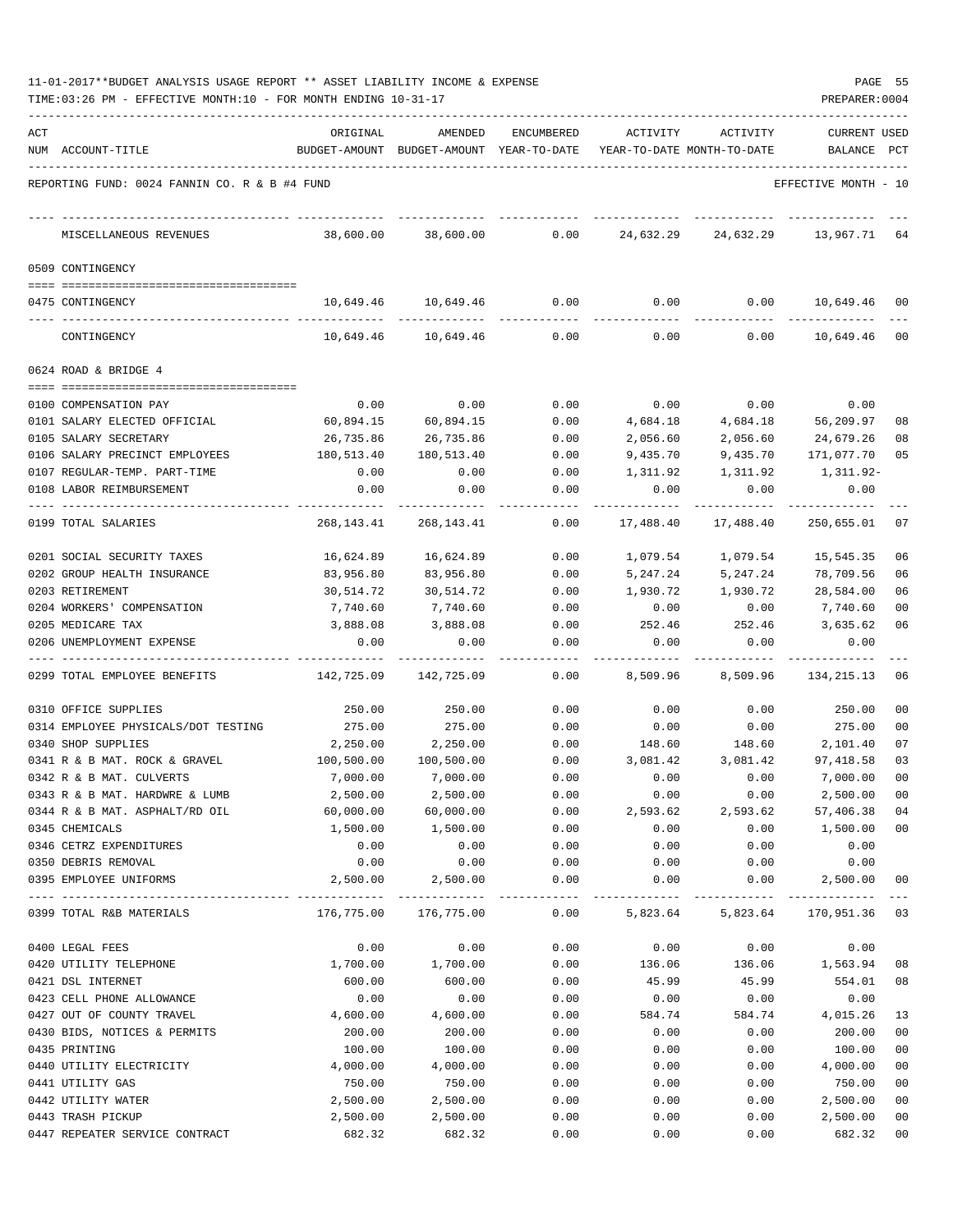| ACT |                                               | ORIGINAL   | AMENDED                                  | <b>ENCUMBERED</b> | ACTIVITY                   | ACTIVITY                           | CURRENT USED         |                |
|-----|-----------------------------------------------|------------|------------------------------------------|-------------------|----------------------------|------------------------------------|----------------------|----------------|
|     | NUM ACCOUNT-TITLE                             |            | BUDGET-AMOUNT BUDGET-AMOUNT YEAR-TO-DATE |                   | YEAR-TO-DATE MONTH-TO-DATE |                                    | BALANCE              | PCT            |
|     | REPORTING FUND: 0024 FANNIN CO. R & B #4 FUND |            |                                          |                   |                            |                                    | EFFECTIVE MONTH - 10 |                |
|     | 0450 R&M BUILDING                             | 2,000.00   | 2,000.00                                 | 0.00              | 0.00                       | 0.00                               | 2,000.00             | 00             |
|     | 0453 COMPUTER SOFTWARE                        | 1,044.00   | 1,044.00                                 | 0.00              | 0.00                       | 0.00                               | 1,044.00             | 00             |
|     | 0457 R & M MACHINERY GAS & OIL                | 44,500.00  | 44,500.00                                | 0.00              | 0.00                       | 0.00                               | 44,500.00            | 0 <sub>0</sub> |
|     | 0458 R & M MACHINERY PARTS                    | 20,000.00  | 20,000.00                                | 0.00              | 2,425.16                   | 2,425.16                           | 17,574.84            | 12             |
|     | 0459 R & M MACH. TIRES & TUBES                | 9,000.00   | 9,000.00                                 | 0.00              | 0.00                       | 0.00                               | 9,000,00             | 0 <sub>0</sub> |
|     | 0460 EQUIPMENT RENTAL/LEASE                   | 17,103.42  | 17,103.42                                | 0.00              | 0.00                       | 0.00                               | 17,103.42            | 00             |
|     | 0480 BOND                                     | 0.00       | 0.00                                     | 0.00              | 0.00                       | 0.00                               | 0.00                 |                |
|     | 0482 INSURANCE                                | 6,000.00   | 6,000.00                                 | 0.00              | 0.00                       | 0.00                               | 6,000.00             | 0 <sub>0</sub> |
|     | 0485 PRISONER'S SUPPLIES                      | 800.00     | 800.00                                   | 0.00              | 0.00                       | 0.00                               | 800.00               | 0 <sub>0</sub> |
|     | 0488 FANNIN RURAL RAIL DISTRICT               | 0.00       | 0.00                                     | 0.00              | 0.00                       | 0.00                               | 0.00                 |                |
|     | 0490 MISCELLANEOUS                            | 500.00     | 500.00                                   | 0.00              | 0.00                       | 0.00                               | 500.00               | 0 <sup>0</sup> |
|     | 0491 SOIL & WATER CONSERVATION                | 250.00     | 250.00                                   | 0.00              | 0.00                       | 0.00                               | 250.00               | 00             |
|     | 0492 TDRA FLOOD CASH MATCH                    | 0.00       | 0.00                                     | 0.00              | 0.00                       | 0.00                               | 0.00                 |                |
|     | 0494 FLOOD CONTROL SITE MAINTENANCE           | 0.00       | 0.00                                     | 0.00              | 0.00                       | 0.00                               | 0.00                 |                |
|     | 0495 PIPELINE SALES TAX REIMBURSEMENT         | 0.00       | 0.00                                     | 0.00              | 0.00                       | 0.00                               | 0.00                 |                |
|     | 0496 TCOG HAZARDOUS WASTEMATCH                | 1,250.00   | 1,250.00                                 | 0.00              | 0.00                       | 0.00                               | 1,250.00             | 00             |
|     | 0499 TOTAL SER.& OTHER CHARGES                |            |                                          | 0.00              | 3,191.95                   | 3,191.95                           | 116,887.79           | 03             |
|     | 0500 LAND                                     |            |                                          |                   | 0.00                       | 0.00                               | 0.00                 |                |
|     | 0535 BUILDING                                 |            |                                          |                   | 0.00                       | 0.00                               | 0.00                 |                |
|     | 0570 COMPUTER EQUIPMENT                       |            | 1,247.51 1,247.51                        | 0.00              | 0.00                       | 0.00                               | 1,247.51             | 0 <sub>0</sub> |
|     | 0571 PURCHASE OF MACH./EQUIP.                 | 166,000.00 | 166,000.00                               | 0.00              | 145,945.00                 | 145,945.00                         | 20,055.00            | 88             |
|     | 0573 RADIO EQUIPMENT                          | 0.00       | 0.00                                     | 0.00              | 0.00                       | 0.00                               | 0.00                 |                |
|     | 0575 BUILDING                                 | 0.00       | 0.00                                     | 0.00              | 0.00                       | 0.00                               | 0.00                 |                |
|     | 0599 CAPITAL OUTLAY                           | 167,247.51 | 167,247.51                               | 0.00              | 145,945.00                 | 145,945.00                         | 21,302.51            | 87             |
|     | ROAD & BRIDGE 4                               | 874,970.75 | 874,970.75                               | 0.00              |                            | 180,958.95  180,958.95  694,011.80 |                      | -21            |
|     | 0625 ADMINISTRATIVE OFFICE R&B #4             |            |                                          |                   |                            |                                    |                      |                |
|     | 0105 SALARY SECRETARY                         | 9,593.48   | 9,593.48                                 | 0.00              | 737.96                     | 737.96                             | 8,855.52             | 08             |
|     | 0201 SOCIAL SECURITY TAXES                    | 594.80     | 594.80                                   | 0.00              | 32.58                      | 32.58                              | 562.22               | 05             |
|     | 0202 GROUP HEALTH INSURANCE                   | 2,623.65   | 2,623.65                                 | 0.00              | 218.64                     | 218.64                             | 2,405.01             | 08             |
|     | 0203 RETIREMENT                               | 1,091.74   | 1,091.74                                 | 0.00              | 81.48                      | 81.48                              | 1,010.26             | 07             |
|     | 0204 WORKERS' COMPENSATION                    | 40.29      | 40.29                                    | 0.00              | 0.00                       | 0.00                               | 40.29                | 00             |
|     | 0205 MEDICARE TAX                             | 139.11     | 139.11                                   | 0.00              | 7.62                       | 7.62                               | 131.49               | 05             |
|     | 0310 OFFICE SUPPLIES                          | 100.00     | 100.00                                   | 0.00              | 0.00                       | 0.00                               | 100.00               | 00             |
|     | 0311 POSTAL EXPENSES                          | 0.00       | 0.00                                     | 0.00              | 0.00                       | 0.00                               | 0.00                 |                |
|     | 0353 COMPUTER EXPENSE                         | 500.00     | 500.00                                   | 0.00              | 0.00                       | 0.00                               | 500.00               | 00             |
|     | 0427 OUT OF COUNTY TRAVEL                     | 0.00       | 0.00                                     | 0.00              | 0.00                       | 0.00                               | 0.00                 |                |
|     | 0480 BOND                                     | 17.75      | 17.75                                    | 0.00              | 24.75                      | 24.75                              | $7.00 - 139$         |                |
|     | 0572 OFFICE EQUIPMENT                         | 0.00       | 0.00                                     | 0.00              | 0.00                       | 0.00                               | 0.00                 |                |
|     | 0574 COMPUTER EQUIPMENT                       | 0.00       | 0.00                                     | 0.00              | 0.00                       | 0.00                               | 0.00                 |                |
|     | ADMINISTRATIVE OFFICE R&B #4 14,700.82        |            | 14,700.82                                | 0.00              |                            | 1,103.03 1,103.03                  | 13,597.79 08         |                |
|     | FANNIN CO. R & B #4 FUND                      |            |                                          |                   |                            |                                    |                      |                |
|     | INCOME TOTALS                                 | 900,321.03 | 900, 321.03                              |                   | 48,775.01                  | 48,775.01                          | 851,546.02 05        |                |
|     | EXPENSE TOTALS                                | 900,321.03 | 900, 321.03                              | 0.00              | 182,061.98                 | 182,061.98                         | 718,259.05           | 20             |
|     |                                               |            |                                          |                   |                            |                                    |                      |                |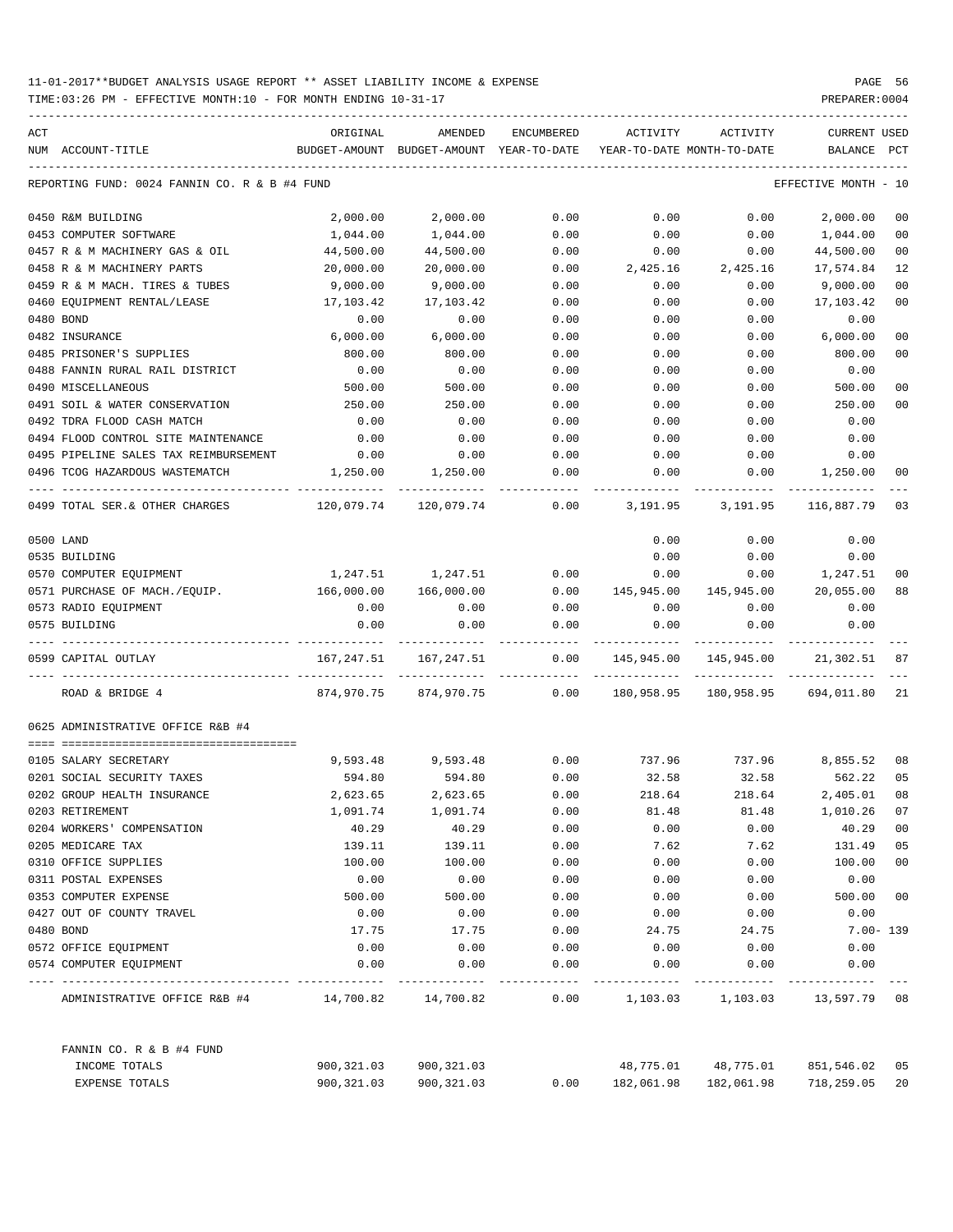|     | 11-01-2017**BUDGET ANALYSIS USAGE REPORT ** ASSET LIABILITY INCOME & EXPENSE<br>TIME: 03:26 PM - EFFECTIVE MONTH: 10 - FOR MONTH ENDING 10-31-17 |               |               |                   |                            |          | PREPARER: 0004       | PAGE 57        |
|-----|--------------------------------------------------------------------------------------------------------------------------------------------------|---------------|---------------|-------------------|----------------------------|----------|----------------------|----------------|
| ACT |                                                                                                                                                  | ORIGINAL      | AMENDED       | <b>ENCUMBERED</b> | ACTIVITY                   | ACTIVITY | <b>CURRENT USED</b>  |                |
|     | NUM ACCOUNT-TITLE                                                                                                                                | BUDGET-AMOUNT | BUDGET-AMOUNT | YEAR-TO-DATE      | YEAR-TO-DATE MONTH-TO-DATE |          | BALANCE              | $_{\rm PCT}$   |
|     | REPORTING FUND: 0025 FANNIN COUNTY BEES                                                                                                          |               |               |                   |                            |          | EFFECTIVE MONTH - 10 |                |
|     | 0103 CASH                                                                                                                                        |               |               |                   |                            |          |                      |                |
|     | 0100 BEES-COMBINED FUNDS CHECKING                                                                                                                |               |               |                   | 0.00                       | 0.00     | 2,177.67             |                |
|     | CASH                                                                                                                                             |               |               |                   | 0.00                       | 0.00     | 2,177.67             |                |
|     | 0271 EQUITY ACCOUNT                                                                                                                              |               |               |                   |                            |          |                      |                |
|     | 0200 EQUITY ACCOUNT                                                                                                                              |               |               |                   | 0.00                       | 0.00     | 2,177.67             |                |
|     | EQUITY ACCOUNT                                                                                                                                   |               |               |                   | 0.00                       | 0.00     | 2,177.67             |                |
|     | 0300 CASH                                                                                                                                        |               |               |                   |                            |          |                      |                |
|     | 0125 BEGINNING CASH BALANCE                                                                                                                      | 1,000.00      | 1,000.00      |                   | 0.00                       | 0.00     | 1,000.00             | 00             |
|     | CASH                                                                                                                                             | 1,000.00      | 1,000.00      | 0.00              | 0.00                       | 0.00     | 1,000.00             | 0 <sub>0</sub> |
|     | 0370 MISC. INCOME                                                                                                                                |               |               |                   |                            |          |                      |                |
|     | 0138 SALE OF SCRAP IRON                                                                                                                          | 0.00          | 0.00          |                   | 0.00                       | 0.00     | 0.00                 |                |
|     | 0625 DONATIONS                                                                                                                                   | 0.00          | 0.00          |                   | 0.00                       | 0.00     | 0.00                 |                |
|     | MISC. INCOME                                                                                                                                     | 0.00          | 0.00          | 0.00              | 0.00                       | 0.00     | 0.00                 |                |
|     | 0625 FANNIN COUNTY BEES                                                                                                                          |               |               |                   |                            |          |                      |                |
|     | 0310 OFFICE SUPPLIES                                                                                                                             | 0.00          | 0.00          | 0.00              | 0.00                       | 0.00     | 0.00                 |                |
|     | 0343 ROAD SIGNS                                                                                                                                  | 0.00          | 0.00          | 0.00              | 0.00                       | 0.00     | 0.00                 |                |
|     | 0353 COMPUTER EXPENSE                                                                                                                            | 0.00          | 0.00          | 0.00              | 0.00                       | 0.00     | 0.00                 |                |
|     | 0427 TRAVEL EXPENSE                                                                                                                              | 1,000.00      | 1,000.00      | 0.00              | 0.00                       | 0.00     | 1,000.00             | 0 <sub>0</sub> |
|     | 0572 OFFICE EQUIPMENT                                                                                                                            | 0.00          | 0.00          | 0.00              | 0.00                       | 0.00     | 0.00                 |                |
|     | FANNIN COUNTY BEES                                                                                                                               | 1,000.00      | 1,000.00      | 0.00              | 0.00                       | 0.00     | 1,000.00             | 0 <sub>0</sub> |
|     | FANNIN COUNTY BEES                                                                                                                               |               |               |                   |                            |          |                      |                |
|     | INCOME TOTALS                                                                                                                                    | 1,000.00      | 1,000.00      |                   | 0.00                       | 0.00     | 1,000.00             | 0 <sub>0</sub> |
|     | EXPENSE TOTALS                                                                                                                                   | 1,000.00      | 1,000.00      | 0.00              | 0.00                       | 0.00     | 1,000.00             | 0 <sub>0</sub> |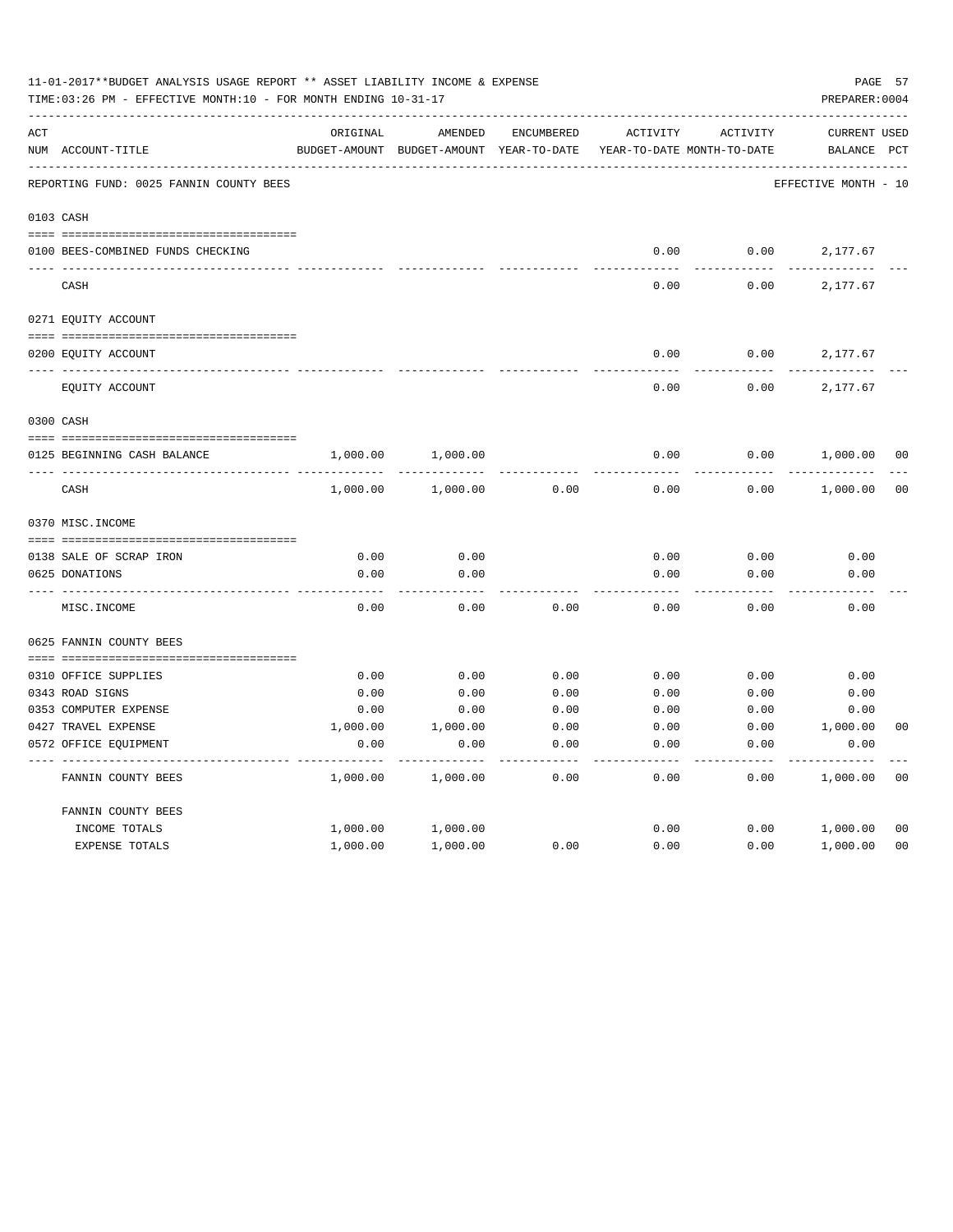|     | 11-01-2017**BUDGET ANALYSIS USAGE REPORT ** ASSET LIABILITY INCOME & EXPENSE<br>TIME: 03:26 PM - EFFECTIVE MONTH: 10 - FOR MONTH ENDING 10-31-17 |          |                                                     |             |                                                   |                                                                      | PAGE 58<br>PREPARER: 0004          |                |
|-----|--------------------------------------------------------------------------------------------------------------------------------------------------|----------|-----------------------------------------------------|-------------|---------------------------------------------------|----------------------------------------------------------------------|------------------------------------|----------------|
| ACT | NUM ACCOUNT-TITLE                                                                                                                                | ORIGINAL | AMENDED<br>BUDGET-AMOUNT BUDGET-AMOUNT YEAR-TO-DATE | ENCUMBERED  | ACTIVITY<br>YEAR-TO-DATE MONTH-TO-DATE            | ACTIVITY                                                             | <b>CURRENT USED</b><br>BALANCE PCT |                |
|     | REPORTING FUND: 0026 J.P.#1 JUST.CT.TECHNOLOGY                                                                                                   |          |                                                     |             |                                                   |                                                                      | EFFECTIVE MONTH - 10               |                |
|     | 0102 A/P CLEARING                                                                                                                                |          |                                                     |             |                                                   |                                                                      |                                    |                |
|     | 0100 A/P CLEARING                                                                                                                                |          |                                                     |             | 0.00                                              | 0.00                                                                 | 0.00                               |                |
|     | ---- ---------<br>A/P CLEARING                                                                                                                   |          |                                                     |             | 0.00                                              | 0.00                                                                 | 0.00                               |                |
|     | 0103 CASH                                                                                                                                        |          |                                                     |             |                                                   |                                                                      |                                    |                |
|     | 0100 J.P.#1 JUST.CT.TECH-COMB.FUND CKIN                                                                                                          |          |                                                     |             |                                                   | $1,393.51 - 1,393.51 - 45,055.72$<br>-------- ------------ --------- |                                    |                |
|     | CASH                                                                                                                                             |          |                                                     |             |                                                   | $1,393.51 - 1,393.51 - 45,055.72$                                    |                                    |                |
|     | 0120 RECEIVABLES                                                                                                                                 |          |                                                     |             |                                                   |                                                                      |                                    |                |
|     | 0313 DUE FROM OTHER FUNDS                                                                                                                        |          |                                                     |             | 0.00                                              | 0.00                                                                 | 487.74                             |                |
|     | RECEIVABLES                                                                                                                                      |          |                                                     |             | 0.00                                              | 0.00                                                                 | 487.74                             |                |
|     | 0200 SYSTEM ADDED LIABILITY DEPARTMENT                                                                                                           |          |                                                     |             |                                                   |                                                                      |                                    |                |
|     | 0910 SYSTEM ADDED LIABILITY LINE-ITEM                                                                                                            |          |                                                     |             | 0.00                                              | 0.00                                                                 | 0.00                               |                |
|     | SYSTEM ADDED LIABILITY DEPARTMENT                                                                                                                |          |                                                     |             | 0.00                                              | 0.00                                                                 | 0.00                               |                |
|     | 0271 EQUITY ACCOUNT                                                                                                                              |          |                                                     |             |                                                   |                                                                      |                                    |                |
|     | 0200 EQUITY ACCOUNT                                                                                                                              |          |                                                     |             | 0.00                                              | 0.00                                                                 | 46,936.97                          |                |
|     | EQUITY ACCOUNT                                                                                                                                   |          |                                                     |             | 0.00                                              | 0.00                                                                 | 46,936.97                          |                |
|     | 0300 CASH                                                                                                                                        |          |                                                     |             |                                                   |                                                                      |                                    |                |
|     | 0126 BEGINNING CASH BALANCE                                                                                                                      | 1,000.00 | 1,000.00                                            |             | 0.00                                              | 0.00 1,000.00                                                        |                                    | 0 <sup>0</sup> |
|     | CASH                                                                                                                                             |          | $1,000.00$ $1,000.00$ $0.00$                        |             |                                                   | $0.00$ 0.00                                                          | 1,000.00 00                        |                |
|     | 0360 INTEREST EARNINGS                                                                                                                           |          |                                                     |             |                                                   |                                                                      |                                    |                |
|     | 0100 INTEREST EARNINGS                                                                                                                           | 20.00    | 20.00                                               |             |                                                   | 2.71 2.71 17.29 14                                                   |                                    |                |
|     | INTEREST EARNINGS                                                                                                                                | 20.00    | -------------<br>20.00                              | 0.00        | 2.71                                              | 2.71                                                                 | 17.29                              | 14             |
|     | 0370 MISCELLANEOUS INCOME                                                                                                                        |          |                                                     |             |                                                   |                                                                      |                                    |                |
|     | 0455 J.P.#1 TECHNOLOGY FEES                                                                                                                      |          | 4,000.00 4,000.00                                   |             |                                                   | $0.00$ $0.00$ $4,000.00$ 00                                          |                                    |                |
|     | ------------------ -------<br>MISCELLANEOUS INCOME                                                                                               |          |                                                     |             | $4,000.00$ $4,000.00$ $0.00$ $0.00$ $0.00$ $0.00$ | ----------                                                           | 4,000.00                           | 0 <sub>0</sub> |
|     | 0455 J.P.#1 TECHNOLOGY EQUIP.                                                                                                                    |          |                                                     |             |                                                   |                                                                      |                                    |                |
|     | 0420 OMNIBASE TELEPHONE LINE                                                                                                                     | 0.00     |                                                     |             | $0.00$ $0.00$ $0.00$ $0.00$ $0.00$ $0.00$         |                                                                      | 0.00                               |                |
|     | 0572 OFFICE EQUIPMENT                                                                                                                            | 5,020.00 | 5,020.00<br>-------------                           | ----------- | $0.00$ 1,396.22 1,396.22 3,623.78                 |                                                                      |                                    | 28             |
|     | J.P.#1 TECHNOLOGY EQUIP.                                                                                                                         | 5,020.00 | 5,020.00                                            | 0.00        | 1,396.22                                          | 1,396.22                                                             | 3,623.78                           | 28             |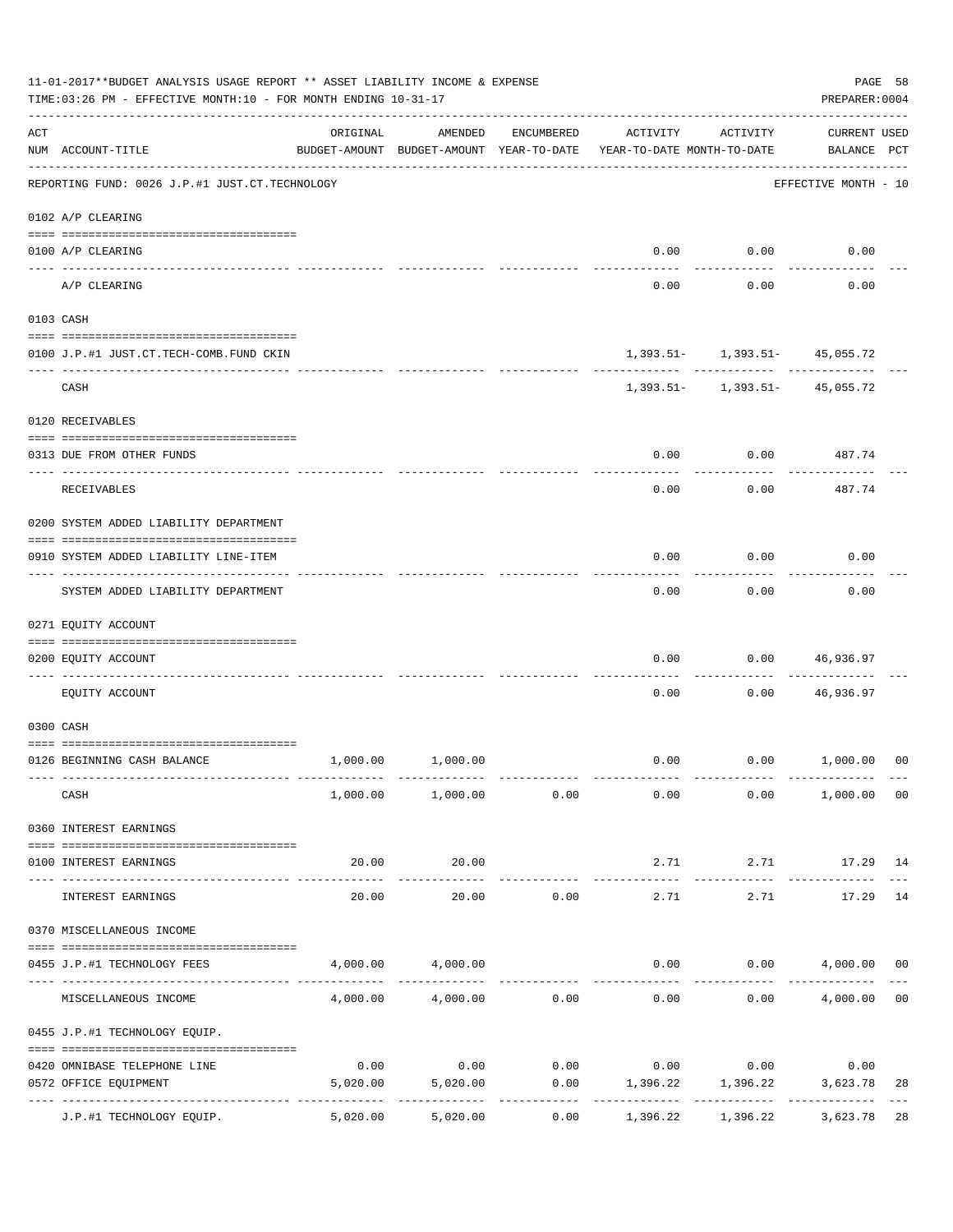| 11-01-2017**BUDGET ANALYSIS USAGE REPORT ** ASSET LIABILITY INCOME & EXPENSE |               |               |                   |          |                            | PAGE 59              |      |
|------------------------------------------------------------------------------|---------------|---------------|-------------------|----------|----------------------------|----------------------|------|
| TIME: 03:26 PM - EFFECTIVE MONTH: 10 - FOR MONTH ENDING 10-31-17             |               |               |                   |          |                            | PREPARER: 0004       |      |
| ACT                                                                          | ORIGINAL      | AMENDED       | <b>ENCUMBERED</b> | ACTIVITY | ACTIVITY                   | <b>CURRENT USED</b>  |      |
| NUM ACCOUNT-TITLE                                                            | BUDGET-AMOUNT | BUDGET-AMOUNT | YEAR-TO-DATE      |          | YEAR-TO-DATE MONTH-TO-DATE | BALANCE              | PCT  |
| REPORTING FUND: 0026 J.P.#1 JUST.CT.TECHNOLOGY                               |               |               |                   |          |                            | EFFECTIVE MONTH - 10 |      |
| J.P.#1 JUST.CT.TECHNOLOGY                                                    |               |               |                   |          |                            |                      |      |
| INCOME TOTALS                                                                | 5.020.00      | 5,020.00      |                   | 2.71     | 2.71                       | 5,017.29             | - 00 |
| EXPENSE TOTALS                                                               | 5.020.00      | 5.020.00      | 0.00              | 1.396.22 | 1,396.22                   | 3,623.78             | 28   |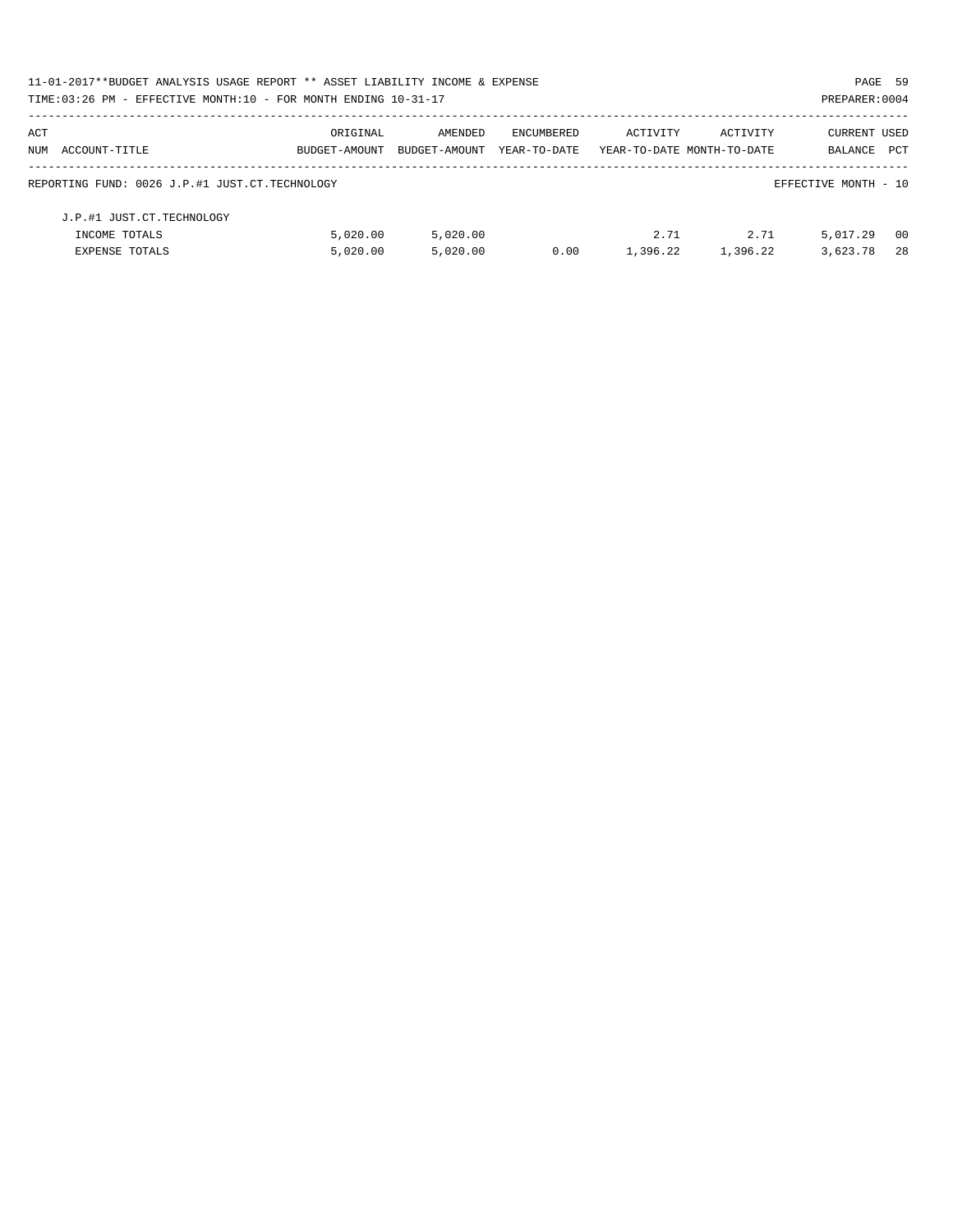|     | 11-01-2017**BUDGET ANALYSIS USAGE REPORT ** ASSET LIABILITY INCOME & EXPENSE<br>TIME:03:26 PM - EFFECTIVE MONTH:10 - FOR MONTH ENDING 10-31-17 |                                         |                                                                                |            |          |                  | PREPARER: 0004                     | PAGE 60        |
|-----|------------------------------------------------------------------------------------------------------------------------------------------------|-----------------------------------------|--------------------------------------------------------------------------------|------------|----------|------------------|------------------------------------|----------------|
| ACT | NUM ACCOUNT-TITLE                                                                                                                              | ORIGINAL                                | AMENDED<br>BUDGET-AMOUNT BUDGET-AMOUNT YEAR-TO-DATE YEAR-TO-DATE MONTH-TO-DATE | ENCUMBERED | ACTIVITY | ACTIVITY         | <b>CURRENT USED</b><br>BALANCE PCT |                |
|     | REPORTING FUND: 0027 J.P.#2 JUST.CT.TECHNOLOGY                                                                                                 |                                         |                                                                                |            |          |                  | EFFECTIVE MONTH - 10               |                |
|     | 0102 A/P CLEARING                                                                                                                              |                                         |                                                                                |            |          |                  |                                    |                |
|     | 0100 A/P CLEARING                                                                                                                              |                                         |                                                                                |            |          | $0.00$ $0.00$    | 0.00                               |                |
|     | A/P CLEARING                                                                                                                                   |                                         |                                                                                |            | 0.00     | 0.00             | 0.00                               |                |
|     | 0103 CASH                                                                                                                                      |                                         |                                                                                |            |          |                  |                                    |                |
|     | 0100 J.P.#2 JUST.CT.TECH-COMB.FUND CKIN                                                                                                        |                                         |                                                                                |            |          |                  | $0.66$ $0.66$ $11,024.90$          |                |
|     | CASH                                                                                                                                           |                                         |                                                                                |            | 0.66     | . <u>.</u>       | $0.66$ 11,024.90                   |                |
|     | 0120 RECEIVABLES                                                                                                                               |                                         |                                                                                |            |          |                  |                                    |                |
|     | 0313 DUE FROM OTHER FUNDS                                                                                                                      |                                         |                                                                                |            | 0.00     |                  | 0.00<br>84.20                      |                |
|     | RECEIVABLES                                                                                                                                    |                                         |                                                                                |            | 0.00     | 0.00             | 84.20                              |                |
|     | 0271 EQUITY ACCOUNT                                                                                                                            |                                         |                                                                                |            |          |                  |                                    |                |
|     | 0200 EQUITY ACCOUNT                                                                                                                            |                                         |                                                                                |            | 0.00     |                  | $0.00$ 11,108.44                   |                |
|     | EQUITY ACCOUNT                                                                                                                                 |                                         |                                                                                |            | 0.00     | ---------        | -----------<br>$0.00$ 11,108.44    |                |
|     | 0300 CASH                                                                                                                                      |                                         |                                                                                |            |          |                  |                                    |                |
|     | 0127 BEGINNING CASH BALANCE                                                                                                                    |                                         | 2,000.00 2,000.00                                                              |            | 0.00     |                  | 0.00<br>2,000.00                   | 00             |
|     | ----------------------------- -----<br>CASH                                                                                                    |                                         | 2,000.00 2,000.00                                                              | 0.00       | 0.00     | 0.00             | 2,000.00                           | 0 <sub>0</sub> |
|     | 0360 INTEREST EARNINGS                                                                                                                         |                                         |                                                                                |            |          |                  |                                    |                |
|     | 0100 INTEREST EARNINGS                                                                                                                         | 7.00                                    | 7.00                                                                           |            |          | $0.66$ 0.66      | 6.34                               | 09             |
|     |                                                                                                                                                |                                         |                                                                                |            |          |                  |                                    |                |
|     | INTEREST EARNINGS                                                                                                                              | 7.00                                    | 7.00                                                                           | 0.00       | 0.66     | 0.66             | 6.34                               | 09             |
|     | 0370 MISCELLANEOUS INCOME                                                                                                                      |                                         |                                                                                |            |          |                  |                                    |                |
|     | 0456 J.P.#2 TECHNOLOGY FEES                                                                                                                    | 400.00                                  | 400.00                                                                         |            | 0.00     | 0.00             | 400.00 00                          |                |
|     | MISCELLANEOUS INCOME                                                                                                                           | -----------------------------<br>400.00 | -----------<br>400.00                                                          | 0.00       | 0.00     | --------<br>0.00 | 400.00                             | 0 <sub>0</sub> |
|     | 0456 TECHNOLOGY EQUIPMENT                                                                                                                      |                                         |                                                                                |            |          |                  |                                    |                |
|     | 0572 OFFICE EQUIPMENT                                                                                                                          | 2,407.00                                | 2,407.00                                                                       | 0.00       | 0.00     |                  | 0.00<br>2,407.00 00                |                |
|     | TECHNOLOGY EQUIPMENT                                                                                                                           | 2,407.00                                | 2,407.00                                                                       | 0.00       | 0.00     | 0.00             | 2,407.00                           | 0 <sub>0</sub> |
|     | J.P.#2 JUST.CT.TECHNOLOGY                                                                                                                      |                                         |                                                                                |            |          |                  |                                    |                |
|     | INCOME TOTALS                                                                                                                                  | 2,407.00                                | 2,407.00                                                                       |            | 0.66     | 0.66             | 2,406.34                           | 0 <sub>0</sub> |
|     | EXPENSE TOTALS                                                                                                                                 | 2,407.00                                | 2,407.00                                                                       | 0.00       | 0.00     | 0.00             | 2,407.00                           | 0 <sub>0</sub> |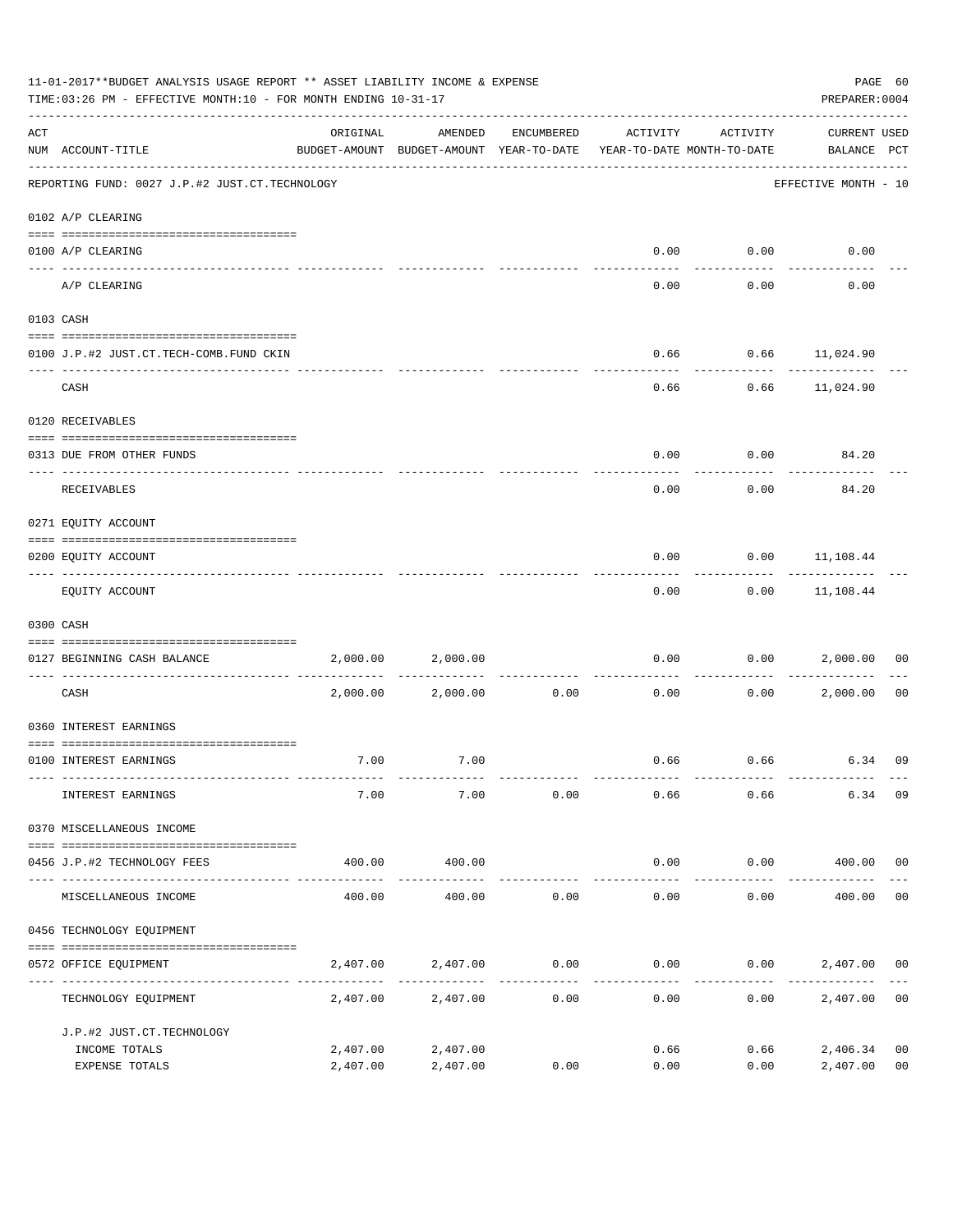|     | 11-01-2017**BUDGET ANALYSIS USAGE REPORT ** ASSET LIABILITY INCOME & EXPENSE<br>TIME: 03:26 PM - EFFECTIVE MONTH: 10 - FOR MONTH ENDING 10-31-17 |                                                                                 |                           |                       |          |                    | PAGE 61<br>PREPARER: 0004                           |
|-----|--------------------------------------------------------------------------------------------------------------------------------------------------|---------------------------------------------------------------------------------|---------------------------|-----------------------|----------|--------------------|-----------------------------------------------------|
| ACT | NUM ACCOUNT-TITLE                                                                                                                                | ORIGINAL<br>BUDGET-AMOUNT BUDGET-AMOUNT YEAR-TO-DATE YEAR-TO-DATE MONTH-TO-DATE | AMENDED                   | ENCUMBERED            | ACTIVITY | ACTIVITY           | <b>CURRENT USED</b><br>BALANCE PCT                  |
|     | -------------------------------------<br>REPORTING FUND: 0028 J.P.#3 JUST.CT.TECHNOLOGY                                                          |                                                                                 |                           |                       |          |                    | EFFECTIVE MONTH - 10                                |
|     | 0102 A/P CLEARING                                                                                                                                |                                                                                 |                           |                       |          |                    |                                                     |
|     | 0100 A/P CLEARING                                                                                                                                |                                                                                 |                           |                       | 0.00     | 0.00               | 0.00                                                |
|     | A/P CLEARING                                                                                                                                     |                                                                                 |                           |                       | 0.00     | 0.00               | 0.00                                                |
|     | 0103 CASH                                                                                                                                        |                                                                                 |                           |                       |          |                    |                                                     |
|     | 0100 J.P.#3 JUST.CT.TECH-COMB.FUND CKIN                                                                                                          |                                                                                 |                           |                       | 0.24     |                    | $0.24$ $4,562.88$                                   |
|     | CASH                                                                                                                                             |                                                                                 |                           |                       | 0.24     | ----------<br>0.24 | .<br>4,562.88                                       |
|     | 0120 RECEIVABLES                                                                                                                                 |                                                                                 |                           |                       |          |                    |                                                     |
|     | 0313 DUE FROM OTHER FUNDS                                                                                                                        |                                                                                 |                           |                       | 0.00     | 0.00               | 156.60                                              |
|     | RECEIVABLES                                                                                                                                      |                                                                                 |                           |                       | 0.00     | 0.00               | 156.60                                              |
|     | 0200 SYSTEM ADDED LIABILITY DEPARTMENT                                                                                                           |                                                                                 |                           |                       |          |                    |                                                     |
|     | 0910 SYSTEM ADDED LIABILITY LINE-ITEM                                                                                                            |                                                                                 |                           |                       | 0.00     | 0.00               | 0.00                                                |
|     | SYSTEM ADDED LIABILITY DEPARTMENT                                                                                                                |                                                                                 |                           |                       | 0.00     | 0.00               | 0.00                                                |
|     | 0271 EQUITY ACCOUNT                                                                                                                              |                                                                                 |                           |                       |          |                    |                                                     |
|     | 0200 EQUITY ACCOUNT                                                                                                                              |                                                                                 |                           |                       | 0.00     | 0.00               | 4,719.24                                            |
|     | EQUITY ACCOUNT                                                                                                                                   |                                                                                 |                           |                       | 0.00     | 0.00               | 4,719.24                                            |
|     | 0300 CASH                                                                                                                                        |                                                                                 |                           |                       |          |                    |                                                     |
|     | 0128 BEGINNING CASH                                                                                                                              | 3,100.00                                                                        | 3,100.00                  |                       |          |                    | $0.00$ $0.00$ $3,100.00$<br>00                      |
|     | CASH                                                                                                                                             |                                                                                 | 3,100.00 3,100.00 0.00    |                       |          | $0.00$ 0.00        | 3,100.00 00                                         |
|     | 0360 INTEREST EARNINGS                                                                                                                           |                                                                                 |                           |                       |          |                    |                                                     |
|     | 0100 INTEREST EARNINGS                                                                                                                           | 0.00                                                                            | 0.00                      |                       | 0.24     | 0.24               | $0.24+$                                             |
|     | INTEREST EARNINGS                                                                                                                                | .<br>0.00                                                                       | ----------<br>0.00        | 0.00                  | 0.24     | ----------<br>0.24 | $0.24+$                                             |
|     | 0370 MISCELLANEOUS INCOME                                                                                                                        |                                                                                 |                           |                       |          |                    |                                                     |
|     | 0456 J.P.#3 TECHNOLOGY FEES                                                                                                                      | 400.00                                                                          | 400.00                    |                       | 0.00     | 0.00               | 400.00 00                                           |
|     | MISCELLANEOUS INCOME                                                                                                                             | 400.00                                                                          | 400.00                    | 0.00                  | 0.00     | 0.00               | 400.00<br>0 <sub>0</sub>                            |
|     | 0457 TECHNOLOGY EQUIPMENT                                                                                                                        |                                                                                 |                           |                       |          |                    |                                                     |
|     | 0572 OFFICE EQUIPMENT                                                                                                                            | 3,500.00                                                                        | 3,500.00                  | 0.00                  | 0.00     |                    | 0.00<br>3,500.00 00                                 |
|     | TECHNOLOGY EQUIPMENT                                                                                                                             | 3,500.00                                                                        | -------------<br>3,500.00 | -------------<br>0.00 | 0.00     |                    | -------------<br>0 <sub>0</sub><br>0.00<br>3,500.00 |

J.P.#3 JUST.CT.TECHNOLOGY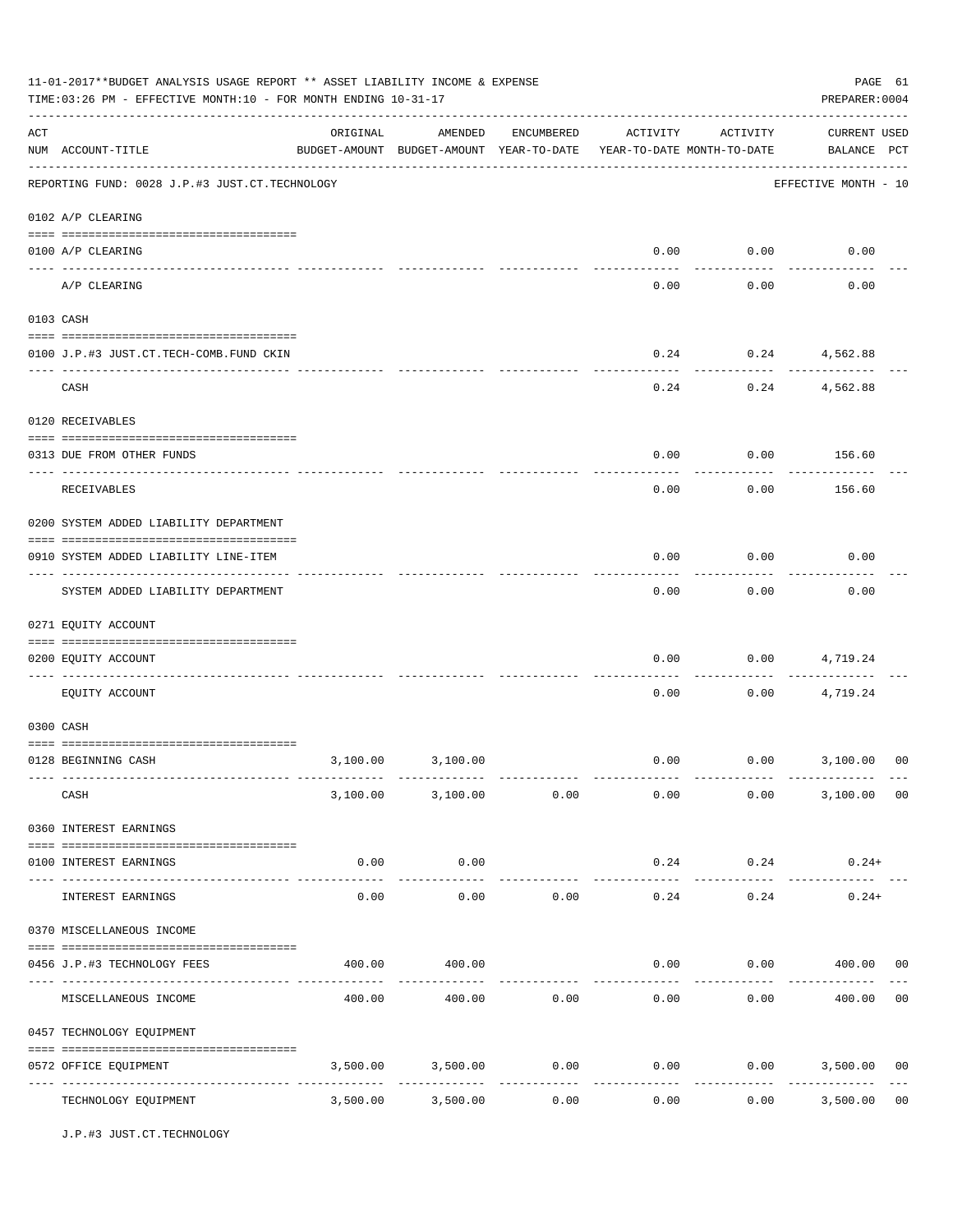|     | 11-01-2017**BUDGET ANALYSIS USAGE REPORT ** ASSET LIABILITY INCOME & EXPENSE |               |               |                   |          |                            |                      | PAGE 62        |
|-----|------------------------------------------------------------------------------|---------------|---------------|-------------------|----------|----------------------------|----------------------|----------------|
|     | TIME:03:26 PM - EFFECTIVE MONTH:10 - FOR MONTH ENDING 10-31-17               |               |               |                   |          |                            | PREPARER: 0004       |                |
|     |                                                                              |               |               |                   |          |                            |                      |                |
| ACT |                                                                              | ORIGINAL      | AMENDED       | <b>ENCUMBERED</b> | ACTIVITY | ACTIVITY                   | CURRENT USED         |                |
|     | NUM ACCOUNT-TITLE                                                            | BUDGET-AMOUNT | BUDGET-AMOUNT | YEAR-TO-DATE      |          | YEAR-TO-DATE MONTH-TO-DATE | BALANCE              | PCT            |
|     |                                                                              |               |               |                   |          |                            |                      |                |
|     | REPORTING FUND: 0028 J.P.#3 JUST.CT.TECHNOLOGY                               |               |               |                   |          |                            | EFFECTIVE MONTH - 10 |                |
|     |                                                                              |               |               |                   |          |                            |                      |                |
|     | INCOME TOTALS                                                                | 3.500.00      | 3,500.00      |                   | 0.24     | 0.24                       | 3,499.76             | 00             |
|     | <b>EXPENSE TOTALS</b>                                                        | 3.500.00      | 3.500.00      | 0.00              | 0.00     | 0.00                       | 3,500.00             | 0 <sub>0</sub> |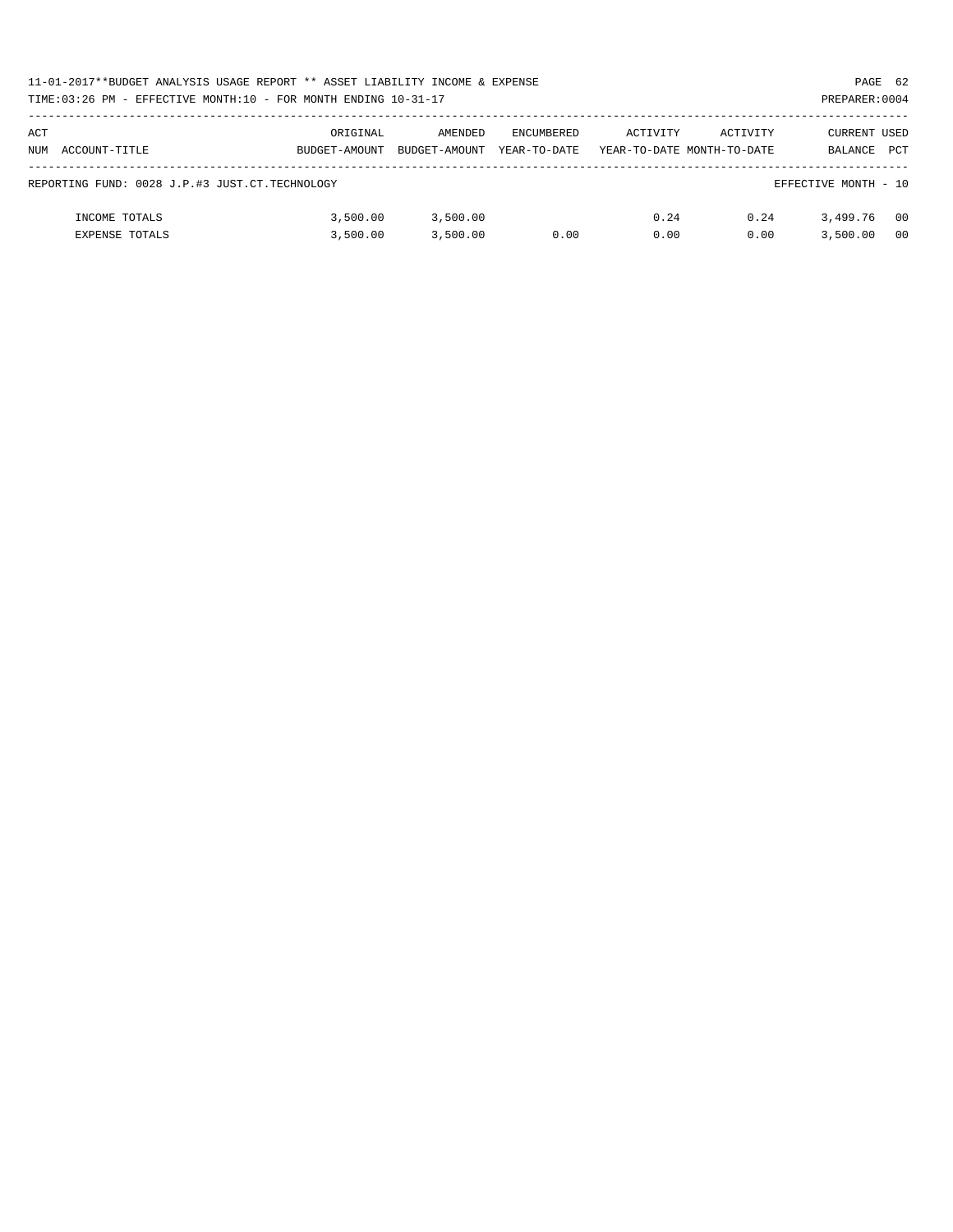|     | 11-01-2017**BUDGET ANALYSIS USAGE REPORT ** ASSET LIABILITY INCOME & EXPENSE<br>TIME:03:26 PM - EFFECTIVE MONTH:10 - FOR MONTH ENDING 10-31-17 |                   |                                                     |            |          |                                        | PAGE 63<br>PREPARER: 0004   |
|-----|------------------------------------------------------------------------------------------------------------------------------------------------|-------------------|-----------------------------------------------------|------------|----------|----------------------------------------|-----------------------------|
| ACT | NUM ACCOUNT-TITLE                                                                                                                              | ORIGINAL          | AMENDED<br>BUDGET-AMOUNT BUDGET-AMOUNT YEAR-TO-DATE | ENCUMBERED | ACTIVITY | ACTIVITY<br>YEAR-TO-DATE MONTH-TO-DATE | CURRENT USED<br>BALANCE PCT |
|     | REPORTING FUND: 0030 SHERIFF WORK RELEASE                                                                                                      | ----------------- |                                                     |            |          |                                        | EFFECTIVE MONTH - 10        |
|     | 0103 CASH                                                                                                                                      |                   |                                                     |            |          |                                        |                             |
|     |                                                                                                                                                |                   |                                                     |            |          |                                        |                             |
|     | 0100 SHERIFF WORK RELEASE-COMB FUND CKI                                                                                                        |                   |                                                     |            | 0.00     | 0.00                                   | 983.14                      |
|     | CASH                                                                                                                                           |                   |                                                     |            | 0.00     | 0.00                                   | 983.14                      |
|     | 0271 EQUITY ACCOUNT                                                                                                                            |                   |                                                     |            |          |                                        |                             |
|     | 0200 EQUITY ACCOUNT                                                                                                                            |                   |                                                     |            | 0.00     | 0.00                                   | 983.14                      |
|     | EQUITY ACCOUNT                                                                                                                                 |                   |                                                     |            | 0.00     | 0.00                                   | 983.14                      |
|     | 0360 INTEREST EARNINGS                                                                                                                         |                   |                                                     |            |          |                                        |                             |
|     |                                                                                                                                                |                   |                                                     |            |          |                                        |                             |
|     | 0100 INTEREST EARNINGS                                                                                                                         | 0.00              | 0.00                                                |            | 0.00     | 0.00                                   | 0.00                        |
|     | <b>INTEREST EARNINGS</b>                                                                                                                       | 0.00              | 0.00                                                | 0.00       | 0.00     | 0.00                                   | 0.00                        |
|     | 0370 MISCELLANEOUS INCOME                                                                                                                      |                   |                                                     |            |          |                                        |                             |
|     |                                                                                                                                                |                   |                                                     |            |          |                                        |                             |
|     | 0569 SHERIFF WORK RELEASE<br>-----------                                                                                                       | 0.00              | 0.00                                                |            | 0.00     | 0.00                                   | 0.00                        |
|     | MISCELLANEOUS INCOME                                                                                                                           | 0.00              | 0.00                                                | 0.00       | 0.00     | 0.00                                   | 0.00                        |
|     | 0569 WORK RELEASE                                                                                                                              |                   |                                                     |            |          |                                        |                             |
|     |                                                                                                                                                |                   |                                                     |            |          |                                        |                             |
|     | 0310 OFFICE SUPPLIES                                                                                                                           | 0.00              | 0.00                                                | 0.00       | 0.00     | 0.00                                   | 0.00                        |
|     | 0421 ONLINE RESEARCH                                                                                                                           | 0.00              | 0.00                                                | 0.00       | 0.00     | 0.00                                   | 0.00                        |
|     | 0571 EQUIPMENT                                                                                                                                 | 0.00              | 0.00                                                | 0.00       | 0.00     | 0.00                                   | 0.00                        |
|     | <b>WORK RELEASE</b>                                                                                                                            | 0.00              | 0.00                                                | 0.00       | 0.00     | 0.00                                   | 0.00                        |
|     | SHERIFF WORK RELEASE                                                                                                                           |                   |                                                     |            |          |                                        |                             |
|     | INCOME TOTALS                                                                                                                                  | 0.00              | 0.00                                                |            | 0.00     | 0.00                                   | 0.00                        |
|     | <b>EXPENSE TOTALS</b>                                                                                                                          | 0.00              | 0.00                                                | 0.00       | 0.00     | 0.00                                   | 0.00                        |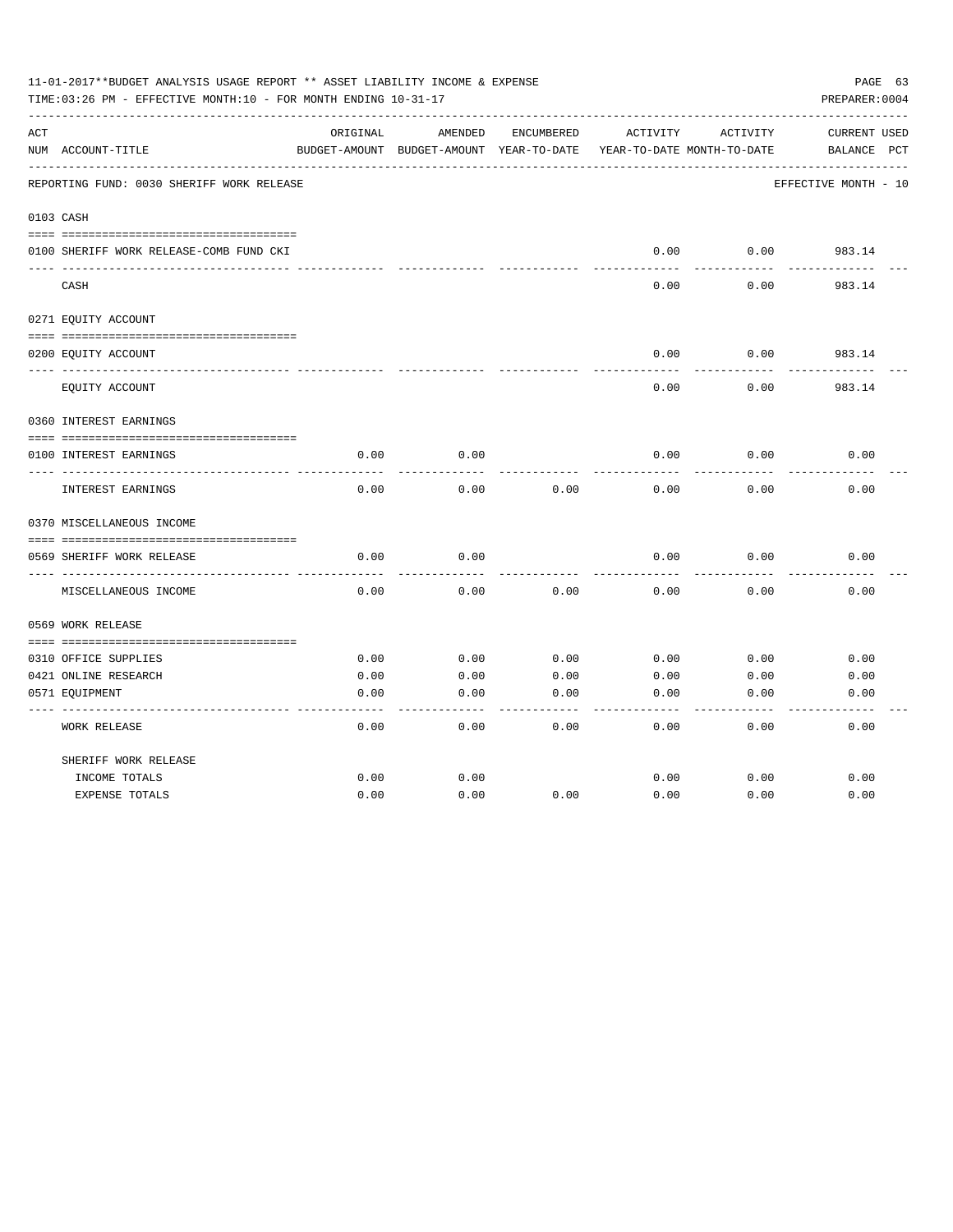|     | 11-01-2017**BUDGET ANALYSIS USAGE REPORT ** ASSET LIABILITY INCOME & EXPENSE<br>TIME: 03:26 PM - EFFECTIVE MONTH: 10 - FOR MONTH ENDING 10-31-17 |          |                                                     |               |              |                                        | PAGE 64<br>PREPARER: 0004          |  |
|-----|--------------------------------------------------------------------------------------------------------------------------------------------------|----------|-----------------------------------------------------|---------------|--------------|----------------------------------------|------------------------------------|--|
| ACT | NUM ACCOUNT-TITLE                                                                                                                                | ORIGINAL | AMENDED<br>BUDGET-AMOUNT BUDGET-AMOUNT YEAR-TO-DATE | ENCUMBERED    | ACTIVITY     | ACTIVITY<br>YEAR-TO-DATE MONTH-TO-DATE | <b>CURRENT USED</b><br>BALANCE PCT |  |
|     | REPORTING FUND: 0031 COURTHOUSE RESTORATION FUND                                                                                                 |          |                                                     |               |              |                                        | EFFECTIVE MONTH - 10               |  |
|     | 0103 CASH                                                                                                                                        |          |                                                     |               |              |                                        |                                    |  |
|     | 0100 COURTHOUSE RESTORATION-COMB.FUND<br>0175 TEXPOOL                                                                                            |          |                                                     |               | 0.00<br>0.00 | 0.00<br>0.00                           | 115.00<br>0.00                     |  |
|     | CASH                                                                                                                                             |          |                                                     |               | 0.00         | 0.00                                   | 115.00                             |  |
|     | 0271 EQUITY ACCOUNT                                                                                                                              |          |                                                     |               |              |                                        |                                    |  |
|     | 0200 EQUITY ACCOUNT                                                                                                                              |          |                                                     |               | 0.00         | 0.00                                   | 115.00                             |  |
|     | EQUITY ACCOUNT                                                                                                                                   |          |                                                     |               | 0.00         | 0.00                                   | 115.00                             |  |
|     | 0300 CASH                                                                                                                                        |          |                                                     |               |              |                                        |                                    |  |
|     | 0131 BEGINNING CASH BALANCE                                                                                                                      | 0.00     | 0.00                                                |               | 0.00         | 0.00                                   | 0.00                               |  |
|     | CASH                                                                                                                                             | 0.00     | 0.00                                                | 0.00          | 0.00         | 0.00                                   | 0.00                               |  |
|     | 0330 GRANT INCOME                                                                                                                                |          |                                                     |               |              |                                        |                                    |  |
|     | 0510 COURTHOUSE RESTORATION                                                                                                                      | 0.00     | 0.00                                                |               | 0.00         | 0.00                                   | 0.00                               |  |
|     | GRANT INCOME                                                                                                                                     | 0.00     | 0.00                                                | 0.00          | 0.00         | 0.00                                   | 0.00                               |  |
|     | 0360 INTEREST INCOME                                                                                                                             |          |                                                     |               |              |                                        |                                    |  |
|     |                                                                                                                                                  |          |                                                     |               |              |                                        |                                    |  |
|     | 0100 INTEREST INCOME                                                                                                                             | 0.00     | 0.00                                                |               | 0.00         | 0.00                                   | 0.00                               |  |
|     | INTEREST INCOME                                                                                                                                  | 0.00     | 0.00                                                | 0.00          | 0.00         | 0.00                                   | 0.00                               |  |
|     | 0370 MISCELLANEOUS INCOME                                                                                                                        |          |                                                     |               |              |                                        |                                    |  |
|     | 0131 RESTORATION DONATIONS                                                                                                                       | 0.00     | 0.00                                                |               | 0.00         | 0.00                                   | 0.00                               |  |
|     | MISCELLANEOUS INCOME                                                                                                                             | 0.00     | 0.00                                                | 0.00          | 0.00         | 0.00                                   | 0.00                               |  |
|     | 0510 COURTHOUSE RESTORATION                                                                                                                      |          |                                                     |               |              |                                        |                                    |  |
|     | 0490 MISCELLANEOUS<br>-------------------------------------                                                                                      | 0.00     | 0.00<br>$- - - - -$                                 | 0.00<br>----- | 0.00         | 0.00                                   | 0.00                               |  |
|     | COURTHOUSE RESTORATION                                                                                                                           | 0.00     | 0.00                                                | 0.00          | 0.00         | 0.00                                   | 0.00                               |  |
|     | COURTHOUSE RESTORATION FUND                                                                                                                      |          |                                                     |               |              |                                        |                                    |  |
|     | INCOME TOTALS                                                                                                                                    | 0.00     | 0.00                                                |               | 0.00         | 0.00                                   | 0.00                               |  |
|     | EXPENSE TOTALS                                                                                                                                   | 0.00     | 0.00                                                | 0.00          | 0.00         | 0.00                                   | 0.00                               |  |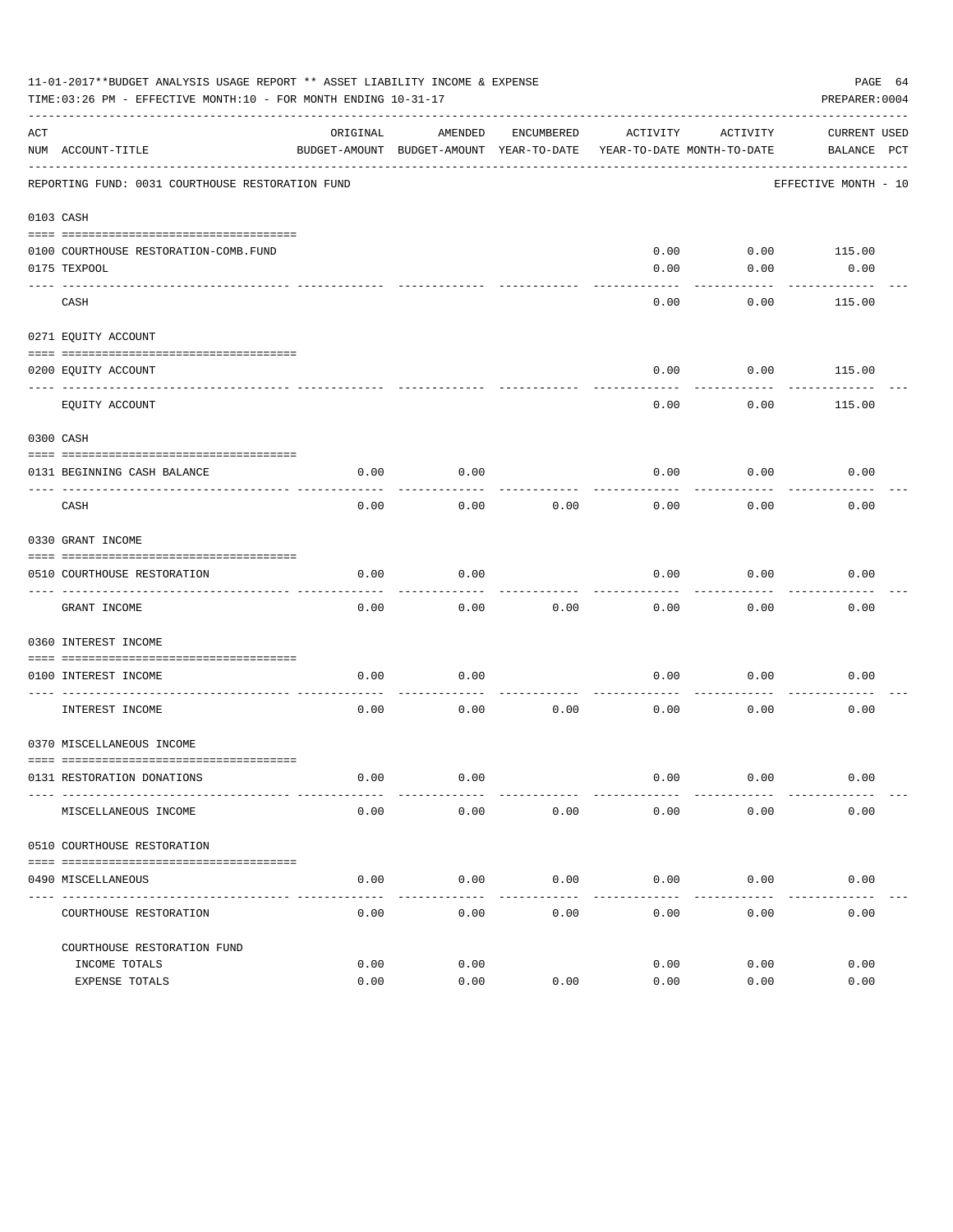|     | 11-01-2017**BUDGET ANALYSIS USAGE REPORT ** ASSET LIABILITY INCOME & EXPENSE<br>TIME: 03:26 PM - EFFECTIVE MONTH: 10 - FOR MONTH ENDING 10-31-17 |          |                                                     |            |                                        |          | PAGE 65<br>PREPARER: 0004   |                |
|-----|--------------------------------------------------------------------------------------------------------------------------------------------------|----------|-----------------------------------------------------|------------|----------------------------------------|----------|-----------------------------|----------------|
| ACT | NUM ACCOUNT-TITLE                                                                                                                                | ORIGINAL | AMENDED<br>BUDGET-AMOUNT BUDGET-AMOUNT YEAR-TO-DATE | ENCUMBERED | ACTIVITY<br>YEAR-TO-DATE MONTH-TO-DATE | ACTIVITY | CURRENT USED<br>BALANCE PCT |                |
|     | REPORTING FUND: 0033 BAIL BONDSMAN APP. FEES                                                                                                     |          |                                                     |            |                                        |          | EFFECTIVE MONTH - 10        |                |
|     | 0102 A/P CLEARING                                                                                                                                |          |                                                     |            |                                        |          |                             |                |
|     | 0100 A/P CLEARING                                                                                                                                |          |                                                     |            | 0.00                                   | 0.00     | 0.00                        |                |
|     | ---- --------<br>A/P CLEARING                                                                                                                    |          |                                                     |            | 0.00                                   | 0.00     | 0.00                        |                |
|     | 0103 BAIL BONDSMAN AP.FEE CASH                                                                                                                   |          |                                                     |            |                                        |          |                             |                |
|     | 0100 BAIL BONDSMAN APP.-COMB FUND CKING                                                                                                          |          |                                                     |            | 0.00                                   |          | $0.00$ 8,596.74             |                |
|     | BAIL BONDSMAN AP.FEE CASH                                                                                                                        |          |                                                     |            | 0.00                                   | 0.00     | 8,596.74                    |                |
|     | 0271 EQUITY ACCOUNT                                                                                                                              |          |                                                     |            |                                        |          |                             |                |
|     | 0200 EQUITY ACCOUNT                                                                                                                              |          |                                                     |            | 0.00                                   |          | $0.00$ 8,596.74             |                |
|     | EQUITY ACCOUNT                                                                                                                                   |          |                                                     |            | 0.00                                   | 0.00     | 8,596.74                    |                |
|     | 0300 CASH                                                                                                                                        |          |                                                     |            |                                        |          |                             |                |
|     | 0133 BEGINNING CASH BALANCE                                                                                                                      | 2,000.00 | 2,000.00                                            |            | 0.00                                   | 0.00     | 2,000.00 00                 |                |
|     | CASH                                                                                                                                             | 2,000.00 | 2,000.00                                            | 0.00       | 0.00                                   | 0.00     | 2,000.00                    | 00             |
|     | 0340 BAIL BOND APPLICATION FEE                                                                                                                   |          |                                                     |            |                                        |          |                             |                |
|     | 0480 APPLICATION FEE                                                                                                                             | 500.00   | 500.00                                              |            | 0.00                                   | 0.00     | 500.00                      | 00             |
|     | BAIL BOND APPLICATION FEE                                                                                                                        | 500.00   | 500.00                                              | 0.00       | 0.00                                   | 0.00     | 500.00                      | 0 <sub>0</sub> |
|     | 0498 BAIL BONDSMAN EXP.                                                                                                                          |          |                                                     |            |                                        |          |                             |                |
|     | 0310 OFFICE SUPPLIES                                                                                                                             |          | 200.00 200.00 0.00                                  |            | $0.00$ $0.00$ $200.00$ $00$            |          |                             |                |
|     | 0427 OUT OF COUNTY TRAVEL                                                                                                                        | 2,300.00 | 2,300.00                                            | 0.00       | 0.00                                   | 0.00     | 2,300.00 00                 |                |
|     | BAIL BONDSMAN EXP.                                                                                                                               | 2,500.00 | 2,500.00                                            | 0.00       | 0.00                                   | 0.00     | 2,500.00                    | 0 <sub>0</sub> |
|     | BAIL BONDSMAN APP. FEES                                                                                                                          |          |                                                     |            |                                        |          |                             |                |
|     | INCOME TOTALS                                                                                                                                    | 2,500.00 | 2,500.00                                            |            | 0.00                                   | 0.00     | 2,500.00                    | 0 <sub>0</sub> |
|     | EXPENSE TOTALS                                                                                                                                   | 2,500.00 | 2,500.00                                            | 0.00       | 0.00                                   | 0.00     | 2,500.00                    | 0 <sub>0</sub> |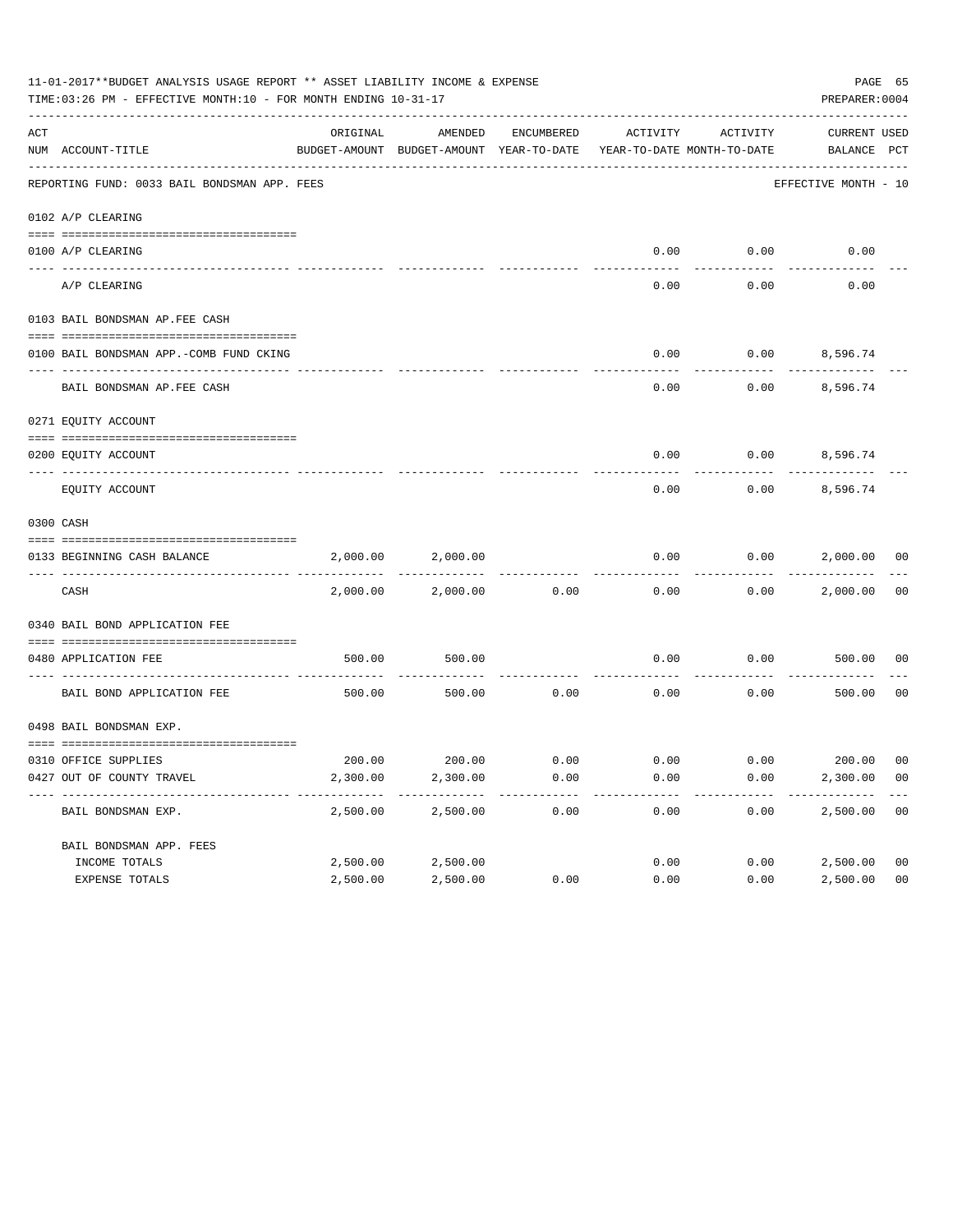|     | 11-01-2017**BUDGET ANALYSIS USAGE REPORT ** ASSET LIABILITY INCOME & EXPENSE<br>TIME: 03:26 PM - EFFECTIVE MONTH: 10 - FOR MONTH ENDING 10-31-17 |          |                                                                                |                     |                 |                                         | PAGE 66<br>PREPARER: 0004           |                |
|-----|--------------------------------------------------------------------------------------------------------------------------------------------------|----------|--------------------------------------------------------------------------------|---------------------|-----------------|-----------------------------------------|-------------------------------------|----------------|
| ACT | NUM ACCOUNT-TITLE                                                                                                                                | ORIGINAL | AMENDED<br>BUDGET-AMOUNT BUDGET-AMOUNT YEAR-TO-DATE YEAR-TO-DATE MONTH-TO-DATE | ENCUMBERED          | ACTIVITY        | ACTIVITY                                | <b>CURRENT USED</b><br>BALANCE PCT  |                |
|     | REPORTING FUND: 0034 DISTRICT CT.RECORDS ARCHIVE                                                                                                 |          |                                                                                |                     |                 |                                         | EFFECTIVE MONTH - 10                |                |
|     | 0100 PAYROLL                                                                                                                                     |          |                                                                                |                     |                 |                                         |                                     |                |
|     | 0100 PAYROLL                                                                                                                                     |          |                                                                                |                     | 0.00            | 0.00                                    | 0.00                                |                |
|     | ---- -------<br>-------------------------<br>PAYROLL                                                                                             |          |                                                                                |                     | 0.00            | ----------<br>0.00                      | 0.00                                |                |
|     | 0103 CASH                                                                                                                                        |          |                                                                                |                     |                 |                                         |                                     |                |
|     | 0100 DISTRICT CT.REC.ARCHIVE COMB.FUND                                                                                                           |          |                                                                                |                     |                 | 332.50 332.50 23,138.77                 |                                     |                |
|     | CASH                                                                                                                                             |          |                                                                                |                     |                 | ------------<br>332.50 332.50 23,138.77 |                                     |                |
|     | 0120 RECEIVABLES                                                                                                                                 |          |                                                                                |                     |                 |                                         |                                     |                |
|     | 0313 DUE FROM OTHER FUNDS                                                                                                                        |          |                                                                                |                     | 0.00            | 0.00                                    | 817.02                              |                |
|     | RECEIVABLES                                                                                                                                      |          |                                                                                |                     | 0.00            | 0.00                                    | 817.02                              |                |
|     | 0271 EQUITY ACCOUNT                                                                                                                              |          |                                                                                |                     |                 |                                         |                                     |                |
|     | 0200 EQUITY ACCOUNT                                                                                                                              |          |                                                                                |                     | 0.00            | 0.00                                    | 23,623.29                           |                |
|     | EQUITY ACCOUNT                                                                                                                                   |          |                                                                                |                     | 0.00            |                                         | $0.00$ 23,623.29                    |                |
|     | 0300 CASH                                                                                                                                        |          |                                                                                |                     |                 |                                         |                                     |                |
|     | 0134 BEGINNING CASH BALANCE                                                                                                                      | 1,000.00 | 1,000.00                                                                       |                     | 0.00            |                                         | $0.00$ 1,000.00                     | 00             |
|     | ------------------------------ -----<br>CASH                                                                                                     | 1,000.00 | 1,000.00                                                                       | -----------<br>0.00 | 0.00            | 0.00                                    | 1,000.00                            | 0 <sub>0</sub> |
|     | 0360 INTEREST INCOME                                                                                                                             |          |                                                                                |                     |                 |                                         |                                     |                |
|     | 0100 INTEREST INCOME                                                                                                                             | 0.00     | 0.00                                                                           |                     |                 | $1.32$ $1.32$                           | $1.32+$                             |                |
|     | INTEREST INCOME                                                                                                                                  | 0.00     | 0.00                                                                           | 0.00                | 1.32            | 1.32                                    | $1.32+$                             |                |
|     | 0370 MISCELLANEOUS INCOME                                                                                                                        |          |                                                                                |                     |                 |                                         |                                     |                |
|     | 0450 DISTRICT CT.RECORDS ARCHIVE FEE                                                                                                             |          | 2,000.00 2,000.00                                                              |                     |                 | 331.18 331.18 1,668.82 17               |                                     |                |
|     | MISCELLANEOUS INCOME                                                                                                                             | 2,000.00 | 2,000.00                                                                       | 0.00                | 331.18          |                                         | 331.18 1,668.82 17                  |                |
|     | 0450 DISTRICT CT.RECORDS ARCHIVE EQUIPM                                                                                                          |          |                                                                                |                     |                 |                                         |                                     |                |
|     | 0107 SALARYTEMP/EXTRA                                                                                                                            | 0.00     | 0.00                                                                           | 0.00                | 0.00            | 0.00                                    | 0.00                                |                |
|     | 0201 SOCIAL SECURITY TAXES                                                                                                                       | 0.00     | 0.00                                                                           | 0.00                | 0.00            | 0.00                                    | 0.00                                |                |
|     | 0203 RETIREMENT                                                                                                                                  | 0.00     | 0.00                                                                           | 0.00                | 0.00            | 0.00                                    | 0.00                                |                |
|     | 0204 WORKERS COMPENSATION                                                                                                                        | 0.00     | 0.00                                                                           | 0.00                | 0.00            | 0.00                                    | 0.00                                |                |
|     | 0205 MEDICARE TAX                                                                                                                                | 0.00     | 0.00                                                                           | 0.00                | 0.00            | 0.00                                    | 0.00                                |                |
|     | 0572 OFFICE EQUIPMENT<br>--------------------- --------------                                                                                    | 3,000.00 | 3,000.00<br>------------                                                       | 0.00<br>---------   | 0.00            | 0.00<br>----------                      | 3,000.00                            | 0 <sub>0</sub> |
|     | DISTRICT CT.RECORDS ARCHIVE EQUIPM 3,000.00                                                                                                      |          | 3,000.00                                                                       | 0.00                | -------<br>0.00 | 0.00                                    | . _ _ _ _ _ _ _ _ _ _ _<br>3,000.00 | 0 <sub>0</sub> |
|     | DISTRICT CT.RECORDS ARCHIVE<br>INCOME TOTALS                                                                                                     |          | 3,000.00 3,000.00                                                              |                     |                 | 332.50<br>332.50                        | 2,667.50 11                         |                |
|     |                                                                                                                                                  |          |                                                                                |                     |                 |                                         |                                     |                |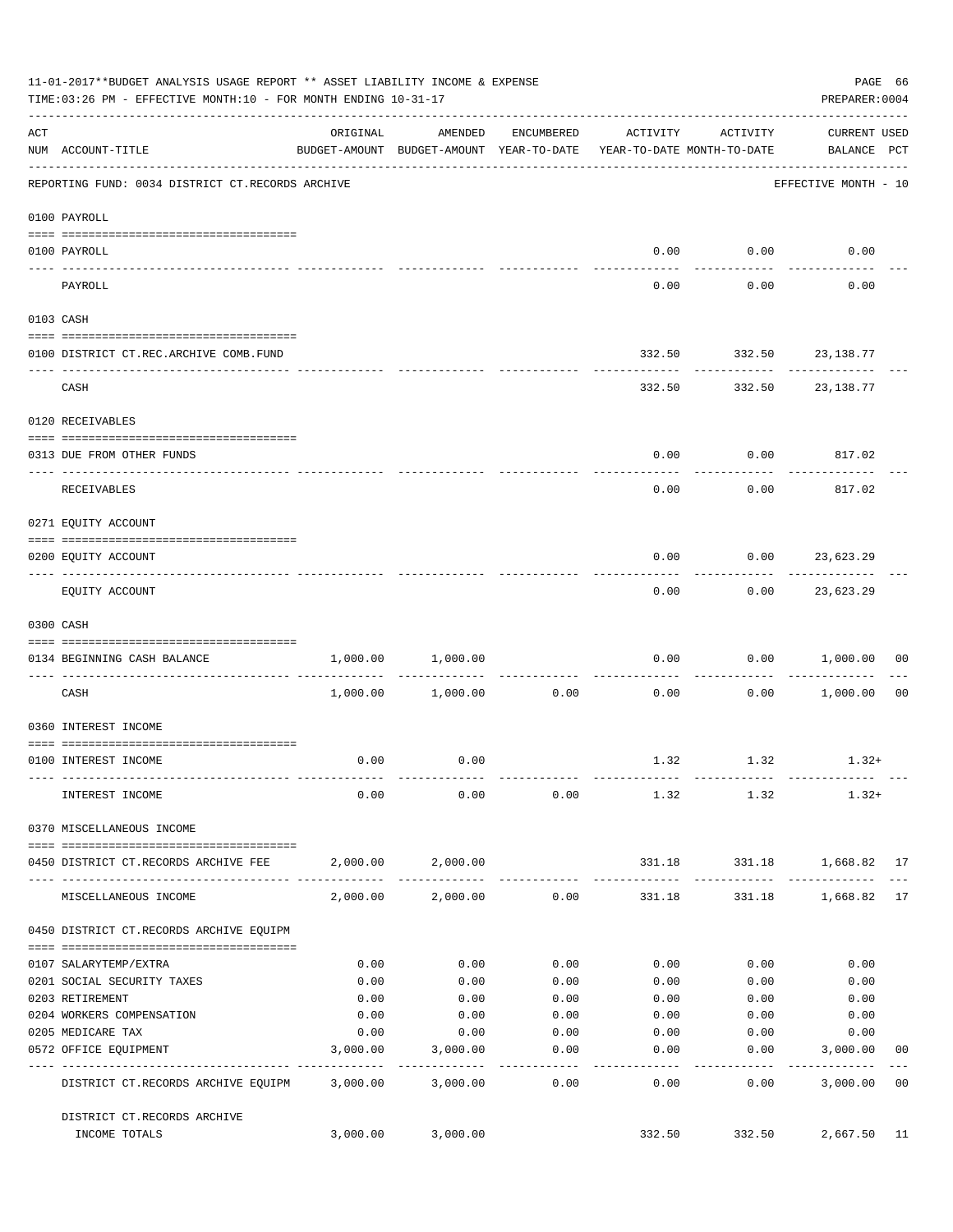| 11-01-2017**BUDGET ANALYSIS USAGE REPORT ** ASSET LIABILITY INCOME & EXPENSE<br>TIME:03:26 PM - EFFECTIVE MONTH:10 - FOR MONTH ENDING 10-31-17 |                           |                          |                                   |          |                                        | PREPARER: 0004                 | PAGE 67    |
|------------------------------------------------------------------------------------------------------------------------------------------------|---------------------------|--------------------------|-----------------------------------|----------|----------------------------------------|--------------------------------|------------|
| ACT<br>NUM ACCOUNT-TITLE                                                                                                                       | ORIGINAL<br>BUDGET-AMOUNT | AMENDED<br>BUDGET-AMOUNT | <b>ENCUMBERED</b><br>YEAR-TO-DATE | ACTIVITY | ACTIVITY<br>YEAR-TO-DATE MONTH-TO-DATE | <b>CURRENT USED</b><br>BALANCE | <b>PCT</b> |
| REPORTING FUND: 0034 DISTRICT CT.RECORDS ARCHIVE                                                                                               |                           |                          |                                   |          |                                        | EFFECTIVE MONTH - 10           |            |
| <b>EXPENSE TOTALS</b>                                                                                                                          | 3,000.00                  | 3.000.00                 | 0.00                              | 0.00     | 0.00                                   | 3,000,00                       | 00         |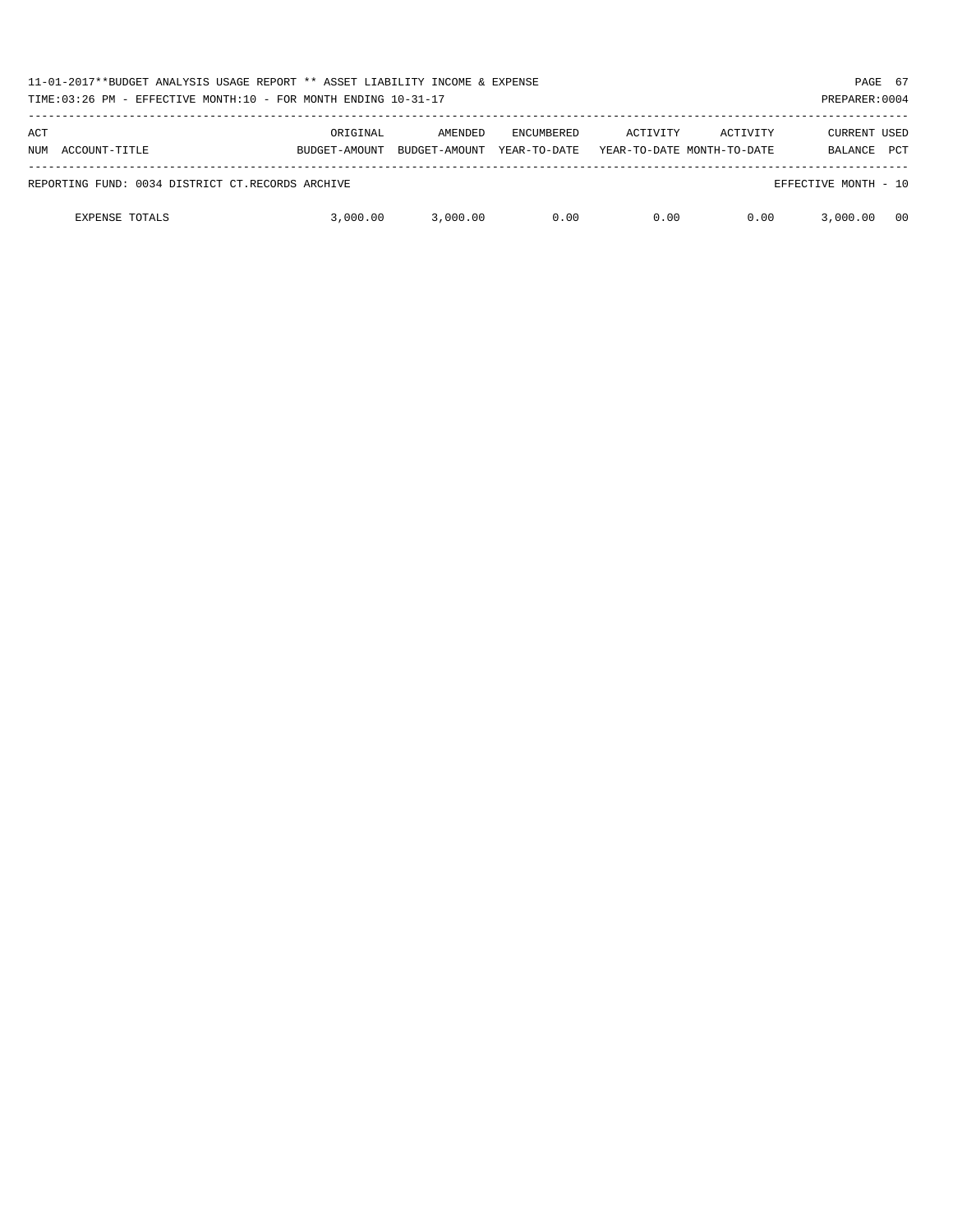|     | 11-01-2017**BUDGET ANALYSIS USAGE REPORT ** ASSET LIABILITY INCOME & EXPENSE<br>TIME: 03:26 PM - EFFECTIVE MONTH: 10 - FOR MONTH ENDING 10-31-17 |           |                                          |            |                         |                                                                                 | PREPARER: 0004                                 | PAGE 68        |
|-----|--------------------------------------------------------------------------------------------------------------------------------------------------|-----------|------------------------------------------|------------|-------------------------|---------------------------------------------------------------------------------|------------------------------------------------|----------------|
| ACT | NUM ACCOUNT-TITLE                                                                                                                                | ORIGINAL  | AMENDED                                  | ENCUMBERED | ACTIVITY                | ACTIVITY<br>BUDGET-AMOUNT BUDGET-AMOUNT YEAR-TO-DATE YEAR-TO-DATE MONTH-TO-DATE | CURRENT USED<br>BALANCE PCT                    |                |
|     | REPORTING FUND: 0035 LAW LIBRARY FUND                                                                                                            |           |                                          |            |                         |                                                                                 | ---------------------<br>EFFECTIVE MONTH - 10  |                |
|     | 0103 CASH                                                                                                                                        |           |                                          |            |                         |                                                                                 |                                                |                |
|     | 0100 LAW LIBRARY-COMBINED FUND CHECKING                                                                                                          |           |                                          |            | . _ _ _ _ _ _ _ _ _ _ _ | 742.92 742.92 144,373.41                                                        |                                                |                |
|     | CASH                                                                                                                                             |           |                                          |            | 742.92                  |                                                                                 | 742.92 144.373.41                              |                |
|     | 0120 RECEIVABLES                                                                                                                                 |           |                                          |            |                         |                                                                                 |                                                |                |
|     | 0313 DUE FROM OTHER FUNDS                                                                                                                        |           |                                          |            |                         | $0.00$ $0.00$ $4,553.07$                                                        |                                                |                |
|     | RECEIVABLES                                                                                                                                      |           |                                          |            | 0.00                    |                                                                                 | ----------- -------------<br>$0.00$ $4,553.07$ |                |
|     | 0200 LIABILITY ACCOUNT                                                                                                                           |           |                                          |            |                         |                                                                                 |                                                |                |
|     | 0910 SYSTEM ADDED LIABILITY LI                                                                                                                   |           |                                          |            | 0.00                    | 0.00                                                                            | 0.00                                           |                |
|     | LIABILITY ACCOUNT                                                                                                                                |           |                                          |            | 0.00                    | 0.00                                                                            | 0.00                                           |                |
|     | 0271 EQUITY ACCOUNT                                                                                                                              |           |                                          |            |                         |                                                                                 |                                                |                |
|     | 0200 EQUITY ACCOUNT                                                                                                                              |           |                                          |            | 0.00                    |                                                                                 | $0.00$ 148, 183.56                             |                |
|     | EQUITY ACCOUNT                                                                                                                                   |           |                                          |            | 0.00                    | ---------                                                                       | . <u>.</u> .<br>$0.00$ 148, 183.56             |                |
|     | 0340 FEES OF OFFICE                                                                                                                              |           |                                          |            |                         |                                                                                 |                                                |                |
|     | 0403 COUNTY CLERK FEES                                                                                                                           |           |                                          |            |                         |                                                                                 |                                                | 0 <sub>0</sub> |
|     | 0450 DISTRICT CLERK FEES                                                                                                                         |           | 5,000.00 5,000.00<br>10,000.00 10,000.00 |            | 734.55                  | $0.00$ $0.00$ $5,000.00$<br>734.55                                              | 9,265.45                                       | 07             |
|     | FEES OF OFFICE                                                                                                                                   |           | $15,000.00$ $15,000.00$ $0.00$ $734.55$  |            |                         |                                                                                 | . <u>.</u><br>734.55 14,265.45                 | 05             |
|     | 0360 INTEREST EARNINGS                                                                                                                           |           |                                          |            |                         |                                                                                 |                                                |                |
|     | 0100 INTEREST EARNINGS                                                                                                                           | 30.00     | 30.00                                    |            | 8.37                    | 8.37                                                                            | 21.63                                          | 28             |
|     | INTEREST EARNINGS                                                                                                                                | 30.00     | 30.00                                    | 0.00       | 8.37                    | 8.37                                                                            | 21.63                                          | 28             |
|     | 0475 LAW LIBRARY                                                                                                                                 |           |                                          |            |                         |                                                                                 |                                                |                |
|     | 0310 OFFICE SUPPLIES                                                                                                                             | 2,000.00  | 2,000.00                                 | 0.00       | 0.00                    | 0.00                                                                            | 2,000.00                                       | 0 <sub>0</sub> |
|     | 0421 LEXIS NEXIS ONLINE LEGAL RESEARCH                                                                                                           | 3,600.00  | 3,600.00                                 | 0.00       | 0.00                    | 0.00                                                                            | 3,600.00                                       | 0 <sub>0</sub> |
|     | 0453 R&M COMPUTER                                                                                                                                | 3,000.00  | 3,000.00                                 | 0.00       | 0.00                    | 0.00                                                                            | 3,000.00                                       | 0 <sub>0</sub> |
|     | 0574 TECHNOLOGY                                                                                                                                  | 0.00      | 0.00                                     | 0.00       | 0.00                    | 0.00                                                                            | 0.00                                           |                |
|     | 0590 LAW BOOKS                                                                                                                                   | 6,430.00  | 6,430.00                                 | 0.00       | 0.00                    | 0.00                                                                            | 6,430.00                                       | 0 <sub>0</sub> |
|     | LAW LIBRARY                                                                                                                                      | 15,030.00 | 15,030.00                                | 0.00       | 0.00                    | 0.00                                                                            | 15,030.00                                      | 0 <sub>0</sub> |
|     | LAW LIBRARY FUND                                                                                                                                 |           |                                          |            |                         |                                                                                 |                                                |                |
|     | INCOME TOTALS                                                                                                                                    | 15,030.00 | 15,030.00                                |            | 742.92                  | 742.92                                                                          | 14,287.08                                      | 05             |
|     | EXPENSE TOTALS                                                                                                                                   | 15,030.00 | 15,030.00                                | 0.00       | 0.00                    | 0.00                                                                            | 15,030.00                                      | 0 <sub>0</sub> |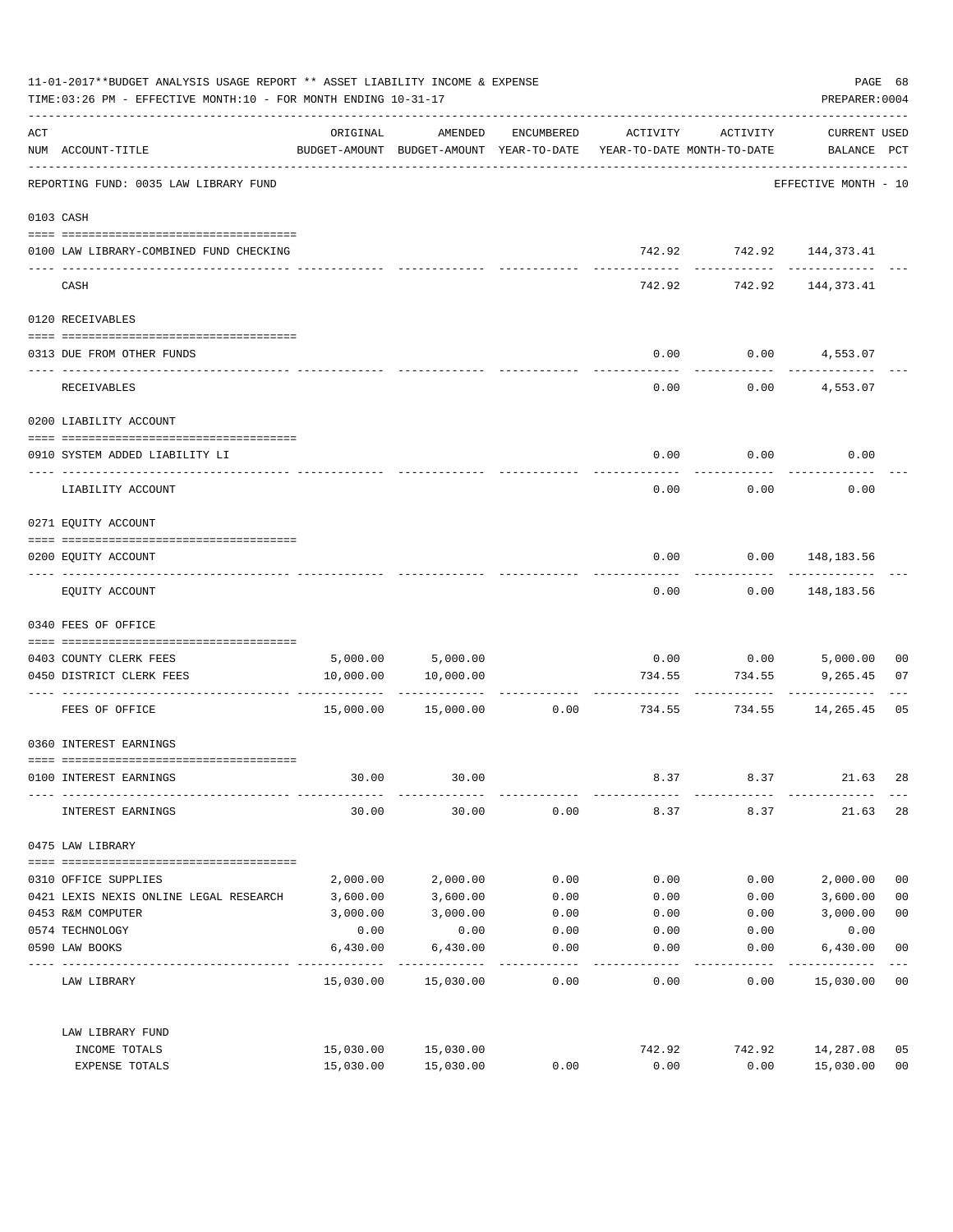| 11-01-2017**BUDGET ANALYSIS USAGE REPORT ** ASSET LIABILITY INCOME & EXPENSE<br>PAGE 69<br>TIME:03:26 PM - EFFECTIVE MONTH:10 - FOR MONTH ENDING 10-31-17<br>PREPARER: 0004 |                                            |                                |                                                     |            |                                        |                        |                                    |                |
|-----------------------------------------------------------------------------------------------------------------------------------------------------------------------------|--------------------------------------------|--------------------------------|-----------------------------------------------------|------------|----------------------------------------|------------------------|------------------------------------|----------------|
| $\mathop{\rm ACT}$                                                                                                                                                          | NUM ACCOUNT-TITLE                          | ORIGINAL                       | AMENDED<br>BUDGET-AMOUNT BUDGET-AMOUNT YEAR-TO-DATE | ENCUMBERED | ACTIVITY<br>YEAR-TO-DATE MONTH-TO-DATE | ACTIVITY               | <b>CURRENT USED</b><br>BALANCE PCT |                |
|                                                                                                                                                                             | REPORTING FUND: 0036 D.A. FEE ACCOUNT FUND |                                |                                                     |            |                                        |                        | EFFECTIVE MONTH - 10               |                |
|                                                                                                                                                                             | 0100 PAYROLL                               |                                |                                                     |            |                                        |                        |                                    |                |
|                                                                                                                                                                             | 0100 PAYROLL                               |                                |                                                     |            | 0.00                                   | 0.00                   | 0.00                               |                |
|                                                                                                                                                                             | PAYROLL                                    |                                |                                                     |            | 0.00                                   | 0.00                   | 0.00                               |                |
|                                                                                                                                                                             | 0102 A/P CLEARING                          |                                |                                                     |            |                                        |                        |                                    |                |
|                                                                                                                                                                             | 0100 A/P CLEARING                          |                                |                                                     |            | 0.00                                   | 0.00                   | 0.00                               |                |
|                                                                                                                                                                             |                                            |                                |                                                     |            |                                        |                        |                                    |                |
|                                                                                                                                                                             | A/P CLEARING                               |                                |                                                     |            | 0.00                                   | 0.00                   | 0.00                               |                |
|                                                                                                                                                                             | 0103 CASH                                  |                                |                                                     |            |                                        |                        |                                    |                |
|                                                                                                                                                                             | 0136 D. A. FEE CASH ACCT.                  |                                |                                                     |            |                                        | 262.94 262.94 7,863.35 |                                    |                |
|                                                                                                                                                                             | 0236 D.A. FEE SEIZURE FUND                 |                                |                                                     |            | 99.88-                                 | 99.88-                 | 15,140.06                          |                |
|                                                                                                                                                                             | CASH                                       |                                |                                                     |            | 163.06                                 | 163.06                 | 23,003.41                          |                |
|                                                                                                                                                                             | 0200 LIABILITY ACCOUNT                     |                                |                                                     |            |                                        |                        |                                    |                |
|                                                                                                                                                                             | 0150 ACCRUED SALARY PAYABLE                |                                |                                                     |            | 0.00                                   | 0.00                   | 0.00                               |                |
|                                                                                                                                                                             | 0155 ACCRUED FRINGE BENEFITS               |                                |                                                     |            | 0.00                                   | 0.00                   | 0.01                               |                |
|                                                                                                                                                                             | 0910 SYSTEM ADDED LIABILITY LINE-ITEM      |                                |                                                     |            | 0.00                                   | 0.00                   | 0.00                               |                |
|                                                                                                                                                                             | LIABILITY ACCOUNT                          |                                |                                                     |            | 0.00                                   | 0.00                   | 0.01                               |                |
|                                                                                                                                                                             | 0271 EQUITY ACCOUNT                        |                                |                                                     |            |                                        |                        |                                    |                |
|                                                                                                                                                                             | 0200 EQUITY ACCOUNT                        |                                |                                                     |            | 0.00                                   | 0.00                   | 22,840.34                          |                |
|                                                                                                                                                                             | EQUITY ACCOUNT                             |                                |                                                     |            | 0.00                                   | 0.00                   | 22,840.34                          |                |
|                                                                                                                                                                             | 0300 CASH                                  |                                |                                                     |            |                                        |                        |                                    |                |
|                                                                                                                                                                             | 0136 BEGINNING CASH BALANCE-D.A.FEE        | $6,000.00$ $6,000.00$          |                                                     |            |                                        | 0.00                   | $0.00$ 6,000.00                    | 0 <sub>0</sub> |
|                                                                                                                                                                             | 0236 BEGINNING CASH BALANCE-SEIZURE        | 5,610.00                       | 5,610.00                                            |            | 0.00                                   |                        | $0.00$ 5,610.00                    | 00             |
|                                                                                                                                                                             | CASH                                       | --- -------------<br>11,610.00 | -------------<br>11,610.00                          | 0.00       | .<br>0.00                              | 0.00                   | ------------<br>11,610.00 00       |                |
|                                                                                                                                                                             | 0340 FEES OF OFFICE                        |                                |                                                     |            |                                        |                        |                                    |                |
|                                                                                                                                                                             | 0475 DISTRICT ATTORNEY FEES                |                                | 3,100.00 3,100.00                                   | ---------- | 158.19                                 |                        | 158.19 2,941.81 05                 |                |
|                                                                                                                                                                             | FEES OF OFFICE                             |                                | 3,100.00 3,100.00                                   | 0.00       | 158.19                                 |                        | 158.19 2,941.81 05                 |                |
|                                                                                                                                                                             | 0352 OTHER FORFEITURES                     |                                |                                                     |            |                                        |                        |                                    |                |
|                                                                                                                                                                             | 0200 CONTRABAND FORFEITURE                 | 0.00                           | 0.00                                                |            | 0.00                                   | 0.00                   | 0.00                               |                |
|                                                                                                                                                                             | 0300 D.A. SEIZURE FUND                     | 0.00                           | 0.00                                                |            | 0.00                                   | 0.00                   | 0.00                               |                |
|                                                                                                                                                                             | OTHER FORFEITURES                          | 0.00                           | ----------<br>0.00                                  | 0.00       | -----<br>0.00                          | -----<br>0.00          | ----------<br>0.00                 |                |

0360 INTEREST EARNINGS

==== ===================================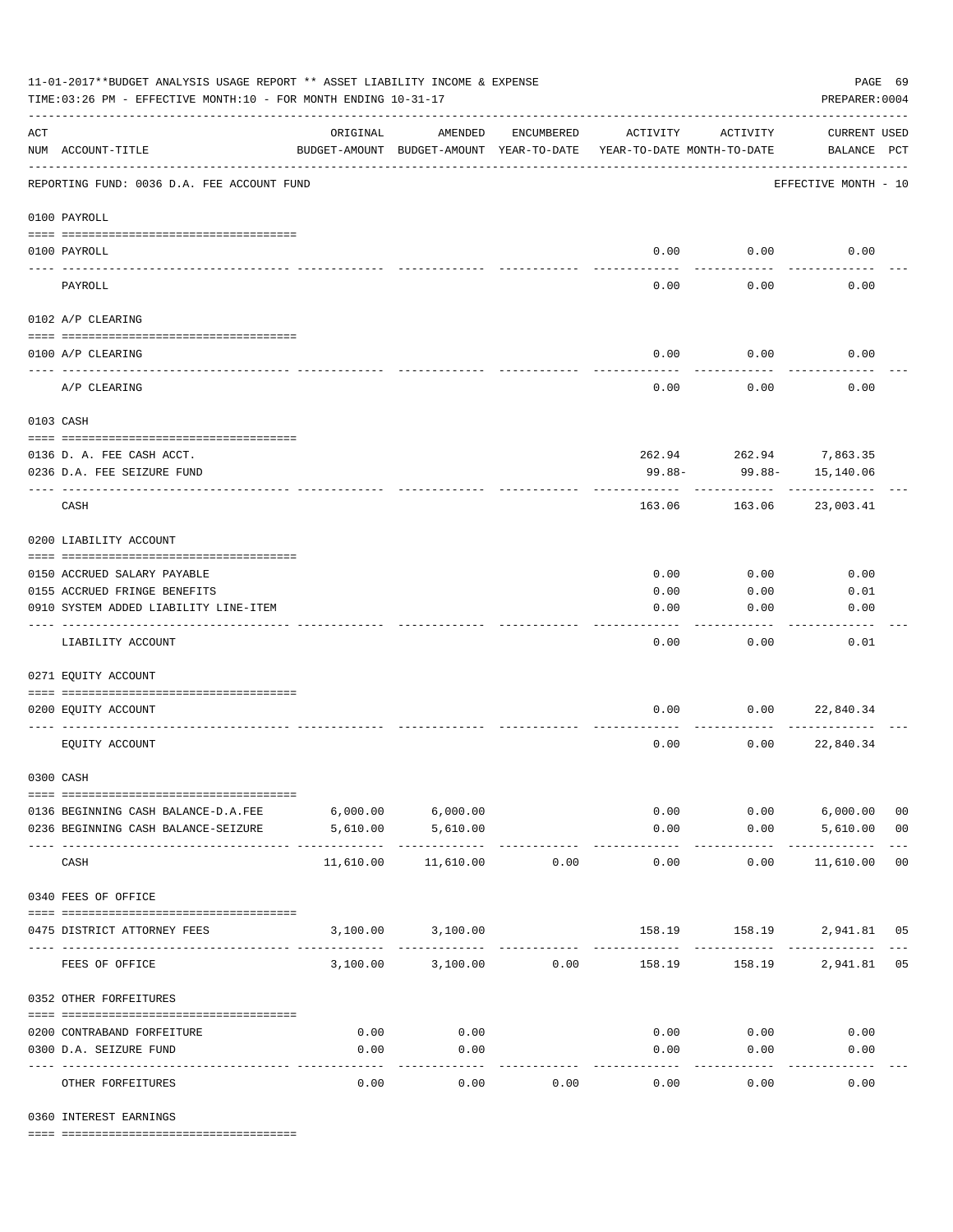TIME:03:26 PM - EFFECTIVE MONTH:10 - FOR MONTH ENDING 10-31-17

| ACT |                                                      | ORIGINAL       | AMENDED                                  | ENCUMBERED        | ACTIVITY     | ACTIVITY                   | CURRENT USED         |                |
|-----|------------------------------------------------------|----------------|------------------------------------------|-------------------|--------------|----------------------------|----------------------|----------------|
|     | NUM ACCOUNT-TITLE                                    |                | BUDGET-AMOUNT BUDGET-AMOUNT YEAR-TO-DATE |                   |              | YEAR-TO-DATE MONTH-TO-DATE | BALANCE              | PCT            |
|     | REPORTING FUND: 0036 D.A. FEE ACCOUNT FUND           |                |                                          |                   |              |                            | EFFECTIVE MONTH - 10 |                |
|     | 0100 INTEREST EARNINGS                               | 0.00           | 0.00                                     |                   | 0.06         | 0.06                       | $0.06+$              |                |
|     | 0236 INTEREST EARNINGS-SEIZURE FUND                  | 0.00           | 0.00                                     |                   | 0.12         | 0.12                       | $0.12+$              |                |
|     | INTEREST EARNINGS                                    | 0.00           | ----<br>0.00                             | 0.00              | 0.18         | 0.18                       | $0.18+$              |                |
|     | 0370 MISCELLANEOUS                                   |                |                                          |                   |              |                            |                      |                |
|     |                                                      |                |                                          |                   |              |                            |                      |                |
|     | 0130 REFUNDS & MISCELLANEOUS                         | 0.00           | 0.00                                     |                   | 104.69       | 104.69                     | $104.69+$            |                |
|     | 0319 RESTITUTION                                     | 0.00           | 0.00                                     |                   | 0.00         | 0.00                       | 0.00                 |                |
|     |                                                      |                |                                          |                   |              |                            |                      |                |
|     | MISCELLANEOUS                                        | 0.00           | 0.00                                     | 0.00              | 104.69       | 104.69                     | $104.69+$            |                |
|     | 0475 DISTRICT ATTORNEY DEPT                          |                |                                          |                   |              |                            |                      |                |
|     | 0107 SALARY SUPPLEMENT                               | 6,490.00       | 6.490.00                                 | 0.00              | 0.00         | 0.00                       | 6,490.00             | 0 <sub>0</sub> |
|     | 0201 SOCIAL SECURITY TAXES                           | 0.00           | 0.00                                     | 0.00              | 0.00         | 0.00                       | 0.00                 |                |
|     | 0203 RETIREMENT                                      | 0.00           | 0.00                                     | 0.00              | 0.00         | 0.00                       | 0.00                 |                |
|     | 0204 WORKERS COMPENSATION                            | 0.00           | 0.00                                     | 0.00              | 0.00         | 0.00                       | 0.00                 |                |
|     | 0205 MEDICARE TAX                                    | 0.00           | 0.00                                     | 0.00              | 0.00         | 0.00                       | 0.00                 |                |
|     | 0310 OFFICE SUPPLIES                                 | 800.00         | 800.00                                   | 0.00              | 0.00         | 0.00                       | 800.00               | 00             |
|     | 0321 CONTINUING EDUCATION                            | 2,810.00       | 2,810.00                                 | 0.00              | 0.00         | 0.00                       | 2,810.00             | 0 <sub>0</sub> |
|     | 0353 COMPUTER EXPENSE                                | 0.00           | 0.00                                     | 0.00              | 0.00         | 0.00                       | 0.00                 |                |
|     | 0421 INVESTIGATOR/HOT CK. ONLINE                     | 0.00           | 0.00                                     | 0.00              | 0.00         | 0.00                       | 0.00                 |                |
|     | 0490 MISCELLANEOUS                                   | 954.00         | 954.00                                   | 0.00              | 0.00         | 0.00                       | 954.00               | 0 <sub>0</sub> |
|     | 0499 BANK SERVICE FEES                               | 90.00          | 90.00                                    | 0.00              | 0.00         | 0.00                       | 90.00                | 0 <sub>0</sub> |
|     | 0572 OFFICE EQUIPMENT                                | 0.00           | 0.00                                     | 0.00              | 0.00         | 0.00                       | 0.00                 |                |
|     | 0574 COMPUTER EQUIPMENT                              | 0.00           | 0.00                                     | 0.00<br>$- - - -$ | 0.00         | 0.00                       | 0.00                 |                |
|     | DISTRICT ATTORNEY DEPT                               | 11,144.00      | 11,144.00                                | 0.00              | 0.00         | 0.00                       | 11,144.00            | 0 <sub>0</sub> |
|     | 0477 D.A. SEIZURE                                    |                |                                          |                   |              |                            |                      |                |
|     |                                                      |                | 860.00                                   | 0.00              |              |                            |                      | 0 <sub>0</sub> |
|     | 0107 SALARY SUPPLEMENT<br>0201 SOCIAL SECURITY TAXES | 860.00<br>0.00 | 0.00                                     | 0.00              | 0.00<br>0.00 | 0.00<br>0.00               | 860.00<br>0.00       |                |
|     | 0203 RETIREMENT                                      | 0.00           | 0.00                                     | 0.00              | 0.00         | 0.00                       | 0.00                 |                |
|     | 0204 WORKERS COMPENSATION                            | 0.00           | 0.00                                     | 0.00              | 0.00         | 0.00                       | 0.00                 |                |
|     | 0205 MEDICARE TAX                                    | 0.00           | 0.00                                     | 0.00              | 0.00         | 0.00                       | 0.00                 |                |
|     | 0310 OFFICE SUPPLIES                                 | 0.00           | 0.00                                     | 0.00              | 0.00         | 0.00                       | 0.00                 |                |
|     | 0321 TRAINING                                        | 1,577.00       | 1,577.00                                 | 0.00              | 0.00         | 0.00                       | 1,577.00             | 00             |
|     | 0470 CIVIL PROCESS                                   | 0.00           | 0.00                                     | 0.00              | 0.00         | 0.00                       | 0.00                 |                |
|     | 0480 TOWING                                          | 0.00           | 0.00                                     | 0.00              | 0.00         | 0.00                       | 0.00                 |                |
|     | 0490 MISCELLANEOUS                                   | 954.00         | 954.00                                   | 0.00              | 100.00       | 100.00                     | 854.00               | 10             |
|     | 0499 BANK SERVICE FEES                               | 175.00         | 175.00                                   | 0.00              | 0.00         | 0.00                       | 175.00               | 0 <sub>0</sub> |
|     | 0572 OFFICE EQUIPMENT                                | 0.00           | 0.00                                     | 0.00              | 0.00         | 0.00                       | 0.00                 |                |
|     | 0574 COMPUTER EQUIPMENT                              | 0.00           | 0.00                                     | 0.00              | 0.00         | 0.00                       | 0.00                 |                |
|     | D.A. SEIZURE                                         | 3,566.00       | 3,566.00                                 | 0.00              | 100.00       | 100.00                     | 3,466.00 03          |                |
|     | 0999 ACCOUNTS PAYABLE                                |                |                                          |                   |              |                            |                      |                |
|     | 0100 A/P CLEARING ACCOUNT                            |                |                                          |                   | 0.00         | 0.00                       | 0.00                 |                |
|     | ACCOUNTS PAYABLE                                     |                |                                          |                   | 0.00         | 0.00                       | 0.00                 |                |

D.A. FEE ACCOUNT FUND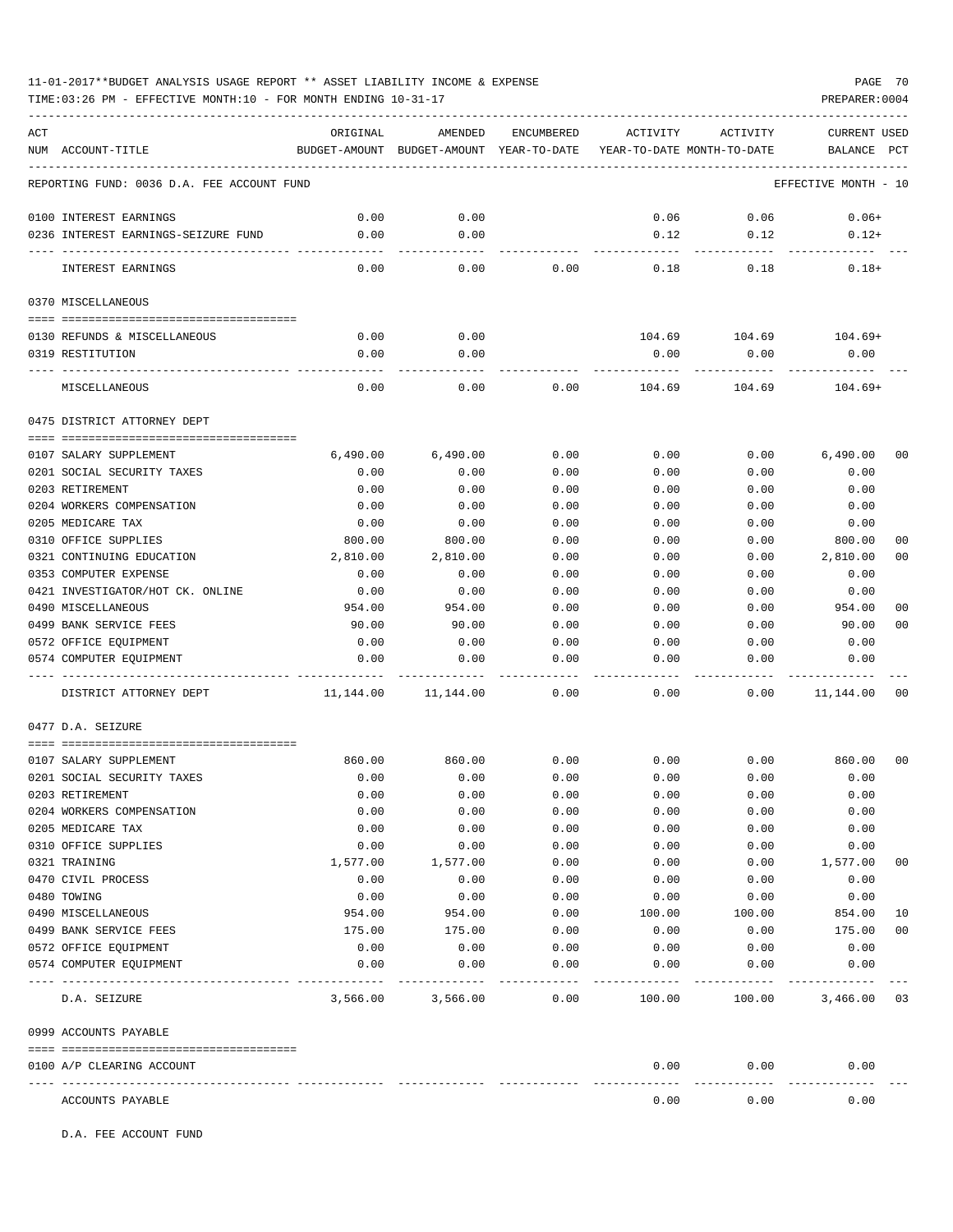| 11-01-2017**BUDGET ANALYSIS USAGE REPORT ** ASSET LIABILITY INCOME & EXPENSE | PAGE 71        |
|------------------------------------------------------------------------------|----------------|
| TIME: 03:26 PM - EFFECTIVE MONTH: 10 - FOR MONTH ENDING 10-31-17             | PREPARER: 0004 |

| ACT                                                                |                | ORIGINAL      | AMENDED       | ENCUMBERED   | ACTIVITY | ACTIVITY                   | CURRENT USED |            |
|--------------------------------------------------------------------|----------------|---------------|---------------|--------------|----------|----------------------------|--------------|------------|
| NUM                                                                | ACCOUNT-TITLE  | BUDGET-AMOUNT | BUDGET-AMOUNT | YEAR-TO-DATE |          | YEAR-TO-DATE MONTH-TO-DATE | BALANCE      | <b>PCT</b> |
|                                                                    |                |               |               |              |          |                            |              |            |
| EFFECTIVE MONTH - 10<br>REPORTING FUND: 0036 D.A. FEE ACCOUNT FUND |                |               |               |              |          |                            |              |            |
|                                                                    |                |               |               |              |          |                            |              |            |
|                                                                    | INCOME TOTALS  | 14,710.00     | 14,710.00     |              | 263.06   | 263.06                     | 14,446.94    | 02         |
|                                                                    | EXPENSE TOTALS | 14,710.00     | 14,710.00     | 0.00         | 100.00   | 100.00                     | 14,610.00    | 01         |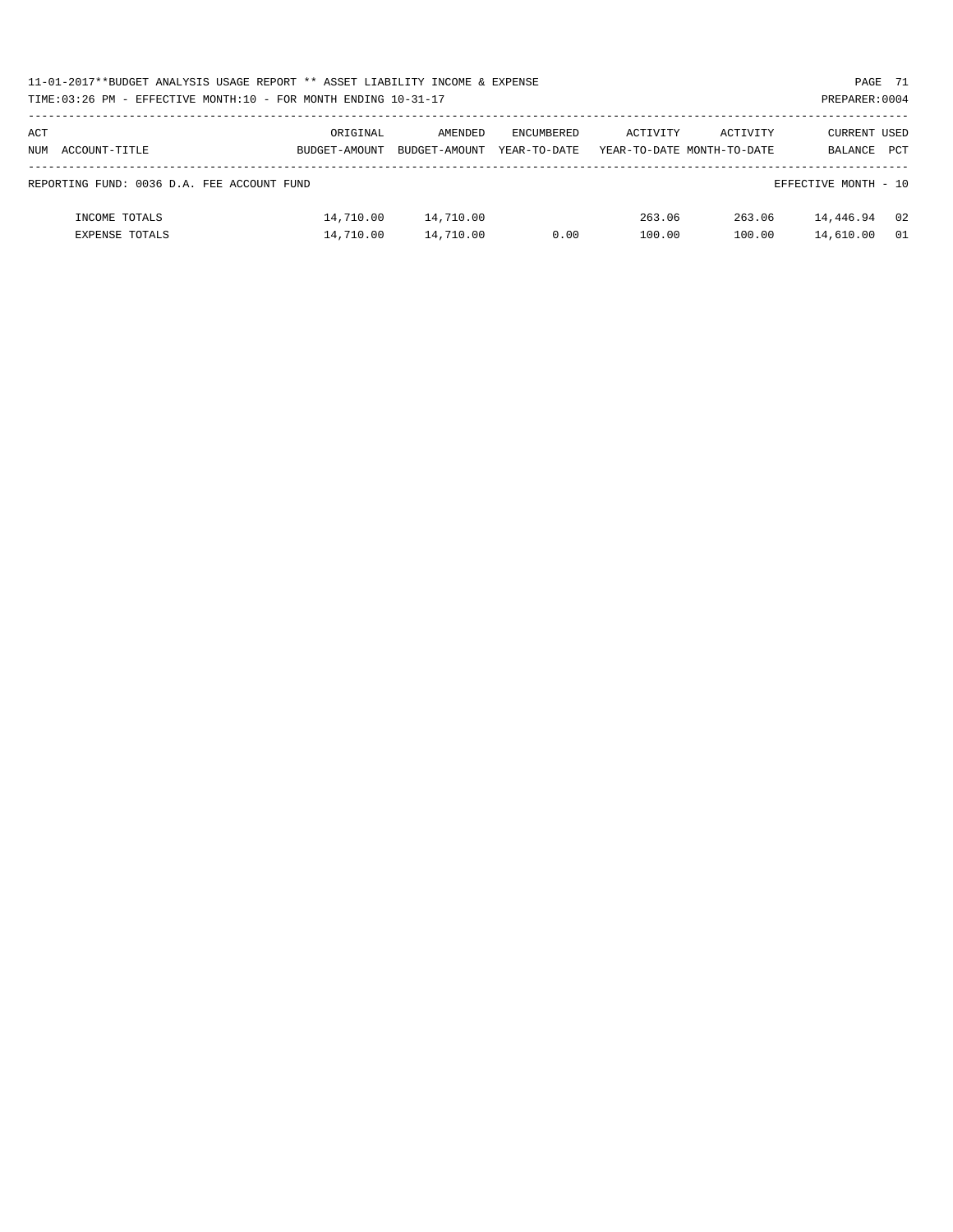|     | 11-01-2017**BUDGET ANALYSIS USAGE REPORT ** ASSET LIABILITY INCOME & EXPENSE<br>TIME:03:26 PM - EFFECTIVE MONTH:10 - FOR MONTH ENDING 10-31-17 |              |                                                     |            |          |                                        |                                    |  |  |  |
|-----|------------------------------------------------------------------------------------------------------------------------------------------------|--------------|-----------------------------------------------------|------------|----------|----------------------------------------|------------------------------------|--|--|--|
| ACT | NUM ACCOUNT-TITLE                                                                                                                              | ORIGINAL     | AMENDED<br>BUDGET-AMOUNT BUDGET-AMOUNT YEAR-TO-DATE | ENCUMBERED | ACTIVITY | ACTIVITY<br>YEAR-TO-DATE MONTH-TO-DATE | <b>CURRENT USED</b><br>BALANCE PCT |  |  |  |
|     | REPORTING FUND: 0037 CONTRABAND SEIZURE                                                                                                        |              |                                                     |            |          |                                        | EFFECTIVE MONTH - 10               |  |  |  |
|     | 0103 CONTRABAND SEIZURE                                                                                                                        |              |                                                     |            |          |                                        |                                    |  |  |  |
|     | 0137 CASH-CONTRABAND SEIZURE                                                                                                                   |              |                                                     |            | 0.04     | 0.04                                   | 5,610.50                           |  |  |  |
|     | CONTRABAND SEIZURE                                                                                                                             |              |                                                     |            | 0.04     | 0.04                                   | 5,610.50                           |  |  |  |
|     | 0200 LIABILITY ACCOUNT                                                                                                                         |              |                                                     |            |          |                                        |                                    |  |  |  |
|     | 0910 SYSTEM ADDED LIABILITY LINE-ITEM                                                                                                          |              |                                                     |            | 0.00     | 0.00                                   | 0.00                               |  |  |  |
|     | LIABILITY ACCOUNT                                                                                                                              |              |                                                     |            | 0.00     | 0.00                                   | 0.00                               |  |  |  |
|     | 0207 DUE TO                                                                                                                                    |              |                                                     |            |          |                                        |                                    |  |  |  |
|     | 0099 HELD IN TRUST                                                                                                                             |              |                                                     |            | 0.00     | 0.00                                   | 3,209.46                           |  |  |  |
|     | DUE TO                                                                                                                                         |              |                                                     |            | 0.00     | 0.00                                   | 3,209.46                           |  |  |  |
|     | 0271 EQUITY ACCOUNT                                                                                                                            |              |                                                     |            |          |                                        |                                    |  |  |  |
|     | 0200 EQUITY ACCOUNT                                                                                                                            |              |                                                     |            | 0.00     | 0.00                                   | 2,401.00                           |  |  |  |
|     | EQUITY ACCOUNT                                                                                                                                 |              |                                                     |            | 0.00     | 0.00                                   | 2,401.00                           |  |  |  |
|     | 0360 INTEREST EARNINGS                                                                                                                         |              |                                                     |            |          |                                        |                                    |  |  |  |
|     | 0100 INTEREST EARNINGS                                                                                                                         | 0.00         | 0.00                                                |            | 0.04     | 0.04                                   | $0.04+$                            |  |  |  |
|     | INTEREST EARNINGS                                                                                                                              | 0.00         | 0.00                                                | 0.00       | 0.04     | 0.04                                   | $0.04+$                            |  |  |  |
|     | 0370 MISCELLANEOUS                                                                                                                             |              |                                                     |            |          |                                        |                                    |  |  |  |
|     | 0130 REFUNDS & MISCELLANEOUS                                                                                                                   | 0.00         | 0.00                                                |            | 0.00     | 0.00                                   | 0.00                               |  |  |  |
|     | MISCELLANEOUS                                                                                                                                  | 0.00         | 0.00                                                | 0.00       | 0.00     | 0.00                                   | 0.00                               |  |  |  |
|     | CONTRABAND SEIZURE                                                                                                                             |              |                                                     |            |          |                                        |                                    |  |  |  |
|     | INCOME TOTALS                                                                                                                                  | 0.00<br>0.00 | 0.00                                                | 0.00       | 0.04     | 0.04                                   | $0.04+$<br>0.00                    |  |  |  |
|     | EXPENSE TOTALS                                                                                                                                 |              | 0.00                                                |            | 0.00     | 0.00                                   |                                    |  |  |  |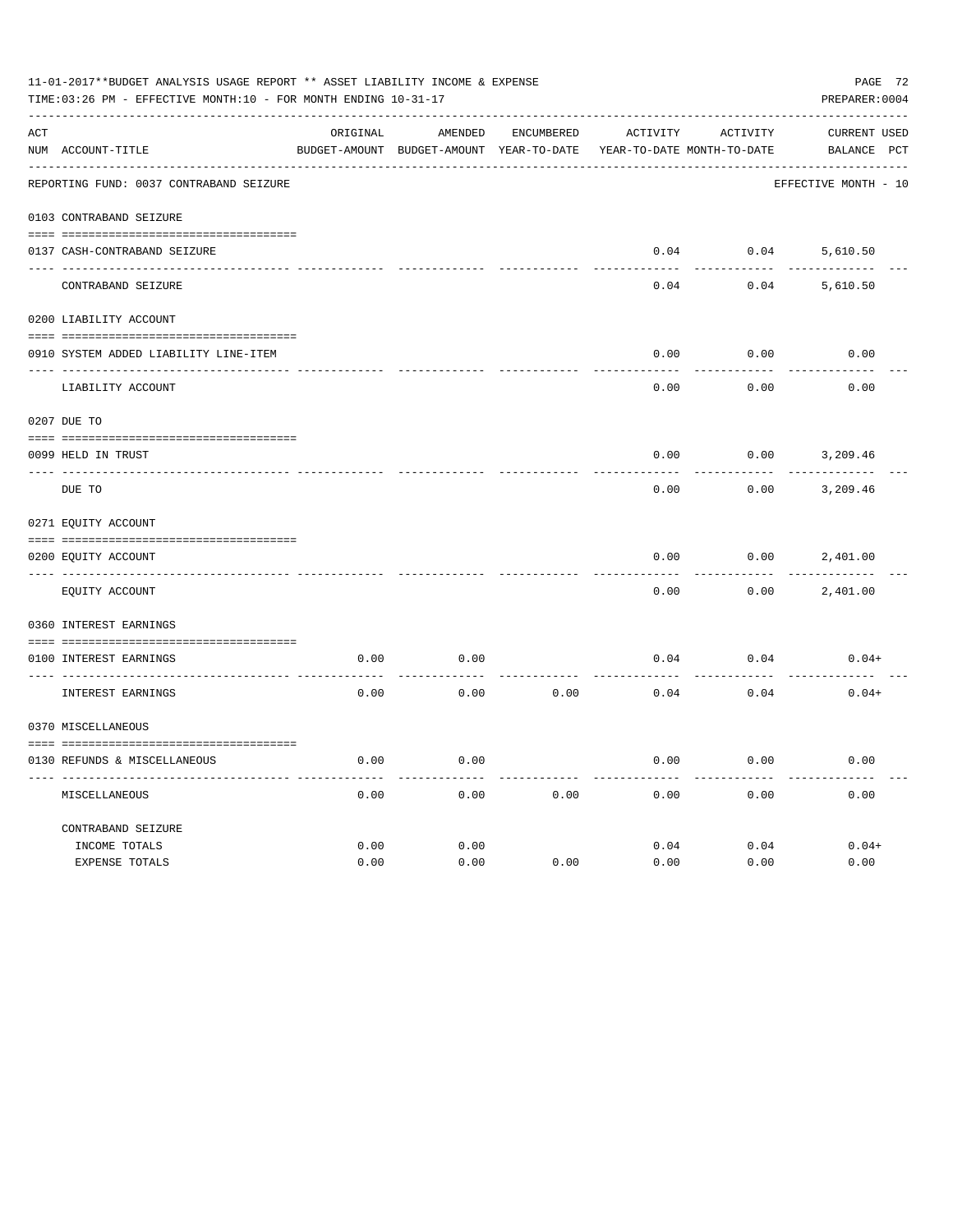|     | 11-01-2017**BUDGET ANALYSIS USAGE REPORT ** ASSET LIABILITY INCOME & EXPENSE<br>TIME: 03:26 PM - EFFECTIVE MONTH: 10 - FOR MONTH ENDING 10-31-17 |          |                                          |            |                            |          | PAGE 73<br>PREPARER: 0004 |  |
|-----|--------------------------------------------------------------------------------------------------------------------------------------------------|----------|------------------------------------------|------------|----------------------------|----------|---------------------------|--|
| ACT |                                                                                                                                                  | ORIGINAL | AMENDED                                  | ENCUMBERED | ACTIVITY                   | ACTIVITY | <b>CURRENT USED</b>       |  |
|     | NUM ACCOUNT-TITLE                                                                                                                                |          | BUDGET-AMOUNT BUDGET-AMOUNT YEAR-TO-DATE |            | YEAR-TO-DATE MONTH-TO-DATE |          | BALANCE PCT               |  |
|     | REPORTING FUND: 0038 IHC CO-OP GIN                                                                                                               |          |                                          |            |                            |          | EFFECTIVE MONTH - 10      |  |
|     | 0102 A/P CLEARING                                                                                                                                |          |                                          |            |                            |          |                           |  |
|     | 0100 A/P CLEARING                                                                                                                                |          |                                          |            | 0.00                       | 0.00     | 0.00                      |  |
|     |                                                                                                                                                  |          |                                          |            |                            |          |                           |  |
|     | A/P CLEARING                                                                                                                                     |          |                                          |            | 0.00                       | 0.00     | 0.00                      |  |
|     | 0103 IHC CO-OP GIN CASH                                                                                                                          |          |                                          |            |                            |          |                           |  |
|     |                                                                                                                                                  |          |                                          |            |                            |          |                           |  |
|     | 0100 IHC CO-OP GIN-COMBINED FUND CKING                                                                                                           |          |                                          |            | 0.06                       |          | $0.06$ 518.65             |  |
|     | 0175 IHC CO-OP GIN TEXPOOL                                                                                                                       |          |                                          |            | 15.26                      | 15.26    | 18,322.26                 |  |
|     | IHC CO-OP GIN CASH                                                                                                                               |          |                                          |            | 15.32                      | 15.32    | 18,840.91                 |  |
|     | 0271 EQUITY ACCOUNT                                                                                                                              |          |                                          |            |                            |          |                           |  |
|     | 0200 EQUITY ACCOUNT                                                                                                                              |          |                                          |            | 0.00                       | 0.00     | 18,825.59                 |  |
|     | EQUITY ACCOUNT                                                                                                                                   |          |                                          |            | 0.00                       | 0.00     | 18,825.59                 |  |
|     | 0360 INTEREST EARNINGS                                                                                                                           |          |                                          |            |                            |          |                           |  |
|     |                                                                                                                                                  |          |                                          |            |                            |          |                           |  |
|     | 0100 INTEREST EARNINGS                                                                                                                           | 0.00     | 0.00                                     |            | 15.32                      | 15.32    | $15.32+$                  |  |
|     | INTEREST EARNINGS                                                                                                                                | 0.00     | 0.00                                     | 0.00       | 15.32                      | 15.32    | $15.32+$                  |  |
|     | 0645 CO-OP FUND                                                                                                                                  |          |                                          |            |                            |          |                           |  |
|     |                                                                                                                                                  |          |                                          |            |                            |          |                           |  |
|     | 0412 PRESCRIPTIONS                                                                                                                               | 0.00     | 0.00                                     | 0.00       | 0.00                       | 0.00     | 0.00                      |  |
|     | CO-OP FUND                                                                                                                                       | 0.00     | 0.00                                     | 0.00       | 0.00                       | 0.00     | 0.00                      |  |
|     | IHC CO-OP GIN                                                                                                                                    |          |                                          |            |                            |          |                           |  |
|     | INCOME TOTALS                                                                                                                                    | 0.00     | 0.00                                     |            | 15.32                      | 15.32    | $15.32+$                  |  |
|     | <b>EXPENSE TOTALS</b>                                                                                                                            | 0.00     | 0.00                                     | 0.00       | 0.00                       | 0.00     | 0.00                      |  |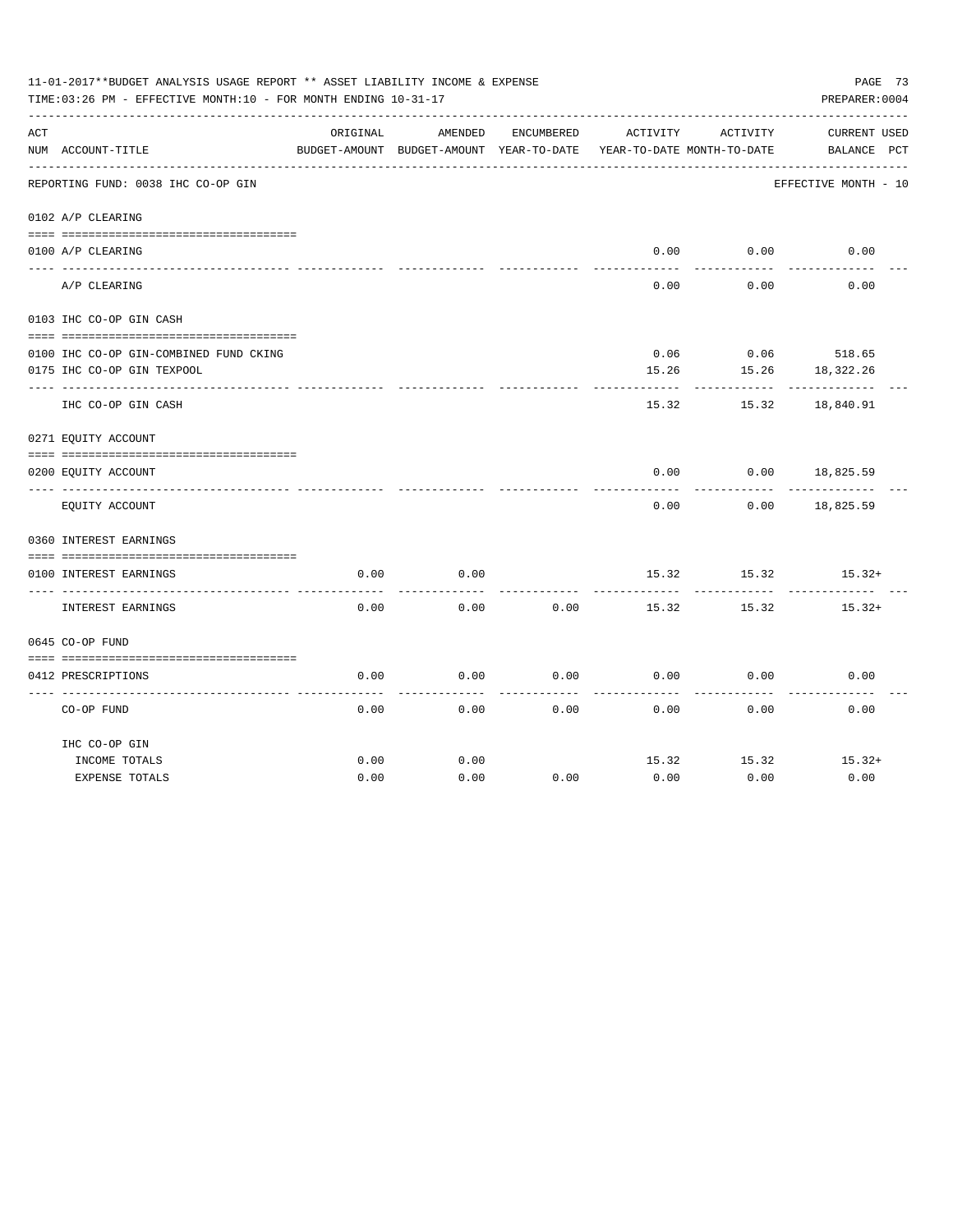|     | 11-01-2017**BUDGET ANALYSIS USAGE REPORT ** ASSET LIABILITY INCOME & EXPENSE<br>TIME: 03:26 PM - EFFECTIVE MONTH: 10 - FOR MONTH ENDING 10-31-17 |                    |                                                     |            |                                        |          | PAGE 74<br>PREPARER: 0004          |
|-----|--------------------------------------------------------------------------------------------------------------------------------------------------|--------------------|-----------------------------------------------------|------------|----------------------------------------|----------|------------------------------------|
| ACT | NUM ACCOUNT-TITLE                                                                                                                                | ORIGINAL           | AMENDED<br>BUDGET-AMOUNT BUDGET-AMOUNT YEAR-TO-DATE | ENCUMBERED | ACTIVITY<br>YEAR-TO-DATE MONTH-TO-DATE | ACTIVITY | <b>CURRENT USED</b><br>BALANCE PCT |
|     | REPORTING FUND: 0039 IHC B.R. COOPER                                                                                                             | ------------------ |                                                     |            |                                        |          | EFFECTIVE MONTH - 10               |
|     | 0102 A/P CLEARING                                                                                                                                |                    |                                                     |            |                                        |          |                                    |
|     |                                                                                                                                                  |                    |                                                     |            |                                        |          |                                    |
|     | 0100 A/P CLEARING                                                                                                                                |                    |                                                     |            | 0.00                                   | 0.00     | 0.00                               |
|     | A/P CLEARING                                                                                                                                     |                    |                                                     |            | 0.00                                   | 0.00     | 0.00                               |
|     | 0103 IHC B.R. COOPER CASH                                                                                                                        |                    |                                                     |            |                                        |          |                                    |
|     | 0100 IHC B.R. COOPER-COMB. FUND CHECKING                                                                                                         |                    |                                                     |            | 0.72                                   |          | $0.72$ 11,965.19                   |
|     | 0175 B.R. COOPER-TEXPOOL                                                                                                                         |                    |                                                     |            | 5.10                                   | 5.10     | 6,107.97                           |
|     |                                                                                                                                                  |                    |                                                     |            |                                        |          |                                    |
|     | IHC B.R. COOPER CASH                                                                                                                             |                    |                                                     |            | 5.82                                   | 5.82     | 18,073.16                          |
|     | 0271 EQUITY ACCOUNT                                                                                                                              |                    |                                                     |            |                                        |          |                                    |
|     | 0200 EQUITY ACCOUNT                                                                                                                              |                    |                                                     |            | 0.00                                   |          | $0.00$ 18,067.34                   |
|     | EQUITY ACCOUNT                                                                                                                                   |                    |                                                     |            | 0.00                                   | 0.00     | 18,067.34                          |
|     | 0360 INTEREST EARNINGS                                                                                                                           |                    |                                                     |            |                                        |          |                                    |
|     |                                                                                                                                                  |                    |                                                     |            |                                        |          |                                    |
|     | 0100 INTEREST EARNINGS                                                                                                                           | 0.00               | 0.00                                                |            | 5.82                                   | 5.82     | $5.82+$                            |
|     | INTEREST EARNINGS                                                                                                                                | 0.00               | 0.00                                                | 0.00       | 5.82                                   | 5.82     | $5.82+$                            |
|     | 0370 MISCELLANEOUS INCOME                                                                                                                        |                    |                                                     |            |                                        |          |                                    |
|     | 0150 BONNIE RUTH COOPER TRUST                                                                                                                    | 0.00               | 0.00                                                |            | 0.00                                   | 0.00     | 0.00                               |
|     | MISCELLANEOUS INCOME                                                                                                                             | 0.00               | 0.00                                                | 0.00       | 0.00                                   | 0.00     | 0.00                               |
|     | 0645 BONNIE RUTH COOPER                                                                                                                          |                    |                                                     |            |                                        |          |                                    |
|     |                                                                                                                                                  |                    |                                                     |            |                                        |          |                                    |
|     | 0404 COBRA/INSURANCE                                                                                                                             | 0.00               | 0.00                                                | 0.00       | 0.00                                   | 0.00     | 0.00                               |
|     | 0410 CERT. REG. NURSE ANES.                                                                                                                      | 0.00               | 0.00                                                | 0.00       | 0.00                                   | 0.00     | 0.00                               |
|     | 0411 PHYSICIAN, NON-EMERGENCY                                                                                                                    | 0.00               | 0.00                                                | 0.00       | 0.00                                   | 0.00     | 0.00                               |
|     | 0412 PRESCRIPTIONS, DRUGS                                                                                                                        | 0.00               | 0.00                                                | 0.00       | 0.00                                   | 0.00     | 0.00                               |
|     | 0413 HOSPITAL-INPATIENT                                                                                                                          | 0.00               | 0.00                                                | 0.00       | 0.00                                   | 0.00     | 0.00                               |
|     | 0414 HOSPITAL, OUTPATIENT                                                                                                                        | 0.00               | 0.00                                                | 0.00       | 0.00                                   | 0.00     | 0.00                               |
|     | 0415 LABORATORY/X-RAY                                                                                                                            | 0.00               | 0.00                                                | 0.00       | 0.00                                   | 0.00     | 0.00                               |
|     | 0418 FED. QUALIFIED HEALTH CENTER                                                                                                                | 0.00               | 0.00                                                | 0.00       | 0.00                                   | 0.00     | 0.00                               |
|     | 0422 AMBULATORY SURGICAL CENTER                                                                                                                  | 0.00               | 0.00                                                | 0.00       | 0.00                                   | 0.00     | 0.00                               |
|     | BONNIE RUTH COOPER                                                                                                                               | 0.00               | 0.00                                                | 0.00       | 0.00                                   | 0.00     | 0.00                               |
|     | IHC B.R. COOPER                                                                                                                                  |                    |                                                     |            |                                        |          |                                    |
|     | INCOME TOTALS                                                                                                                                    | 0.00               | 0.00                                                |            | 5.82                                   | 5.82     | $5.82+$                            |
|     | EXPENSE TOTALS                                                                                                                                   | 0.00               | 0.00                                                | 0.00       | 0.00                                   | 0.00     | 0.00                               |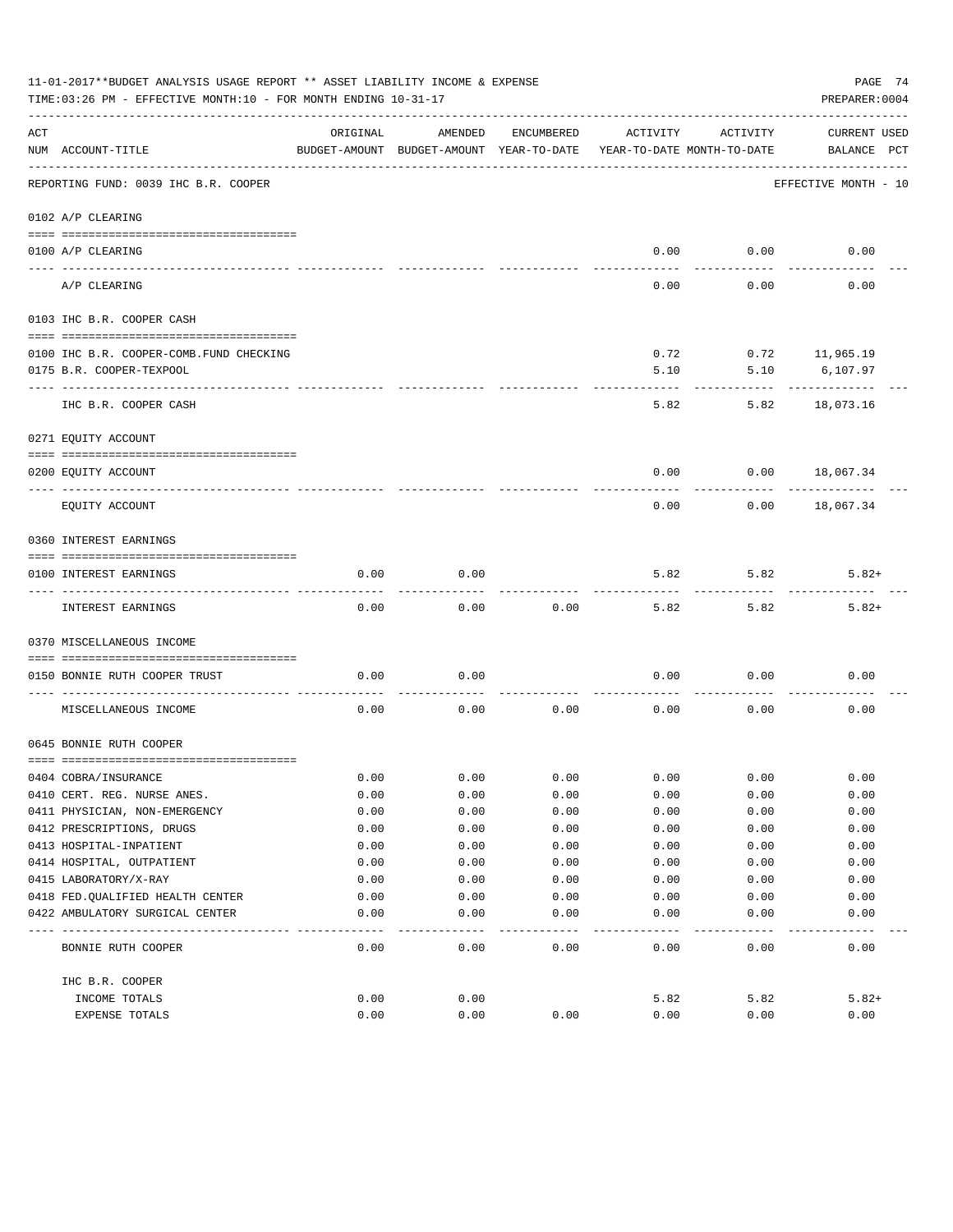|     | 11-01-2017**BUDGET ANALYSIS USAGE REPORT ** ASSET LIABILITY INCOME & EXPENSE<br>TIME:03:26 PM - EFFECTIVE MONTH:10 - FOR MONTH ENDING 10-31-17 |          |          |            |                                                                     |                            | PREPARER: 0004                    | PAGE 75        |
|-----|------------------------------------------------------------------------------------------------------------------------------------------------|----------|----------|------------|---------------------------------------------------------------------|----------------------------|-----------------------------------|----------------|
| ACT | NUM ACCOUNT-TITLE                                                                                                                              | ORIGINAL | AMENDED  | ENCUMBERED | BUDGET-AMOUNT BUDGET-AMOUNT YEAR-TO-DATE YEAR-TO-DATE MONTH-TO-DATE | ACTIVITY ACTIVITY          | CURRENT USED<br>BALANCE PCT       |                |
|     | REPORTING FUND: 0040 NAACHO                                                                                                                    |          |          |            |                                                                     |                            | EFFECTIVE MONTH - 10              |                |
|     |                                                                                                                                                |          |          |            |                                                                     |                            |                                   |                |
|     | 0103 CASH                                                                                                                                      |          |          |            |                                                                     |                            |                                   |                |
|     | 0100 NAACHO-COMBINED FUND CKING                                                                                                                |          |          |            |                                                                     | $37.99 - 37.99 - 4,634.74$ |                                   |                |
|     | CASH                                                                                                                                           |          |          |            | $37.99 -$                                                           | ----------                 | -----------<br>$37.99 - 4.634.74$ |                |
|     | 0200 SYSTEM ADDED LIABILITY DEPARTMENT                                                                                                         |          |          |            |                                                                     |                            |                                   |                |
|     |                                                                                                                                                |          |          |            |                                                                     |                            |                                   |                |
|     | 0910 SYSTEM ADDED LIABILITY LINE-ITEM                                                                                                          |          |          |            | 0.00                                                                | 0.00                       | 0.00                              |                |
|     | SYSTEM ADDED LIABILITY DEPARTMENT                                                                                                              |          |          |            | 0.00                                                                | 0.00                       | 0.00                              |                |
|     | 0271 EOUITY ACCOUNT                                                                                                                            |          |          |            |                                                                     |                            |                                   |                |
|     | 0200 EQUITY ACCOUNT                                                                                                                            |          |          |            |                                                                     | $0.00$ $0.00$ $4,672.73$   |                                   |                |
|     | EQUITY ACCOUNT                                                                                                                                 |          |          |            | 0.00                                                                | 0.00                       | 4,672.73                          |                |
|     | 0300 CASH                                                                                                                                      |          |          |            |                                                                     |                            |                                   |                |
|     | 0110 UNENCUMBERED FUND BALANCE                                                                                                                 | 4,000.00 | 4,000.00 |            | 0.00                                                                |                            | $0.00$ $4,000.00$ 00              |                |
|     | CASH                                                                                                                                           | 4,000.00 | 4,000.00 | 0.00       | 0.00                                                                |                            | $0.00$ 4,000.00                   | 0 <sub>0</sub> |
|     | 0330 GRANT INCOME                                                                                                                              |          |          |            |                                                                     |                            |                                   |                |
|     | 0410 NAACHO GRANT INCOME                                                                                                                       | 0.00     | 0.00     |            | 0.00                                                                | 0.00                       | 0.00                              |                |
|     | GRANT INCOME                                                                                                                                   | 0.00     | 0.00     | 0.00       | 0.00                                                                | 0.00                       | 0.00                              |                |
|     | 0411 NACCHO                                                                                                                                    |          |          |            |                                                                     |                            |                                   |                |
|     | 0310 OFFICE SUPPLIES                                                                                                                           |          |          |            | $1,000.00$ $1,000.00$ $0.00$ $37.99$ $37.99$ $962.01$ $04$          |                            |                                   |                |
|     | 0427 OUT OF COUNTY TRAVEL                                                                                                                      | 3,000.00 | 3,000.00 | 0.00       | 0.00                                                                | 0.00                       | 3,000.00 00                       |                |
|     | 0574 COMPUTER EQUIPMENT                                                                                                                        | 0.00     | 0.00     | 0.00       | 0.00                                                                | 0.00                       | 0.00                              |                |
|     | NACCHO                                                                                                                                         | 4,000.00 | 4,000.00 | 0.00       | 37.99                                                               | 37.99                      | 3,962.01 01                       |                |
|     | NAACHO                                                                                                                                         |          |          |            |                                                                     |                            |                                   |                |
|     | INCOME TOTALS                                                                                                                                  | 4,000.00 | 4,000.00 |            | 0.00                                                                | 0.00                       | 4,000.00                          | 0 <sub>0</sub> |
|     | EXPENSE TOTALS                                                                                                                                 | 4,000.00 | 4,000.00 | 0.00       | 37.99                                                               | 37.99                      | 3,962.01                          | 01             |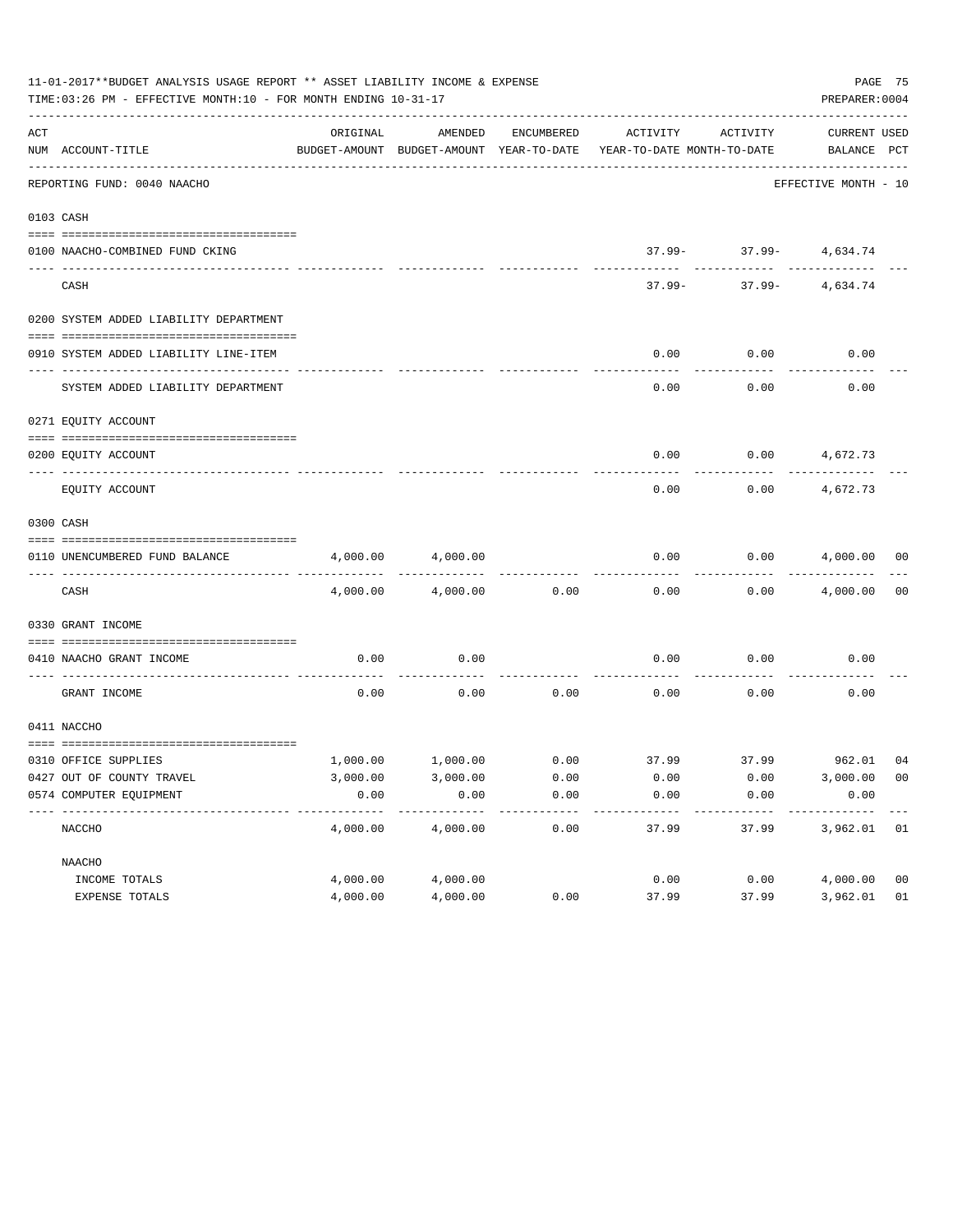|     | 11-01-2017**BUDGET ANALYSIS USAGE REPORT ** ASSET LIABILITY INCOME & EXPENSE<br>TIME:03:26 PM - EFFECTIVE MONTH:10 - FOR MONTH ENDING 10-31-17 |              |                                                     |              |                                        |                 | PAGE 76<br>PREPARER: 0004   |
|-----|------------------------------------------------------------------------------------------------------------------------------------------------|--------------|-----------------------------------------------------|--------------|----------------------------------------|-----------------|-----------------------------|
| ACT | NUM ACCOUNT-TITLE                                                                                                                              | ORIGINAL     | AMENDED<br>BUDGET-AMOUNT BUDGET-AMOUNT YEAR-TO-DATE | ENCUMBERED   | ACTIVITY<br>YEAR-TO-DATE MONTH-TO-DATE | ACTIVITY        | CURRENT USED<br>BALANCE PCT |
|     | REPORTING FUND: 0041 CITIZEN CORPS (CERT)                                                                                                      |              |                                                     |              |                                        |                 | EFFECTIVE MONTH - 10        |
|     | 0102 A/P CLEARING                                                                                                                              |              |                                                     |              |                                        |                 |                             |
|     | 0100 A/P CLEARING<br>---- ---------                                                                                                            |              |                                                     |              |                                        | $0.00$ $0.00$   | 0.00                        |
|     | A/P CLEARING                                                                                                                                   |              |                                                     |              | 0.00                                   | 0.00            | 0.00                        |
|     | 0103 CASH                                                                                                                                      |              |                                                     |              |                                        |                 |                             |
|     |                                                                                                                                                |              |                                                     |              | 0.00                                   | 0.00            | 0.00                        |
|     | 0100 CITIZEN CORPS (CERT) - COMB. FUND CKIN<br>0406 CERT DONATIONS                                                                             |              |                                                     |              | 300.00                                 | 300.00          | 300.00                      |
|     |                                                                                                                                                |              |                                                     |              |                                        | --------        |                             |
|     | CASH                                                                                                                                           |              |                                                     |              | 300.00                                 | 300.00          | 300.00                      |
|     | 0120 RECEIVABLES                                                                                                                               |              |                                                     |              |                                        |                 |                             |
|     | 0312 DUE FROM OTHER GOVERNMENTS                                                                                                                |              |                                                     |              | 0.00                                   | 0.00            | 0.00                        |
|     | RECEIVABLES                                                                                                                                    |              |                                                     |              | 0.00                                   | 0.00            | 0.00                        |
|     | 0200 SYSTEM ADDED LIABILITY DEPARTMENT                                                                                                         |              |                                                     |              |                                        |                 |                             |
|     | 0910 SYSTEM ADDED LIABILITY LINE-ITEM                                                                                                          |              |                                                     |              | 0.00                                   | 0.00            | 0.00                        |
|     | SYSTEM ADDED LIABILITY DEPARTMENT                                                                                                              |              |                                                     |              | $- - - - -$<br>0.00                    | -------<br>0.00 | 0.00                        |
|     | 0207 DUE TO FUND                                                                                                                               |              |                                                     |              |                                        |                 |                             |
|     | 0095 DUE TO OTHER FUNDS                                                                                                                        |              |                                                     |              | 0.00                                   | 0.00            | 0.00                        |
|     | DUE TO FUND                                                                                                                                    |              |                                                     |              | 0.00                                   | 0.00            | 0.00                        |
|     | 0271 EQUITY ACCOUNT                                                                                                                            |              |                                                     |              |                                        |                 |                             |
|     | 0200 EQUITY ACCOUNT                                                                                                                            |              |                                                     |              | 0.00                                   | 0.00            | 0.00                        |
|     | EQUITY ACCOUNT                                                                                                                                 |              |                                                     |              | 0.00                                   | 0.00            | 0.00                        |
|     | 0370 MISCELLANEOUS                                                                                                                             |              |                                                     |              |                                        |                 |                             |
|     | 0406 DONATIONS                                                                                                                                 | 0.00         | 0.00                                                |              | 300.00                                 | 300.00          | $300.00+$                   |
|     | MISCELLANEOUS                                                                                                                                  | 0.00         | 0.00                                                | 0.00         | 300.00                                 | 300.00          | $300.00+$                   |
|     | 0406 CERT DONATIONS                                                                                                                            |              |                                                     |              |                                        |                 |                             |
|     |                                                                                                                                                |              | 0.00                                                |              |                                        |                 | 0.00                        |
|     | 0310 SUPPLIES<br>0330 GAS & OIL                                                                                                                | 0.00<br>0.00 | 0.00                                                | 0.00<br>0.00 | 0.00<br>0.00                           | 0.00<br>0.00    | 0.00                        |
|     | 0427 TRAINING EXPENSE                                                                                                                          | 0.00         | 0.00                                                | 0.00         | 0.00                                   | 0.00            | 0.00                        |
|     | CERT DONATIONS                                                                                                                                 | 0.00         | 0.00                                                | 0.00         | 0.00                                   | 0.00            | 0.00                        |
|     | CITIZEN CORPS (CERT)                                                                                                                           |              |                                                     |              |                                        |                 |                             |
|     | INCOME TOTALS<br>EXPENSE TOTALS                                                                                                                | 0.00<br>0.00 | 0.00<br>0.00                                        | 0.00         | 300.00<br>0.00                         | 300.00<br>0.00  | $300.00+$<br>0.00           |
|     |                                                                                                                                                |              |                                                     |              |                                        |                 |                             |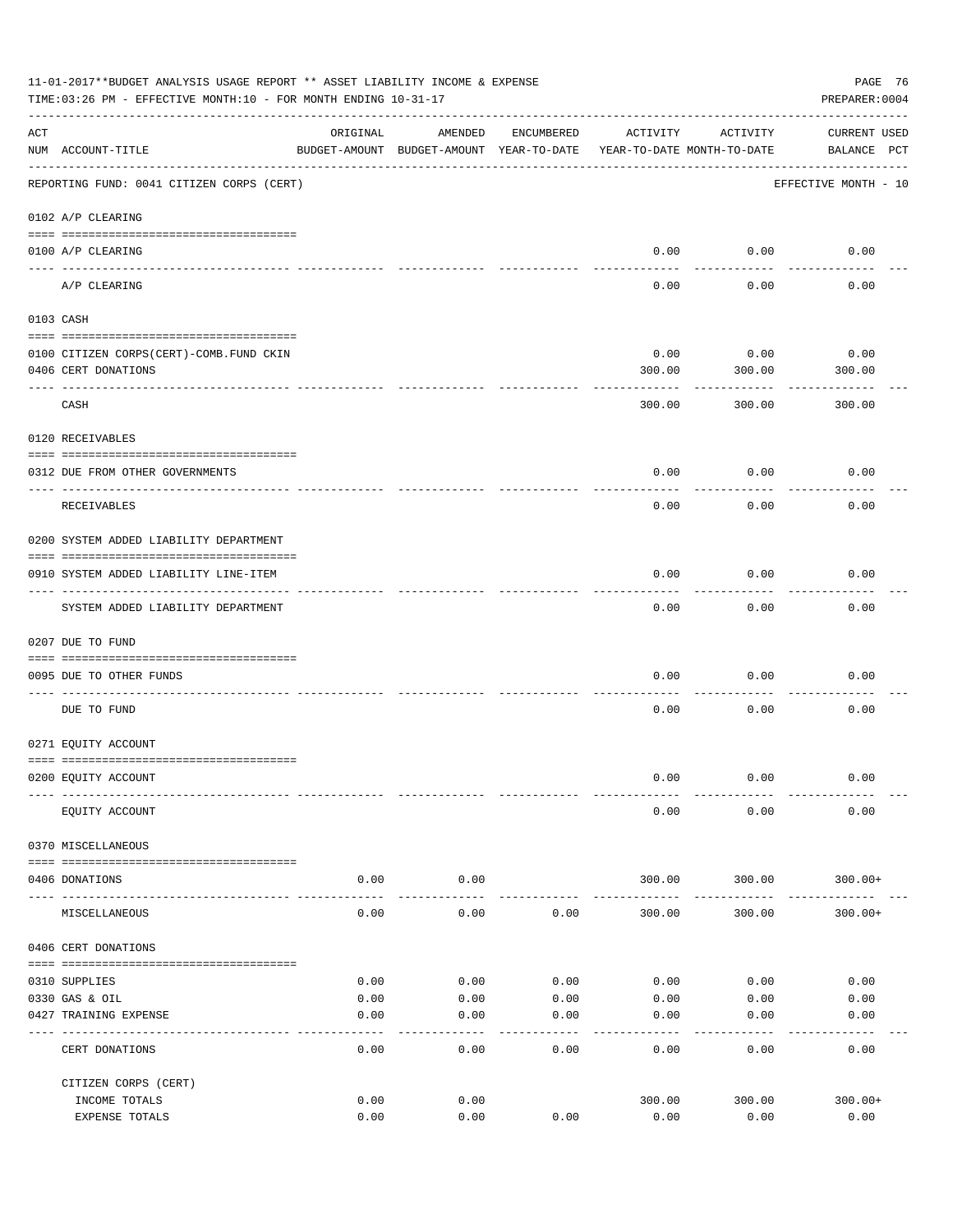|     | 11-01-2017**BUDGET ANALYSIS USAGE REPORT ** ASSET LIABILITY INCOME & EXPENSE<br>TIME: 03:26 PM - EFFECTIVE MONTH: 10 - FOR MONTH ENDING 10-31-17 |          |                                                     |            |          |                                        | PAGE 77<br>PREPARER: 0004                      |
|-----|--------------------------------------------------------------------------------------------------------------------------------------------------|----------|-----------------------------------------------------|------------|----------|----------------------------------------|------------------------------------------------|
| ACT | NUM ACCOUNT-TITLE                                                                                                                                | ORIGINAL | AMENDED<br>BUDGET-AMOUNT BUDGET-AMOUNT YEAR-TO-DATE | ENCUMBERED | ACTIVITY | ACTIVITY<br>YEAR-TO-DATE MONTH-TO-DATE | <b>CURRENT USED</b><br>$_{\rm PCT}$<br>BALANCE |
|     | REPORTING FUND: 0042 HAZARD MITIGATION PLAN                                                                                                      |          |                                                     |            |          |                                        | EFFECTIVE MONTH - 10                           |
|     | 0103 CASH                                                                                                                                        |          |                                                     |            |          |                                        |                                                |
|     | 0100 HAZARD MITIGATION-COMB.FUND CKING.                                                                                                          |          |                                                     |            | 0.00     | 0.00                                   | $428.64-$                                      |
|     | CASH                                                                                                                                             |          |                                                     |            | 0.00     | 0.00                                   | $428.64-$                                      |
|     | 0200 SYSTEM ADDED LIABILITY DEPARTMENT                                                                                                           |          |                                                     |            |          |                                        |                                                |
|     | 0910 SYSTEM ADDED LIABILITY LINE-ITEM                                                                                                            |          |                                                     |            | 0.00     | 0.00                                   | 0.00                                           |
|     | SYSTEM ADDED LIABILITY DEPARTMENT                                                                                                                |          |                                                     |            | 0.00     | 0.00                                   | 0.00                                           |
|     | 0271 EQUITY ACCOUNT                                                                                                                              |          |                                                     |            |          |                                        |                                                |
|     | 0200 EQUITY ACCOUNT                                                                                                                              |          |                                                     |            | 0.00     | 0.00                                   | $428.64-$                                      |
|     | EQUITY ACCOUNT                                                                                                                                   |          |                                                     |            | 0.00     | 0.00                                   | $428.64-$                                      |
|     | 0330 GRANT INCOME                                                                                                                                |          |                                                     |            |          |                                        |                                                |
|     | 0477 HAZARD MITIGATION DR-1999                                                                                                                   | 0.00     | 0.00                                                |            | 0.00     | 0.00                                   | 0.00                                           |
|     | GRANT INCOME                                                                                                                                     | 0.00     | 0.00                                                | 0.00       | 0.00     | 0.00                                   | 0.00                                           |
|     | 0477 HAZARD MITIGATION GRANT                                                                                                                     |          |                                                     |            |          |                                        |                                                |
|     | 0310 OFFICE SUPPLIES                                                                                                                             | 0.00     | 0.00                                                | 0.00       | 0.00     | 0.00                                   | 0.00                                           |
|     | 0415 CONSULTANT                                                                                                                                  | 0.00     | 0.00                                                | 0.00       | 0.00     | 0.00                                   | 0.00                                           |
|     | 0427 TRAVEL AND TRAINING                                                                                                                         | 0.00     | 0.00                                                | 0.00       | 0.00     | 0.00                                   | 0.00                                           |
|     | 0574 COMPUTER EQUIPMENT                                                                                                                          | 0.00     | 0.00                                                | 0.00       | 0.00     | 0.00                                   | 0.00                                           |
|     |                                                                                                                                                  |          |                                                     |            |          |                                        |                                                |
|     | HAZARD MITIGATION GRANT                                                                                                                          | 0.00     | 0.00                                                | 0.00       | 0.00     | 0.00                                   | 0.00                                           |
|     | HAZARD MITIGATION PLAN                                                                                                                           |          |                                                     |            |          |                                        |                                                |
|     | INCOME TOTALS                                                                                                                                    | 0.00     | 0.00                                                |            | 0.00     | 0.00                                   | 0.00                                           |
|     | <b>EXPENSE TOTALS</b>                                                                                                                            | 0.00     | 0.00                                                | 0.00       | 0.00     | 0.00                                   | 0.00                                           |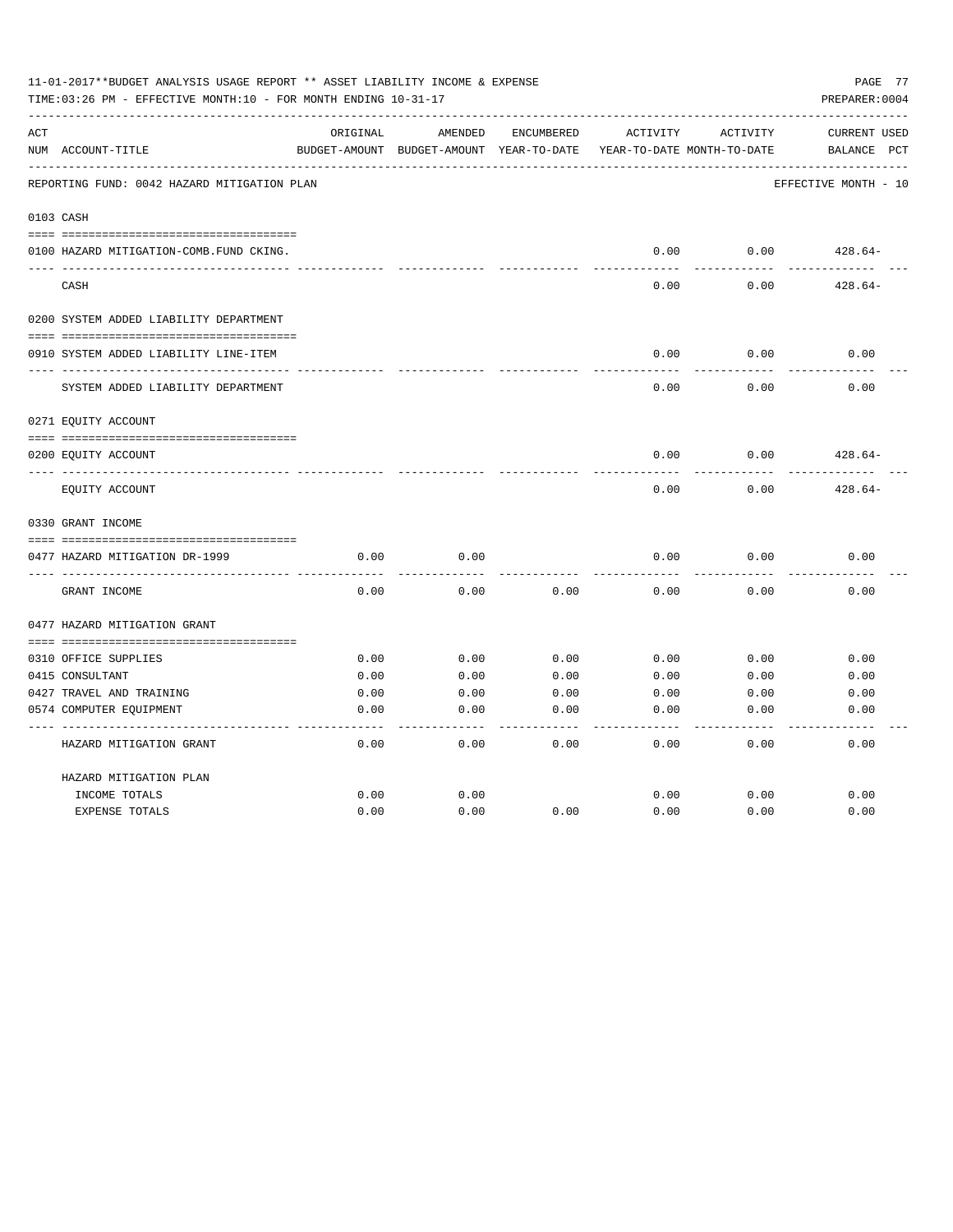|     | 11-01-2017**BUDGET ANALYSIS USAGE REPORT ** ASSET LIABILITY INCOME & EXPENSE<br>TIME:03:26 PM - EFFECTIVE MONTH:10 - FOR MONTH ENDING 10-31-17 |                     |                                                     |              |                                        |           | PAGE 78<br>PREPARER: 0004          |
|-----|------------------------------------------------------------------------------------------------------------------------------------------------|---------------------|-----------------------------------------------------|--------------|----------------------------------------|-----------|------------------------------------|
| ACT | NUM ACCOUNT-TITLE                                                                                                                              | ORIGINAL            | AMENDED<br>BUDGET-AMOUNT BUDGET-AMOUNT YEAR-TO-DATE | ENCUMBERED   | ACTIVITY<br>YEAR-TO-DATE MONTH-TO-DATE | ACTIVITY  | <b>CURRENT USED</b><br>BALANCE PCT |
|     | REPORTING FUND: 0044 HOMELAND SECURITY                                                                                                         |                     |                                                     |              |                                        |           | EFFECTIVE MONTH - 10               |
|     | 0102 A/P CLEARING                                                                                                                              |                     |                                                     |              |                                        |           |                                    |
|     | 0100 A/P CLEARING<br>----- ----------                                                                                                          |                     |                                                     |              | 0.00                                   | 0.00      | 0.00                               |
|     | A/P CLEARING                                                                                                                                   |                     |                                                     |              | 0.00                                   | 0.00      | 0.00                               |
|     | 0103 CASH                                                                                                                                      |                     |                                                     |              |                                        |           |                                    |
|     | 0100 HOMELAND SECURITY-COMB.FUND CHKING                                                                                                        |                     |                                                     |              | 0.00                                   | 0.00      | 0.00                               |
|     | CASH                                                                                                                                           |                     |                                                     |              | 0.00                                   | 0.00      | 0.00                               |
|     | 0120 RECEIVABLES                                                                                                                               |                     |                                                     |              |                                        |           |                                    |
|     |                                                                                                                                                |                     |                                                     |              |                                        |           |                                    |
|     | 0312 DUE FROM OTHER GOVERNMENT                                                                                                                 |                     |                                                     |              | 0.00                                   | 0.00      | 0.00                               |
|     | RECEIVABLES                                                                                                                                    |                     |                                                     |              | 0.00                                   | 0.00      | 0.00                               |
|     | 0200 SYSTEM ADDED LIABILITY DEPARTMENT                                                                                                         |                     |                                                     |              |                                        |           |                                    |
|     | 0910 SYSTEM ADDED LIABILITY LINE-ITEM                                                                                                          |                     |                                                     |              | 0.00                                   | 0.00      | 0.00                               |
|     | SYSTEM ADDED LIABILITY DEPARTMENT                                                                                                              |                     |                                                     |              | 0.00                                   | 0.00      | 0.00                               |
|     | 0207 DUE TO FUND                                                                                                                               |                     |                                                     |              |                                        |           |                                    |
|     | 0095 DUE TO OTHER FUNDS                                                                                                                        |                     |                                                     |              | 0.00                                   | 0.00      | 0.00                               |
|     | DUE TO FUND                                                                                                                                    |                     |                                                     |              | 0.00                                   | 0.00      | 0.00                               |
|     | 0271 EQUITY ACCOUNT                                                                                                                            |                     |                                                     |              |                                        |           |                                    |
|     | 0200 EQUITY ACCOUNT                                                                                                                            |                     |                                                     |              | 0.00                                   | 0.00      | 0.00                               |
|     | EQUITY ACCOUNT                                                                                                                                 |                     |                                                     |              | 0.00                                   | 0.00      | 0.00                               |
|     | 0330 GRANTS                                                                                                                                    |                     |                                                     |              |                                        |           |                                    |
|     |                                                                                                                                                |                     |                                                     |              |                                        |           |                                    |
|     | 0423 2016 HOMELAND SECURITY                                                                                                                    | 0.00<br>$- - - - -$ | 0.00                                                |              | 0.00                                   | 0.00      | 0.00                               |
|     | GRANTS                                                                                                                                         | 0.00                | 0.00                                                | 0.00         | 0.00                                   | 0.00      | 0.00                               |
|     | 0412 HOMELAND SECURITY                                                                                                                         |                     |                                                     |              |                                        |           |                                    |
|     | 0578 2011 EQUIPMENT                                                                                                                            | 0.00                | 0.00                                                | 0.00         | 0.00                                   | 0.00      | 0.00                               |
|     | 0579 2012 EQUIPMENT                                                                                                                            | 0.00                | 0.00                                                | 0.00         | 0.00                                   | 0.00      | 0.00                               |
|     | 0580 2013 EQUIPMENT                                                                                                                            | 0.00                | 0.00                                                | 0.00         | 0.00                                   | 0.00      | 0.00                               |
|     | 0581 2014 EQUIPMENT                                                                                                                            | 0.00                | 0.00                                                | 0.00         | 0.00                                   | 0.00      | 0.00                               |
|     | 0582 2015 EQUIPMENT                                                                                                                            | 0.00                | 0.00                                                | 0.00         | 0.00                                   | 0.00      | 0.00                               |
|     | 0583 2016 EQUIPMENT                                                                                                                            | 0.00                | 0.00                                                | 0.00         | 0.00                                   | 0.00      | 0.00                               |
|     | HOMELAND SECURITY                                                                                                                              | 0.00                | ----<br>0.00                                        | ----<br>0.00 | $--- - - -$<br>0.00                    | .<br>0.00 | -----<br>0.00                      |
|     | HOMELAND SECURITY                                                                                                                              |                     |                                                     |              |                                        |           |                                    |
|     | INCOME TOTALS                                                                                                                                  | 0.00                | 0.00                                                |              | 0.00                                   | 0.00      | 0.00                               |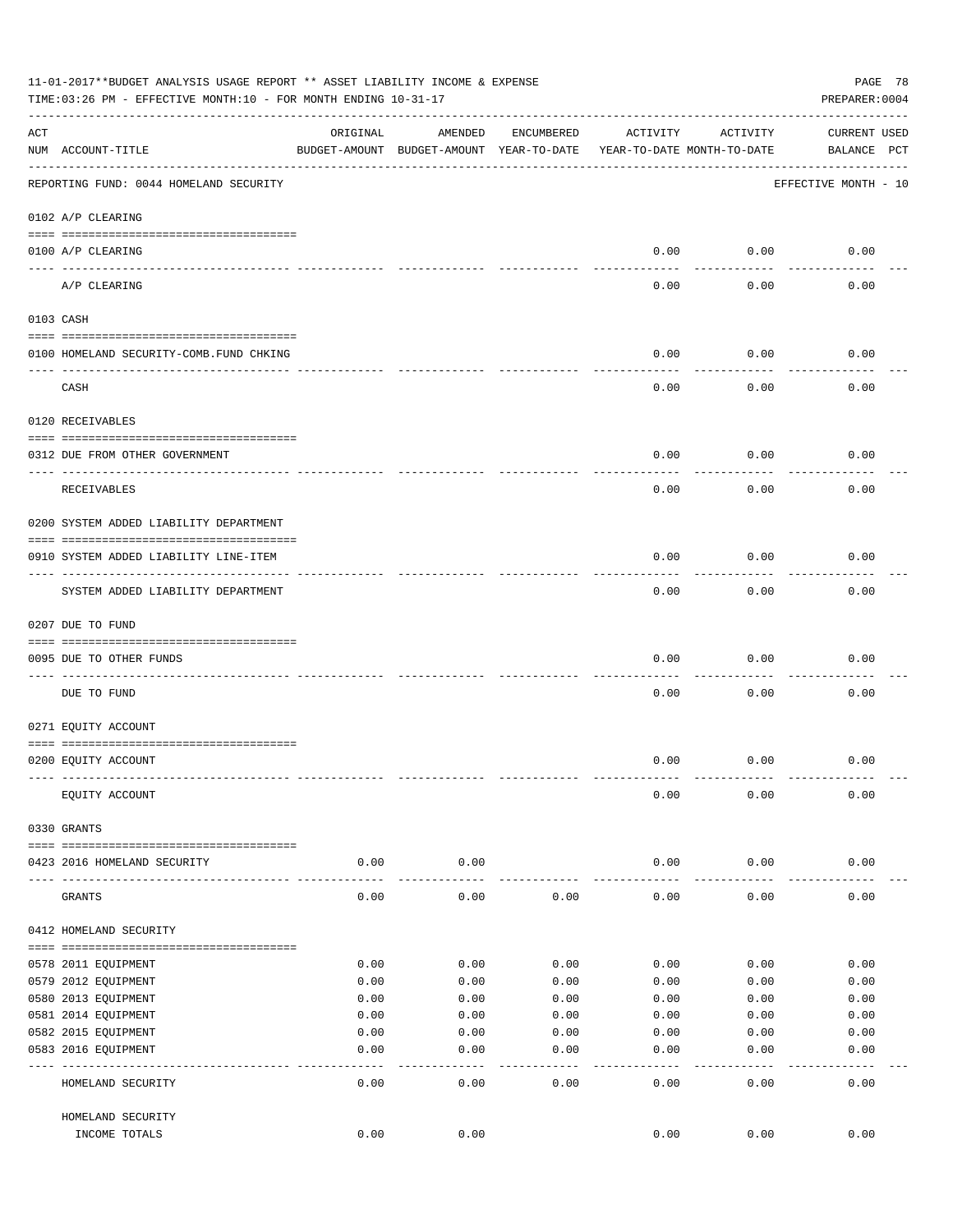| 11-01-2017**BUDGET ANALYSIS USAGE REPORT ** ASSET LIABILITY INCOME & EXPENSE<br>TIME:03:26 PM - EFFECTIVE MONTH:10 - FOR MONTH ENDING 10-31-17 |               |               |                   |          |                            | PAGE 79<br>PREPARER: 0004 |
|------------------------------------------------------------------------------------------------------------------------------------------------|---------------|---------------|-------------------|----------|----------------------------|---------------------------|
| ACT                                                                                                                                            | ORIGINAL      | AMENDED       | <b>ENCUMBERED</b> | ACTIVITY | ACTIVITY                   | <b>CURRENT USED</b>       |
| ACCOUNT-TITLE<br>NUM                                                                                                                           | BUDGET-AMOUNT | BUDGET-AMOUNT | YEAR-TO-DATE      |          | YEAR-TO-DATE MONTH-TO-DATE | <b>PCT</b><br>BALANCE     |
| REPORTING FUND: 0044 HOMELAND SECURITY                                                                                                         |               |               |                   |          |                            | EFFECTIVE MONTH - 10      |
| <b>EXPENSE TOTALS</b>                                                                                                                          | 0.00          | 0.00          | 0.00              | 0.00     | 0.00                       | 0.00                      |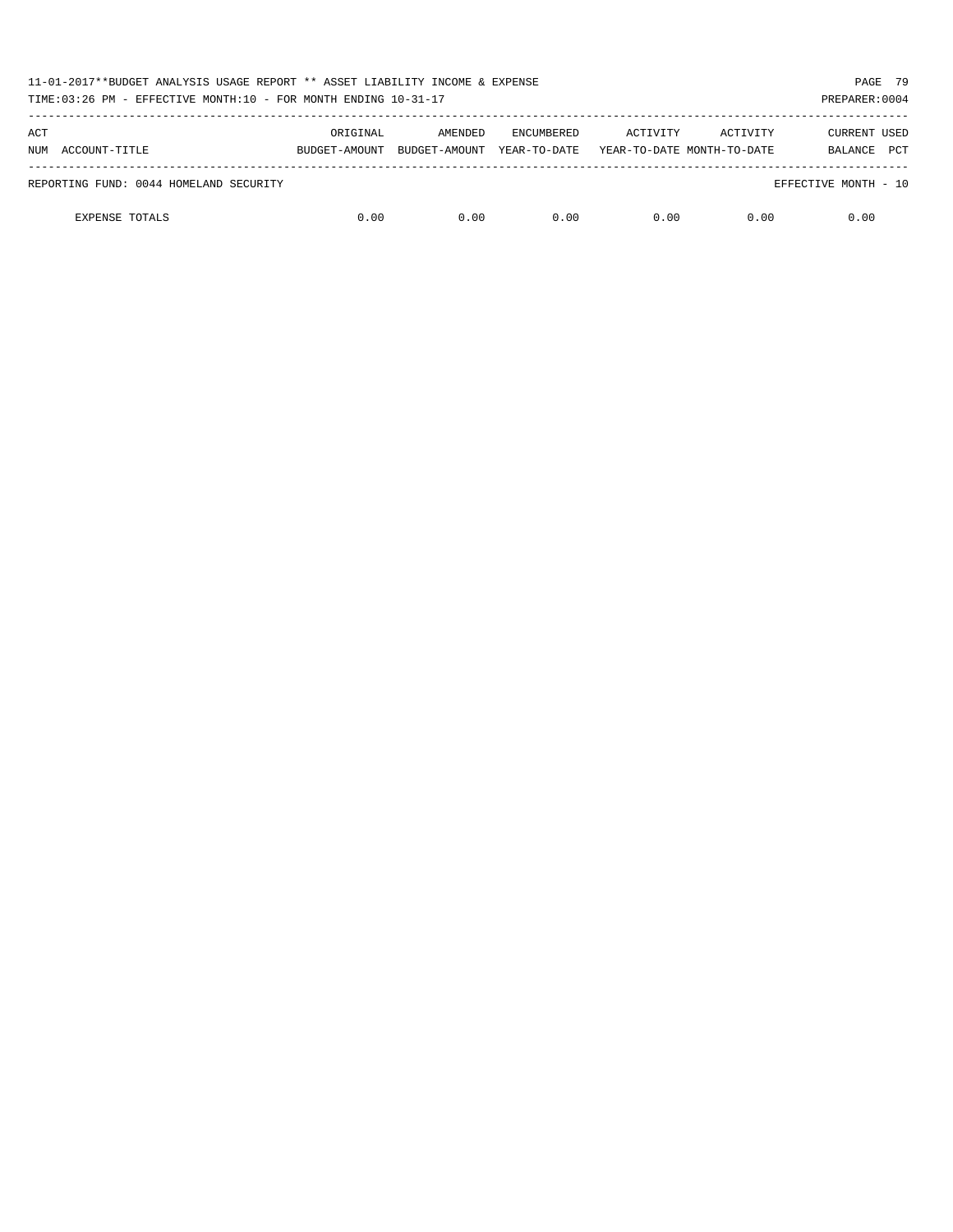|     | 11-01-2017**BUDGET ANALYSIS USAGE REPORT ** ASSET LIABILITY INCOME & EXPENSE<br>TIME: 03:26 PM - EFFECTIVE MONTH: 10 - FOR MONTH ENDING 10-31-17 |                    |                                                     |              |                                        |                                    | PAGE 80<br>PREPARER: 0004          |                                  |
|-----|--------------------------------------------------------------------------------------------------------------------------------------------------|--------------------|-----------------------------------------------------|--------------|----------------------------------------|------------------------------------|------------------------------------|----------------------------------|
| ACT | NUM ACCOUNT-TITLE                                                                                                                                | ORIGINAL           | AMENDED<br>BUDGET-AMOUNT BUDGET-AMOUNT YEAR-TO-DATE | ENCUMBERED   | ACTIVITY<br>YEAR-TO-DATE MONTH-TO-DATE | ACTIVITY                           | <b>CURRENT USED</b><br>BALANCE PCT |                                  |
|     | REPORTING FUND: 0045 CHAPTER 19 FUNDS                                                                                                            |                    |                                                     |              |                                        |                                    | EFFECTIVE MONTH - 10               |                                  |
|     | 0100 PAYROLL                                                                                                                                     |                    |                                                     |              |                                        |                                    |                                    |                                  |
|     | 0100 PAYROLL                                                                                                                                     |                    |                                                     |              | 0.00                                   | 0.00                               | 0.00                               |                                  |
|     | PAYROLL                                                                                                                                          |                    |                                                     |              | 0.00                                   | 0.00                               | 0.00                               |                                  |
|     | 0103 CASH                                                                                                                                        |                    |                                                     |              |                                        |                                    |                                    |                                  |
|     | 0100 CHAPTER 19-COMBINED FUNDS CHECKING                                                                                                          |                    |                                                     |              |                                        | $3,975.00 - 3,975.00 - 3,975.00 -$ |                                    |                                  |
|     | CASH                                                                                                                                             |                    |                                                     |              |                                        | $3,975.00 - 3,975.00 - 3,975.00 -$ |                                    |                                  |
|     | 0120 RECEIVABLES                                                                                                                                 |                    |                                                     |              |                                        |                                    |                                    |                                  |
|     |                                                                                                                                                  |                    |                                                     |              |                                        |                                    |                                    |                                  |
|     | 0312 DUE FROM OTHER GOVERNMENT                                                                                                                   |                    |                                                     |              | 0.00                                   | 0.00                               | 0.00                               |                                  |
|     | RECEIVABLES                                                                                                                                      |                    |                                                     |              | 0.00                                   | 0.00                               | 0.00                               |                                  |
|     | 0200 SYSTEM ADDED LIABILITY DEPARTMENT                                                                                                           |                    |                                                     |              |                                        |                                    |                                    |                                  |
|     | 0150 ACCRUED SALARY PAYABLE                                                                                                                      |                    |                                                     |              | 0.00                                   | $0.00$ 302.00                      |                                    |                                  |
|     | 0155 ACCRUED FRINGE BENEFITS                                                                                                                     |                    |                                                     |              | 0.00                                   | 0.00                               | 0.00                               |                                  |
|     | 0910 SYSTEM ADDED LIABILITY LINE-ITEM                                                                                                            |                    |                                                     |              | $3,975.00 -$                           | $3,975.00 -$                       | $3,975.00 -$                       |                                  |
|     | SYSTEM ADDED LIABILITY DEPARTMENT                                                                                                                |                    |                                                     |              | 3,975.00-                              | 3,975.00- 3,673.00-                |                                    |                                  |
|     | 0207 DUE TO FUND                                                                                                                                 |                    |                                                     |              |                                        |                                    |                                    |                                  |
|     | 0095 DUE TO OTHER FUNDS                                                                                                                          |                    |                                                     |              | 0.00                                   | 0.00                               | 0.00                               |                                  |
|     | DUE TO FUND                                                                                                                                      |                    |                                                     |              | 0.00                                   | 0.00                               | 0.00                               |                                  |
|     | 0271 EQUITY ACCOUNT                                                                                                                              |                    |                                                     |              |                                        |                                    |                                    |                                  |
|     | 0200 EQUITY ACCOUNT                                                                                                                              |                    |                                                     |              | 0.00                                   | 0.00                               | $302.00 -$                         |                                  |
|     |                                                                                                                                                  |                    |                                                     |              |                                        |                                    |                                    |                                  |
|     | EQUITY ACCOUNT                                                                                                                                   |                    |                                                     |              | 0.00                                   | 0.00                               | $302.00 -$                         |                                  |
|     | 0330 GRANT INCOME                                                                                                                                |                    |                                                     |              |                                        |                                    |                                    |                                  |
|     | 0403 CHAPTER 19 FUNDS                                                                                                                            | 4,000.00           | 4,000.00                                            |              | 0.00                                   | 0.00                               | 4,000.00 00                        |                                  |
|     | GRANT INCOME                                                                                                                                     | 4,000.00           | 4,000.00                                            | 0.00         | 0.00                                   | 0.00                               | 4,000.00                           | 0 <sub>0</sub>                   |
|     | 0403 CHAPTER 19 FUNDS                                                                                                                            |                    |                                                     |              |                                        |                                    |                                    |                                  |
|     | 0103 SALARY                                                                                                                                      | 0.00               | 0.00                                                | 0.00         | 0.00                                   | 0.00                               | 0.00                               |                                  |
|     | 0201 SOCIAL SECURITY                                                                                                                             | 0.00               | 0.00                                                | 0.00         | 0.00                                   | 0.00                               | 0.00                               |                                  |
|     | 0204 WORKERS COMPENSATION                                                                                                                        | 0.00               | 0.00                                                | 0.00         | 0.00                                   | 0.00                               | 0.00                               |                                  |
|     | 0205 MEDICARE TAX                                                                                                                                | 0.00               | 0.00                                                | 0.00         | 0.00                                   | 0.00                               | 0.00                               |                                  |
|     | 0310 OFFICE SUPPLIES                                                                                                                             | 500.00             | 500.00                                              | 0.00         | 0.00                                   | 0.00                               | 500.00                             | 0 <sub>0</sub>                   |
|     | 0427 OUT OF COUNTY TRAVEL                                                                                                                        | 100.00             | 100.00                                              | 0.00         | 0.00                                   | 0.00                               | 100.00                             | 00                               |
|     | 0572 OFFICE EQUIPMENT<br>0573 ELECTION EQUIPMENT                                                                                                 | 700.00<br>2,700.00 | 700.00<br>2,700.00                                  | 0.00<br>0.00 | 0.00<br>0.00                           | 0.00<br>0.00                       | 700.00<br>2,700.00                 | 0 <sub>0</sub><br>0 <sub>0</sub> |
|     | 0574 COMPUTER EQUIPMENT                                                                                                                          | 0.00               | 0.00                                                | 0.00         | 0.00                                   | 0.00                               | 0.00                               |                                  |
|     |                                                                                                                                                  |                    |                                                     |              |                                        |                                    |                                    |                                  |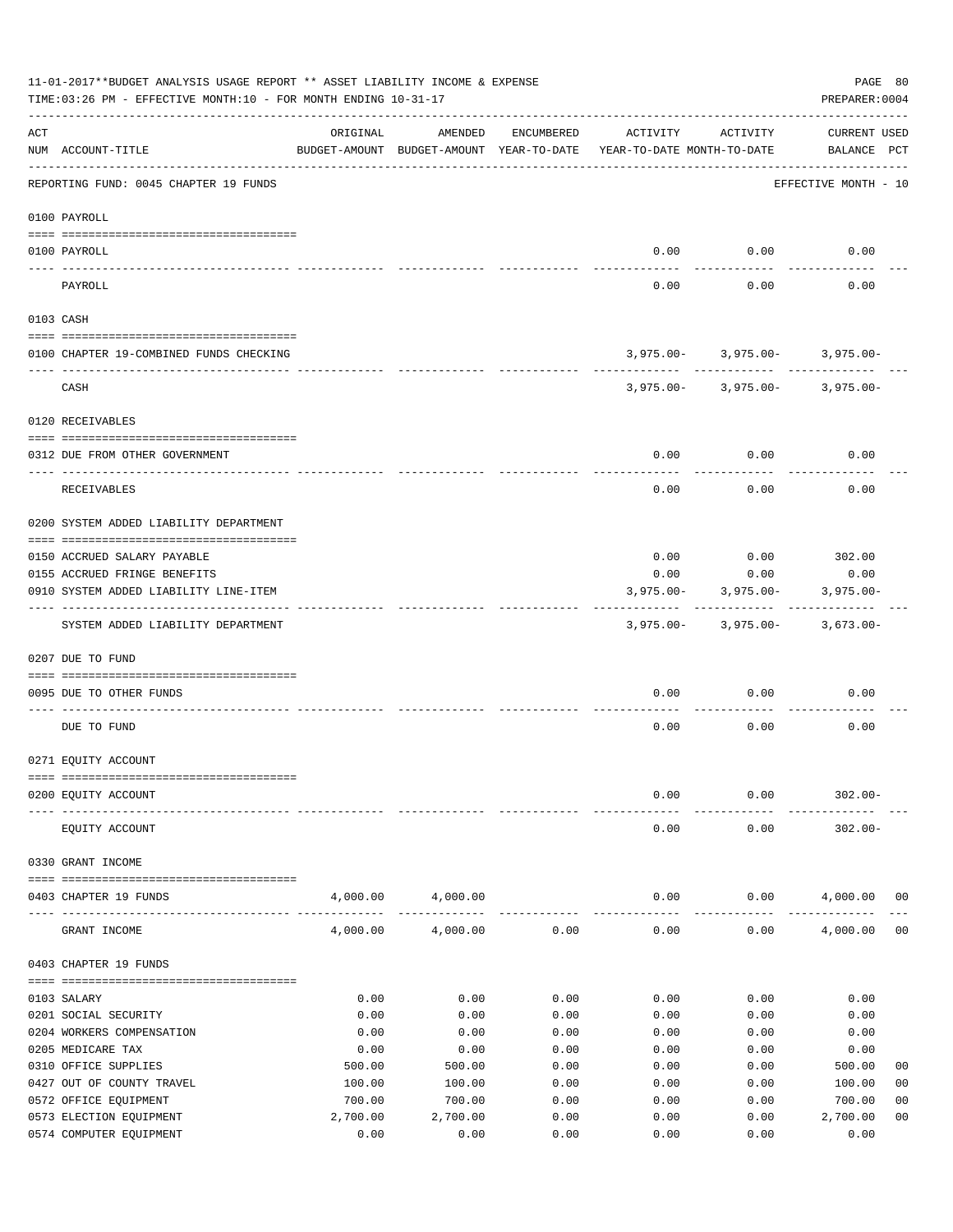| 11-01-2017**BUDGET ANALYSIS USAGE REPORT ** ASSET LIABILITY INCOME & EXPENSE<br>TIME:03:26 PM - EFFECTIVE MONTH:10 - FOR MONTH ENDING 10-31-17 |                           |                          |                            |                                        |          | PAGE 81<br>PREPARER: 0004          |  |
|------------------------------------------------------------------------------------------------------------------------------------------------|---------------------------|--------------------------|----------------------------|----------------------------------------|----------|------------------------------------|--|
| ACT<br>ACCOUNT-TITLE<br>NUM                                                                                                                    | ORIGINAL<br>BUDGET-AMOUNT | AMENDED<br>BUDGET-AMOUNT | ENCUMBERED<br>YEAR-TO-DATE | ACTIVITY<br>YEAR-TO-DATE MONTH-TO-DATE | ACTIVITY | <b>CURRENT USED</b><br>BALANCE PCT |  |
| REPORTING FUND: 0045 CHAPTER 19 FUNDS                                                                                                          |                           |                          |                            |                                        |          | EFFECTIVE MONTH - 10               |  |
| CHAPTER 19 FUNDS                                                                                                                               | 4,000.00                  | 4,000.00                 | 0.00                       | 0.00                                   | 0.00     | 00<br>4,000.00                     |  |
| CHAPTER 19 FUNDS                                                                                                                               |                           |                          |                            |                                        |          |                                    |  |
| INCOME TOTALS                                                                                                                                  | 4,000.00                  | 4,000.00                 |                            | 0.00                                   | 0.00     | 00<br>4,000.00                     |  |
| <b>EXPENSE TOTALS</b>                                                                                                                          | 4,000.00                  | 4,000.00                 | 0.00                       | 0.00                                   | 0.00     | 4,000.00<br>0 <sup>0</sup>         |  |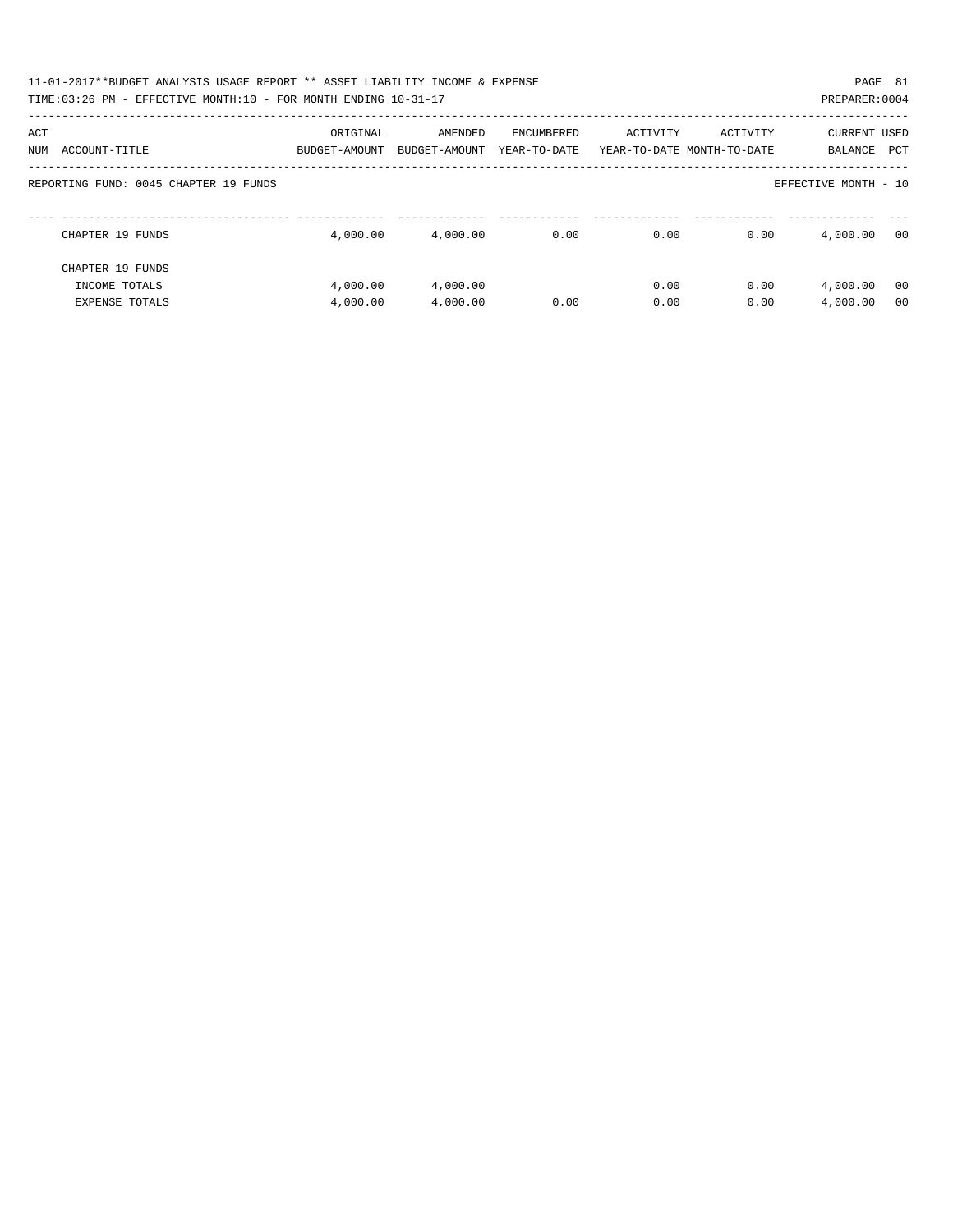|     | 11-01-2017**BUDGET ANALYSIS USAGE REPORT ** ASSET LIABILITY INCOME & EXPENSE<br>TIME: 03:26 PM - EFFECTIVE MONTH: 10 - FOR MONTH ENDING 10-31-17 |           |                     |                               |                                                                                 |                                               | PAGE 82<br>PREPARER: 0004   |                |
|-----|--------------------------------------------------------------------------------------------------------------------------------------------------|-----------|---------------------|-------------------------------|---------------------------------------------------------------------------------|-----------------------------------------------|-----------------------------|----------------|
| ACT | NUM ACCOUNT-TITLE                                                                                                                                | ORIGINAL  | AMENDED             | ENCUMBERED                    | ACTIVITY<br>BUDGET-AMOUNT BUDGET-AMOUNT YEAR-TO-DATE YEAR-TO-DATE MONTH-TO-DATE | ACTIVITY                                      | CURRENT USED<br>BALANCE PCT |                |
|     | REPORTING FUND: 0046 SAFE ROOM REIMBURSEMENT PROGRAM                                                                                             |           |                     |                               |                                                                                 |                                               | EFFECTIVE MONTH - 10        |                |
|     | 0103 CASH                                                                                                                                        |           |                     |                               |                                                                                 |                                               |                             |                |
|     | 0100 SAFE ROOM REIMB.PROG.-COMB.FUNDS                                                                                                            |           |                     |                               |                                                                                 | $123.22 - 123.22 - 5.450.98$<br>------------- |                             |                |
|     | CASH                                                                                                                                             |           |                     |                               |                                                                                 | $123.22 - 123.22 - 5,450.98$                  |                             |                |
|     | 0120 RECEIVABLES                                                                                                                                 |           |                     |                               |                                                                                 |                                               |                             |                |
|     | 0312 DUE FROM OTHER GOVERNMENTS                                                                                                                  |           |                     |                               | 0.00                                                                            | 0.00                                          | 0.00                        |                |
|     | RECEIVABLES                                                                                                                                      |           |                     |                               | 0.00                                                                            | 0.00                                          | 0.00                        |                |
|     | 0200 SYSTEM ADDED LIABILITY DEPARTMENT                                                                                                           |           |                     |                               |                                                                                 |                                               |                             |                |
|     | 0910 SYSTEM ADDED LIABILITY LINE-ITEM                                                                                                            |           |                     |                               |                                                                                 | $123.22 - 123.22 - 123.22$                    |                             |                |
|     | SYSTEM ADDED LIABILITY DEPARTMENT                                                                                                                |           |                     |                               | -----------                                                                     | -------------<br>$123.22 - 123.22 -$          | -------------<br>123.22-    |                |
|     | 0271 EQUITY ACCOUNT                                                                                                                              |           |                     |                               |                                                                                 |                                               |                             |                |
|     | 0200 EQUITY ACCOUNT                                                                                                                              |           |                     |                               | 0.00                                                                            | $0.00$ 5,574.20                               |                             |                |
|     | EQUITY ACCOUNT                                                                                                                                   |           |                     |                               | 0.00                                                                            |                                               | $0.00$ 5,574.20             |                |
|     | 0300 CASH                                                                                                                                        |           |                     |                               |                                                                                 |                                               |                             |                |
|     | 0146 BEGINNING CASH BALANCE                                                                                                                      | 1,200.00  | 1,200.00            | ----------------------------- |                                                                                 | $0.00$ $0.00$<br>----------                   | 1,200.00                    | 00             |
|     | CASH                                                                                                                                             | 1,200.00  |                     | $1,200.00$ 0.00               | 0.00                                                                            |                                               | $0.00$ 1,200.00             | 00             |
|     | 0330 GRANT INCOME                                                                                                                                |           |                     |                               |                                                                                 |                                               |                             |                |
|     | 0475 SAFE ROOM REIMBURSEMENT DR-4029                                                                                                             |           | 90,000.00 90,000.00 |                               |                                                                                 | $0.00$ $0.00$ $90,000.00$ 00                  |                             |                |
|     | 0476 ADMINISTRATIVE FEE                                                                                                                          |           | 3,000.00 3,000.00   |                               | 0.00                                                                            | 0.00                                          | 3,000.00 00                 |                |
|     | GRANT INCOME                                                                                                                                     |           | 93,000.00 93,000.00 | 0.00                          | 0.00                                                                            | 0.00                                          | 93,000.00                   | 00             |
|     | 0475 SAFE ROOM REIMBURSEMENT PROGRAM                                                                                                             |           |                     |                               |                                                                                 |                                               |                             |                |
|     | 0310 OFFICE SUPPLIES                                                                                                                             | 0.00      | 0.00                | 0.00                          | 0.00                                                                            | 0.00                                          | 0.00                        |                |
|     | 0314 SAFE ROOM REIMBURSEMENT                                                                                                                     | 93,300.00 | 93,300.00           | 0.00                          | 0.00                                                                            | 0.00                                          | 93,300.00                   | 0 <sub>0</sub> |
|     | 0330 GAS/OIL                                                                                                                                     | 150.00    | 150.00              | 0.00                          | 0.00                                                                            | 0.00                                          | 150.00                      | 0 <sub>0</sub> |
|     | 0427 OUT OF COUNTY TRAVEL                                                                                                                        | 500.00    | 500.00              | 0.00                          | 0.00                                                                            | 0.00                                          | 500.00                      | 0 <sub>0</sub> |
|     | 0454 R&M AUTO                                                                                                                                    | 250.00    | 250.00              | 0.00                          | 0.00                                                                            | 0.00                                          | 250.00                      | 0 <sub>0</sub> |
|     | 0573 RADIO EQUIPMENT                                                                                                                             | 0.00      | 0.00                | 0.00                          | 0.00                                                                            | 0.00                                          | 0.00                        |                |
|     | 0574 COMPUTER EQUIPMENT                                                                                                                          | 0.00      | 0.00                | 0.00                          | 0.00<br>$--- - - -$                                                             | 0.00                                          | 0.00                        |                |
|     | SAFE ROOM REIMBURSEMENT PROGRAM                                                                                                                  | 94,200.00 | 94,200.00           | 0.00                          | 0.00                                                                            | 0.00                                          | 94,200.00                   | 00             |
|     | SAFE ROOM REIMBURSEMENT PROGRAM                                                                                                                  |           |                     |                               |                                                                                 |                                               |                             |                |
|     | INCOME TOTALS                                                                                                                                    | 94,200.00 | 94,200.00           |                               | 0.00                                                                            | 0.00                                          | 94,200.00                   | 00             |
|     | EXPENSE TOTALS                                                                                                                                   | 94,200.00 | 94,200.00           | 0.00                          | 0.00                                                                            | 0.00                                          | 94,200.00                   | 0 <sub>0</sub> |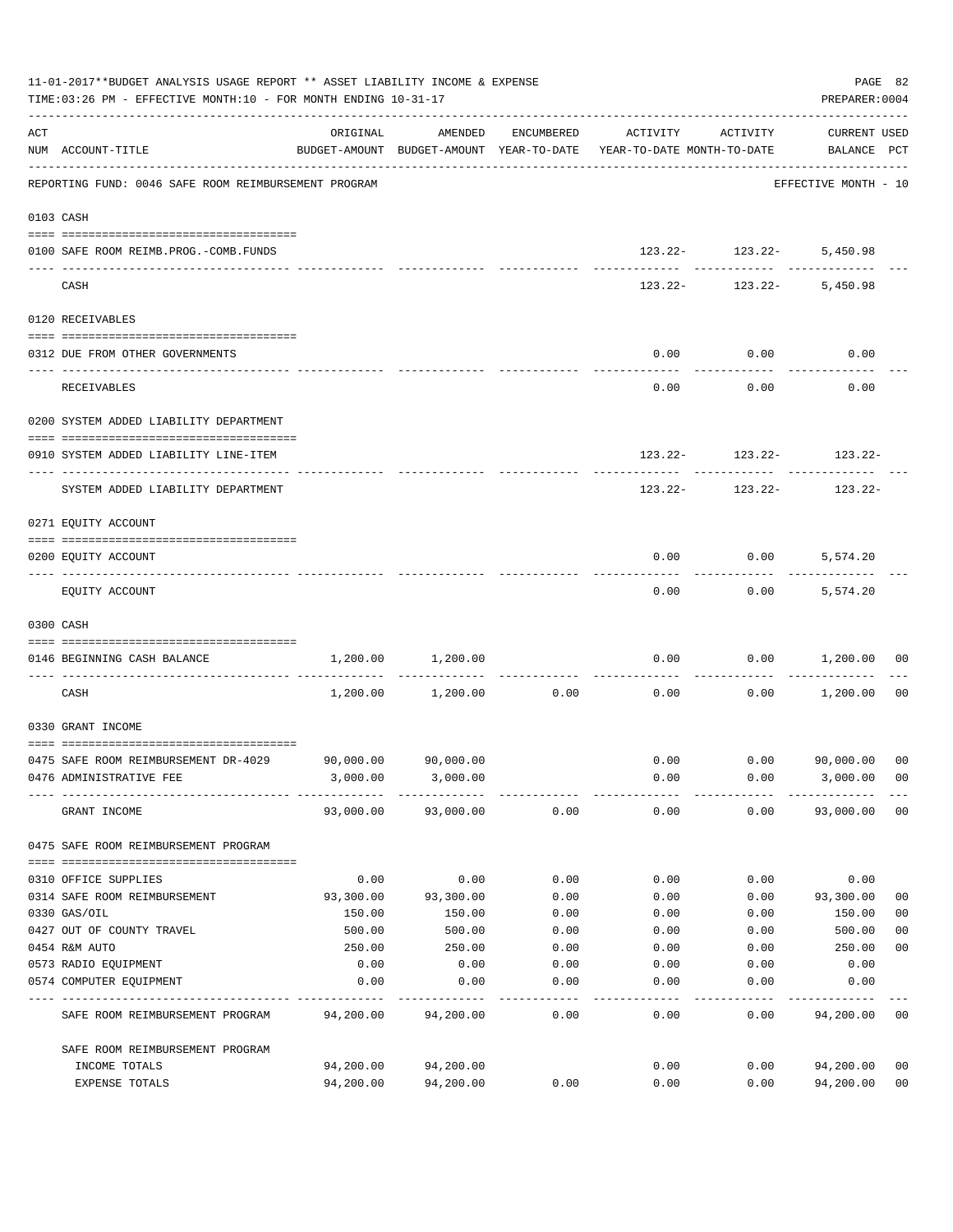|     | 11-01-2017**BUDGET ANALYSIS USAGE REPORT ** ASSET LIABILITY INCOME & EXPENSE<br>TIME: 03:26 PM - EFFECTIVE MONTH: 10 - FOR MONTH ENDING 10-31-17 |           |                                                     |            |                                        |          | PREPARER: 0004                     | PAGE 83        |
|-----|--------------------------------------------------------------------------------------------------------------------------------------------------|-----------|-----------------------------------------------------|------------|----------------------------------------|----------|------------------------------------|----------------|
| ACT | NUM ACCOUNT-TITLE                                                                                                                                | ORIGINAL  | AMENDED<br>BUDGET-AMOUNT BUDGET-AMOUNT YEAR-TO-DATE | ENCUMBERED | ACTIVITY<br>YEAR-TO-DATE MONTH-TO-DATE | ACTIVITY | <b>CURRENT USED</b><br>BALANCE PCT |                |
|     | REPORTING FUND: 0048 ELECTION EQUIPMENT FUND                                                                                                     |           |                                                     |            |                                        |          | EFFECTIVE MONTH - 10               |                |
|     | 0103 CASH                                                                                                                                        |           |                                                     |            |                                        |          |                                    |                |
|     |                                                                                                                                                  |           |                                                     |            |                                        |          |                                    |                |
|     | 0100 ELECTION EQUIP. FUND-COMBINED FUNDS                                                                                                         |           |                                                     |            | 0.00                                   | 0.00     | 35,128.73                          |                |
|     | CASH                                                                                                                                             |           |                                                     |            | 0.00                                   | 0.00     | 35,128.73                          |                |
|     | 0200 SYSTEM ADDED LIABILITY DEPARTMENT                                                                                                           |           |                                                     |            |                                        |          |                                    |                |
|     | 0910 SYSTEM ADDED LIABILITY LINE-ITEM                                                                                                            |           |                                                     |            | 0.00                                   | 0.00     | 0.00                               |                |
|     | SYSTEM ADDED LIABILITY DEPARTMENT                                                                                                                |           |                                                     |            | 0.00                                   | 0.00     | 0.00                               |                |
|     | 0271 EQUITY ACCOUNT                                                                                                                              |           |                                                     |            |                                        |          |                                    |                |
|     |                                                                                                                                                  |           |                                                     |            |                                        |          |                                    |                |
|     | 0200 EOUITY ACCOUNT                                                                                                                              |           |                                                     |            | 0.00                                   | 0.00     | 35,128.73                          |                |
|     | EQUITY ACCOUNT                                                                                                                                   |           |                                                     |            | 0.00                                   | 0.00     | 35, 128. 73                        |                |
|     | 0300 CASH                                                                                                                                        |           |                                                     |            |                                        |          |                                    |                |
|     | 0148 BEGINNING CASH BALANCE                                                                                                                      | 17,100.00 | 17,100.00                                           |            | 0.00                                   | 0.00     | 17,100.00                          | 00             |
|     | CASH                                                                                                                                             | 17,100.00 | 17,100.00                                           | 0.00       | 0.00                                   | 0.00     | 17,100.00                          | 0 <sub>0</sub> |
|     | 0340 INCOME                                                                                                                                      |           |                                                     |            |                                        |          |                                    |                |
|     | 0130 REFUNDS & MISCELLANEOUS                                                                                                                     | 0.00      | 0.00                                                |            | 0.00                                   | 0.00     | 0.00                               |                |
|     | 0484 ELECTION REIMBURSEMENT                                                                                                                      | 4,000.00  | 4,000.00                                            |            | 0.00                                   | 0.00     | 4,000.00                           | 00             |
|     | INCOME                                                                                                                                           | 4,000.00  | 4,000.00                                            | 0.00       | 0.00                                   | 0.00     | 4,000.00                           | 00             |
|     | 0403 ELECTION EOUIPMENT FUND                                                                                                                     |           |                                                     |            |                                        |          |                                    |                |
|     |                                                                                                                                                  |           |                                                     |            |                                        |          |                                    |                |
|     | 0485 LICENSE/SUPPORT                                                                                                                             | 0.00      | 0.00                                                | 0.00       | 0.00                                   | 0.00     | 0.00                               |                |
|     | 0573 ELECTION EQUIPMENT<br>-----------------                                                                                                     | 21,100.00 | 21,100.00                                           | 0.00       | 0.00                                   | 0.00     | 21,100.00                          | 0 <sub>0</sub> |
|     | ELECTION EQUIPMENT FUND                                                                                                                          | 21,100.00 | 21,100.00                                           | 0.00       | 0.00                                   | 0.00     | 21,100.00                          | 0 <sub>0</sub> |
|     | ELECTION EQUIPMENT FUND                                                                                                                          |           |                                                     |            |                                        |          |                                    |                |
|     | INCOME TOTALS                                                                                                                                    | 21,100.00 | 21,100.00                                           |            | 0.00                                   | 0.00     | 21,100.00                          | 0 <sub>0</sub> |
|     | EXPENSE TOTALS                                                                                                                                   | 21,100.00 | 21,100.00                                           | 0.00       | 0.00                                   | 0.00     | 21,100.00                          | 0 <sub>0</sub> |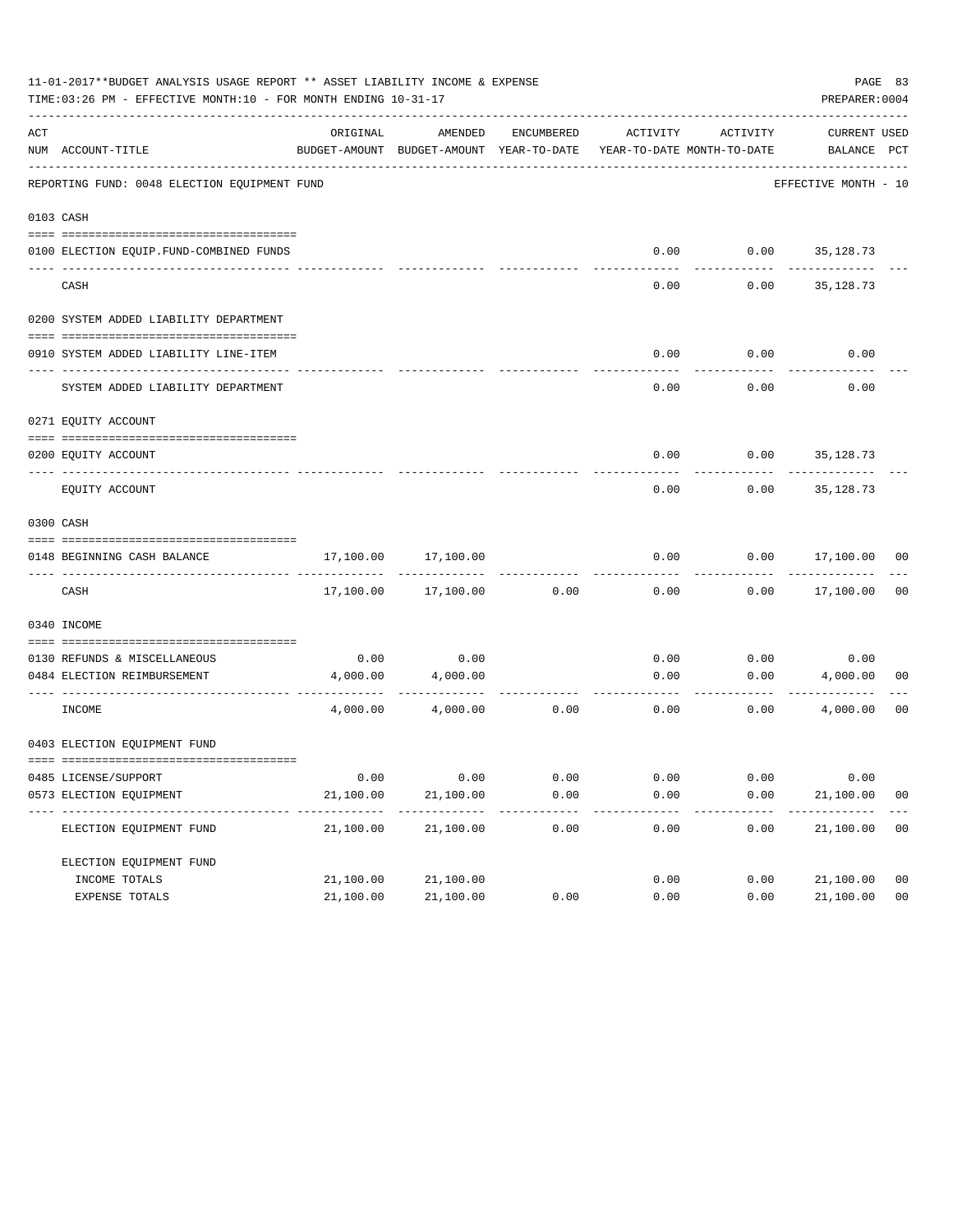|     | 11-01-2017**BUDGET ANALYSIS USAGE REPORT ** ASSET LIABILITY INCOME & EXPENSE<br>TIME:03:26 PM - EFFECTIVE MONTH:10 - FOR MONTH ENDING 10-31-17 |          |                                                     |            |                                        |          | PAGE 84<br>PREPARER: 0004          |
|-----|------------------------------------------------------------------------------------------------------------------------------------------------|----------|-----------------------------------------------------|------------|----------------------------------------|----------|------------------------------------|
| ACT | NUM ACCOUNT-TITLE                                                                                                                              | ORIGINAL | AMENDED<br>BUDGET-AMOUNT BUDGET-AMOUNT YEAR-TO-DATE | ENCUMBERED | ACTIVITY<br>YEAR-TO-DATE MONTH-TO-DATE | ACTIVITY | <b>CURRENT USED</b><br>BALANCE PCT |
|     | REPORTING FUND: 0049 INVESTIGATOR/LEOSE GRANT                                                                                                  |          |                                                     |            |                                        |          | EFFECTIVE MONTH - 10               |
|     | 0100 PAYROLL                                                                                                                                   |          |                                                     |            |                                        |          |                                    |
|     | 0100 PAYROLL                                                                                                                                   |          |                                                     |            | 0.00                                   | 0.00     | 0.00                               |
|     | ---- ----<br>PAYROLL                                                                                                                           |          |                                                     |            | 0.00                                   | 0.00     | 0.00                               |
|     | 0103 CASH                                                                                                                                      |          |                                                     |            |                                        |          |                                    |
|     | 0100 INVESTIGATOR/LEOSE-COMB.FUNDS                                                                                                             |          |                                                     |            | 0.00                                   | 0.00     | 682.59                             |
|     | CASH                                                                                                                                           |          |                                                     |            | 0.00                                   | 0.00     | 682.59                             |
|     | 0271 EQUITY ACCOUNT                                                                                                                            |          |                                                     |            |                                        |          |                                    |
|     | 0200 EQUITY ACCOUNT<br>_____ _____________                                                                                                     |          |                                                     |            | 0.00                                   | 0.00     | 682.59                             |
|     | EQUITY ACCOUNT                                                                                                                                 |          |                                                     |            | 0.00                                   | 0.00     | 682.59                             |
|     | 0300 CASH                                                                                                                                      |          |                                                     |            |                                        |          |                                    |
|     | 0149 BEGINNING CASH BALANCE                                                                                                                    | 0.00     | 0.00                                                |            | 0.00                                   | 0.00     | 0.00                               |
|     | CASH                                                                                                                                           | 0.00     | 0.00                                                | 0.00       | 0.00                                   | 0.00     | 0.00                               |
|     | 0330 GRANT INCOME                                                                                                                              |          |                                                     |            |                                        |          |                                    |
|     | 0475 INVESTIGATOR/LEOSE GRANT                                                                                                                  | 0.00     | 0.00                                                |            | 0.00                                   | 0.00     | 0.00                               |
|     | GRANT INCOME                                                                                                                                   | 0.00     | 0.00                                                | 0.00       | 0.00                                   | 0.00     | 0.00                               |
|     | 0475 INVESTIGATOR/LEOSE                                                                                                                        |          |                                                     |            |                                        |          |                                    |
|     | 0103 SALARY                                                                                                                                    | 0.00     | 0.00                                                | 0.00       | 0.00                                   | 0.00     | 0.00                               |
|     | 0201 SOCIAL SECURITY                                                                                                                           | 0.00     | 0.00                                                | 0.00       | 0.00                                   | 0.00     | 0.00                               |
|     | 0202 GROUP HEALTH INSURANCE                                                                                                                    | 0.00     | 0.00                                                | 0.00       | 0.00                                   | 0.00     | 0.00                               |
|     | 0203 RETIREMENT                                                                                                                                | 0.00     | 0.00                                                | 0.00       | 0.00                                   | 0.00     | 0.00                               |
|     | 0204 WORKER'S COMPENSATION                                                                                                                     | 0.00     | 0.00                                                | 0.00       | 0.00                                   | 0.00     | 0.00                               |
|     | 0205 MEDICARE TAX                                                                                                                              | 0.00     | 0.00                                                | 0.00       | 0.00                                   | 0.00     | 0.00                               |
|     | 0310 OFFICE SUPPLIES                                                                                                                           | 0.00     | 0.00                                                | 0.00       | 0.00                                   | 0.00     | 0.00                               |
|     | 0427 TRAINING/TUITION/OUT OF COUNTY                                                                                                            | 0.00     | 0.00                                                | 0.00       | 0.00                                   | 0.00     | 0.00                               |
|     | 0572 OFFICE EQUIPMENT                                                                                                                          | 0.00     | 0.00                                                | 0.00       | 0.00                                   | 0.00     | 0.00                               |
|     | 0574 COMPUTER EQUIPMENT                                                                                                                        | 0.00     | 0.00                                                | 0.00       | 0.00                                   | 0.00     | 0.00                               |
|     | INVESTIGATOR/LEOSE                                                                                                                             | 0.00     | 0.00                                                | 0.00       | 0.00                                   | 0.00     | 0.00                               |
|     | INVESTIGATOR/LEOSE GRANT                                                                                                                       |          |                                                     |            |                                        |          |                                    |
|     | INCOME TOTALS                                                                                                                                  | 0.00     | 0.00                                                |            | 0.00                                   | 0.00     | 0.00                               |
|     | EXPENSE TOTALS                                                                                                                                 | 0.00     | 0.00                                                | 0.00       | 0.00                                   | 0.00     | 0.00                               |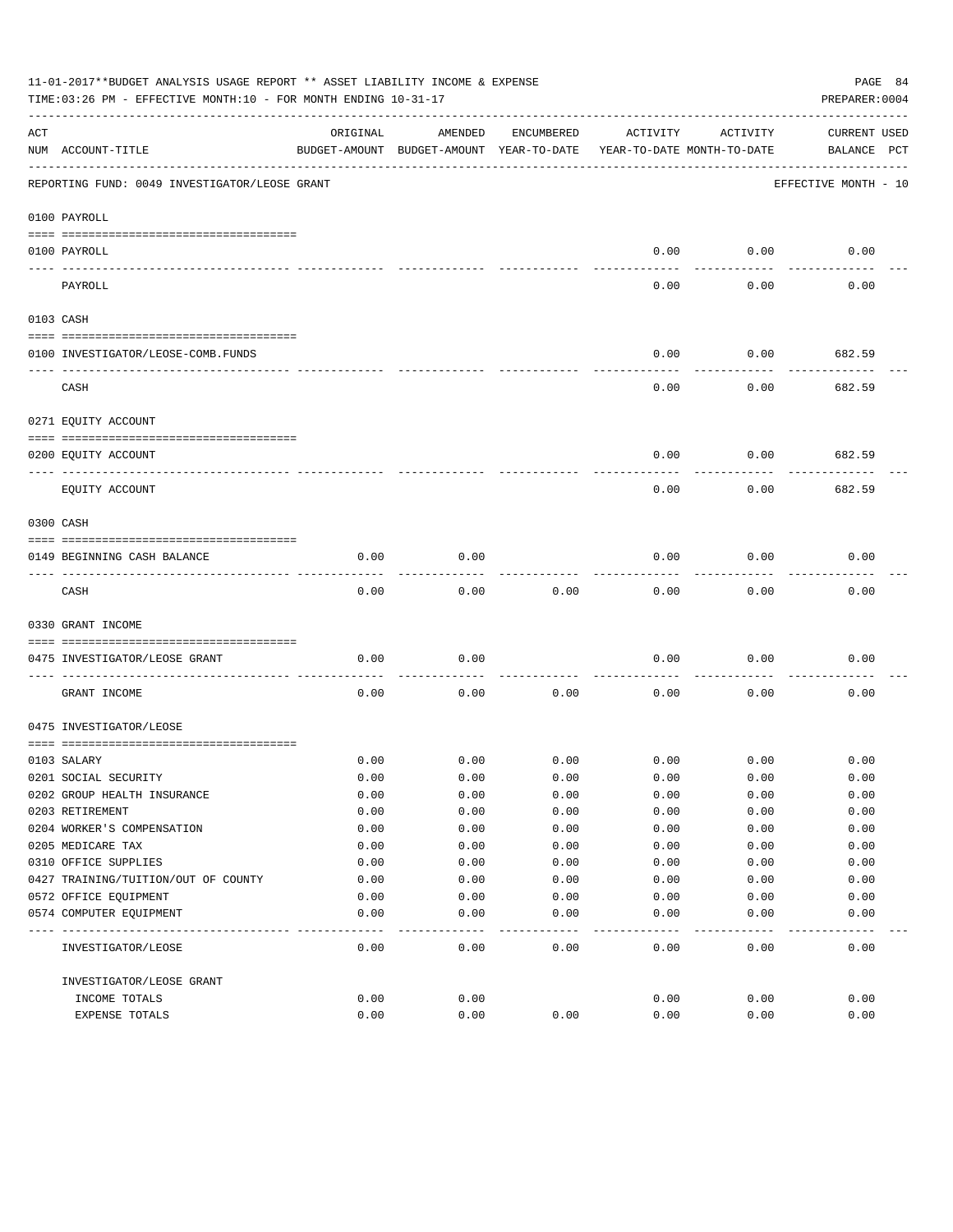|     | 11-01-2017**BUDGET ANALYSIS USAGE REPORT ** ASSET LIABILITY INCOME & EXPENSE<br>TIME: 03:26 PM - EFFECTIVE MONTH: 10 - FOR MONTH ENDING 10-31-17 |          |                                                     |                   |                                        |          | PAGE 85<br>PREPARER: 0004          |
|-----|--------------------------------------------------------------------------------------------------------------------------------------------------|----------|-----------------------------------------------------|-------------------|----------------------------------------|----------|------------------------------------|
| ACT | NUM ACCOUNT-TITLE                                                                                                                                | ORIGINAL | AMENDED<br>BUDGET-AMOUNT BUDGET-AMOUNT YEAR-TO-DATE | <b>ENCUMBERED</b> | ACTIVITY<br>YEAR-TO-DATE MONTH-TO-DATE | ACTIVITY | <b>CURRENT USED</b><br>BALANCE PCT |
|     | REPORTING FUND: 0051 CO.CLERK CO.& DIST.CT. TECHNOLOGY                                                                                           |          |                                                     |                   |                                        |          | EFFECTIVE MONTH - 10               |
|     | 0103 CASH                                                                                                                                        |          |                                                     |                   |                                        |          |                                    |
|     | 0100 CO.CLK.CO.& DIST.CT.TECHNOLOGY-COM                                                                                                          |          |                                                     |                   | 0.00                                   | 0.00     | 6,975.92                           |
|     | CASH                                                                                                                                             |          |                                                     |                   | 0.00                                   | 0.00     | 6,975.92                           |
|     | 0120 RECEIVABLES                                                                                                                                 |          |                                                     |                   |                                        |          |                                    |
|     | 0313 DUE FROM OTHER FUNDS                                                                                                                        |          |                                                     |                   | 0.00                                   | 0.00     | 356.83                             |
|     | RECEIVABLES                                                                                                                                      |          |                                                     |                   | 0.00                                   | 0.00     | 356.83                             |
|     | 0271 EQUITY ACCOUNT                                                                                                                              |          |                                                     |                   |                                        |          |                                    |
|     | 0200 EQUITY ACCOUNT                                                                                                                              |          |                                                     |                   | 0.00                                   | 0.00     | 7,332.75                           |
|     | EQUITY ACCOUNT                                                                                                                                   |          |                                                     |                   | 0.00                                   | 0.00     | 7,332.75                           |
|     | 0370 CO.CLK.MISCELLANEOUS INCOME                                                                                                                 |          |                                                     |                   |                                        |          |                                    |
|     | 0440 CO.CLK.CO.& DIST.CT.TECHNOLOGY FEE                                                                                                          | 1,000.00 | 1,000.00                                            |                   | 0.00                                   | 0.00     | 1,000.00<br>0 <sub>0</sub>         |
|     | CO. CLK. MISCELLANEOUS INCOME                                                                                                                    | 1,000.00 | 1,000.00                                            | 0.00              | 0.00                                   | 0.00     | 0 <sub>0</sub><br>1,000.00         |
|     | 0440 CO.CLK.COURT TECHNOLOGY EQUIPMENT                                                                                                           |          |                                                     |                   |                                        |          |                                    |
|     | 0572 OFFICE EQUIPMENT                                                                                                                            | 1,000.00 | 1,000.00                                            | 0.00              | 0.00                                   | 0.00     | 1,000.00<br>0 <sub>0</sub>         |
|     | CO.CLK.COURT TECHNOLOGY EQUIPMENT                                                                                                                | 1,000.00 | 1,000.00                                            | 0.00              | 0.00                                   | 0.00     | 0 <sub>0</sub><br>1,000.00         |
|     | CO. CLERK CO. & DIST. CT. TECHNOLOGY                                                                                                             |          |                                                     |                   |                                        |          |                                    |
|     | INCOME TOTALS                                                                                                                                    | 1,000.00 | 1,000.00                                            |                   | 0.00                                   | 0.00     | 1,000.00<br>0 <sub>0</sub>         |
|     | <b>EXPENSE TOTALS</b>                                                                                                                            | 1,000.00 | 1,000.00                                            | 0.00              | 0.00                                   | 0.00     | 0 <sub>0</sub><br>1,000.00         |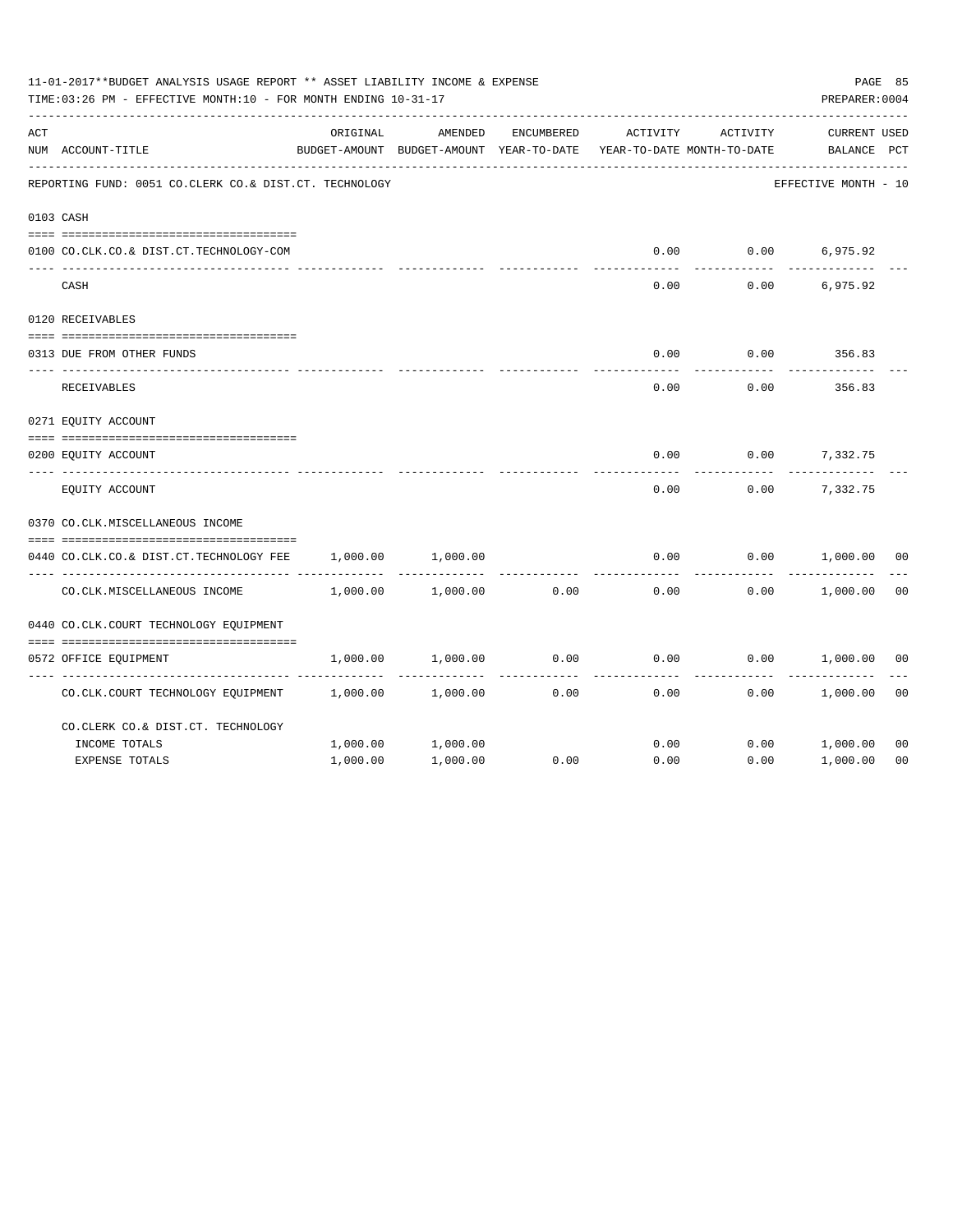|     | 11-01-2017**BUDGET ANALYSIS USAGE REPORT ** ASSET LIABILITY INCOME & EXPENSE<br>TIME: 03:26 PM - EFFECTIVE MONTH: 10 - FOR MONTH ENDING 10-31-17 |          |                                                     |            |          |                                        | PAGE 86<br>PREPARER: 0004          |                |
|-----|--------------------------------------------------------------------------------------------------------------------------------------------------|----------|-----------------------------------------------------|------------|----------|----------------------------------------|------------------------------------|----------------|
| ACT | NUM ACCOUNT-TITLE                                                                                                                                | ORIGINAL | AMENDED<br>BUDGET-AMOUNT BUDGET-AMOUNT YEAR-TO-DATE | ENCUMBERED | ACTIVITY | ACTIVITY<br>YEAR-TO-DATE MONTH-TO-DATE | <b>CURRENT USED</b><br>BALANCE PCT |                |
|     | REPORTING FUND: 0052 CO.CLK.COURT RECORDS PRESERVATION                                                                                           |          |                                                     |            |          |                                        | EFFECTIVE MONTH - 10               |                |
|     | 0103 CASH                                                                                                                                        |          |                                                     |            |          |                                        |                                    |                |
|     | 0100 CO.CLK.COURT RECORDS PRESERVATION-                                                                                                          |          |                                                     |            |          |                                        | $0.72$ $0.72$ $12,101.79$          |                |
|     | CASH                                                                                                                                             |          |                                                     |            | 0.72     | 0.72                                   | 12,101.79                          |                |
|     | 0120 RECEIVABLES                                                                                                                                 |          |                                                     |            |          |                                        |                                    |                |
|     | 0313 DUE FROM OTHER FUNDS                                                                                                                        |          |                                                     |            | 0.00     | 0.00                                   | 900.00                             |                |
|     | RECEIVABLES                                                                                                                                      |          |                                                     |            | 0.00     | 0.00                                   | 900.00                             |                |
|     | 0271 EQUITY ACCOUNT                                                                                                                              |          |                                                     |            |          |                                        |                                    |                |
|     | 0200 EQUITY ACCOUNT                                                                                                                              |          |                                                     |            | 0.00     | 0.00                                   | 13,001.07                          |                |
|     | _____ ______________<br>EQUITY ACCOUNT                                                                                                           |          |                                                     |            | 0.00     | 0.00                                   | 13,001.07                          |                |
|     | 0360 INTEREST EARNINGS                                                                                                                           |          |                                                     |            |          |                                        |                                    |                |
|     | 0100 INTEREST EARNINGS                                                                                                                           | 6.00     | 6.00                                                |            | 0.72     | 0.72                                   | 5.28                               | 12             |
|     | <b>INTEREST EARNINGS</b>                                                                                                                         | 6.00     | 6.00                                                | 0.00       | 0.72     | 0.72                                   | 5.28                               | 12             |
|     | 0370 CO.CLK.MISCELLANEOUS INCOME                                                                                                                 |          |                                                     |            |          |                                        |                                    |                |
|     | 0133 CO.CLK.COURT RECORDS PRESERVATION                                                                                                           | 5,000.00 | 5,000.00                                            |            | 0.00     | 0.00                                   | 5,000.00 00                        |                |
|     | CO. CLK. MISCELLANEOUS INCOME                                                                                                                    | 5,000.00 | 5,000.00                                            | 0.00       | 0.00     | 0.00                                   | 5,000.00                           | 0 <sub>0</sub> |
|     | 0449 CO.CLK.COURT RECORDS PRES.EQUIPMEN                                                                                                          |          |                                                     |            |          |                                        |                                    |                |
|     | 0572 OFFICE EQUIPMENT                                                                                                                            | 5,006.00 | 5,006.00                                            | 0.00       | 0.00     |                                        | 0.00<br>5,006.00                   | 0 <sub>0</sub> |
|     | CO.CLK.COURT RECORDS PRES.EQUIPMEN                                                                                                               | 5,006.00 | 5,006.00                                            | 0.00       | 0.00     | 0.00                                   | 5,006.00                           | 0 <sub>0</sub> |
|     | CO.CLK.COURT RECORDS PRESERVATION                                                                                                                |          |                                                     |            |          |                                        |                                    |                |
|     | INCOME TOTALS                                                                                                                                    | 5,006.00 | 5,006.00                                            |            | 0.72     |                                        | 0.72<br>5,005.28                   | 0 <sub>0</sub> |
|     | <b>EXPENSE TOTALS</b>                                                                                                                            | 5,006.00 | 5,006.00                                            | 0.00       | 0.00     | 0.00                                   | 5,006.00                           | 0 <sub>0</sub> |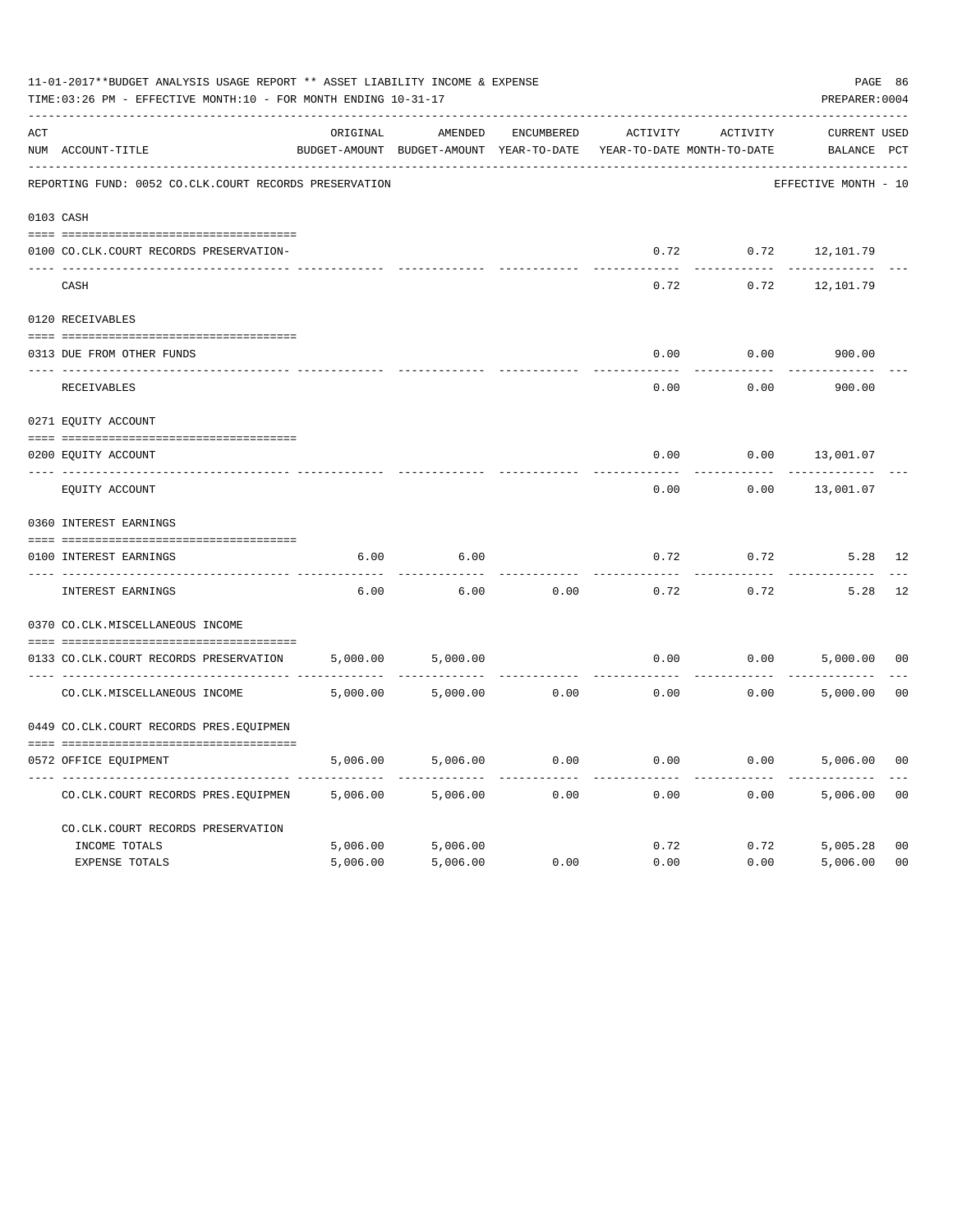|     | 11-01-2017**BUDGET ANALYSIS USAGE REPORT ** ASSET LIABILITY INCOME & EXPENSE<br>TIME:03:26 PM - EFFECTIVE MONTH:10 - FOR MONTH ENDING 10-31-17 |                                                                                 |                                |                    |                    |                            | PAGE 87<br>PREPARER: 0004          |                |
|-----|------------------------------------------------------------------------------------------------------------------------------------------------|---------------------------------------------------------------------------------|--------------------------------|--------------------|--------------------|----------------------------|------------------------------------|----------------|
| ACT | NUM ACCOUNT-TITLE                                                                                                                              | ORIGINAL<br>BUDGET-AMOUNT BUDGET-AMOUNT YEAR-TO-DATE YEAR-TO-DATE MONTH-TO-DATE | AMENDED                        | ENCUMBERED         | ACTIVITY           | ACTIVITY                   | CURRENT USED<br>BALANCE PCT        |                |
|     | REPORTING FUND: 0053 CO.CLERK RECORDS ARCHIVE                                                                                                  |                                                                                 |                                |                    |                    |                            | EFFECTIVE MONTH - 10               |                |
|     | 0103 CASH                                                                                                                                      |                                                                                 |                                |                    |                    |                            |                                    |                |
|     | 0100 CO.CLK.REC.ARCHIVE -COMB.FUNDS CKI                                                                                                        |                                                                                 |                                |                    |                    | $0.00$ $0.00$ $258,013.30$ |                                    |                |
|     | CASH                                                                                                                                           |                                                                                 |                                |                    | -----<br>0.00      | -----------<br>0.00        | -------------<br>258,013.30        |                |
|     | 0120 RECEIVABLES                                                                                                                               |                                                                                 |                                |                    |                    |                            |                                    |                |
|     |                                                                                                                                                |                                                                                 |                                |                    |                    |                            |                                    |                |
|     | 0313 DUE FROM OTHER FUNDS                                                                                                                      |                                                                                 |                                |                    | 0.00               | 0.00 24,590.00             |                                    |                |
|     | RECEIVABLES                                                                                                                                    |                                                                                 |                                |                    | 0.00               |                            | 0.00 24,590.00                     |                |
|     | 0200 SYSTEM ADDED LIABILITY DEPARTMENT                                                                                                         |                                                                                 |                                |                    |                    |                            |                                    |                |
|     | 0910 SYSTEM ADDED LIABILITY LINE-ITEM                                                                                                          |                                                                                 |                                |                    | 0.00               | 0.00                       | 0.00                               |                |
|     | ---- ----------------------------<br>SYSTEM ADDED LIABILITY DEPARTMENT                                                                         |                                                                                 |                                |                    | 0.00               | 0.00                       | 0.00                               |                |
|     | 0271 EQUITY ACCOUNT                                                                                                                            |                                                                                 |                                |                    |                    |                            |                                    |                |
|     | 0200 EQUITY ACCOUNT                                                                                                                            |                                                                                 |                                |                    | 0.00               | $0.00$ 282,603.30          |                                    |                |
|     | EQUITY ACCOUNT                                                                                                                                 |                                                                                 |                                |                    | ----------<br>0.00 | ---------                  | -------------<br>$0.00$ 282,603.30 |                |
|     | 0300 CASH                                                                                                                                      |                                                                                 |                                |                    |                    |                            |                                    |                |
|     | 0153 BEGINNING CASH BALANCE                                                                                                                    |                                                                                 | 18, 104. 98   18, 104. 98      |                    | 0.00               |                            | $0.00$ 18,104.98                   | 00             |
|     | CASH                                                                                                                                           |                                                                                 | 18, 104.98   18, 104.98   0.00 |                    | 0.00               |                            | $0.00$ 18,104.98 00                |                |
|     | 0370 MISCELLANEOUS INCOME                                                                                                                      |                                                                                 |                                |                    |                    |                            |                                    |                |
|     |                                                                                                                                                |                                                                                 |                                |                    |                    |                            |                                    |                |
|     | 0133 CO.CLERK RECORDS ARCHIVE FEE                                                                                                              |                                                                                 | 40,000.00 40,000.00            |                    |                    |                            | $0.00$ $0.00$ $40,000.00$ 00       |                |
|     | MISCELLANEOUS INCOME                                                                                                                           | 40,000.00                                                                       | 40,000.00                      | 0.00               | 0.00               | 0.00                       | 40,000.00 00                       |                |
|     | 0403 CO. CLERK RECORDS ARCHIVE                                                                                                                 |                                                                                 |                                |                    |                    |                            |                                    |                |
|     | 0437 DIGITAL IMAGING                                                                                                                           | 53,700.00                                                                       | 53,700.00                      | 0.00               | 0.00               | 0.00                       | 53,700.00                          | 00             |
|     | 0490 CO. CLERK MISCELLANEOUS                                                                                                                   | 4,404.98                                                                        | 4,404.98                       | 0.00               | 0.00               | 0.00                       | 4,404.98                           | 0 <sub>0</sub> |
|     | CO. CLERK RECORDS ARCHIVE                                                                                                                      | -------------<br>58,104.98                                                      | -------------<br>58,104.98     | ----------<br>0.00 | -----<br>0.00      | $------$<br>0.00           | -----------<br>58,104.98           | 0 <sub>0</sub> |
|     | CO. CLERK RECORDS ARCHIVE                                                                                                                      |                                                                                 |                                |                    |                    |                            |                                    |                |
|     | INCOME TOTALS                                                                                                                                  | 58,104.98                                                                       | 58,104.98                      |                    | 0.00               | 0.00                       | 58,104.98                          | 00             |
|     | EXPENSE TOTALS                                                                                                                                 | 58,104.98                                                                       | 58,104.98                      | 0.00               | 0.00               | 0.00                       | 58,104.98                          | 0 <sub>0</sub> |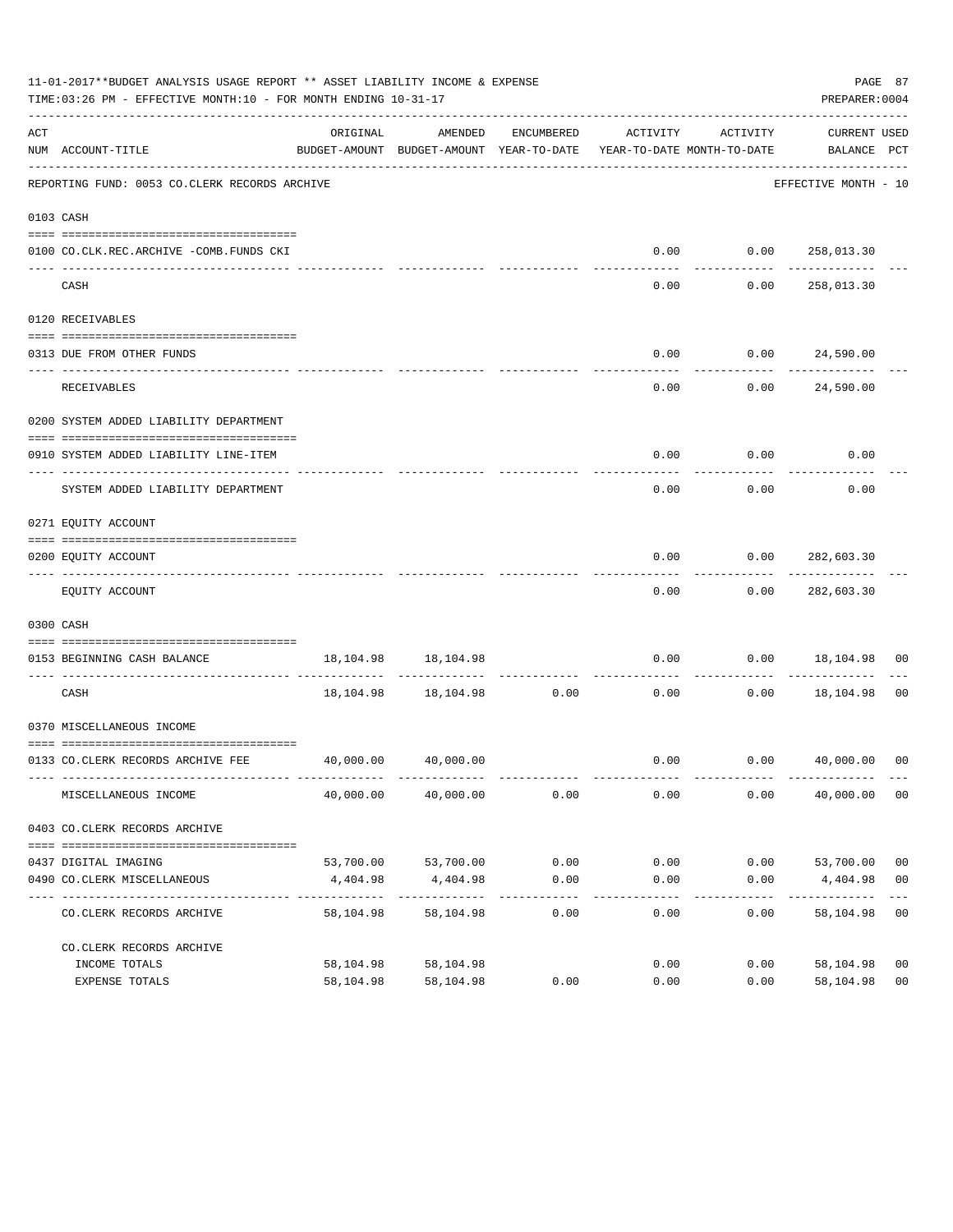|     | 11-01-2017**BUDGET ANALYSIS USAGE REPORT ** ASSET LIABILITY INCOME & EXPENSE<br>TIME:03:26 PM - EFFECTIVE MONTH:10 - FOR MONTH ENDING 10-31-17 |                   |                                                                                |                 |                     |                          | PAGE 88<br>PREPARER: 0004          |                |
|-----|------------------------------------------------------------------------------------------------------------------------------------------------|-------------------|--------------------------------------------------------------------------------|-----------------|---------------------|--------------------------|------------------------------------|----------------|
| ACT | NUM ACCOUNT-TITLE                                                                                                                              | ORIGINAL          | AMENDED<br>BUDGET-AMOUNT BUDGET-AMOUNT YEAR-TO-DATE YEAR-TO-DATE MONTH-TO-DATE | ENCUMBERED      | ACTIVITY            | ACTIVITY                 | <b>CURRENT USED</b><br>BALANCE PCT |                |
|     | REPORTING FUND: 0055 F.C. LAW ENFORCEMENT EDUCATION                                                                                            |                   |                                                                                |                 |                     |                          | EFFECTIVE MONTH - 10               |                |
|     | 0102 A/P CLEARING                                                                                                                              |                   |                                                                                |                 |                     |                          |                                    |                |
|     | 0100 A/P CLEARING                                                                                                                              |                   |                                                                                |                 | 0.00                | 0.00                     | 0.00                               |                |
|     | A/P CLEARING                                                                                                                                   |                   |                                                                                |                 | 0.00                | 0.00                     | 0.00                               |                |
|     | 0103 CASH                                                                                                                                      |                   |                                                                                |                 |                     |                          |                                    |                |
|     | 0155 F.C. LAW ENFORCEMENT EDUCATION                                                                                                            |                   |                                                                                |                 | 0.02                | 0.02                     | 246.52                             |                |
|     | CASH                                                                                                                                           |                   |                                                                                |                 | 0.02                | 0.02                     | 246.52                             |                |
|     | 0200 LIABILITY ACCOUNT                                                                                                                         |                   |                                                                                |                 |                     |                          |                                    |                |
|     | 0910 SYSTEM ADDED LIABILITY LINE-ITEM                                                                                                          |                   |                                                                                |                 | 0.00                | 0.00                     | 0.00                               |                |
|     | LIABILITY ACCOUNT                                                                                                                              |                   |                                                                                |                 | 0.00                | 0.00                     | 0.00                               |                |
|     | 0271 EQUITY ACCOUNT                                                                                                                            |                   |                                                                                |                 |                     |                          |                                    |                |
|     | 0200 EQUITY ACCOUNT                                                                                                                            |                   |                                                                                |                 | 0.00                | 0.00                     | 246.50                             |                |
|     | EQUITY ACCOUNT                                                                                                                                 |                   |                                                                                |                 | 0.00                | .<br>0.00                | ----------<br>246.50               |                |
|     | 0300 CASH                                                                                                                                      |                   |                                                                                |                 |                     |                          |                                    |                |
|     | 0156 BEGINNING CASH BALANCE                                                                                                                    | 500.00            | 500.00                                                                         |                 | 0.00                | 0.00                     | 500.00                             | 00             |
|     | CASH                                                                                                                                           | 500.00            | 500.00                                                                         | 0.00            | 0.00                | 0.00                     | 500.00                             | 0 <sub>0</sub> |
|     | 0360 INTEREST EARNINGS                                                                                                                         |                   |                                                                                |                 |                     |                          |                                    |                |
|     | 0100 INTEREST EARNINGS                                                                                                                         | 0.00              | 0.00                                                                           |                 |                     | $0.02$ $0.02$            | $0.02+$                            |                |
|     | INTEREST EARNINGS                                                                                                                              | 0.00              | 0.00                                                                           | 0.00            | 0.02                | 0.02                     | $0.02+$                            |                |
|     | 0370 MISCELLANEOUS                                                                                                                             |                   |                                                                                |                 |                     |                          |                                    |                |
|     | 0130 REFUNDS & MISCELLANEOUS                                                                                                                   | 0.00              | 0.00                                                                           |                 | 0.00                | 0.00                     | 0.00                               |                |
|     | 0160 PEACE OFFICER ALLOCATION                                                                                                                  | 2,600.00          | 2,600.00                                                                       |                 | 0.00<br>$- - - - -$ | 0.00<br>----------       | 2,600.00<br>--------------         | 0 <sub>0</sub> |
|     | MISCELLANEOUS                                                                                                                                  | 2,600.00          | 2,600.00                                                                       | 0.00            | 0.00                | 0.00                     | 2,600.00                           | 0 <sub>0</sub> |
|     | 0560 LAW ENFORCEMENT EDUCATION                                                                                                                 |                   |                                                                                |                 |                     |                          |                                    |                |
|     | 0427 OUT OF COUNTY TRAVEL                                                                                                                      | 0.00              | 0.00                                                                           | 0.00            | 0.00                | 0.00                     | 0.00                               |                |
|     | 0428 TRAINING & TUITION                                                                                                                        |                   | 3,100.00 3,100.00                                                              | 0.00            |                     | $0.00$ $0.00$ $3,100.00$ |                                    | 0 <sub>0</sub> |
|     | 0435 PRINTING                                                                                                                                  | 0.00              | 0.00                                                                           | 0.00            |                     | $0.00$ 0.00              | 0.00                               |                |
|     | 0490 MISCELLANEOUS                                                                                                                             | 0.00<br>--------- | 0.00                                                                           | 0.00<br>------- | 0.00                | 0.00                     | 0.00                               |                |
|     | LAW ENFORCEMENT EDUCATION                                                                                                                      | 3,100.00          | 3,100.00                                                                       | 0.00            | 0.00                | 0.00                     | 3,100.00                           | 0 <sub>0</sub> |
|     | 0999 ACCOUNTS PAYABLE                                                                                                                          |                   |                                                                                |                 |                     |                          |                                    |                |
|     | 0100 A/P CLEARING ACCOUNT                                                                                                                      |                   |                                                                                |                 | 0.00                | 0.00                     | 0.00                               |                |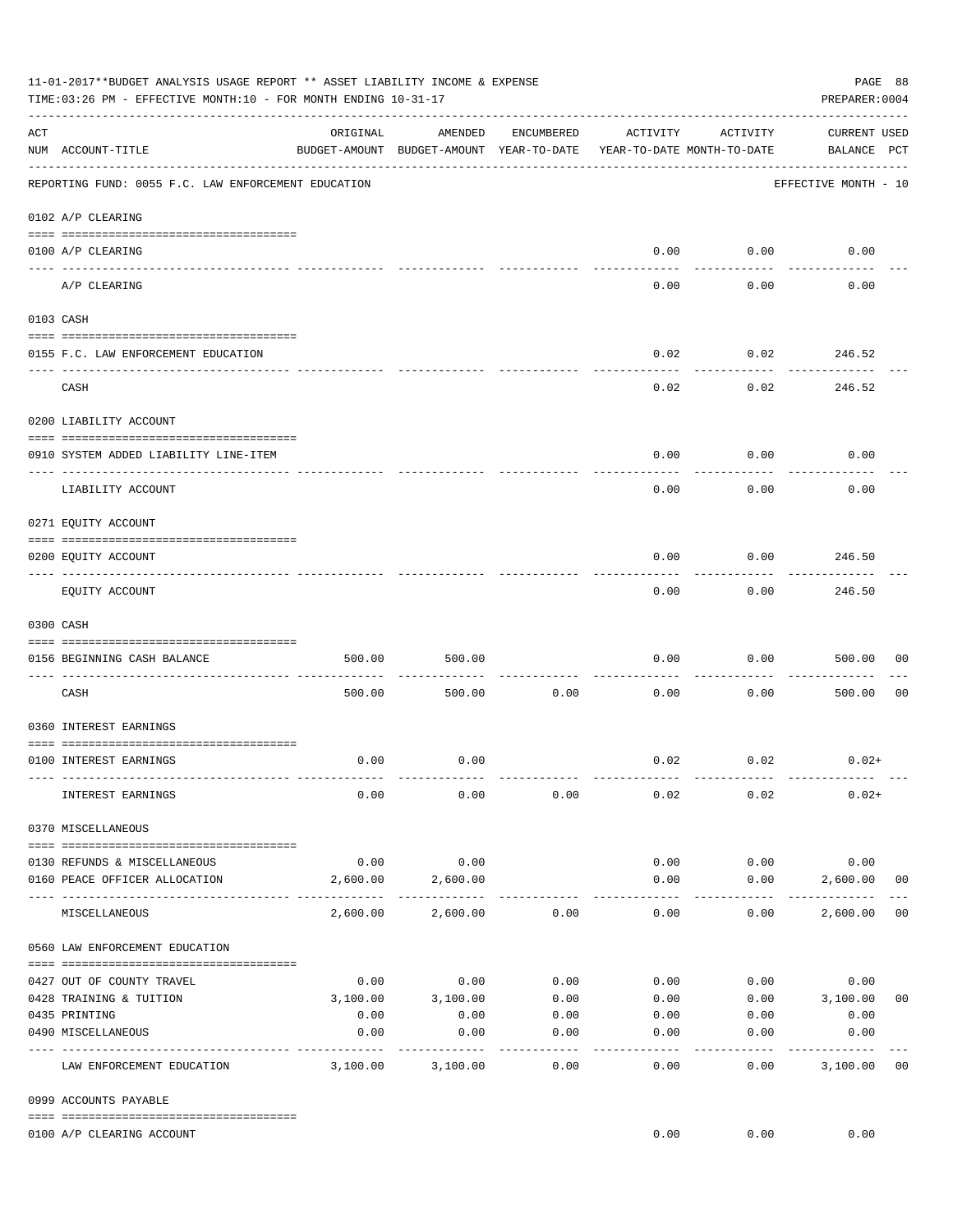|     | 11-01-2017**BUDGET ANALYSIS USAGE REPORT ** ASSET LIABILITY INCOME & EXPENSE<br>TIME: 03:26 PM - EFFECTIVE MONTH: 10 - FOR MONTH ENDING 10-31-17 |                           |                          |                            |                                        |          | PAGE 89<br>PREPARER: 0004 |                |
|-----|--------------------------------------------------------------------------------------------------------------------------------------------------|---------------------------|--------------------------|----------------------------|----------------------------------------|----------|---------------------------|----------------|
| ACT | NUM ACCOUNT-TITLE                                                                                                                                | ORIGINAL<br>BUDGET-AMOUNT | AMENDED<br>BUDGET-AMOUNT | ENCUMBERED<br>YEAR-TO-DATE | ACTIVITY<br>YEAR-TO-DATE MONTH-TO-DATE | ACTIVITY | CURRENT USED<br>BALANCE   | PCT            |
|     | REPORTING FUND: 0055 F.C. LAW ENFORCEMENT EDUCATION                                                                                              |                           |                          |                            |                                        |          | EFFECTIVE MONTH - 10      |                |
|     | ACCOUNTS PAYABLE                                                                                                                                 |                           |                          |                            | 0.00                                   | 0.00     | 0.00                      |                |
|     | F.C. LAW ENFORCEMENT EDUCATION                                                                                                                   |                           |                          |                            |                                        |          |                           |                |
|     | INCOME TOTALS                                                                                                                                    | 3,100.00                  | 3,100.00                 |                            | 0.02                                   | 0.02     | 3,099.98                  | - 00           |
|     | <b>EXPENSE TOTALS</b>                                                                                                                            | 3.100.00                  | 3,100.00                 | 0.00                       | 0.00                                   | 0.00     | 3.100.00                  | 0 <sub>0</sub> |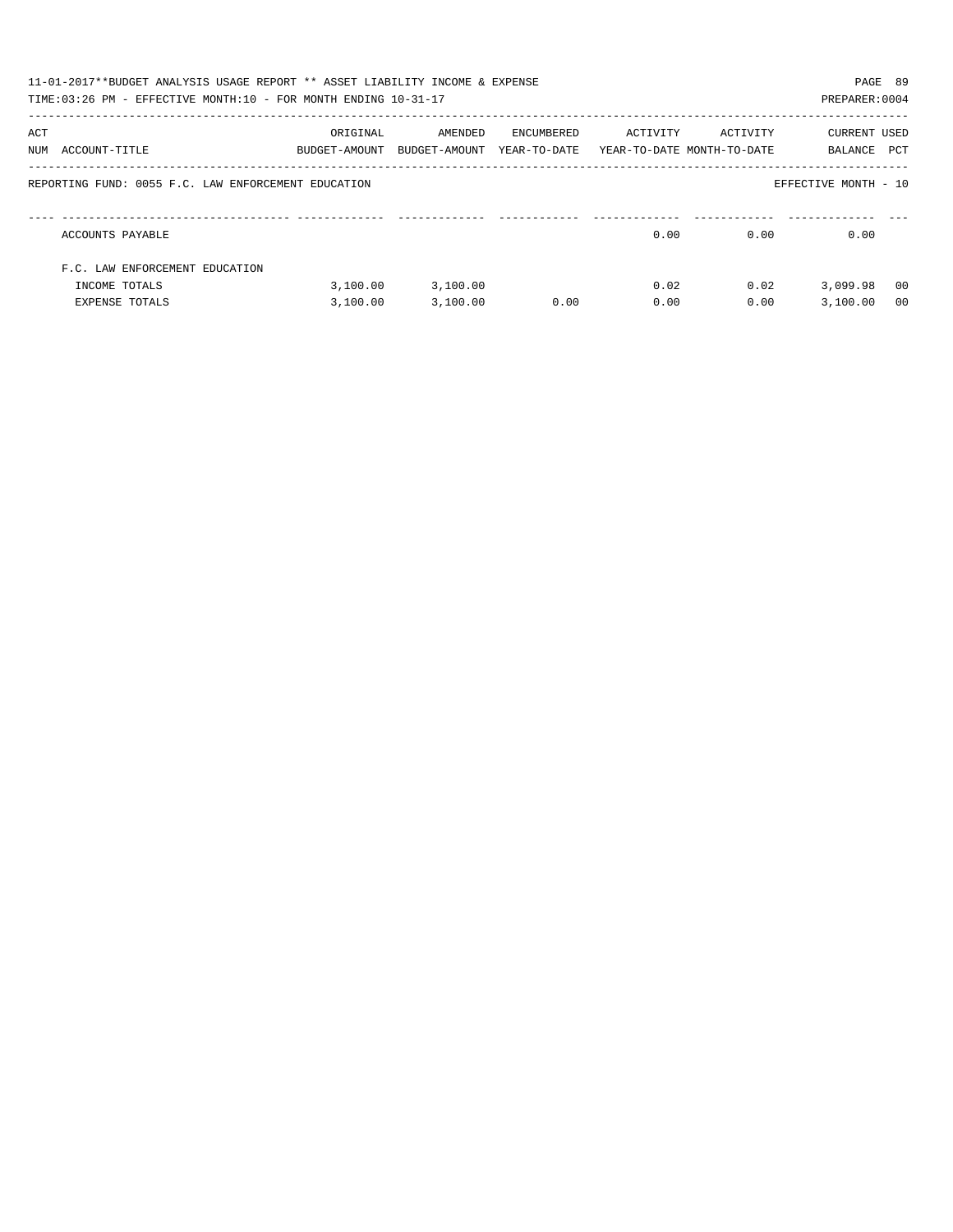|                    | 11-01-2017**BUDGET ANALYSIS USAGE REPORT ** ASSET LIABILITY INCOME & EXPENSE<br>TIME: 03:26 PM - EFFECTIVE MONTH: 10 - FOR MONTH ENDING 10-31-17 |                                                      |                                      |            |                                        |               | PAGE 90<br>PREPARER: 0004                                 |  |
|--------------------|--------------------------------------------------------------------------------------------------------------------------------------------------|------------------------------------------------------|--------------------------------------|------------|----------------------------------------|---------------|-----------------------------------------------------------|--|
| $\mathop{\rm ACT}$ | NUM ACCOUNT-TITLE                                                                                                                                | ORIGINAL<br>BUDGET-AMOUNT BUDGET-AMOUNT YEAR-TO-DATE | AMENDED                              | ENCUMBERED | ACTIVITY<br>YEAR-TO-DATE MONTH-TO-DATE | ACTIVITY      | <b>CURRENT USED</b><br>BALANCE PCT                        |  |
|                    | REPORTING FUND: 0056 F C SHERIFF FORFEITURE                                                                                                      |                                                      |                                      |            |                                        |               | EFFECTIVE MONTH - 10                                      |  |
|                    | 0100 PAYROLL                                                                                                                                     |                                                      |                                      |            |                                        |               |                                                           |  |
|                    | 0100 PAYROLL                                                                                                                                     |                                                      |                                      |            |                                        | $0.00$ 0.00   | 0.00                                                      |  |
|                    | PAYROLL                                                                                                                                          |                                                      |                                      |            | 0.00                                   | 0.00          | 0.00                                                      |  |
|                    | 0102 A/P CLEARING                                                                                                                                |                                                      |                                      |            |                                        |               |                                                           |  |
|                    | 0100 A/P CLEARING                                                                                                                                |                                                      |                                      |            | 0.00                                   | 0.00          | 0.00                                                      |  |
|                    | A/P CLEARING                                                                                                                                     |                                                      |                                      |            | 0.00                                   | 0.00          | 0.00                                                      |  |
|                    | 0103 CASH                                                                                                                                        |                                                      |                                      |            |                                        |               |                                                           |  |
|                    | 0156 CASH-F C SHERIFF FORFEITURE                                                                                                                 |                                                      |                                      |            |                                        |               | $17,357.19 \qquad 17,357.19 \qquad 35,217.38$             |  |
|                    | 0157 CASH-INV. CRIMES AGAINST CHILDREN                                                                                                           |                                                      |                                      |            | 0.00                                   | 0.00          | 0.00                                                      |  |
|                    | CASH                                                                                                                                             |                                                      |                                      |            | 17,357.19                              | 17,357.19     | 35,217.38                                                 |  |
|                    | 0200 LIABILITY ACCOUNT                                                                                                                           |                                                      |                                      |            |                                        |               |                                                           |  |
|                    | 0910 SYSTEM ADDED LIABILITY LINE-ITEM                                                                                                            |                                                      |                                      |            | 0.00                                   | 0.00          | 0.00                                                      |  |
|                    | LIABILITY ACCOUNT                                                                                                                                |                                                      |                                      |            | 0.00                                   | 0.00          | 0.00                                                      |  |
|                    | 0271 EQUITY ACCOUNT                                                                                                                              |                                                      |                                      |            |                                        |               |                                                           |  |
|                    | 0200 EQUITY ACCOUNT                                                                                                                              |                                                      |                                      |            | 0.00                                   |               | $0.00$ 17,860.19                                          |  |
|                    | EQUITY ACCOUNT                                                                                                                                   |                                                      |                                      |            | 0.00                                   | 0.00          | 17,860.19                                                 |  |
|                    | 0300 CASH                                                                                                                                        |                                                      |                                      |            |                                        |               |                                                           |  |
|                    | 0156 BEGINNING CASH BALANCE                                                                                                                      |                                                      | 18,000.00  18,000.00                 |            | 0.00                                   |               | $0.00$ 18,000.00 00                                       |  |
|                    | CASH                                                                                                                                             |                                                      | -------------<br>18,000.00 18,000.00 | 0.00       | 0.00                                   |               | ------------<br>$0.00$ 18,000.00 00                       |  |
|                    | 0330 GRANTS                                                                                                                                      |                                                      |                                      |            |                                        |               |                                                           |  |
|                    | 0560 BULLETPROOF VEST PARTNERSHIP                                                                                                                | 0.00                                                 | 0.00                                 |            | 0.00                                   | 0.00          | 0.00                                                      |  |
|                    | GRANTS                                                                                                                                           | 0.00                                                 | -----------<br>0.00                  | 0.00       | -------------<br>0.00                  | .<br>0.00     | 0.00                                                      |  |
|                    | 0352 OTHER FOREITURES                                                                                                                            |                                                      |                                      |            |                                        |               |                                                           |  |
|                    |                                                                                                                                                  |                                                      |                                      |            |                                        |               |                                                           |  |
|                    | 0200 CONTRABAND FOREITURE<br>0300 PLEA BARGAIN AGREEMENT                                                                                         | 0.00                                                 | 5,000.00 5,000.00<br>0.00            |            | 0.00                                   | 0.00          | 13,872.88  13,872.88  8,872.88  277<br>0.00               |  |
|                    | OTHER FOREITURES                                                                                                                                 | 5,000.00                                             |                                      |            | ------------                           | ------------- | 5,000.00   0.00   13,872.88   13,872.88   8,872.88+   277 |  |
|                    | 0360 INTEREST EARNINGS                                                                                                                           |                                                      |                                      |            |                                        |               |                                                           |  |
|                    | 0100 INTEREST EARNINGS                                                                                                                           | 0.00                                                 | 0.00                                 |            | 0.14                                   | 0.14          | $0.14+$                                                   |  |
|                    | INTEREST EARNINGS                                                                                                                                | 0.00                                                 | 0.00                                 | 0.00       | 0.14                                   | 0.14          | $0.14+$                                                   |  |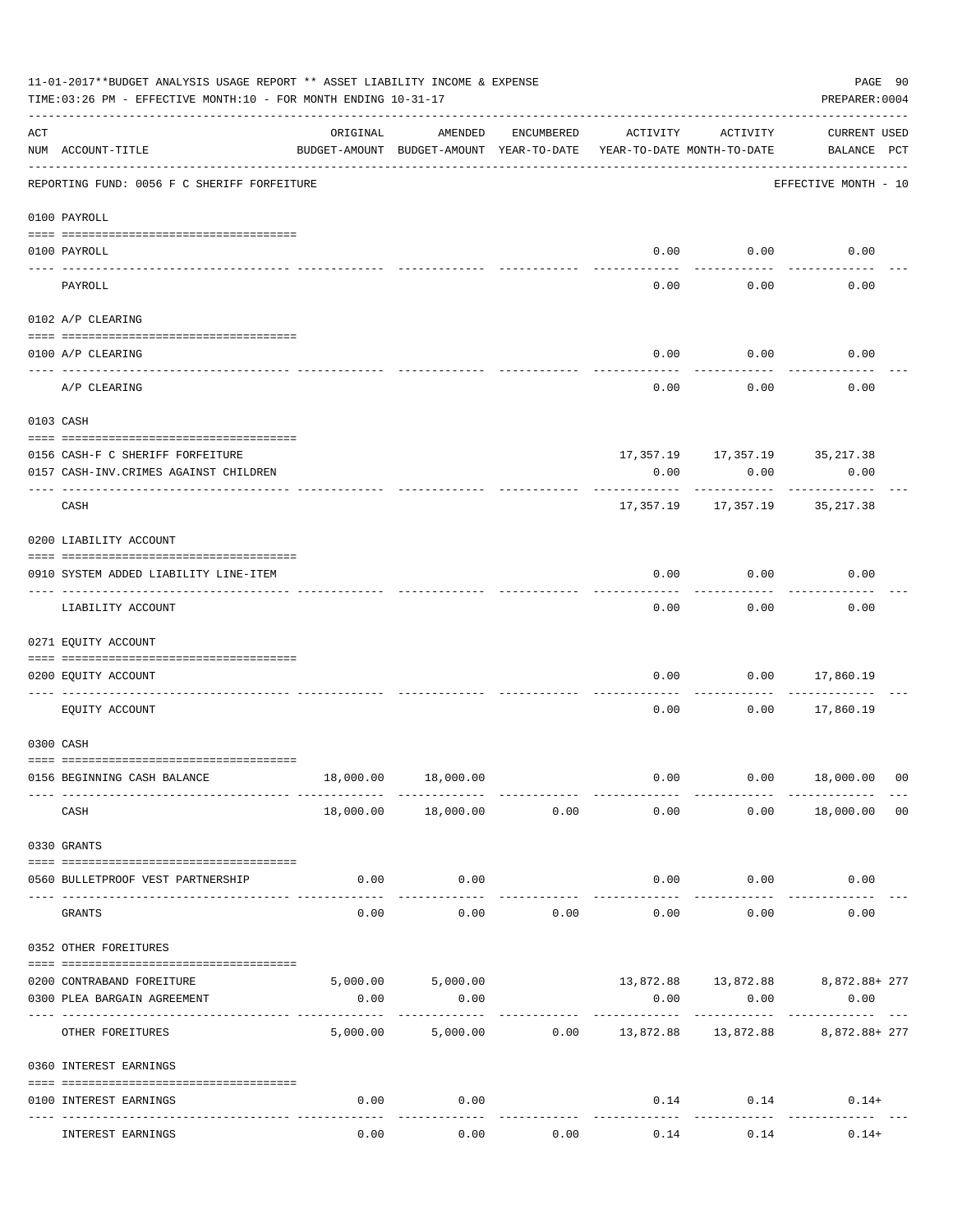|     | 11-01-2017**BUDGET ANALYSIS USAGE REPORT ** ASSET LIABILITY INCOME & EXPENSE<br>TIME: 03:26 PM - EFFECTIVE MONTH: 10 - FOR MONTH ENDING 10-31-17 |                          |                                                                                |              |              |                   | PREPARER: 0004                           | PAGE 91        |
|-----|--------------------------------------------------------------------------------------------------------------------------------------------------|--------------------------|--------------------------------------------------------------------------------|--------------|--------------|-------------------|------------------------------------------|----------------|
| ACT | NUM ACCOUNT-TITLE                                                                                                                                | ORIGINAL                 | AMENDED<br>BUDGET-AMOUNT BUDGET-AMOUNT YEAR-TO-DATE YEAR-TO-DATE MONTH-TO-DATE | ENCUMBERED   | ACTIVITY     | ACTIVITY          | <b>CURRENT USED</b><br>BALANCE PCT       |                |
|     | REPORTING FUND: 0056 F C SHERIFF FORFEITURE                                                                                                      |                          |                                                                                |              |              |                   | EFFECTIVE MONTH - 10                     |                |
|     | 0370 MISCELLANEOUS                                                                                                                               |                          |                                                                                |              |              |                   |                                          |                |
|     |                                                                                                                                                  |                          |                                                                                |              |              |                   |                                          |                |
|     | 0108 FEDERAL OT REIMBURSEMENT<br>0130 REFUNDS & MISCELLANEOUS                                                                                    | 0.00<br>0.00             | 0.00<br>0.00                                                                   |              |              | $0.00$ 0.00       | 0.00<br>$3,712.11+$                      |                |
|     |                                                                                                                                                  |                          | ----------                                                                     |              |              | 3,712.11 3,712.11 |                                          |                |
|     | MISCELLANEOUS                                                                                                                                    | 0.00                     | 0.00                                                                           |              |              |                   | $0.00$ $3,712.11$ $3,712.11$ $3,712.11+$ |                |
|     | 0390 TRANSFERS                                                                                                                                   |                          |                                                                                |              |              |                   |                                          |                |
|     |                                                                                                                                                  |                          |                                                                                |              |              |                   |                                          |                |
|     | 0140 TRANSFERS IN                                                                                                                                | 0.00                     | 0.00                                                                           |              | 0.00         | 0.00              | 0.00                                     |                |
|     | TRANSFERS                                                                                                                                        | 0.00                     | 0.00                                                                           | 0.00         | 0.00         | 0.00              | 0.00                                     |                |
|     | 0560 F C SHERIFF FORFEITURE                                                                                                                      |                          |                                                                                |              |              |                   |                                          |                |
|     |                                                                                                                                                  |                          |                                                                                |              |              |                   |                                          |                |
|     | 0108 SALARY                                                                                                                                      | 0.00                     | 0.00                                                                           | 0.00         | 0.00         | 0.00              | 0.00                                     |                |
|     | 0201 SOCIAL SECURITY TAXES<br>0202 GROUP HEALTH INSURANCE                                                                                        | 0.00<br>0.00             | 0.00<br>0.00                                                                   | 0.00<br>0.00 | 0.00<br>0.00 | 0.00<br>0.00      | 0.00<br>0.00                             |                |
|     | 0203 RETIREMENT                                                                                                                                  | 0.00                     | 0.00                                                                           | 0.00         | 0.00         | 0.00              | 0.00                                     |                |
|     | 0204 WORKERS COMPENSATION                                                                                                                        | 0.00                     | 0.00                                                                           | 0.00         | 0.00         | 0.00              | 0.00                                     |                |
|     | 0205 MEDICARE TAX                                                                                                                                | 0.00                     | 0.00                                                                           | 0.00         | 0.00         | 0.00              | 0.00                                     |                |
|     | 0310 SUPPLIES                                                                                                                                    | 2,627.49                 | 2,627.49                                                                       | 0.00         | 0.00         | 0.00              | 2,627.49                                 | 00             |
|     | 0316 EMPLOYEE AWARDS BANQUET                                                                                                                     | 0.00                     | 0.00                                                                           | 0.00         | 0.00         | 0.00              | 0.00                                     |                |
|     | 0395 UNIFORMS/PROT.VESTS                                                                                                                         | 1,000.00                 | 1,000.00                                                                       | 0.00         | 0.00         | 0.00              | 1,000.00                                 | 00             |
|     | 0423 INTERNET SERVICE                                                                                                                            | 3,250.00                 | 3,250.00                                                                       | 0.00         | 227.94       | 227.94            | 3,022.06                                 | 07             |
|     | 0427 OUT OF COUNTY TRAVEL                                                                                                                        | 0.00                     | 0.00                                                                           | 0.00         | 0.00         | 0.00              | 0.00                                     |                |
|     | 0428 TRAINING & TUITION                                                                                                                          | 0.00                     | 0.00                                                                           | 0.00         | 0.00         | 0.00              | 0.00                                     |                |
|     | 0452 R & M EQUIPMENT                                                                                                                             | 0.00                     | 0.00                                                                           | 0.00         | 0.00         | 0.00              | 0.00                                     |                |
|     | 0454 R&M AUTO                                                                                                                                    | 0.00                     | 0.00                                                                           | 0.00         | 0.00         | 0.00              | 0.00                                     |                |
|     | 0495 NARCOTICS AND/OR OTHER INVESTIGATI                                                                                                          | 3,000.00                 | 3,000.00                                                                       | 0.00         | 0.00         | 0.00              | 3,000.00                                 | 00             |
|     | 0499 BANK SERVICE FEES                                                                                                                           | 135.00                   | 135.00                                                                         | 0.00         | 0.00         | 0.00              | 135.00                                   | 0 <sub>0</sub> |
|     | 0571 AUTOMOBILES                                                                                                                                 | 0.00                     | 0.00                                                                           | 0.00         | 0.00         | 0.00              | 0.00                                     |                |
|     | 0572 OFFICE EQUIPMENT                                                                                                                            | 0.00                     | 0.00                                                                           | 0.00         | 0.00         | 0.00              | 0.00                                     |                |
|     | 0573 TELEPHONE EQUIPMENT                                                                                                                         | 0.00                     | 0.00                                                                           | 0.00         | 0.00         | 0.00              | 0.00                                     |                |
|     | 0580 INVESTIGATIVE EQUIPMENT                                                                                                                     | 3,365.00<br>-----------  | 3,365.00<br>-----------                                                        | 0.00         | 0.00         | 0.00              | 3,365.00                                 | 00             |
|     | F C SHERIFF FORFEITURE                                                                                                                           | 13,377.49                | 13,377.49                                                                      | 0.00         | 227.94       | 227.94            | 13,149.55                                | 02             |
|     | 0565 INVESTIGATOR CRIMES AGAINST CHILDR                                                                                                          |                          |                                                                                |              |              |                   |                                          |                |
|     | 0108 SALARY                                                                                                                                      | 6,278.63                 | 6,278.63                                                                       | 0.00         | 0.00         |                   | 0.00<br>6,278.63                         | 0 <sub>0</sub> |
|     | 0201 SOCIAL SECURITY TAXES                                                                                                                       | 389.28                   | 389.28                                                                         | 0.00         | 0.00         | 0.00              | 389.28                                   | 0 <sub>0</sub> |
|     | 0202 GROUP HEALTH INSURANCE                                                                                                                      | 1,993.97                 | 1,993.97                                                                       | 0.00         | 0.00         | 0.00              | 1,993.97                                 | 0 <sub>0</sub> |
|     | 0203 RETIREMENT                                                                                                                                  | 714.51                   | 714.51                                                                         | 0.00         | 0.00         | 0.00              | 714.51                                   | 0 <sub>0</sub> |
|     | 0204 WORKERS COMPENSATION                                                                                                                        | 155.08                   | 155.08                                                                         | 0.00         | 0.00         | 0.00              | 155.08                                   | 0 <sub>0</sub> |
|     | 0205 MEDICARE TAX                                                                                                                                | 91.04                    | 91.04                                                                          | 0.00         | 0.00         | 0.00              | 91.04                                    | 0 <sub>0</sub> |
|     | INVESTIGATOR CRIMES AGAINST CHILDR                                                                                                               | . <u>.</u> .<br>9,622.51 | 9,622.51                                                                       | 0.00         | 0.00         | 0.00              | 9,622.51                                 | 0 <sub>0</sub> |
|     | 0999 ACCOUNTS PAYABLE                                                                                                                            |                          |                                                                                |              |              |                   |                                          |                |
|     |                                                                                                                                                  |                          |                                                                                |              |              |                   |                                          |                |
|     | 0100 A/P CLEARING ACCOUNT                                                                                                                        |                          |                                                                                |              | 0.00         | 0.00              | 0.00                                     |                |
|     | ACCOUNTS PAYABLE                                                                                                                                 |                          |                                                                                |              | 0.00         | 0.00              | 0.00                                     |                |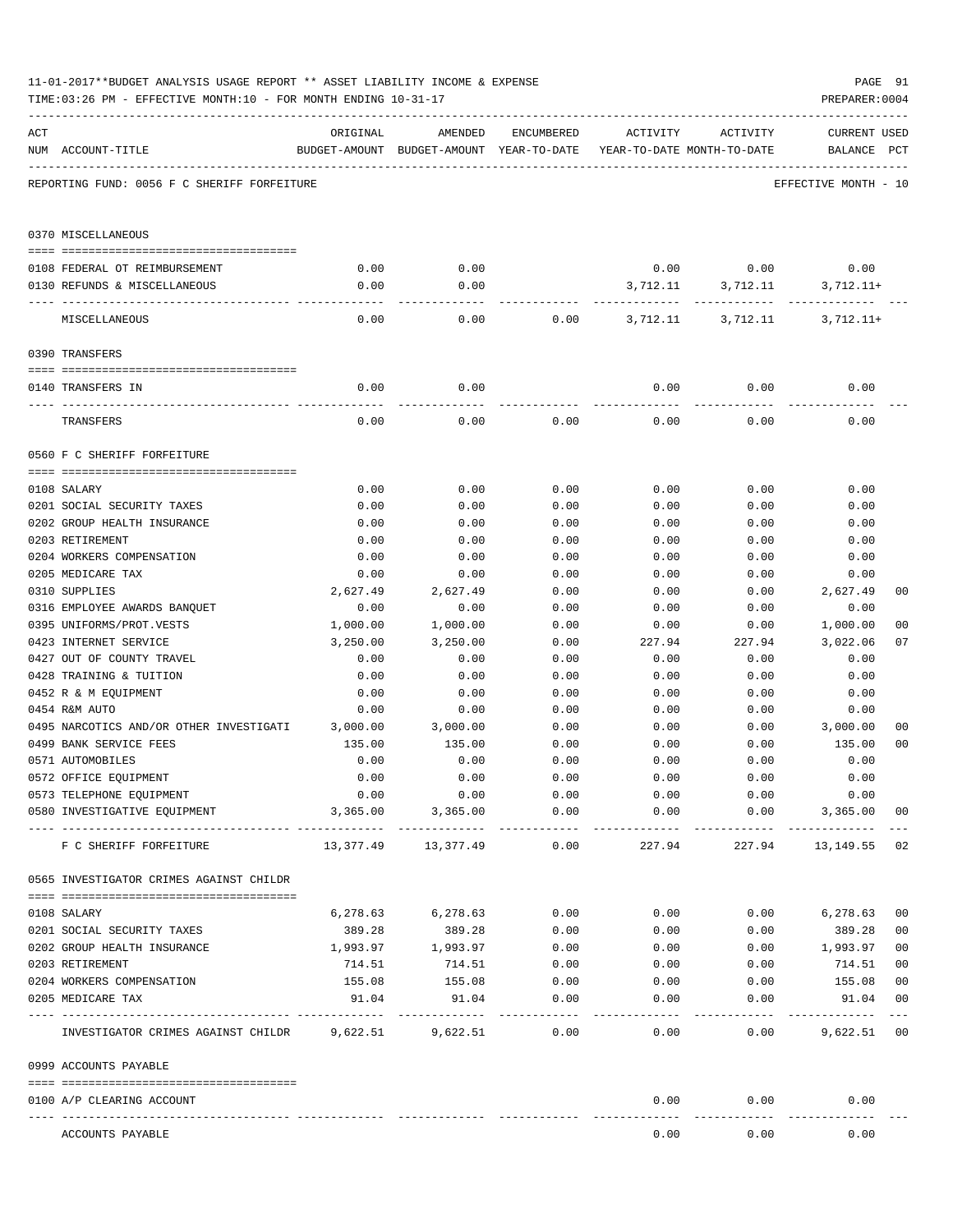| 11-01-2017**BUDGET ANALYSIS USAGE REPORT ** ASSET LIABILITY INCOME & EXPENSE<br>PAGE 92<br>TIME:03:26 PM - EFFECTIVE MONTH:10 - FOR MONTH ENDING 10-31-17<br>PREPARER: 0004 |               |               |              |           |                            |                      |      |  |
|-----------------------------------------------------------------------------------------------------------------------------------------------------------------------------|---------------|---------------|--------------|-----------|----------------------------|----------------------|------|--|
| ACT                                                                                                                                                                         | ORIGINAL      | AMENDED       | ENCUMBERED   | ACTIVITY  | ACTIVITY                   | <b>CURRENT USED</b>  |      |  |
| ACCOUNT-TITLE<br>NUM                                                                                                                                                        | BUDGET-AMOUNT | BUDGET-AMOUNT | YEAR-TO-DATE |           | YEAR-TO-DATE MONTH-TO-DATE | BALANCE              | PCT  |  |
| REPORTING FUND: 0056 F C SHERIFF FORFEITURE                                                                                                                                 |               |               |              |           |                            | EFFECTIVE MONTH - 10 |      |  |
| F C SHERIFF FORFEITURE                                                                                                                                                      |               |               |              |           |                            |                      |      |  |
| INCOME TOTALS                                                                                                                                                               | 23,000.00     | 23,000.00     |              | 17,585.13 | 17,585.13                  | 5,414.87             | 76   |  |
| <b>EXPENSE TOTALS</b>                                                                                                                                                       | 23,000.00     | 23,000.00     | 0.00         | 227.94    | 227.94                     | 22,772.06            | - 01 |  |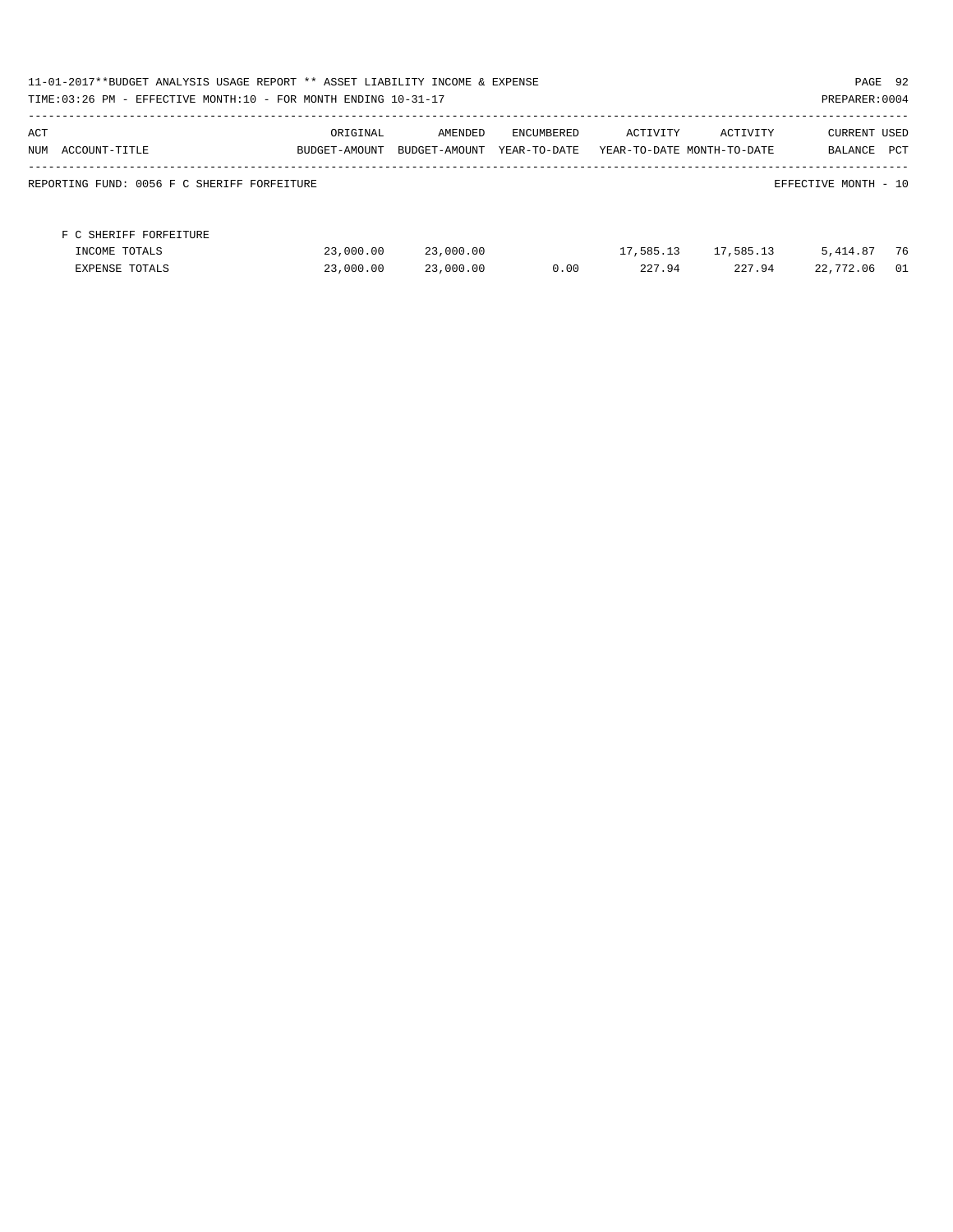|     | 11-01-2017**BUDGET ANALYSIS USAGE REPORT ** ASSET LIABILITY INCOME & EXPENSE<br>TIME: 03:26 PM - EFFECTIVE MONTH: 10 - FOR MONTH ENDING 10-31-17 |          |                                                     |            |          |                                        | PAGE 93<br>PREPARER: 0004          |
|-----|--------------------------------------------------------------------------------------------------------------------------------------------------|----------|-----------------------------------------------------|------------|----------|----------------------------------------|------------------------------------|
| ACT | NUM ACCOUNT-TITLE                                                                                                                                | ORIGINAL | AMENDED<br>BUDGET-AMOUNT BUDGET-AMOUNT YEAR-TO-DATE | ENCUMBERED | ACTIVITY | ACTIVITY<br>YEAR-TO-DATE MONTH-TO-DATE | <b>CURRENT USED</b><br>BALANCE PCT |
|     | REPORTING FUND: 0057 SHERIFF K-9 UNIT                                                                                                            |          |                                                     |            |          |                                        | EFFECTIVE MONTH - 10               |
|     | 0103 CASH                                                                                                                                        |          |                                                     |            |          |                                        |                                    |
|     | 0100 SHERIFF K-9 UNIT-COMB.FUND CHECKIN                                                                                                          |          |                                                     |            | 0.00     | 0.00                                   | 595.29                             |
|     | CASH                                                                                                                                             |          |                                                     |            | 0.00     | 0.00                                   | 595.29                             |
|     | 0200 SYSTEM ADDED LIABILITY DEPARTMENT                                                                                                           |          |                                                     |            |          |                                        |                                    |
|     | 0910 SYSTEM ADDED LIABILITY LINE-ITEM                                                                                                            |          |                                                     |            | 0.00     | 0.00                                   | 0.00                               |
|     | SYSTEM ADDED LIABILITY DEPARTMENT                                                                                                                |          |                                                     |            | 0.00     | 0.00                                   | 0.00                               |
|     | 0271 EQUITY ACCOUNT                                                                                                                              |          |                                                     |            |          |                                        |                                    |
|     | 0200 EQUITY ACCOUNT                                                                                                                              |          |                                                     |            | 0.00     | 0.00                                   | 595.29                             |
|     | EQUITY ACCOUNT                                                                                                                                   |          |                                                     |            | 0.00     | 0.00                                   | 595.29                             |
|     | 0300 CASH                                                                                                                                        |          |                                                     |            |          |                                        |                                    |
|     | 0157 BEGINNING CASH BALANCE                                                                                                                      | 0.00     | 0.00                                                |            | 0.00     | 0.00                                   | 0.00                               |
|     | CASH                                                                                                                                             | 0.00     | 0.00                                                | 0.00       | 0.00     | 0.00                                   | 0.00                               |
|     | 0360 INTEREST INCOME                                                                                                                             |          |                                                     |            |          |                                        |                                    |
|     | 0100 INTEREST EARNINGS<br>----------------- ---                                                                                                  | 0.00     | 0.00                                                |            | 0.00     | 0.00                                   | 0.00                               |
|     | INTEREST INCOME                                                                                                                                  | 0.00     | 0.00                                                | 0.00       | 0.00     | 0.00                                   | 0.00                               |
|     | 0370 MISCELLANEOUS INCOME                                                                                                                        |          |                                                     |            |          |                                        |                                    |
|     | 0560 SHERIFF K-9 UNIT                                                                                                                            | 0.00     | 0.00                                                |            | 0.00     | 0.00                                   | 0.00                               |
|     | MISCELLANEOUS INCOME                                                                                                                             | 0.00     | 0.00                                                | 0.00       | 0.00     | 0.00                                   | 0.00                               |
|     | 0560 SHERIFF K-9 UNIT                                                                                                                            |          |                                                     |            |          |                                        |                                    |
|     | 0310 SUPPLIES                                                                                                                                    | 0.00     | 0.00                                                | 0.00       | 0.00     | 0.00                                   | 0.00                               |
|     | 0395 UNIFORMS                                                                                                                                    | 0.00     | 0.00                                                | 0.00       | 0.00     | 0.00                                   | 0.00                               |
|     | 0427 OUT OF COUNTY TRAVEL                                                                                                                        | 0.00     | 0.00                                                | 0.00       | 0.00     | 0.00                                   | 0.00                               |
|     | 0428 TRAINING/TUITION                                                                                                                            | 0.00     | 0.00                                                | 0.00       | 0.00     | 0.00                                   | 0.00                               |
|     | 0571 EQUIPMENT                                                                                                                                   | 0.00     | 0.00                                                | 0.00       | 0.00     | 0.00                                   | 0.00                               |
|     | 0580 PURCHASE OF ANIMAL                                                                                                                          | 0.00     | 0.00                                                | 0.00       | 0.00     | 0.00                                   | 0.00                               |
|     | SHERIFF K-9 UNIT                                                                                                                                 | 0.00     | 0.00                                                | 0.00       | 0.00     | 0.00                                   | 0.00                               |
|     | SHERIFF K-9 UNIT                                                                                                                                 |          |                                                     |            |          |                                        |                                    |
|     | INCOME TOTALS                                                                                                                                    | 0.00     | 0.00                                                |            | 0.00     | 0.00                                   | 0.00                               |
|     | EXPENSE TOTALS                                                                                                                                   | 0.00     | 0.00                                                | 0.00       | 0.00     | 0.00                                   | 0.00                               |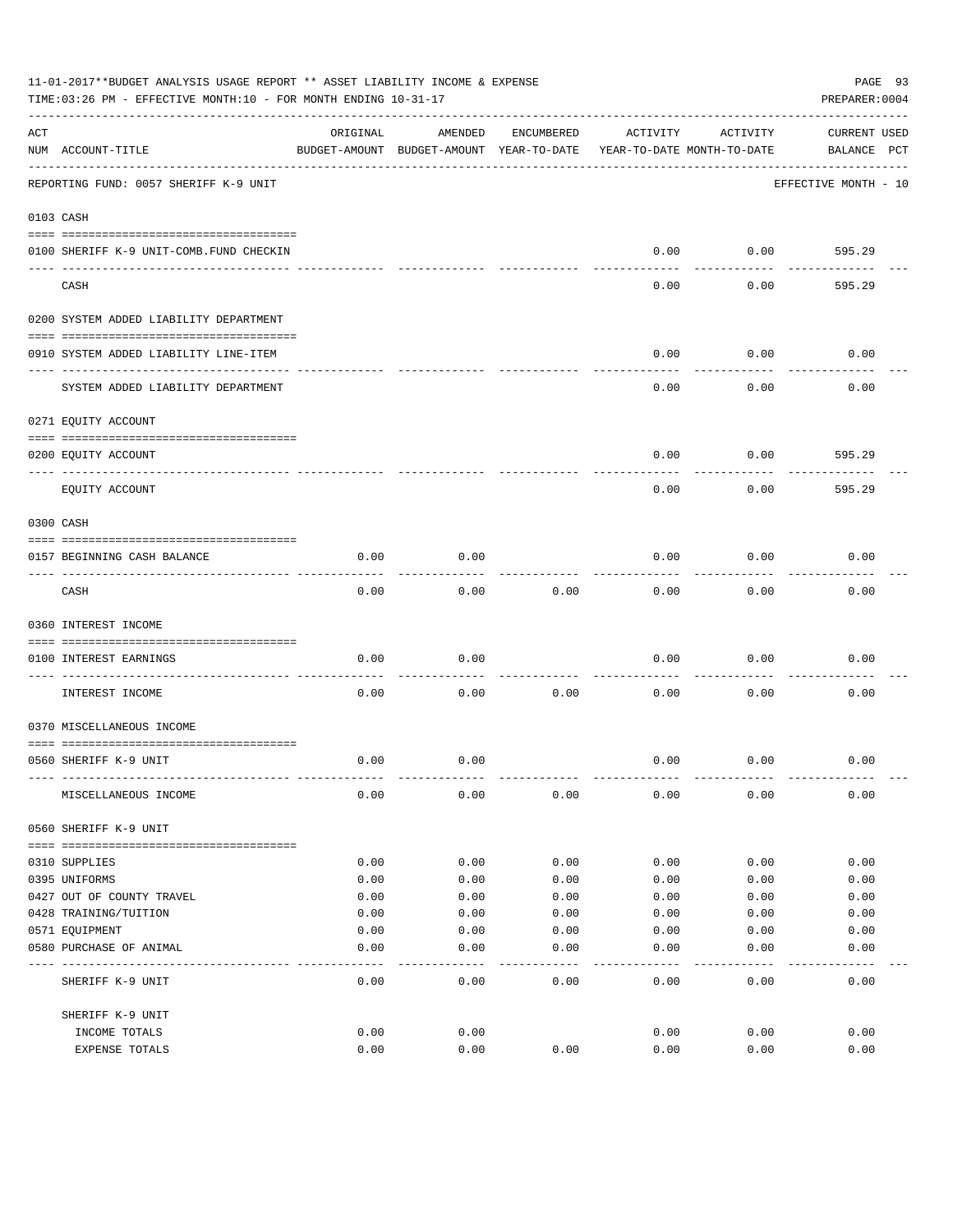|     | 11-01-2017**BUDGET ANALYSIS USAGE REPORT ** ASSET LIABILITY INCOME & EXPENSE<br>TIME: 03:26 PM - EFFECTIVE MONTH: 10 - FOR MONTH ENDING 10-31-17 |           |                                            |                       |                                                                                 |                                                                     | PAGE 94<br>PREPARER: 0004          |                         |
|-----|--------------------------------------------------------------------------------------------------------------------------------------------------|-----------|--------------------------------------------|-----------------------|---------------------------------------------------------------------------------|---------------------------------------------------------------------|------------------------------------|-------------------------|
| ACT | NUM ACCOUNT-TITLE                                                                                                                                | ORIGINAL  | AMENDED                                    | ENCUMBERED            | ACTIVITY<br>BUDGET-AMOUNT BUDGET-AMOUNT YEAR-TO-DATE YEAR-TO-DATE MONTH-TO-DATE | ACTIVITY                                                            | <b>CURRENT USED</b><br>BALANCE PCT |                         |
|     | REPORTING FUND: 0059 DRUG COURT PROGRAM                                                                                                          |           |                                            |                       |                                                                                 |                                                                     | EFFECTIVE MONTH - 10               |                         |
|     | 0103 CASH                                                                                                                                        |           |                                            |                       |                                                                                 |                                                                     |                                    |                         |
|     | 0100 DRUG COURT-COMBINED FUNDS                                                                                                                   |           |                                            |                       |                                                                                 | $1,202.91 - 1,202.91 - 33,226.75$                                   |                                    |                         |
|     | CASH                                                                                                                                             |           |                                            |                       |                                                                                 | -------- ------------ --------<br>$1,202.91 - 1,202.91 - 33,226.75$ |                                    |                         |
|     | 0120 RECEIVABLES                                                                                                                                 |           |                                            |                       |                                                                                 |                                                                     |                                    |                         |
|     |                                                                                                                                                  |           |                                            |                       |                                                                                 |                                                                     |                                    |                         |
|     | 0313 DUE FROM OTHER FUNDS                                                                                                                        |           |                                            |                       | 0.00                                                                            | $0.00$ 1,650.01<br>---------                                        |                                    |                         |
|     | RECEIVABLES                                                                                                                                      |           |                                            |                       | 0.00                                                                            |                                                                     | $0.00$ 1,650.01                    |                         |
|     | 0200 SYSTEM ADDED LIABILITY DEPARTMENT                                                                                                           |           |                                            |                       |                                                                                 |                                                                     |                                    |                         |
|     | 0910 SYSTEM ADDED LIABILITY LINE-ITEM                                                                                                            |           |                                            |                       |                                                                                 | $1,350.00 - 1,350.00 - 1,350.00 -$                                  |                                    |                         |
|     | SYSTEM ADDED LIABILITY DEPARTMENT                                                                                                                |           |                                            |                       |                                                                                 | $1,350.00 - 1,350.00 - 1,350.00 -$                                  |                                    |                         |
|     | 0271 EQUITY ACCOUNT                                                                                                                              |           |                                            |                       |                                                                                 |                                                                     |                                    |                         |
|     | 0200 EQUITY ACCOUNT                                                                                                                              |           |                                            |                       | 0.00                                                                            | $0.00$ 36,079.67                                                    |                                    |                         |
|     | EQUITY ACCOUNT                                                                                                                                   |           |                                            |                       | 0.00                                                                            |                                                                     | $0.00$ 36,079.67                   |                         |
|     | 0300 CASH                                                                                                                                        |           |                                            |                       |                                                                                 |                                                                     |                                    |                         |
|     | 0159 BEGINNING CASH BALANCE                                                                                                                      | 10,000.00 | 10,000.00                                  |                       | 0.00                                                                            | 0.00                                                                | 10,000.00                          | 00                      |
|     | CASH                                                                                                                                             | 10,000.00 | 10,000.00                                  | 0.00                  | ------------ -------------<br>0.00                                              | 0.00                                                                | 10,000.00                          | 0 <sub>0</sub>          |
|     |                                                                                                                                                  |           |                                            |                       |                                                                                 |                                                                     |                                    |                         |
|     | 0360 INTEREST EARNINGS                                                                                                                           |           |                                            |                       |                                                                                 |                                                                     |                                    |                         |
|     | 0100 INTEREST EARNINGS                                                                                                                           |           | 15.00 15.00                                |                       |                                                                                 | 1.98 1.98 13.02 13                                                  |                                    |                         |
|     | INTEREST EARNINGS                                                                                                                                | 15.00     | 15.00                                      |                       | $0.00$ 1.98 1.98                                                                |                                                                     | 13.02 13                           |                         |
|     | 0370 DRUG COURT INCOME                                                                                                                           |           |                                            |                       |                                                                                 |                                                                     |                                    |                         |
|     | 0425 DRUG COURT FEE                                                                                                                              |           | 4,000.00 4,000.00                          |                       |                                                                                 | 145.11 145.11 3,854.89 04                                           |                                    |                         |
|     | DRUG COURT INCOME                                                                                                                                | 4,000.00  |                                            | $4,000.00$ 0.00       | 145.11                                                                          |                                                                     | 145.11 3,854.89                    | 04                      |
|     | 0425 DRUG COURT EXPENSE                                                                                                                          |           |                                            |                       |                                                                                 |                                                                     |                                    |                         |
|     | 0433 DRUG COURT PROGRAMS                                                                                                                         |           | 5,415.00 5,415.00                          |                       | $0.00$ $0.00$ $0.00$ $0.00$                                                     |                                                                     | 5,415.00                           | 0 <sub>0</sub>          |
|     | 0437 ATTORNEY FEES DRUG COURT                                                                                                                    |           | 3,600.00 3,600.00                          | 0.00                  |                                                                                 | $0.00$ $0.00$ $3,600.00$                                            |                                    | 0 <sub>0</sub>          |
|     | 0439 INVESTIGATOR EXPENSE                                                                                                                        | 5,000.00  | 5,000.00                                   | 0.00<br>------------- | 0.00<br>------------                                                            | 0.00<br>. _ _ _ _ _ _ _ _ _ _ _                                     | 5,000.00<br>-------------          | 0 <sub>0</sub><br>$---$ |
|     | DRUG COURT EXPENSE                                                                                                                               |           | 14,015.00 14,015.00                        | 0.00                  | 0.00                                                                            | 0.00                                                                | 14,015.00 00                       |                         |
|     | DRUG COURT PROGRAM                                                                                                                               |           |                                            |                       |                                                                                 |                                                                     |                                    |                         |
|     | INCOME TOTALS<br>EXPENSE TOTALS                                                                                                                  |           | 14,015.00 14,015.00<br>14,015.00 14,015.00 | 0.00                  | 0.00                                                                            | 147.09 147.09 13,867.91                                             | 0.00 14,015.00                     | 01<br>0 <sub>0</sub>    |
|     |                                                                                                                                                  |           |                                            |                       |                                                                                 |                                                                     |                                    |                         |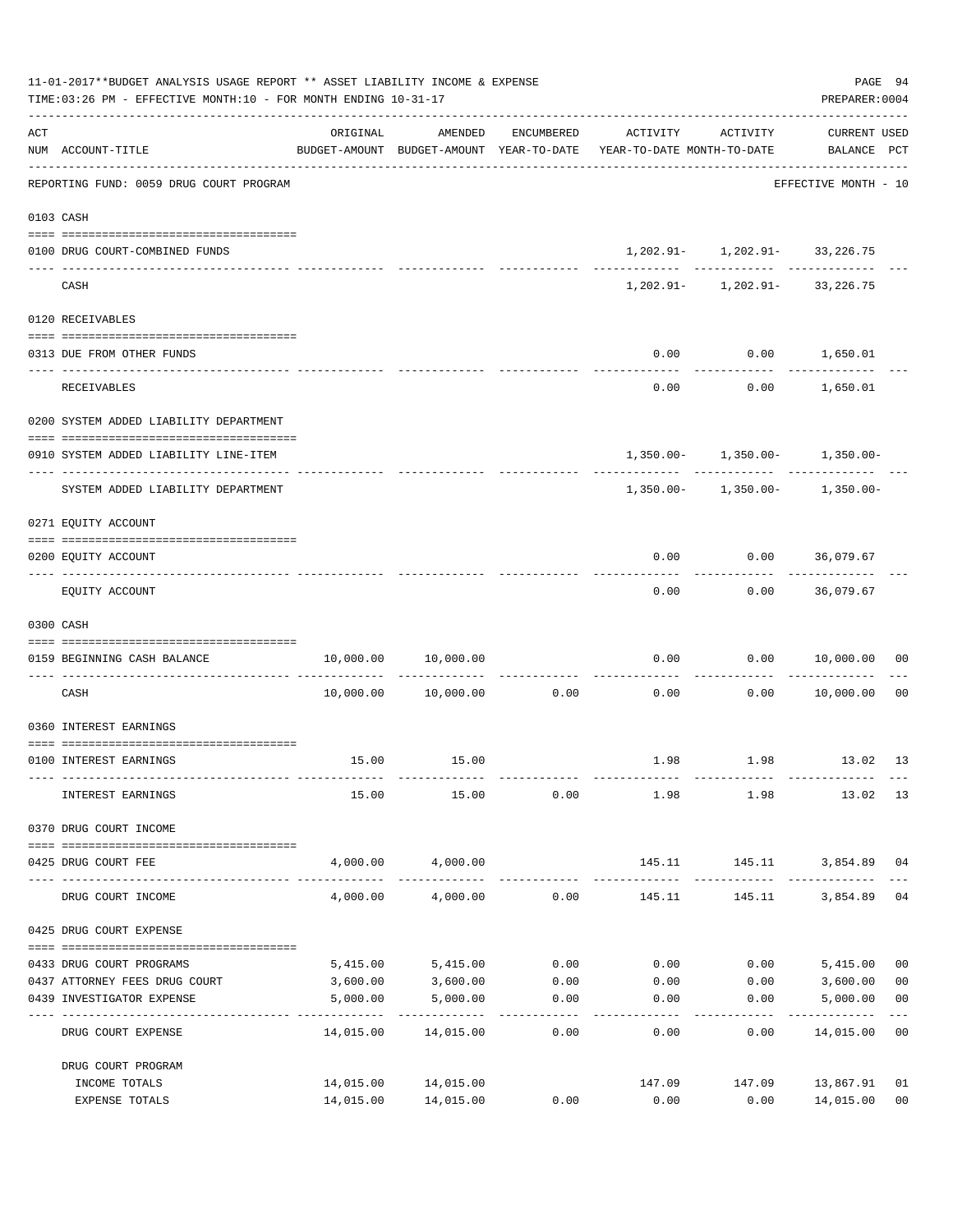|                    | 11-01-2017**BUDGET ANALYSIS USAGE REPORT ** ASSET LIABILITY INCOME & EXPENSE<br>TIME: 03:26 PM - EFFECTIVE MONTH: 10 - FOR MONTH ENDING 10-31-17 |          |                                                             |            |                                        |                                                     | PAGE 95<br>PREPARER: 0004                         |  |
|--------------------|--------------------------------------------------------------------------------------------------------------------------------------------------|----------|-------------------------------------------------------------|------------|----------------------------------------|-----------------------------------------------------|---------------------------------------------------|--|
| $\mathop{\rm ACT}$ | NUM ACCOUNT-TITLE                                                                                                                                | ORIGINAL | AMENDED<br>BUDGET-AMOUNT BUDGET-AMOUNT YEAR-TO-DATE         | ENCUMBERED | ACTIVITY<br>YEAR-TO-DATE MONTH-TO-DATE | ACTIVITY                                            | <b>CURRENT USED</b><br>BALANCE PCT                |  |
|                    | -----------------------<br>REPORTING FUND: 0060 SINKING FUND                                                                                     |          |                                                             |            |                                        |                                                     | EFFECTIVE MONTH - 10                              |  |
|                    | 0103 CASH                                                                                                                                        |          |                                                             |            |                                        |                                                     |                                                   |  |
|                    | 0100 SINKING-COMBINED FUND CHECKING<br>0175 TEXPOOL<br>---- ----                                                                                 |          |                                                             |            | 0.00                                   | 12,644.75 12,644.75 39,554.13<br>0.00<br>---------- | 0.00                                              |  |
|                    | CASH                                                                                                                                             |          |                                                             |            | 12,644.75                              |                                                     | 12,644.75 39,554.13                               |  |
|                    | 0120 RECEIVABLES                                                                                                                                 |          |                                                             |            |                                        |                                                     |                                                   |  |
|                    | 0311 TAXES RECEIVABLE<br>0312 DUE FROM OTHER GOVERNMENT<br>0313 DUE FROM OTHER FUNDS                                                             |          |                                                             |            | 0.00<br>0.00<br>0.00                   | 0.00<br>0.00<br>0.00                                | 0.00<br>0.00<br>0.00                              |  |
|                    | RECEIVABLES                                                                                                                                      |          |                                                             |            | 0.00                                   | 0.00                                                | 0.00                                              |  |
|                    | 0200 LIABILITY ACCOUNT<br>0200 DEFERRED REVENUE<br>0910 SYSTEM ADDED LIABILITY LINE-ITEM                                                         |          |                                                             |            | 0.00<br>0.00                           | 0.00<br>0.00                                        | 0.00<br>0.00                                      |  |
|                    | LIABILITY ACCOUNT                                                                                                                                |          |                                                             |            | 0.00                                   | 0.00                                                | 0.00                                              |  |
|                    | 0271 EQUITY ACCOUNT                                                                                                                              |          |                                                             |            |                                        |                                                     |                                                   |  |
|                    | 0200 EQUITY ACCOUNT                                                                                                                              |          |                                                             |            | 0.00                                   | 0.00                                                | 26,909.38                                         |  |
|                    | EQUITY ACCOUNT                                                                                                                                   |          |                                                             |            | 0.00                                   | 0.00                                                | 26,909.38                                         |  |
|                    | 0300 CASH                                                                                                                                        |          |                                                             |            |                                        |                                                     |                                                   |  |
|                    | 0110 BEGINNING CASH BALANCE                                                                                                                      | 0.00     | 0.00                                                        |            | 0.00                                   | 0.00                                                | 0.00                                              |  |
|                    | CASH                                                                                                                                             | 0.00     | 0.00                                                        | 0.00       | 0.00                                   | 0.00                                                | 0.00                                              |  |
|                    | 0310 PROPERTY TAXES                                                                                                                              |          |                                                             |            |                                        |                                                     |                                                   |  |
|                    | 0110 CURRENT TAXES<br>0120 DELINQUENT TAXES                                                                                                      | 0.00     | 400,647.62 400,647.62<br>0.00<br>----------- -------------- |            | 86.45                                  | 86.45                                               | 11,769.50   11,769.50   388,878.12   03<br>86.45+ |  |
|                    | PROPERTY TAXES                                                                                                                                   |          | 400,647.62 400,647.62                                       | 0.00       | 11,855.95                              | 11,855.95                                           | 388,791.67 03                                     |  |
|                    | 0318 OTHER TAXES                                                                                                                                 |          |                                                             |            |                                        |                                                     |                                                   |  |
|                    | 0120 PAY N LIEU TAX/GRASSLAND                                                                                                                    | 0.00     | 0.00                                                        |            |                                        | $0.00$ $0.00$ $0.00$                                |                                                   |  |
|                    | 0121 PAY N LIEU TAX/UPPER TRINITY                                                                                                                | 0.00     | 0.00                                                        |            | 788.80                                 | 788.80                                              | 788.80+                                           |  |
|                    | OTHER TAXES                                                                                                                                      | 0.00     | 0.00                                                        | 0.00       | 788.80                                 | 788.80                                              | 788.80+                                           |  |
|                    | 0360 INTEREST EARNINGS                                                                                                                           |          |                                                             |            |                                        |                                                     |                                                   |  |
|                    | 0100 INTEREST EARNINGS                                                                                                                           | 0.00     | 0.00                                                        |            | 0.00                                   | 0.00                                                | 0.00                                              |  |
|                    | 0200 INTEREST, 2017 GO BONDS                                                                                                                     | 0.00     | 0.00                                                        |            | 0.00                                   | 0.00                                                | 0.00                                              |  |
|                    | INTEREST EARNINGS                                                                                                                                | 0.00     | -----<br>0.00                                               | 0.00       | 0.00                                   | 0.00                                                | 0.00                                              |  |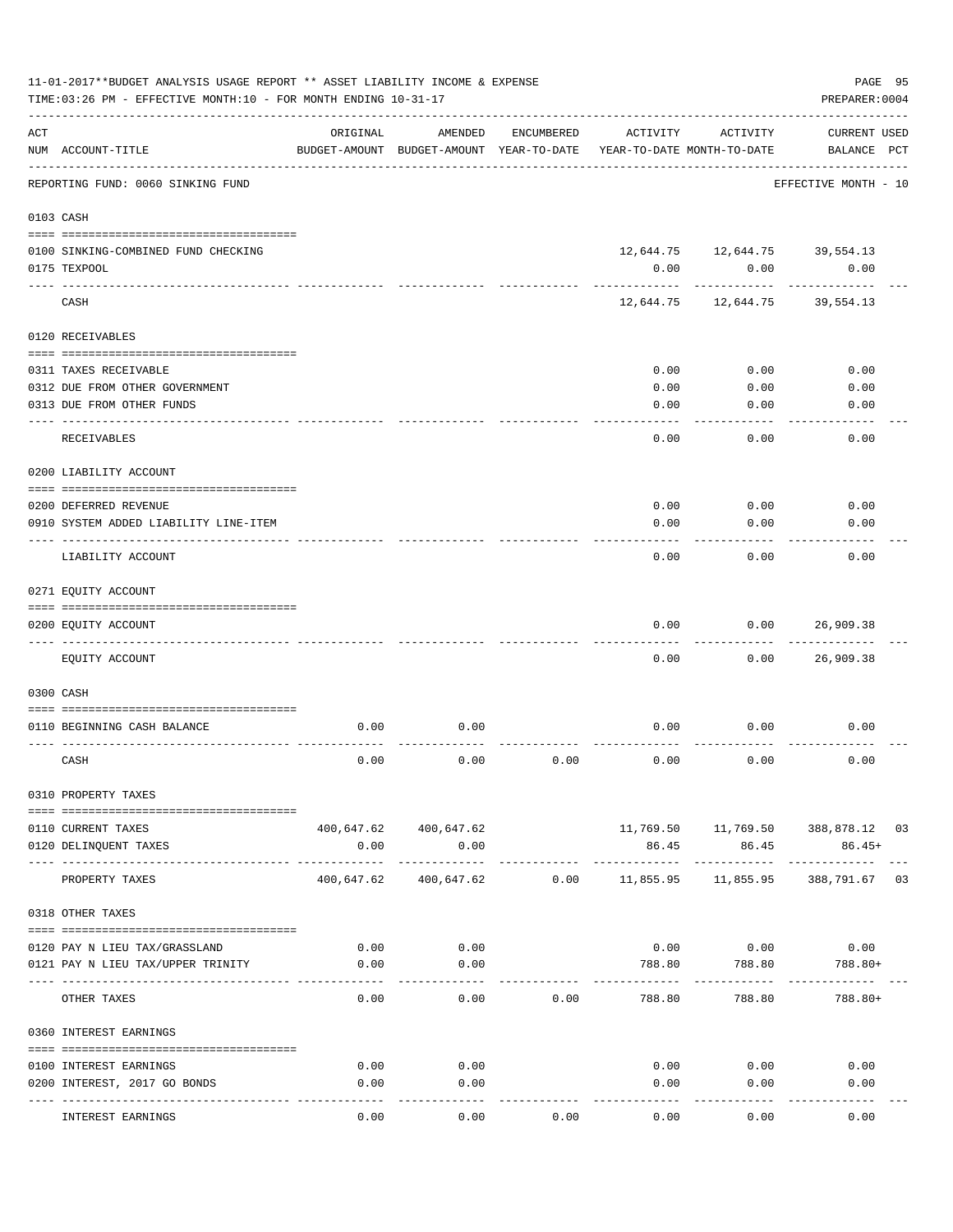| 11-01-2017**BUDGET ANALYSIS USAGE REPORT ** ASSET LIABILITY INCOME & EXPENSE<br>TIME:03:26 PM - EFFECTIVE MONTH:10 - FOR MONTH ENDING 10-31-17 |           |                          |               |                                                                                 |                      | PREPARER: 0004       | PAGE 96 |
|------------------------------------------------------------------------------------------------------------------------------------------------|-----------|--------------------------|---------------|---------------------------------------------------------------------------------|----------------------|----------------------|---------|
| ACT                                                                                                                                            | ORIGINAL  | AMENDED                  | ENCUMBERED    | ACTIVITY                                                                        | ACTIVITY             | CURRENT USED         |         |
| NUM ACCOUNT-TITLE                                                                                                                              |           |                          |               | BUDGET-AMOUNT BUDGET-AMOUNT YEAR-TO-DATE YEAR-TO-DATE MONTH-TO-DATE BALANCE PCT |                      |                      |         |
| REPORTING FUND: 0060 SINKING FUND                                                                                                              |           |                          |               |                                                                                 |                      | EFFECTIVE MONTH - 10 |         |
| 0370 MISCELLANEOUS                                                                                                                             |           |                          |               |                                                                                 |                      |                      |         |
|                                                                                                                                                |           |                          |               |                                                                                 |                      |                      |         |
| 0130 REFUNDS & MISCELLANEOUS                                                                                                                   | 0.00      | 0.00<br>-----------      |               | 0.00<br>-------------                                                           | 0.00<br>------------ | 0.00                 |         |
| MISCELLANEOUS                                                                                                                                  | 0.00      | 0.00                     | 0.00          | 0.00                                                                            | 0.00                 | 0.00                 |         |
| 0620 DEBT SERVICE                                                                                                                              |           |                          |               |                                                                                 |                      |                      |         |
|                                                                                                                                                |           |                          |               |                                                                                 |                      |                      |         |
| 0309 ANNUAL PAYING AGENT REGISTRAR FEES                                                                                                        | 500.00    | 500.00                   | 0.00          | 0.00                                                                            |                      | $0.00$ 500.00        | 00      |
| 0400 BOND LEGAL FEES                                                                                                                           | 0.00      | 0.00                     | 0.00          | 0.00                                                                            | 0.00                 | 0.00                 |         |
| 0401 CONTINUING DISCLOSURE FEES                                                                                                                | 2,250.00  | 2,250.00                 | 0.00          | 0.00                                                                            |                      | $0.00$ 2,250.00      | 00      |
| 0490 MISCELLANEOUS                                                                                                                             | 34,124.70 | 34,124.70                | 0.00          | 0.00                                                                            | 0.00                 | 34, 124. 70          | 00      |
| 0627 PRINCIPAL, 2017 GO BONDS<br>------------------- ------------                                                                              | 60,000.00 | 60,000.00                | 0.00          | $0.00$ 0.00                                                                     |                      | 60,000.00            | 00      |
| DEBT SERVICE                                                                                                                                   |           | 96,874.70 96,874.70 0.00 |               |                                                                                 | 0.00                 | $0.00$ 96,874.70 00  |         |
| 0660 DEBT SERVICE INTEREST                                                                                                                     |           |                          |               |                                                                                 |                      |                      |         |
|                                                                                                                                                |           |                          |               |                                                                                 |                      |                      |         |
| 0667 INTEREST, 2017 GO BONDS                                                                                                                   |           | 303,772.92 303,772.92    |               | $0.00$ $0.00$ $0.00$ $0.00$ $303,772.92$ $00$                                   |                      |                      |         |
| DEBT SERVICE INTEREST                                                                                                                          |           |                          | ------------- | $303,772.92$ $303,772.92$ $0.00$ $0.00$                                         | ------------<br>0.00 | 303,772.92 00        |         |
| SINKING FUND                                                                                                                                   |           |                          |               |                                                                                 |                      |                      |         |
| INCOME TOTALS                                                                                                                                  |           | 400,647.62 400,647.62    |               | $12,644.75$ $12,644.75$ $388,002.87$ 03                                         |                      |                      |         |
| <b>EXPENSE TOTALS</b>                                                                                                                          |           | 400,647.62 400,647.62    |               | $0.00$ $0.00$ $0.00$ $0.00$                                                     |                      | 400,647.62           | 00      |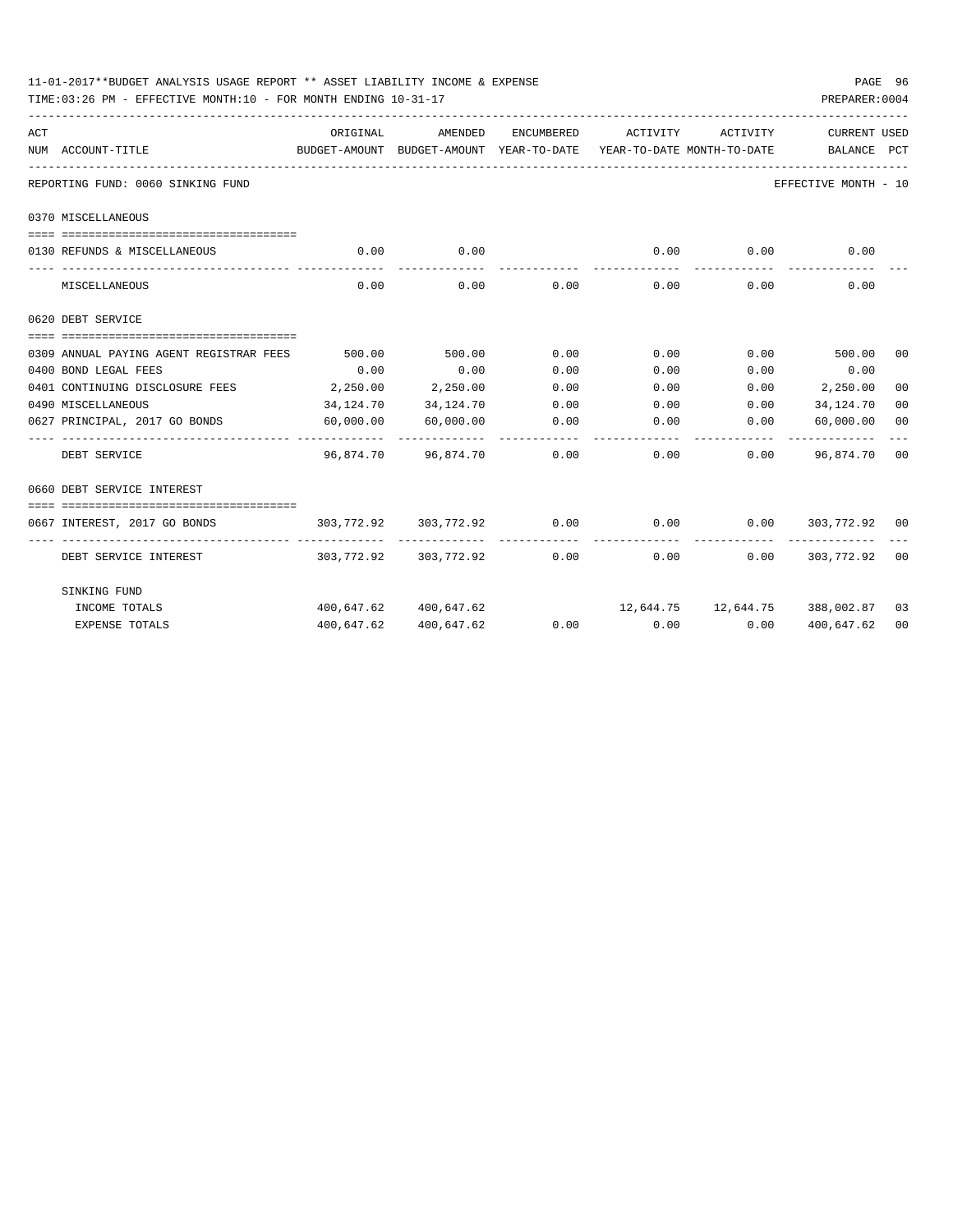|     | 11-01-2017**BUDGET ANALYSIS USAGE REPORT ** ASSET LIABILITY INCOME & EXPENSE<br>TIME: 03:26 PM - EFFECTIVE MONTH: 10 - FOR MONTH ENDING 10-31-17 |          |                                                     |            |                                        |          | PREPARER: 0004                     | PAGE 97        |
|-----|--------------------------------------------------------------------------------------------------------------------------------------------------|----------|-----------------------------------------------------|------------|----------------------------------------|----------|------------------------------------|----------------|
| ACT | NUM ACCOUNT-TITLE                                                                                                                                | ORIGINAL | AMENDED<br>BUDGET-AMOUNT BUDGET-AMOUNT YEAR-TO-DATE | ENCUMBERED | ACTIVITY<br>YEAR-TO-DATE MONTH-TO-DATE | ACTIVITY | <b>CURRENT USED</b><br>BALANCE PCT |                |
|     | REPORTING FUND: 0061 DIST.CLK.CO.&DIST.CT.TECH.-COMB.FUN                                                                                         |          |                                                     |            |                                        |          | EFFECTIVE MONTH - 10               |                |
|     | 0103 CASH                                                                                                                                        |          |                                                     |            |                                        |          |                                    |                |
|     |                                                                                                                                                  |          |                                                     |            |                                        |          |                                    |                |
|     | 0100 DIST.CLK.CO.& DIST.CT.TECH.-COMBIN                                                                                                          |          |                                                     |            |                                        |          | 36.57 36.57 3,162.28               |                |
|     | CASH                                                                                                                                             |          |                                                     |            | 36.57                                  |          | 36.57 3,162.28                     |                |
|     | 0120 RECEIVABLES                                                                                                                                 |          |                                                     |            |                                        |          |                                    |                |
|     | 0313 DUE FROM OTHER FUNDS                                                                                                                        |          |                                                     |            | 0.00                                   | 0.00     | 68.65                              |                |
|     | RECEIVABLES                                                                                                                                      |          |                                                     |            | 0.00                                   | 0.00     | 68.65                              |                |
|     | 0271 EQUITY ACCOUNT                                                                                                                              |          |                                                     |            |                                        |          |                                    |                |
|     |                                                                                                                                                  |          |                                                     |            |                                        |          |                                    |                |
|     | 0200 EQUITY ACCOUNT                                                                                                                              |          |                                                     |            | 0.00                                   |          | $0.00$ 3, 194.36                   |                |
|     | EQUITY ACCOUNT                                                                                                                                   |          |                                                     |            | 0.00                                   | 0.00     | 3,194.36                           |                |
|     | 0370 DIST.CLK.MISCELLANEOUS INCOME                                                                                                               |          |                                                     |            |                                        |          |                                    |                |
|     | 0440 DIST.CLK.CO.& DIST.CT.TECHNOLOGY F                                                                                                          | 1,000.00 | 1,000.00                                            |            | 36.57                                  | 36.57    | 963.43                             | 04             |
|     | DIST.CLK.MISCELLANEOUS INCOME                                                                                                                    | 1,000.00 | 1,000.00                                            | 0.00       | 36.57                                  | 36.57    | 963.43                             | 04             |
|     | 0440 DIST.CLK.COURT TECHNOLOGY EOUIPMEN                                                                                                          |          |                                                     |            |                                        |          |                                    |                |
|     |                                                                                                                                                  |          |                                                     |            |                                        |          |                                    |                |
|     | 0572 OFFICE EQUIPMENT                                                                                                                            | 1,000.00 | 1,000.00                                            | 0.00       | 0.00                                   |          | 0.00<br>1,000.00                   | 0 <sub>0</sub> |
|     | DIST.CLK.COURT TECHNOLOGY EQUIPMEN                                                                                                               | 1,000.00 | 1,000.00                                            | 0.00       | 0.00                                   |          | 0.00<br>1,000.00                   | 0 <sub>0</sub> |
|     | DIST.CLK.CO.&DIST.CT.TECH.-COMB.FU                                                                                                               |          |                                                     |            |                                        |          |                                    |                |
|     | INCOME TOTALS                                                                                                                                    | 1,000.00 | 1,000.00                                            |            | 36.57                                  |          | 36.57 963.43                       | 04             |
|     | <b>EXPENSE TOTALS</b>                                                                                                                            | 1,000.00 | 1,000.00                                            | 0.00       | 0.00                                   | 0.00     | 1,000.00                           | 0 <sub>0</sub> |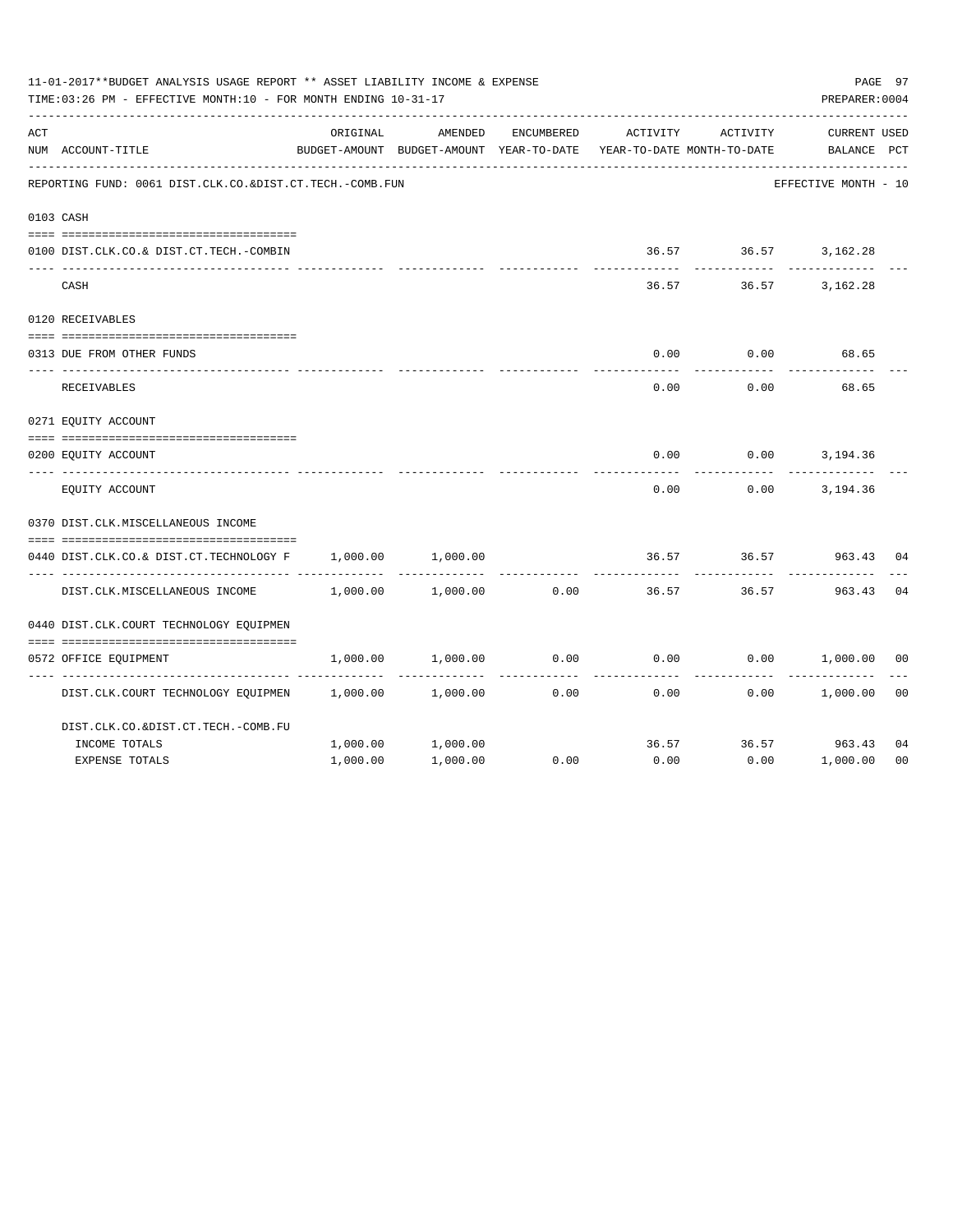|     | 11-01-2017**BUDGET ANALYSIS USAGE REPORT ** ASSET LIABILITY INCOME & EXPENSE<br>TIME: 03:26 PM - EFFECTIVE MONTH: 10 - FOR MONTH ENDING 10-31-17 |          |                                          |            |                            |                 | PREPARER: 0004                | PAGE 98        |
|-----|--------------------------------------------------------------------------------------------------------------------------------------------------|----------|------------------------------------------|------------|----------------------------|-----------------|-------------------------------|----------------|
| ACT |                                                                                                                                                  | ORIGINAL | AMENDED                                  | ENCUMBERED | ACTIVITY                   | ACTIVITY        | <b>CURRENT USED</b>           |                |
|     | NUM ACCOUNT-TITLE                                                                                                                                |          | BUDGET-AMOUNT BUDGET-AMOUNT YEAR-TO-DATE |            | YEAR-TO-DATE MONTH-TO-DATE |                 | BALANCE PCT                   |                |
|     | REPORTING FUND: 0062 DIST.CLK.COURT RECORDS PRESERVATION                                                                                         |          |                                          |            |                            |                 | EFFECTIVE MONTH - 10          |                |
|     | 0103 CASH                                                                                                                                        |          |                                          |            |                            |                 |                               |                |
|     | 0100 DIST.CLK.COURT RECORDS PRESERVATIO                                                                                                          |          |                                          |            |                            |                 | 221.33 221.33 27,129.65       |                |
|     | CASH                                                                                                                                             |          |                                          |            | 221.33                     | ---------       | 221.33 27,129.65              |                |
|     | 0120 RECEIVABLES                                                                                                                                 |          |                                          |            |                            |                 |                               |                |
|     | 0313 DUE FROM OTHER FUNDS                                                                                                                        |          |                                          |            | 0.00                       | 0.00            | 609.11                        |                |
|     | RECEIVABLES                                                                                                                                      |          |                                          |            | -----<br>0.00              | -------<br>0.00 | 609.11                        |                |
|     | 0271 EQUITY ACCOUNT                                                                                                                              |          |                                          |            |                            |                 |                               |                |
|     | 0200 EQUITY ACCOUNT                                                                                                                              |          |                                          |            | 0.00                       | 0.00            | 27,517.43                     |                |
|     | ______________________<br>EQUITY ACCOUNT                                                                                                         |          |                                          |            | ------<br>0.00             | 0.00            | 27,517.43                     |                |
|     | 0360 INTEREST EARNINGS                                                                                                                           |          |                                          |            |                            |                 |                               |                |
|     | 0100 INTEREST EARNINGS<br>---- ----------------                                                                                                  | 5.00     | 5.00                                     |            | 0.15                       | 0.15            | 4.85                          | 03             |
|     | INTEREST EARNINGS                                                                                                                                | 5.00     | 5.00                                     | 0.00       | 0.15                       | 0.15            | 4.85                          | 03             |
|     | 0370 DIST.CLK.COURT MISCELLAEOUS INCOME                                                                                                          |          |                                          |            |                            |                 |                               |                |
|     | 0133 DIST.CLK.COURT RECORDS PRESERVATIO                                                                                                          | 4,000.00 | 4,000.00                                 |            |                            | 221.18 221.18   | 3,778.82 06                   |                |
|     | DIST.CLK.COURT MISCELLAEOUS INCOME                                                                                                               |          | 4,000.00 4,000.00                        |            |                            | ----------      | $0.00$ 221.18 221.18 3,778.82 | 06             |
|     | 0449 DIST.CLK.REOCRDS PRES.EOUIPMENT                                                                                                             |          |                                          |            |                            |                 |                               |                |
|     | 0572 OFFICE EQUIPMENT                                                                                                                            | 4,005.00 | 4,005.00                                 | 0.00       | 0.00                       |                 | $0.00$ 4,005.00               | 0 <sub>0</sub> |
|     | DIST.CLK.REOCRDS PRES.EQUIPMENT                                                                                                                  | 4,005.00 | 4,005.00                                 | 0.00       | 0.00                       | 0.00            | 4,005.00                      | 0 <sub>0</sub> |
|     | DIST.CLK.COURT RECORDS PRESERVATIO                                                                                                               |          |                                          |            |                            |                 |                               |                |
|     | INCOME TOTALS                                                                                                                                    | 4,005.00 | 4,005.00                                 |            |                            |                 | 221.33 221.33 3,783.67        | 06             |
|     | EXPENSE TOTALS                                                                                                                                   | 4,005.00 | 4,005.00                                 | 0.00       | 0.00                       | 0.00            | 4,005.00                      | 0 <sub>0</sub> |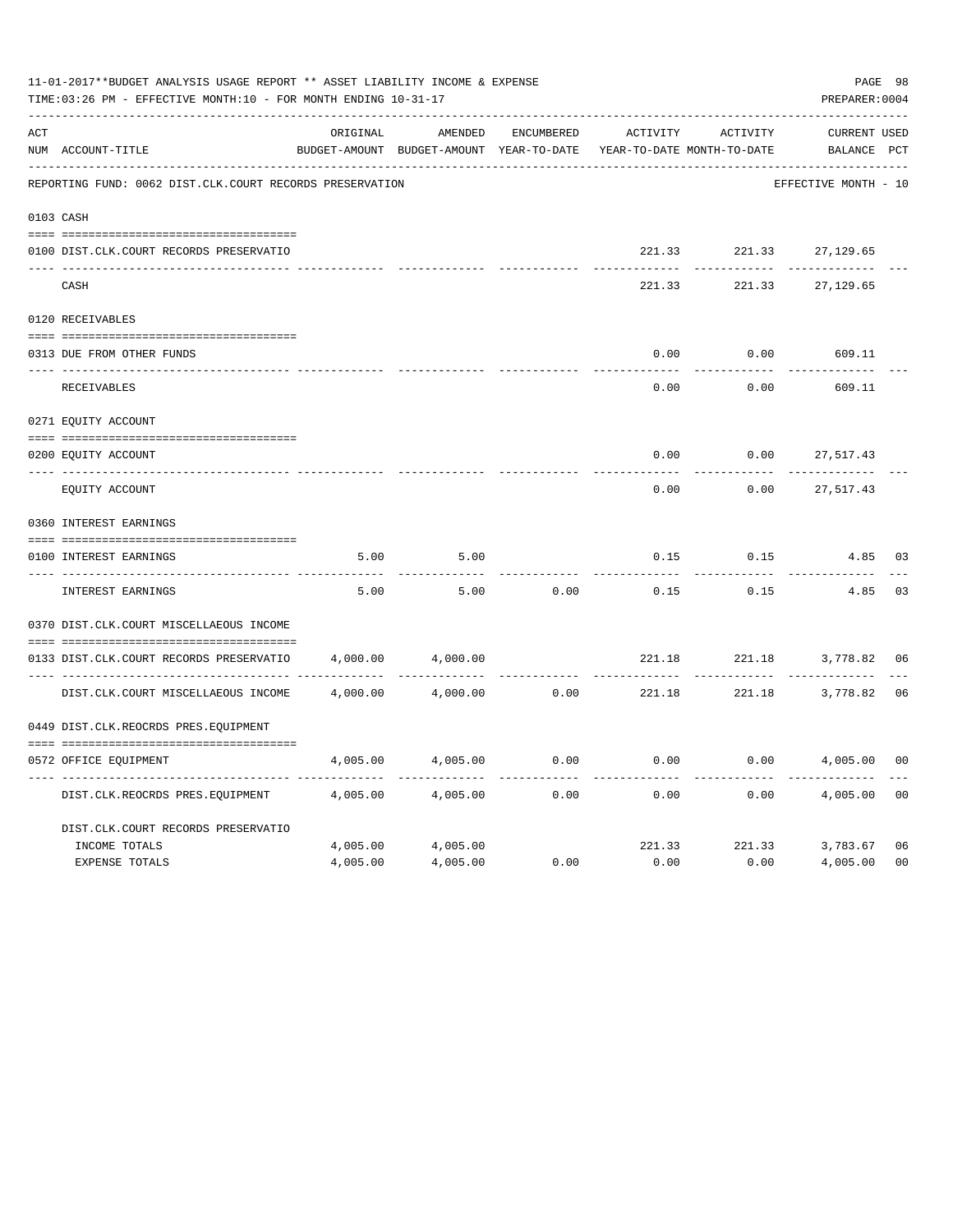|     | 11-01-2017**BUDGET ANALYSIS USAGE REPORT ** ASSET LIABILITY INCOME & EXPENSE<br>TIME:03:26 PM - EFFECTIVE MONTH:10 - FOR MONTH ENDING 10-31-17 |                      |                                                                                |              |              |              | PREPARER: 0004              | PAGE 99              |
|-----|------------------------------------------------------------------------------------------------------------------------------------------------|----------------------|--------------------------------------------------------------------------------|--------------|--------------|--------------|-----------------------------|----------------------|
| ACT | NUM ACCOUNT-TITLE                                                                                                                              | ORIGINAL             | AMENDED<br>BUDGET-AMOUNT BUDGET-AMOUNT YEAR-TO-DATE YEAR-TO-DATE MONTH-TO-DATE | ENCUMBERED   | ACTIVITY     | ACTIVITY     | CURRENT USED<br>BALANCE PCT |                      |
|     | REPORTING FUND: 0063 LAW ENF. EDUCATION CONST. #1                                                                                              |                      |                                                                                |              |              |              | EFFECTIVE MONTH - 10        |                      |
|     | 0103 CASH                                                                                                                                      |                      |                                                                                |              |              |              |                             |                      |
|     | 0100 LEOSE CONST.#1-COMBINED FUNDS CHEC                                                                                                        |                      |                                                                                |              | 0.00         |              | $0.00$ 1,331.81             |                      |
|     | CASH                                                                                                                                           |                      |                                                                                |              | 0.00         | 0.00         | 1,331.81                    |                      |
|     | 0200 LIABILITY ACCOUNT                                                                                                                         |                      |                                                                                |              |              |              |                             |                      |
|     | 0910 SYSTEM ADDED LIABILITY LINE ITEM                                                                                                          |                      |                                                                                |              | 0.00         | 0.00         | 0.00                        |                      |
|     | LIABILITY ACCOUNT                                                                                                                              |                      |                                                                                |              | 0.00         | 0.00         | 0.00                        |                      |
|     | 0271 EQUITY ACCOUNT                                                                                                                            |                      |                                                                                |              |              |              |                             |                      |
|     | 0200 EQUITY ACCOUNT                                                                                                                            |                      |                                                                                |              | 0.00         |              | $0.00$ 1,331.81             |                      |
|     | EQUITY ACCOUNT                                                                                                                                 |                      |                                                                                |              | 0.00         | 0.00         | 1,331.81                    |                      |
|     | 0300 CASH                                                                                                                                      |                      |                                                                                |              |              |              |                             |                      |
|     | 0151 BEGINNING CASH BALANCE                                                                                                                    | 1,000.00             | 1,000.00                                                                       |              | 0.00         |              | $0.00$ 1,000.00 00          |                      |
|     | CASH                                                                                                                                           | 1,000.00             | 1,000.00                                                                       | 0.00         | 0.00         |              | $0.00$ 1,000.00             | - 00                 |
|     | 0370 MISCELLANEOUS INCOME                                                                                                                      |                      |                                                                                |              |              |              |                             |                      |
|     | 0130 REFUNDS & MISCELLANEOUS                                                                                                                   | 0.00                 | 0.00                                                                           |              | 0.00         | 0.00         | 0.00                        |                      |
|     | 0160 PEACE OFFICER ALLOCATION                                                                                                                  | 1,000.00             | 1,000.00                                                                       |              | 0.00         | 0.00         | 1,000.00                    | 00                   |
|     | MISCELLANEOUS INCOME                                                                                                                           | 1,000.00             | ------------<br>1,000.00                                                       | 0.00         | 0.00         | 0.00         | ------------<br>1,000.00    | 00                   |
|     | 0551 LAW ENFORCEMENT EDUCATION                                                                                                                 |                      |                                                                                |              |              |              |                             |                      |
|     |                                                                                                                                                |                      |                                                                                |              |              |              |                             |                      |
|     | 0427 OUT OF COUNTY TRAVEL<br>0428 TRAINING & TUITION                                                                                           | 1,000.00<br>1,000.00 | 1,000.00<br>1,000.00                                                           | 0.00<br>0.00 | 0.00<br>0.00 | 0.00<br>0.00 | 1,000.00<br>1,000.00        | 00<br>0 <sub>0</sub> |
|     | LAW ENFORCEMENT EDUCATION                                                                                                                      | 2,000.00             | 2,000.00                                                                       | 0.00         | 0.00         | 0.00         | 2,000.00                    | 0 <sub>0</sub>       |
|     | LAW ENF. EDUCATION CONST. #1                                                                                                                   |                      |                                                                                |              |              |              |                             |                      |
|     | INCOME TOTALS                                                                                                                                  | 2,000.00             | 2,000.00                                                                       |              | 0.00         | 0.00         | 2,000.00                    | 0 <sub>0</sub>       |
|     | EXPENSE TOTALS                                                                                                                                 | 2,000.00             | 2,000.00                                                                       | 0.00         | 0.00         | 0.00         | 2,000.00                    | 0 <sub>0</sub>       |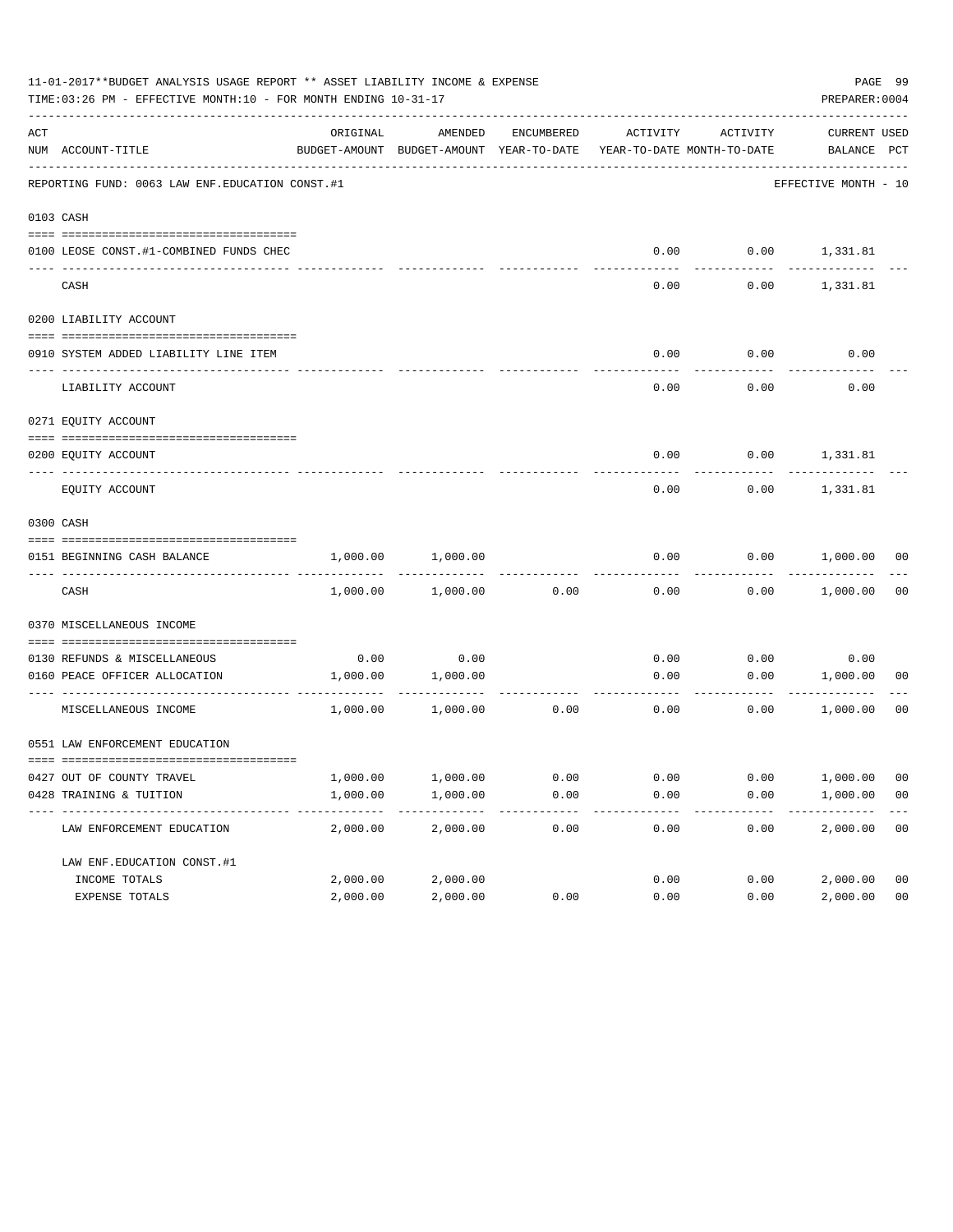|     | 11-01-2017**BUDGET ANALYSIS USAGE REPORT ** ASSET LIABILITY INCOME & EXPENSE<br>TIME: 03:26 PM - EFFECTIVE MONTH: 10 - FOR MONTH ENDING 10-31-17 |          |                                                     |                         |                                        |             | PREPARER: 0004               | PAGE 100       |
|-----|--------------------------------------------------------------------------------------------------------------------------------------------------|----------|-----------------------------------------------------|-------------------------|----------------------------------------|-------------|------------------------------|----------------|
| ACT | NUM ACCOUNT-TITLE                                                                                                                                | ORIGINAL | AMENDED<br>BUDGET-AMOUNT BUDGET-AMOUNT YEAR-TO-DATE | ENCUMBERED              | ACTIVITY<br>YEAR-TO-DATE MONTH-TO-DATE | ACTIVITY    | CURRENT USED<br>BALANCE PCT  |                |
|     | REPORTING FUND: 0064 LAW ENF. EDUCATION CONST. #2                                                                                                |          |                                                     |                         |                                        |             | EFFECTIVE MONTH - 10         |                |
|     | 0103 CASH                                                                                                                                        |          |                                                     |                         |                                        |             |                              |                |
|     | 0100 LEOSE CONST.#2-COMBINED FUNDS CHEC                                                                                                          |          |                                                     |                         |                                        | $0.00$ 0.00 | 0.00                         |                |
|     | CASH                                                                                                                                             |          |                                                     |                         | 0.00                                   | 0.00        | 0.00                         |                |
|     | 0200 LIABILITY ACCOUNT                                                                                                                           |          |                                                     |                         |                                        |             |                              |                |
|     | 0910 SYSTEM ADDED LIABILITY LINE ITEM                                                                                                            |          |                                                     |                         | 0.00                                   | 0.00        | 0.00                         |                |
|     | LIABILITY ACCOUNT                                                                                                                                |          |                                                     |                         | 0.00                                   | 0.00        | 0.00                         |                |
|     | 0271 EQUITY ACCOUNT                                                                                                                              |          |                                                     |                         |                                        |             |                              |                |
|     | 0200 EQUITY ACCOUNT                                                                                                                              |          |                                                     |                         | 0.00                                   | 0.00        | 0.00                         |                |
|     | EQUITY ACCOUNT                                                                                                                                   |          |                                                     |                         | 0.00                                   | 0.00        | 0.00                         |                |
|     | 0300 CASH                                                                                                                                        |          |                                                     |                         |                                        |             |                              |                |
|     | 0152 BEGINNING CASH BALANCE                                                                                                                      | 0.00     | 0.00                                                |                         | 0.00                                   | 0.00        | 0.00                         |                |
|     | CASH                                                                                                                                             | 0.00     | 0.00                                                | 0.00                    | 0.00                                   | 0.00        | 0.00                         |                |
|     | 0370 MISCELLANEOUS INCOME                                                                                                                        |          |                                                     |                         |                                        |             |                              |                |
|     | 0130 REFUNDS & MISCELLANEOUS                                                                                                                     | 0.00     | 0.00                                                |                         | 0.00                                   | 0.00        | 0.00                         |                |
|     | 0160 PEACE OFFICER ALLOCATION                                                                                                                    |          | 1,000.00 1,000.00                                   |                         | 0.00                                   | ---------   | 0.00 1,000.00<br>----------- | 00             |
|     | MISCELLANEOUS INCOME                                                                                                                             | 1,000.00 | 1,000.00                                            | 0.00                    | 0.00                                   | 0.00        | 1,000.00                     | 00             |
|     | 0552 LAW ENFORCEMENT EDUCATION                                                                                                                   |          |                                                     |                         |                                        |             |                              |                |
|     | 0427 OUT OF COUNTY TRAVEL                                                                                                                        | 500.00   | 500.00                                              | 0.00                    | 0.00                                   | 0.00        | 500.00                       | 00             |
|     | 0428 TRAINING & TUITION                                                                                                                          | 500.00   | 500.00                                              | 0.00                    | 0.00                                   | 0.00        | 500.00                       | 0 <sub>0</sub> |
|     | LAW ENFORCEMENT EDUCATION                                                                                                                        | 1,000.00 | -------------<br>1,000.00                           | $- - - - - - -$<br>0.00 | ---------<br>0.00                      | 0.00        | 1,000.00                     | 00             |
|     | LAW ENF. EDUCATION CONST. #2                                                                                                                     |          |                                                     |                         |                                        |             |                              |                |
|     | INCOME TOTALS                                                                                                                                    | 1,000.00 | 1,000.00                                            |                         | 0.00                                   | 0.00        | 1,000.00                     | 0 <sub>0</sub> |
|     | EXPENSE TOTALS                                                                                                                                   | 1,000.00 | 1,000.00                                            | 0.00                    | 0.00                                   | 0.00        | 1,000.00                     | 0 <sub>0</sub> |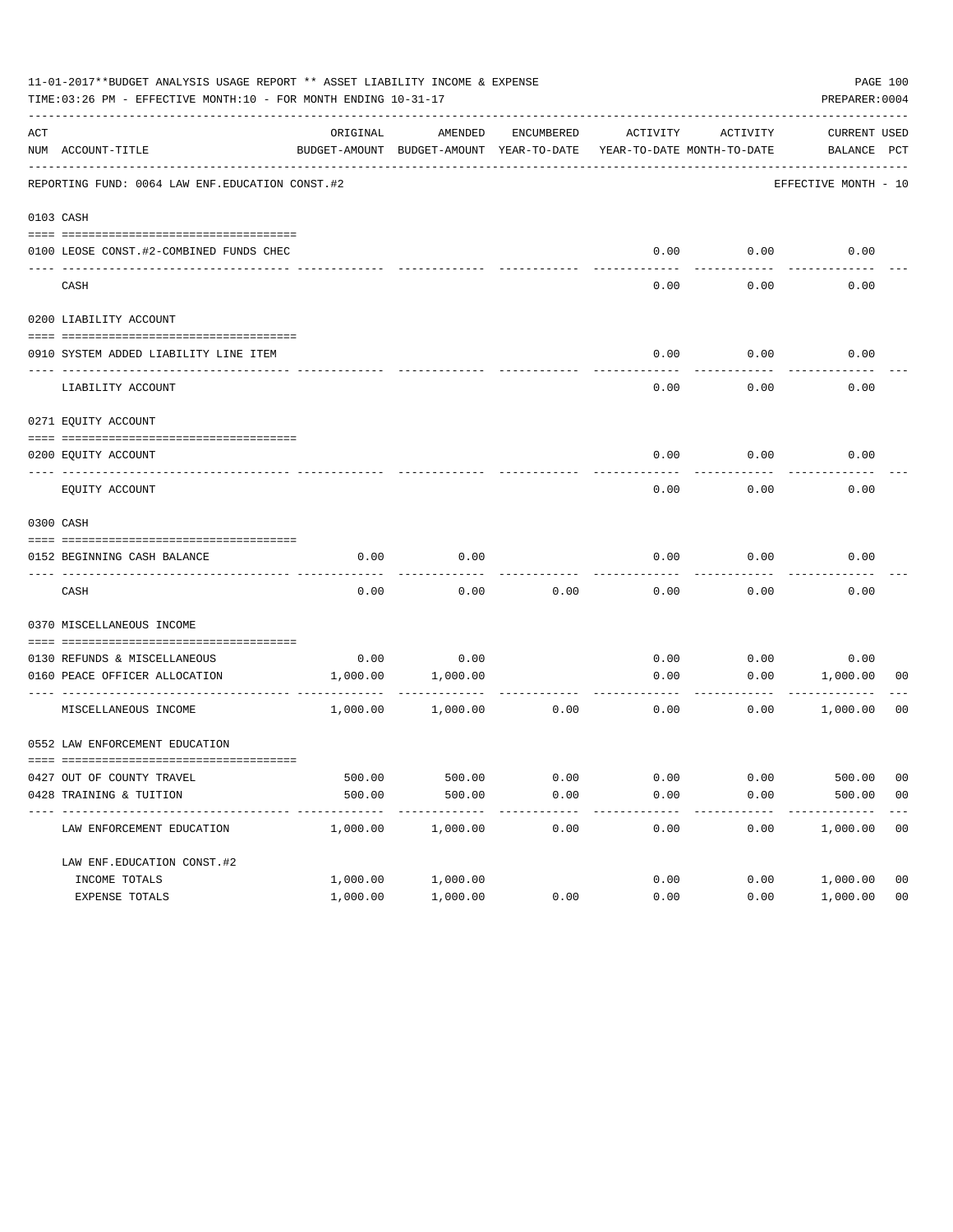|     | 11-01-2017**BUDGET ANALYSIS USAGE REPORT ** ASSET LIABILITY INCOME & EXPENSE<br>TIME: 03:26 PM - EFFECTIVE MONTH: 10 - FOR MONTH ENDING 10-31-17 |          |                                                                                |            |      |                   | PREPARER: 0004              | PAGE 101       |
|-----|--------------------------------------------------------------------------------------------------------------------------------------------------|----------|--------------------------------------------------------------------------------|------------|------|-------------------|-----------------------------|----------------|
| ACT | NUM ACCOUNT-TITLE                                                                                                                                | ORIGINAL | AMENDED<br>BUDGET-AMOUNT BUDGET-AMOUNT YEAR-TO-DATE YEAR-TO-DATE MONTH-TO-DATE | ENCUMBERED |      | ACTIVITY ACTIVITY | CURRENT USED<br>BALANCE PCT |                |
|     | REPORTING FUND: 0065 LAW ENF. EDUCATION CONST.#3                                                                                                 |          |                                                                                |            |      |                   | EFFECTIVE MONTH - 10        |                |
|     | 0103 CASH                                                                                                                                        |          |                                                                                |            |      |                   |                             |                |
|     | 0100 LEOSE CONST.#3-COMBINED FUNDS CHEC                                                                                                          |          |                                                                                |            |      |                   | $0.00$ $0.00$ $1,331.81$    |                |
|     | CASH                                                                                                                                             |          |                                                                                |            | 0.00 | 0.00              | 1,331.81                    |                |
|     | 0200 LIABILITY ACCOUNT                                                                                                                           |          |                                                                                |            |      |                   |                             |                |
|     | 0910 SYSTEM ADDED LIABILITY LINE ITEM                                                                                                            |          |                                                                                |            | 0.00 | 0.00              | 0.00                        |                |
|     | LIABILITY ACCOUNT                                                                                                                                |          |                                                                                |            | 0.00 | 0.00              | 0.00                        |                |
|     | 0271 EQUITY ACCOUNT                                                                                                                              |          |                                                                                |            |      |                   |                             |                |
|     | 0200 EQUITY ACCOUNT                                                                                                                              |          |                                                                                |            | 0.00 |                   | $0.00$ 1,331.81             |                |
|     | EQUITY ACCOUNT                                                                                                                                   |          |                                                                                |            | 0.00 | 0.00              | 1,331.81                    |                |
|     | 0300 CASH                                                                                                                                        |          |                                                                                |            |      |                   |                             |                |
|     | 0153 BEGINNING CASH BALANCE                                                                                                                      | 1,000.00 | 1,000.00                                                                       |            | 0.00 |                   | $0.00$ $1,000.00$ 00        |                |
|     | CASH                                                                                                                                             | 1,000.00 | 1,000.00                                                                       | 0.00       | 0.00 |                   | $0.00$ 1,000.00             | 0 <sub>0</sub> |
|     | 0370 MISCELLANEOUS                                                                                                                               |          |                                                                                |            |      |                   |                             |                |
|     | 0130 REFUNDS & MISCELLANEOUS                                                                                                                     | 0.00     | 0.00                                                                           |            | 0.00 | 0.00              | 0.00                        |                |
|     | 0160 PEACE OFFICER ALLOCATION                                                                                                                    | 1,000.00 | 1,000.00<br>------------                                                       |            | 0.00 | 0.00              | 1,000.00<br>------------    | 00             |
|     | MISCELLANEOUS                                                                                                                                    |          | 1,000.00 1,000.00                                                              | 0.00       | 0.00 | 0.00              | 1,000.00                    | 0 <sub>0</sub> |
|     | 0553 LAW ENFORCEMENT EDUCATION                                                                                                                   |          |                                                                                |            |      |                   |                             |                |
|     | 0427 OUT OF COUNTY TRAVEL                                                                                                                        | 1,000.00 | 1,000.00                                                                       | 0.00       | 0.00 | 0.00              | 1,000.00                    | 00             |
|     | 0428 TRAINING & TUITION                                                                                                                          | 1,000.00 | 1,000.00                                                                       | 0.00       | 0.00 | 0.00              | 1,000.00                    | 0 <sub>0</sub> |
|     | LAW ENFORCEMENT EDUCATION                                                                                                                        | 2,000.00 | 2,000.00                                                                       | 0.00       | 0.00 | 0.00              | 2,000.00                    | 0 <sub>0</sub> |
|     | LAW ENF. EDUCATION CONST. #3                                                                                                                     |          |                                                                                |            |      |                   |                             |                |
|     | INCOME TOTALS                                                                                                                                    | 2,000.00 | 2,000.00                                                                       |            | 0.00 | 0.00              | 2,000.00                    | 0 <sub>0</sub> |
|     | EXPENSE TOTALS                                                                                                                                   | 2,000.00 | 2,000.00                                                                       | 0.00       | 0.00 | 0.00              | 2,000.00                    | 0 <sub>0</sub> |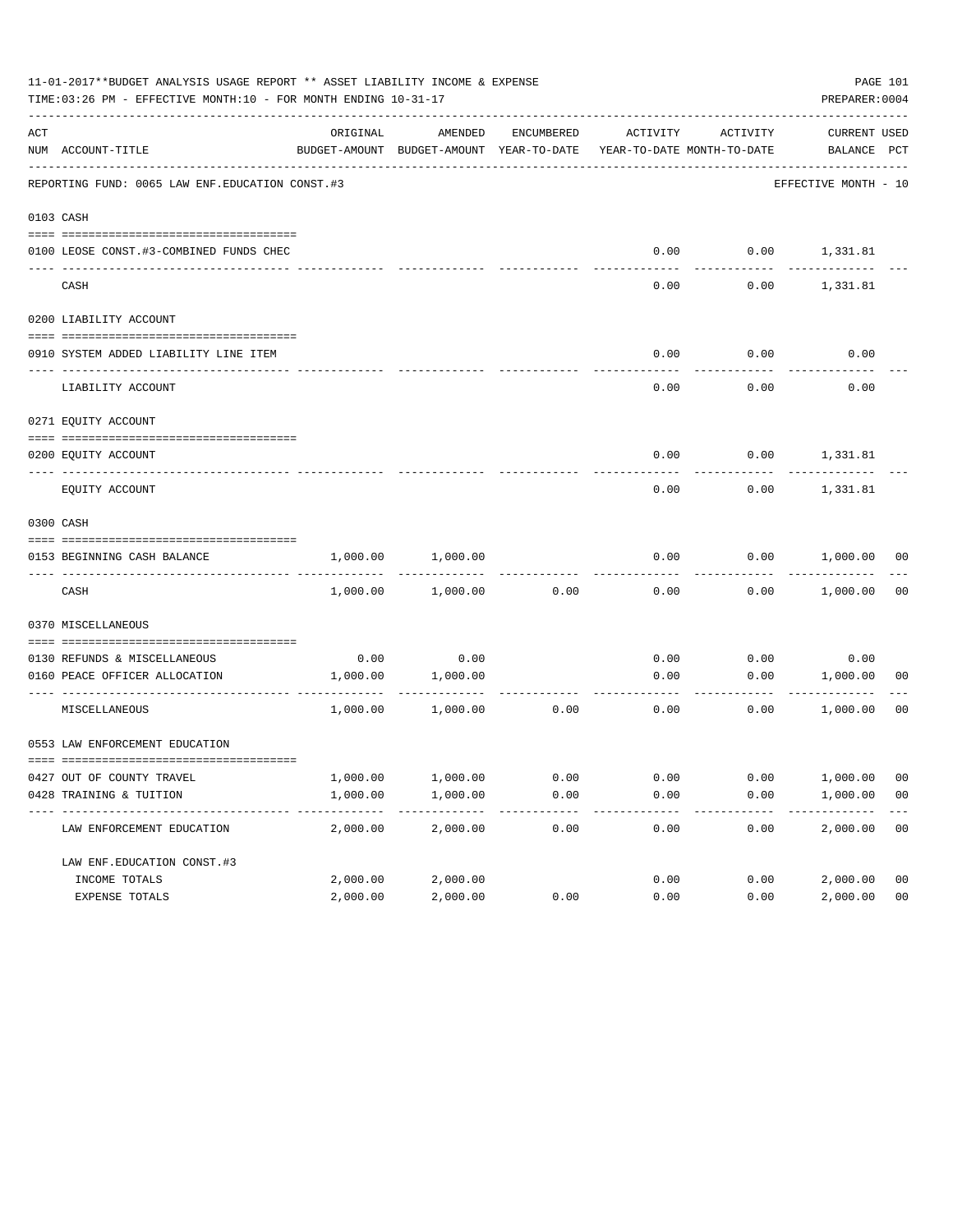|     | 11-01-2017**BUDGET ANALYSIS USAGE REPORT ** ASSET LIABILITY INCOME & EXPENSE<br>TIME: 03:26 PM - EFFECTIVE MONTH: 10 - FOR MONTH ENDING 10-31-17 |                      |                                                     |                                        |                                        |                    | PREPARER: 0004                     | PAGE 102       |
|-----|--------------------------------------------------------------------------------------------------------------------------------------------------|----------------------|-----------------------------------------------------|----------------------------------------|----------------------------------------|--------------------|------------------------------------|----------------|
| ACT | NUM ACCOUNT-TITLE                                                                                                                                | ORIGINAL             | AMENDED<br>BUDGET-AMOUNT BUDGET-AMOUNT YEAR-TO-DATE | ENCUMBERED                             | ACTIVITY<br>YEAR-TO-DATE MONTH-TO-DATE | ACTIVITY           | <b>CURRENT USED</b><br>BALANCE PCT |                |
|     | REPORTING FUND: 0066 2017 GO BONDS-CONSTRUCTION FUND                                                                                             |                      |                                                     |                                        |                                        |                    | EFFECTIVE MONTH - 10               |                |
|     | 0103 CASH                                                                                                                                        |                      |                                                     |                                        |                                        |                    |                                    |                |
|     |                                                                                                                                                  |                      |                                                     |                                        |                                        |                    |                                    |                |
|     | 0100 CASH-COMBINED FUNDS CHECKING                                                                                                                |                      |                                                     |                                        |                                        |                    | $0.00$ $0.00$ $6,250,000.00$       |                |
|     | 0175 TEXPOOL                                                                                                                                     |                      |                                                     |                                        | 0.00                                   | 0.00               | 0.00                               |                |
|     | CASH                                                                                                                                             |                      |                                                     |                                        | 0.00                                   |                    | $0.00 \quad 6,250,000.00$          |                |
|     | 0200 LIABILITY ACCOUNT                                                                                                                           |                      |                                                     |                                        |                                        |                    |                                    |                |
|     | 0910 SYSTEM ADDED LIABILITY LINE-ITEM                                                                                                            |                      |                                                     |                                        | 0.00                                   | 0.00               | 0.00                               |                |
|     | LIABILITY ACCOUNT                                                                                                                                |                      |                                                     |                                        | 0.00                                   | 0.00               | 0.00                               |                |
|     |                                                                                                                                                  |                      |                                                     |                                        |                                        |                    |                                    |                |
|     | 0231 2017 GO BONDS PAYABLE                                                                                                                       |                      |                                                     |                                        |                                        |                    |                                    |                |
|     |                                                                                                                                                  |                      |                                                     |                                        |                                        |                    |                                    |                |
|     | 0200 2017 GO BONDS PAYABLE                                                                                                                       |                      |                                                     |                                        | 0.00                                   | . <u>.</u>         | $0.00 \quad 6,250,000.00$          |                |
|     | 2017 GO BONDS PAYABLE                                                                                                                            |                      |                                                     |                                        | 0.00                                   |                    | 0.00 6, 250, 000.00                |                |
|     | 0271 EQUITY ACCOUNT                                                                                                                              |                      |                                                     |                                        |                                        |                    |                                    |                |
|     | 0200 EQUITY ACCOUNT                                                                                                                              |                      |                                                     |                                        | 0.00                                   | 0.00               | 0.00                               |                |
|     |                                                                                                                                                  |                      |                                                     |                                        |                                        |                    |                                    |                |
|     | EQUITY ACCOUNT                                                                                                                                   |                      |                                                     |                                        | 0.00                                   | 0.00               | 0.00                               |                |
|     | 0300 CASH                                                                                                                                        |                      |                                                     |                                        |                                        |                    |                                    |                |
|     | 0166 BEGINNING CASH BALANCE                                                                                                                      |                      | 2,000,000.00 2,000,000.00                           |                                        | 0.00                                   | 0.00               | 2,000,000.00                       | 00             |
|     | ------------------ --------------<br>CASH                                                                                                        | 2,000,000.00         | 2,000,000.00 0.00                                   | -----------  ------------  ----------- |                                        | ----------<br>0.00 | -------------<br>0.00 2,000,000.00 | 0 <sub>0</sub> |
|     | 0360 INTEREST EARNINGS                                                                                                                           |                      |                                                     |                                        |                                        |                    |                                    |                |
|     | 0100 INTEREST EARNINGS                                                                                                                           | 0.00                 | 0.00                                                |                                        | 0.00                                   | 0.00               | 0.00                               |                |
|     |                                                                                                                                                  |                      |                                                     |                                        |                                        |                    |                                    |                |
|     | INTEREST EARNINGS                                                                                                                                | 0.00                 | 0.00                                                | 0.00                                   | 0.00                                   | 0.00               | 0.00                               |                |
|     | 0370 MISCELLANEOUS                                                                                                                               |                      |                                                     |                                        |                                        |                    |                                    |                |
|     | 0130 REFUNDS & MISCELLANEOUS                                                                                                                     | 0.00                 | 0.00                                                |                                        | 0.00                                   | 0.00               | 0.00                               |                |
|     | MISCELLANEOUS                                                                                                                                    | 0.00                 | 0.00                                                | 0.00                                   | 0.00                                   | 0.00               | 0.00                               |                |
|     | 0666 COURTHOUSE CONSTRUCTION EXPENSE                                                                                                             |                      |                                                     |                                        |                                        |                    |                                    |                |
|     |                                                                                                                                                  |                      |                                                     |                                        |                                        |                    |                                    |                |
|     | 0165 CONSTRUCTION                                                                                                                                | 0.00                 | 0.00                                                | 0.00                                   | 0.00                                   | 0.00               | 0.00                               |                |
|     | 0402 ENGINEERING                                                                                                                                 | 0.00                 | 0.00                                                | 0.00                                   | 0.00                                   | 0.00               | 0.00                               |                |
|     | 0430 BIDS & NOTICES                                                                                                                              | 0.00                 | 0.00                                                | 0.00                                   | 0.00                                   | 0.00               | 0.00                               |                |
|     | 0450 R & M BUILDINGS                                                                                                                             | 0.00                 | 0.00                                                | 0.00                                   | 0.00                                   | 0.00               | 0.00                               |                |
|     | 0482 DEMOLITION                                                                                                                                  | 0.00                 | 0.00                                                | 0.00                                   | 0.00                                   | 0.00               | 0.00                               |                |
|     | 0490 MISCELLANEOUS                                                                                                                               | 2,000,000.00<br>0.00 | 2,000,000.00                                        | 0.00                                   | 0.00                                   | 0.00<br>0.00       | 2,000,000.00                       | 00             |
|     | 0535 BUILDING<br>0695 SURVEYING                                                                                                                  | 0.00                 | 0.00<br>0.00                                        | 0.00<br>0.00                           | 0.00<br>0.00                           | 0.00               | 0.00<br>0.00                       |                |
|     |                                                                                                                                                  |                      |                                                     |                                        |                                        |                    |                                    |                |
|     | COURTHOUSE CONSTRUCTION EXPENSE                                                                                                                  |                      | 2,000,000.00 2,000,000.00                           | 0.00                                   | 0.00                                   | 0.00               | 2,000,000.00                       | 0 <sub>0</sub> |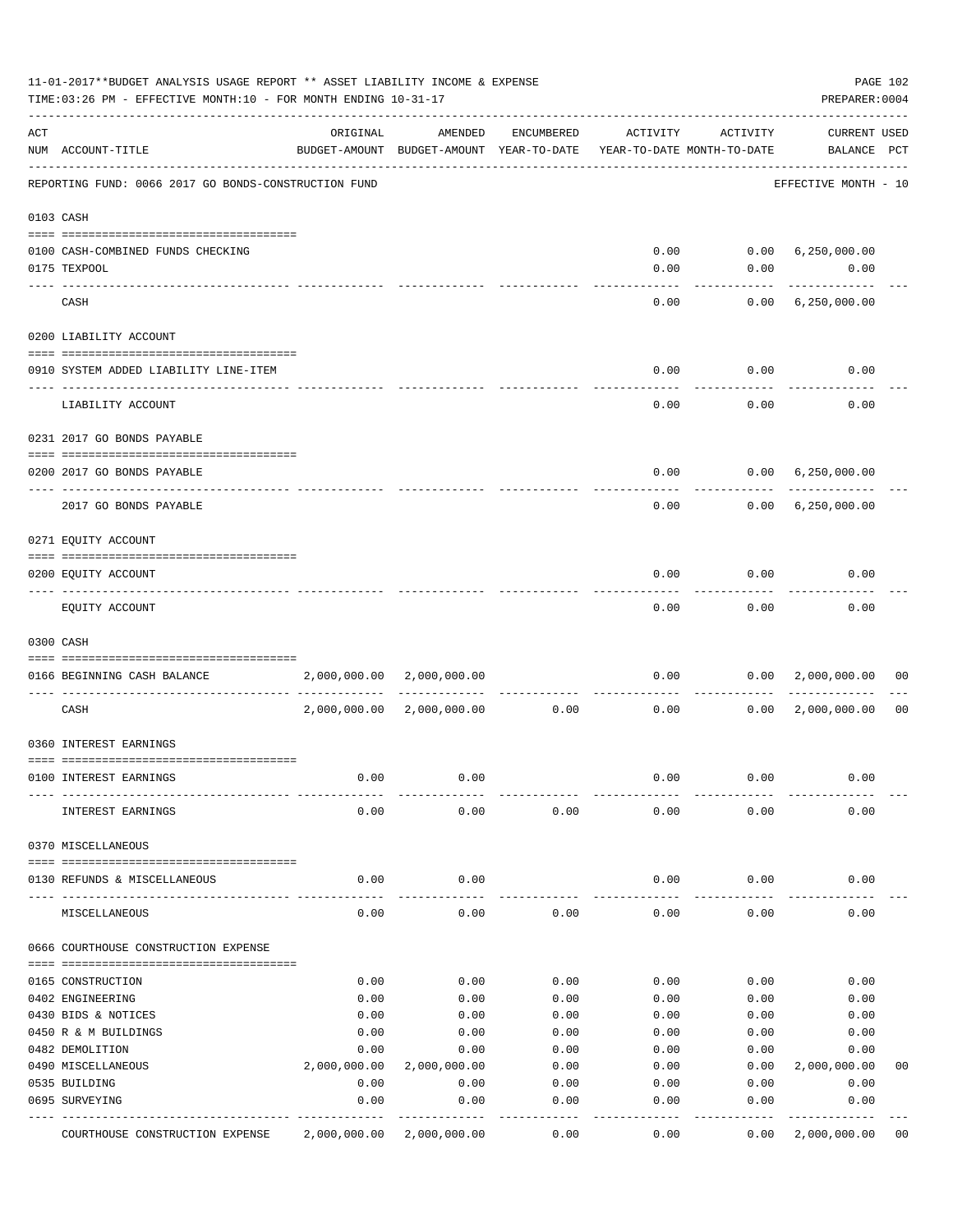|     | 11-01-2017**BUDGET ANALYSIS USAGE REPORT ** ASSET LIABILITY INCOME & EXPENSE |               |               |              |          |                            |                      | PAGE 103       |
|-----|------------------------------------------------------------------------------|---------------|---------------|--------------|----------|----------------------------|----------------------|----------------|
|     | TIME:03:26 PM - EFFECTIVE MONTH:10 - FOR MONTH ENDING 10-31-17               |               |               |              |          |                            | PREPARER: 0004       |                |
|     |                                                                              |               |               |              |          |                            |                      |                |
| ACT |                                                                              | ORIGINAL      | AMENDED       | ENCUMBERED   | ACTIVITY | ACTIVITY                   | <b>CURRENT USED</b>  |                |
|     | NUM ACCOUNT-TITLE                                                            | BUDGET-AMOUNT | BUDGET-AMOUNT | YEAR-TO-DATE |          | YEAR-TO-DATE MONTH-TO-DATE | BALANCE              | PCT            |
|     |                                                                              |               |               |              |          |                            |                      |                |
|     | REPORTING FUND: 0066 2017 GO BONDS-CONSTRUCTION FUND                         |               |               |              |          |                            | EFFECTIVE MONTH - 10 |                |
|     |                                                                              |               |               |              |          |                            |                      |                |
|     | 2017 GO BONDS-CONSTRUCTION FUND                                              |               |               |              |          |                            |                      |                |
|     | INCOME TOTALS                                                                | 2,000,000.00  | 2,000,000.00  |              | 0.00     | 0.00                       | 2,000,000.00         | - 00           |
|     | <b>EXPENSE TOTALS</b>                                                        | 2,000,000.00  | 2,000,000.00  | 0.00         | 0.00     | 0.00                       | 2,000,000.00         | 0 <sub>0</sub> |
|     |                                                                              |               |               |              |          |                            |                      |                |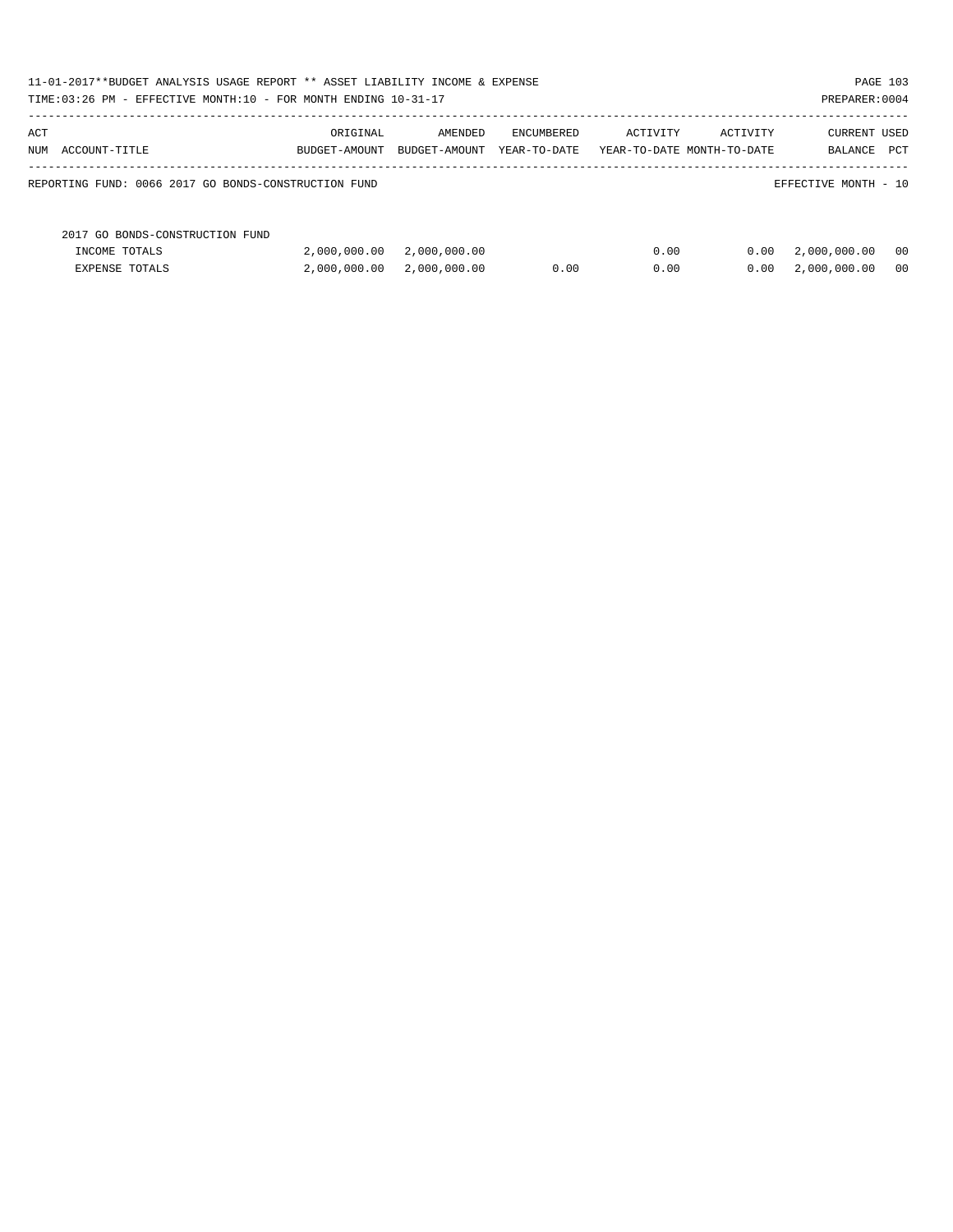|     | 11-01-2017**BUDGET ANALYSIS USAGE REPORT ** ASSET LIABILITY INCOME & EXPENSE<br>TIME: 03:26 PM - EFFECTIVE MONTH: 10 - FOR MONTH ENDING 10-31-17 |           |                                                     |            |                                                  |                            | PAGE 104<br>PREPARER: 0004  |                |
|-----|--------------------------------------------------------------------------------------------------------------------------------------------------|-----------|-----------------------------------------------------|------------|--------------------------------------------------|----------------------------|-----------------------------|----------------|
| ACT | NUM ACCOUNT-TITLE                                                                                                                                | ORIGINAL  | AMENDED<br>BUDGET-AMOUNT BUDGET-AMOUNT YEAR-TO-DATE | ENCUMBERED | ACTIVITY<br>YEAR-TO-DATE MONTH-TO-DATE           | ACTIVITY                   | CURRENT USED<br>BALANCE PCT |                |
|     | REPORTING FUND: 0067 F.C. DETENTION CENTER ANNUAL PAYMEN                                                                                         |           |                                                     |            |                                                  |                            | EFFECTIVE MONTH - 10        |                |
|     | 0103 CASH                                                                                                                                        |           |                                                     |            |                                                  |                            |                             |                |
|     | 0100 ANNUAL PAYMENT-COMBINED FUND CKING                                                                                                          |           |                                                     |            |                                                  | $415.50 - 415.50 - 415.50$ |                             |                |
|     | CASH                                                                                                                                             |           |                                                     |            | $415.50 -$                                       | 415.50-                    | $415.50 -$                  |                |
|     | 0200 SYSTEM ADDED LIABILITY DEPARTMENT                                                                                                           |           |                                                     |            |                                                  |                            |                             |                |
|     |                                                                                                                                                  |           |                                                     |            |                                                  |                            |                             |                |
|     | 0910 SYSTEM ADDED LIABILITY LINE-ITEM                                                                                                            |           |                                                     |            | 0.00                                             | 0.00                       | 0.00                        |                |
|     | SYSTEM ADDED LIABILITY DEPARTMENT                                                                                                                |           |                                                     |            | 0.00                                             | 0.00                       | 0.00                        |                |
|     | 0271 EQUITY ACCOUNT                                                                                                                              |           |                                                     |            |                                                  |                            |                             |                |
|     | 0200 EQUITY ACCOUNT                                                                                                                              |           |                                                     |            | 0.00                                             | 0.00                       | 0.00                        |                |
|     | EQUITY ACCOUNT                                                                                                                                   |           |                                                     |            | 0.00                                             | 0.00                       | 0.00                        |                |
|     | 0300 CASH                                                                                                                                        |           |                                                     |            |                                                  |                            |                             |                |
|     | 0110 UNENCUMBERED FUND BALANCE                                                                                                                   | 0.00      | 0.00                                                |            | 0.00                                             | 0.00                       | 0.00                        |                |
|     | CASH                                                                                                                                             | 0.00      | 0.00                                                | 0.00       | 0.00                                             | 0.00                       | 0.00                        |                |
|     | 0319 ANNUAL PAYMENT INCOME                                                                                                                       |           |                                                     |            |                                                  |                            |                             |                |
|     | 0551 ANNUAL PAYMENT                                                                                                                              | 10,000.00 | 10,000.00                                           |            | 0.00                                             |                            | 0.00 10,000.00              | 00             |
|     | ANNUAL PAYMENT INCOME                                                                                                                            | 10,000.00 | 10,000.00                                           | 0.00       | 0.00                                             | 0.00                       | 10,000.00                   | 0 <sup>0</sup> |
|     | 0560 F.C. SHERIFF ANNUAL PAYMENT                                                                                                                 |           |                                                     |            |                                                  |                            |                             |                |
|     |                                                                                                                                                  |           |                                                     |            |                                                  |                            |                             |                |
|     | 0428 TRAINING & TUITION                                                                                                                          |           |                                                     |            | 5,000.00 5,000.00 0.00 415.50 415.50 4,584.50 08 |                            |                             |                |
|     | 0580 INVESTIGATIVE EQUIPMENT                                                                                                                     | 5,000.00  | 5,000.00                                            | 0.00       | 0.00                                             | 0.00                       | 5,000.00                    | - 00           |
|     | F.C. SHERIFF ANNUAL PAYMENT                                                                                                                      | 10,000.00 | 10,000.00                                           | 0.00       | 415.50                                           | 415.50                     | 9,584.50                    | 04             |
|     | F.C. DETENTION CENTER ANNUAL PAYME                                                                                                               |           |                                                     |            |                                                  |                            |                             |                |
|     | INCOME TOTALS                                                                                                                                    | 10,000.00 | 10,000.00                                           |            | 0.00                                             | 0.00                       | 10,000.00                   | 0 <sub>0</sub> |
|     | EXPENSE TOTALS                                                                                                                                   | 10,000.00 | 10,000.00                                           | 0.00       | 415.50                                           | 415.50                     | 9,584.50                    | 04             |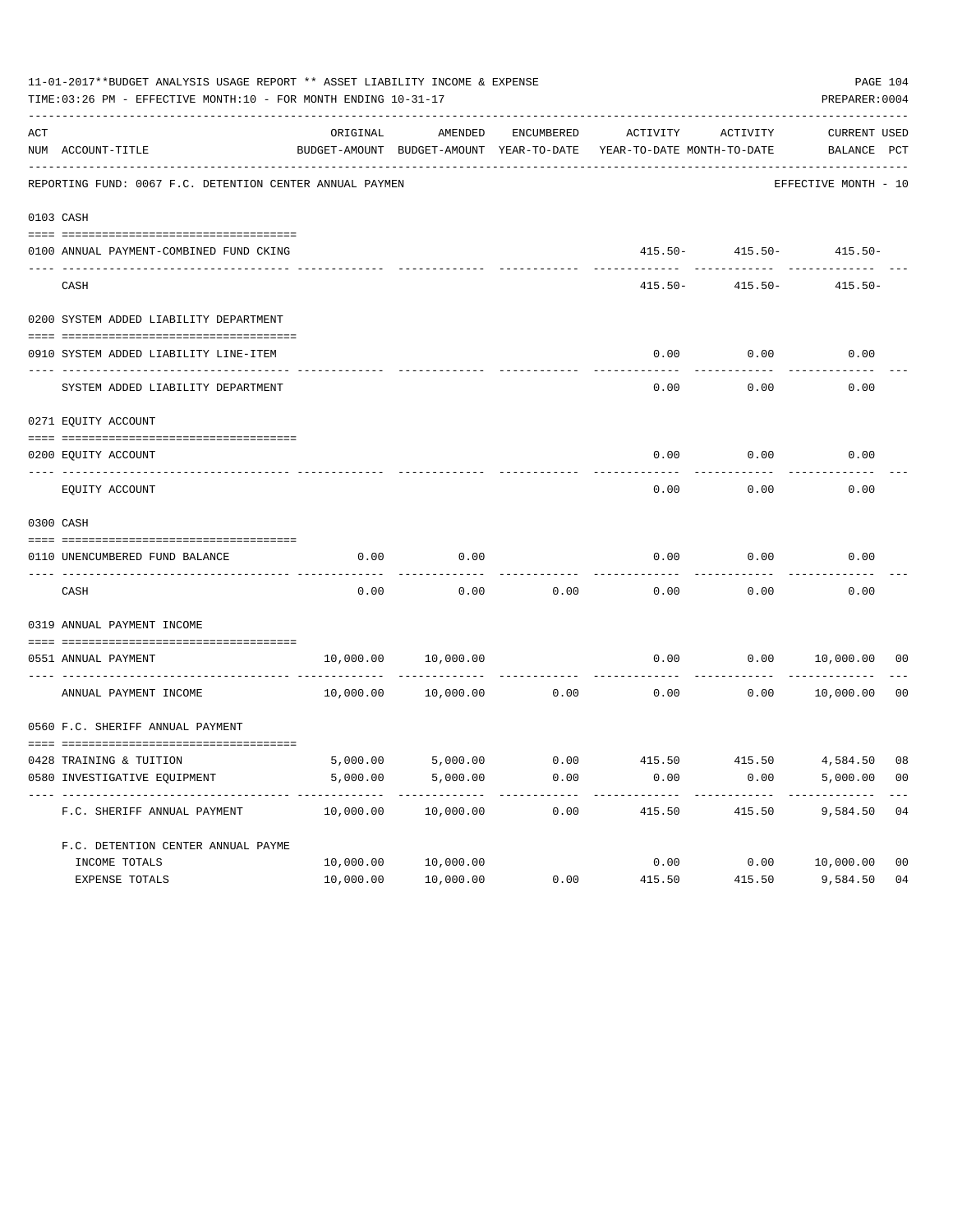|                | 11-01-2017**BUDGET ANALYSIS USAGE REPORT ** ASSET LIABILITY INCOME & EXPENSE<br>TIME: 03:26 PM - EFFECTIVE MONTH: 10 - FOR MONTH ENDING 10-31-17 |              |                                                     |              |                                        |                                   | PAGE 105<br>PREPARER: 0004         |
|----------------|--------------------------------------------------------------------------------------------------------------------------------------------------|--------------|-----------------------------------------------------|--------------|----------------------------------------|-----------------------------------|------------------------------------|
| $\mathtt{ACT}$ | NUM ACCOUNT-TITLE                                                                                                                                | ORIGINAL     | AMENDED<br>BUDGET-AMOUNT BUDGET-AMOUNT YEAR-TO-DATE | ENCUMBERED   | ACTIVITY<br>YEAR-TO-DATE MONTH-TO-DATE | ACTIVITY                          | <b>CURRENT USED</b><br>BALANCE PCT |
|                | REPORTING FUND: 0070 RIGHT OF WAY FUND                                                                                                           |              |                                                     |              |                                        |                                   | EFFECTIVE MONTH - 10               |
|                | 0102 A/P CLEARING                                                                                                                                |              |                                                     |              |                                        |                                   |                                    |
|                | 0100 A/P CLEARING<br>---- ---------                                                                                                              |              |                                                     |              |                                        | $0.00$ 0.00                       | 0.00                               |
|                | A/P CLEARING                                                                                                                                     |              |                                                     |              | 0.00                                   | 0.00                              | 0.00                               |
|                | 0103 CASH                                                                                                                                        |              |                                                     |              |                                        |                                   |                                    |
|                | 0100 RIGHT OF WAY-COMBINED FUND CHECKIN                                                                                                          |              |                                                     |              | 0.96                                   | 0.96                              | 16,035.48                          |
|                | 0170 RIGHT OF WAY CASH ACCT.                                                                                                                     |              |                                                     |              | 0.00                                   | 0.00                              | 0.00                               |
|                | 0175 TEXPOOL                                                                                                                                     |              |                                                     |              | 67.50                                  | 67.50                             | 80,941.54                          |
|                | CASH                                                                                                                                             |              |                                                     |              | 68.46                                  | 68.46                             | 96,977.02                          |
|                | 0133 ADVANCE TO FUND                                                                                                                             |              |                                                     |              |                                        |                                   |                                    |
|                |                                                                                                                                                  |              |                                                     |              |                                        |                                   |                                    |
|                | 0010 ADVANCE TO GENERAL                                                                                                                          |              |                                                     |              | 0.00                                   | 0.00                              | 0.00                               |
|                | 0021 ADVANCE TO R&B #1                                                                                                                           |              |                                                     |              | 0.00                                   | 0.00                              | 0.00                               |
|                | 0022 ADVANCE TO R&B #2<br>-----------                                                                                                            |              |                                                     |              | 0.00                                   | 0.00                              | 0.00                               |
|                | ADVANCE TO FUND                                                                                                                                  |              |                                                     |              | 0.00                                   | 0.00                              | 0.00                               |
|                | 0200 LIABILITY ACCOUNT                                                                                                                           |              |                                                     |              |                                        |                                   |                                    |
|                |                                                                                                                                                  |              |                                                     |              |                                        |                                   |                                    |
|                | 0910 SYSTEM ADDED LIABILITY LINE-ITEM                                                                                                            |              |                                                     |              | 0.00                                   | 0.00                              | 0.00                               |
|                | LIABILITY ACCOUNT                                                                                                                                |              |                                                     |              | 0.00                                   | 0.00                              | 0.00                               |
|                | 0271 EQUITY ACCOUNT                                                                                                                              |              |                                                     |              |                                        |                                   |                                    |
|                |                                                                                                                                                  |              |                                                     |              |                                        |                                   |                                    |
|                | 0200 EQUITY ACCOUNT                                                                                                                              |              |                                                     |              | 0.00                                   | 0.00                              | 96,908.56                          |
|                |                                                                                                                                                  |              |                                                     |              |                                        |                                   |                                    |
|                | EQUITY ACCOUNT                                                                                                                                   |              |                                                     |              | 0.00                                   | 0.00                              | 96,908.56                          |
|                | 0360 INTEREST EARNINGS                                                                                                                           |              |                                                     |              |                                        |                                   |                                    |
|                |                                                                                                                                                  |              |                                                     |              |                                        |                                   |                                    |
|                | 0100 INTEREST EARNINGS                                                                                                                           | 0.00         | 0.00<br>.                                           |              | -------------                          | 68.46 68.46 68.46+<br>----------- |                                    |
|                | INTEREST EARNINGS                                                                                                                                | 0.00         | 0.00                                                | 0.00         | 68.46                                  | 68.46                             | $68.46+$                           |
|                | 0622 RIGHT OF WAY                                                                                                                                |              |                                                     |              |                                        |                                   |                                    |
|                | 0399 CLAIM SETTLEMENTS                                                                                                                           | 0.00         | 0.00                                                | 0.00         | 0.00                                   | 0.00                              | 0.00                               |
|                | 0426 APPRAISAL FEES                                                                                                                              | 0.00         | 0.00                                                | 0.00         | 0.00                                   | 0.00                              | 0.00                               |
|                | 0429 RELOCATING UTILITIES                                                                                                                        | 0.00         | 0.00                                                | 0.00         | 0.00                                   | 0.00                              | 0.00                               |
|                | 0449 CONTRACT EXPENSES FOR FM87 R.O.W.                                                                                                           | 0.00         | 0.00                                                | 0.00         | 0.00                                   | 0.00                              | 0.00                               |
|                | RIGHT OF WAY                                                                                                                                     | 0.00         | 0.00                                                | 0.00         | 0.00                                   | 0.00                              | 0.00                               |
|                | 0629 RIGHT OF WAY                                                                                                                                |              |                                                     |              |                                        |                                   |                                    |
|                |                                                                                                                                                  |              |                                                     |              |                                        |                                   |                                    |
|                | 0500 RIGHT OF WAY PUR HWY #82                                                                                                                    | 0.00         | 0.00                                                | 0.00         | 0.00                                   | 0.00                              | 0.00                               |
|                | 0501 RIGHT OF WAY PURCHASE FM #87                                                                                                                | 0.00         | 0.00                                                | 0.00         | 0.00                                   | 0.00                              | 0.00                               |
|                | 0502 RIGHT OF WAY PURCHASE HWY #121<br>0503 RIGHT OF WAY PURCHASE HWY.78                                                                         | 0.00<br>0.00 | 0.00<br>0.00                                        | 0.00<br>0.00 | 0.00<br>0.00                           | 0.00<br>0.00                      | 0.00<br>0.00                       |
|                |                                                                                                                                                  |              |                                                     |              |                                        |                                   |                                    |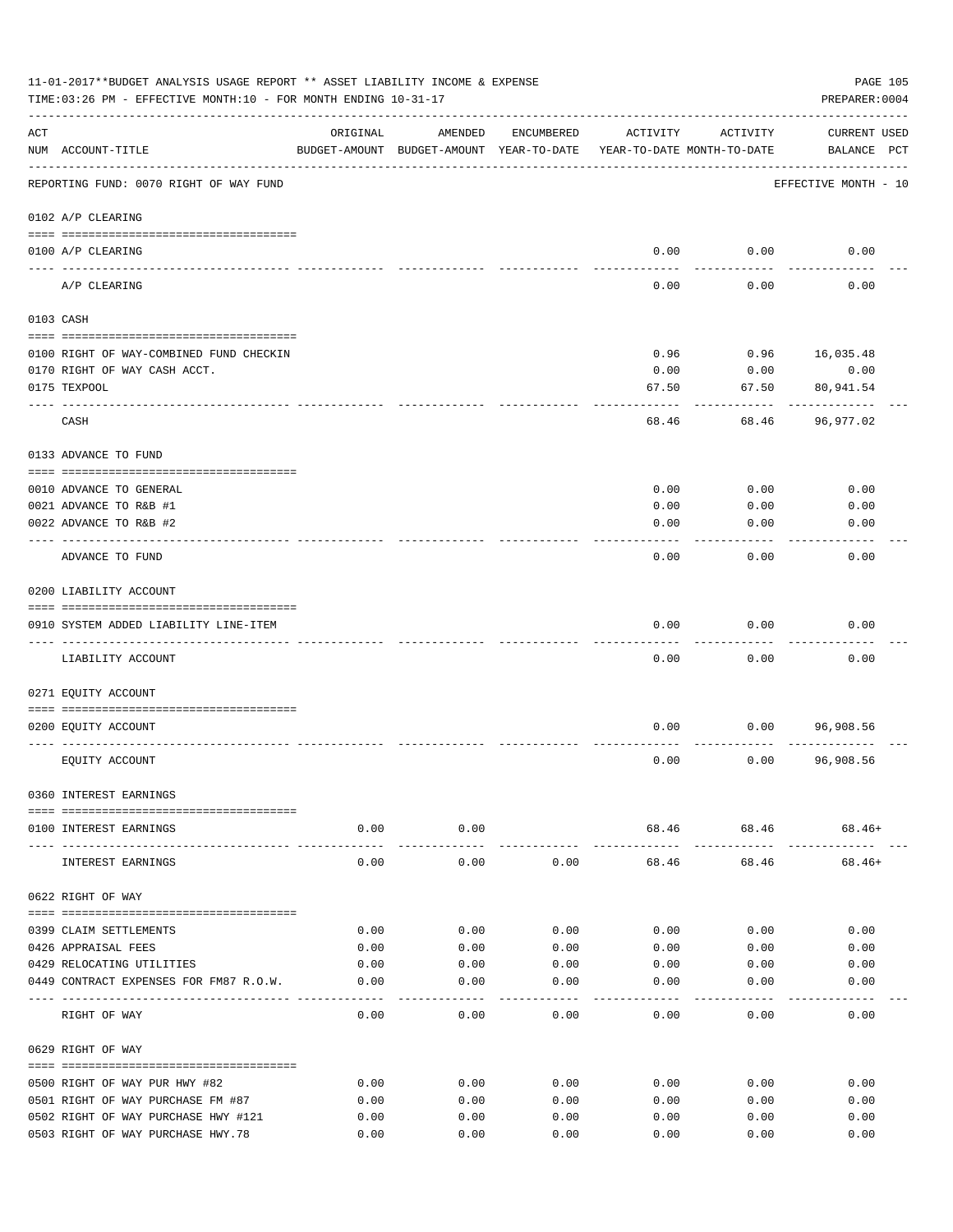|     | 11-01-2017**BUDGET ANALYSIS USAGE REPORT ** ASSET LIABILITY INCOME & EXPENSE<br>TIME: 03:26 PM - EFFECTIVE MONTH: 10 - FOR MONTH ENDING 10-31-17 |          |                                                                     |      |                   |             | PAGE 106<br>PREPARER: 0004 |
|-----|--------------------------------------------------------------------------------------------------------------------------------------------------|----------|---------------------------------------------------------------------|------|-------------------|-------------|----------------------------|
| ACT |                                                                                                                                                  | ORIGINAL | AMENDED ENCUMBERED                                                  |      | ACTIVITY ACTIVITY |             | CURRENT USED               |
|     | NUM ACCOUNT-TITLE                                                                                                                                |          | BUDGET-AMOUNT BUDGET-AMOUNT YEAR-TO-DATE YEAR-TO-DATE MONTH-TO-DATE |      |                   |             | <b>PCT</b><br>BALANCE      |
|     | REPORTING FUND: 0070 RIGHT OF WAY FUND                                                                                                           |          |                                                                     |      |                   |             | EFFECTIVE MONTH - 10       |
|     | RIGHT OF WAY                                                                                                                                     | 0.00     |                                                                     | 0.00 | 0.00              | 0.00        | 0.00<br>0.00               |
|     | 0999 ACCOUNTS PAYABLE                                                                                                                            |          |                                                                     |      |                   |             |                            |
|     |                                                                                                                                                  |          |                                                                     |      |                   |             |                            |
|     | 0100 A/P CLEARING ACCOUNT                                                                                                                        |          |                                                                     |      | 0.00              | 0.00        | 0.00                       |
|     | ACCOUNTS PAYABLE                                                                                                                                 |          |                                                                     |      | 0.00              |             | 0.00<br>0.00               |
|     | RIGHT OF WAY FUND                                                                                                                                |          |                                                                     |      |                   |             |                            |
|     | INCOME TOTALS                                                                                                                                    | 0.00     | 0.00                                                                |      |                   | 68.46 68.46 | $68.46+$                   |
|     | <b>EXPENSE TOTALS</b>                                                                                                                            | 0.00     | 0.00                                                                | 0.00 | 0.00              | 0.00        | 0.00                       |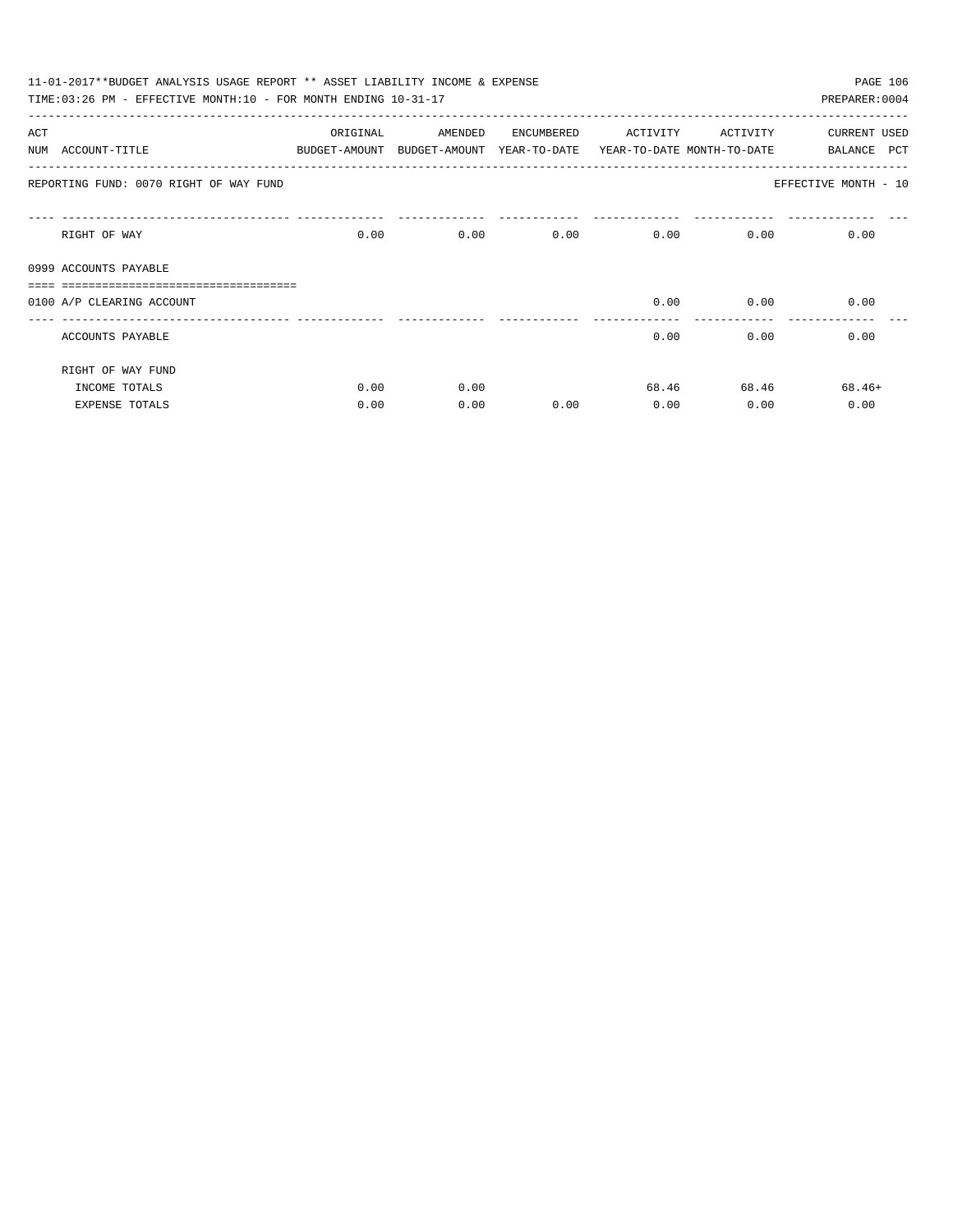|     | 11-01-2017**BUDGET ANALYSIS USAGE REPORT ** ASSET LIABILITY INCOME & EXPENSE<br>TIME: 03:26 PM - EFFECTIVE MONTH: 10 - FOR MONTH ENDING 10-31-17 |                                                                                 |           |            |          |          | PREPARER: 0004                     | PAGE 107       |
|-----|--------------------------------------------------------------------------------------------------------------------------------------------------|---------------------------------------------------------------------------------|-----------|------------|----------|----------|------------------------------------|----------------|
| ACT | NUM ACCOUNT-TITLE                                                                                                                                | ORIGINAL<br>BUDGET-AMOUNT BUDGET-AMOUNT YEAR-TO-DATE YEAR-TO-DATE MONTH-TO-DATE | AMENDED   | ENCUMBERED | ACTIVITY | ACTIVITY | <b>CURRENT USED</b><br>BALANCE PCT |                |
|     | REPORTING FUND: 0071 INVESTIGATOR CRIMES AGAINST WOMEN                                                                                           |                                                                                 |           |            |          |          | EFFECTIVE MONTH - 10               |                |
|     | 0100 PAYROLL                                                                                                                                     |                                                                                 |           |            |          |          |                                    |                |
|     | 0100 PAYROLL                                                                                                                                     |                                                                                 |           |            | 0.00     | 0.00     | 0.00                               |                |
|     | ---- -------<br>PAYROLL                                                                                                                          |                                                                                 |           |            | 0.00     | 0.00     | 0.00                               |                |
|     | 0103 CASH                                                                                                                                        |                                                                                 |           |            |          |          |                                    |                |
|     | 0100 INV. CRIMES AGAINST WOMEN-COMB. FUND                                                                                                        |                                                                                 |           |            | 0.00     | 0.00     | 0.00                               |                |
|     | CASH                                                                                                                                             |                                                                                 |           |            | 0.00     | 0.00     | 0.00                               |                |
|     | 0120 RECEIVABLES                                                                                                                                 |                                                                                 |           |            |          |          |                                    |                |
|     | 0312 DUE FROM OTHER GOVERNMENTS                                                                                                                  |                                                                                 |           |            | 0.00     | 0.00     | 0.00                               |                |
|     | RECEIVABLES                                                                                                                                      |                                                                                 |           |            | 0.00     | 0.00     | 0.00                               |                |
|     | 0200 SYSTEM ADDED LIABILITY DEPARTMENT                                                                                                           |                                                                                 |           |            |          |          |                                    |                |
|     | 0910 SYSTEM ADDED LIABILITY LINE-ITEM                                                                                                            |                                                                                 |           |            | 0.00     | 0.00     | 0.00                               |                |
|     | SYSTEM ADDED LIABILITY DEPARTMENT                                                                                                                |                                                                                 |           |            | 0.00     | 0.00     | 0.00                               |                |
|     | 0271 EQUITY ACCOUNT                                                                                                                              |                                                                                 |           |            |          |          |                                    |                |
|     | 0200 EQUITY ACCOUNT                                                                                                                              |                                                                                 |           |            | 0.00     | 0.00     | 0.00                               |                |
|     | EQUITY ACCOUNT                                                                                                                                   |                                                                                 |           |            | 0.00     | 0.00     | 0.00                               |                |
|     | 0330 GRANT INCOME                                                                                                                                |                                                                                 |           |            |          |          |                                    |                |
|     | 0475 INVESTIGATOR CRIMES AGAINST WOMEN                                                                                                           | 20,020.62                                                                       | 20,020.62 |            | 0.00     | 0.00     | 20,020.62                          | 00             |
|     | GRANT INCOME                                                                                                                                     | 20,020.62                                                                       | 20,020.62 | 0.00       | 0.00     | 0.00     | 20,020.62                          | 0 <sub>0</sub> |
|     | 0475 INVESTIGATOR CRIMES AGAINST WOMEN                                                                                                           |                                                                                 |           |            |          |          |                                    |                |
|     | 0108 SALARY                                                                                                                                      | 13,417.47                                                                       | 13,417.47 | 0.00       | 0.00     | 0.00     | 13,417.47                          | 0 <sub>0</sub> |
|     | 0201 SOCIAL SECURITY TAXES                                                                                                                       | 831.88                                                                          | 831.88    | 0.00       | 0.00     | 0.00     | 831.88                             | 0 <sub>0</sub> |
|     | 0202 GROUP HEALTH INSURANCE                                                                                                                      | 4,040.42                                                                        | 4,040.42  | 0.00       | 0.00     | 0.00     | 4,040.42                           | 0 <sub>0</sub> |
|     | 0203 RETIREMENT                                                                                                                                  | 1,526.91                                                                        | 1,526.91  | 0.00       | 0.00     | 0.00     | 1,526.91                           | 0 <sub>0</sub> |
|     | 0204 WORKERS COMPENSATION                                                                                                                        | 9.39                                                                            | 9.39      | 0.00       | 0.00     | 0.00     | 9.39                               | 0 <sub>0</sub> |
|     | 0205 MEDICARE TAX                                                                                                                                | 194.55                                                                          | 194.55    | 0.00       | 0.00     | 0.00     | 194.55                             | 0 <sub>0</sub> |
|     | INVESTIGATOR CRIMES AGAINST WOMEN                                                                                                                | 20,020.62                                                                       | 20,020.62 | 0.00       | 0.00     | 0.00     | 20,020.62                          | 0 <sub>0</sub> |
|     | INVESTIGATOR CRIMES AGAINST WOMEN                                                                                                                |                                                                                 |           |            |          |          |                                    |                |
|     | INCOME TOTALS                                                                                                                                    | 20,020.62                                                                       | 20,020.62 |            | 0.00     | 0.00     | 20,020.62                          | 00             |
|     | EXPENSE TOTALS                                                                                                                                   | 20,020.62                                                                       | 20,020.62 | 0.00       | 0.00     | 0.00     | 20,020.62                          | 0 <sub>0</sub> |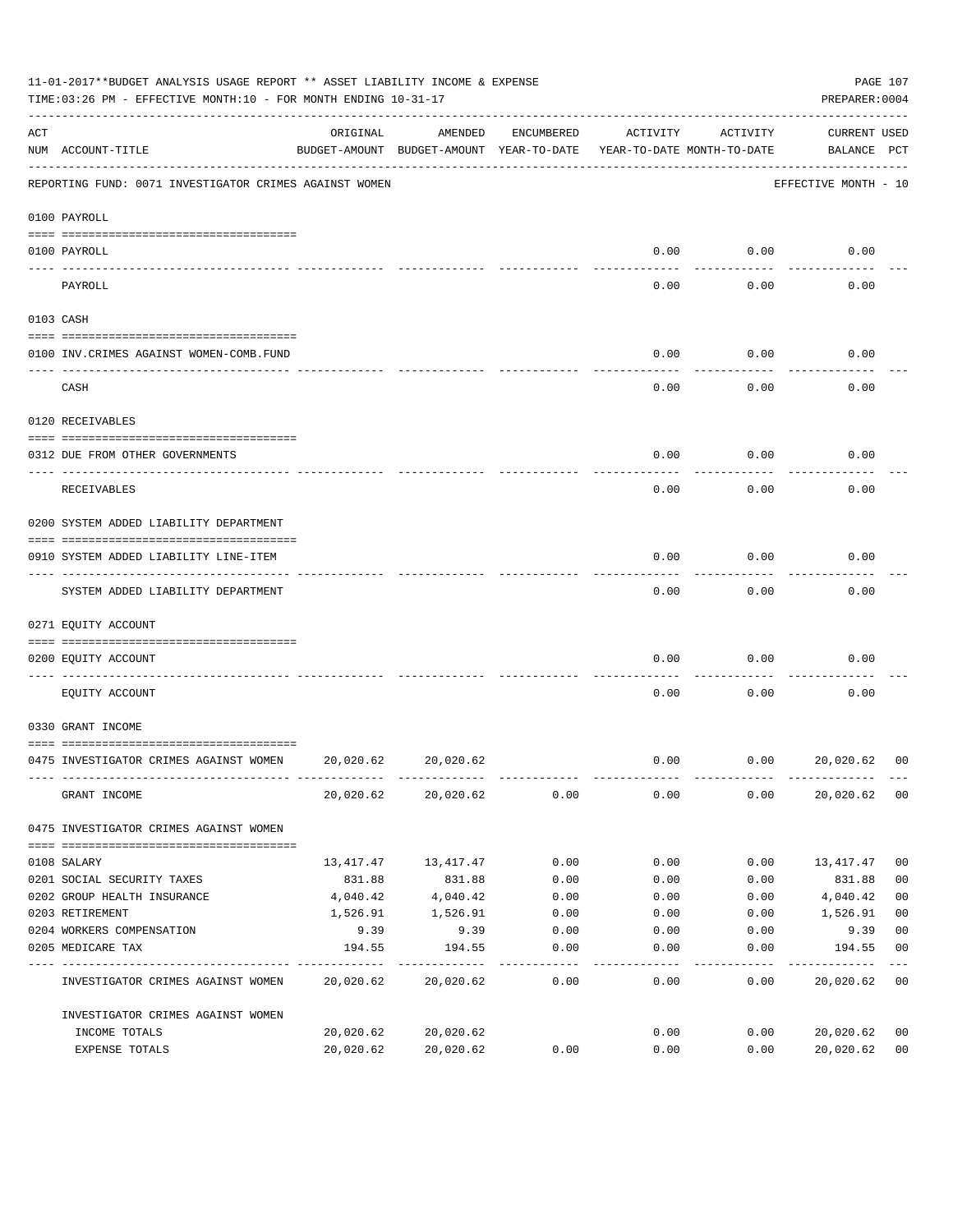|     | 11-01-2017**BUDGET ANALYSIS USAGE REPORT ** ASSET LIABILITY INCOME & EXPENSE<br>TIME: 03:26 PM - EFFECTIVE MONTH: 10 - FOR MONTH ENDING 10-31-17 |           |                                                                                |               |          |                      | PAGE 108<br>PREPARER: 0004         |                |
|-----|--------------------------------------------------------------------------------------------------------------------------------------------------|-----------|--------------------------------------------------------------------------------|---------------|----------|----------------------|------------------------------------|----------------|
| ACT | NUM ACCOUNT-TITLE                                                                                                                                | ORIGINAL  | AMENDED<br>BUDGET-AMOUNT BUDGET-AMOUNT YEAR-TO-DATE YEAR-TO-DATE MONTH-TO-DATE | ENCUMBERED    | ACTIVITY | ACTIVITY             | <b>CURRENT USED</b><br>BALANCE PCT |                |
|     | REPORTING FUND: 0072 INVESTIGATOR CRIMES AGAINST CHILDRE                                                                                         |           |                                                                                |               |          |                      | EFFECTIVE MONTH - 10               |                |
|     | 0100 PAYROLL                                                                                                                                     |           |                                                                                |               |          |                      |                                    |                |
|     | 0100 PAYROLL                                                                                                                                     |           |                                                                                |               | 0.00     | 0.00                 | 0.00                               |                |
|     | ---- --------                                                                                                                                    |           |                                                                                |               |          |                      |                                    |                |
|     | PAYROLL                                                                                                                                          |           |                                                                                |               | 0.00     | 0.00                 | 0.00                               |                |
|     | 0103 CASH                                                                                                                                        |           |                                                                                |               |          |                      |                                    |                |
|     | 0100 INV. CRIMES AGAINST CHILDREN-COMB. F                                                                                                        |           |                                                                                |               | 0.00     | 0.00                 | 0.00                               |                |
|     | CASH                                                                                                                                             |           |                                                                                |               | 0.00     | . <u>.</u> .<br>0.00 | ---------<br>0.00                  |                |
|     | 0120 RECEIVABLES                                                                                                                                 |           |                                                                                |               |          |                      |                                    |                |
|     | 0312 DUE FROM OTHER GOVERNMENTS                                                                                                                  |           |                                                                                |               | 0.00     | 0.00                 | 0.00                               |                |
|     | RECEIVABLES                                                                                                                                      |           |                                                                                |               | 0.00     | 0.00                 | 0.00                               |                |
|     | 0200 SYSTEM ADDED LIABILITY DEPARTMENT                                                                                                           |           |                                                                                |               |          |                      |                                    |                |
|     | 0910 SYSTEM ADDEND LIABILITY LINE-ITEM                                                                                                           |           |                                                                                |               | 0.00     | 0.00                 | 0.00                               |                |
|     | SYSTEM ADDED LIABILITY DEPARTMENT                                                                                                                |           |                                                                                |               | 0.00     | 0.00                 | 0.00                               |                |
|     | 0271 EQUITY ACCOUNT                                                                                                                              |           |                                                                                |               |          |                      |                                    |                |
|     | 0200 EQUITY ACCOUNT                                                                                                                              |           |                                                                                |               | 0.00     | 0.00                 | 0.00                               |                |
|     | EQUITY ACCOUNT                                                                                                                                   |           |                                                                                |               | 0.00     | 0.00                 | 0.00                               |                |
|     | 0330 GRANT INCOME                                                                                                                                |           |                                                                                |               |          |                      |                                    |                |
|     | 0560 INVESTIGATOR CRIMES AGAINST CHILDR 41,899.00 41,899.00                                                                                      |           |                                                                                |               | 0.00     | 0.00                 | 41,899.00                          | 00             |
|     | GRANT INCOME                                                                                                                                     | 41,899.00 | 41,899.00                                                                      | 0.00          | 0.00     | 0.00                 | 41,899.00                          | 0 <sub>0</sub> |
|     | 0560 INVESTIGATOR CRIMES AGAINST CHILDR                                                                                                          |           |                                                                                |               |          |                      |                                    |                |
|     | 0108 SALARY                                                                                                                                      | 27,488.37 | 27,488.37                                                                      | 0.00          | 0.00     | 0.00                 | 27,488.37                          | 0 <sub>0</sub> |
|     | 0201 SOCIAL SECURITY TAXES                                                                                                                       | 1,704.28  | 1,704.28                                                                       | 0.00          | 0.00     | 0.00                 | 1,704.28                           | 0 <sub>0</sub> |
|     | 0202 GROUP HEALTH INSURANCE                                                                                                                      | 8,500.63  | 8,500.63                                                                       | 0.00          | 0.00     | 0.00                 | 8,500.63                           | 0 <sub>0</sub> |
|     | 0203 RETIREMENT                                                                                                                                  | 3,128.18  | 3,128.18                                                                       | 0.00          | 0.00     | 0.00                 | 3,128.18                           | 0 <sub>0</sub> |
|     | 0204 WORKERS COMPENSATION                                                                                                                        | 678.96    | 678.96                                                                         | 0.00          | 0.00     | 0.00                 | 678.96                             | 0 <sub>0</sub> |
|     | 0205 MEDICARE TAX                                                                                                                                | 398.58    | 398.58                                                                         | 0.00<br>$---$ | 0.00     | 0.00                 | 398.58                             | 0 <sub>0</sub> |
|     | INVESTIGATOR CRIMES AGAINST CHILDR                                                                                                               | 41,899.00 | 41,899.00                                                                      | 0.00          | 0.00     | 0.00                 | 41,899.00                          | 0 <sub>0</sub> |
|     | INVESTIGATOR CRIMES AGAINST CHILDR                                                                                                               |           |                                                                                |               |          |                      |                                    |                |
|     | INCOME TOTALS                                                                                                                                    | 41,899.00 | 41,899.00                                                                      |               | 0.00     | 0.00                 | 41,899.00                          | 0 <sub>0</sub> |
|     | EXPENSE TOTALS                                                                                                                                   | 41,899.00 | 41,899.00                                                                      | 0.00          | 0.00     | 0.00                 | 41,899.00                          | 0 <sub>0</sub> |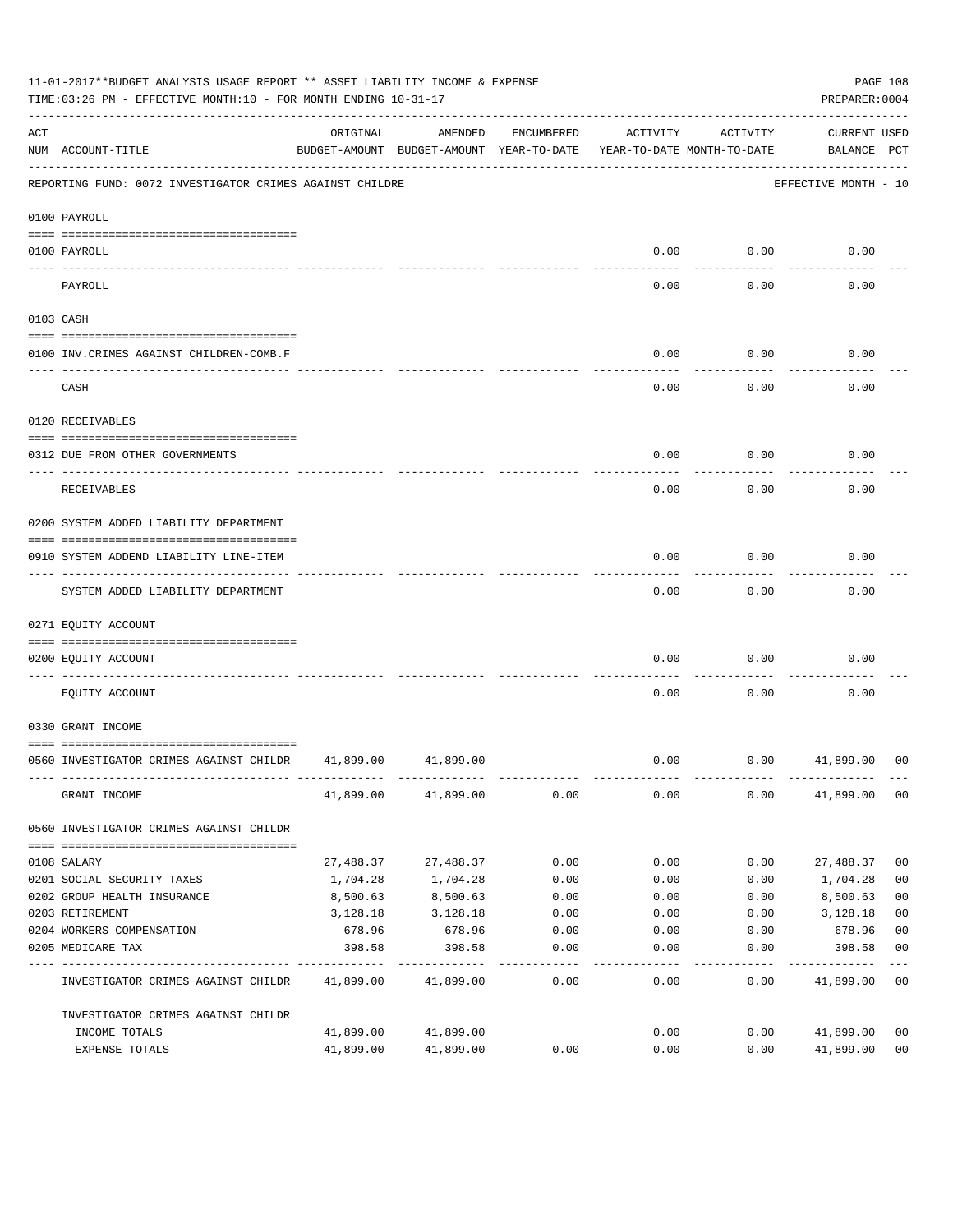|     | 11-01-2017**BUDGET ANALYSIS USAGE REPORT ** ASSET LIABILITY INCOME & EXPENSE<br>TIME: 03:26 PM - EFFECTIVE MONTH: 10 - FOR MONTH ENDING 10-31-17 |          |                                                     |            |                                        |              | PAGE 109<br>PREPARER: 0004         |
|-----|--------------------------------------------------------------------------------------------------------------------------------------------------|----------|-----------------------------------------------------|------------|----------------------------------------|--------------|------------------------------------|
| ACT | NUM ACCOUNT-TITLE                                                                                                                                | ORIGINAL | AMENDED<br>BUDGET-AMOUNT BUDGET-AMOUNT YEAR-TO-DATE | ENCUMBERED | ACTIVITY<br>YEAR-TO-DATE MONTH-TO-DATE | ACTIVITY     | <b>CURRENT USED</b><br>BALANCE PCT |
|     | REPORTING FUND: 0087 JUVENILE PROBATION                                                                                                          |          |                                                     |            |                                        |              | EFFECTIVE MONTH - 10               |
|     | 0103 CASH                                                                                                                                        |          |                                                     |            |                                        |              |                                    |
|     | 0187 CASH-JUVENILE PROBATION                                                                                                                     |          |                                                     |            | 227.20                                 | 227.20       | 2,076.41                           |
|     | CASH                                                                                                                                             |          |                                                     |            | 227.20                                 | 227.20       | 2,076.41                           |
|     | 0200 SYSTEM ADDED LIABILITY DEPARTMENT                                                                                                           |          |                                                     |            |                                        |              |                                    |
|     | 0910 SYSTEM ADDED LIABILITY LINE-ITEM                                                                                                            |          |                                                     |            | 0.00                                   | 0.00         | 0.00                               |
|     | SYSTEM ADDED LIABILITY DEPARTMENT                                                                                                                |          |                                                     |            | 0.00                                   | 0.00         | 0.00                               |
|     | 0202 ACCOUNTS PAYABLE                                                                                                                            |          |                                                     |            |                                        |              |                                    |
|     | 0319 A/P RESTITUTION-JUVENILE PROBATION                                                                                                          |          |                                                     |            | 0.00                                   | 0.00         | 0.00                               |
|     | ACCOUNTS PAYABLE                                                                                                                                 |          |                                                     |            | 0.00                                   | 0.00         | 0.00                               |
|     | 0271 EOUITY                                                                                                                                      |          |                                                     |            |                                        |              |                                    |
|     | 0200 EQUITY ACCOUNT                                                                                                                              |          |                                                     |            | 0.00                                   | 0.00         | 1,849.21                           |
|     | EQUITY                                                                                                                                           |          |                                                     |            | 0.00                                   | 0.00         | 1,849.21                           |
|     | 0340 FEES OF OFFICE                                                                                                                              |          |                                                     |            |                                        |              |                                    |
|     | 0575 JUVENILE PROBATION FEES                                                                                                                     | 0.00     | 0.00                                                |            | 215.00                                 | 215.00       | $215.00+$                          |
|     | 0576 JUVENILE PROBATION RESTITUTION                                                                                                              | 0.00     | 0.00                                                |            | 0.00                                   | 0.00         | 0.00                               |
|     | 0577 JUVENILE PROBATION COURT COSTS                                                                                                              | 0.00     | 0.00                                                |            | 20.00                                  | 20.00        | $20.00+$                           |
|     | 0578 FEES RECEIVED FOR OTHER COUNTIES                                                                                                            | 0.00     | 0.00                                                |            | 0.00                                   | 0.00         | 0.00                               |
|     | FEES OF OFFICE                                                                                                                                   | 0.00     | 0.00                                                | 0.00       | 235.00                                 | 235.00       | $235.00+$                          |
|     | 0575 JUVENILE PROBATION                                                                                                                          |          |                                                     |            |                                        |              |                                    |
|     | 0310 OFFICE SUPP./MISC.                                                                                                                          | 0.00     | 0.00                                                | 0.00       | 7.80                                   | 7.80         | $7.80 -$                           |
|     | 0319 RESTITUTION                                                                                                                                 | 0.00     | 0.00                                                | 0.00       | 0.00                                   | 0.00         | 0.00                               |
|     | 0320 COURT COSTS                                                                                                                                 | 0.00     | 0.00                                                | 0.00       | 0.00                                   | 0.00         | 0.00                               |
|     | 0321 REIMBURSEMENT OF FEES FOR OTHER CO                                                                                                          | 0.00     | 0.00                                                | 0.00       | 0.00                                   | 0.00         | 0.00                               |
|     | 0353 COMPUTER EXPENSE                                                                                                                            | 0.00     | 0.00                                                | 0.00       | 0.00                                   | 0.00         | 0.00                               |
|     | 0416 STRUCTURAL FAMILY THERAPY                                                                                                                   | 0.00     | 0.00                                                | 0.00       |                                        |              | 0.00                               |
|     | 0427 TRAVEL AND TRAINING                                                                                                                         | 0.00     | 0.00                                                | 0.00       | 0.00<br>0.00                           | 0.00<br>0.00 | 0.00                               |
|     |                                                                                                                                                  |          |                                                     |            |                                        |              |                                    |
|     | JUVENILE PROBATION                                                                                                                               | 0.00     | 0.00                                                | 0.00       | 7.80                                   | 7.80         | $7.80 -$                           |
|     | JUVENILE PROBATION                                                                                                                               |          |                                                     |            |                                        |              |                                    |
|     | INCOME TOTALS                                                                                                                                    | 0.00     | 0.00                                                |            | 235.00                                 | 235.00       | $235.00+$                          |
|     | EXPENSE TOTALS                                                                                                                                   | 0.00     | 0.00                                                | 0.00       | 7.80                                   | 7.80         | $7.80 -$                           |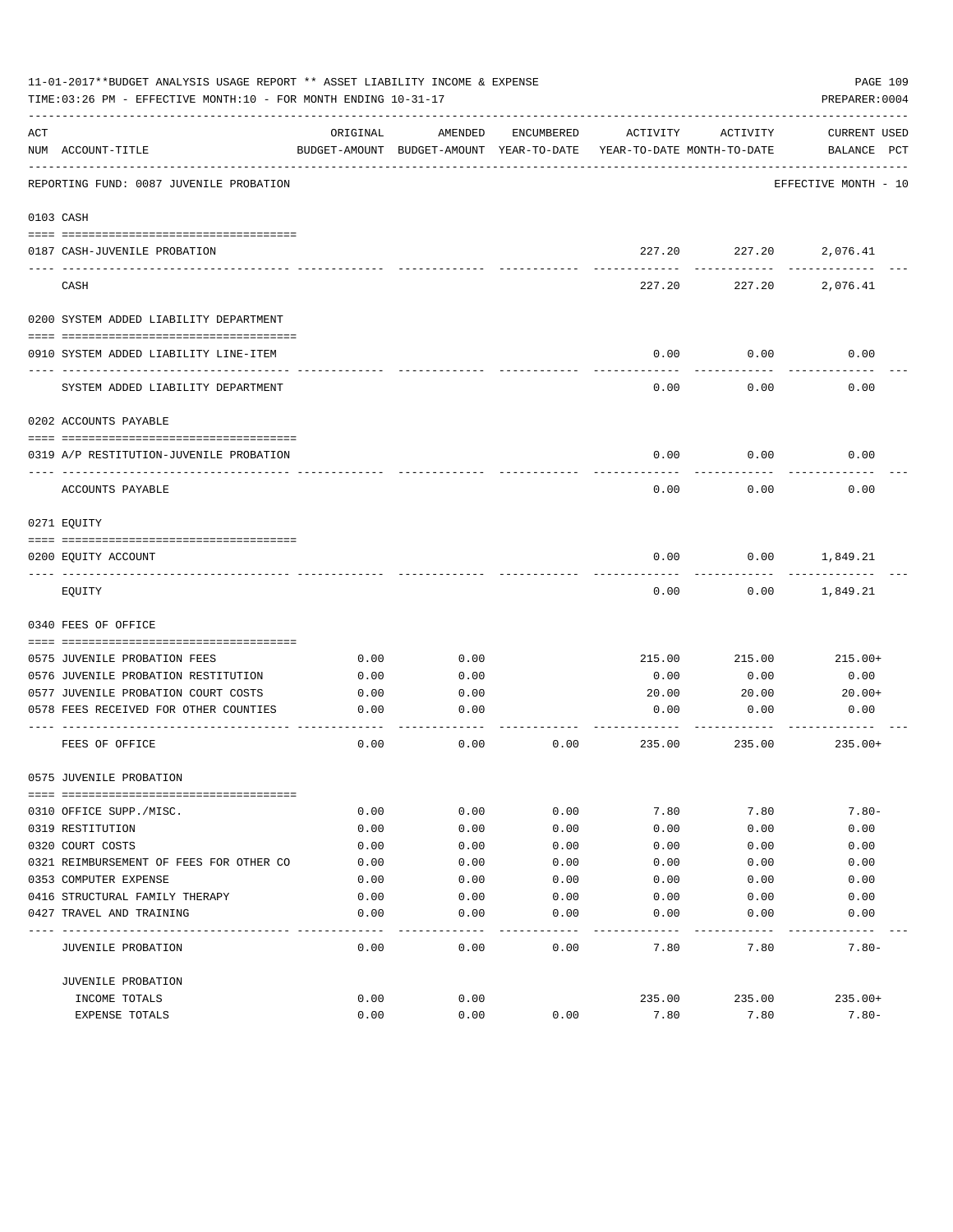|     | 11-01-2017**BUDGET ANALYSIS USAGE REPORT ** ASSET LIABILITY INCOME & EXPENSE<br>TIME: 03:26 PM - EFFECTIVE MONTH: 10 - FOR MONTH ENDING 10-31-17 |            |                                                                                |                     |                     |                     | PREPARER: 0004                     | PAGE 110       |
|-----|--------------------------------------------------------------------------------------------------------------------------------------------------|------------|--------------------------------------------------------------------------------|---------------------|---------------------|---------------------|------------------------------------|----------------|
| ACT | NUM ACCOUNT-TITLE                                                                                                                                | ORIGINAL   | AMENDED<br>BUDGET-AMOUNT BUDGET-AMOUNT YEAR-TO-DATE YEAR-TO-DATE MONTH-TO-DATE | ENCUMBERED          | ACTIVITY            | ACTIVITY            | <b>CURRENT USED</b><br>BALANCE PCT |                |
|     | REPORTING FUND: 0088 IHC NEEDS/OR OTHER RELATED HEALTHCA                                                                                         |            |                                                                                |                     |                     |                     | EFFECTIVE MONTH - 10               |                |
|     | 0103 CASH                                                                                                                                        |            |                                                                                |                     |                     |                     |                                    |                |
|     | 0100 IHC - COMBINED FUNDS CHECKING                                                                                                               |            |                                                                                |                     | 0.00                | 0.00                | 0.00                               |                |
|     | CASH                                                                                                                                             |            |                                                                                |                     | -----<br>0.00       | --------<br>0.00    | 0.00                               |                |
|     | 0271 EQUITY ACCOUNT                                                                                                                              |            |                                                                                |                     |                     |                     |                                    |                |
|     | 0200 EQUITY ACCOUNT                                                                                                                              |            |                                                                                |                     | 0.00                | 0.00                | 0.00                               |                |
|     | EQUITY ACCOUNT                                                                                                                                   |            |                                                                                |                     | 0.00                | 0.00                | 0.00                               |                |
|     | 0367 HOSPITAL AUTHORITY - IHC                                                                                                                    |            |                                                                                |                     |                     |                     |                                    |                |
|     |                                                                                                                                                  |            |                                                                                |                     |                     |                     |                                    |                |
|     | 0100 HOSPITAL QUARTERLY PAYMENT                                                                                                                  | 200,000.00 | 200,000.00                                                                     |                     | 0.00                | 0.00                | 200,000.00                         | 0 <sub>0</sub> |
|     |                                                                                                                                                  |            |                                                                                |                     | $- - - - -$         |                     |                                    |                |
|     | HOSPITAL AUTHORITY - IHC                                                                                                                         | 200,000.00 | 200,000.00                                                                     | 0.00                | 0.00                | 0.00                | 200,000.00                         | 0 <sub>0</sub> |
|     | 0645 INDIGENT CARE                                                                                                                               |            |                                                                                |                     |                     |                     |                                    |                |
|     |                                                                                                                                                  |            |                                                                                |                     |                     |                     |                                    |                |
|     | 0409 DIABETIC SUPPLIES                                                                                                                           | 0.00       | 0.00                                                                           | 0.00                | 0.00                | 0.00                | 0.00                               |                |
|     | 0410 CERT. REG. NURSE ANES.                                                                                                                      | 0.00       | 0.00                                                                           | 0.00                | 0.00                | 0.00                | 0.00                               |                |
|     | 0411 PHYSICIAN, NON-EMERGENCY                                                                                                                    | 0.00       | 0.00                                                                           | 0.00                | 0.00                | 0.00                | 0.00                               |                |
|     | 0412 PRESCRIPTIONS, DRUGS                                                                                                                        | 0.00       | 0.00                                                                           | 0.00                | 0.00                | 0.00                | 0.00                               |                |
|     | 0413 HOSPITAL, INPATIENT                                                                                                                         | 0.00       | 0.00                                                                           | 0.00                | 0.00                | 0.00                | 0.00                               |                |
|     | 0414 HOSPITAL, OUTPATIENT                                                                                                                        | 0.00       | 0.00                                                                           | 0.00                | 0.00                | 0.00                | 0.00                               |                |
|     | 0415 LABORATORY/X-RAY                                                                                                                            | 0.00       | 0.00                                                                           | 0.00                | 0.00                | 0.00                | 0.00                               |                |
|     | 0418 FED. QUALIFIED HEALTH CENTER                                                                                                                | 0.00       | 0.00                                                                           | 0.00                | 0.00                | 0.00                | 0.00                               |                |
|     | 0420 RURAL HEALTH CLINIC                                                                                                                         | 0.00       | 0.00                                                                           | 0.00                | 0.00                | 0.00                | 0.00                               |                |
|     | 0422 AMBULATORY SURGICAL CENTER                                                                                                                  | 0.00       | 0.00                                                                           | 0.00                | 0.00                | 0.00                | 0.00                               |                |
|     | 0423 MEDICAL EQUIP. PURCHASE                                                                                                                     | 200,000.00 | 200,000.00<br>---------- --------------                                        | 0.00<br>$- - - - -$ | 0.00<br>$- - - - -$ | 0.00<br>$- - - - -$ | 200,000.00<br>-----------          | 0 <sub>0</sub> |
|     | INDIGENT CARE                                                                                                                                    | 200,000.00 | 200,000.00                                                                     | 0.00                | 0.00                | 0.00                | 200,000.00                         | 0 <sub>0</sub> |
|     | IHC NEEDS/OR OTHER RELATED HEALTHC                                                                                                               |            |                                                                                |                     |                     |                     |                                    |                |
|     | INCOME TOTALS                                                                                                                                    | 200,000.00 | 200,000.00                                                                     |                     | 0.00                | 0.00                | 200,000.00                         | 0 <sub>0</sub> |
|     | EXPENSE TOTALS                                                                                                                                   | 200,000.00 | 200,000.00                                                                     | 0.00                | 0.00                | 0.00                | 200,000.00                         | 0 <sub>0</sub> |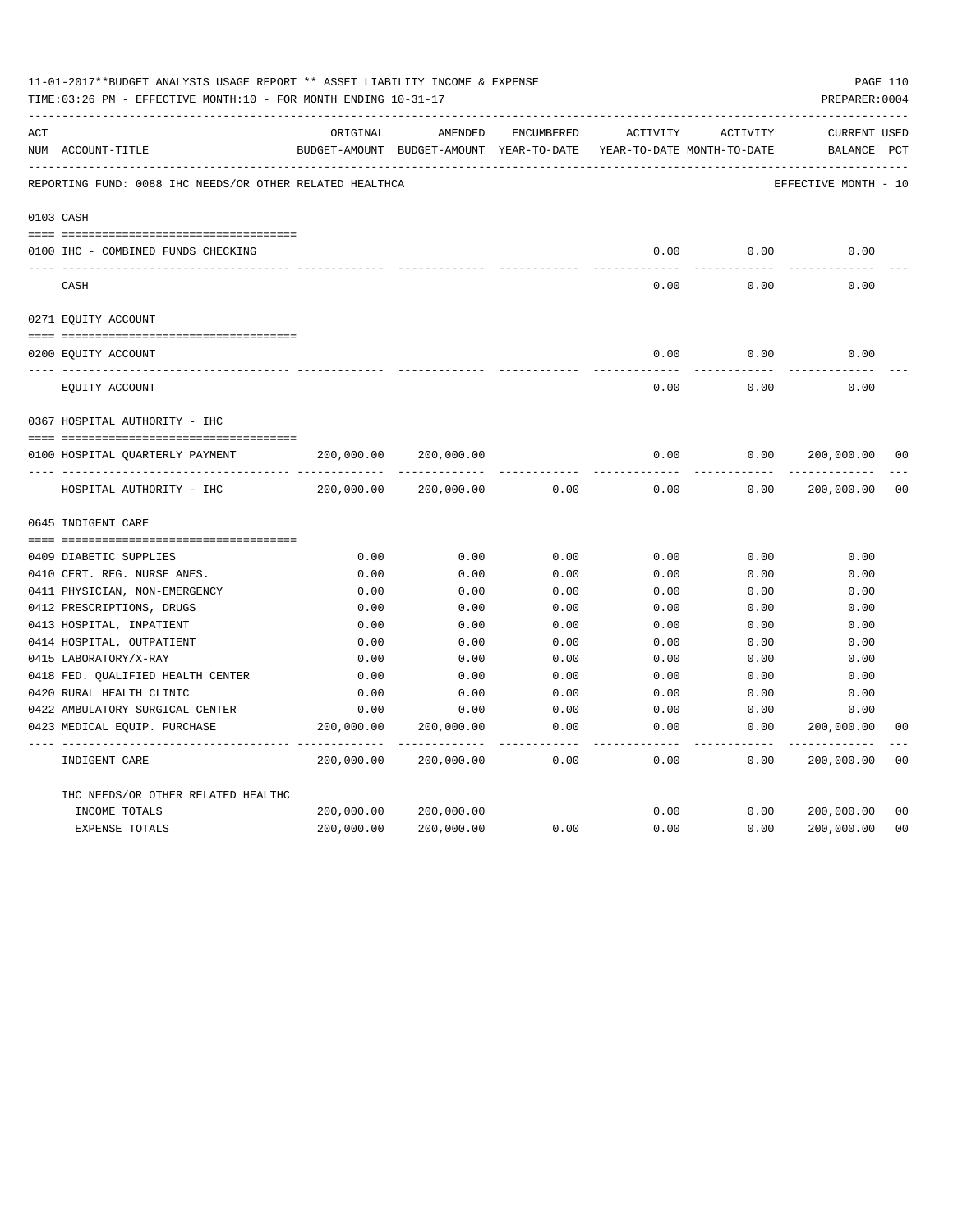|     | 11-01-2017**BUDGET ANALYSIS USAGE REPORT ** ASSET LIABILITY INCOME & EXPENSE<br>TIME:03:26 PM - EFFECTIVE MONTH:10 - FOR MONTH ENDING 10-31-17 |                          |                         |            |                                                                                 |                         | PAGE 111<br>PREPARER: 0004         |                      |
|-----|------------------------------------------------------------------------------------------------------------------------------------------------|--------------------------|-------------------------|------------|---------------------------------------------------------------------------------|-------------------------|------------------------------------|----------------------|
| ACT | NUM ACCOUNT-TITLE                                                                                                                              | ORIGINAL                 | AMENDED                 | ENCUMBERED | ACTIVITY<br>BUDGET-AMOUNT BUDGET-AMOUNT YEAR-TO-DATE YEAR-TO-DATE MONTH-TO-DATE | ACTIVITY                | <b>CURRENT USED</b><br>BALANCE PCT |                      |
|     | REPORTING FUND: 0089 TEXAS JUVENILE JUSTICE DEPT.                                                                                              |                          |                         |            |                                                                                 |                         | EFFECTIVE MONTH - 10               |                      |
|     | 0100 PAYROLL                                                                                                                                   |                          |                         |            |                                                                                 |                         |                                    |                      |
|     | 0100 PAYROLL                                                                                                                                   |                          |                         |            | 0.00                                                                            | 0.00                    | 0.00                               |                      |
|     | ---- ----<br>PAYROLL                                                                                                                           |                          |                         |            | 0.00                                                                            | 0.00                    | 0.00                               |                      |
|     | 0103 CASH                                                                                                                                      |                          |                         |            |                                                                                 |                         |                                    |                      |
|     | 0689 CASH-STRUCTURAL FAM.THER.GRANT OOG                                                                                                        |                          |                         |            | $12,500.00 -$                                                                   | 12,500.00-              | 12,500.00-                         |                      |
|     | 0992 CASH-INTEREST INCOME                                                                                                                      |                          |                         |            | 0.47                                                                            | 0.47                    | 13,040.69                          |                      |
|     | 0993 CASH-BASIC PROBATION SUPERVISION                                                                                                          |                          |                         |            | 21,000.71                                                                       | 21,000.71               | 13, 337. 24                        |                      |
|     | 0994 CASH-COMMUNITY PROGRAMS                                                                                                                   |                          |                         |            | 13,827.72                                                                       | 13,827.72               | 7,655.44                           |                      |
|     | 0995 CASH-LOCAL FUNDING                                                                                                                        |                          |                         |            | $231.56-$                                                                       | $231.56-$               | 48,801.40                          |                      |
|     | 0996 CASH-PRE/POST ADJUDICATION                                                                                                                |                          |                         |            | 2,074.30                                                                        | 2,074.30                | 1,148.60                           |                      |
|     | 0997 CASH-COMMITMENT DIVERSION                                                                                                                 |                          |                         |            | 2,074.30                                                                        | 2,074.30                | 1,148.60                           |                      |
|     | 0998 CASH-MENTAL HEALTH SERVICES                                                                                                               |                          |                         |            | 3,063.90                                                                        | 3,063.90                | 2,600.80                           |                      |
|     | 0999 CASH-REGIONALS DIVERSIONS ALTERNAT                                                                                                        |                          |                         |            | 4,643.00                                                                        | 4,643.00<br>----------- | 4,643.00                           |                      |
|     | CASH                                                                                                                                           |                          |                         |            | 33,952.84                                                                       | 33,952.84               | 79,875.77                          |                      |
|     | 0220 DEFERRED REVENUE                                                                                                                          |                          |                         |            |                                                                                 |                         |                                    |                      |
|     | 0189 DEFERRED REVENUE                                                                                                                          |                          |                         |            | 0.00                                                                            | 0.00                    | 0.00                               |                      |
|     |                                                                                                                                                |                          |                         |            |                                                                                 |                         |                                    |                      |
|     | DEFERRED REVENUE                                                                                                                               |                          |                         |            | 0.00                                                                            | 0.00                    | 0.00                               |                      |
|     | 0271 EQUITY ACCOUNT                                                                                                                            |                          |                         |            |                                                                                 |                         |                                    |                      |
|     |                                                                                                                                                |                          |                         |            |                                                                                 |                         |                                    |                      |
|     | 0200 EQUITY ACCOUNT                                                                                                                            |                          |                         |            | 0.00                                                                            |                         | $0.00$ 45,922.93                   |                      |
|     | EQUITY ACCOUNT                                                                                                                                 |                          |                         |            | 0.00                                                                            | 0.00                    | 45,922.93                          |                      |
|     | 0300 CASH                                                                                                                                      |                          |                         |            |                                                                                 |                         |                                    |                      |
|     |                                                                                                                                                |                          |                         |            |                                                                                 |                         |                                    |                      |
|     | 0110 UNENCUMBERED FUND BALANCE                                                                                                                 | 0.00                     | 0.00                    |            | 0.00                                                                            | 0.00                    | 0.00                               |                      |
|     | CASH                                                                                                                                           | 0.00                     | 0.00                    | 0.00       | 0.00                                                                            | 0.00                    | 0.00                               |                      |
|     | 0330 GRANTS                                                                                                                                    |                          |                         |            |                                                                                 |                         |                                    |                      |
|     |                                                                                                                                                |                          |                         |            |                                                                                 |                         |                                    |                      |
|     | 0908 STRUCTURAL FAM. THER. GRANT OOG                                                                                                           | 0.00                     | 32,000.00               |            | 0.00                                                                            | 0.00<br>29,113.00       | 32,000.00<br>87,339.00             | 0 <sub>0</sub><br>25 |
|     | 0915 BASIC PROBATION SUPERVISION<br>0916 COMMUNITY PROGRAMS                                                                                    | 116,452.00<br>80,000.00  | 116,452.00<br>80,000.00 |            | 29,113.00<br>20,000.00                                                          | 20,000.00               | 60,000.00                          | 25                   |
|     | 0917 PRE/POST ADJUDICATION                                                                                                                     | 12,000.00                | 12,000.00               |            | 3,000.00                                                                        | 3,000.00                | 9,000.00                           | 25                   |
|     | 0918 COMMITMENT DIVERSION                                                                                                                      | 12,000.00                | 12,000.00               |            | 3,000.00                                                                        | 3,000.00                | 9,000.00                           | 25                   |
|     | 0919 MENTAL HEALTH SERVICES                                                                                                                    | 15,032.00                | 15,032.00               |            | 3,758.00                                                                        | 3,758.00                | 11,274.00                          | 25                   |
|     | 0920 REGIONAL DIVERSIONS ALTERNATIVES                                                                                                          | 0.00                     | 18,572.00               |            | 4,643.00                                                                        | 4,643.00                | 13,929.00                          | 25                   |
|     | GRANTS                                                                                                                                         | ----------<br>235,484.00 | 286,056.00              | 0.00       | 63,514.00                                                                       | ----------<br>63,514.00 | 222,542.00                         | 22                   |
|     | 0360 INTEREST INCOME                                                                                                                           |                          |                         |            |                                                                                 |                         |                                    |                      |
|     |                                                                                                                                                |                          |                         |            |                                                                                 |                         |                                    |                      |
|     | 0189 INTEREST INCOME                                                                                                                           | 0.00                     | 0.00                    |            | 0.47                                                                            | 0.47                    | $0.47+$                            |                      |
|     | INTEREST INCOME                                                                                                                                | 0.00                     | 0.00                    | 0.00       | 0.47                                                                            | 0.47                    | $0.47+$                            |                      |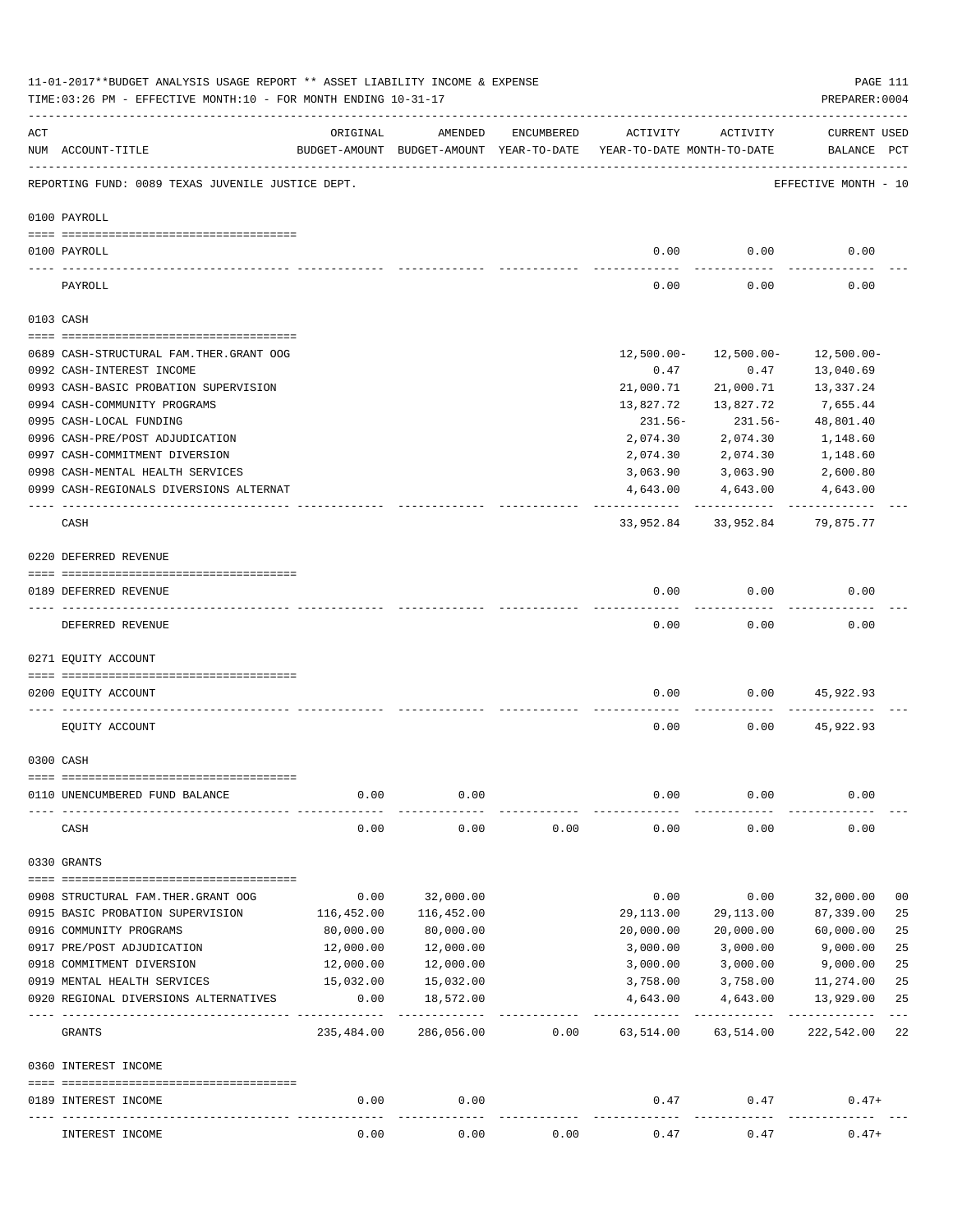|     | TIME: 03:26 PM - EFFECTIVE MONTH: 10 - FOR MONTH ENDING 10-31-17 |                       |                       |                     |                                                                                 |                        | PREPARER: 0004                     |                |
|-----|------------------------------------------------------------------|-----------------------|-----------------------|---------------------|---------------------------------------------------------------------------------|------------------------|------------------------------------|----------------|
| ACT | NUM ACCOUNT-TITLE                                                | ORIGINAL              | AMENDED               | ENCUMBERED          | ACTIVITY<br>BUDGET-AMOUNT BUDGET-AMOUNT YEAR-TO-DATE YEAR-TO-DATE MONTH-TO-DATE | ACTIVITY               | <b>CURRENT USED</b><br>BALANCE PCT |                |
|     | REPORTING FUND: 0089 TEXAS JUVENILE JUSTICE DEPT.                |                       |                       |                     |                                                                                 |                        | EFFECTIVE MONTH - 10               |                |
|     | 0370 MISCELLANEOUS                                               |                       |                       |                     |                                                                                 |                        |                                    |                |
|     | 0130 REFUNDS & MISCELLANEOUS                                     |                       | $0.00$ 0.00           |                     |                                                                                 | $0.00$ 0.00            | 0.00                               |                |
|     | 0995 LOCAL FUNDING                                               |                       | 145,000.00 145,000.00 |                     | 0.00                                                                            |                        | 0.00 145,000.00                    | 0 <sub>0</sub> |
|     |                                                                  |                       |                       |                     | -----------                                                                     | ----------             | -------------                      |                |
|     | MISCELLANEOUS                                                    |                       | 145,000.00 145,000.00 | 0.00                | 0.00                                                                            | 0.00                   | 145,000.00                         | 0 <sub>0</sub> |
|     | 0581 STRUCTURAL FAMILY THERAPY OOG                               |                       |                       |                     |                                                                                 |                        |                                    |                |
|     | 0416 STRUCTURAL FAMILY THERAPY                                   |                       |                       | -------------       | $0.00$ 32,000.00 0.00 12,500.00 12,500.00 19,500.00                             |                        |                                    | -39            |
|     | STRUCTURAL FAMILY THERAPY OOG                                    |                       | $0.00$ 32,000.00      | 0.00                |                                                                                 | 12,500.00    12,500.00 | 19,500.00                          | 39             |
|     | 0588 INTEREST INCOME EXPENSE                                     |                       |                       |                     |                                                                                 |                        |                                    |                |
|     | 0103 SALARY COMM.CORR.OFFICERS                                   | 0.00                  | 0.00                  | 0.00                | 0.00                                                                            | 0.00                   | 0.00                               |                |
|     | 0201 SOCIAL SECURITY TAX                                         | 0.00                  | 0.00                  | 0.00                | 0.00                                                                            | 0.00                   | 0.00                               |                |
|     | 0202 GROUP HEALTH INSURANCE                                      | 0.00                  | 0.00                  | 0.00                | 0.00                                                                            | 0.00                   | 0.00                               |                |
|     | 0203 RETIREMENT                                                  | 0.00                  | 0.00                  | 0.00                | 0.00                                                                            | 0.00                   | 0.00                               |                |
|     | 0204 WORKERS COMPENSATION                                        | 0.00                  | 0.00                  | 0.00                | 0.00                                                                            | 0.00                   | 0.00                               |                |
|     | 0205 MEDICARE TAX                                                | 0.00                  | 0.00                  | 0.00                | 0.00                                                                            | 0.00                   | 0.00                               |                |
|     | 0310 OFFICE SUPPLIES                                             | 0.00                  | 0.00                  | 0.00                | 0.00                                                                            | 0.00                   | 0.00                               |                |
|     | 0574 COMPUTER EQUIPMENT                                          | 0.00                  | 0.00                  | 0.00                | 0.00                                                                            | 0.00                   | 0.00                               |                |
|     | INTEREST INCOME EXPENSE                                          | 0.00                  | 0.00                  | 0.00                | 0.00                                                                            | 0.00                   | 0.00                               |                |
|     | 0589 REGIONAL DIVERSIONS ALTERNATIVES                            |                       |                       |                     |                                                                                 |                        |                                    |                |
|     |                                                                  |                       |                       |                     |                                                                                 |                        |                                    |                |
|     | 0416 STRUCTURAL FAMILY THERAPY                                   |                       | $0.00$ 18,572.00 0.00 |                     | 0.00                                                                            | 0.00                   | 18,572.00                          | 00             |
|     | REGIONAL DIVERSIONS ALTERNATIVES                                 | 0.00                  | 18,572.00 0.00        |                     | 0.00                                                                            |                        | $0.00$ 18,572.00                   | 0 <sub>0</sub> |
|     | 0590 BASIC PROBATION SUPERVISION                                 |                       |                       |                     |                                                                                 |                        |                                    |                |
|     | 0102 SALARY APPOINTED OFFICIAL                                   | 31,178.65             | 31,178.65             | 0.00                | 2,398.36                                                                        | 2,398.36               | 28,780.29                          | 08             |
|     | 0103 SALARY COMM.CORR.OFFICERS                                   | 36,553.77             | 36,553.77             | 0.00                | 2,811.82                                                                        | 2,811.82               | 33,741.95                          | 08             |
|     | 0201 SOCIAL SECURITY TAX                                         | 4,199.41              | 4,199.41              | 0.00                | 314.72                                                                          | 314.72                 | 3,884.69                           | 07             |
|     | 0202 GROUP HEALTH INSURANCE                                      | 14,431.47             | 14,431.47             | 0.00                | 1,202.46                                                                        | 1,202.46               | 13,229.01                          | 08             |
|     | 0203 RETIREMENT                                                  | 7,707.95              | 7,707.95              | 0.00                | 575.18                                                                          | 575.18                 | 7,132.77                           | 07             |
|     | 0204 WORKERS COMPENSATION                                        | 548.63                | 548.63                | 0.00                | 0.00                                                                            | 0.00                   | 548.63                             | 00             |
|     | 0205 MEDICARE TAX                                                | 982.12                | 982.12                | 0.00                | 73.54                                                                           | 73.54                  | 908.58                             | 07             |
|     | 0310 OPERATING/TRAVEL EXPENSES 20,850.00                         |                       | 20,850.00             | 0.00                | 736.21                                                                          | 736.21                 | 20,113.79                          | 0 <sub>4</sub> |
|     | 0469 UNEXPENDED FUNDS                                            | 0.00                  | 0.00                  | 0.00<br>----------- | 0.00                                                                            | 0.00                   | 0.00                               |                |
|     | BASIC PROBATION SUPERVISION                                      |                       | 116,452.00 116,452.00 | 0.00                | 8,112.29                                                                        | 8,112.29               | 108,339.71 07                      |                |
|     | 0591 COMMUNITY PROGRAMS                                          |                       |                       |                     |                                                                                 |                        |                                    |                |
|     |                                                                  |                       |                       |                     |                                                                                 |                        |                                    |                |
|     | 0102 SALARY APPOINTED OFFICIAL                                   | 26,090.38             | 26,090.38             | 0.00                | 2,006.96                                                                        | 2,006.96               | 24,083.42                          | 08             |
|     | 0103 SALARY COMM.CORR.OFFICERS<br>0201 SOCIAL SECURITY TAX       | 30,588.29<br>3,514.08 | 30,588.29<br>3,514.08 | 0.00<br>0.00        | 2,352.94<br>263.32                                                              | 2,352.94<br>263.32     | 28,235.35<br>3,250.76              | 08<br>07       |
|     | 0202 GROUP HEALTH INSURANCE                                      | 12,074.17             | 12,074.17             | 0.00                | 1,006.14                                                                        | 1,006.14               | 11,068.03                          | 08             |
|     | 0203 RETIREMENT                                                  | 6,452.14              | 6,452.14              | 0.00                | 481.32                                                                          | 481.32                 | 5,970.82                           | 07             |
|     | 0204 WORKERS COMPENSATION                                        | 459.10                | 459.10                | 0.00                | 0.00                                                                            | 0.00                   | 459.10                             | 0 <sub>0</sub> |
|     |                                                                  |                       |                       |                     |                                                                                 |                        |                                    |                |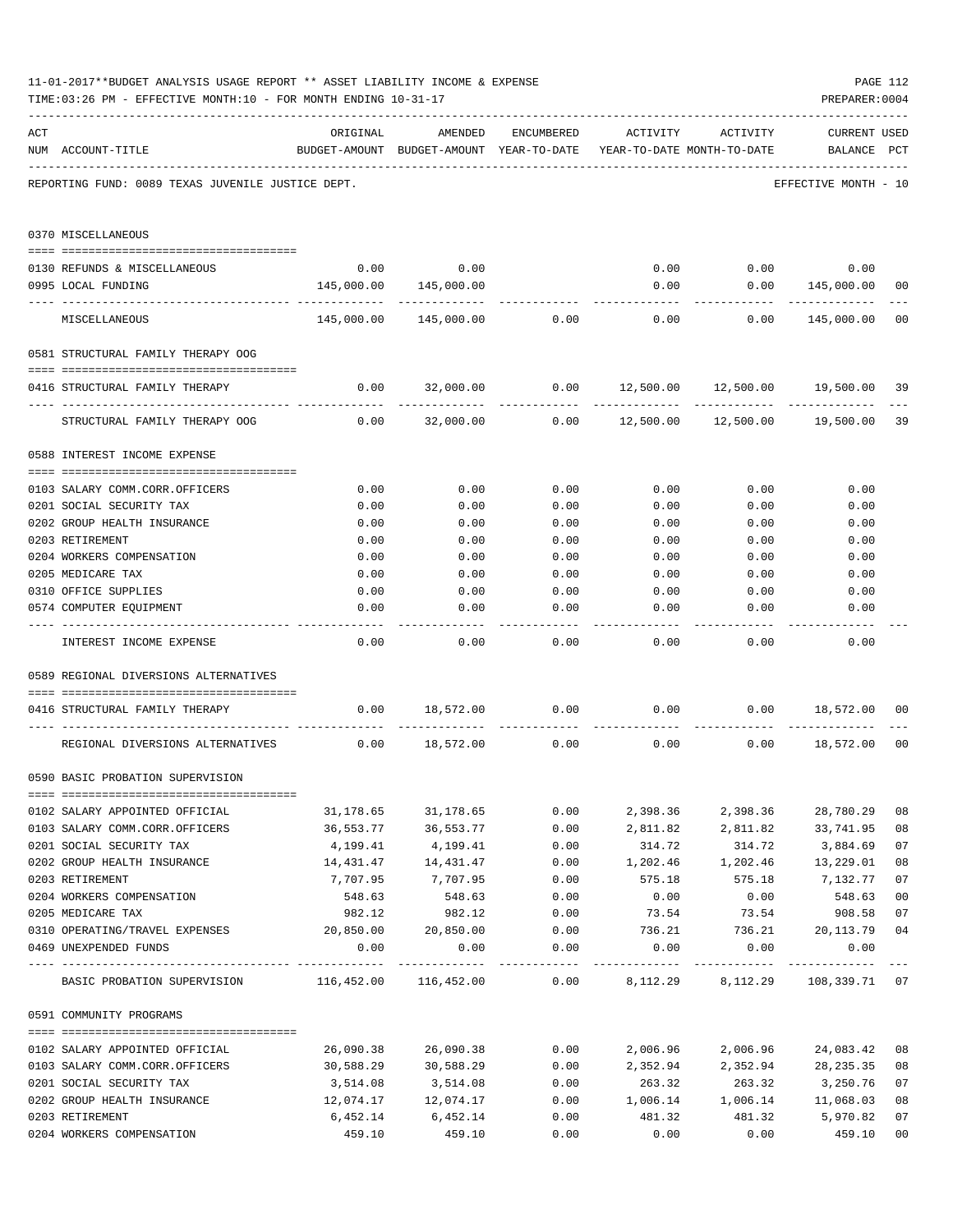## 11-01-2017\*\*BUDGET ANALYSIS USAGE REPORT \*\* ASSET LIABILITY INCOME & EXPENSE PAGE 113

TIME:03:26 PM - EFFECTIVE MONTH:10 - FOR MONTH ENDING 10-31-17 PREPARER:0004

| ACT | NUM ACCOUNT-TITLE                                                                                                                                                                                                                                                                                                                                                                                                                       | ORIGINAL                                                          | AMENDED<br>BUDGET-AMOUNT BUDGET-AMOUNT YEAR-TO-DATE YEAR-TO-DATE MONTH-TO-DATE BALANCE PCT | ENCUMBERED   | ACTIVITY | ACTIVITY                       | <b>CURRENT USED</b>  |                |
|-----|-----------------------------------------------------------------------------------------------------------------------------------------------------------------------------------------------------------------------------------------------------------------------------------------------------------------------------------------------------------------------------------------------------------------------------------------|-------------------------------------------------------------------|--------------------------------------------------------------------------------------------|--------------|----------|--------------------------------|----------------------|----------------|
|     | REPORTING FUND: 0089 TEXAS JUVENILE JUSTICE DEPT.                                                                                                                                                                                                                                                                                                                                                                                       |                                                                   |                                                                                            |              |          |                                | EFFECTIVE MONTH - 10 |                |
|     |                                                                                                                                                                                                                                                                                                                                                                                                                                         |                                                                   |                                                                                            |              |          |                                |                      |                |
|     | 0205 MEDICARE TAX<br>0469 UNEXPENDED FUNDS                                                                                                                                                                                                                                                                                                                                                                                              | 0.00                                                              | 821.84 821.84<br>0.00                                                                      | 0.00<br>0.00 | 0.00     | 61.60 61.60 760.24<br>0.00     | 0.00                 | 07             |
|     |                                                                                                                                                                                                                                                                                                                                                                                                                                         |                                                                   |                                                                                            | -----------  |          |                                |                      |                |
|     | COMMUNITY PROGRAMS                                                                                                                                                                                                                                                                                                                                                                                                                      | 80,000.00                                                         | 80,000.00                                                                                  | 0.00         |          | 6,172.28 6,172.28 73,827.72 08 |                      |                |
|     | 0592 PRE/POST ADJUDICATION FACILITIES                                                                                                                                                                                                                                                                                                                                                                                                   |                                                                   |                                                                                            |              |          |                                |                      |                |
|     | 0102 SALARY APPOINTED OFFICIAL                                                                                                                                                                                                                                                                                                                                                                                                          | 3,913.56                                                          | 3,913.56                                                                                   | 0.00         | 301.04   |                                | 301.04 3,612.52      | 08             |
|     | 0103 SALARY COMM.CORR.OFFICERS                                                                                                                                                                                                                                                                                                                                                                                                          | 4,588.24                                                          | 4,588.24                                                                                   | 0.00         | 352.94   | 352.94                         | 4,235.30             | 08             |
|     | 0201 SOCIAL SECURITY TAX                                                                                                                                                                                                                                                                                                                                                                                                                | 527.11                                                            | 527.11                                                                                     | 0.00         | 39.46    | 39.46                          | 487.65               | 07             |
|     | 0202 GROUP HEALTH INSURANCE                                                                                                                                                                                                                                                                                                                                                                                                             | 1,811.45                                                          | 1,811.45                                                                                   | 0.00         | 150.84   | 150.84                         | 1,660.61             | 08             |
|     | 0203 RETIREMENT                                                                                                                                                                                                                                                                                                                                                                                                                         | 967.50                                                            | 967.50                                                                                     | 0.00         | 72.18    | 72.18                          | 895.32               | 07             |
|     | 0204 WORKERS COMPENSATION                                                                                                                                                                                                                                                                                                                                                                                                               | 68.86                                                             | 68.86                                                                                      | 0.00         | 0.00     | 0.00                           | 68.86                | 00             |
|     | 0205 MEDICARE TAX                                                                                                                                                                                                                                                                                                                                                                                                                       | 123.28                                                            | 123.28                                                                                     | 0.00         | 9.24     | 9.24                           | 114.04               | 07             |
|     | 0408 DETENTION                                                                                                                                                                                                                                                                                                                                                                                                                          | 0.00                                                              | 0.00                                                                                       | 0.00         | 0.00     | 0.00                           | 0.00                 |                |
|     | 0469 UNEXPENDED FUNDS                                                                                                                                                                                                                                                                                                                                                                                                                   | 0.00                                                              | 0.00                                                                                       | 0.00         | 0.00     | 0.00                           | 0.00                 |                |
|     | PRE/POST ADJUDICATION FACILITIES 12,000.00 12,000.00                                                                                                                                                                                                                                                                                                                                                                                    |                                                                   |                                                                                            | 0.00         | 925.70   | 925.70                         | 11,074.30            | 08             |
|     | 0593 COMMITMENT DIVERSION                                                                                                                                                                                                                                                                                                                                                                                                               |                                                                   |                                                                                            |              |          |                                |                      |                |
|     |                                                                                                                                                                                                                                                                                                                                                                                                                                         |                                                                   |                                                                                            |              |          |                                |                      |                |
|     | 0102 SALARY APPOINTED OFFICIAL                                                                                                                                                                                                                                                                                                                                                                                                          | 3,913.56                                                          | 3,913.56                                                                                   | 0.00         | 301.04   | 301.04                         | 3,612.52             | 08             |
|     | 0103 SALARY COMM.CORR.OFFICERS                                                                                                                                                                                                                                                                                                                                                                                                          | 4,588.24                                                          | 4,588.24                                                                                   | 0.00         | 352.94   | 352.94                         | 4,235.30             | 08             |
|     | 0201 SOCIAL SECURITY TAX                                                                                                                                                                                                                                                                                                                                                                                                                | 527.11                                                            | 527.11                                                                                     | 0.00         | 39.46    | 39.46                          | 487.65               | 07             |
|     | 0202 GROUP HEALTH INSURANCE                                                                                                                                                                                                                                                                                                                                                                                                             | 1,811.45                                                          | 1,811.45                                                                                   | 0.00         | 150.84   | 150.84                         | 1,660.61             | 08             |
|     | 0203 RETIREMENT                                                                                                                                                                                                                                                                                                                                                                                                                         | 967.50                                                            | 967.50                                                                                     | 0.00         | 72.18    | 72.18                          | 895.32               | 07             |
|     | 0204 WORKERS COMPENSATION                                                                                                                                                                                                                                                                                                                                                                                                               | 68.86                                                             | 68.86                                                                                      | 0.00         | 0.00     | 0.00                           | 68.86                | 0 <sub>0</sub> |
|     | 0205 MEDICARE TAX                                                                                                                                                                                                                                                                                                                                                                                                                       | 123.28                                                            | 123.28                                                                                     | 0.00         | 9.24     | 9.24                           | 114.04               | 07             |
|     | 0415 RESIDENTIAL PLACEMENT                                                                                                                                                                                                                                                                                                                                                                                                              | 0.00                                                              | 0.00                                                                                       | 0.00         | 0.00     | 0.00                           | 0.00                 |                |
|     | COMMITMENT DIVERSION                                                                                                                                                                                                                                                                                                                                                                                                                    |                                                                   | $12,000.00$ $12,000.00$ 0.00 925.70 925.70                                                 |              |          |                                | 11,074.30            | 08             |
|     | 0594 MENTAL HEALTH SERVICES                                                                                                                                                                                                                                                                                                                                                                                                             |                                                                   |                                                                                            |              |          |                                |                      |                |
|     | 0102 SALARY APPOINTED OFFICIAL                                                                                                                                                                                                                                                                                                                                                                                                          | 1,956.78 1,956.78                                                 |                                                                                            |              |          | $0.00$ 150.52 150.52 1,806.26  |                      | 08             |
|     | 0103 SALARY COMM.CORR.OFFICERS                                                                                                                                                                                                                                                                                                                                                                                                          | 2,294.12                                                          | 2,294.12                                                                                   | 0.00         | 176.46   | 176.46                         | 2,117.66             | 08             |
|     | 0201 SOCIAL SECURITY TAX                                                                                                                                                                                                                                                                                                                                                                                                                | 263.56                                                            | 263.56                                                                                     | 0.00         | 19.78    | 19.78                          | 243.78               | 08             |
|     | 0202 GROUP HEALTH INSURANCE                                                                                                                                                                                                                                                                                                                                                                                                             | 905.72                                                            | 905.72                                                                                     | 0.00         | 75.54    | 75.54                          | 830.18               | 08             |
|     | 0203 RETIREMENT                                                                                                                                                                                                                                                                                                                                                                                                                         | 483.75                                                            | 483.75                                                                                     | 0.00         | 36.16    | 36.16                          | 447.59               | 07             |
|     | 0204 WORKERS COMPENSATION                                                                                                                                                                                                                                                                                                                                                                                                               | 34.43                                                             | 34.43                                                                                      | 0.00         | 0.00     | 0.00                           | 34.43                | 0 <sub>0</sub> |
|     | 0205 MEDICARE TAX                                                                                                                                                                                                                                                                                                                                                                                                                       | 61.64                                                             | 61.64                                                                                      | 0.00         | 4.64     | 4.64                           | 57.00                | 08             |
|     | 0414 COUNSELING/PSYCHOLOGICAL                                                                                                                                                                                                                                                                                                                                                                                                           | 9,032.00                                                          | 9,032.00                                                                                   | 0.00         |          | 231.00 231.00 8,801.00         |                      | 03             |
|     | 0415 RESIDENTIAL PLACEMENT                                                                                                                                                                                                                                                                                                                                                                                                              | 0.00                                                              | 0.00                                                                                       | 0.00         | 0.00     | 0.00                           | 0.00                 |                |
|     | MENTAL HEALTH SERVICES                                                                                                                                                                                                                                                                                                                                                                                                                  | $15,032.00$ $15,032.00$ $0.00$ $694.10$ $694.10$ $14,337.90$ $05$ |                                                                                            | ------------ |          |                                |                      |                |
|     |                                                                                                                                                                                                                                                                                                                                                                                                                                         |                                                                   |                                                                                            |              |          |                                |                      |                |
|     | 0995 LOCAL FUNDING                                                                                                                                                                                                                                                                                                                                                                                                                      |                                                                   |                                                                                            |              |          |                                |                      |                |
|     | $\begin{minipage}{0.03\textwidth} \centering \begin{tabular}{ l l l } \hline \texttt{1} & \texttt{2} & \texttt{2} & \texttt{2} & \texttt{2} & \texttt{2} & \texttt{2} & \texttt{2} & \texttt{2} & \texttt{2} & \texttt{2} & \texttt{2} & \texttt{2} & \texttt{2} & \texttt{2} & \texttt{2} & \texttt{2} & \texttt{2} & \texttt{2} & \texttt{2} & \texttt{2} & \texttt{2} & \texttt{2} & \texttt{2} & \texttt{2} & \texttt{2} & \texttt$ |                                                                   |                                                                                            |              |          |                                |                      |                |
|     | 0102 SALARY APPOINTED OFFICIAL                                                                                                                                                                                                                                                                                                                                                                                                          | 978.39                                                            | 978.39                                                                                     | 0.00<br>0.00 | 75.26    | 75.26<br>88.24                 | 903.13<br>1,058.82   | 08<br>08       |
|     | 0103 SALARY COMM.CORR.OFFICERS                                                                                                                                                                                                                                                                                                                                                                                                          | 1,147.06<br>0.00                                                  | 1,147.06<br>0.00                                                                           | 0.00         | 88.24    |                                | 0.00                 |                |
|     | 0105 OFFICE MANAGER                                                                                                                                                                                                                                                                                                                                                                                                                     |                                                                   |                                                                                            |              | 0.00     | 0.00                           | 121.90               | 07             |
|     | 0201 SOCIAL SECURITY TAX                                                                                                                                                                                                                                                                                                                                                                                                                | 131.78                                                            | 131.78                                                                                     | 0.00         | 9.88     | 9.88                           |                      | 08             |
|     | 0202 GROUP HEALTH INSURANCE                                                                                                                                                                                                                                                                                                                                                                                                             | 452.85                                                            | 452.85                                                                                     | 0.00         | 37.80    | 37.80                          | 415.05               |                |
|     | 0203 RETIREMENT                                                                                                                                                                                                                                                                                                                                                                                                                         | 241.88                                                            | 241.88                                                                                     | 0.00         | 18.06    | 18.06                          | 223.82               | 07             |

0204 WORKERS COMPENSATION 17.22 17.22 17.22 0.00 0.00 0.00 17.22 00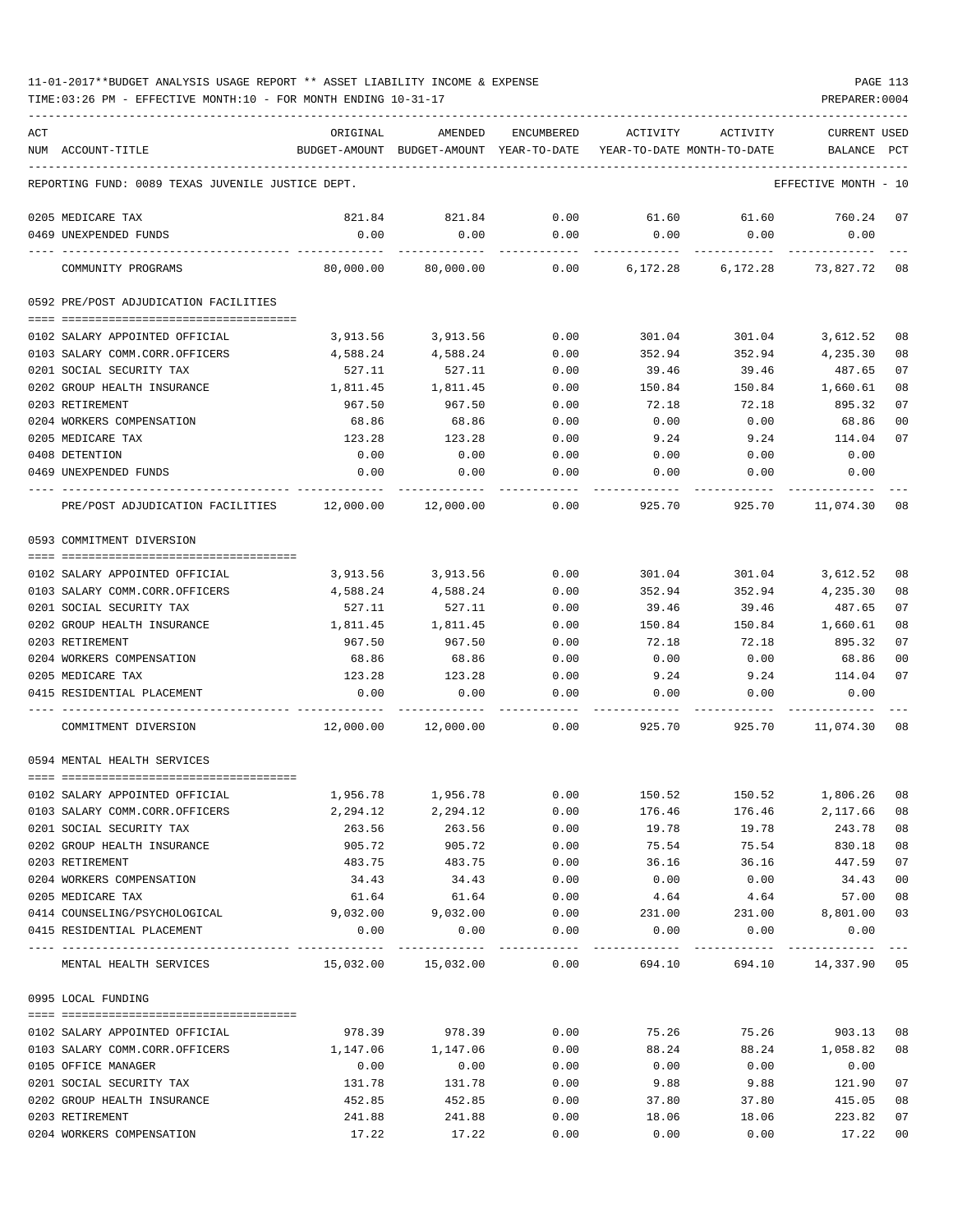## 11-01-2017\*\*BUDGET ANALYSIS USAGE REPORT \*\* ASSET LIABILITY INCOME & EXPENSE PAGE 114

TIME:03:26 PM - EFFECTIVE MONTH:10 - FOR MONTH ENDING 10-31-17 PREPARER:0004

| ACT                                                                                       | ORIGINAL                      | AMENDED                        | ENCUMBERED | ACTIVITY  | ACTIVITY            | <b>CURRENT USED</b>  |    |
|-------------------------------------------------------------------------------------------|-------------------------------|--------------------------------|------------|-----------|---------------------|----------------------|----|
| NUM ACCOUNT-TITLE SAN SUDGET-AMOUNT BUDGET-AMOUNT YEAR-TO-DATE YEAR-TO-DATE MONTH-TO-DATE |                               |                                |            |           |                     | BALANCE PCT          |    |
| REPORTING FUND: 0089 TEXAS JUVENILE JUSTICE DEPT.                                         |                               |                                |            |           |                     | EFFECTIVE MONTH - 10 |    |
| 0205 MEDICARE TAX                                                                         | 30.82 30.82                   |                                | 0.00       | 2.32      |                     | 2.32 28.50           | 08 |
| 0401 AUDIT EXPENSE                                                                        | $2,750.00$ $2,750.00$         |                                | 0.00       | 0.00      | 0.00                | 2,750.00             | 00 |
| 0406 DETENTION OPERATING COST FY18                                                        | $111, 250, 00$ $111, 250, 00$ |                                | 0.00       | 0.00      | 0.00                | 111,250.00           | 00 |
| 0407 DETENTION OPERATING COST FY17                                                        | 0.00                          | 0.00                           | 0.00       | 0.00      | 0.00                | 0.00                 |    |
| 0408 DETENTION OPERATING COST FY16                                                        | 0.00                          | 0.00                           | 0.00       | 0.00      | 0.00                | 0.00                 |    |
| 0415 RESIDENTIAL PLACEMENT                                                                | $10,000.00$ $10,000.00$       |                                | 0.00       | 0.00      | 0.00                | 10,000.00            | 00 |
| 0416 STRUCTURAL FAMILY THERAPY 18,000.00 18,000.00                                        |                               |                                | 0.00       | 0.00      | 0.00                | 18,000.00            | 00 |
| 0427 TRAVEL AND TRAINING                                                                  | 0.00                          | 0.00                           | 0.00       | 0.00      |                     | 0.00<br>0.00         |    |
| LOCAL FUNDING                                                                             |                               | $145,000.00$ $145,000.00$ 0.00 |            | 231.56    |                     | 231.56 144.768.44 00 |    |
| TEXAS JUVENILE JUSTICE DEPT.                                                              |                               |                                |            |           |                     |                      |    |
| INCOME TOTALS                                                                             |                               | 380,484.00 431,056.00          |            |           | 63,514.47 63,514.47 | 367,541.53 15        |    |
| <b>EXPENSE TOTALS</b>                                                                     | 380,484.00                    | 431,056.00                     | 0.00       | 29,561.63 | 29,561.63           | 401,494.37 07        |    |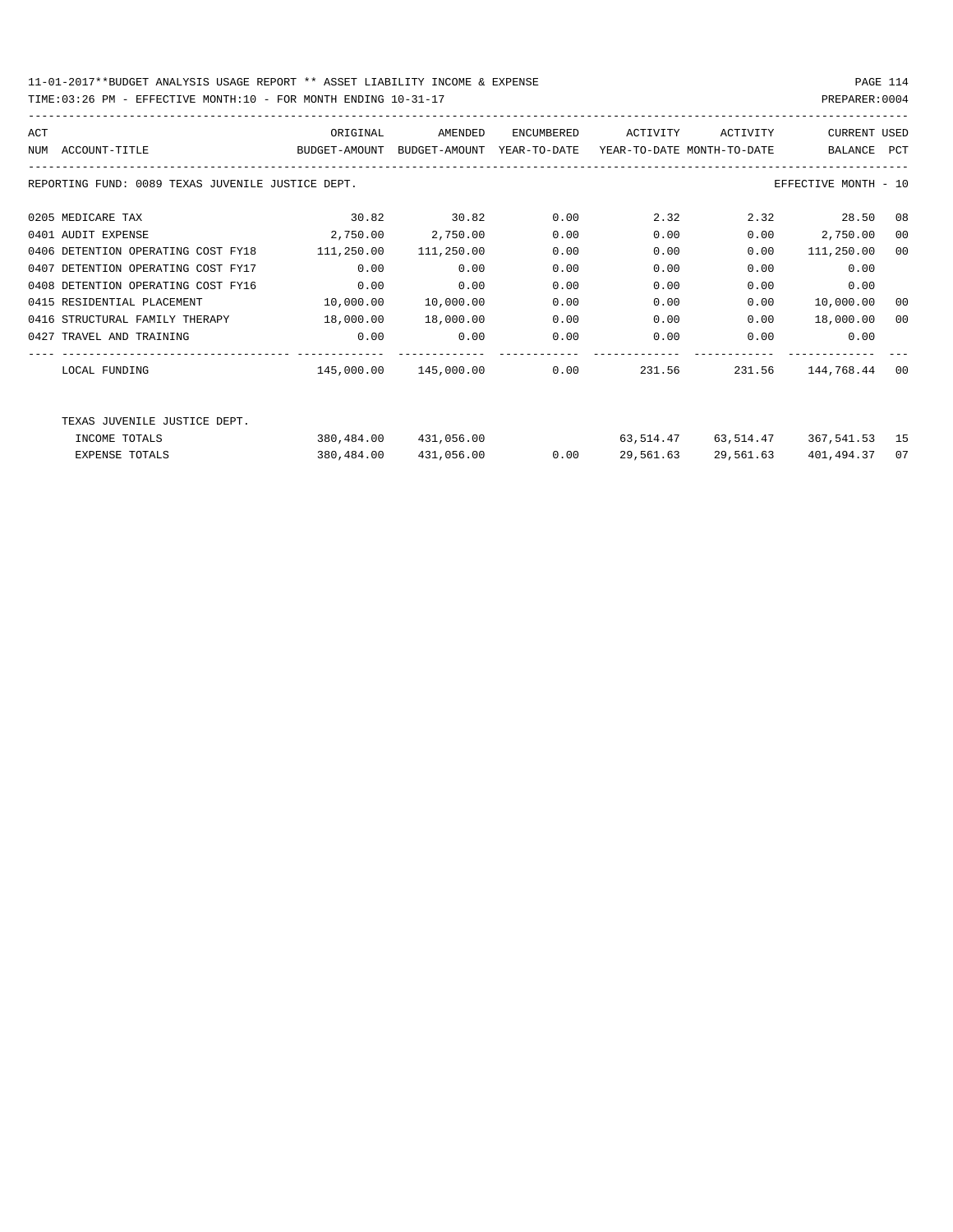|     | 11-01-2017**BUDGET ANALYSIS USAGE REPORT ** ASSET LIABILITY INCOME & EXPENSE<br>PAGE 115<br>TIME: 03:26 PM - EFFECTIVE MONTH: 10 - FOR MONTH ENDING 10-31-17<br>PREPARER: 0004 |               |                                                     |            |               |                                        |                                    |                |  |  |
|-----|--------------------------------------------------------------------------------------------------------------------------------------------------------------------------------|---------------|-----------------------------------------------------|------------|---------------|----------------------------------------|------------------------------------|----------------|--|--|
| ACT | NUM ACCOUNT-TITLE                                                                                                                                                              | ORIGINAL      | AMENDED<br>BUDGET-AMOUNT BUDGET-AMOUNT YEAR-TO-DATE | ENCUMBERED | ACTIVITY      | ACTIVITY<br>YEAR-TO-DATE MONTH-TO-DATE | <b>CURRENT USED</b><br>BALANCE PCT |                |  |  |
|     | REPORTING FUND: 0092 STATZER FUND                                                                                                                                              |               |                                                     |            |               |                                        | EFFECTIVE MONTH - 10               |                |  |  |
|     | 0103 CASH                                                                                                                                                                      |               |                                                     |            |               |                                        |                                    |                |  |  |
|     | 0100 STATZER-COMBINED FUNDS CHECKING<br>0175 TEXPOOL                                                                                                                           |               |                                                     |            | 32.94         | $0.24$ $0.24$ $3,981.05$<br>32.94      | 39,481.06                          |                |  |  |
|     | CASH                                                                                                                                                                           |               |                                                     |            | 33.18         | 33.18                                  | 43,462.11                          |                |  |  |
|     | 0200 SYSTEM ADDED LIABILITY DEPARTMENT                                                                                                                                         |               |                                                     |            |               |                                        |                                    |                |  |  |
|     | 0910 SYSTEM ADDED LIABILITY LINE-ITEM                                                                                                                                          |               |                                                     |            | 0.00          | 0.00                                   | 0.00                               |                |  |  |
|     | SYSTEM ADDED LIABILITY DEPARTMENT                                                                                                                                              |               |                                                     |            | 0.00          | 0.00                                   | 0.00                               |                |  |  |
|     | 0271 EQUITY ACCOUNT                                                                                                                                                            |               |                                                     |            |               |                                        |                                    |                |  |  |
|     | 0200 EQUITY ACCOUNT                                                                                                                                                            |               |                                                     |            | 0.00          |                                        | $0.00$ 43,428.93                   |                |  |  |
|     | EQUITY ACCOUNT                                                                                                                                                                 |               |                                                     |            | 0.00          | 0.00                                   | 43,428.93                          |                |  |  |
|     | 0360 INTEREST EARNINGS                                                                                                                                                         |               |                                                     |            |               |                                        |                                    |                |  |  |
|     |                                                                                                                                                                                |               |                                                     |            |               | 33.18                                  | 16.82                              |                |  |  |
|     | 0100 INTEREST EARNINGS<br>0350 GOV. COMMODITY PROG. ASCS                                                                                                                       | 50.00<br>0.00 | 50.00<br>0.00                                       |            | 33.18<br>0.00 | 0.00                                   | 0.00                               | 66             |  |  |
|     | INTEREST EARNINGS                                                                                                                                                              | 50.00         | 50.00                                               | 0.00       | 33.18         | 33.18                                  | 16.82                              | 66             |  |  |
|     | 0370 RENT                                                                                                                                                                      |               |                                                     |            |               |                                        |                                    |                |  |  |
|     |                                                                                                                                                                                |               |                                                     |            |               |                                        |                                    |                |  |  |
|     | 0100 RENT                                                                                                                                                                      | 560.00        | 560.00                                              |            | 0.00          | 0.00                                   | 560.00                             | 0 <sub>0</sub> |  |  |
|     | 0130 REFUNDS & MISCELLANEOUS                                                                                                                                                   | 0.00          | 0.00                                                |            | 0.00          | 0.00                                   | 0.00                               |                |  |  |
|     | RENT                                                                                                                                                                           | 560.00        | 560.00                                              | 0.00       | 0.00          | 0.00                                   | 560.00                             | 0 <sub>0</sub> |  |  |
|     | 0700 STATZER FARM                                                                                                                                                              |               |                                                     |            |               |                                        |                                    |                |  |  |
|     | 0310 OFFICE SUPPLIES                                                                                                                                                           | 0.00          | 0.00                                                | 0.00       | 0.00          | 0.00                                   | 0.00                               |                |  |  |
|     | 0430 BIDS AND NOTICES                                                                                                                                                          | 110.00        | 110.00                                              | 0.00       | 0.00          | 0.00                                   | 110.00                             | 0 <sub>0</sub> |  |  |
|     | 0484 APPRAISALS                                                                                                                                                                | 0.00          | 0.00                                                | 0.00       | 0.00          | 0.00                                   | 0.00                               |                |  |  |
|     | 0490 LITERACY COUNCIL DONATION                                                                                                                                                 | 500.00        | 500.00                                              | 0.00       | 0.00          | 0.00                                   | 500.00                             | 0 <sub>0</sub> |  |  |
|     | ---- ----<br>STATZER FARM                                                                                                                                                      | 610.00        | 610.00                                              | 0.00       | 0.00          | 0.00                                   | 610.00                             | 00             |  |  |
|     | 0999 ACCOUNTS PAYABLE                                                                                                                                                          |               |                                                     |            |               |                                        |                                    |                |  |  |
|     | 0100 A/P CLEARING ACCOUNT                                                                                                                                                      |               |                                                     |            | 0.00          | 0.00                                   | 0.00                               |                |  |  |
|     | ACCOUNTS PAYABLE                                                                                                                                                               |               |                                                     |            | 0.00          | 0.00                                   | 0.00                               |                |  |  |
|     | STATZER FUND                                                                                                                                                                   |               |                                                     |            |               |                                        |                                    |                |  |  |
|     | INCOME TOTALS                                                                                                                                                                  | 610.00        | 610.00                                              |            | 33.18         | 33.18                                  | 576.82                             | 05             |  |  |
|     | EXPENSE TOTALS                                                                                                                                                                 | 610.00        | 610.00                                              | 0.00       | 0.00          | 0.00                                   | 610.00                             | 0 <sub>0</sub> |  |  |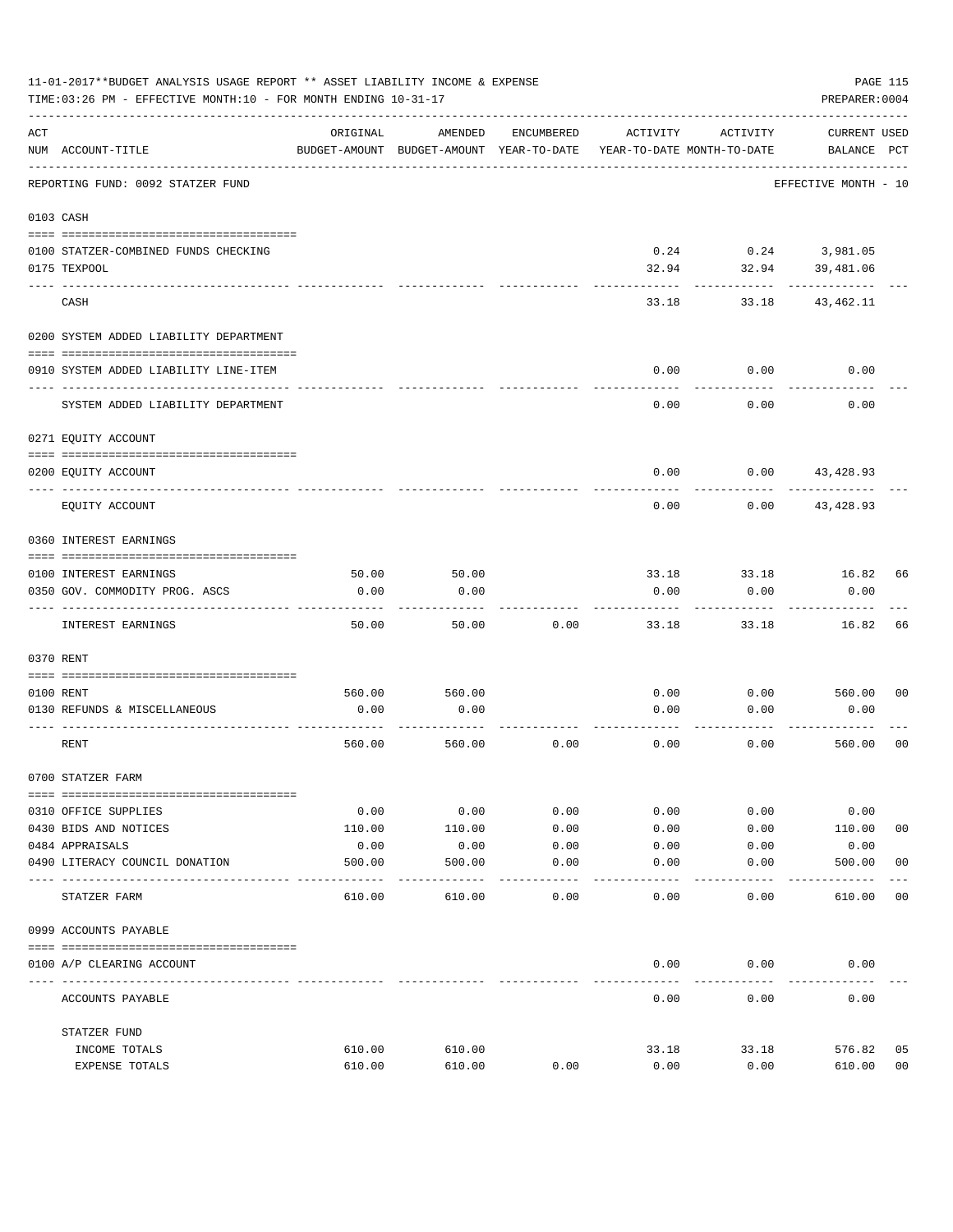|     | 11-01-2017**BUDGET ANALYSIS USAGE REPORT ** ASSET LIABILITY INCOME & EXPENSE<br>TIME: 03:26 PM - EFFECTIVE MONTH: 10 - FOR MONTH ENDING 10-31-17 |          |                                          |            |                            |                  | PAGE 116<br>PREPARER: 0004 |  |
|-----|--------------------------------------------------------------------------------------------------------------------------------------------------|----------|------------------------------------------|------------|----------------------------|------------------|----------------------------|--|
| ACT |                                                                                                                                                  | ORIGINAL | AMENDED                                  | ENCUMBERED | ACTIVITY                   | ACTIVITY         | <b>CURRENT USED</b>        |  |
|     | NUM ACCOUNT-TITLE                                                                                                                                |          | BUDGET-AMOUNT BUDGET-AMOUNT YEAR-TO-DATE |            | YEAR-TO-DATE MONTH-TO-DATE |                  | BALANCE PCT                |  |
|     | REPORTING FUND: 0093 TX. COMM. DEVELOPMENT PGM                                                                                                   |          |                                          |            |                            |                  | EFFECTIVE MONTH - 10       |  |
|     | 0103 CASH                                                                                                                                        |          |                                          |            |                            |                  |                            |  |
|     |                                                                                                                                                  |          |                                          |            |                            |                  |                            |  |
|     | 0909 CASH- #713169 RANDOLPH                                                                                                                      |          |                                          |            | 0.00                       | ---------        | $0.00$ 100.00              |  |
|     | CASH                                                                                                                                             |          |                                          |            | 0.00                       | 0.00             | 100.00                     |  |
|     | 0120 RECEIVABLES                                                                                                                                 |          |                                          |            |                            |                  |                            |  |
|     |                                                                                                                                                  |          |                                          |            |                            |                  |                            |  |
|     | 0312 DUE FROM OTHER GOVERNMENT                                                                                                                   |          |                                          |            | 0.00                       | 0.00<br>-------- | 0.00                       |  |
|     | RECEIVABLES                                                                                                                                      |          |                                          |            | 0.00                       | 0.00             | 0.00                       |  |
|     | 0200 LIABILITY ACCOUNT                                                                                                                           |          |                                          |            |                            |                  |                            |  |
|     | 0910 SYSTEM ADDED LIABILITY                                                                                                                      |          |                                          |            | 0.00                       | 0.00             | 0.00                       |  |
|     | LIABILITY ACCOUNT                                                                                                                                |          |                                          |            | 0.00                       | 0.00             | 0.00                       |  |
|     | 0271 EQUITY ACCOUNT                                                                                                                              |          |                                          |            |                            |                  |                            |  |
|     | 0200 EQUITY ACCOUNT                                                                                                                              |          |                                          |            | 0.00                       | 0.00             | 100.00                     |  |
|     | EQUITY ACCOUNT                                                                                                                                   |          |                                          |            | 0.00                       | 0.00             | 100.00                     |  |
|     | 0330 GRANT INCOME                                                                                                                                |          |                                          |            |                            |                  |                            |  |
|     |                                                                                                                                                  |          |                                          |            |                            |                  |                            |  |
|     | 0909 GRANT #713169 RANDOLPH<br>---------------------- -----                                                                                      | 0.00     | 0.00                                     |            | 0.00                       | 0.00             | 0.00                       |  |
|     | GRANT INCOME                                                                                                                                     | 0.00     | 0.00                                     | 0.00       | 0.00                       | 0.00             | 0.00                       |  |
|     | 0370 REFUNDS & MISCELLANEOUS                                                                                                                     |          |                                          |            |                            |                  |                            |  |
|     |                                                                                                                                                  |          |                                          |            |                            |                  |                            |  |
|     | 0130 REFUNDS & MISCELLANEOUS                                                                                                                     | 0.00     | 0.00                                     |            | 0.00                       | 0.00             | 0.00                       |  |
|     | REFUNDS & MISCELLANEOUS                                                                                                                          | 0.00     | 0.00                                     | 0.00       | 0.00                       | 0.00             | 0.00                       |  |
|     | 0909 GRANT #713169 RANDOLPH                                                                                                                      |          |                                          |            |                            |                  |                            |  |
|     |                                                                                                                                                  |          |                                          |            |                            |                  |                            |  |
|     | 0414 GRANT ADMINISTRATION                                                                                                                        | 0.00     | 0.00                                     | 0.00       | 0.00                       | 0.00             | 0.00                       |  |
|     | 0415 CONSTRUCTION EXPENSE                                                                                                                        | 0.00     | 0.00                                     | 0.00       | 0.00                       | 0.00             | 0.00                       |  |
|     | 0416 ENGINEERING                                                                                                                                 | 0.00     | 0.00                                     | 0.00       | 0.00                       | 0.00             | 0.00                       |  |
|     | GRANT #713169 RANDOLPH                                                                                                                           | 0.00     | 0.00                                     | 0.00       | 0.00                       | 0.00             | 0.00                       |  |
|     | TX. COMM. DEVELOPMENT PGM                                                                                                                        |          |                                          |            |                            |                  |                            |  |
|     | INCOME TOTALS                                                                                                                                    | 0.00     | 0.00                                     |            | 0.00                       | 0.00             | 0.00                       |  |
|     | EXPENSE TOTALS                                                                                                                                   | 0.00     | 0.00                                     | 0.00       | 0.00                       | 0.00             | 0.00                       |  |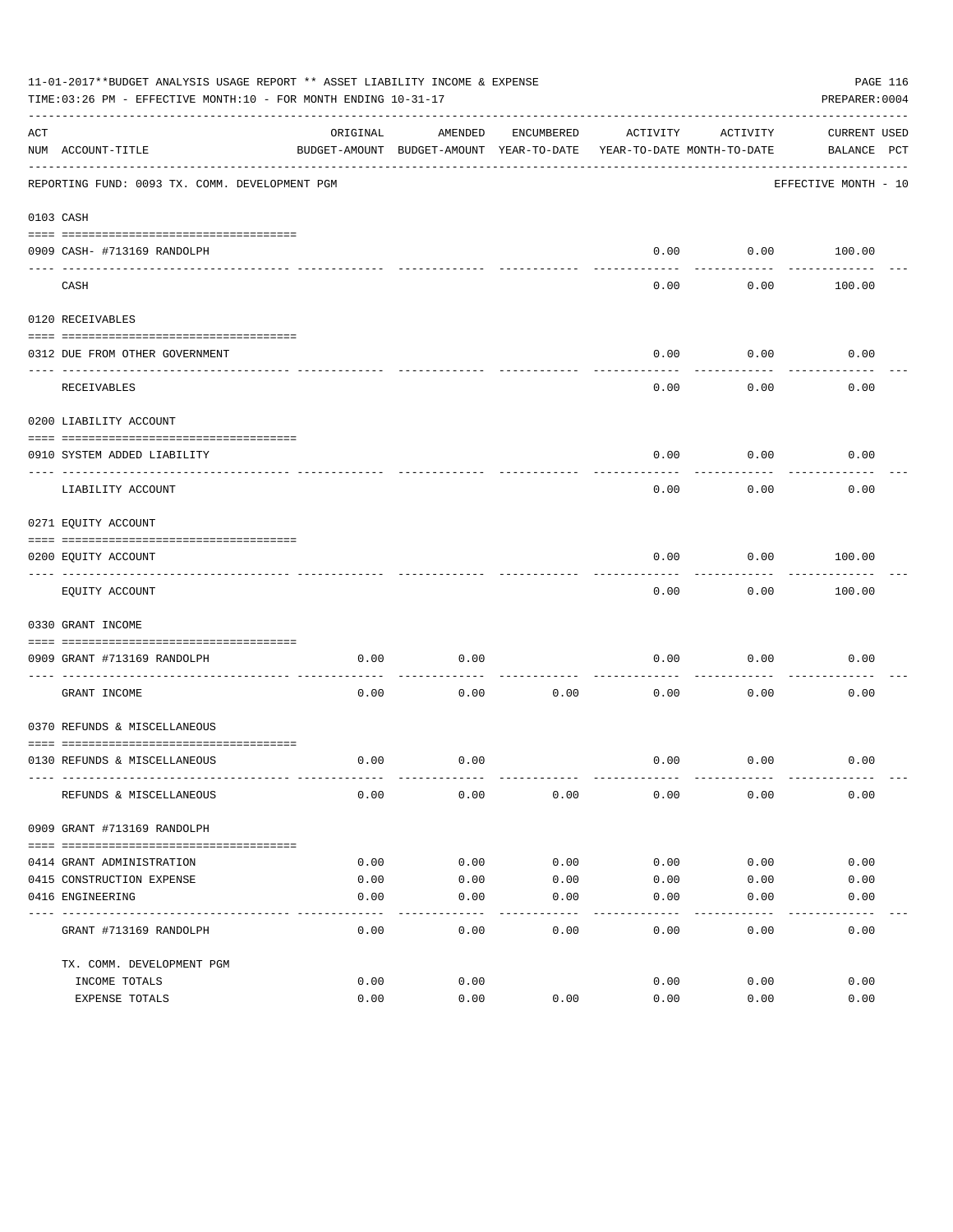|     | 11-01-2017**BUDGET ANALYSIS USAGE REPORT ** ASSET LIABILITY INCOME & EXPENSE<br>TIME: 03:26 PM - EFFECTIVE MONTH: 10 - FOR MONTH ENDING 10-31-17 |          |                                                     |            |          |                                        | PAGE 117<br>PREPARER: 0004         |
|-----|--------------------------------------------------------------------------------------------------------------------------------------------------|----------|-----------------------------------------------------|------------|----------|----------------------------------------|------------------------------------|
| ACT | NUM ACCOUNT-TITLE                                                                                                                                | ORIGINAL | AMENDED<br>BUDGET-AMOUNT BUDGET-AMOUNT YEAR-TO-DATE | ENCUMBERED | ACTIVITY | ACTIVITY<br>YEAR-TO-DATE MONTH-TO-DATE | <b>CURRENT USED</b><br>BALANCE PCT |
|     | REPORTING FUND: 0095 PAYROLL                                                                                                                     |          |                                                     |            |          |                                        | EFFECTIVE MONTH - 10               |
|     | 0100 PAYROLL CLEARING ACCOUNT                                                                                                                    |          |                                                     |            |          |                                        |                                    |
|     | 0100 PAYROLL CASH                                                                                                                                |          |                                                     |            | 0.00     | 0.00                                   | 24.36                              |
|     | PAYROLL CLEARING ACCOUNT                                                                                                                         |          |                                                     |            | 0.00     | 0.00                                   | 24.36                              |
|     | 0200 SYSTEM ADDED LIABILITY DEPARTMENT                                                                                                           |          |                                                     |            |          |                                        |                                    |
|     | 0910 SYSTEM ADDED LIABILITY LINE-ITEM                                                                                                            |          |                                                     |            | 0.00     | 0.00                                   | 0.00                               |
|     | SYSTEM ADDED LIABILITY DEPARTMENT                                                                                                                |          |                                                     |            | 0.00     | 0.00                                   | 0.00                               |
|     | 0271 EQUITY ACCOUNT                                                                                                                              |          |                                                     |            |          |                                        |                                    |
|     | 0200 DEPOSITS                                                                                                                                    |          |                                                     |            | 0.00     | 0.00                                   | 24.36                              |
|     | EQUITY ACCOUNT                                                                                                                                   |          |                                                     |            | 0.00     | 0.00                                   | 24.36                              |
|     | 0360 INTEREST EARNINGS                                                                                                                           |          |                                                     |            |          |                                        |                                    |
|     |                                                                                                                                                  |          |                                                     |            |          |                                        |                                    |
|     | 0100 INTEREST EARNINGS<br>---- ---------------                                                                                                   | 0.00     | 0.00                                                |            | 0.00     | 0.00                                   | 0.00                               |
|     | INTEREST EARNINGS                                                                                                                                | 0.00     | 0.00                                                | 0.00       | 0.00     | 0.00                                   | 0.00                               |
|     | 0370 MISCELLANEOUS                                                                                                                               |          |                                                     |            |          |                                        |                                    |
|     |                                                                                                                                                  |          |                                                     |            |          |                                        |                                    |
|     | 0125 AFLAC FSA CLEARING                                                                                                                          | 0.00     | 0.00                                                |            | 0.00     | 0.00                                   | 0.00                               |
|     | 0130 REFUNDS & MISCELLANEOUS                                                                                                                     | 0.00     | 0.00                                                |            | 0.00     | 0.00                                   | 0.00                               |
|     | MISCELLANEOUS                                                                                                                                    | 0.00     | 0.00                                                | 0.00       | 0.00     | 0.00                                   | 0.00                               |
|     | PAYROLL                                                                                                                                          |          |                                                     |            |          |                                        |                                    |
|     | INCOME TOTALS                                                                                                                                    | 0.00     | 0.00                                                |            | 0.00     | 0.00                                   | 0.00                               |
|     | <b>EXPENSE TOTALS</b>                                                                                                                            | 0.00     | 0.00                                                | 0.00       | 0.00     | 0.00                                   | 0.00                               |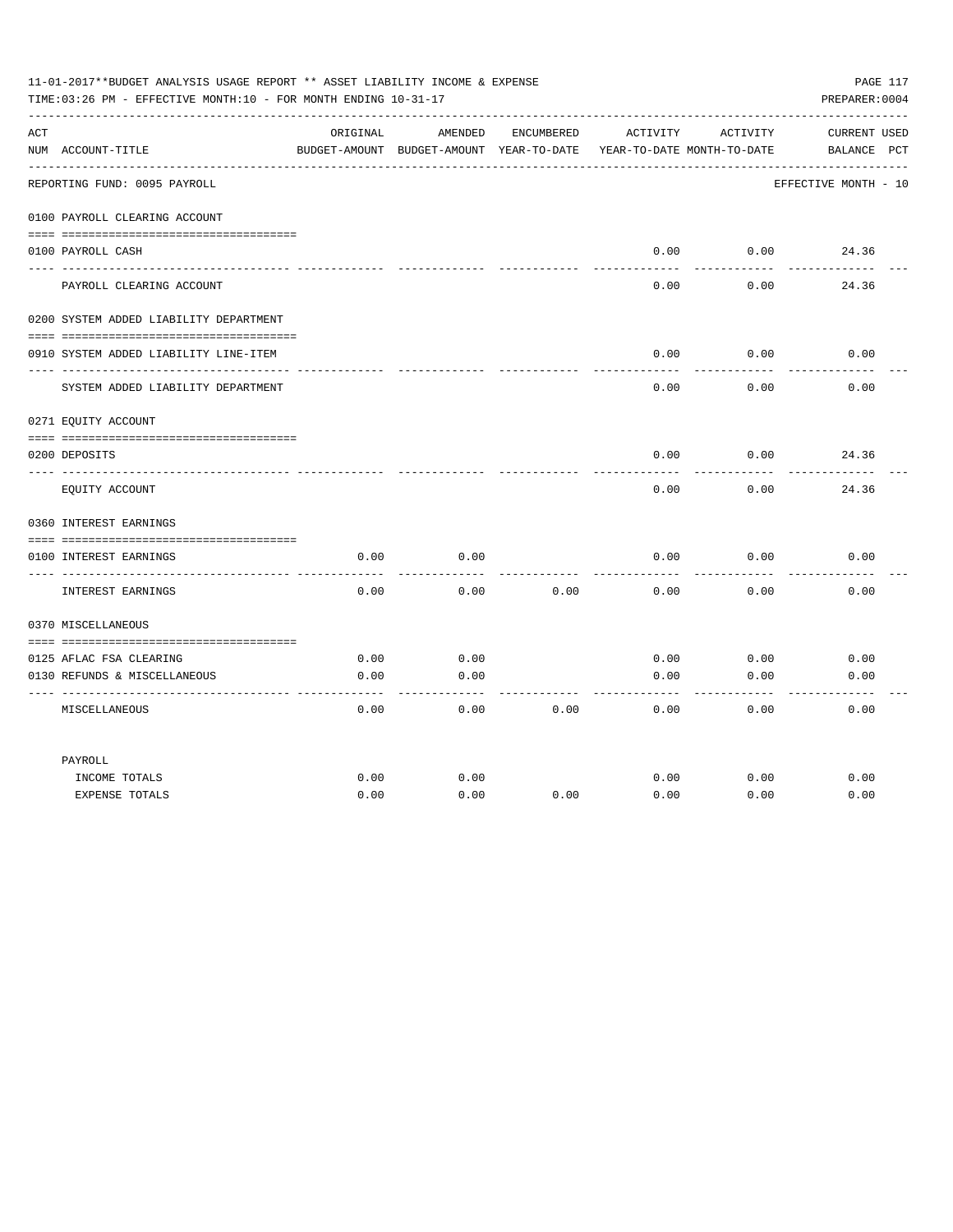|     | 11-01-2017**BUDGET ANALYSIS USAGE REPORT ** ASSET LIABILITY INCOME & EXPENSE<br>TIME:03:26 PM - EFFECTIVE MONTH:10 - FOR MONTH ENDING 10-31-17 |          |                                                     |            |                                        |          | PAGE 118<br>PREPARER: 0004                    |
|-----|------------------------------------------------------------------------------------------------------------------------------------------------|----------|-----------------------------------------------------|------------|----------------------------------------|----------|-----------------------------------------------|
| ACT | NUM ACCOUNT-TITLE                                                                                                                              | ORIGINAL | AMENDED<br>BUDGET-AMOUNT BUDGET-AMOUNT YEAR-TO-DATE | ENCUMBERED | ACTIVITY<br>YEAR-TO-DATE MONTH-TO-DATE | ACTIVITY | <b>CURRENT USED</b><br>BALANCE PCT            |
|     | REPORTING FUND: 0098 CAPITAL ASSETS                                                                                                            |          |                                                     |            |                                        |          | EFFECTIVE MONTH - 10                          |
|     | 0160 CAPITAL ASSETS                                                                                                                            |          |                                                     |            |                                        |          |                                               |
|     |                                                                                                                                                |          |                                                     |            |                                        |          |                                               |
|     | 0100 LAND                                                                                                                                      |          |                                                     |            | 0.00                                   | 0.00     | 341,561.30                                    |
|     | 0200 BUILDINGS                                                                                                                                 |          |                                                     |            | 0.00                                   | 0.00     | 4,737,000.00                                  |
|     | 0201 ACCUM.DEPRECIATION-BUILDINGS                                                                                                              |          |                                                     |            | 0.00                                   | 0.00     | 3, 258, 911.08-                               |
|     | 0210 AUTOMOBILES AND TRUCKS                                                                                                                    |          |                                                     |            | 0.00                                   | 0.00     | 1,836,648.71                                  |
|     | 0211 ACCUM.DEPR.AUTOS AND TRUCKS                                                                                                               |          |                                                     |            | 0.00                                   | 0.00     | 1,280,042.46-                                 |
|     | 0215 COMPUTER EQUIPMENT                                                                                                                        |          |                                                     |            | 0.00                                   | 0.00     | 647,940.20                                    |
|     | 0216 ACCUM.DEPR.-COMPUTER EOUIPMENT                                                                                                            |          |                                                     |            | 0.00                                   | 0.00     | 647,940.20-                                   |
|     | 0220 OFFICE EQUIPMENT                                                                                                                          |          |                                                     |            | 0.00                                   | 0.00     | 99,653.24                                     |
|     | 0221 ACCUM. DEPR. - OFFICE EQUIPMENT                                                                                                           |          |                                                     |            | 0.00                                   | 0.00     | 94,307.28-                                    |
|     | 0225 RADIO EQUIPMENT                                                                                                                           |          |                                                     |            | 0.00                                   | 0.00     | 207,010.70                                    |
|     | 0226 ACCUM.DEPR.-RADIO EQUIPMENT                                                                                                               |          |                                                     |            | 0.00                                   | 0.00     | 186,973.11-                                   |
|     | 0230 ROADS                                                                                                                                     |          |                                                     |            | 0.00                                   |          | $0.00 \quad 17,817,815.13$                    |
|     | 0231 ACCUM. DEPRECIATION-ROADS                                                                                                                 |          |                                                     |            | 0.00                                   |          | $0.00 \quad 14,263,594.24$                    |
|     | 0235 BRIDGES                                                                                                                                   |          |                                                     |            | 0.00                                   |          | $0.00 \quad 9,726,252.91$                     |
|     | 0236 ACCUM. DEPRECIATION-BRIDGES                                                                                                               |          |                                                     |            | 0.00                                   |          | $0.00 \quad 3,125,306.71$ -                   |
|     | 0300 ROAD EQUIPMENT                                                                                                                            |          |                                                     |            | 0.00                                   |          | $0.00$ $3,282,441.12$                         |
|     | 0301 ACCUM.DEPRECIATION-ROAD EOUIPMENT                                                                                                         |          |                                                     |            | 0.00                                   | 0.00     | 2,658,945.21-<br>.                            |
|     | CAPITAL ASSETS                                                                                                                                 |          |                                                     |            | 0.00                                   |          | $0.00 \quad 13,180,303.02$                    |
|     | 0271 EQUITY ACCOUNT                                                                                                                            |          |                                                     |            |                                        |          |                                               |
|     |                                                                                                                                                |          |                                                     |            |                                        |          |                                               |
|     | 0200 EQUITY ACCOUNT                                                                                                                            |          |                                                     |            | 0.00                                   | .        | $0.00 \quad 13,180,303.02 -$<br>------------- |
|     | EQUITY ACCOUNT                                                                                                                                 |          |                                                     |            | 0.00                                   |          | $0.00 \quad 13,180,303.02$ -                  |
|     | CAPITAL ASSETS                                                                                                                                 |          |                                                     |            |                                        |          |                                               |
|     | INCOME TOTALS                                                                                                                                  | 0.00     | 0.00                                                |            | 0.00                                   | 0.00     | 0.00                                          |
|     | EXPENSE TOTALS                                                                                                                                 | 0.00     | 0.00                                                | 0.00       | 0.00                                   | 0.00     | 0.00                                          |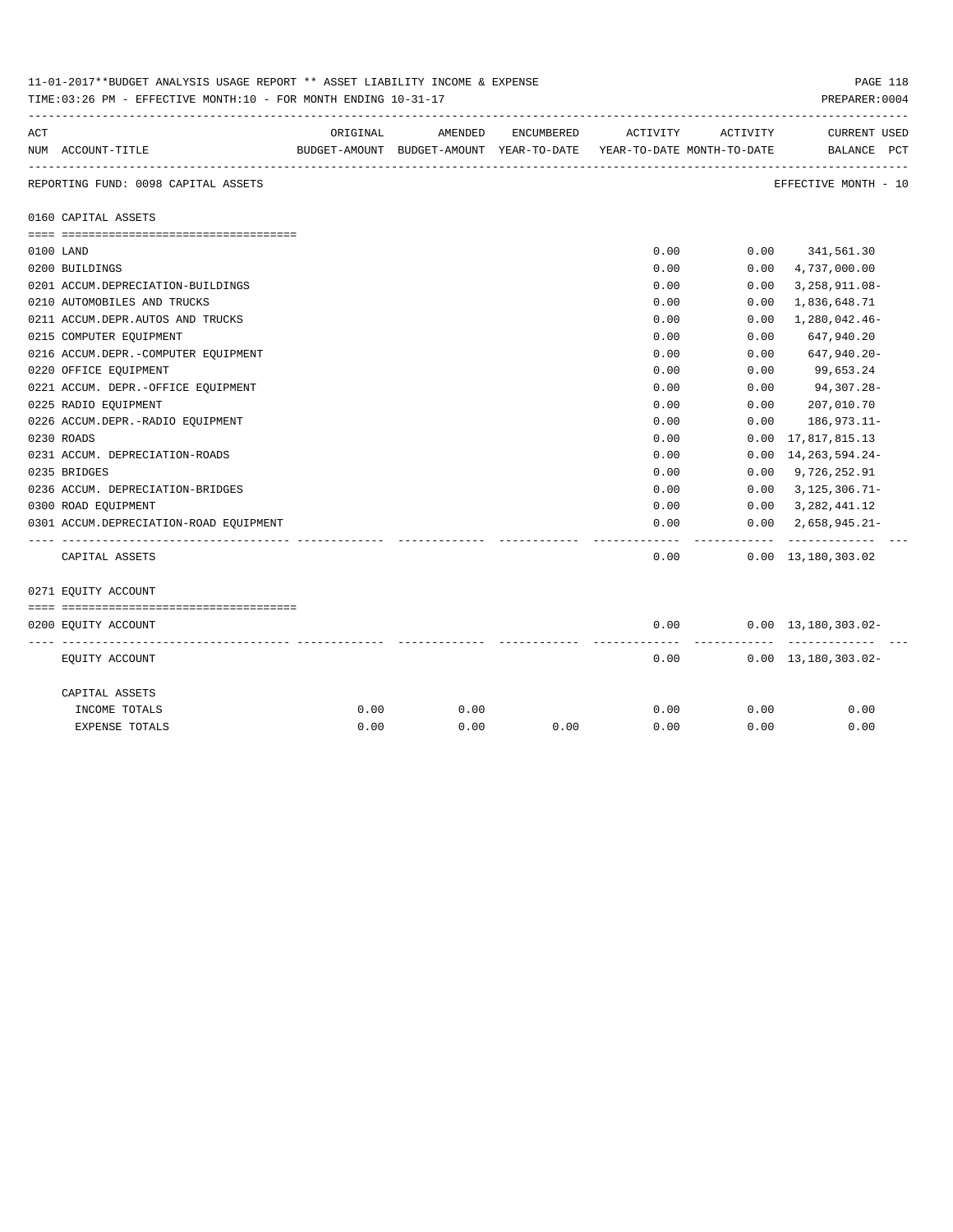|     | 11-01-2017**BUDGET ANALYSIS USAGE REPORT ** ASSET LIABILITY INCOME & EXPENSE<br>TIME:03:26 PM - EFFECTIVE MONTH:10 - FOR MONTH ENDING 10-31-17 |          |                                                     |            |                                        |            | PAGE 119<br>PREPARER: 0004                 |  |
|-----|------------------------------------------------------------------------------------------------------------------------------------------------|----------|-----------------------------------------------------|------------|----------------------------------------|------------|--------------------------------------------|--|
| ACT | NUM ACCOUNT-TITLE                                                                                                                              | ORIGINAL | AMENDED<br>BUDGET-AMOUNT BUDGET-AMOUNT YEAR-TO-DATE | ENCUMBERED | ACTIVITY<br>YEAR-TO-DATE MONTH-TO-DATE | ACTIVITY   | CURRENT USED<br>BALANCE PCT                |  |
|     | REPORTING FUND: 0099 GOVERNMENTAL DEBT                                                                                                         |          |                                                     |            |                                        |            | EFFECTIVE MONTH - 10                       |  |
|     | 0170 DEFERRED PENSION OUTFLOW                                                                                                                  |          |                                                     |            |                                        |            |                                            |  |
|     | 0200 DEFERRED PENSION OUTFLOW                                                                                                                  |          |                                                     |            | 0.00                                   |            | 0.00 2,147,956.00                          |  |
|     | DEFERRED PENSION OUTFLOW                                                                                                                       |          |                                                     |            | ---------<br>0.00                      | ---------- | -------------<br>$0.00 \quad 2,147,956.00$ |  |
|     | 0200 GOVERNMENTAL DEBT                                                                                                                         |          |                                                     |            |                                        |            |                                            |  |
|     |                                                                                                                                                |          |                                                     |            |                                        |            |                                            |  |
|     | 0240 ACCRUED INTEREST                                                                                                                          |          |                                                     |            | 0.00                                   | 0.00       | 0.00                                       |  |
|     | 0250 GENERAL OBLIGATION BOND                                                                                                                   |          |                                                     |            | 0.00                                   | 0.00       | 0.00                                       |  |
|     | 0275 NOTES PAYABLE                                                                                                                             |          |                                                     |            | 0.00                                   | 0.00       | 0.00                                       |  |
|     | 0277 NOTE #16240648-SHERIFF                                                                                                                    |          |                                                     |            | 0.00                                   | 0.00       | 0.00                                       |  |
|     | 0278 NOTE #16308936-SHERIFF                                                                                                                    |          |                                                     |            | 0.00                                   | 0.00       | 0.00                                       |  |
|     | 0279 NOTE #16291000-R&B#3                                                                                                                      |          |                                                     |            | 0.00                                   | 0.00       | 0.00                                       |  |
|     | 0280 NOTE #16295968-R&B#3                                                                                                                      |          |                                                     |            | 0.00                                   | 0.00       | 0.00                                       |  |
|     | 0281 ODYSSEY #16235752-GENERAL                                                                                                                 |          |                                                     |            | 0.00                                   | 0.00       | 0.00                                       |  |
|     | 0350 ACCRUED COMPENSATION                                                                                                                      |          |                                                     |            | 0.00                                   | 0.00       | 184,424.54                                 |  |
|     | 0400 NET PENSION LIABILITY                                                                                                                     |          |                                                     |            | 0.00                                   |            | $0.00 \quad 2,063,586.00$                  |  |
|     | 0450 DEFERRED PENSION IN FLOW                                                                                                                  |          |                                                     |            | 0.00                                   | 0.00       | 252,268.00                                 |  |
|     | GOVERNMENTAL DEBT                                                                                                                              |          |                                                     |            | 0.00                                   |            | $0.00 \quad 2,500,278.54$                  |  |
|     | 0271 EOUITY                                                                                                                                    |          |                                                     |            |                                        |            |                                            |  |
|     |                                                                                                                                                |          |                                                     |            |                                        |            |                                            |  |
|     | 0200 EQUITY ACCOUNT                                                                                                                            |          |                                                     |            | 0.00<br>--------                       | ---------  | $0.00$ $352,322.54$ -                      |  |
|     | EQUITY                                                                                                                                         |          |                                                     |            | 0.00                                   |            | $0.00$ $352,322.54-$                       |  |
|     | GOVERNMENTAL DEBT                                                                                                                              |          |                                                     |            |                                        |            |                                            |  |
|     | INCOME TOTALS                                                                                                                                  | 0.00     | 0.00                                                |            | 0.00                                   | 0.00       | 0.00                                       |  |
|     | <b>EXPENSE TOTALS</b>                                                                                                                          | 0.00     | 0.00                                                | 0.00       | 0.00                                   | 0.00       | 0.00                                       |  |